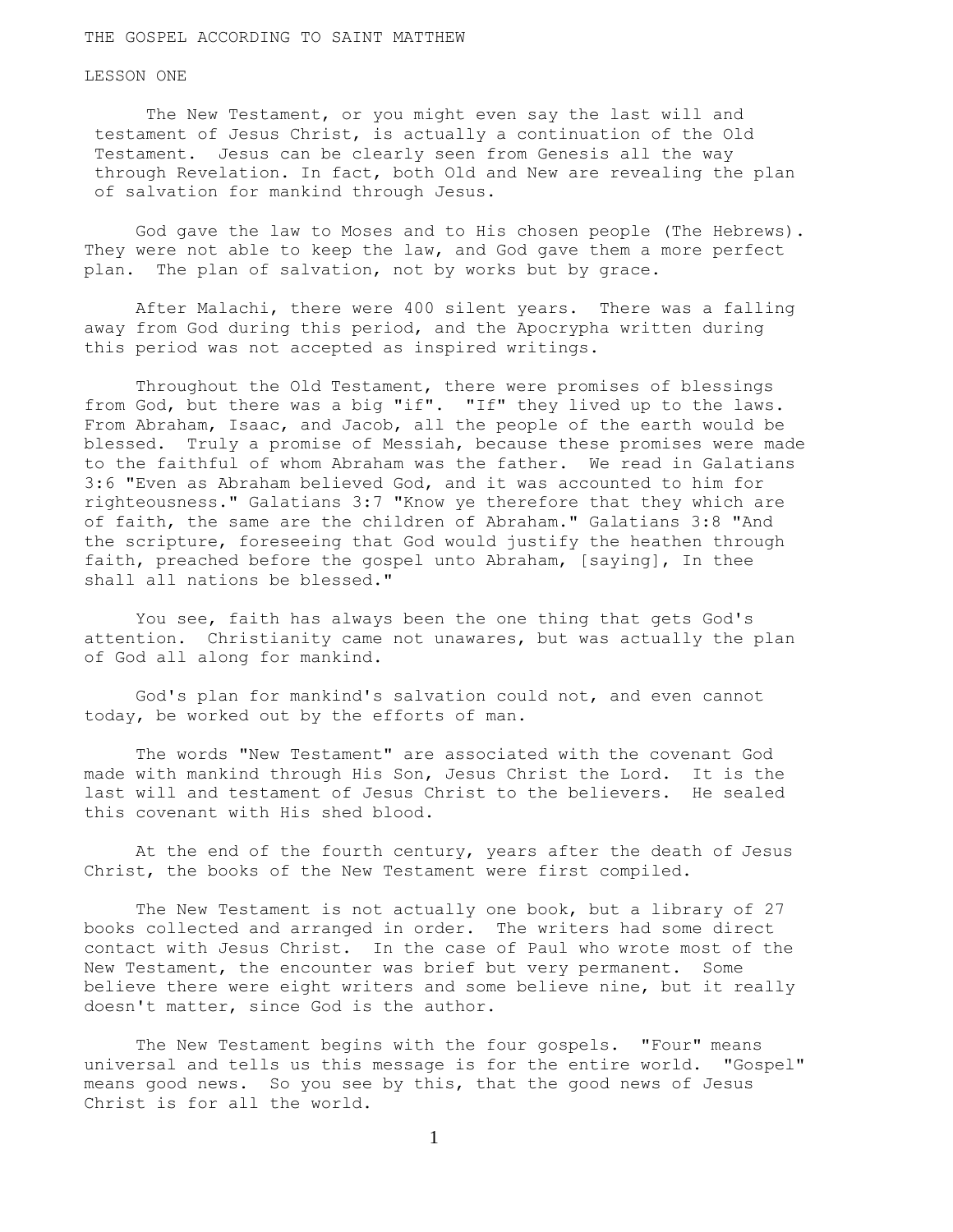Over 30 times in the Old Testament, there were prophecies of Jesus Christ that would be fulfilled in the New Testament. You see, the Old and New Testament are intertwined.

 You might say that the New Testament is the last will and testament of Jesus Christ our Lord, making great and wonderful provisions for His followers. Just as when any will is read, the inheritors must prove their heirship. We have to lay hold to our claim. Just as any will is not activated until the testator dies, so is it with Jesus Christ our Lord. We could not lay claim to His gift of salvation, until He died on the cross. As in any inheritance, we do not pay for it. The beneficiaries just receive the blessings by claiming inheritance through sonship.

 Just as we would thoroughly read the will so that we would not miss any of our inheritance in the world, so must we thoroughly read and understand the inheritance Jesus has provided for us in the New Testament.

 This was God's plan from the beginning, when He promised a Savior in Genesis 3:15 "And I will put enmity between thee and the woman, and between thy seed and her seed; it shall bruise thy head, and thou shalt bruise his heel."

 The four gospels were written by four men who were well acquainted with Jesus. Matthew, the tax collector (also known as Levi), was one of the disciples of Christ. He was very knowledgeable of the Old Testament. There are about 60 references to the prophecies in the Old Testament in Matthew. Tax collectors were hated people, and Jesus was criticized for choosing him. Matthew, in his writings, tried to emphasize that Jesus fulfilled the promises of the coming of the Messiah. Matthew shows the Kingship of Jesus, or if you will, the Lion of the tribe of Judah. The genealogy that is shown is just for another proof to the world of His right of Kingship. Jeremiah prophesied in chapter 23 verse 5 of his book about this and I quote, "Behold, the days come, saith the Lord, that I will raise unto David a righteous Branch, and a King shall reign and prosper, and shall execute judgment and justice in the earth."

 St. Mark, the second of the four gospels, was written by John Mark, who was believed to be the son of Mary of Jerusalem. He was related to Barnabas, probably, his nephew. Mark was a companion of Peter. Many of the early writers believe that Peter wrote the book. It is generally accepted that much of this book's information was furnished by Peter. Mark shows Jesus as a servant to mankind. Nineteen miracles are mentioned in Mark. Eight having to do with disease, five show His power in nature, four show Jesus' authority over demons, and two show His power and authority over death.

 In Revelation the fourth chapter the seventh verse, we read about the beasts, which are symbolic, that are before the throne. Verse 7 "And the first beast was like a lion, and the second beast like a calf, and the third beast had a face as a man, and the fourth beast was like a flying eagle."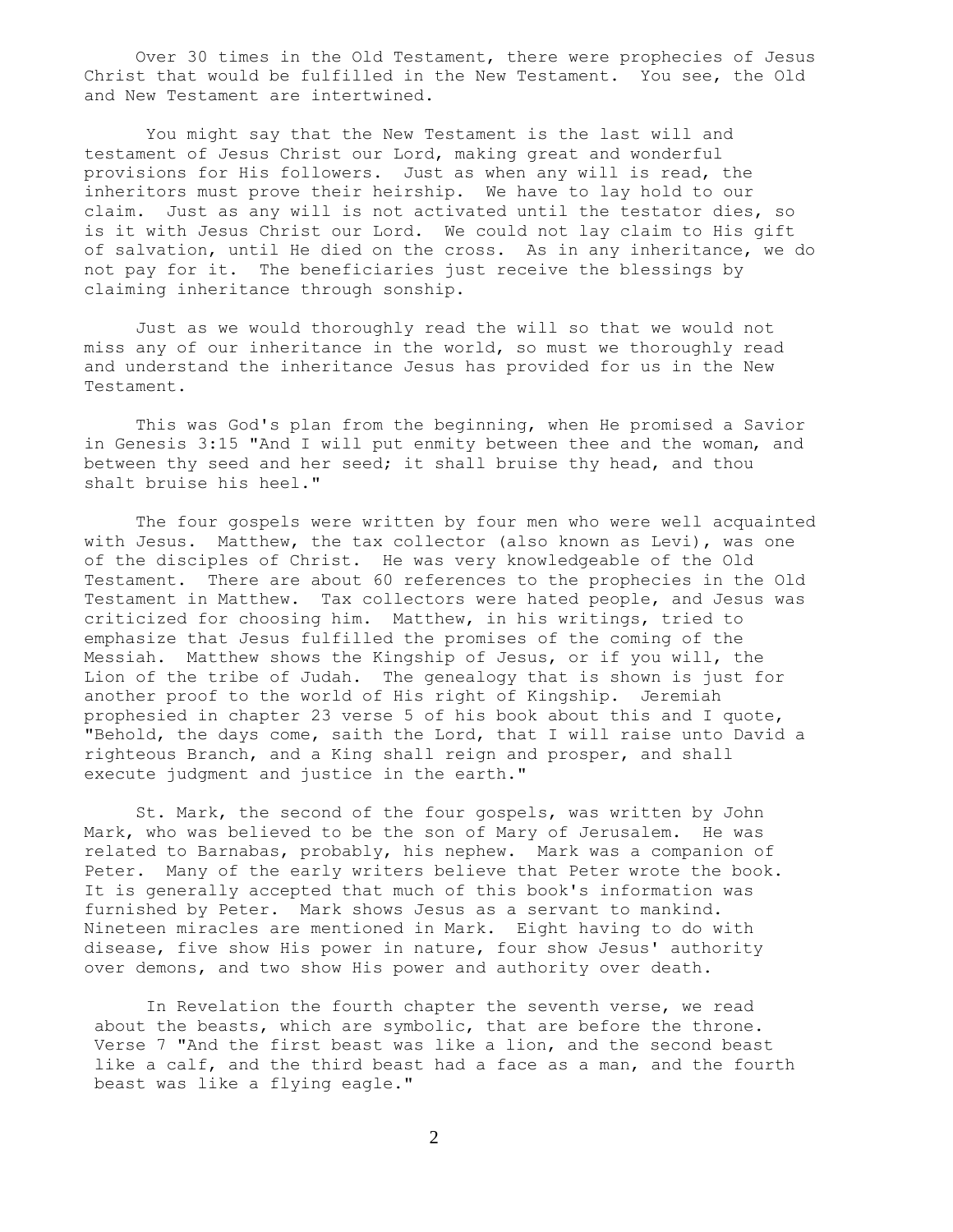Matthew shows the Lion, Mark shows servitude or the calf, Luke shows the man, and John shows the eagle, symbolic of God.

 The gospel of Luke was written by Luke the physician. Luke was a personal friend of Paul, probably, his doctor.

 In the book of Luke, as we said, Jesus was presented as the Son of man. This book emphasizes the grace of God toward man through Jesus Christ (if you will, this is the face of a man book). Luke emphasizes prayer in his book. Women appear prominently in Luke's narrative. Probably, half of the material in Luke is not found in any of the other gospels. Luke relates the birth, life, and ascension of Jesus. His book relates to mankind.

 The gospel of St. John shows Jesus as God. The book of John begins, "In the beginning was the Word, and the Word was with God, and the Word was God". The eagle is symbolic of God. This gospel completes the four faces mentioned in Revelation.

 The writer of the book was John himself. The purpose of the book is to instill faith in the believer of the deity of Jesus Christ, to show Him as God manifest in the flesh.

 My own opinion of John is that he was closer to the Lord Jesus Christ than any of the other men who walked with Him. His love for Jesus was very evident in the fact that he was the only disciple present at the crucifixion. Jesus showed His special love for John, when He asked John to take His mother as his own. John was known as John the beloved.

 In St. John, Jesus reveals Himself more clearly as what He really is than in any other book of the Bible. It is a deeply spiritual book. We will spend a great deal of time in St. John in this study.

 The book of St. John shows the Fatherhood of God. Fatherhood is mentioned l00 times. John recorded 8 miracles of God to prove the divinity of Jesus The Christ.

 St. John builds faith and points to eternal life in Jesus Christ. You may have already recognized that this is my favorite book in all the Bible. In the l4th chapter of John, we are told of the power to heal, that we have when we ask in Jesus' name. I won't get into that now. I am just explaining that St. John is a very powerful book.

 The Acts of the Apostles are just what the name says. It is the history of the early church.

 Then most of the rest of the New Testament was written by Paul. Beginning with Romans, we see letters to groups of people to instruct them in right living. Then in Revelation (written by John), we see the prophecy of the end times and the second coming of Christ.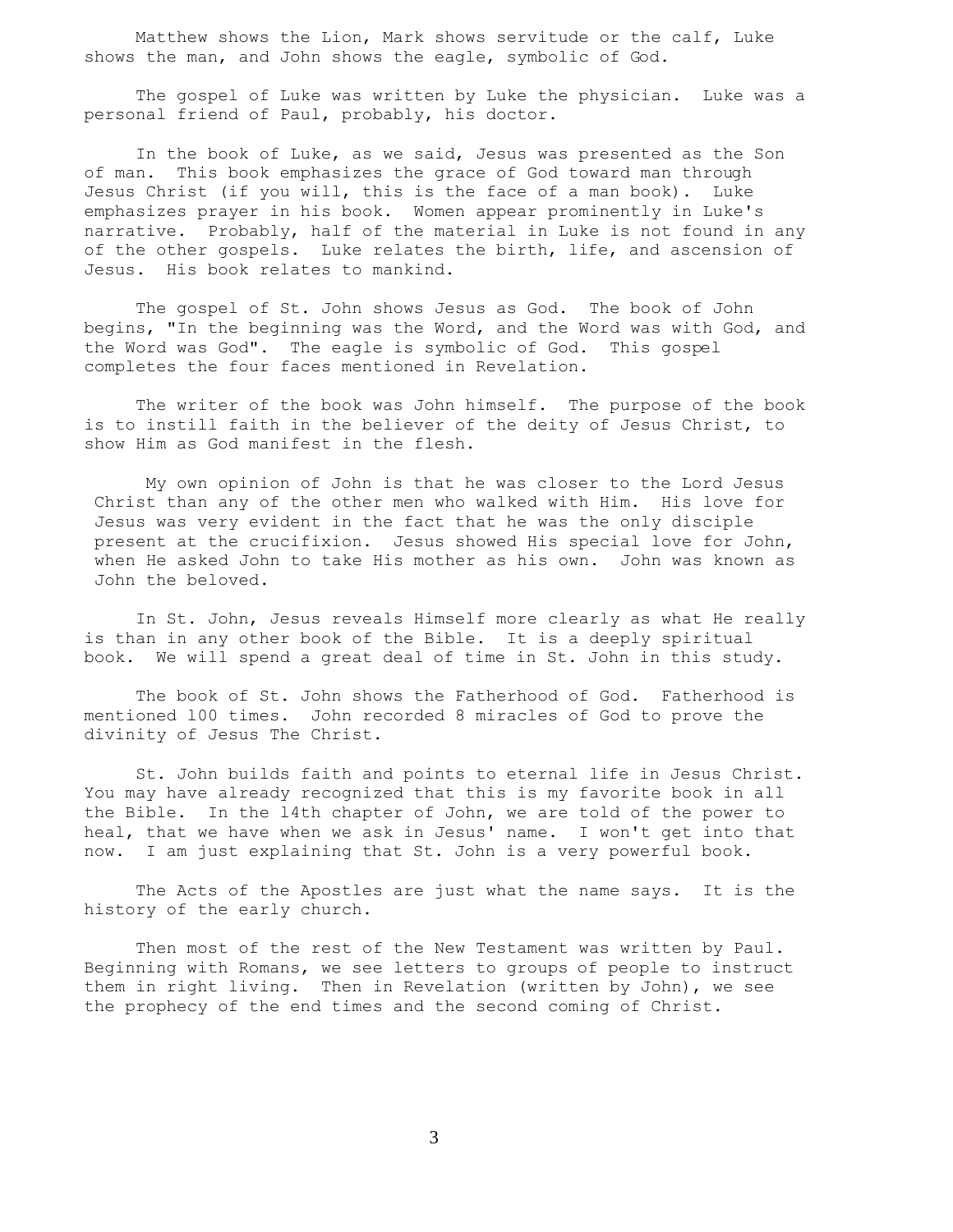1. What could the New Testament be called? 2. Is Jesus confined to just the New Testament? Explain. 3. What are both the Old and New Testament revealing? 4. Who did God give the law to? 5. Describe the plan of salvation. 6. After Malachi, how many silent years were there? 7. The promises of mankind were descended from what three people? 8. Who was the father of the faithful? 9. What has always been the thing that gets God's attention? l0. What are the words "New Testament" associated with? Name 2. ll. When was the New Testament compiled? l2. Why does it really not matter whether there were eight or nine writers of the New Testament? l3. What does "Gospel" mean? l4. How many times in the Old Testament were there prophecies of Jesus? l5. What is spoken of as the last will and testament of Jesus? l6. What must an inheritor prove? l7. Why should we thoroughly read the Bible? l8. What other name was Matthew known by? l9. What did Matthew emphasize in his book? 20. What animal is symbolic of Kingship? 2l. What proof does the genealogy show? 22. In Mark's writings, what did he show Jesus as? 23. How many miracles are mentioned in Mark? 24. List the faces mentioned in Revelation and tell which of the four gospels each reveal. 25. What is Jesus presented as in the book of Luke? 26. The gospel of St. John shows Jesus as what? 27. The eagle is symbolic of what? 28. What is the purpose of the book of St. John? 29. Who was the only disciple present at the crucifixion? 30. Who wrote most of the letters in the New Testament? 31. Which book shows the Fatherhood of God? 32. What is the Acts of the Apostles all about? 33. What is Revelation all about?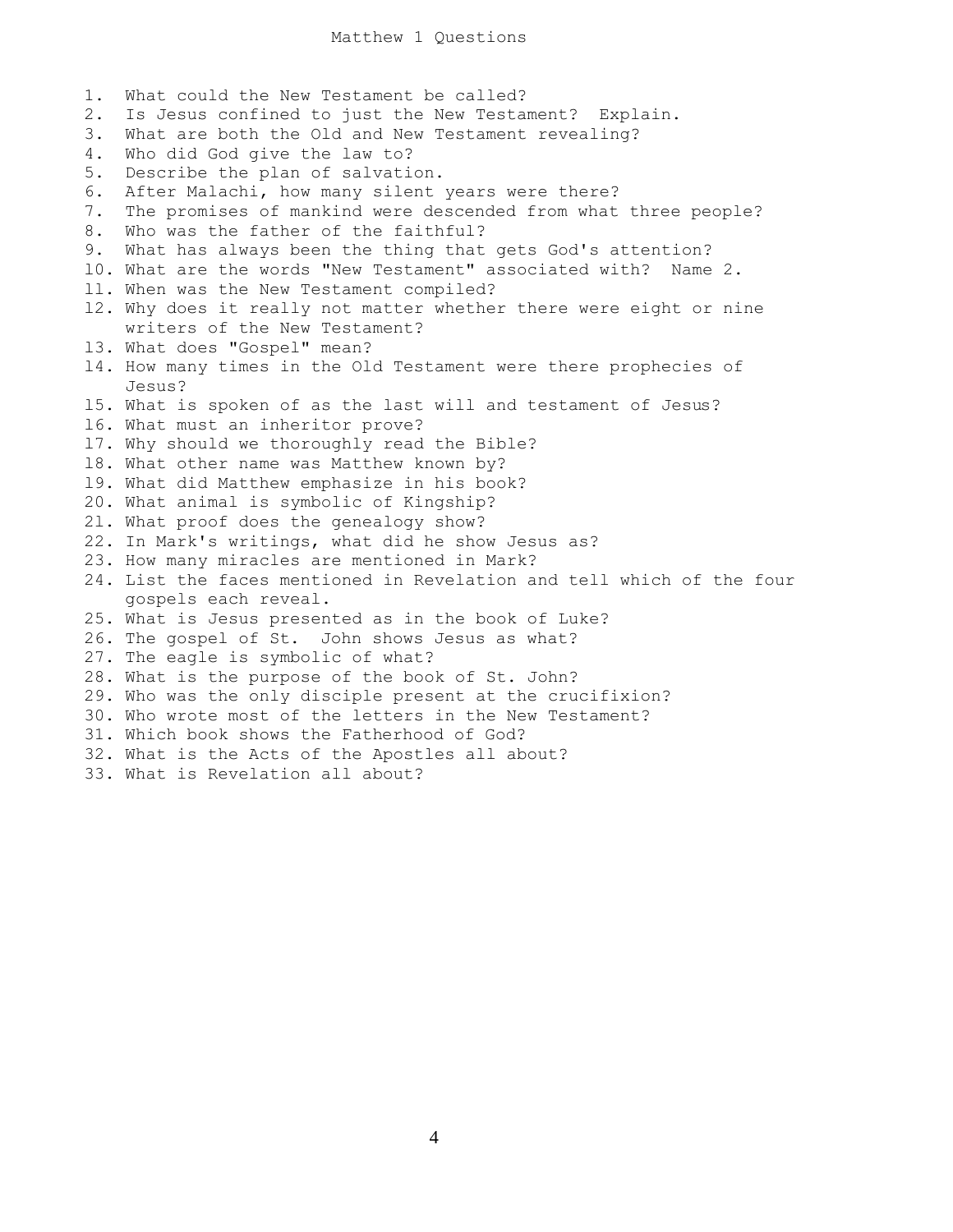We placed our foundation for the New Testament in the last lesson.

 We need to look at some of the prophecies in the Old Testament. This, too, is foundational before we begin our chapter one in Matthew.

 The first promise of the Savior was in Genesis 3:15 "And I will put enmity between thee and the woman, and between thy seed and her seed; it shall bruise thy head, and thou shalt bruise his heel."

 You see, God promised a Savior for the weakness of mankind. He understood that man would not be able to live within himself without sin. There would have to be a plan of salvation.

 In Galatians 4:4, we see that the Scripture in Genesis was fulfilled-Galatians 4:4 "But when the fulness of the time was come, God sent forth his Son, made of a woman, made under the law,"

 Luke 1:34 "Then said Mary unto the angel, How shall this be, seeing I know not a man?" Luke 1:35 "And the angel answered and said unto her, The Holy Ghost shall come upon thee, and the power of the Highest shall overshadow thee: therefore also that holy thing which shall be born of thee shall be called the Son of God."

 You see, God is the Father, Mary is the Mother. My own personal belief is that the Spirit of Jesus came from God and the flesh from Mary.

 In John 1:14 "And the Word was made flesh, and dwelt among us, (and we beheld his glory, the glory as of the only begotten of the Father,) full of grace and truth."

 Matthew 1:23 "Behold, a virgin shall be with child, and shall bring forth a son, and they shall call his name Emmanuel, which being interpreted is, God with us."

 You see from the Scriptures above, that God the Word, Jesus, took on the form of flesh (from Mary) and lived with us here. His name Emmanuel is certainty that He was actually God housed in the flesh of a man.

 Many times, throughout the Bible, we find that the Spirit of Jesus was one with the Father, but His flesh (from Mary) got tired, suffered, had to rest, and was even tempted in all points that we are.

 His prayer, immediately before the crucifixion, was "My Spirit is willing, but my flesh is weak." This tells us there was a difference in His flesh and Spirit.

 In John 4:24 we read: "God [is] a Spirit: and they that worship him must worship [him] in spirit and in truth." God the Father, God the Word, and God the Holy Spirit are all Spirit.

Even we must be Spirit to have eternal life. John 3:6 "That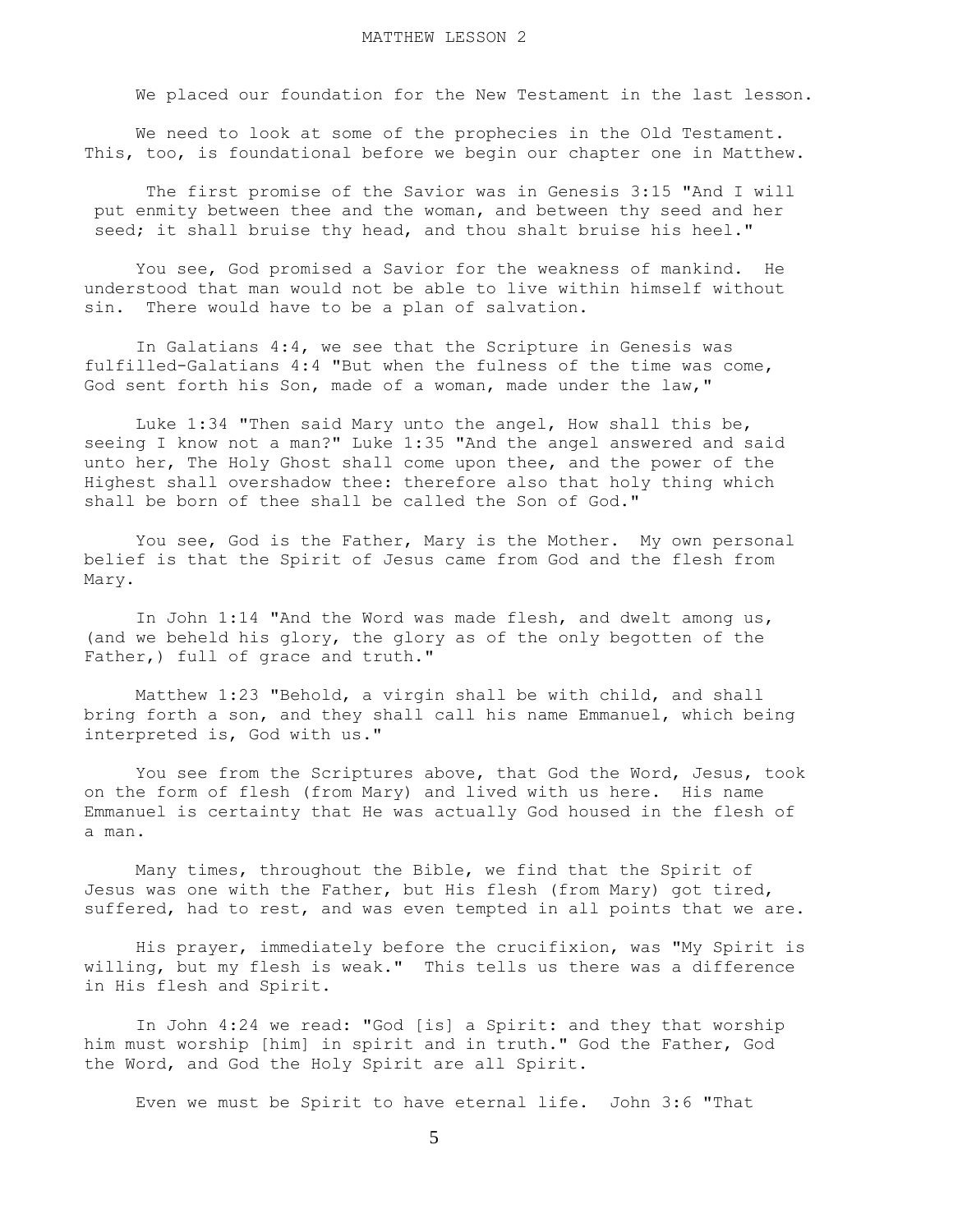which is born of the flesh is flesh; and that which is born of the Spirit is spirit."

 John 3:5 "Jesus answered, Verily, verily, I say unto thee, Except a man be born of water and [of] the Spirit, he cannot enter into the kingdom of God."

 You see, if we are fleshly, then we are bound for an eternity in hell. Only those who are living the life of the Spirit inherit eternal life in heaven with Jesus.

 In Genesis l8:l8, we see Jesus as the promised seed of Abraham. I quote: Genesis 18:18 "Seeing that Abraham shall surely become a great and mighty nation, and all the nations of the earth shall be blessed in him?"

 In Acts 3:25 we see the fulfillment. I quote, Acts 3:25 "Ye are the children of the prophets, and of the covenant which God made with our fathers, saying unto Abraham, And in thy seed shall all the kindreds of the earth be blessed."

 In Matthew chapter one verse one, we see that Jesus was the descendent and the promised one to bless the whole world through: Matthew 1:1 "The book of the generation of Jesus Christ, the son of David, the son of Abraham."

 Genesis 17:19 "And God said, Sarah thy wife shall bear thee a son indeed; and thou shalt call his name Isaac: and I will establish my covenant with him for an everlasting covenant, [and] with his seed after him."

You see, Isaac was the son of promise (spirit); Ishmael was the son of the flesh.

 This is fulfilled in Galatians 3:29 "And if ye [be] Christ's, then are ye Abraham's seed, and heirs according to the promise."

 In Matthew chapter one, we see the lineage of Jesus (the promised seed) traced to Abraham. Matthew chapter one verse two: "Abraham begat Isaac, and Isaac begat Jacob; and Jacob begat Judas and his brethren." -------

 You see, God is not slack in the promises He makes, but carefully fulfills every one and in detail.

 In Genesis chapter 49 verse l0, we see the prophecy that the Messiah will descend from the tribe of Judah: Genesis 49:10 "The sceptre shall not depart from Judah, nor a lawgiver from between his feet, until Shiloh come; and unto him [shall] the gathering of the people [be]."

 In Luke 3:33, we can easily see the genealogy of Jesus goes right back to Judah: Luke 3:33 "Which was [the son] of Aminadab, which was [the son] of Aram, which was [the son] of Esrom, which was [the son] of Phares, which was [the son] of Juda,"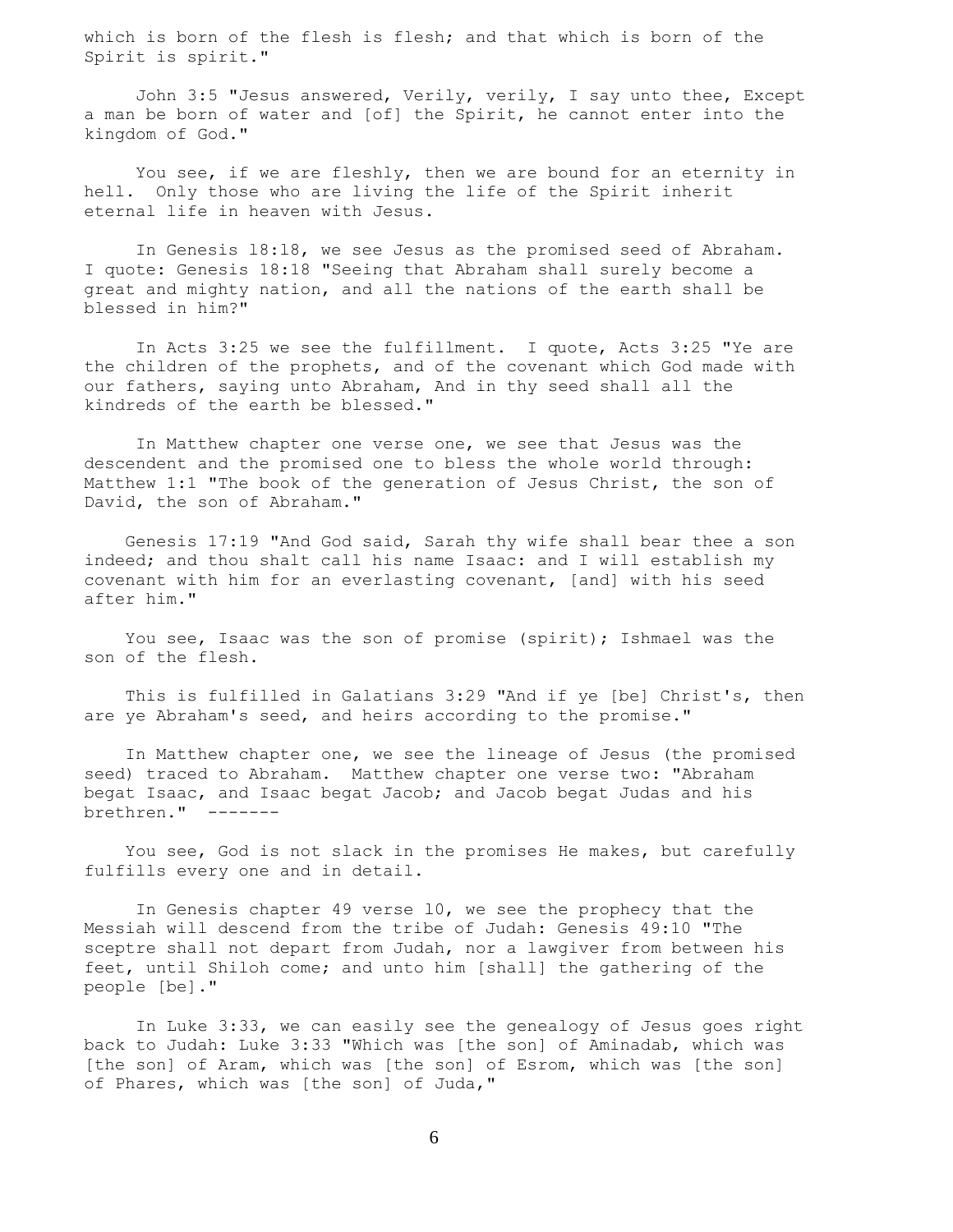My only question in all of this is, how could the learned men of the Bible possibly overlook all of these instances of the fulfillment of Scripture?. It seems so obvious to us that Jesus fulfilled every prophecy. I guess the Scripture in Isaiah 9:7, probably, caused them to believe that He would be a king, or ruler of some kind, while He was here on earth. They really could not believe this babe in a manger could be Him. Isaiah 9:7 "Of the increase of [his] government and peace [there shall be] no end, upon the throne of David, and upon his kingdom, to order it, and to establish it with judgment and with justice from henceforth even for ever. The zeal of the LORD of hosts will perform this."

 We see in Matthew 1:1 that Jesus is the heir to the throne of David, "The book of the generation of Jesus Christ, the son of David, the son of Abraham."

 It is so strange that David was the ancestor of Jesus in the flesh, but Jesus was David's God in the Spirit. In Luke chapter 20 verses 4l-42, we read Luke 20:41 "And he said unto them, How say they that Christ is David's son?" Luke 20:42 "And David himself saith in the book of Psalms, The Lord said unto my Lord, Sit thou on my right hand," You see, David called Jesus, Lord. Jesus' Godhead is difficult for so many to understand, because He left heaven and lowered Himself to the body of mankind. The body of Jesus was a natural body as you and I have, and in the sense of the body, He was a descendent of David; but His Spirit is Everlasting God.

 In Micah 5:2, we read of the prophecy of the place that Jesus the Christ should be born. Even Herod knew that this prophecy had been made, because he called his authorities on this subject in and asked them where it had been prophesied that He would be born.

 Micah 5:2 "But thou, Beth-lehem Ephratah, [though] thou be little among the thousands of Judah, [yet] out of thee shall he come forth unto me [that is] to be ruler in Israel; whose goings forth [have been] from of old, from everlasting."

 In Matthew chapter 2 verse l, we read of the fulfillment of this prophecy of the birth place: Matthew 2:1 "Now when Jesus was born in Beth-lehem of Judaea in the days of Herod the king, behold, there came wise men from the east to Jerusalem,"

 Jerusalem and Bethlehem are very close. I suppose they are no more than 5 miles apart. "Bethlehem" means house of bread. Jesus called Himself the Bread of Life. What an interesting combination. You see, the God we serve is a perfect God, every little detail fits together. Every Word that proceeds from the mouth of God is truth.

 In Isaiah chapter 7 verse l4, we read that the Saviour will be born of a virgin which is an impossibility in the eyes of mankind, but with God all things are possible. Isaiah 7:14 "Therefore the Lord himself shall give you a sign; Behold, a virgin shall conceive, and bear a son, and shall call his name Immanuel." The word" Immanuel", as we said before, means God with us.

Matthew 1:18 "Now the birth of Jesus Christ was on this wise: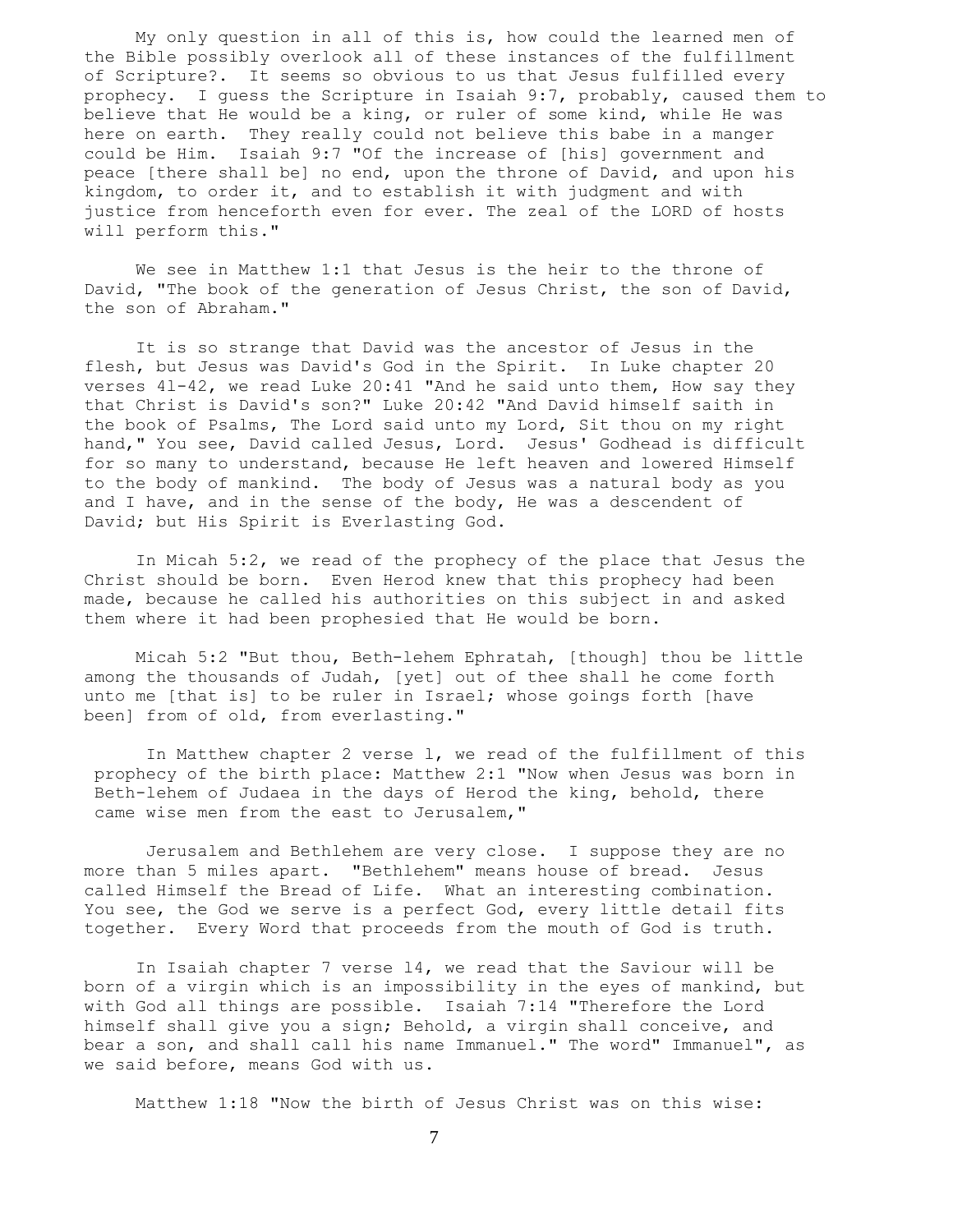When as his mother Mary was espoused to Joseph, before they came together, she was found with child of the Holy Ghost."

 Today there are so many denominations that are removing the virgin birth from their doctrine, but you see, this is one of the most important things believed in the Bible. If Jesus was not God, then He could not be the perfect sacrifice for our sins. And if He was not the perfect sacrifice for our sins, then we are still guilty and are bound for hell.

 You see, you must believe that God was the Father of Jesus, and that Jesus was, in fact, God in the flesh for your sins to be forgiven. A mere man, or woman, could not be a perfect sacrifice. Jesus was the Lamb of God. John called Jesus just that. A lamb without blemish, a male, first born, never been with a female lamb. Jesus, you see, never married, had no broken bones, and was free from sin. All these things Jesus fulfilled.

 In fact, the three gifts brought to Him as gifts at His birth, recognized Him as God in the flesh (gold), the perfect lamb sacrifice (frankincense), and the groom of the bride of Christ (myrrh). Gold means God spiritually, frankincense accompanied the meat offering for sacrifice, and myrrh was a sweet perfume for the wedding bed. You see, God is perfect. It is our understanding of His Scriptures that is imperfect.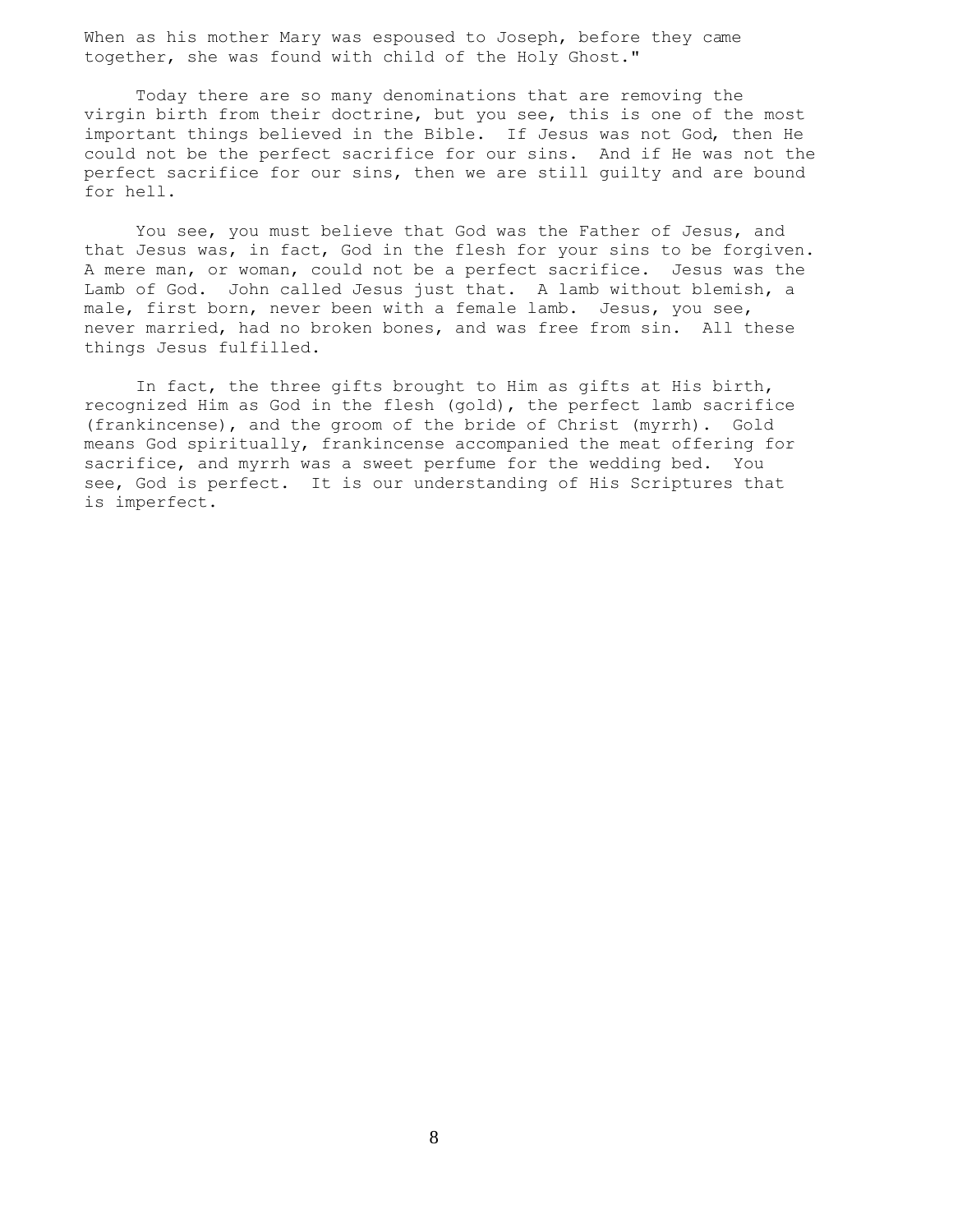1. The first promise of a Savior was found where in the Bible? 2. God promised a Savior for the -----------of mankind? 3. Where in the New Testament was the Scripture fulfilled that the Savior would be born of the seed of a woman? 4. In John l:l4, what do we learn? 5. Was it Jesus' Spirit, or flesh, that got tired? 6. In St. John 4: 24, we read "God is a Spirit ", so how must we worship Him? 7. What must we do to receive eternal life? 8. If we are fleshly, where are we headed? 9. Who will inherit eternal life in heaven with Jesus? 10. In Genesis l8:l8, who will be blessed through Abraham? ll. In Galatians 3:29, who were the promises for? l2. Isaac was the son of what? l3. Ishmael was the son of what? l4. David was the ancestor of Jesus in what? l5. In the Spirit, what was Jesus to David? 16. Why is it difficult for many to believe in the Godhead of Jesus? 17. Where was Jesus to be born? 18. What does "Bethlehem" mean? 19. What was Jesus called? 20. What is an impossibility, in the sight of man, pertaining to Jesus' birth? 21. What does "Immanuel" mean? 22. If Jesus is not God, what does that mean to the Christians? 23. What must we believe about Jesus to have our sins forgiven? 24. What did John call Jesus? 25. What did the gold that was brought to Jesus proclaim Him as? 26. What did the frankincense proclaim Him as? 27. What did the myrrh proclaim Him as? 28. If God is perfect, why do we not understand the Bible?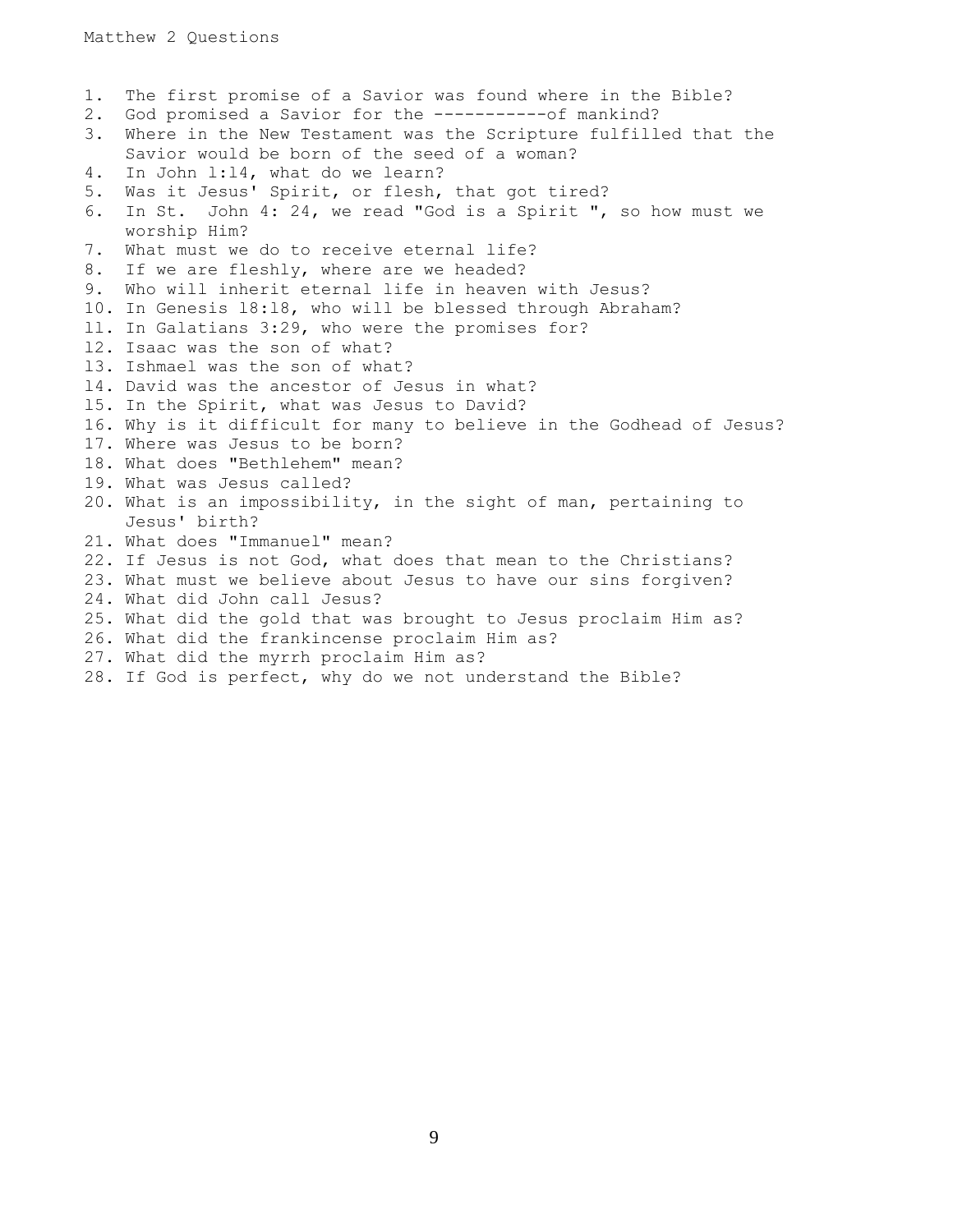For the last two lessons, we have been laying foundation for the New Testament study. We will continue this week, as well, with the Old Testament prophecies that were fulfilled in the New Testament through the birth, life, crucifixion, and resurrection of the Lord Jesus Christ.

 In Jeremiah 3l:l5, we read about the massacre of the infants. "Thus saith the LORD; A voice was heard in Ramah, lamentation, and bitter weeping; Rahel weeping for her children refused to be comforted for her children, because they were not."

 You see, Jeremiah was speaking prophetically of the time when Herod would try to destroy the Christ child by killing all the children born anywhere near the time that Jesus was born. Herod had asked the wise men to come back and tell him where to find the new born, but they went back home another way to avoid telling where to find Jesus.

 Matthew 2:16 "Then Herod, when he saw that he was mocked of the wise men, was exceeding wroth, and sent forth, and slew all the children that were in Beth-lehem, and in all the coasts thereof, from two years old and under, according to the time which he had diligently enquired of the wise men."

 God knows the plans of people, even before they carry them out. He even knew, in the time of Hosea hundreds of years earlier, that Herod would try to destroy the Christ Child.

 Hosea 11:1 "When Israel [was] a child, then I loved him, and called my son out of Egypt."

 All through the Bible, Egypt had been a place of refuge. Not only did Jesus run to Egypt for safe harbor, but so did Joseph in the Old Testament. If you remember, just a few years ago when the whole world turned its back on the Shah of Iran, Egypt took him in. You see, Egypt, with all its faults, has still been a place of refuge. God will not overlook this. He will bless them for it. In Matthew 2:14, we see the fulfillment of Hosea 11:1, Matthew 2:14 "When he arose, he took the young child and his mother by night, and departed into Egypt:"

 If we will really look at this Scripture above, we will more fully understand why the wise men brought the gold as a gift to the baby Jesus. We will also understand that it was not just one or two coins, but enough to sustain Jesus, Mary, and Joseph until it would be safe to return to their homeland.

 In Isaiah 9:1-2, it is prophesied that Jesus would minister in Galilee. In Matthew 4:12-16, it is fulfilled (not only fulfilled, but distinctly mentioned). I will just mention one sentence in this, Matthew 4:14 "That it might be fulfilled which was spoken by Esaias the prophet, saying,"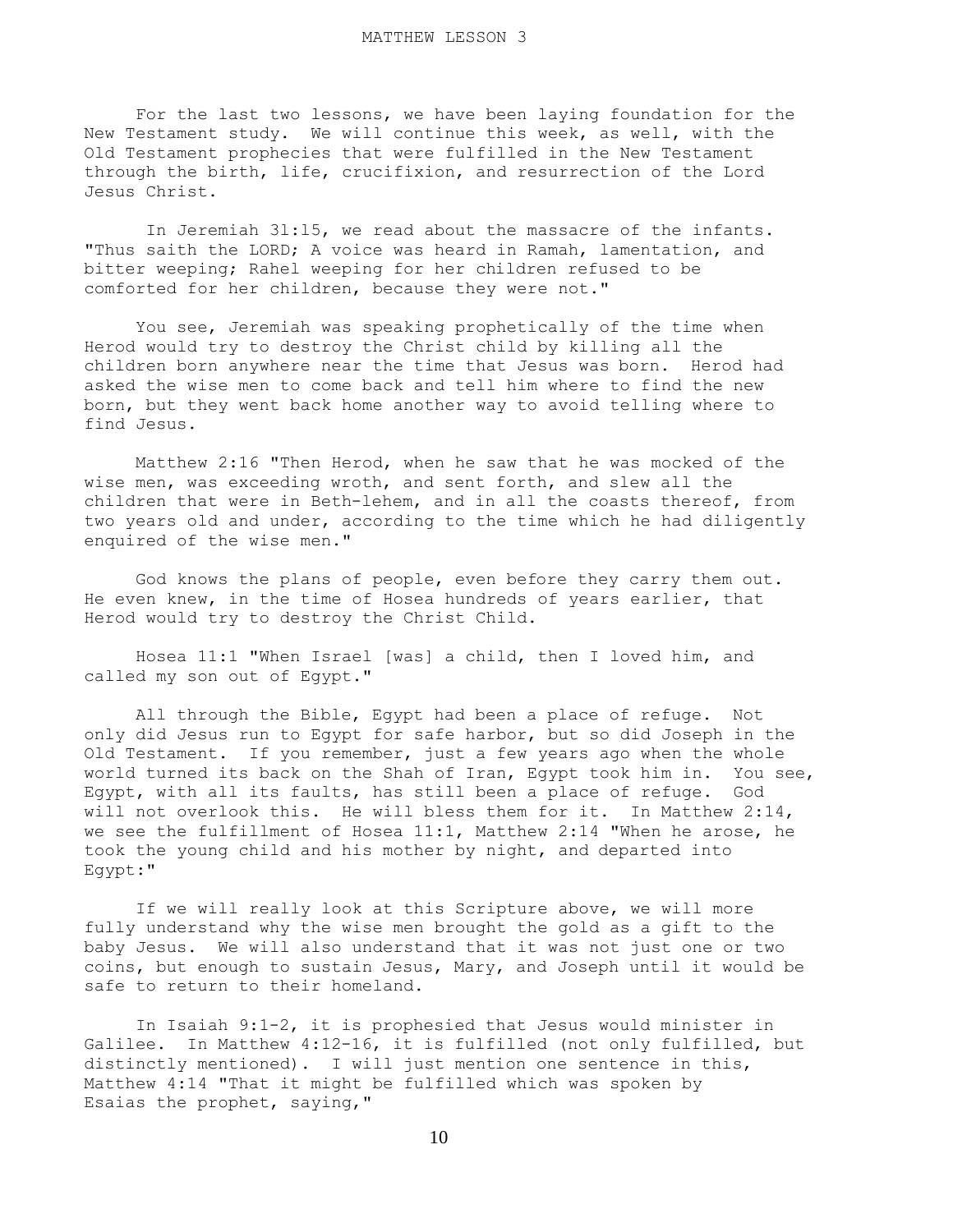You see, every little detail is important to God. In Deuteronomy 18:15, it was predicted that Jesus (as a prophet) would be raised up to help His people. Jesus was many things, including a prophet. Deuteronomy 18:15 "The LORD thy God will raise up unto thee a Prophet from the midst of thee, of thy brethren, like unto me; unto him ye shall hearken;"

 Jesus was Prophet, Teacher, Healer, Deliverer, but most of all He was, is, and always will be God the Word. A prophet (worth his salt) tells the truth, and Jesus said that He was the Son of God. We see this prophecy in Deuteronomy fulfilled in John 6:14 "Then those men, when they had seen the miracle that Jesus did, said, This is of a truth that prophet that should come into the world."

 Jesus filled so many shoes, but, I believe, one of the most important things is His priesthood. He is our High Priest. He intercedes for us continually. I John 2:1 "My little children, these things write I unto you, that ye sin not. And if any man sin, we have an advocate with the Father, Jesus Christ the righteous::

 In Psalms 110:4, we read the prophecy of Jesus a Priest, Psalms 110:4 "The LORD hath sworn, and will not repent, Thou [art] a priest for ever after the order of Melchizedek." You see, Melchizedec was the one Abraham paid his tithes to. He had no father or mother. A shadowy figure of the coming Christ. In Hebrews 6:20, Melchizedec was mentioned again in a comparative light of Jesus as High Priest. Hebrews 6:20 "Whither the forerunner is for us entered, [even] Jesus, made an high priest for ever after the order of Melchisedec." There is much mystery surrounding Melchizedec, but if it were important for us to know more about him, then there would be more written in the Bible about him. The important thing to note in all of this, is that Jesus the Christ is our High Priest forever. There is no need for another.

 In Isaiah 53:3, it is prophesied that Jesus will be rejected of men: "He is despised and rejected of men; a man of sorrows, and acquainted with grief: and we hid as it were our faces from him: he was despised, and we esteemed him not."

 No other person has ever been so rejected. His own disciples, who walked with Him daily, ran when they crucified Him (except John). The Jews, or His fellows, did not accept Him as Messiah. In St. John 1:11, we read of this rejection fulfilled. John 1:11 "He came unto his own, and his own received him not."

 Jesus had character above all of His fellows. In Isaiah 11:2, we read of the prophecy: Isaiah 11:2 "And the spirit of the LORD shall rest upon him, the spirit of wisdom and understanding, the spirit of counsel and might, the spirit of knowledge and of the fear of the LORD;"

 Solomon was known for his wisdom, but we read in Luke 11:31" The queen of the south shall rise up in the judgment with the men of this generation, and condemn them: for she came from the utmost parts of the earth to hear the wisdom of Solomon; and, behold, a greater than Solomon [is] here."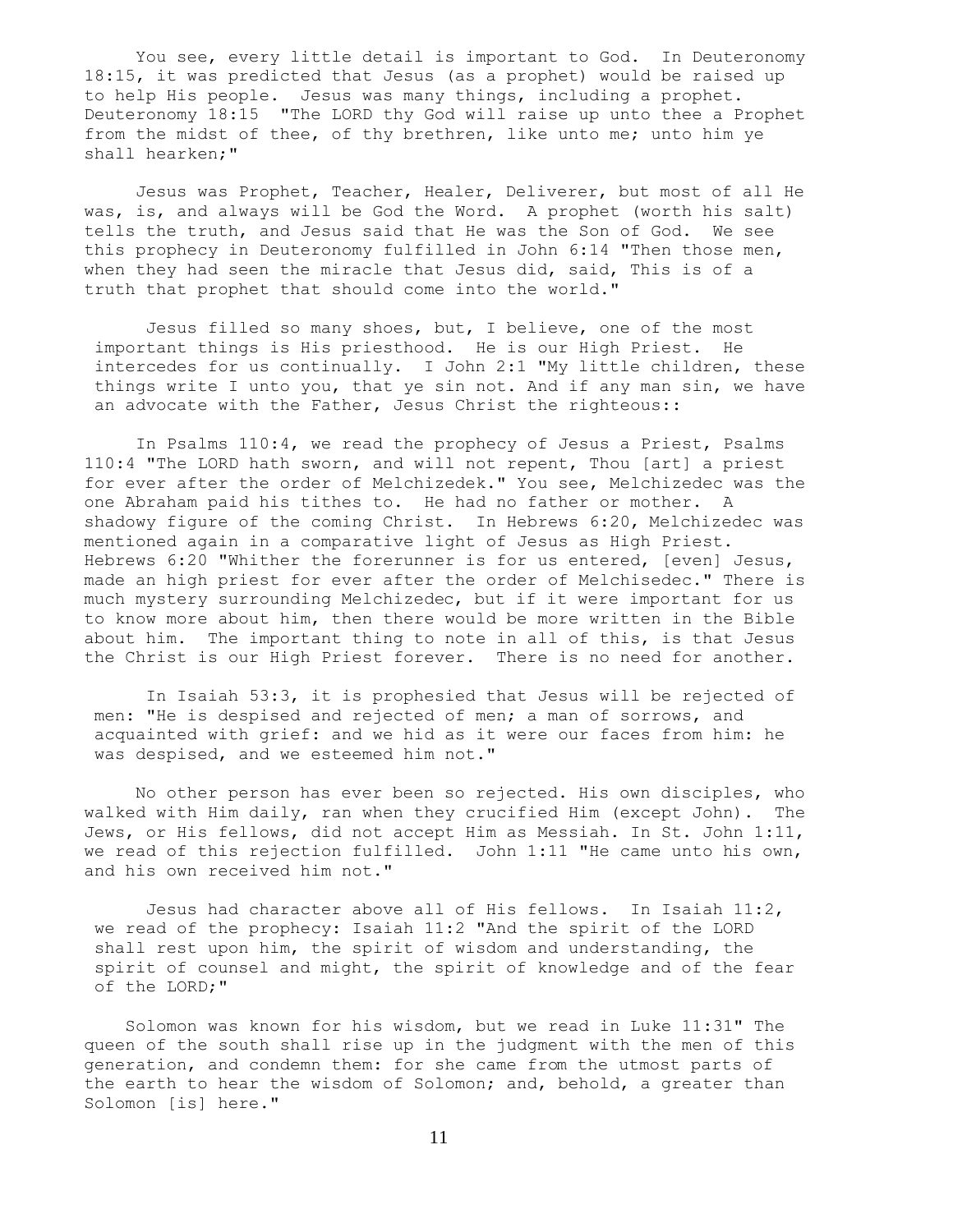Jesus is the source of all wisdom, knowledge, understanding, and counsel. We must pray for the mind of Christ to be able to minister in these areas. In Luke 2:52, we read the fulfillment. Luke 2:52 "And Jesus increased in wisdom and stature, and in favour with God and man."

 This Scripture in Luke is just after His visit in the temple at Jerusalem when He was 12 years old. God allowed Him a natural family, so that He could be tempted and have feelings of growing up, so He could relate to us.

 In Zechariah 9:9, it is prophesied about His triumphal entry into Jerusalem. In the song "Messiah" that my grandson, David, sings, it tells of Jesus' entry into Jerusalem on a colt of an ass. Zechariah 9:9 "Rejoice greatly, O daughter of Zion; shout, O daughter of Jerusalem: behold, thy King cometh unto thee: he [is] just, and having salvation; lowly, and riding upon an ass, and upon a colt the foal of an ass."

 In John 12:13 "Took branches of palm trees, and went forth to meet him, and cried, Hosanna: Blessed [is] the King of Israel that cometh in the name of the Lord." John 12:14 And Jesus, when he had found a young ass, sat thereon; as it is written," His entry into Jerusalem will be one of power and great glory when He comes again. He will be Lord of lords and King of kings and will reign for 1000 years with great power and authority here, on the earth.

 It was prophesied that Jesus would be betrayed by a friend. Jesus even called Judas "friend" when he came to betray Him. Judas kissed Jesus on the cheek when he betrayed Him. Judas had walked with Jesus and the other disciples. He had seen the miracles, but Satan entered him through his greed, and he was tempted more than he could stand up to.

 We read the prophecy of this in Psalms 41:9 "Yea, mine own familiar friend, in whom I trusted, which did eat of my bread, hath lifted up [his] heel against me."

 Mark 14:10 "And Judas Iscariot, one of the twelve, went unto the chief priests, to betray him unto them."

 Judas carried the purse and was caught up in greed. The thirty pieces of silver tells us much (3 times 10). That is God dealing with the world system. You know three means God, and 10 means world government . "Silver" means redemption. Can you see the spiritual message here? God redeemed us from the world system through His Son. In Zechariah 11:12 "And I said unto them, If ye think good, give [me] my price; and if not, forbear. So they weighed for my price thirty [pieces] of silver." We see the fulfillment in Matthew 26:15, "And said unto them, what will ye give me, and I will deliver him unto you? And they covenanted with him for thirty pieces of silver." The remorse of Judas was evident when he went back to the authorities, tried to give the money back, threw it down, and went and hung himself.

Zechariah 11:13, it prophesies of Judas carrying the money back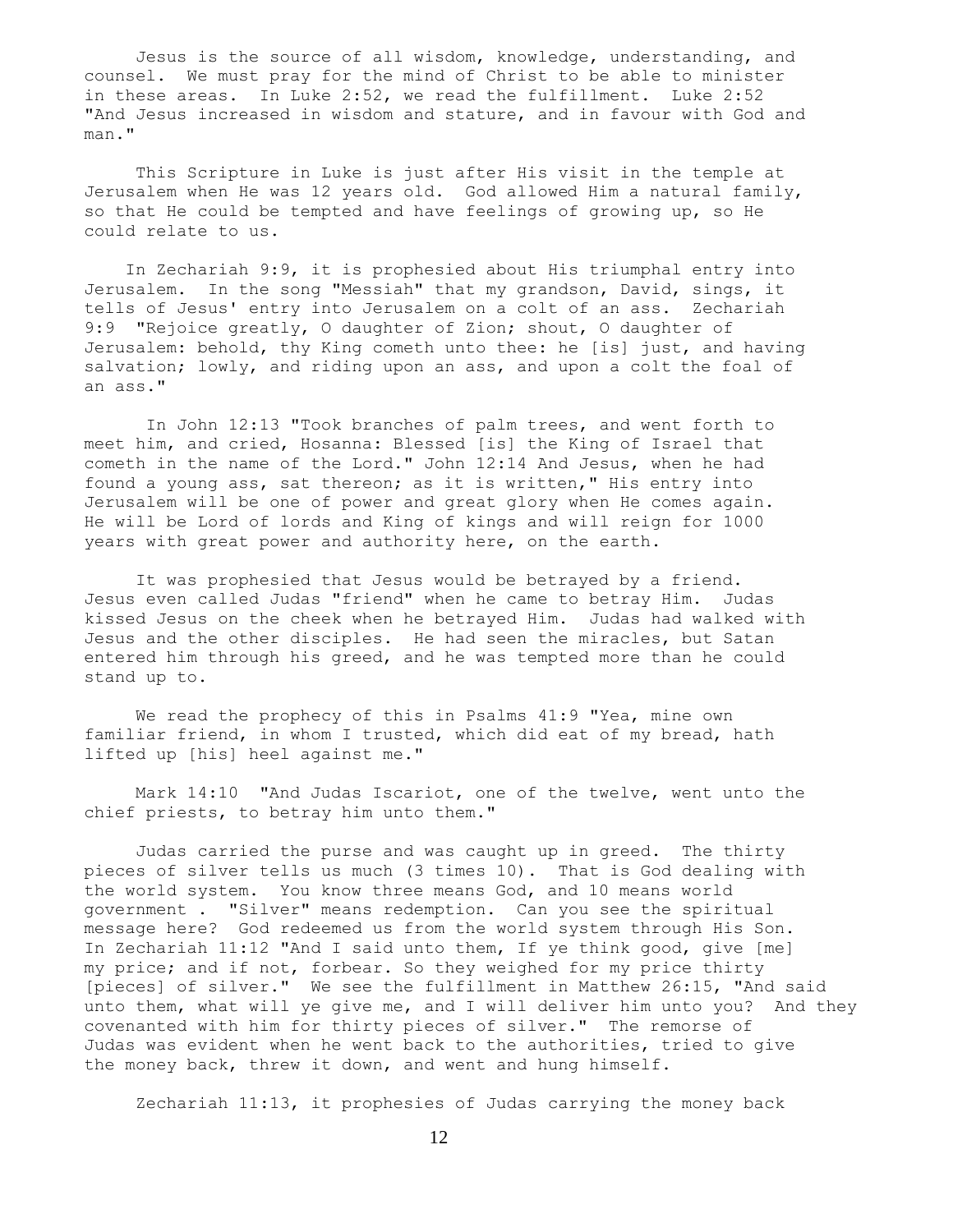and them buying a potter's field for burying the poor with the blood money. Zechariah 11:13 "And the LORD said unto me, Cast it unto the potter: a goodly price that I was prised at of them. And I took the thirty [pieces] of silver, and cast them to the potter in the house of the LORD." In Matthew 27:6-7, you can easily see this fulfillment. You may read these scriptures at home. They are so familiar I did not reproduce them here. I will just put a portion here so you may see the fulfillment, "And they took counsel, and bought with them the potter's field, to bury strangers in."

We see in Psalms 109:7,8 that Judas' office was to be filled by another, and then in Acts 1:18-20, we see the fulfillment. In the first chapter of Acts verse 26, we see that Matthias took Judas' place with the other ll disciples.

 The prophecy of false accusers coming against Jesus is in Psalms 27:12 "Deliver me not over unto the will of mine enemies: for false witnesses are risen up against me, and such as breathe out cruelty." You see, there could be no true accusation against Jesus, for even Pilate said, "I find no fault in him."

 The fulfillment of this prophecy is found in Matthew 26:60-61, "But found none: Yea, though many false witnesses came, yet found they none. At the last came two false witnesses, And said, This fellow said, I am able to destroy the temple of God, and to build it in three days." You see, Jesus was innocent of all charges; the Bible says He was free from sin. In Chapter 53 of Isaiah Verse 7, it was prophesied that Jesus would not try to defend Himself, and in Matthew 26:62-63, the high priest tried to ask Him if He were Christ, the Son of God. Jesus did not answer.

 You see, Jesus was, and is not, subject to the high priests of the world. HE IS THE HIGH PRIEST.

 In Isaiah 50:6, it prophesies that Jesus would be smitten and spit upon. In Mark l4:65, we see the fulfillment "And some began to spit on him, and to cover his face, and to buffet him, and to say unto him, Prophesy: and the servants did strike him with the palms of their hands."

You see, every little detail was fulfilled. In every point, Jesus fulfilled the prophecy. Can you imagine how these people, who hit Jesus and spit upon Him, will feel when they stand before Him on judgement day?

 Next, we will try to finish the prophecies and fulfillments before we go into Matthew chapter 1.

13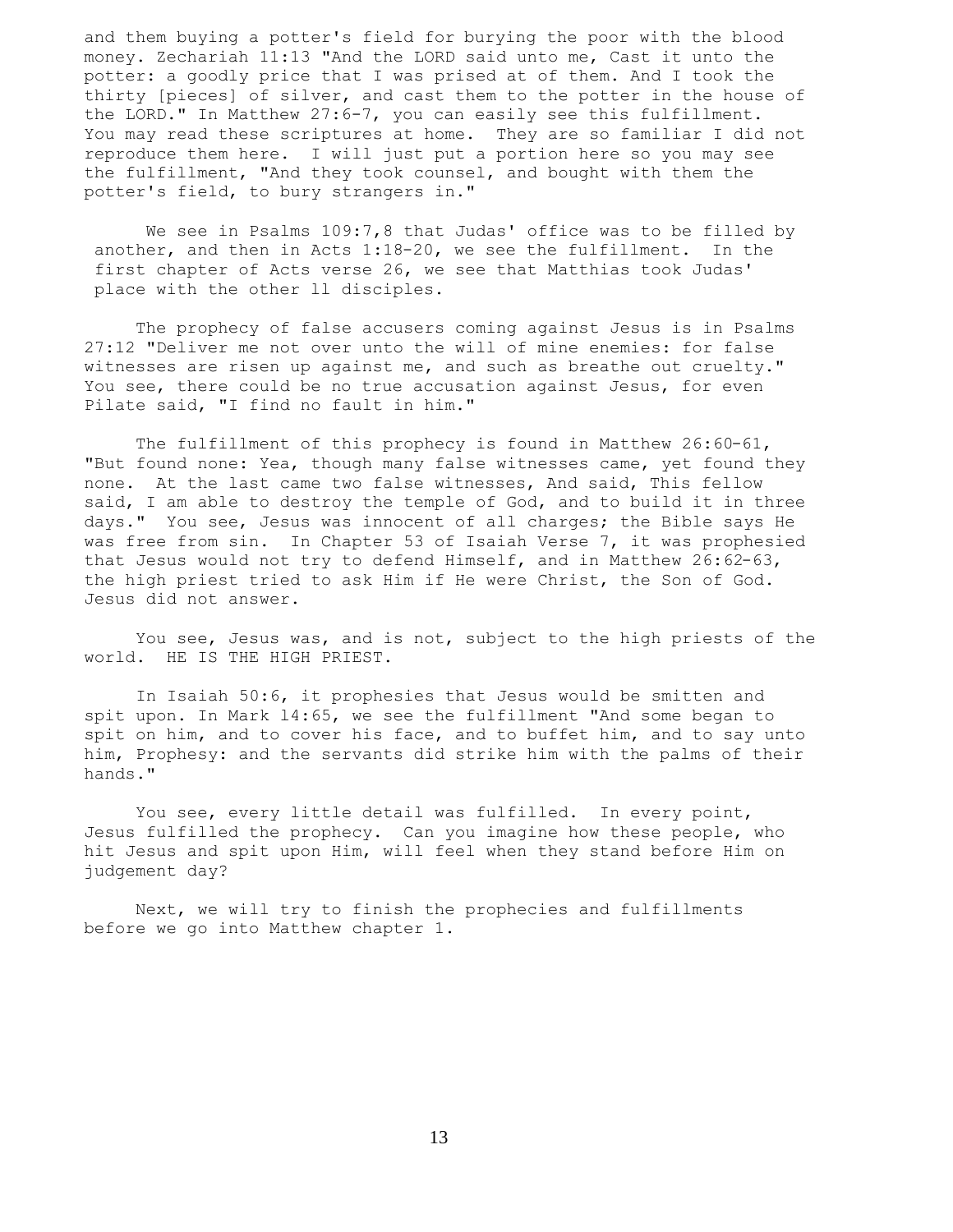## Matthew 3 Questions

| 1.<br>$2$ . | How were the prophecies of the Old Testament fulfilled?<br>How did Herod try to destroy the Christ Child?       |
|-------------|-----------------------------------------------------------------------------------------------------------------|
| 3.          | Why did the wise men go home another way ?                                                                      |
| 4.          | What country has been a place of refuge throughout the Bible?                                                   |
| 5.          | How much gold did the wise men bring Jesus?                                                                     |
| 6.          | Mention 5 things Jesus was when He walked here on the earth.                                                    |
| 7.          | Jesus filled many shoes, but what is one very important job He<br>filled?                                       |
| 8.          | We are supposed to sin not, but if we sin, we have an--------with                                               |
|             | the Father.                                                                                                     |
| 9.          | Jesus was to be a high priest after the order of -----------.                                                   |
|             | 10. Whom did Abraham tithe to?                                                                                  |
|             | 11. What is the most important thing to remember about the priesthood?                                          |
|             | 12. Who denied Jesus 3 times just before the crucifixion?                                                       |
|             | 13. Finish this verse "He came unto his own --------------------------                                          |
|             | 14. In chapter 11 verse 2 of Isaiah, we discover some of Jesus'                                                 |
|             | character traits; name 6.                                                                                       |
|             | 15. What was Solomon known for?                                                                                 |
|             | 16. How was Jesus compared to Solomon?                                                                          |
|             | 17. We must pray for what to be able to minister in wisdom, knowledge,<br>understanding, and counsel?           |
|             | 18. Why did Jesus have a natural body and a natural family?                                                     |
|             | 19. In Jesus' entry into Jerusalem, when He was here on the earth, what<br>was He riding?                       |
|             | 20. When Jesus returns to the earth, how will He enter Jerusalem?                                               |
|             | 21. How many years shall Jesus reign here on the earth?                                                         |
|             | 22. When Judas came to betray Jesus, what did Jesus call him?                                                   |
|             | 23. What was the price he sold Jesus for?                                                                       |
|             | 24. What is the spiritual meaning of the price paid?                                                            |
|             | 25. What 3 things show the remorse of Judas?                                                                    |
|             | 26. What became of the money?                                                                                   |
|             | 27. Who replaced Judas with the eleven?                                                                         |
|             | 28. What was the statement of Pilate about Jesus' quilt?                                                        |
|             | the contract of the contract of the contract of the contract of the contract of the contract of the contract of |

- 29. What did Jesus say, when questioned by the high priest?
- 30. Who is the real High Priest?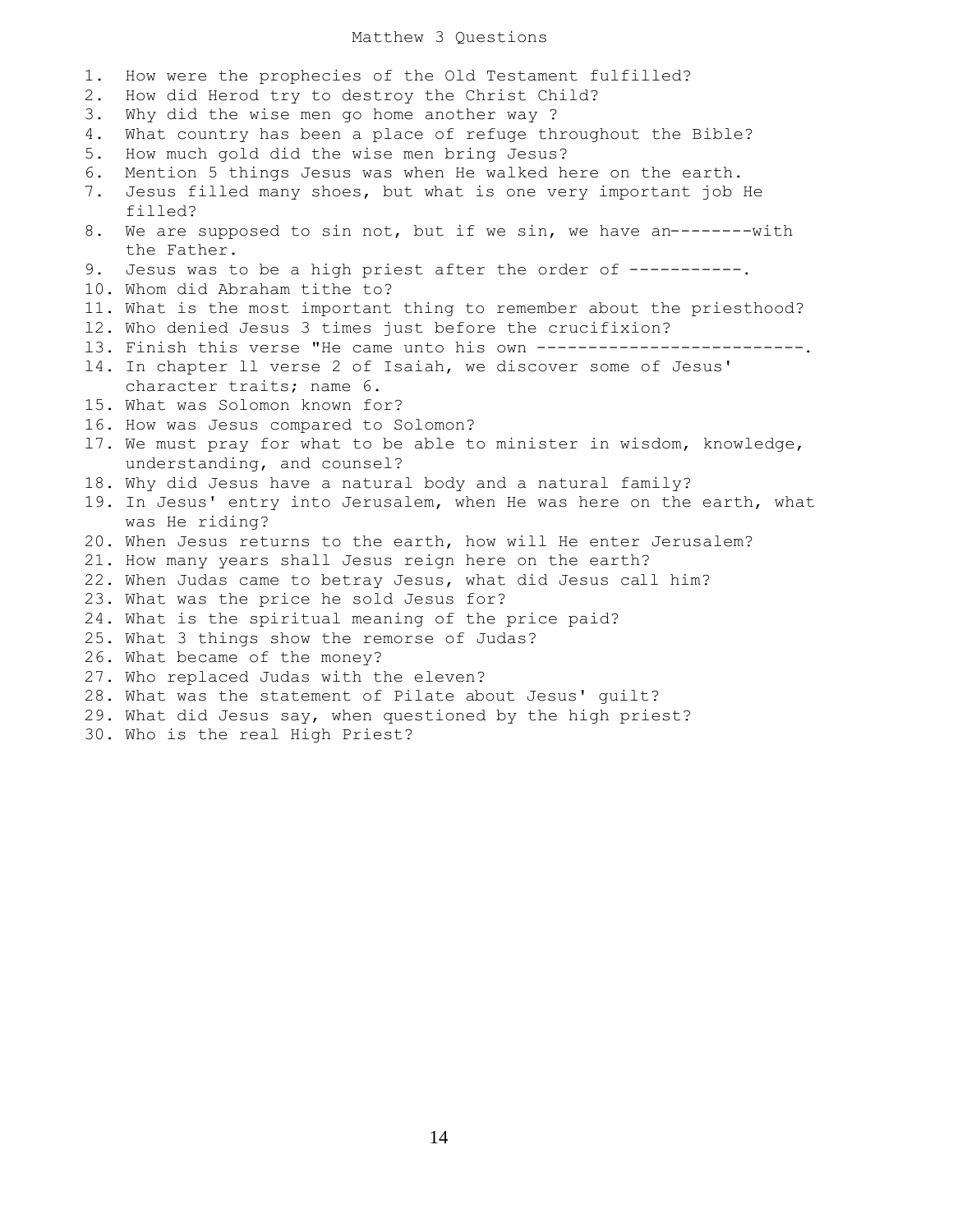We are still looking at the Old Testament prophecies and their fulfillment in the New Testament.

 Psalms 69:4 "They that hate me without a cause are more than the hairs of mine head: they that would destroy me, [being] mine enemies wrongfully, are mighty: then I restored [that] which I took not away."

 Jesus had no sin. As we said in the last lesson, there was no reason to crucify Him. His enemies were of the church. They crucified Him, not because He did not love them, but because they were jealous of His power, wisdom, strength, and love for the unlovely.

 St. John Chapter l5 verses 23-25, we read the fulfillment. I quote, "He that hateth me hateth my Father also." John 15:24 "If I had not done among them the works which none other man did, they had not had sin: but now have they both seen and hated both me and my Father." John 15:25 "But [this cometh to pass], that the word might be fulfilled that is written in their law, They hated me without a cause."

 This is almost true today. If you see someone trying to do good, the rest of the world does not understand it. They think there must be a reason, somewhere, where you will gain. You see, the world does not understand sacrifices. Jesus was our example. He gave of Himself; even to those who would not hear. Can we do any less, and call ourselves followers of Him?

 I think perhaps one of the most important prophecies is in Isaiah chapter 53 verses 4 and 5, Isaiah 53:4 "Surely he hath borne our griefs, and carried our sorrows: yet we did esteem him stricken, smitten of God, and afflicted." Isaiah 53:5 "But he [was] wounded for our transgressions, [he was] bruised for our iniquities: the chastisement of our peace [was] upon him; and with his stripes we are healed."

You see, Jesus not only bought our salvation for us, so that we might have an eternity in heaven with Him, but He, also, took our griefs here on this earth to help us in the here and now. He took the punishment for our sins. Because He was beaten, we are healed. We must pray, believing, that we receive healing; and we shall receive.

 In Matthew 8:l6-l7, we see the Scripture in Isaiah fulfilled. Matthew 8:16 "When the even was come, they brought unto him many that were possessed with devils: and he cast out the spirits with [his] word, and healed all that were sick:" Matthew 8:17 "That it might be fulfilled which was spoken by Esaias the prophet, saying, Himself took our infirmities, and bare [our] sicknesses."

 So many people do not believe in healing in our day. They believe that healing went out with the disciples. That is just not so. God is the same yesterday, today, and forever. He never changes. Our belief in Him is what has changed. Let us read in St. John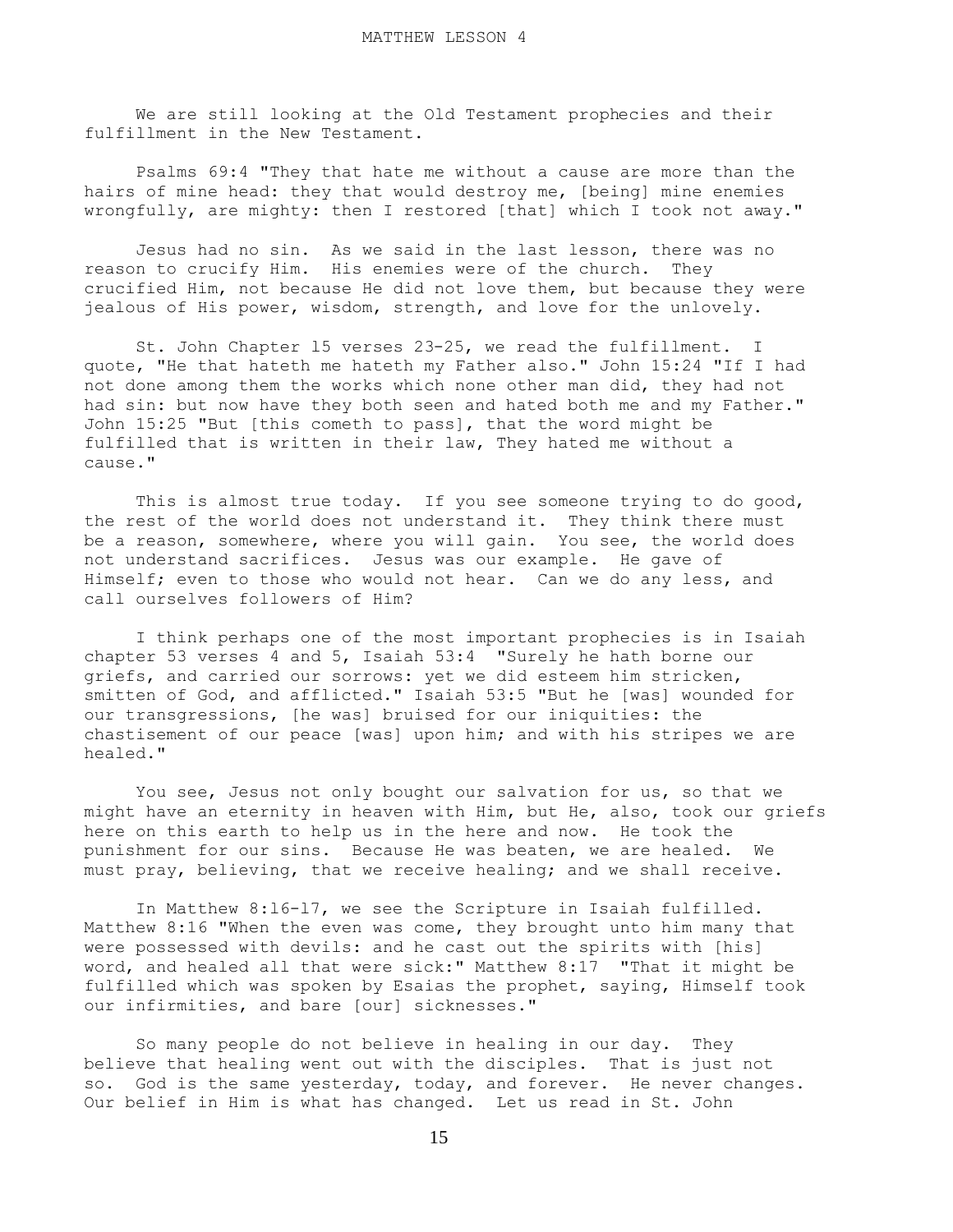chapter 14 and see who healing is for. Verse l2 begins John 14:12 "Verily, verily, I say unto you, He that believeth on me, the works that I do shall he do also; and greater [works] than these shall he do; because I go unto my Father." John 14:13 "And whatsoever ye shall ask in my name, that will I do, that the Father may be glorified in the Son." John 14:14 "If ye shall ask any thing in my name, I will do [it]." These words are in red in the Bible. This is a direct quote from Jesus Christ. Let us look at the requirements. "He that believeth on me"; any believer in the Lord Jesus Christ can do the works of Jesus. We cannot heal in our own name. We must pray "In the name of Jesus", as we read in Verse l3, and again, in Verse l4.

 Jesus healed in His own name. We have no power in and of ourselves. It is the name of Jesus that has the power. Actually, we are laying hands on the sick, and the power of Jesus is healing them. The power is Jesus. We just speak the words that activate His power. We must pray, believing that we receive, and we shall have it.

 In Isaiah 53:12, we see the prophecy of Him being crucified with sinners. "Therefore will I divide him a portion with the great, and he shall divide the spoil with the strong; because he hath poured out his soul unto death: and he was numbered with the transgressors; and he bare the sin of many, and made intercession for the transgressors."

 Matthew 27:38 "Then were there two thieves crucified with him, one on the right hand, and another on the left."

 You see, the sins that Jesus died for were real. They did not belong to Him. They were our sins. He was our substitute and took the punishment that we deserved.

 The most cruel of all deaths is crucifixion. They nailed Him to the cross. In Psalms 22:l6, it is prophesied, "For dogs have compassed me: the assembly of the wicked have enclosed me: they pierced my hands and my feet."

 I sing a song called "Ten Thousand Angels". In this song, it says He (Jesus) could have called ten thousand angels to remove Him from the cross and set Him free, but He did not. He chose to die for you and me. He really did not even need the angels. He could have come off the cross at any time. You see, the wages of sin is death. Someone had to pay. Jesus paid it for us.

 In St. John 20:27, we read the fulfillment, "Then saith he to Thomas, Reach hither thy finger, and behold my hands; and reach hither thy hand, and thrust [it] into my side: and be not faithless, but believing."

 In Psalms 22:6-8, we see the prophecy of Him being mocked and insulted. In Matthew 27:39-40 this, too, is fulfilled. You may read this one at home.

 God is so exact. He leaves out not even the smallest detail. In Psalms 69:21, we read, "They gave me also gall for my meat; and in mythirst they gave me vinegar to drink."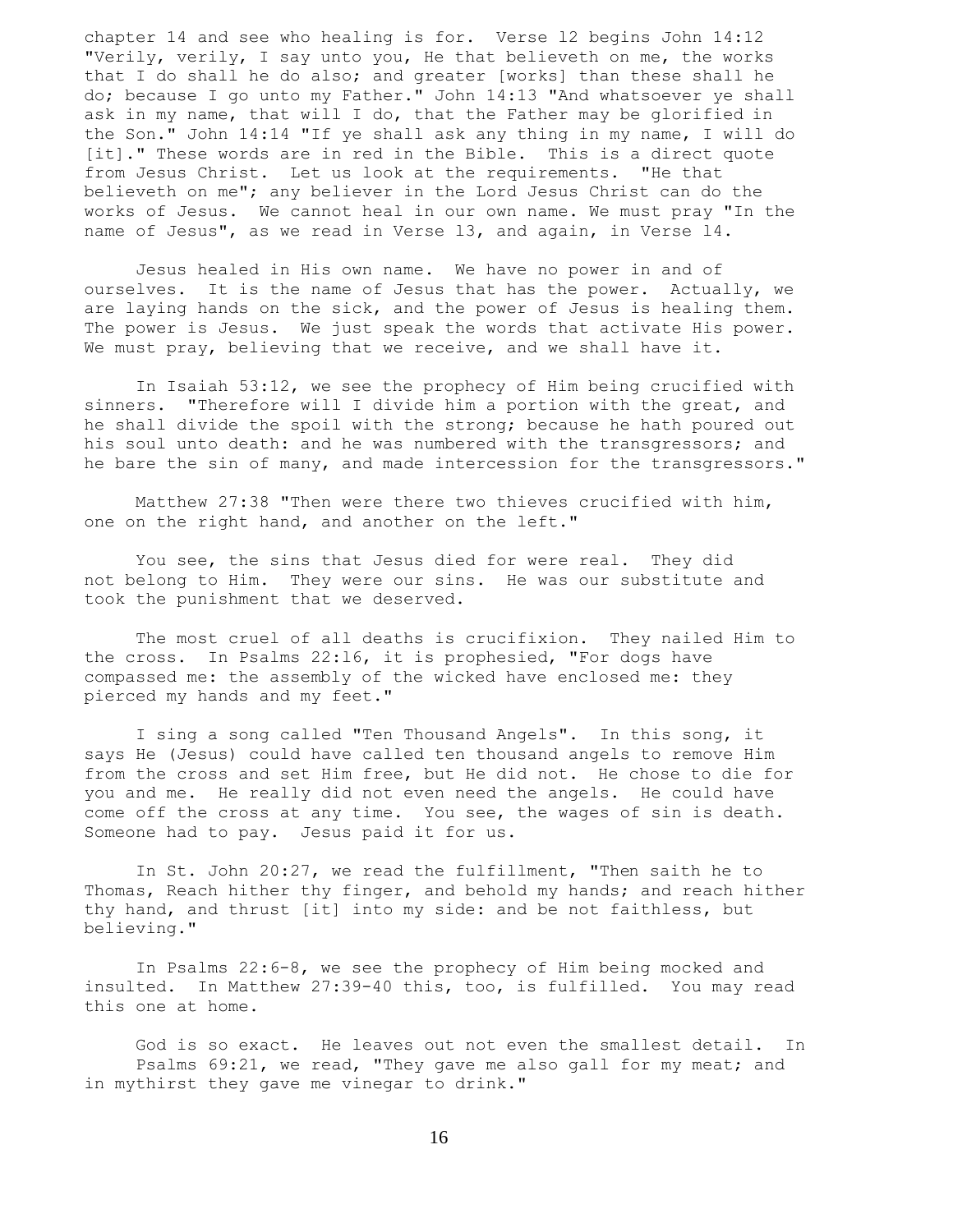In St. John 19:29, we read, "Now there was set a vessel full of vinegar: and they filled a spunge with vinegar, and put [it] upon hyssop, and put [it] to his mouth." The very smallest detail of prophecy is not over looked.

 In Psalms 22:8 and Matthew 27:43, the mocking of Jesus is almost identical. Psalms 22:8, "He trusted on the LORD that he would deliver him: let him deliver him, seeing he delighted in him." Matthew 27:43, "He trusted in God; let him deliver him now, if he will have him: for he said, I am the Son of God."

 In Psalms 109:4, we see Jesus prays for His enemies. "For my love they are my adversaries: but I give myself unto prayer." Then in fulfillment Luke 23:34, "Then said Jesus, Father, forgive them; for they know not what they do." Even today Jesus is saying, (on our behalf) "Father, forgive them; for they know not what they do." Can you imagine the hurt He feels, listening to music elevating Satan? Can you imagine the hurt He feels when He hears people questioning His miracles? Can you imagine the truly terrible hurt He feels when those called by His name deny that He was God manifest in the flesh? Can you imagine the hurt He feels when He hears people deny the validity of the Bible (for He is The Word of God)? Why must we nail Him to the cross all over again? Why can we not believe that He was, in fact, who He said He was? The Everlasting One, The Beginning and the End, sitting even now at the right hand of the Father, even now saying, "Father, forgive them; for they know not what they do."

 In Zechariah 12:10, we read about the prophecy about Jesus' side being pierced, then in St. John 19:34, we read the fulfillment. "But one of the soldiers with a spear pierced his side, and forthwith came there out blood and water." Life is in the blood. Jesus gave His life, so that we might have life more abundantly.

When Nelson and I were on tour to the Holy Land a few years ago, we saw the area where they believe they cast lots for Jesus' robe. In Psalms 22:18 we read, "They part my garments among them, and cast lots upon my vesture." The fulfillment of this prophecy is in Mark 15:24, "And when they had crucified him, they parted his garments, casting lots upon them, what every man should take" The robe that Jesus wore had no seams, and that is why they gambled to see who would get it.

 The perfect Lamb sacrifice could not have any broken bones, or imperfections. It had to be totally without blemish. We read the prophecy in Psalms 34:20, "He keepeth all his bones: not one of them is broken." The custom, when someone was crucified to make death quicker, was to break their legs. We read in St. John 19:33, that this was not done with Jesus. St. John 19:33, "But when they came to Jesus, and saw that he was dead already, they brake not his legs:"

You see, Jesus was perfect in every way. In Isaiah 53:9, it was prophesied that He would be buried with the rich, and in Matthew 27:57-60, it was fulfilled. Joseph of Arimathaea laid Him in his own tomb which had never been used.

 In Psalms 16:10, we read of His resurrection, "For thou wilt not leave my soul in hell: neither wilt thou suffer thine Holy One to see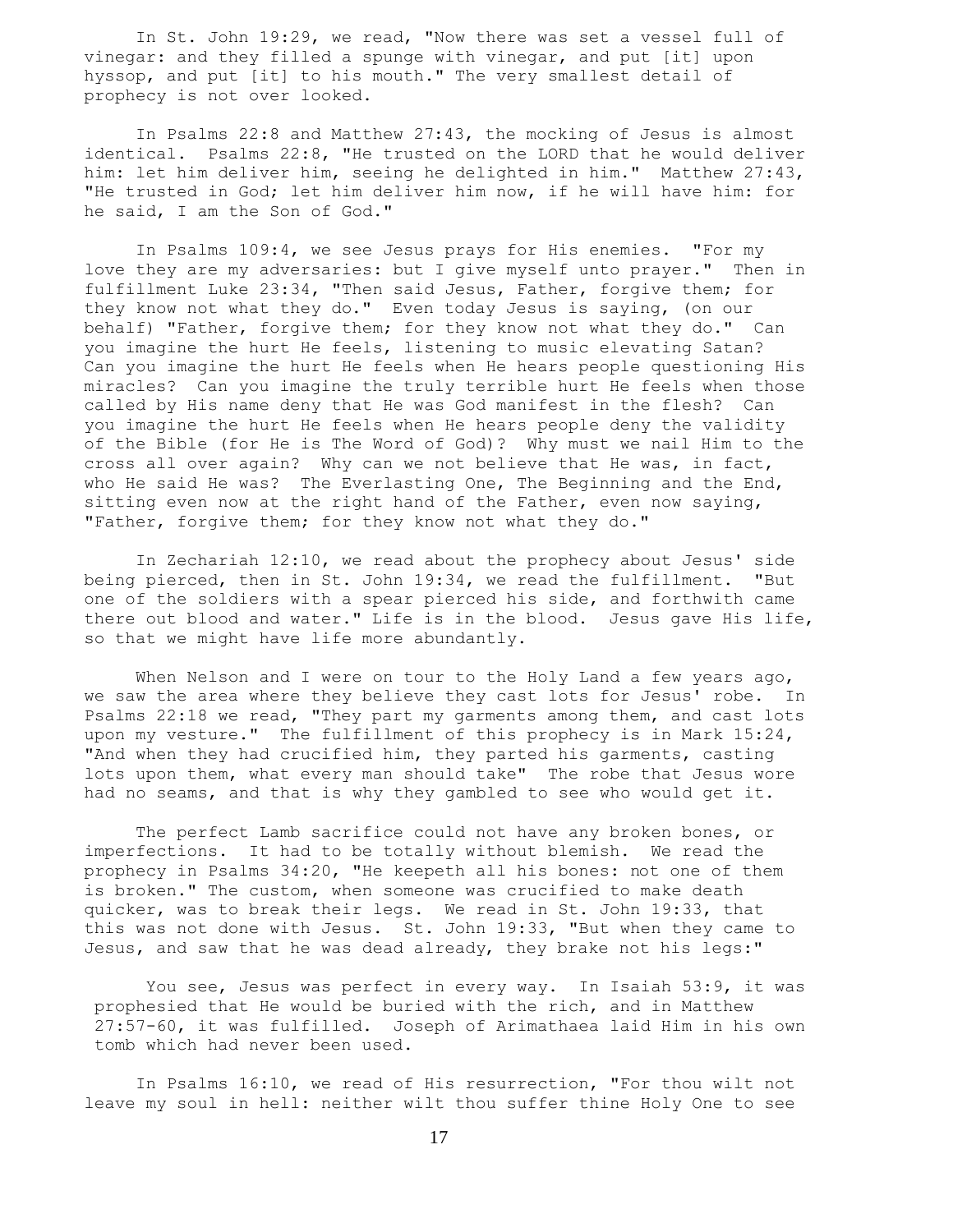corruption." You see, Jesus arose on the third day. Decay of the body begins on the fourth day. In Matthew 28:9, we read that He had risen from the grave. Matthew 28:9, "And as they went to tell his disciples, behold, Jesus met them, saying, All hail. And they came and held him by the feet, and worshiped him." He prophesied that He would rise from the grave, and He did.

 His ascension into heaven was prophesied in Psalms 68:l8, "Thou hast ascended on high, thou hast led captivity captive: thou hast received gifts for men; yea, for the rebellious also, that the LORD God might dwell among them." In Luke 24:50-51, "And he led them out as far as to Bethany, and he lifted up his hands, and blessed them. And it came to pass, while he blessed them, he was parted from them, and carried up into heaven."

 You see, Jesus had fulfilled all of His work here on this earth at that time. When He comes back in the same way (in the clouds) that He went up, He will be Lord of lords and King of kings. He will come in great power and glory. In Acts 1:9-11 is a prophecy about the return of Jesus Christ to this earth, when He sets up His l000 year reign. I quote, "And when he had spoken these things, while they beheld, he was taken up; and a cloud received him out of their sight."  $V-10$ , "And while they looked steadfastly toward heaven as he went up, behold, two men stood by them in white apparel;" V-11, "Which also said, Ye men of Galilee, why stand ye gazing up into heaven? this same Jesus, which is taken up from you into heaven, shall so come in like manner as ye have seen him go into heaven." God fulfills His prophecies. Jesus will return. He will reign 1,000 years on the earth.

 Next, we will begin in Matthew. Read the first chapter 3 times.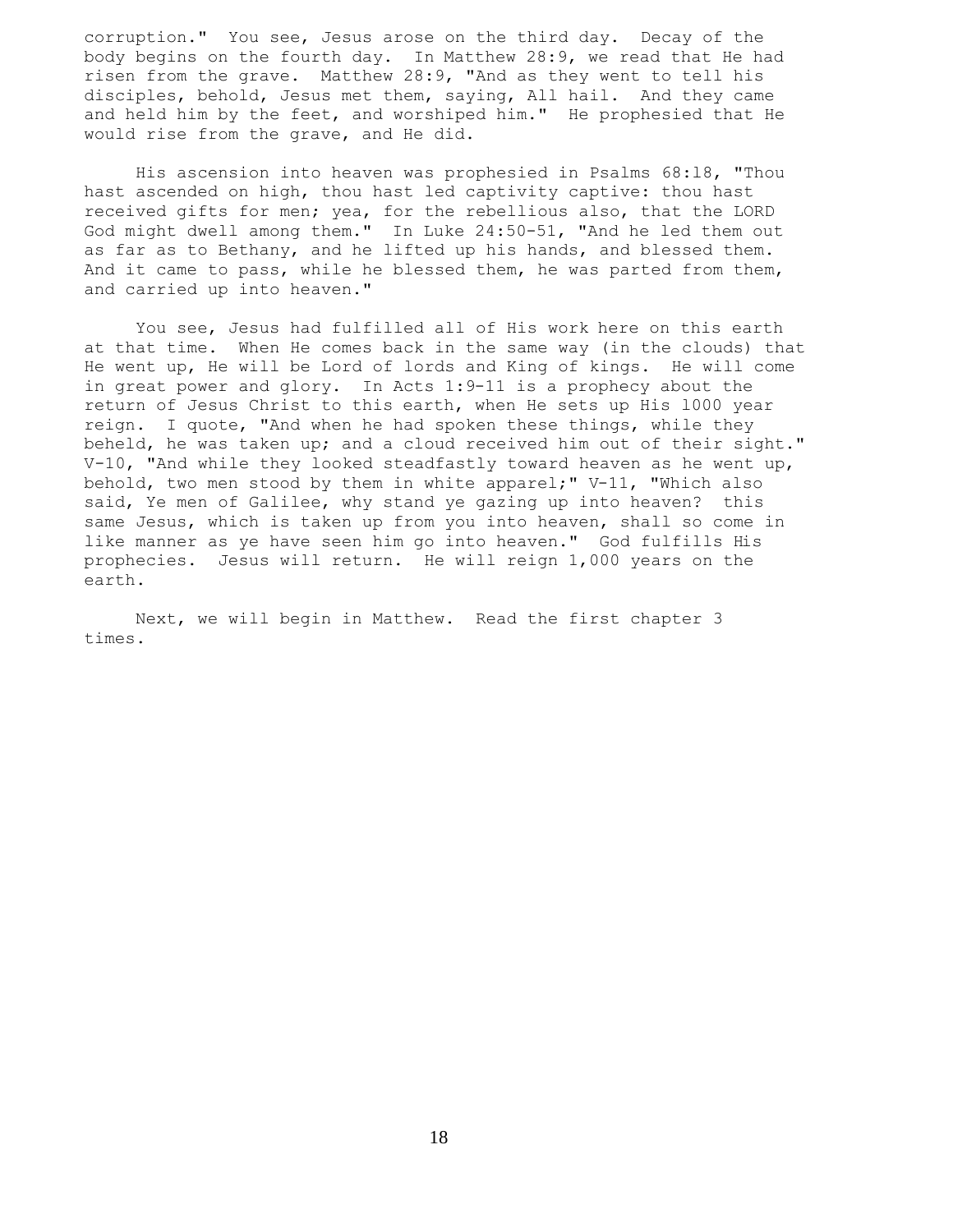1. What reason did they have to crucify Jesus?

2. Who were Jesus' enemies? 3. Jesus loved them, but they were jealous of Him. Name 4 things they were jealous of. 4. Jesus said, if you hate Him, you hate whom also? 5. If Jesus had not done ---------among them , they would not had had sin. 6. What message in Isaiah 53:4-5 has to do with our health? 7. What must we do to be healed? Two things. 8. How did Jesus cast out evil spirits? 9. What do most Christians believe today? 10. In chapter l4 of St. John, who can do the works that Jesus did? 11. What name has the power to heal? 12. When Jesus took on the sins of the cross, who did the sins belong to? 13. What is the most cruel of all deaths? 14. Was Jesus forced to die for you and me? 15. Which one of the disciples would not believe, until he touched the holes in Jesus? 16. What substance did they offer Jesus to drink? 17. What was Jesus' prayer for those who crucified Him? 18. When people deny the Bible, why does it hurt Jesus? 19. Life is in the ---------. 20. Why did they gamble for Jesus' robe? 21. Why did they not break Jesus' legs? 22. Who was the rich man who furnished Jesus' tomb? 23. What day did Jesus rise? 24. What day does the body begin to decay after death? 25. When Jesus blessed them, what physical action did He make? 26. In Acts l:9-ll, what was prophesied? 27. How did Jesus go to heaven? 28. Who was there, besides the disciples? 29. What good news did they bring? 30. When Jesus appears, where will we see Him?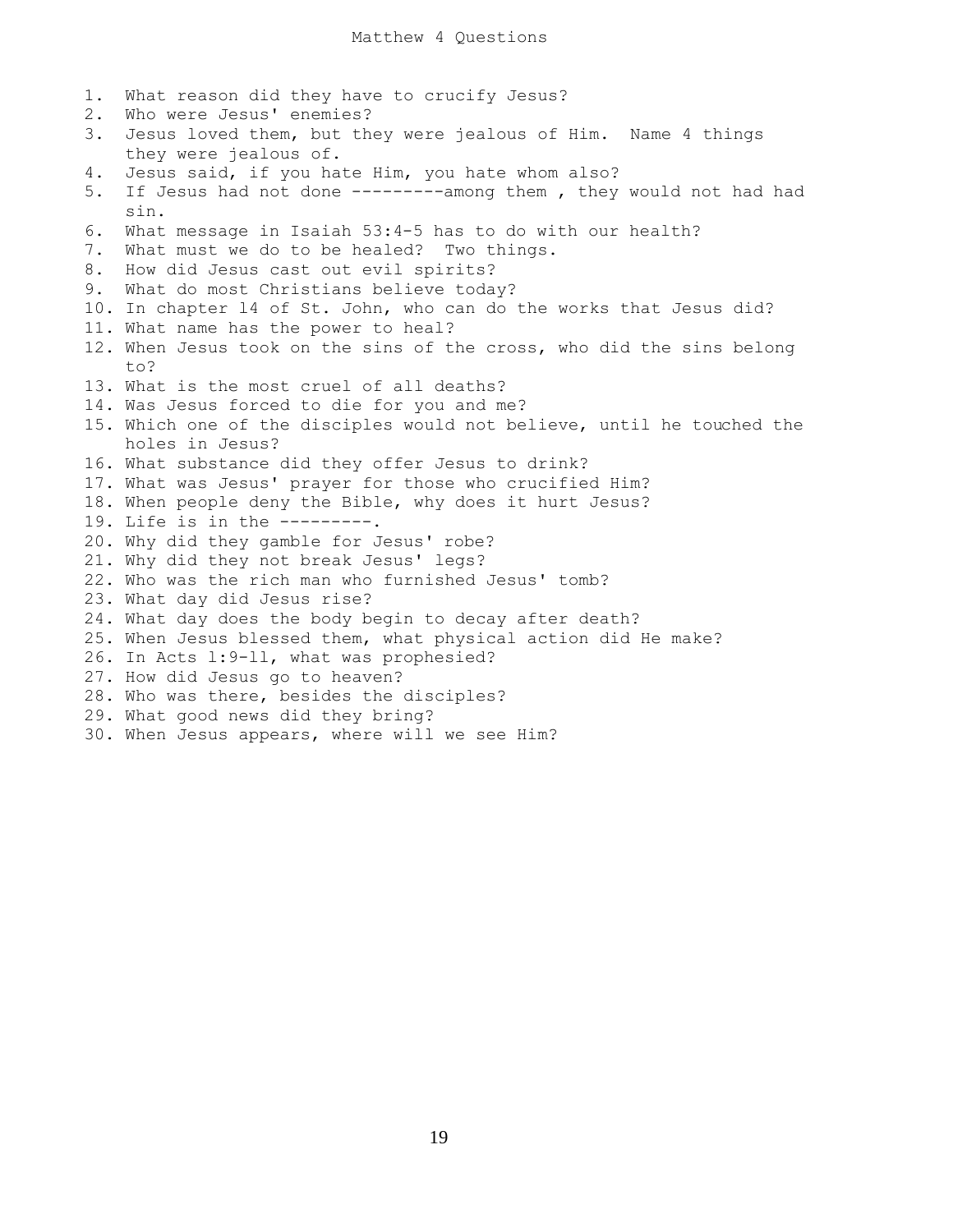The Gospel of St. Matthew was written by Matthew. The key word in Matthew is "fulfilled", as we have been looking at the prophecies being fulfilled. Matthew was, also, called Levi. Matthew was one of the twelve apostles. Most people agree he was a Roman tax collector. Matthew was hated by the publicans, and they criticized Jesus for eating with him. When Jesus called him, he left the tax tables and followed Jesus.

 In the first chapter of Matthew, we see the complete genealogy of Jesus Christ. In Matthew, we see Jesus as the promised Messiah. If you will, The Lion of the tribe of Judah. (Matthew-one of the four beasts , 1st of 4 gospels, in Revelation).

 If we were to think of a theme for this book, we would say its purpose would be to show Jesus as a fulfillment of that promised Messiah (His Kingship). "Gospel" means good news, and certainly this book of Matthew is a book of good news.

 Matthew 1:1 "The book of the generation of Jesus Christ, the son of David, the son of Abraham."

 I believe, here, that this generation of Jesus Christ begins with Abraham, because he is the father of all believers as we read in Galatians 3:29 "And if ye [be] Christ's, then are ye Abraham's seed, and heirs according to the promise." Remember, all believers in the Lord Jesus Christ make up spiritual Israel, the (spiritual) descendents of Abraham, because of their faith. We read in the 17th chapter of Genesis that these spiritual descendents of Abraham would be so many, they will be impossible to number. Genesis 17:5 "Neither shall thy name any more be called Abram, but thy name shall be Abraham; for a father of many nations have I made thee." Physical Israel is just one nation. This is speaking of spiritual Israel (all believers in Christ). Verse 7 of the same chapter of Genesis, it makes it clear that these are spiritual descendents. Genesis 17:7 "And I will establish my covenant between me and thee and thy seed after thee in their generations for an everlasting covenant, to be a God unto thee, and to thy seed after thee." This covenant was based on Abraham's faith and on the faith of his spiritual descendents. Abram (high father) was changed to Abraham (father of a multitude).

 Matthew 1:2 "Abraham begat Isaac; and Isaac begat Jacob; and Jacob begat Judas and his brethren;"

 This genealagy starts with the three Old Testament patriarchs, whom the blessings were passed down through. "Isaac" means laughter. Jacob's name was changed to Israel. "Jacob" meant trickster, and God changed his name to "Israel", which means having power with God. This Israel was the father of the twelve tribes of Israel. This Judas was the same as "Judah" (God be praised). Jesus is shown as being the Lion of the tribe of Judah. This first gospel (Matthew) shows Jesus as a Lion (the first of the 4 faces of the beast in Revelation).

Matthew 1:3 "And Judas begat Phares and Zara of Thamar; and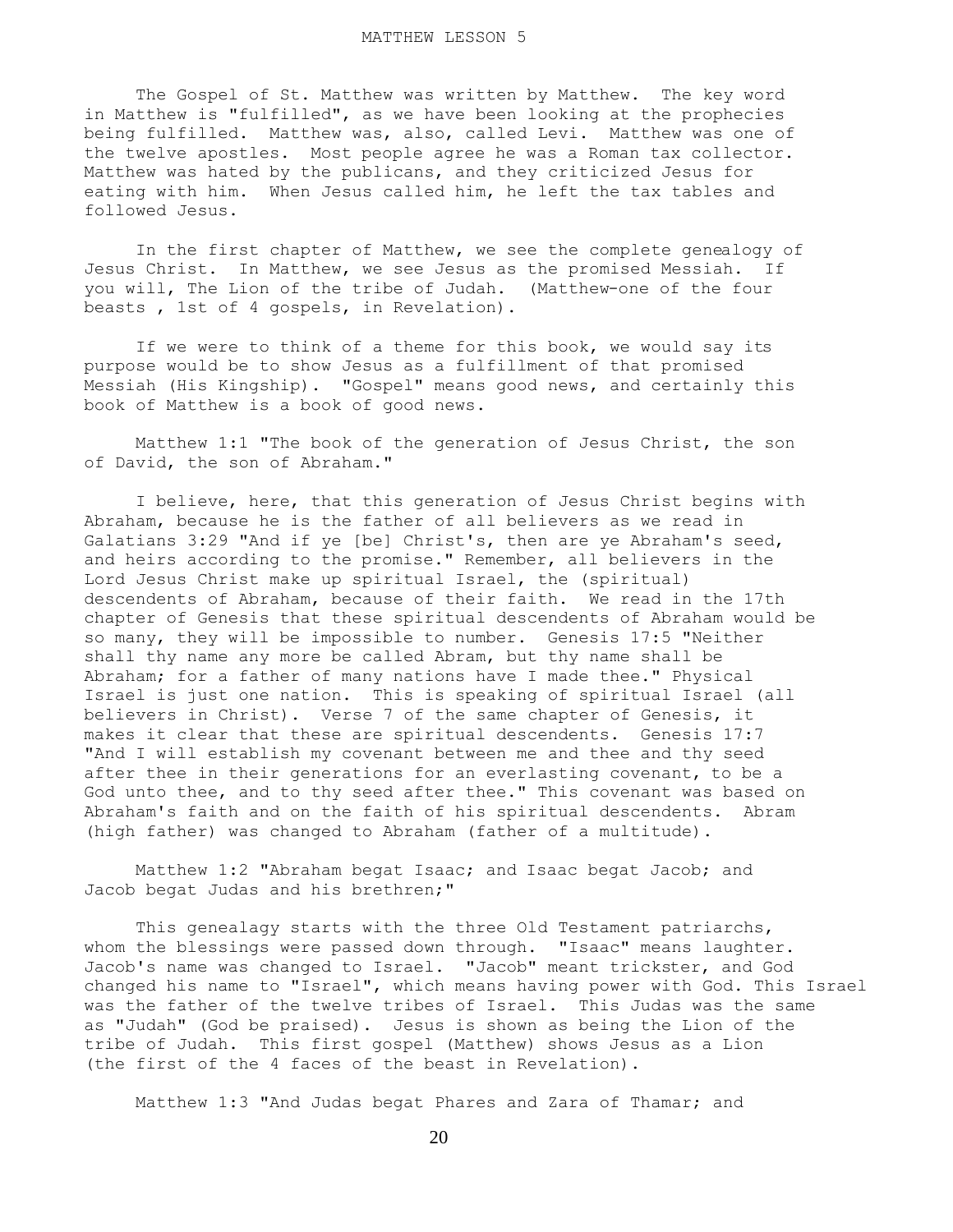Phares begat Esrom; and Esrom begat Aram;" Matthew 1:4 "And Aram begat Aminadab; and Aminadab begat Naasson; and Naasson begat Salmon;" Matthew 1:5 "And Salmon begat Booz of Rachab; and Booz begat Obed of Ruth; and Obed begat Jesse;"

 We need to stop for a moment here, and recognize that Jesus was descended in the flesh from Booz (a Jewish man) and Ruth, a Moabite (a Gentile). This actually makes Jesus both Jew and Gentile.

 Matthew 1:6 "And Jesse begat David the king; and David the king begat Solomon of her [that had been the wife] of Urias;"

 "David" (the beloved of God) was in the ancestry of Jesus. God promised David that his ancestor would come and rule. A very strange thing is that Jesus, through the flesh, was a descendent of David, but in the Spirit was David's God. David called Him Lord. We, also, see in the verse above, just how forgiving God really is. David had Uriah killed so he (David) could have Bathsheba, Uriah's wife. David's and Bathsheba's first child died, but God blessed them later with Solomon. God's people are not perfect, just forgiven.

 Matthew 1:7 "And Solomon begat Roboam; and Roboam begat Abia; and Abia begat Asa;" Matthew 1:8 "And Asa begat Josaphat; and Josaphat begat Joram; and Joram begat Ozias;" Matthew 1:9 "And Ozias begat Joatham; and Joatham begat Achaz; and Achaz begat Ezekias;" Matthew 1:10 "And Ezekias begat Manasses; and Manasses begat Amon; and Amon begat Josias;" Matthew 1:11 "And Josias begat Jechonias and his brethren, about the time they were carried away to Babylon:"

 Matthew 1:12 "And after they were brought to Babylon, Jechonias begat Salathiel; and Salathiel begat Zorobabel;" Matthew 1:13 "And Zorobabel begat Abiud; and Abiud begat Eliakim; and Eliakim begat Azor;" Matthew 1:14 "And Azor begat Sadoc; and Sadoc begat Achim; and Achim begat Eliud;" Matthew 1:15 "And Eliud begat Eleazar; and Eleazar begat Matthan; and Matthan begat Jacob;"

 I know that you have noticed the difference in the spelling of the names here and in the Old Testament. Most of this is caused because of the difference in the Greek and Hebrew languages.

 Matthew 1:16 "And Jacob begat Joseph the husband of Mary, of whom was born Jesus, who is called Christ."

This, too, is a large statement. Jesus took on the form of flesh, so that He might be tempted in all ways as we are. "Jesus" means Saviour. "Christ" means the Anointed One.

 Matthew 1:17 "So all the generations from Abraham to David [are] fourteen generations; and from David until the carrying away into Babylon [are] fourteen generations; and from the carrying away into Babylon unto Christ [are] fourteen generations."

 This was the beginning of Jesus the Christ, the specially Anointed One of God. All others, who came, were leading up to the Messiah.

Matthew 1:18 "Now the birth of Jesus Christ was on this wise: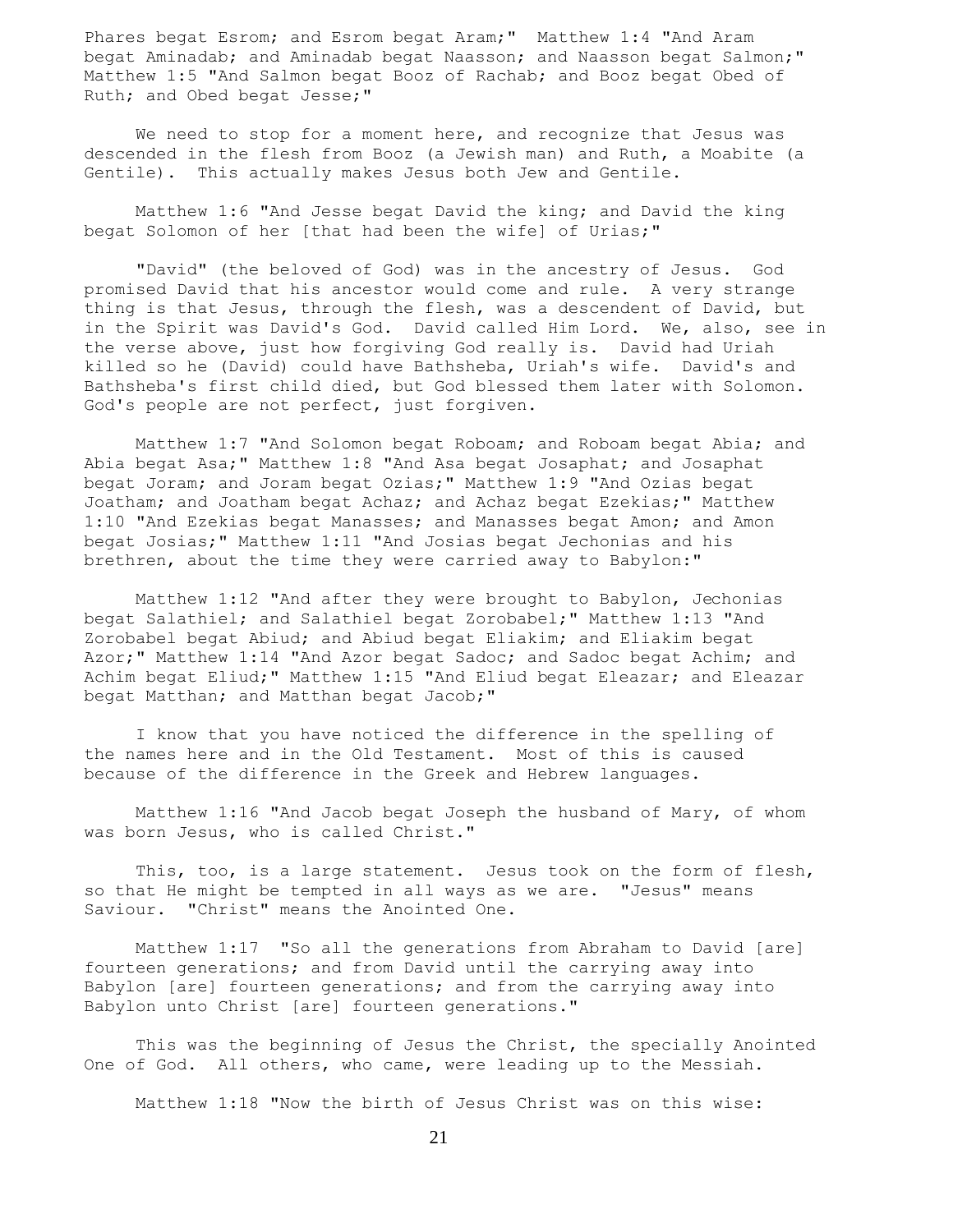When as his mother Mary was espoused to Joseph, before they came together, she was found with child of the Holy Ghost."

 In this verse, we see that Mary was promised to Joseph. Mary and Joseph had not slept together. Her pregnancy was of the Holy Ghost. The Holy Ghost's Spirit had hovered over Mary, and she had conceived.

 Matthew 1:19 tells us so much about Joseph, Matthew 1:19 "Then Joseph her husband, being a just [man], and not willing to make her a publick example, was minded to put her away privily. Matthew 1:20 "But while he thought on these things, behold, the angel of the Lord appeared unto him in a dream, saying, Joseph, thou son of David, fear not to take unto thee Mary thy wife: for that which is conceived in her is of the Holy Ghost." Matthew 1:21 "And she shall bring forth a son, and thou shalt call his name JESUS: for he shall save his people from their sins."

 You see in these Scriptures that Jesus is the Son of God. He had no earthly father. Joseph was not Jesus' father. God was His Father. Mary furnished the flesh, and God furnished the Spirit.

 Even in the name that was chosen for the Son of God to use on this earth, there is a message. "Jesus" means Saviour.

 All of this explanation, here, of the birth of Jesus is startling to us, but can you imagine how startled, or surprised, Joseph was when an angel told him that Mary was carrying Messiah. His people had been looking for Messiah all of Joseph's life. Messiah was to actually live in his home.

 Matthew 1:22 "Now all this was done, that it might be fulfilled which was spoken of the Lord by the prophet, saying," Matthew 1:23 "Behold, a virgin shall be with child, and shall bring forth a son, and they shall call his name Emmanuel, which being interpreted is, God with us."

God took on the form of flesh and dwelt among us. Jesus was, is, and always will be, God the Word, who became the Son housed in a body for His stay on the earth. A virgin having a child is beyond the comprehension of worldly people even today, and many have decided that Jesus was not, in fact, born of a virgin.

 How foolish it is not to believe that Jesus was, in fact, born of a virgin. A God, so great that He could speak a world into existence, can certainly cause a virgin to have a child. Abraham's wife, Sarah, thought it was impossible to have a child after she was 90 years old, but she did. You see, with man it is an impossibility, but with God all things are possible.

 Matthew 1:24 "Then Joseph being raised from sleep did as the angel of the Lord had bidden him, and took unto him his wife:" Matthew 1:25 "And knew her not till she had brought forth her firstborn son: and he called his name JESUS."

In these verses, we see several things: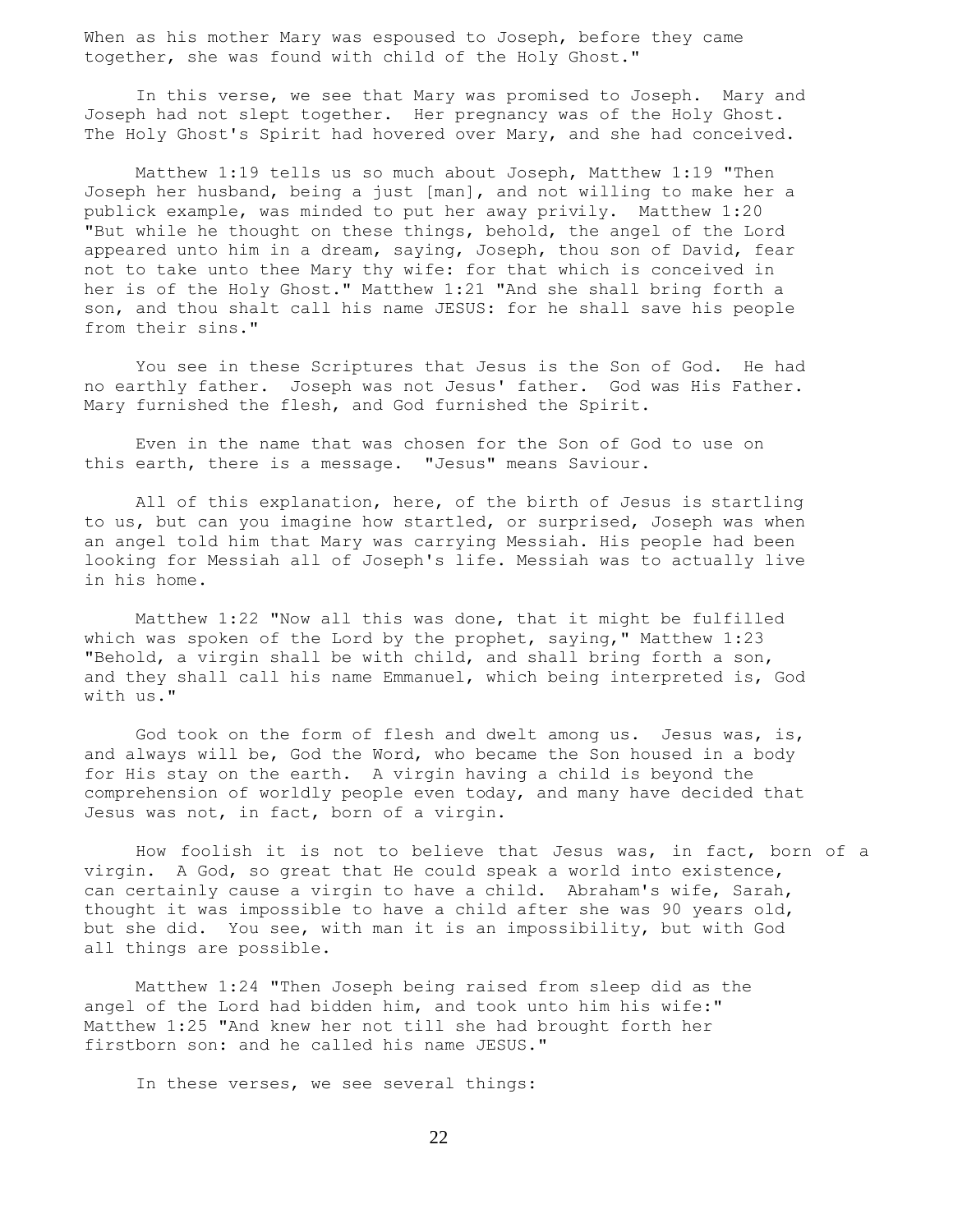l. That God does truly speak to some people in dreams. Not all dreams are from God. When a dream is God speaking to you, there will be no doubt.

- 2. Joseph heeded God's message in marrying Mary.
- 3. Joseph's restraint from living with Mary until the Christ child was born. This took great discipline on his part .
- 4. His following instructions to the utmost in naming the baby JESUS as the angel had instructed him.

Next lesson read chapter 2 of Matthew six times in preparation for the lesson.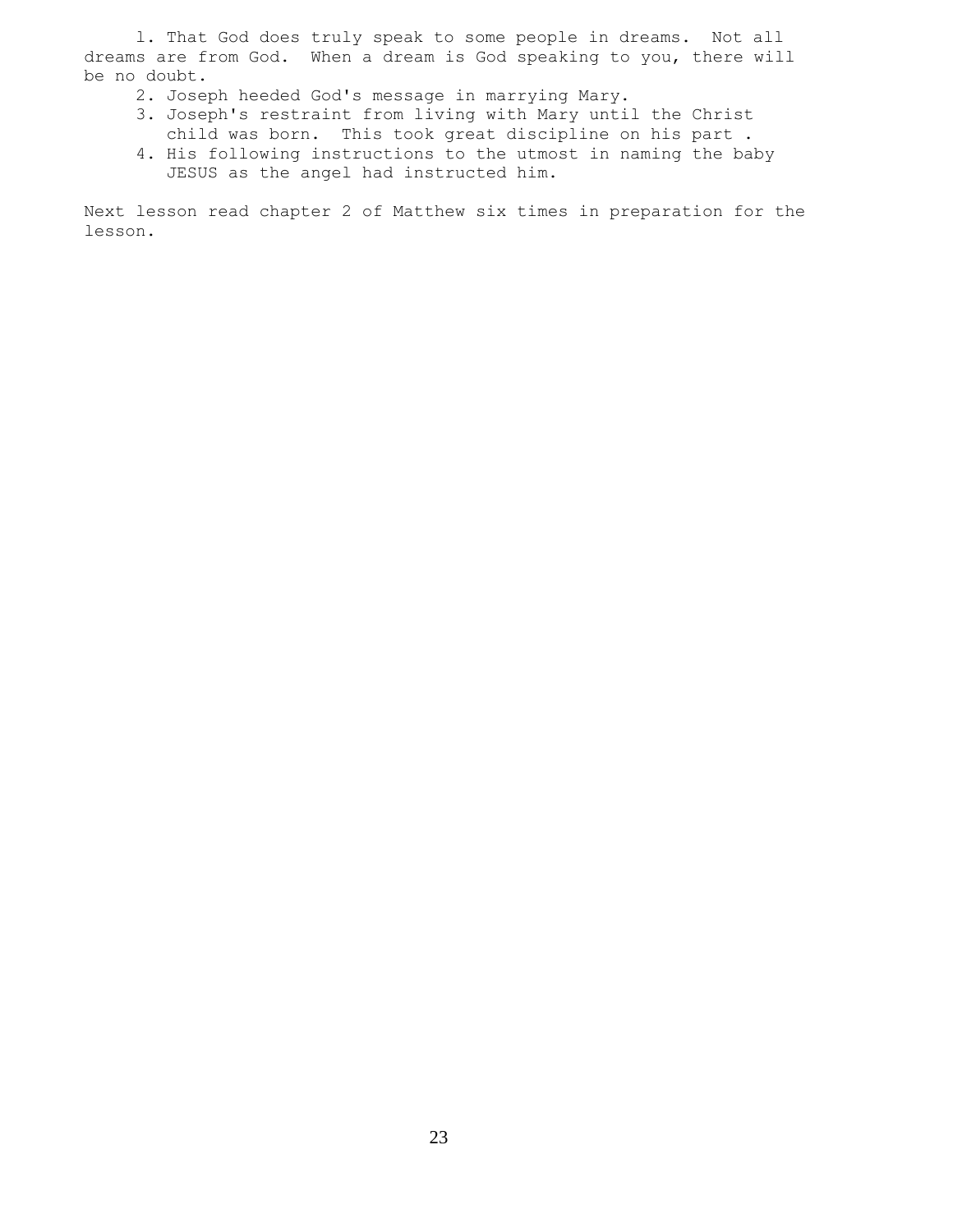l. Who wrote the Gospel of Matthew? 2. What is the key word in Matthew? 3. What was another name for Matthew? 4. Who do most people believe he worked for collecting taxes? 5. What did he do when Jesus called him? 6. "Gospel" means what? 7. In Matthew, we see Jesus as what? 8. In Matthew, which beast do we see from Revelation 4:7? 9. What is the theme of Matthew? 10. To whom were the promises of blessings given? 11. What does Abraham mean? 12. For how long was the covenant with Abraham? 13. In Galatians 3:29, who are the spiritual descendents of Abraham? 14. Who were the three Old Testament patriarchs? 15. Ruth was a --------- woman? 16. What does David mean? 17. Even though Jesus was physically a descendent of David, what was He to David? 18. Why did Jesus take on the form of flesh? 19. What does "Jesus" mean? 20. What does "Christ" mean? 21. How many generations from Abraham to David? 22. How many generations from David to the carrying away into Babylon? 23. From carrying away into Babylon, how many generations to Christ? 24. In verses l8-25, what is the express purpose? 25. In verse 18, Mary, before she came together with Joseph, was found to be with child of whom? 26. What kind of man does verse 19 call Joseph? 27. What had Joseph planned to do with Mary before the angel appeared to him? 28. In verse 20, who appeared to Joseph? 29. How did he appear to Joseph? 30. Who did the angel call Joseph? 31. What instructions did the angel give Joseph on naming the child? 32. Why? 33. Who was Jesus' Father? 34. What did Mary furnish? 35. What does "Emmanuel" mean? 36. What causes worldly people to deny the virgin birth? 37. Why did Sarah believe she could not have a child? 38. Finish this statement. Some things are impossible with man, but with God -----------------------. 39. Does God ever speak in dreams? 40. What was the second thing we saw in verses 24 and 25? 41. What was the third thing? 42. What was the fourth thing he heeded?

24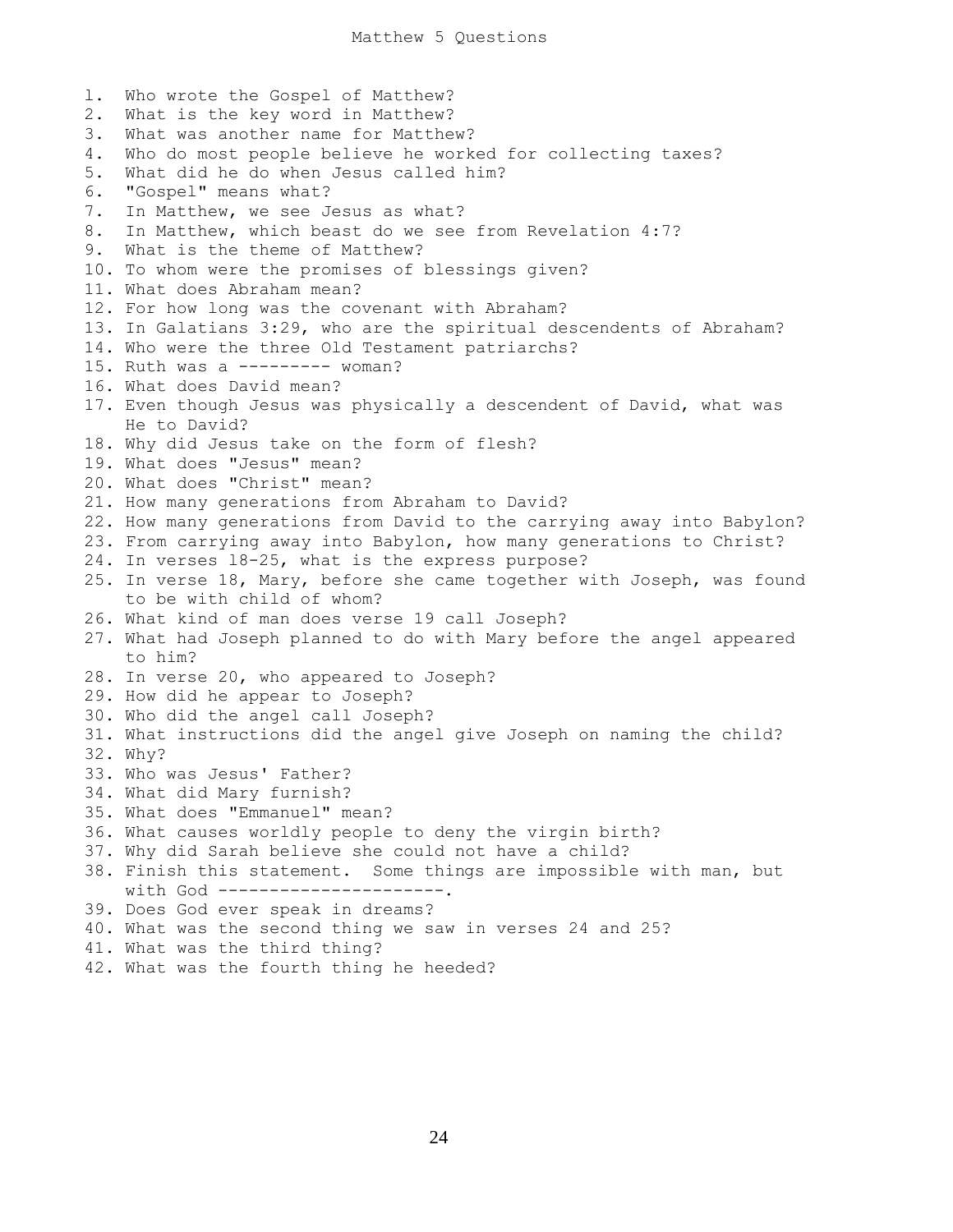In the last lesson, we finished chapter 1 of Matthew.

 We will begin today with Matthew 2:1 "Now when Jesus was born in Beth-lehem of Judaea in the days of Herod the king, behold, there came wise men from the east to Jerusalem," Matthew 2:2 "Saying, Where is he that is born King of the Jews? for we have seen his star in the east, and are come to worship him."

 "Bethlehem" (Ephratah) means house of bread, and it is appropriate for the Bread of Life (Jesus) to be born there.

 This Herod the king, was an evil king, who was, also, known as Herod the Great. This time was established by the death of Herod about 4 B.C. These "wise men" (probably Gentiles) came to the capital (Jerusalem) expecting the King (born King of the Jews) to be at the capital.

 Contrary to the belief of many, there was not a specific number of wise men. These wise men (called Magi by some) were, probably, men who were able to interpret dreams and understand prophecy, as well as being able to discern the heavens. They knew Messiah was prophesied. They knew that His star would appear in the east. They knew this star proclaimed the promised Messiah, and being wise, they came to worship Him.

 Matthew 2:3 "When Herod the king had heard [these things], he was troubled, and all Jerusalem with him."

 Herod was troubled, because he believed this person (born King of the Jews) would dethrone him. When it speaks of "..all Jerusalem..", it means people who might lose their standing, if a new king were enthroned.

 Matthew 2:4 "And when he had gathered all the chief priests and scribes of the people together, he demanded of them where Christ should be born."

 These men that he gathered were the rabbis, the religious leaders of that day; the men who knew the law and knew of the promise of Messiah. In the Old Testament, it was prophesied that Christ would be born in Bethlehem Ephratah, Micah 5:2.

 Matthew 2:5 "And they said unto him, In Beth-lehem of Judaea: for thus it is written by the prophet," Matthew 2:6 "And thou Beth-lehem, [in] the land of Juda, art not the least among the princes of Juda: for out of thee shall come a Governor, that shall rule my people Israel."

 You see, these religious people knew where He was to be born. They just did not want to give up their literal way of looking at the law. They were expecting a mighty king, who would rule them and overthrow the Romans.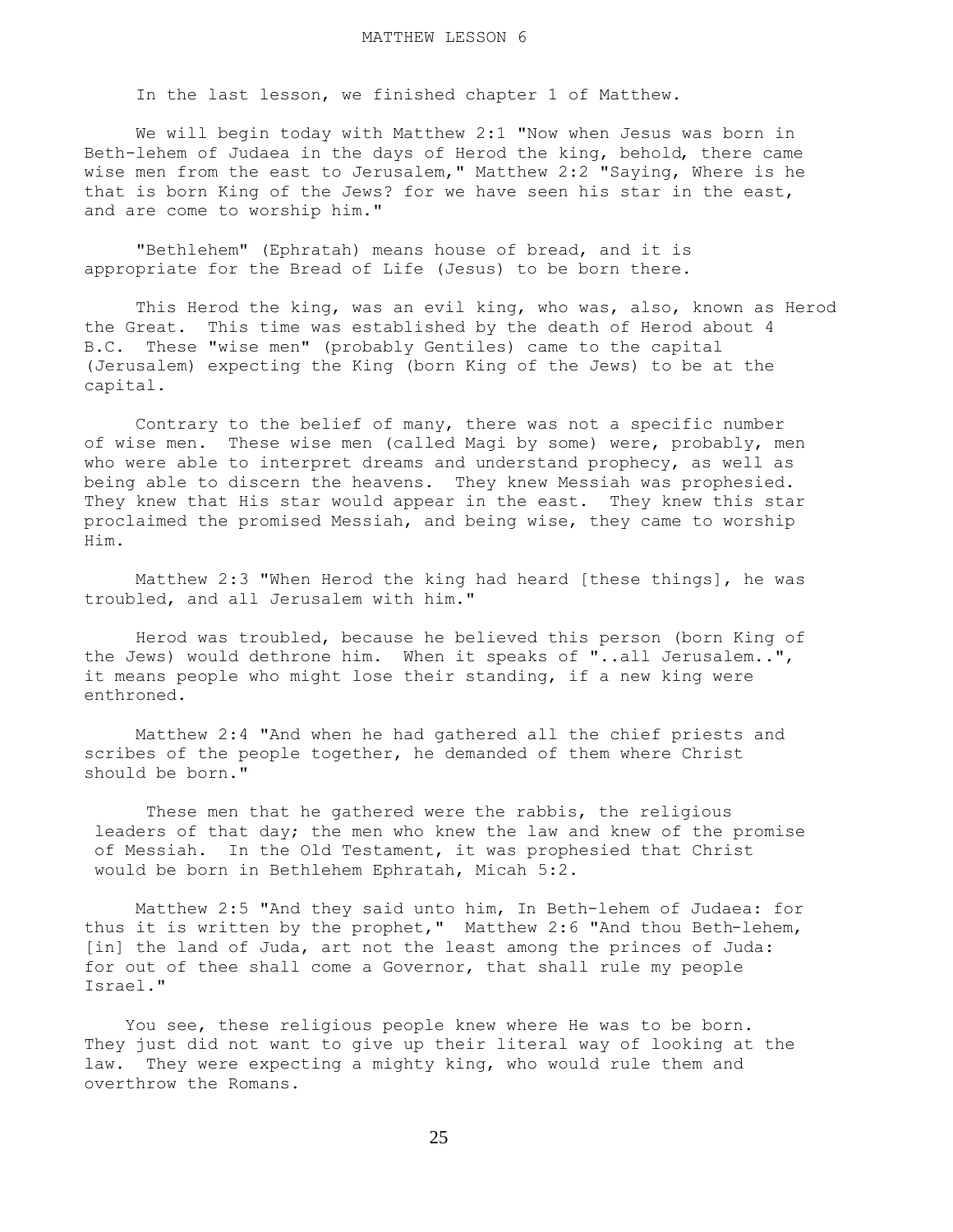Matthew 2:7 "Then Herod, when he had privily called the wise men, enquired of them diligently what time the star appeared." Matthew 2:8 "And he sent them to Beth-lehem, and said, Go and search diligently for the young child; and when ye have found [him], bring me word again, that I may come and worship him also."

 You see, Herod was a liar. He had no intention of worshipping Him. He wanted to kill Him. He was afraid of Him.

 The wise men did go and find Him. Bethlehem is only 5 miles from Jerusalem. It is a short journey. Herod thought he had tricked the wise men.

 Matthew 2:9 "When they had heard the king, they departed; and, lo, the star, which they saw in the east, went before them, till it came and stood over where the young child was."

 These wise men of old followed the star in the east (Jesus Christ). They were led to Him. We must be led by this same star in the east. (Jesus will appear again in the eastern sky.)

 Matthew 2:10 "When they saw the star, they rejoiced with exceeding great joy." Matthew 2:11 "And when they were come into the house, they saw the young child with Mary his mother, and fell down, and worshipped him: and when they had opened their treasures, they presented unto him gifts; gold, and frankincense, and myrrh."

 I guess, because there were three types of gifts mentioned, people erroneously believe in three wise men.

 As I have said many times before, the three gifts brought were spiritual meanings of who Jesus is, was, and always will be. The "gold" recognized Jesus as God. The "frankincense" recognized Jesus as the perfect Lamb sacrifice. The "myrrh" recognized Jesus as the groom of the bride of Christ. "Gold" spiritually means purity of God. "Frankincense" accompanied the lamb offering in the temple sacrifice, and "myrrh" was the sweet aloe for the wedding bed . Can't you see the spiritual meaning?

 The "gold" was not just a piece of gold, but enough for Jesus, Mary, and Joseph to live on while they were in exile.

 We might learn a lesson from the wise men. When they were in the presence of Jesus, they "fell down, and worshipped him". We come into God's house with such irreverence.

 Matthew 2:12 "And being warned of God in a dream that they should not return to Herod, they departed into their own country another way."

 These wise men heeded the warning of God. God does speak in dreams sometimes. We must be able to follow God's instructions, and not man's. They did not even go back to Jerusalem.

 Matthew 2:13 "And when they were departed, behold, the angel of the Lord appeareth to Joseph in a dream, saying, Arise, and take the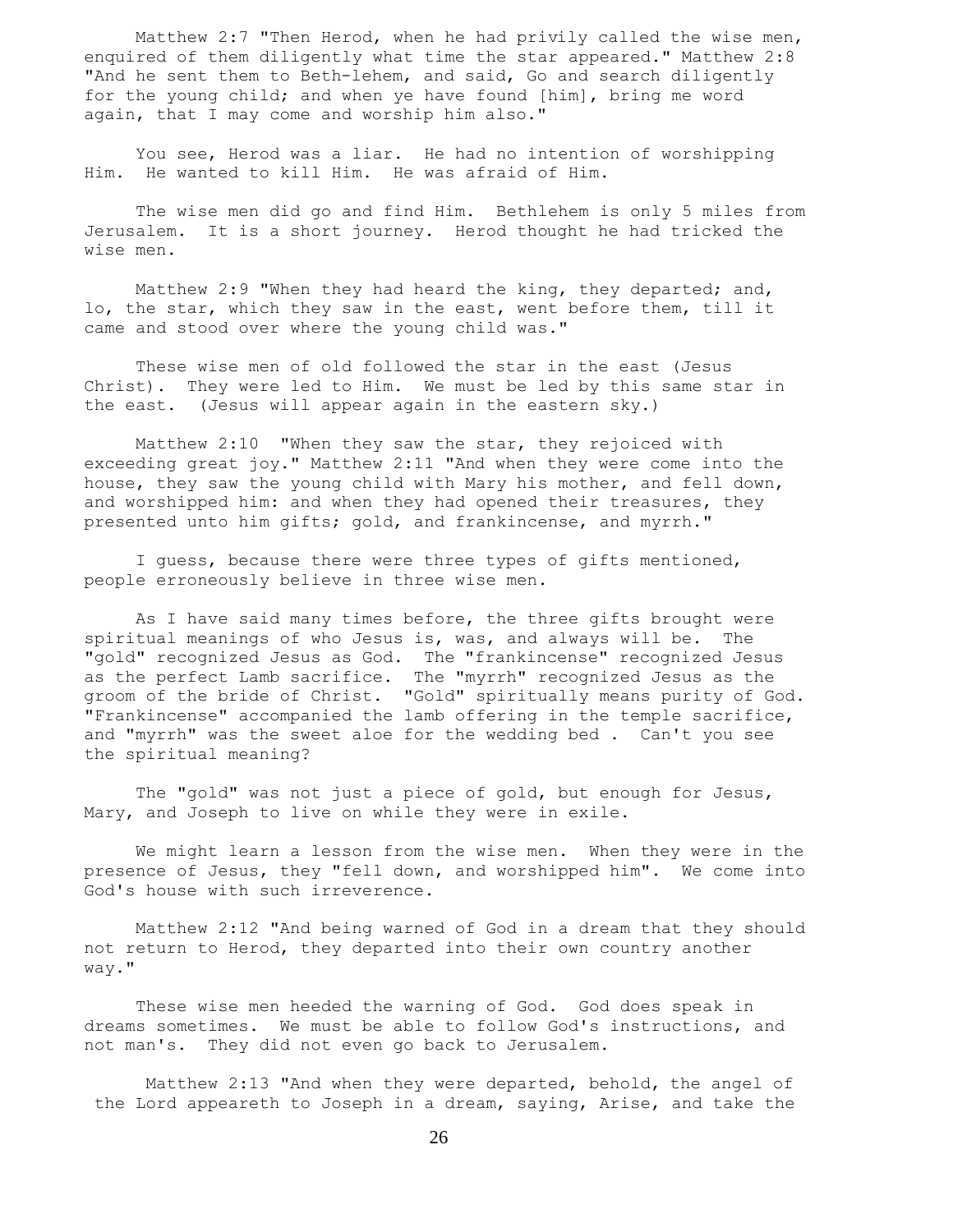young child and his mother, and flee into Egypt, and be thou there until I bring thee word: for Herod will seek the young child to destroy him."

 "Angels" are ministering spirits, and God sent a message to Joseph by this "angel of the Lord". You see, God knows everything even before it happens. This is called foreknowledge, not predestination.

 As we said before, "Egypt" has always been a refuge. Here, Joseph would hide Jesus, until the danger was over.

 Matthew 2:14 "When he arose, he took the young child and his mother by night, and departed into Egypt:"

 Joseph heeded God's warning. They left in the darkness, so that no one would be aware of which direction they went. Most people did not travel by night, and Herod would not expect them to travel at night either.

 Matthew 2:15 "And was there until the death of Herod: that it might be fulfilled which was spoken of the Lord by the prophet, saying, Out of Egypt have I called my son."

 Every detail of prophecy was fulfilled, as we said in the earlier lessons. It is interesting to note, again, that Joseph, (the coat of many colors Joseph) who was a type and shadow of Jesus, was a refugee in Egypt, as well.

 Matthew 2:16 "Then Herod, when he saw that he was mocked of the wise men, was exceeding wroth, and sent forth, and slew all the children that were in Beth-lehem, and in all the coasts thereof, from two years old and under, according to the time which he had diligently enquired of the wise men."

 Herod had been tricked, and he was mad. He killed all the babies that would have been near the age of Jesus. I had always thought that it was just the boy babies, but this Scripture says all the children, indicating both boys and girls under two years of age.

 Matthew 2:17 "Then was fulfilled that which was spoken by Jeremy the prophet, saying," Matthew 2:18 "In Rama was there a voice heard, lamentation, and weeping, and great mourning, Rachel weeping [for] her children, and would not be comforted, because they are not."

 In an earlier lesson, we discussed this fulfillment of prophecy. This reminds us of the babies being killed in the days of Moses, as well.

 Matthew 2:19 "But when Herod was dead, behold, an angel of the Lord appeareth in a dream to Joseph in Egypt," Matthew 2:20 "Saying, Arise, and take the young child and his mother, and go into the land of Israel: for they are dead which sought the young child's life."

 We discussed before, that Joseph listened to messages from God that came in dreams.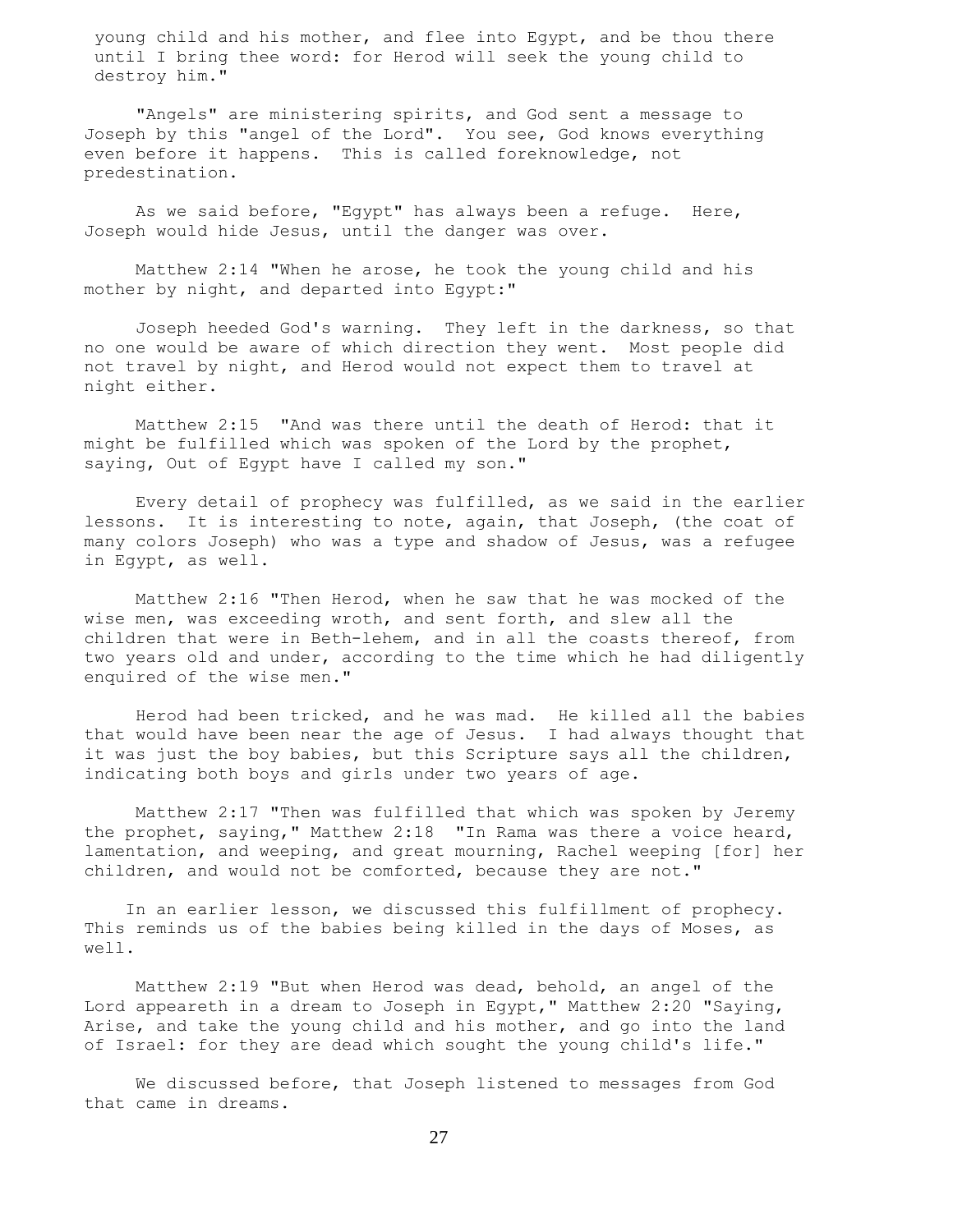Matthew 2:21 "And he arose, and took the young child and his mother, and came into the land of Israel." Matthew 2:22 "But when he heard that Archelaus did reign in Judaea in the room of his father Herod, he was afraid to go thither: notwithstanding, being warned of God in a dream, he turned aside into the parts of Galilee:"

 It seems, this son of Herod was a murderer and, probably, as bad or worse than his father. Joseph had obeyed God and came back into the land of Israel, but was afraid to go to Jerusalem. God gave Joseph a dream and told him to go to an area away from Jerusalem, "into the parts of Galilee".

 Matthew 2:23 "And he came and dwelt in a city called Nazareth: that it might be fulfilled which was spoken by the prophets, He shall be called a Nazarene."

 God takes care of all the prophecies. One thing to note is, that Jesus was a Nazarene, not a Nazarite.

 It was said that nothing good could come out of Nazareth (St. John 1:46), but with Jesus all things are possible.

Next lesson read chapter three, five times.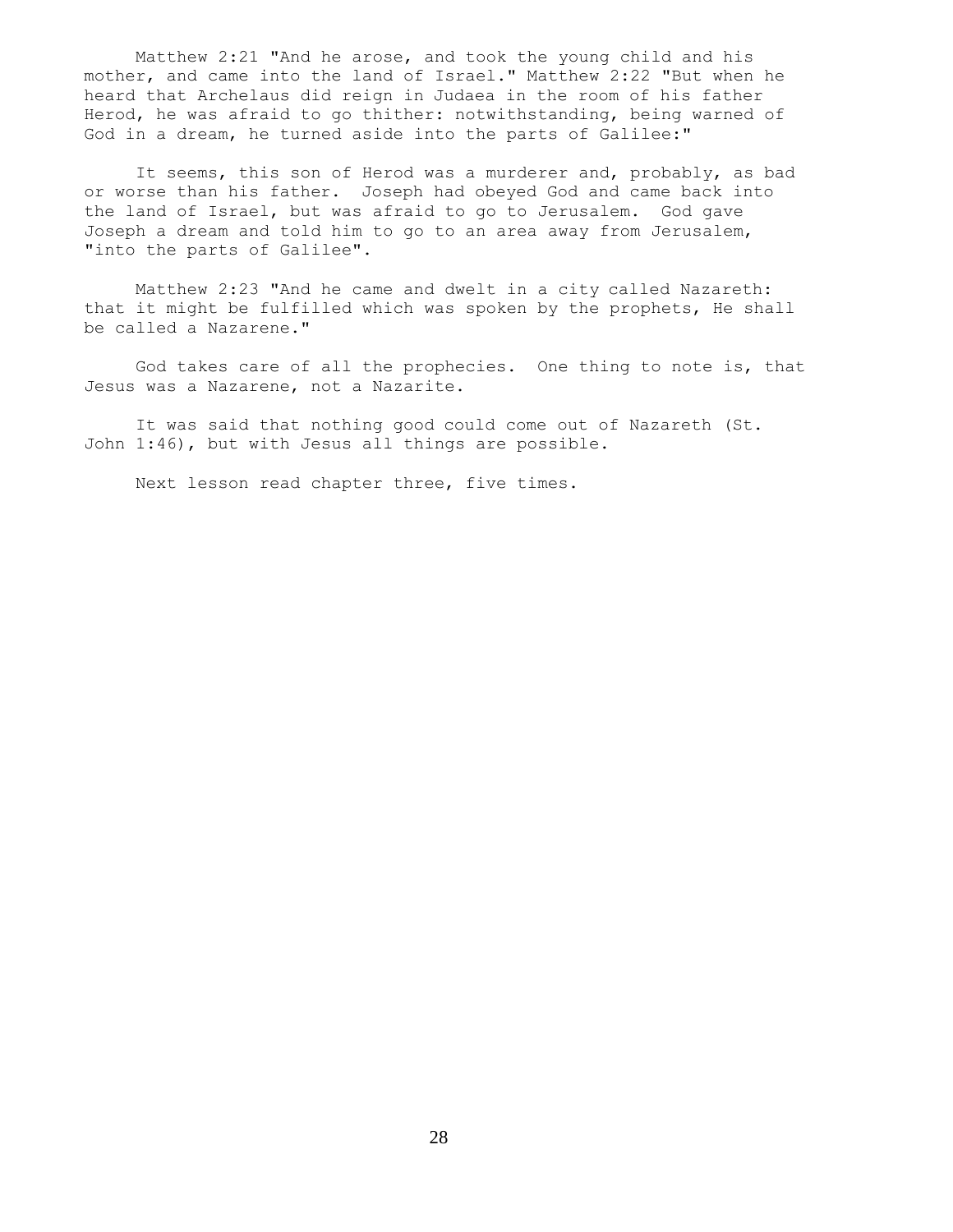1. Where was Jesus born? 2. What does "Bethlehem" mean? 3. What had these wise men seen? 4. What did Jesus call Himself? 5. What was the name of the wicked king? 6. What other name was the king known by? 7. Why did the wise men come to Jerusalem? 8. How many wise men were there? 9. What other name were the wise men known by? 10. What three attributes did they have? 11. Why was Herod worried about the King of the Jews? 12. When Herod called the chief priests and scribes together, what did he ask them? 13. Who were these people he called, really? l4. What were these religious people expecting Him to be? 15. What lie did Herod tell the wise men? 16. How far is Bethlehem from Jerusalem? 17. Who is the Star in the East? 18. Where will Jesus appear on His return to earth? 19. Name the three gifts the wise men brought? 20. Which gift meant that Jesus was God in the flesh? 21. Which gift recognized Jesus as the perfect Lamb sacrifice? 22. Which gift recognized Jesus as the Groom of the bride of Christ? 23. How much gold was given? 24. What lesson can we learn from the wise men? 25. Why did the wise men not return to Herod? 26. Does God ever speak in dreams? 27. How did Joseph know to flee into Egypt? 28. What are angels? 29. What country has always been a refuge? 30. Why did they leave at night? 31. What earlier Bible personality,also, was a refugee in Egypt? 32. When Herod found he had been tricked, what did he do? 33. When God told Joseph to come back to Israel, how did Joseph get the message? 34. Why did Joseph turn into Galilee? 35. Was the new ruler better, or worse, than Herod? 36. What was the name of the city they settled in? 37. What was Jesus to be called?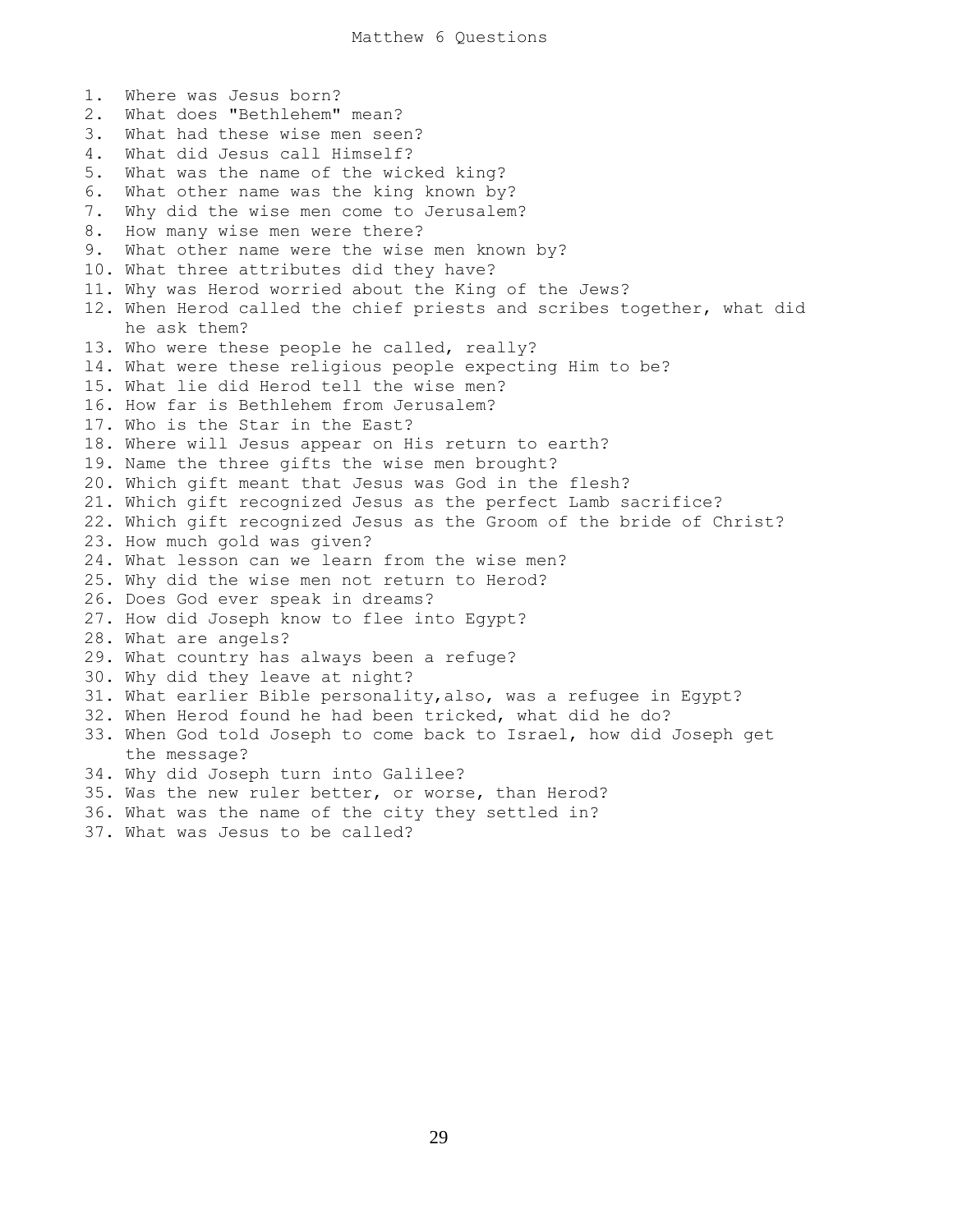In this lesson, we will begin with Matthew 3:1 "In those days came John the Baptist, preaching in the wilderness of Judaea," Matthew 3:2 "And saying, Repent ye: for the kingdom of heaven is at hand."

 The name "John" means the Lord is gracious. What a wonderful name for someone who would proclaim the arrival of the King of Grace (Jesus the Christ). The rest of his name, the Baptist, just meant that he was the baptizer. Israelites had practiced a form of baptism for years. It was used as a symbol of being purified from sin by older customs. The washings in the Temple really were a form of baptism.

 John, also, was teaching in a different way. He was not in the temple, but wherever there were people and water to baptize those people in. That was where he preached. He preached mostly in an area near Jericho and near the Jordan River. This "wilderness" did not mean an area heavily wooded, or like the jungles. It just meant it was out of the populated areas. It, also, meant that he was out where the ordinary people were.

 His message was a simple one. Repent. Today that message is needed as the first step toward becoming a Christian. You see, unless we are truly sorry for our sins, we probably will not turn from them and begin a brand new life with Jesus. In a society that believes everything is relative and there are no absolutes, we seldom see true repentance.

 John's next statement fits our day just as well as the day in which John was preaching. Truly the kingdom of heaven is at hand. There have been preachers ever since John bringing this same message. God never changes, and neither does His message.

 Matthew 3:3 "For this is he that was spoken of by the prophet Esaias, saying, The voice of one crying in the wilderness, Prepare ye the way of the Lord, make his paths straight."

 Isaiah prophesied that there would be one proclaiming the arrival of Christ.

 John's message was simple here, as well. He was saying straighten your life up. Do not cause problems for the Lord. Be easy to be found.

 Matthew 3:4 "And the same John had his raiment of camel's hair, and a leathern girdle about his loins; and his meat was locusts and wild honey."

 Verse 4 brings a message of the simple life John lived, not one dressed in finery. The appearance was simple, but he brought the most important message. John was not concerned about what he wore, or what he had to eat, just enough to sustain him.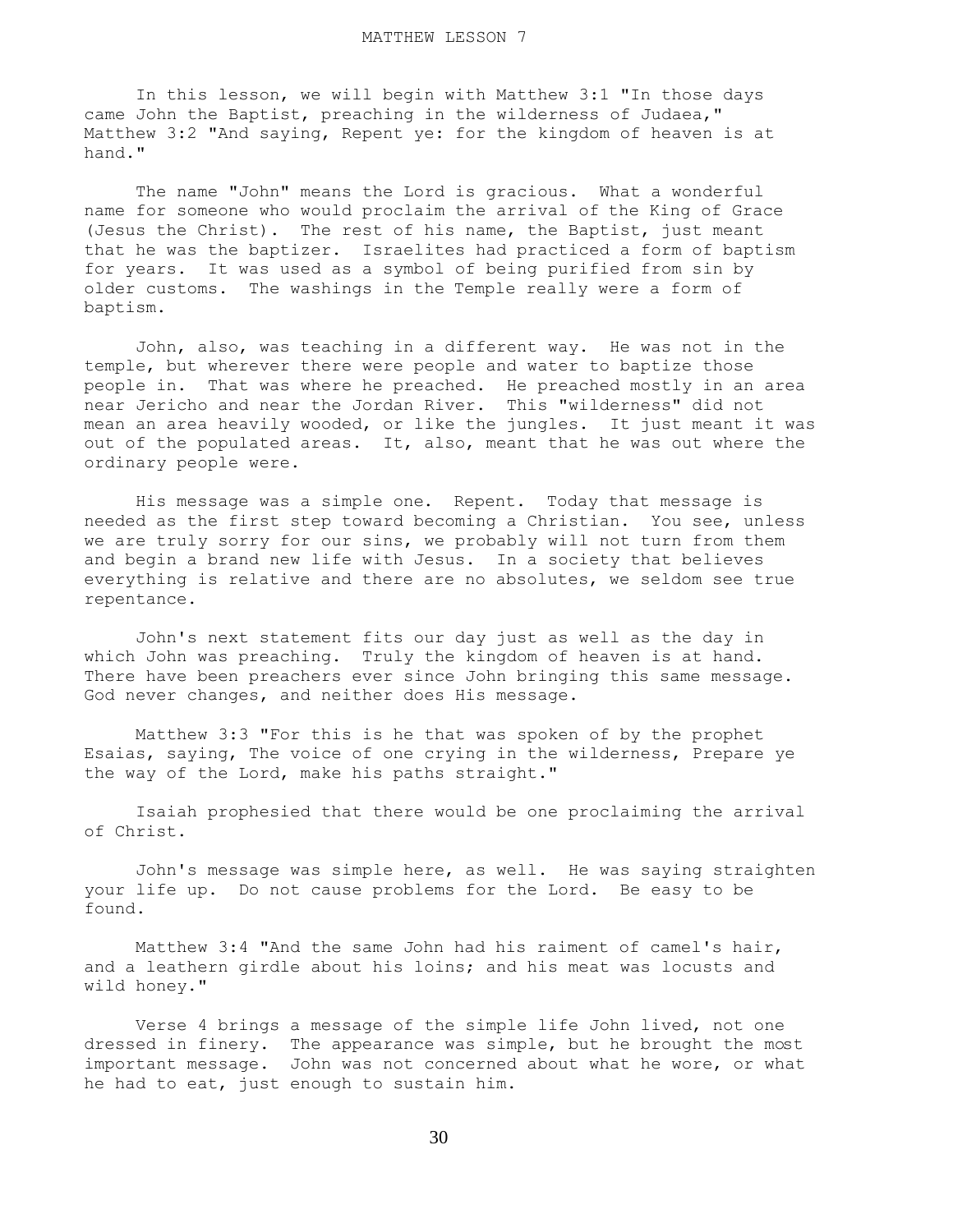When we were in Israel in 1979, we discovered that there is a nut grown in that region called a locust. Perhaps, John was eating honey and nuts, or maybe bugs and honey. It isn't important. We just understand from this, that he was not concerned about things of this world. His only purpose was to proclaim the coming of Jesus Christ.

 Matthew 3:5 "Then went out to him Jerusalem, and all Judaea, and all the region round about Jordan,"

 Even though he was not dressed in finery, his message was an exciting one, and people from all the surrounding area came to hear this man speak.

 Matthew 3:6 "And were baptized of him in Jordan, confessing their sins."

 His message was a commanding message. They were sure his message was true. It seems that many confessed their sins and were baptized. This baptism that John was doing was very similar to the custom of the Jews. The similarity was in that it was connected with sins being forgiven. We will see later on, that this was a different type of baptism. After Jesus, baptism became a symbol of death, burial, and resurrection of Jesus. When you go under the water, it symbolizes being buried with Him; and when you come out of the water, it symbolizes rising from the grave with Him.

 Matthew 3:7 "But when he saw many of the Pharisees and Sadducees come to his baptism, he said unto them, O generation of vipers, who hath warned you to flee from the wrath to come?"

 The Pharisees and Sadducees were hung up in tradition. The Pharisees were what we would call the people of the middle class today. The Sadducees were from the upper class, and some from highpriest families. The law was everything to them. They really thought themselves better than just the average person. They were righteous in their own sight.

 When John called them "generation of vipers", he really was revealing their hidden sins. They were Self-proclaimed experts. He knew their personality and knew that from these groups would come much opposition to Jesus.

Matthew 3:8 "Bring forth therefore fruits meet for repentance:"

I think John was saying to them, you say you have repented; now show me.

 Matthew 3:9 "And think not to say within yourselves, We have Abraham to [our] father: for I say unto you, that God is able of these stones to raise up children unto Abraham."

 John was telling these people not to expect to be saved, just because they had Abraham as an ancestor in the flesh. As we will read in Paul's writings later on, that not the physical ancestors of Abraham will inherit salvation, but those of the spirit (believers in Christ). Those, who by faith, have been grafted into the family line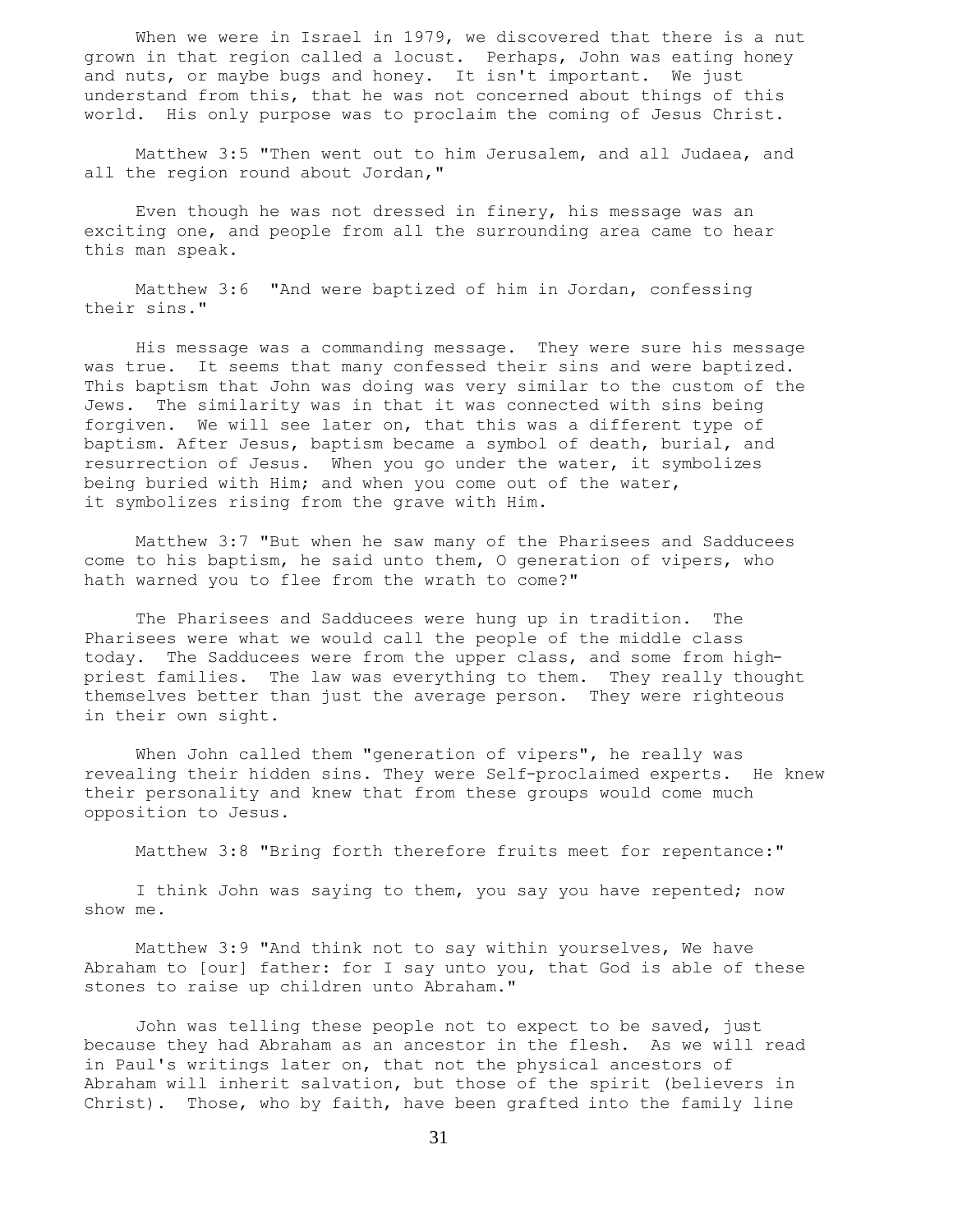of Abraham by the shed blood of Jesus Christ. We are related to Abraham through our faith, just as he was accounted worthy by his faith. We, also, see a message to these self-righteous people---that God can take from the things they count as unimportant, and make of them a family for Abraham.

 Matthew 3:10 "And now also the axe is laid unto the root of the trees: therefore every tree which bringeth not forth good fruit is hewn down, and cast into the fire."

 In this, John was telling this people, you have had your chance. Preparation had been made. If you are not productive to the kingdom, you will be cut down. Just as we will see in a later lesson where Jesus cursed the fig tree, and it withered and died.

 Matthew 3:11 "I indeed baptize you with water unto repentance: but he that cometh after me is mightier than I, whose shoes I am not worthy to bear: he shall baptize you with the Holy Ghost, and [with] fire:"

 Here, we see the symbol of water to the reality of the Spirit. John was telling these people, I am as low as a servant boy is to a king. He wanted them to know, without controversy, that he was not Messiah. He was a voice proclaiming Messiah's arrival. John was saying, truly my baptism (baptism of repentance) is important, you must repent; but there is a better baptism (baptism of the Spirit) that is the earnest of the Spirit (2 Cor. l:22). He was saying, when you receive this baptism of the Holy Ghost, it will set you on fire for God.

 Matthew 3:12 "Whose fan [is] in his hand, and he will throughly purge his floor, and gather his wheat into the garner; but he will burn up the chaff with unquenchable fire."

 This Scripture was saying He (Jesus) will stir up the people. He will separate the good (wheat) from the evil. This floor, probably, spiritually meant the whole world. He shall gather all believers together unto Him, and they shall become united in Him (the Bride of Christ). "He will burn up the chaff" just meant the wicked shall burn eternally.

 Matthew 3:13 "Then cometh Jesus from Galilee to Jordan unto John, to be baptized of him."

 In this Scripture above, it seems important to know that Jesus had been living in Galilee, of which the little town of Nazareth was a part. He sought John out specifically to baptize Him, probably to show His association with John. They were cousins in the flesh, and, also, John would recognize Him. John would be able to see with his own eyes the One he had been proclaiming.

 Matthew 3:14 "But John forbad him, saying, I have need to be baptized of thee, and comest thou to me?"

 John felt so humble by this. He knew Jesus was Messiah. John felt his need for the salvation Jesus had to offer.

Matthew 3:15 "And Jesus answering said unto him, Suffer [it to be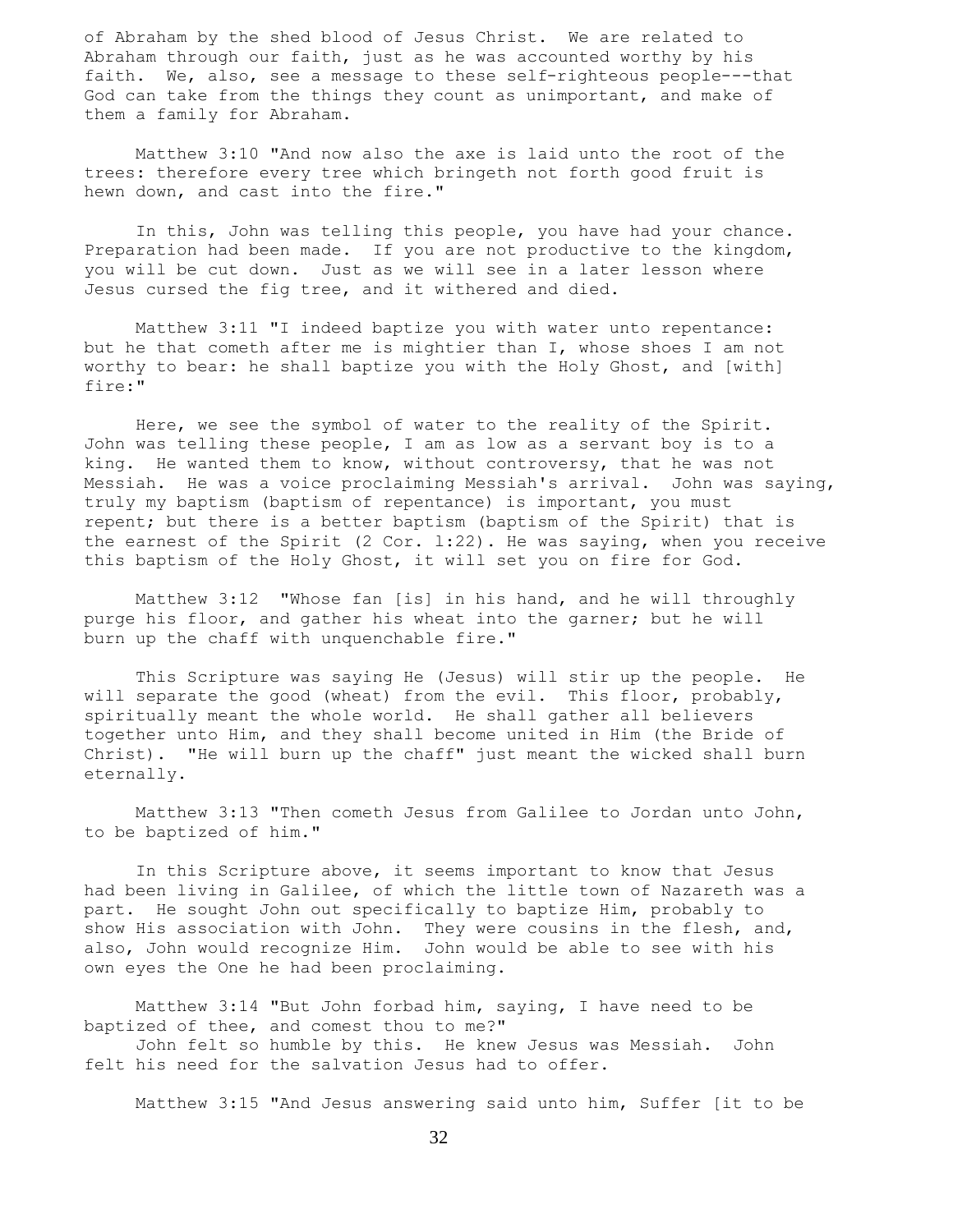so] now: for thus it becometh us to fulfil all righteousness. Then he suffered him."

 Jesus, in speaking to John, affirmed His authority; and John submitted to the higher authority. Jesus was telling John that the correct thing for everyone to do is to do everything righteous. Don't give anyone the appearance of not fulfilling all righteousness.

 Matthew 3:16 "And Jesus, when he was baptized, went up straightway out of the water: and, lo, the heavens were opened unto him, and he saw the Spirit of God descending like a dove, and lighting upon him:" Matthew 3:17 "And lo a voice from heaven, saying, This is my beloved Son, in whom I am well pleased."

 So much was told spiritually in these two verses, and yet, you cannot separate the two. We know by the description of the baptism, that He went under the water; or else, how could He come straightway out. The most important thing to me, in this Scripture above, is the agreement of God the Father, God the Son, and God the Holy Spirit. The three were present at this important event, and not only present, but approving. The Father God spoke of His approval in the Son.

 The Scriptures can tell us so much, if we will only take the time to look. The One in God is the Spirit. They are in agreement. There are three totally separate personalities in one accord.

Next lesson read chapter 4 five times.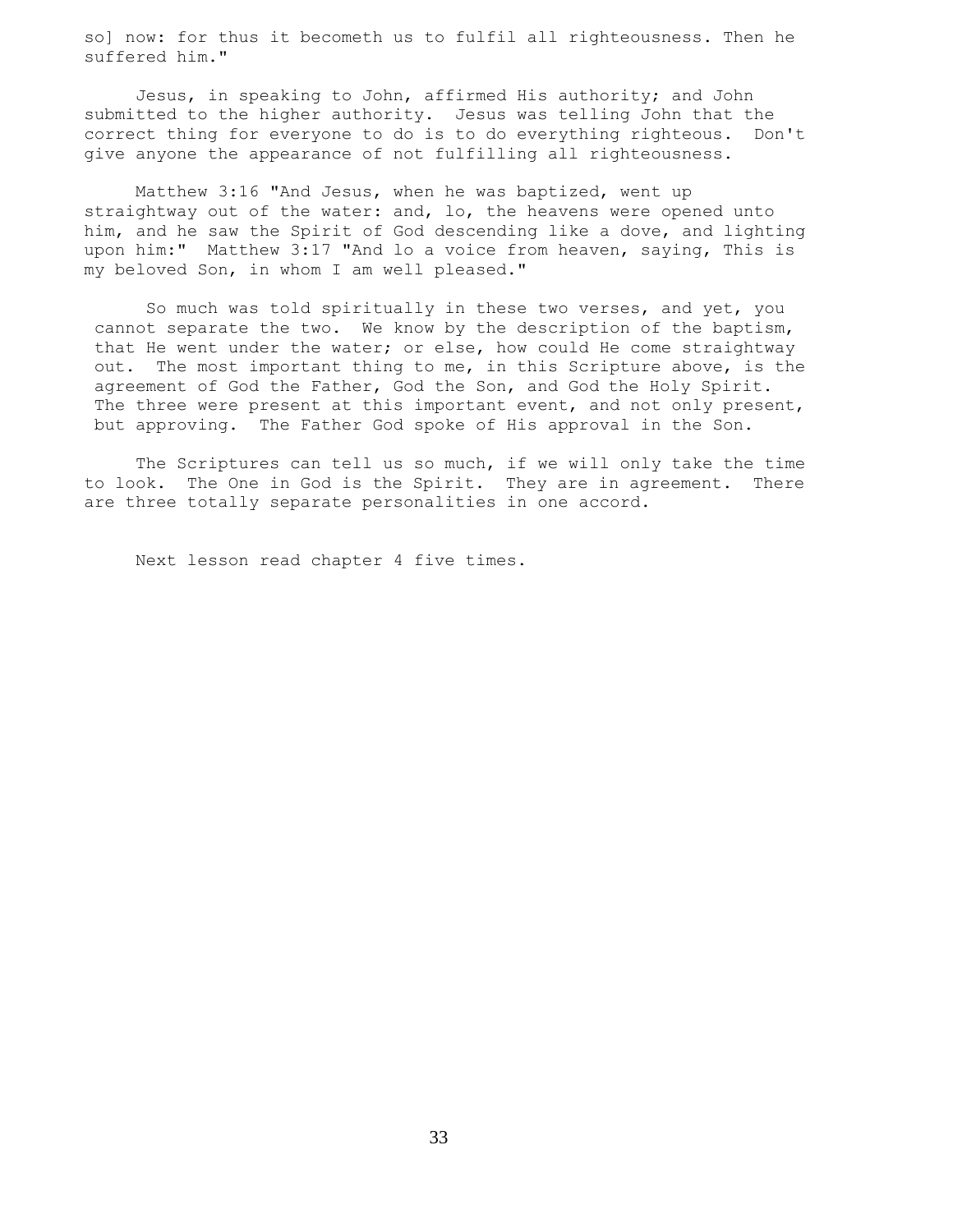1. What is the meaning of the name "John"? 2. What does "the Baptist" mean? 3. Was John's baptism strange to the Jews? 4. The "passing through the Red Sea" is a symbol of what? 5. Where did John preach? 6. What one word covered his message? 7. Why are preachers still saying "the kingdom of heaven is at hand"? 8. Who prophesied about the voice of one crying in the wilderness? 9. What kind of message did John's clothing and food bring? 10. What was John's only purpose? 11. Even though John was not dressed in finery, did the people come to hear him? 12. When they were baptized in the Jordan, what else did they do? 13. What did John call the Sadducees and the Pharisees? 14. Who were the Pharisees? 15. Who were the Sadducees? 16. What did John say that God could use to raise up descendents to Abraham? 17. How are we, Christians, like Abraham? 18. What will happen to the unproductive? 19. John's baptism was to what? 20. What two things will Jesus baptize with? 21. What did John want the people to know about himself? 22. Who are the wheat? 23. Why did John submit to Jesus? 24. Why was Jesus baptized? 25. What was indicated by the Voice, by Jesus, and by the Dove?

26. The one in God is what?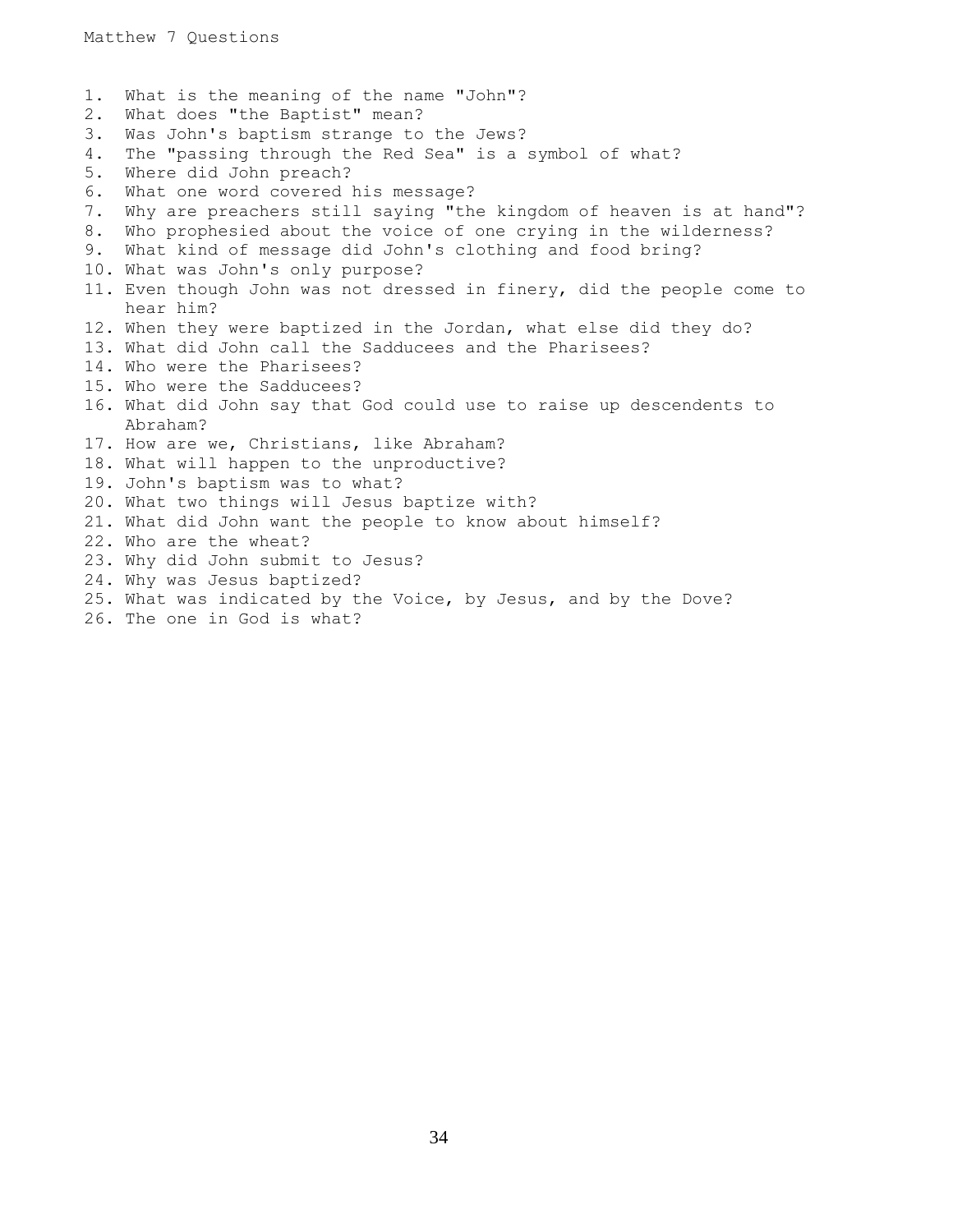We will begin today in Matthew 4:1 "Then was Jesus led up of the Spirit into the wilderness to be tempted of the devil."

 You can understand from the above Scripture, that this happened soon after the Spirit descended on Jesus at His baptism.

 Most Christians do not realize that the minute you really give your life to the Lord Jesus Christ, temptation comes from every direction. The Bible says Jesus was tempted in every way that we are. Job was tempted, as well.

 You see, the devil believes that under heavy temptation we will not be able to withstand. He believes, that just like Adam and Eve fell to temptation in the garden, that with the right temptation we will fall, also. He believed he would be able to tempt Job, but worse than that, the devil felt if he could make the temptation great enough that even Jesus would succumb to the temptation.

 Hebrews 4:15 "For we have not an high priest which cannot be touched with the feeling of our infirmities; but was in all points tempted like as [we are, yet] without sin."

 Jesus came to conquer sin and the devil. He faced temptation (greater than we face) and yet, He did not fall to temptation. Temptation comes to all, and it is not sin until it is acted upon in a negative way for self-gain.

 Before we go on, we need to take note that the Spirit of Jesus was Godly. It was His flesh that beckoned Him to sin. His soul was neutral. The soul of Jesus, like ours, is the will. Jesus did not listen to the flesh, as we will see in these next few verses.

 Matthew 4:2 "And when he had fasted forty days and forty nights, he was afterward an hungred." Matthew 4:3 "And when the tempter came to him, he said, If thou be the Son of God, command that these stones be made bread." Matthew 4:4 "But he answered and said, It is written, Man shall not live by bread alone, but by every word that proceedeth out of the mouth of God."

All temptation comes when we are at our weakest point, and when we are alone (usually). In the case of Jesus, here, the devil realized that Jesus had not eaten for forty days. He tempted Jesus at this point of need. What the devil was not aware of is that Jesus (or anyone else for that matter) is much stronger when they are fasting. God miraculously feeds the inner man. During a fast to God, I seldom get hungry. It is only when I fast to lose weight, that I nearly starve.

 Take note of the 40 here (time of testing). With every test (if we depend on Jesus Christ our Lord), there is a way out. Notice in verse 3, the devil approached Jesus with a question, as he did Eve. "If thou be the Son of God." He was trying to plant a doubt in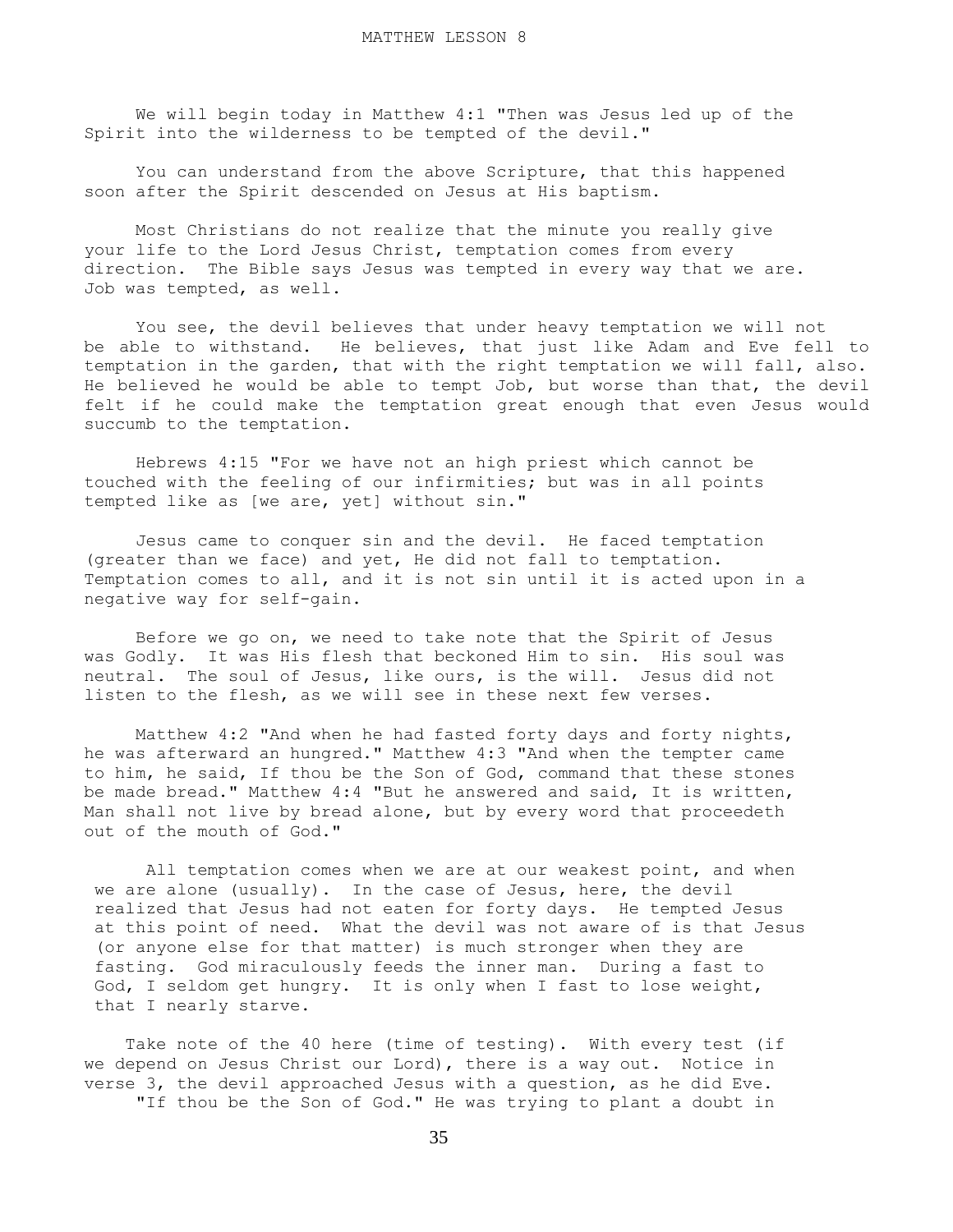Jesus' mind that He was the Son of God.

 Jesus set an example for us with this answer. He said, "It is written." Our answer, when the devil or our lusts tempt us, should be, "It is written".

 We are instructed to eat the Word of God. Our source of help in every situation is to have the Word of God so engraved in our inner being, that we will be able to draw our strength from the Word.

 We are instructed in chapter 6 of Ephesians to put on the whole armour of God that we might fight the devil.

 Ephesians 6:10 "Finally, my brethren, be strong in the Lord, and in the power of his might." Ephesians 6:11 "Put on the whole armour of God, that ye may be able to stand against the wiles of the devil." Ephesians 6:12 "For we wrestle not against flesh and blood, but against principalities, against powers, against the rulers of the darkness of this world, against spiritual wickedness in high [places]." Ephesians 6:13 "Wherefore take unto you the whole armour of God, that ye may be able to withstand in the evil day, and having done all, to stand." Ephesians 6:14 "Stand therefore, having your loins girt about with truth, and having on the breastplate of righteousness;" Ephesians 6:15 "And your feet shod with the preparation of the gospel of peace;" Ephesians 6:16 "Above all, taking the shield of faith, wherewith ye shall be able to quench all the fiery darts of the wicked." Ephesians 6:17 "And take the helmet of salvation, and the sword of the Spirit, which is the word of God:" Ephesians 6:18 "Praying always with all prayer and supplication in the Spirit, and watching thereunto with all perseverance and supplication for all saints;"

 In each of these verses above, God is telling us that it is our responsibility to prepare for the battles we will face. It is, also, our responsibility to stand head to head with the devil in combat. We must stand and fight, if we are to win over the devil. Our weapons are not physical, they are spiritual. It is important to prepare and be ready. Our day of combat is here. The church is being shaken. All who have not prepared will fall to the devil.

 There must be no compromise of the Word of God. We must make it even more important to consume the Word of God, than to eat physical food. We cannot win battles with the devil in our own power and might. We must fight the devil with the Word of God and in the name of Jesus the Christ.

 One more time I want to emphasize, WE MUST GET OUR EYES OFF THE PHYSICAL FOOD AND ON THE SPIRITUAL (WORD OF GOD).

 Matthew 4:5 "Then the devil taketh him up into the holy city, and setteth him on a pinnacle of the temple," Matthew 4:6 "And saith unto him, If thou be the Son of God, cast thyself down: for it is written, He shall give his angels charge concerning thee: and in [their] hands they shall bear thee up, lest at any time thou dash thy foot against a stone."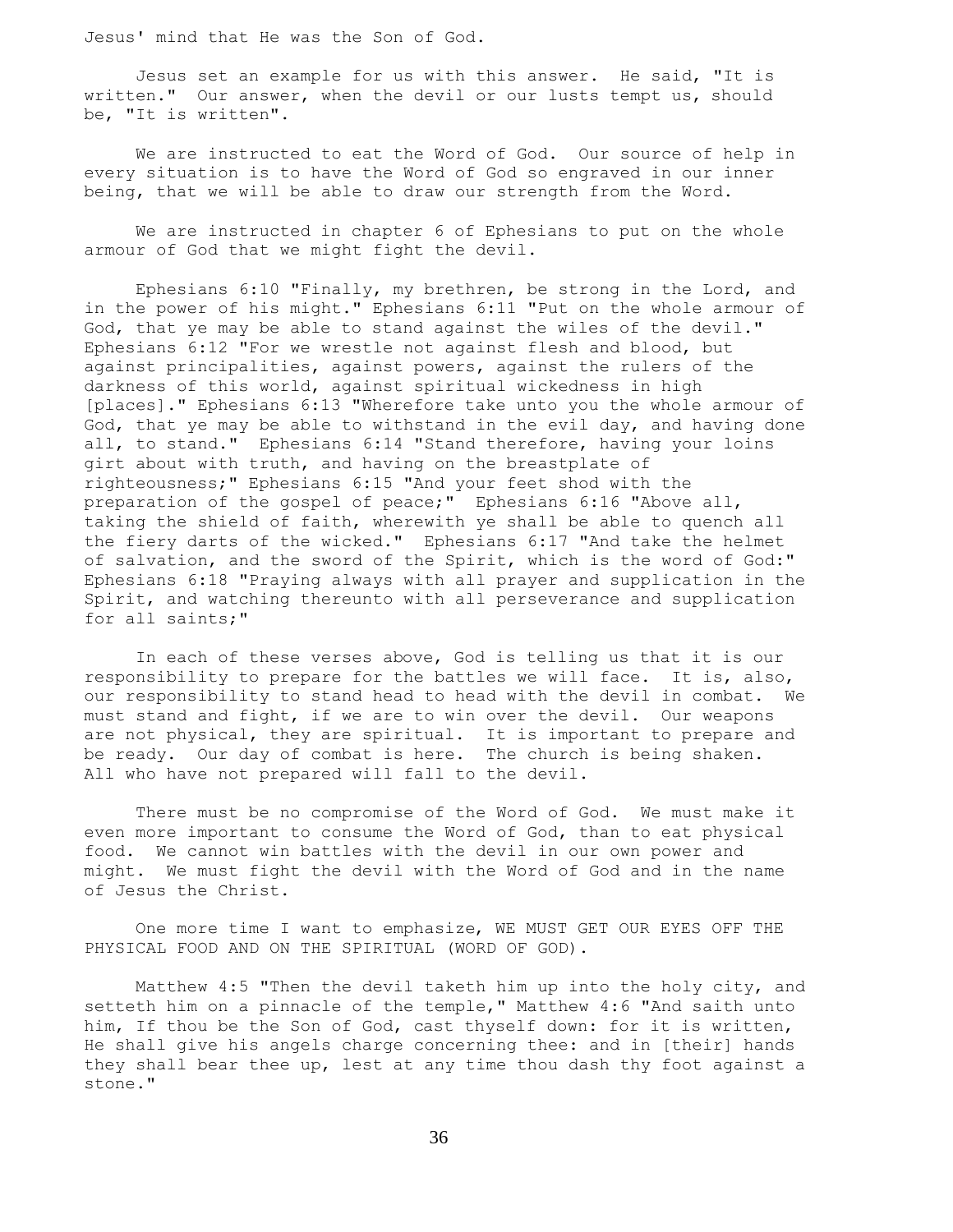This started off with "then". It simply meant the devil gave up on the first temptation, so he tried another tactic.

 Probably, "the holy city" mentioned here was Jerusalem. Take note that the temptation was outside the temple. In fact, it was on the top of the temple.

 In verse 6, the devil again asked whether Jesus is the Son of God. He even went so far as to quote a Scripture to get Jesus to tempt God the Father.

 So many times today the enemy will come to us, using passages from the Scripture to make us believe that we are not of God. The devil never changes. It is the same devil, and the same tactics. In verse 7, we see the correct way to talk to the devil.

 Matthew 4:7 "Jesus said unto him, It is written again, Thou shalt not tempt the Lord thy God."

 Jesus could have thrown Himself headlong from the temple to show a sign or wonder of who He was. God calls people who have to have signs and wonders, before they will believe, a wicked and perverse generation . You see, God is not interested in convincing us through our mental capacity. He wants us to believe from our hearts.

 Not every sign and wonder is from God. The devil is a counterfeiter. Matthew 24:24 is printed in red , because it is the words of Jesus, Himself. "For there shall arise false Christs, and false prophets, and shall shew great signs and wonders; insomuch that, if it were possible, they shall deceive the very elect." You see, we must know the Word so well that we will be able to discern the truth from a lie.

 Matthew 4:8 "Again, the devil taketh him up into an exceeding high mountain, and sheweth him all the kingdoms of the world, and the glory of them;" Matthew 4:9 "And saith unto him, All these things will I give thee, if thou wilt fall down and worship me." Matthew 4:10 "Then saith Jesus unto him, Get thee hence, Satan: for it is written, Thou shalt worship the Lord thy God, and him only shalt thou serve."

We can see, from these Scriptures above, that Satan increased what he offered each time. He thought that if he offered Jesus the whole world as His kingdom, that Jesus would jump at this. Along with the greater offering came an even more blatant sin. Jesus had to fall down and worship Satan to receive the world and all that was in it (Satan's belief). What Satan did not realize was that Jesus would take the earth back for mankind. He did not take it back by compromising with the devil. He took it back through the victory of the cross.

 Sometimes, it is difficult to recognize the enemy. Jesus had no trouble recognizing him, standing against him, and removing him. "Get thee hence Satan". We should take a lesson from this. Anything, or anyone, who compromises with the devil in sin, has sold out to sin. We must not fellowship with those who continually practice sin. As Jesus did not stay in this place with the tempter, neither should we. Anything that is not pleasing to God is sin.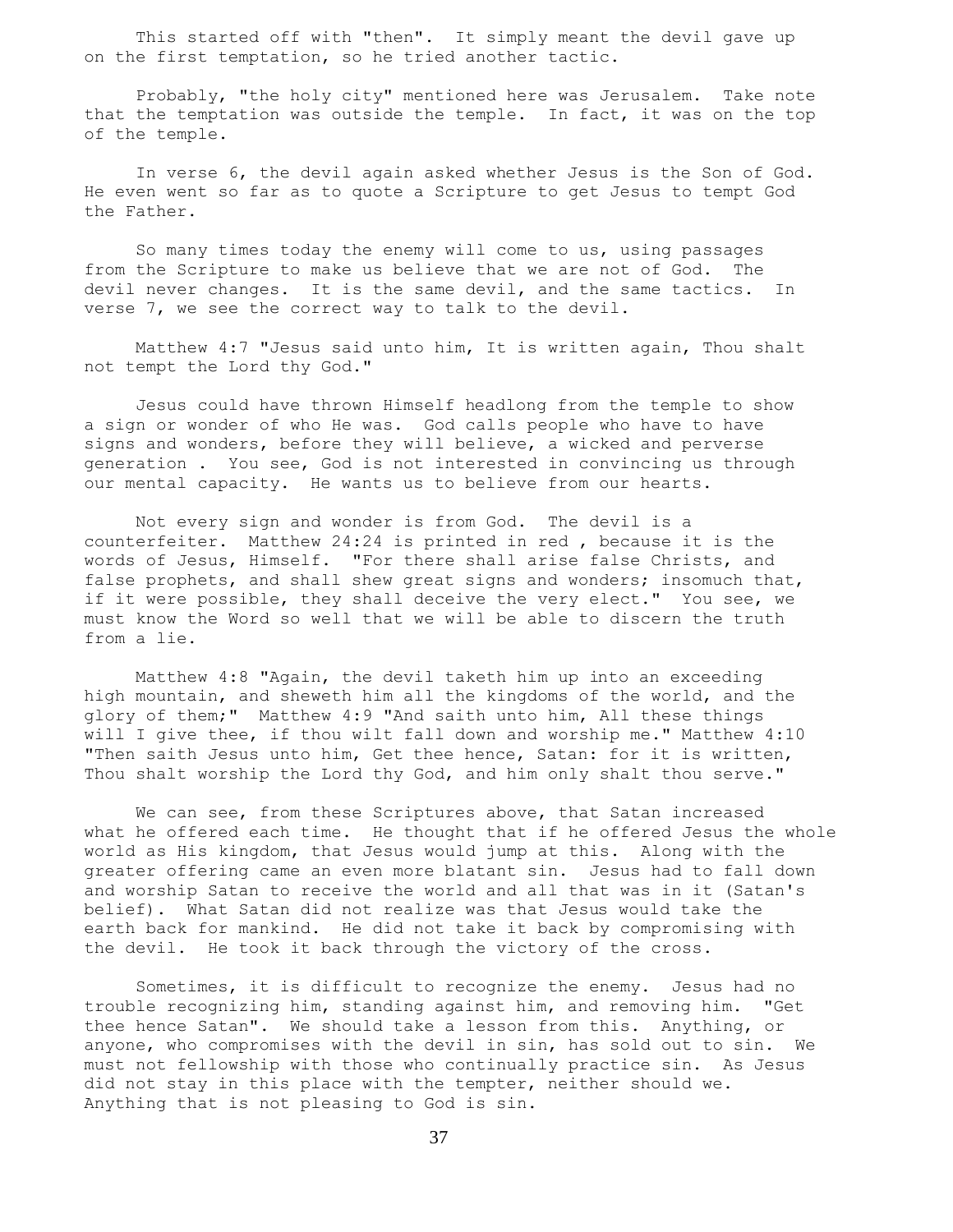In the statement made by Jesus, "Thou shalt worship the Lord thy God, and him only shalt thou serve"; we see we must not serve Satan or sin. We must walk in the footsteps of Jesus. Of course, we are not perfect; we will stumble and fall, but we must not be a servant to sin. The desire of our hearts must be to please God.

 Matthew 4:11 tells it all. "Then the devil leaveth him, and, behold, angels came and ministered unto him." The devil is subject to the command of Jesus, and he had to leave. He is, also, subject to us when we tell him to be gone in the name of Jesus. The Bible says, In James 4:7 "Submit yourselves therefore to God. Resist the devil and he will flee from you". The angels (ministering spirits) came and saw to Jesus' needs. The angels, encamped around Christians, will help them, also.

Next lesson we will continue in chapter 4.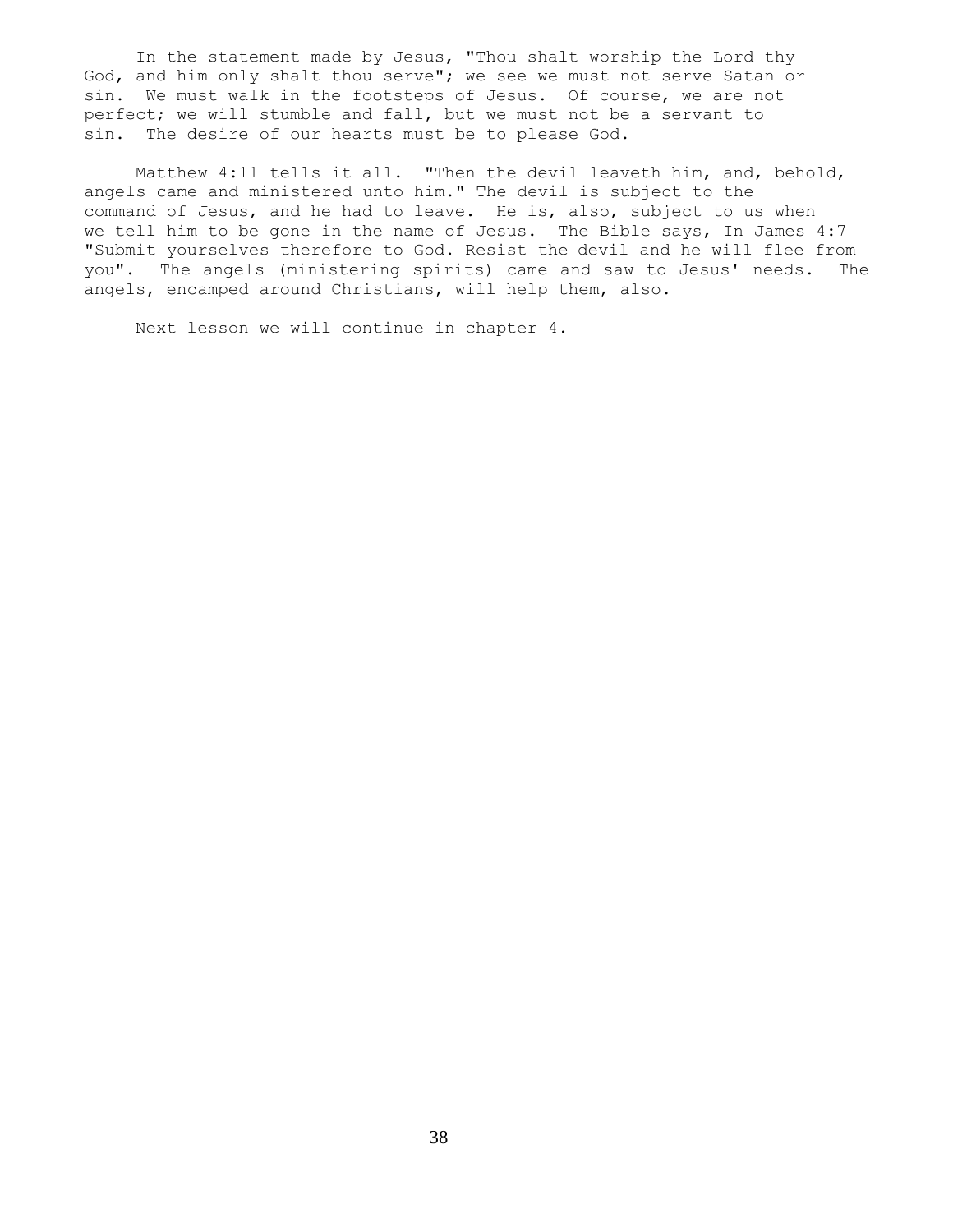1. Why was Jesus led up of the Spirit into the wilderness? 2. The minute you give your life to Jesus, what comes? 3. Satan had tempted Adam, Eve, and Job. If he could make the temptation great enough, who else did he believe would fall to his temptation? 4. What 2 things did Jesus come to conquer? 5. When does temptation become sin? 6. How many days did Jesus fast? 7. What kind of doubt did the devil introduce? 8. What did he tell Jesus to turn to bread? 9. How did Jesus answer? 10. Man is not to live by bread alone, but by what? 11. What did the devil not realize about fasting? 12. What similarity was there between Jesus' and Eve's temptation ? 13. How should we reply to temptations of the devil? 14. Why are we to eat (consume) the Word of God? 15. What are we instructed to do, in Ephesians 6, to fight the devil? 16. Why do we need armour? 17. What 4 things do we wrestle against? 18. Loins girt with what? 19. Having on a breastplate of what? 20. What are our feet to be shod with? 21. What kind of shield? 22. What is the helmet? 23. What is the sword of the Spirit? 24. Who are we to pray for? 25. If we are to win over the devil, what 2 things must we learn to do? 26. If our weapons are not physical, what are they? 27. We have no power of our own. What 2 things must we use against the devil? 28. What did the devil add to his argument at the "holy city" to try to convince Jesus? 29. What city was, probably, the "holy city" mentioned? 30. People, who have to have a sign or wonder, before they will believe, are called what kind of generation? 31. Not every sign and wonder is from God. In Matthew 24:24, what are we warned to watch out for? 32. What was Jesus offered in the third temptation? 33. How did Jesus get the world back from Satan? 34. Anything that is not pleasing to God, is what? 35. Who alone must we worship and serve?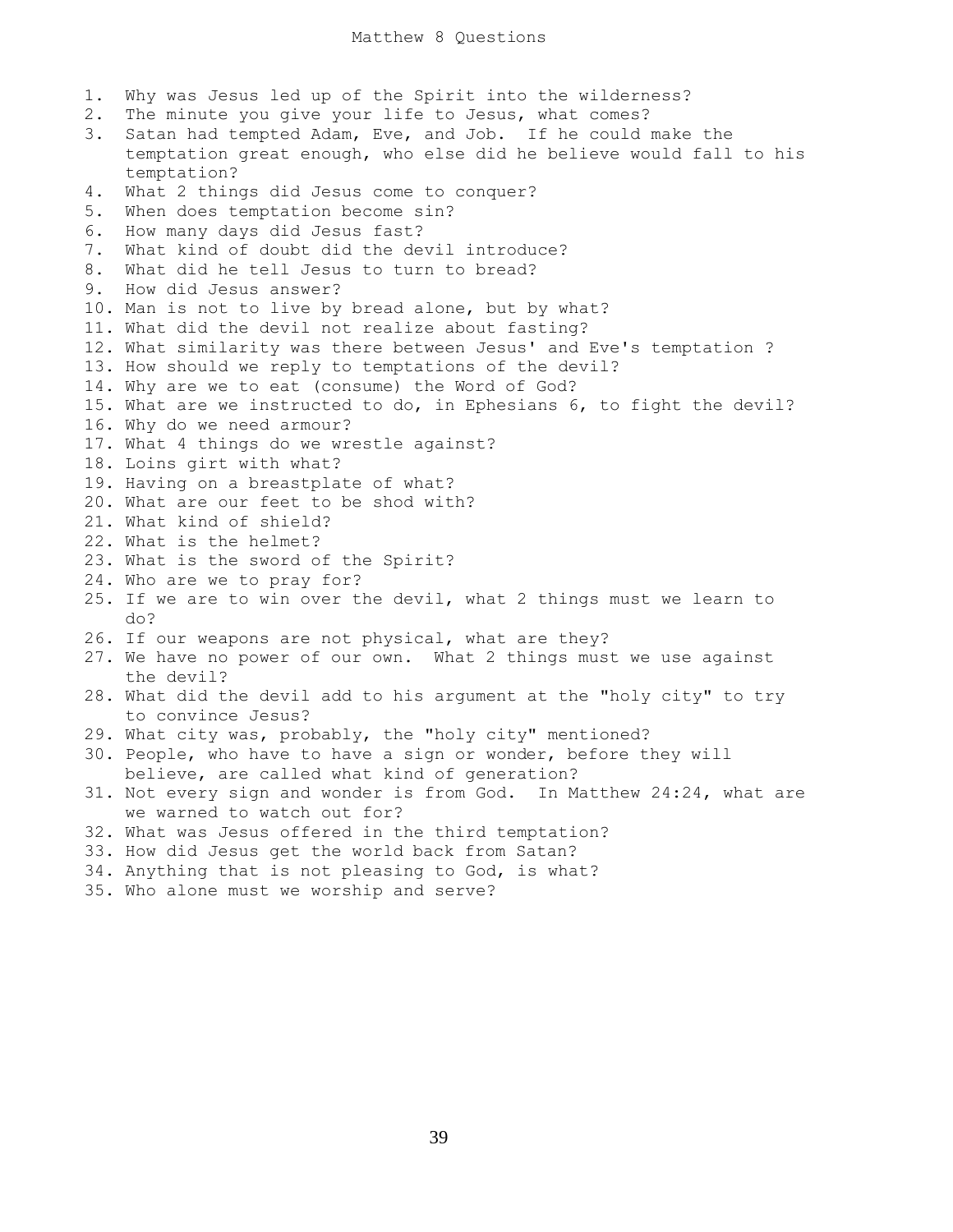We will pick up today at Matthew 4:12 "Now when Jesus had heard that John was cast into prison, he departed into Galilee;"

 We will see, here, that the end of John's work (proclaiming the coming of the Christ) would be the beginning of Jesus' ministry. Just as Jesus came not for those who already knew God, He began His ministry in a very spiritually dark place. Without Jesus Christ, there is no hope, nothing to look forward to. God's purpose in His beginning in the dark place was to show that His power and might were not drawn from Jewish law. This was a new day. Jew and Gentile alike would have to receive Him not through law, but through grace.

 Matthew 4:13 "And leaving Nazareth, he came and dwelt in Capernaum, which is upon the sea coast, in the borders of Zabulon and Nephthalim:" Matthew 4:14 "That it might be fulfilled which was spoken by Esaias the prophet, saying," Matthew 4:15 "The land of Zabulon, and the land of Nephthalim, [by] the way of the sea, beyond Jordan, Galilee of the Gentiles;" Matthew 4:16 "The people which sat in darkness saw great light; and to them which sat in the region and shadow of death light is sprung up."

 Later on, we will hear Jesus say that He came not for those who need not a physician, but for the lost. It is very interesting, to me, that God would have Jesus come from Nazareth where it would be spoken (that "no good thing could come out of Nazareth".)

 The "sea", mentioned here, was the Sea of Galilee, a large rough sea where much fishing was going on. This sea had several towns scattered along the banks. Capernaum was where Peter's home was. Later on, because of so widespread unbelief here, this city would be totally destroyed. Today it is a tourist sight. Walls are thrown down and rubble is everywhere. Many of the activities of Jesus took place near this sea. The demonic man was freed of the legion of demons near here, the feeding of the multitude took place here, the draft of the fishes was here; I could go on and on, but you get the idea. Even all the fantastic miracles that Jesus did here, was not enough to convince these people of who He was. A prophet is not accepted in his or her own area. Many of the Gentiles believed, but their Jewish friends already had the law, and felt they were not in need of a Saviour.

Matthew 4:17 "From that time Jesus began to preach, and to say, Repent: for the kingdom of heaven is at hand."

This is the same message John the Baptist was preaching.

 Matthew 4:18 "And Jesus, walking by the sea of Galilee, saw two brethren, Simon called Peter, and Andrew his brother, casting a net into the sea: for they were fishers." Matthew 4:19 "And he saith unto them, Follow me, and I will make you fishers of men." Matthew 4:20 "And they straightway left [their] nets, and followed him."

This Sea of Galilee, as we said, was a popular place for the men in this area who made their living fishing. This sea is about six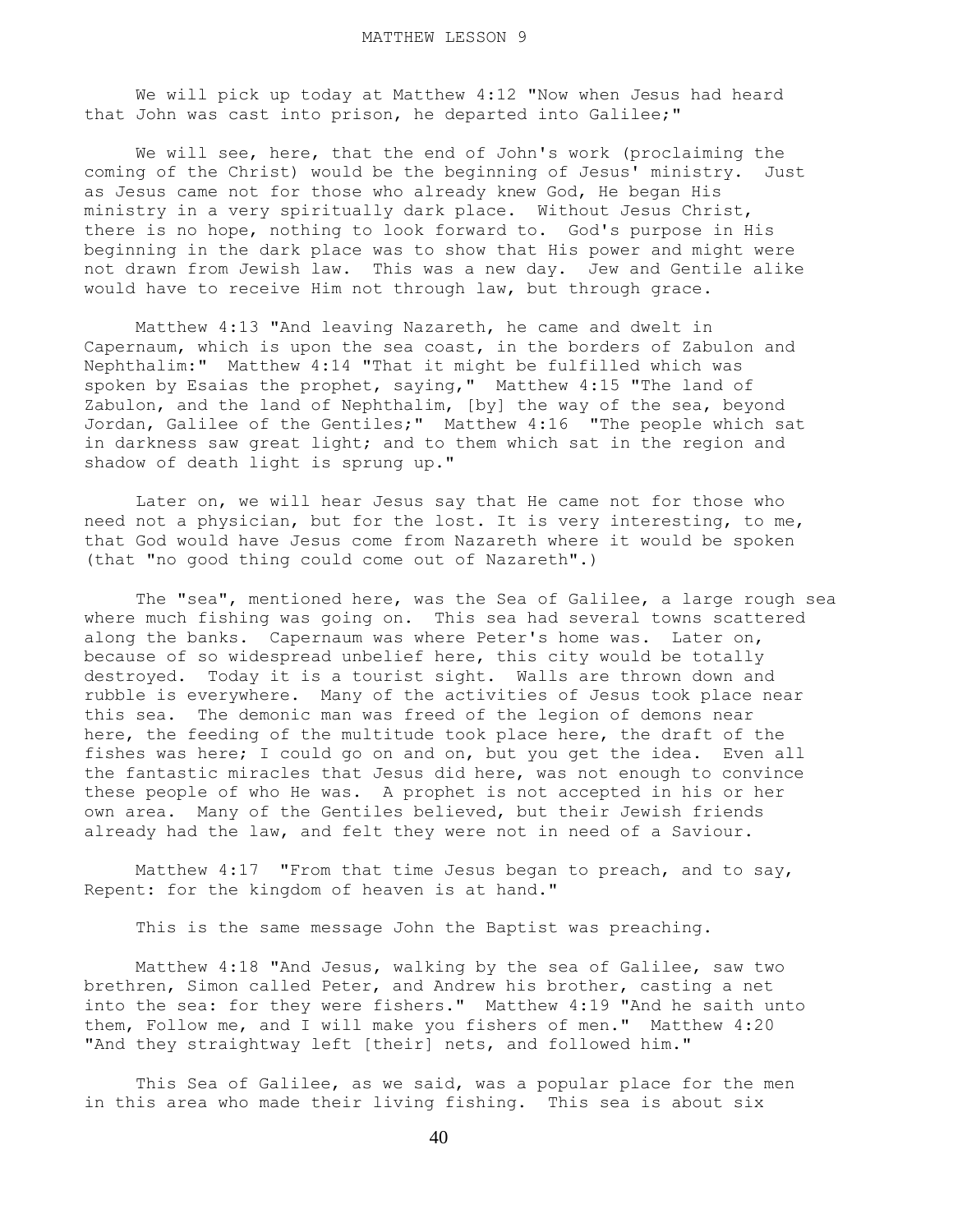miles wide and seventeen miles long. When the wind would get up, it would be really rough; so rough that you could easily lose a ship and all aboard.

 These 3 verses tell us a lot about our Lord Jesus Christ while He walked on the earth. He spoke and these two men obeyed. These men, by vocation, were fishermen. When the call came for the ministry, they did not hesitate. We could take a real lesson from these men. So many times, when the call comes to the ministry, we hesitate and try to finish the job at hand before we answer. These men dropped everything and followed Jesus. This call, that Jesus made to these two men, was not for salvation, but to work with Him. They had to give up the comforts of home, and even the living they had, for an uncertain future of winning souls. This call brought them out of the worldly into the spiritual. These men were strong. It takes a lot of muscle to pull in fish nets full of fish. The name "Andrew" means manly, and "Peter" means rock. You can see by their names, that these men were powerful physically. Jesus was about to make strong spiritual men of them. They would face more hardships as ministers of the Word than they ever did as fishermen. These men were just ordinary men. They had no degrees in ministry, only the call of God upon their lives. These two were to become part of the elite l2 that would, through Jesus, make a giant impact upon the world. We will look at them, again and again, as we go through this study. For now, it is enough to know that they would no longer fish for food, but for the souls of men.

 Matthew 4:21 "And going on from thence, he saw other two brethren, James [the son] of Zebedee, and John his brother, in a ship with Zebedee their father, mending their nets; and he called them." Matthew 4:22 "And they immediately left the ship and their father, and followed him."

 You see, again, James and John did not hesitate when Jesus called. They left their father, their means of support, their home, and all worldly possessions, and followed Jesus. These two were, also, known as "sons of thunder". John, as we would see in later lessons, was very close to Jesus. He was known as John the beloved. The mother of James and John would ask Jesus to let her two sons sit on the right and left of Jesus in His kingdom. He did not grant her wish. He said it was not His to give.

 Matthew 4:23 "And Jesus went about all Galilee, teaching in their synagogues, and preaching the gospel of the kingdom, and healing all manner of sickness and all manner of disease among the people."

 Jesus was about the Father's business. He taught, preached, and healed in their churches and wherever people had needs. There were a number of little towns in Galilee. Many miracles were done in these cities. Jesus stated that if the miracles that were done in Capernaum had been done in Sodom, they would have repented and been saved. In Capernaum, they believed that Jesus was the carpenter's son, not the Son of God.

 Matthew 4:24 "And his fame went throughout all Syria: and they brought unto him all sick people that were taken with divers diseases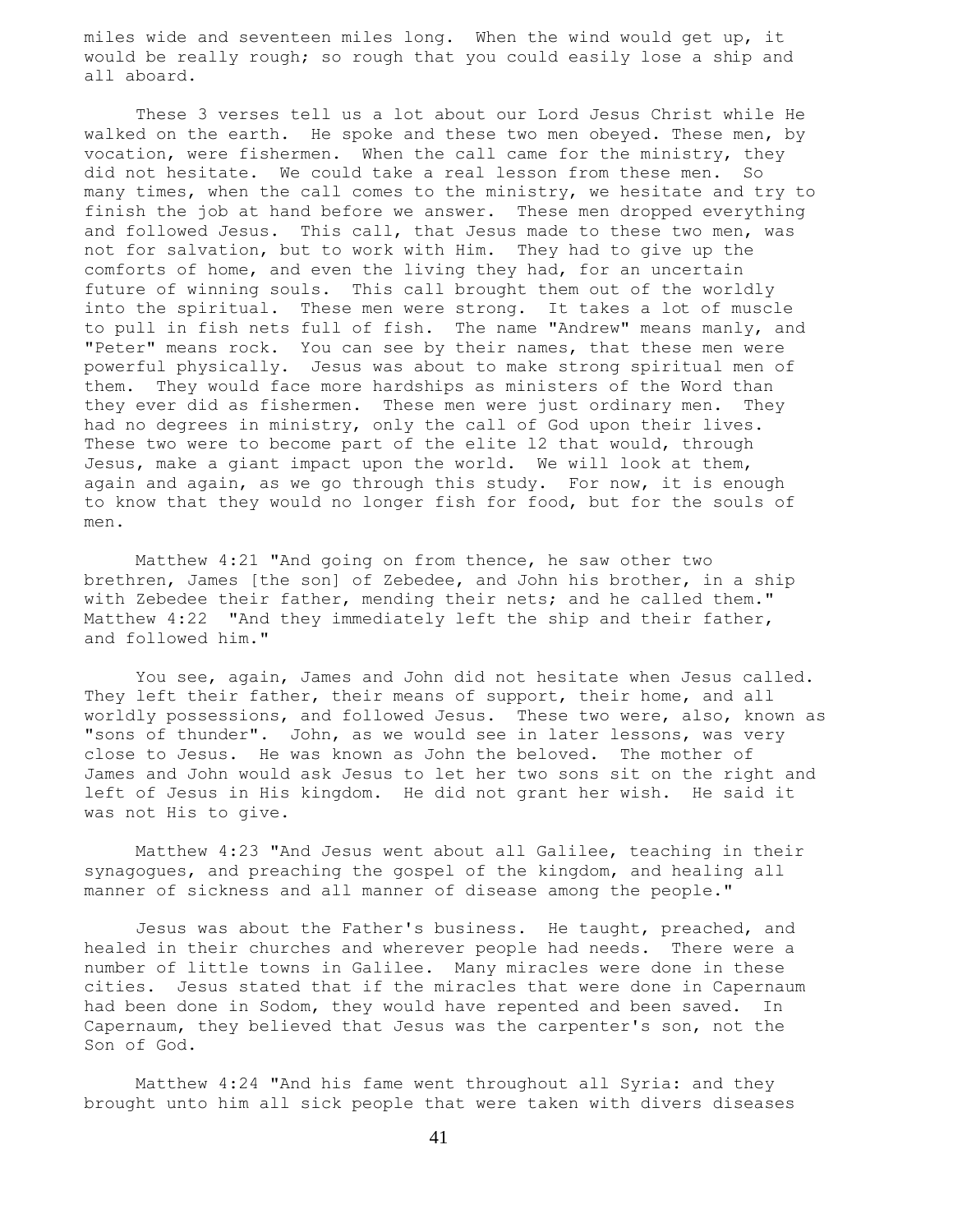and torments, and those which were possessed with devils, and those which were lunatick, and those that had the palsy; and he healed them."

 The Bible says that if all the miracles that Jesus did were written in a book, there would not be enough books in the entire world to hold them. You can easily see how this fame would spread. Literally thousands were healed, freed from demon spirits, restored to sanity, and stopped shaking from the palsy. All these people had to do was to believe, and just one touch from Jesus' hand restored them. You can easily see that His powers were not limited. As we will see in verse 25, people from all areas, that were in traveling distance, brought their sick to Jesus and then carried the message back of His great powers. He not only healed the body, but the spirit, as well.

 Matthew 4:25 "And there followed him great multitudes of people from Galilee, and [from] Decapolis, and [from] Jerusalem, and [from] Judaea, and [from] beyond Jordan."

 We know of several occasions of over 5,000 people following Him. This was a great company of people. Where did they all disappear to when He was crucified?

 Next lesson, we begin chapter 5 (The Sermon on the Mount). Read chapter 5, five times.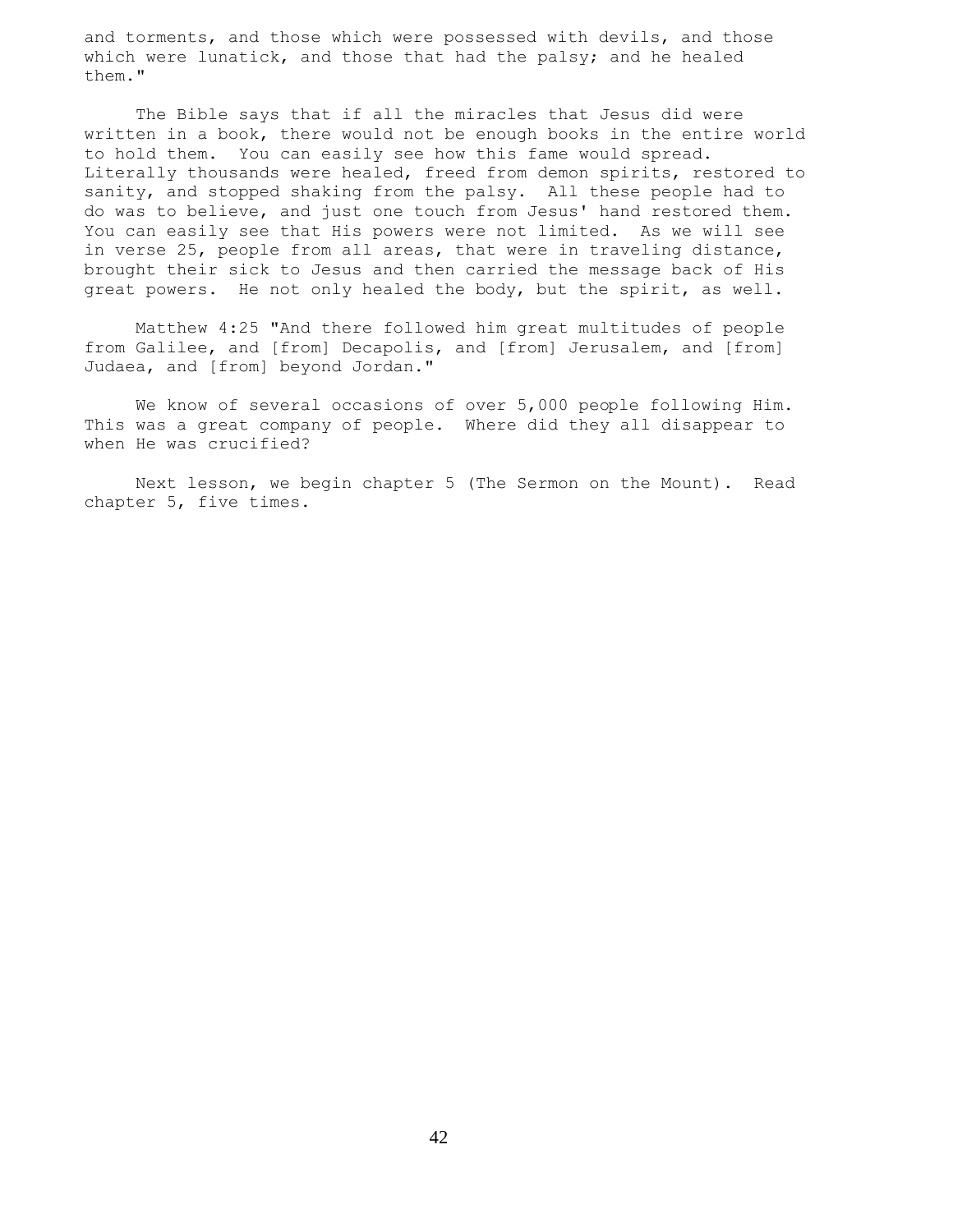| 1. | What did Jesus hear had happened to John before He went into<br>Galilee? |
|----|--------------------------------------------------------------------------|
| 2. | When John's ministry ended, what happened to Jesus' ministry?            |
| 3. | Jesus' ministry beginning in a spiritually dark place, showed            |
|    | what?                                                                    |
| 4. | Jew and Gentile alike would have to receive Jesus, not through the       |
|    | law, but through what?                                                   |
| 5. | Galilee was an area similar to what, here in America?                    |
| 6. | Capernaum was near what body of water?                                   |
| 7. | The people, which sat in darkness, saw what?                             |
| 8. | What negative thing was spoken about Nazareth?                           |
| 9. | What was the main occupation of people around the Sea of Galilee?        |
|    | 10. Where was Peter's home?                                              |
|    | 11. Why was this city destroyed later?                                   |
|    | 12. Name 3 special things that occurred near the Sea of Galilee.         |
|    | 13. Where is a prophet not accepted?                                     |
|    | 14. Why did the Jews believe they did not need a Saviour?                |
|    | 15. What message did Jesus preach similar to John the Baptist's          |
|    | message?                                                                 |
|    | 16. What two brothers did Jesus call to the ministry in verses 18-19?    |
|    | 17. How big was the Sea of Galilee?                                      |
|    | 18. What occupation did Peter have?                                      |
|    | 19. What does the word "Andrew" mean?                                    |
|    | 20. What did Jesus call them to do?                                      |
|    | 21. Who were the two sons of Zebedee that Jesus called?                  |
|    | 22. They were, also, called sons of what?                                |
|    | 23. What special name was John called by?                                |
|    | 24. What wish of James' and John's mother did Jesus not do?              |
|    | 25. Jesus went about Galilee doing what?                                 |
|    | 26. What four kinds of people were brought to Jesus for help?            |
|    | 27. How many books would it take to hold a list of Jesus' miracles?      |
|    | 28. Name five places the multitudes came from?                           |
|    | 29. What will we study in chapter five?                                  |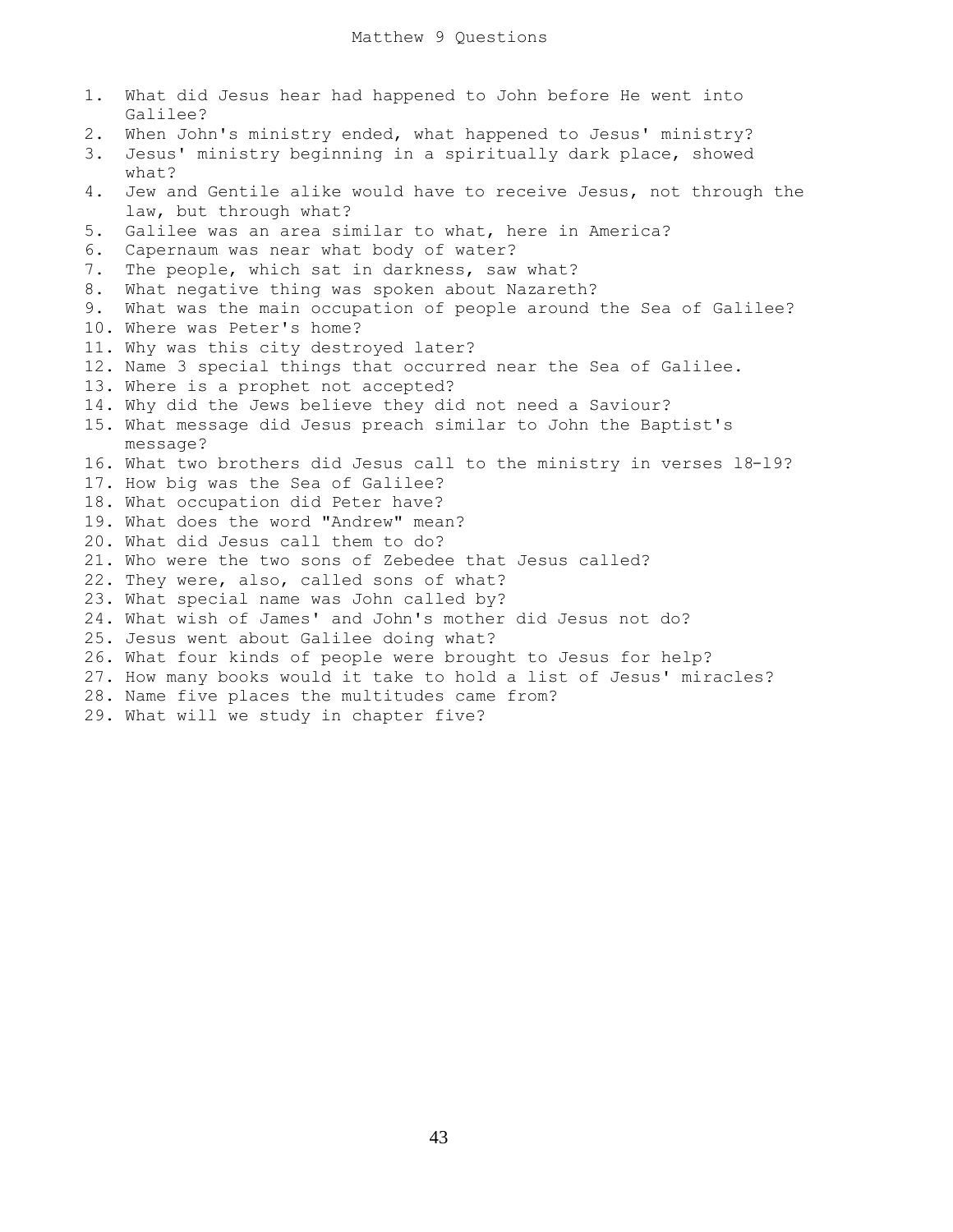We will begin this lesson in Matthew 5:1 "And seeing the multitudes, he went up into a mountain: and when he was set, his disciples came unto him:" Matthew 5:2 And he opened his mouth, and taught them, saying,"

 Let me set the scene for you before we begin. This mountain, spoken of here, was, probably, actually a high area next to the Sea of Galilee. By land, it would, probably, be between Tiberias and Capernaum.

 Jesus was thronged by a multitude. Many followed Him, because of the miracles. He really did not exclude these people from the teaching. He just drew aside to an area where the disciples could sit closer up for His teaching (whether 12 or more, we do not know; it was, probably, many more.) The multitude could listen and glean from His words, if they were to the point where they could understand this deep teaching. In most instances, these people were familiar with the law.

 The statement "when he was set", just means that He sat down in the midst of them to teach. They were eager to hear His teachings. This was more teaching than preaching. The statement "he opened his mouth", means that this was not for casual conversation, but rather, deliberate teaching on Jesus' part.

 The location is now called the Mount of Beatitudes. A church has been erected to mark the place believed to be where this message came from.

 The Sermon on the Mount is the greatest teaching of all time. If we could truly understand in depth what Jesus is saying, we would be able to discern the entire Bible from this. Let's remember that all of the Scriptures in this lesson, beginning with Matthew 5:3, are printed in red in the Bible. They are the spoken Word of Jesus Christ, Himself.

 Matthew 5:3 "Blessed [are] the poor in spirit: for theirs is the kingdom of heaven."

 First let us look at the BE Attitude. What would we be? Jesus is saying in this very first verse of the Sermon on the Mount, can't you understand that you are not self-sufficient? Your spirit is unlearned and dependent on the Spirit of God. You are poor in spirit compared to the wealth of God's Spirit. Depend on God, and not on self. This was in direct opposition to the Jewish leaders, who thought they knew it all, because they had the law. The one thing we want to receive in this is: our wealth of spiritual knowledge is totally dependent on our faith in God's Spirit.

 Matthew 5:4 "Blessed [are] they that mourn: for they shall be comforted."

There are two ways to look at this statement. In the physical, we mourn for our dead; and truly, we will be comforted on that great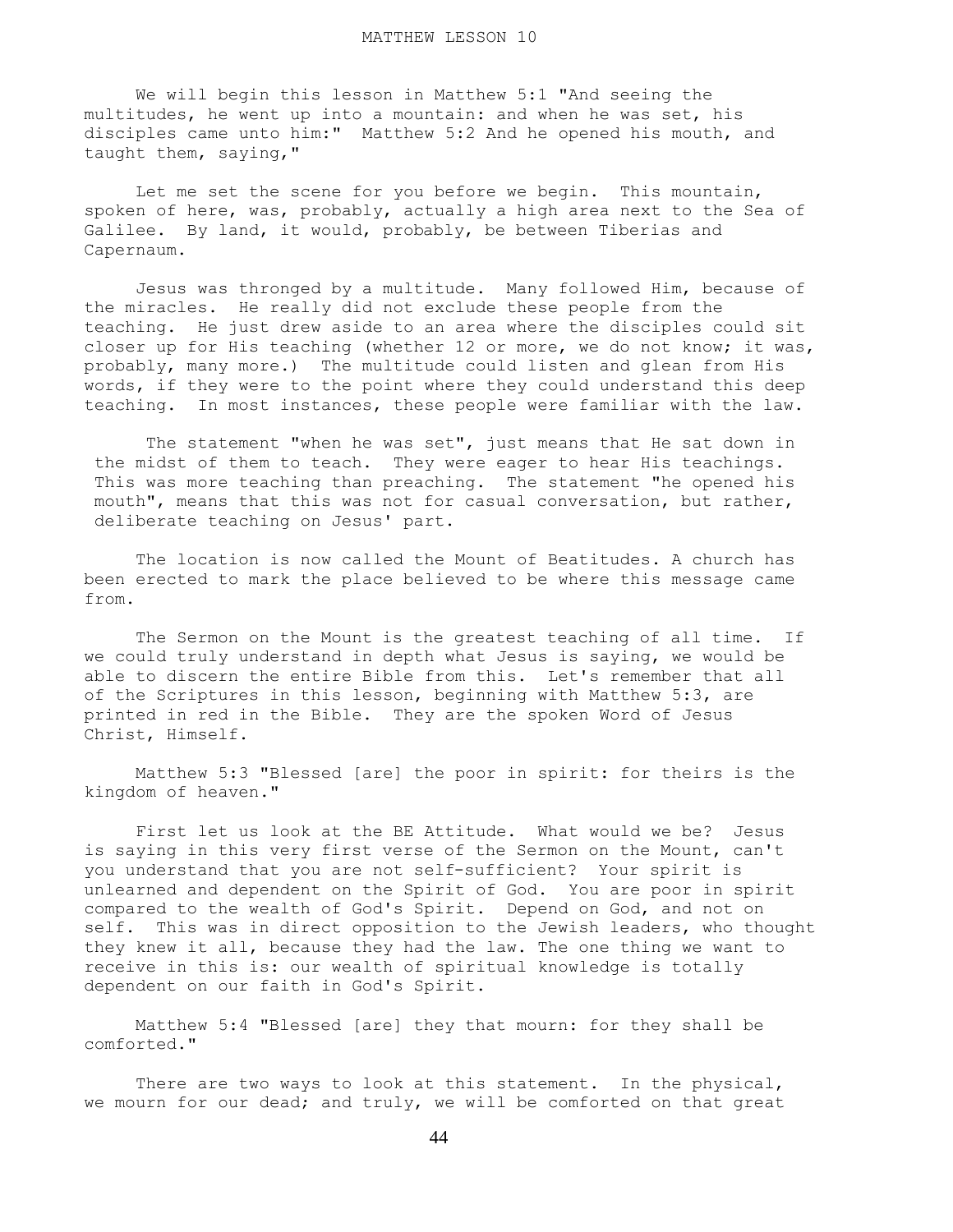day when we meet Jesus and our loved ones in the sky. Our mourning will be turned into joy.

There is another way to look at this, as well. When we think of our sins, we are grieved, and we mourn. Our comfort comes in knowing we are forgiven.

We mourn for those out of fellowship with God. Those, whether relatives or friends, who have not made peace with God. Our groanings for them do not go unnoticed. Our comfort will come, even in this life, as they come into the Church of Jesus Christ. No one likes the idea, of mourning, but when it brings us into salvation, how glorious it is!

 Matthew 5:5 Blessed [are] the meek: for they shall inherit the earth."

 This word "meek" has been misunderstood by so many. It really means humble, or mild-mannered. This is an attitude of the soul toward God and man, being willing to be instructed by God and willing to receive chastisement when necessary. This has nothing to do with going around with your head hanging down, or even allowing people to push you around. This is an humble heart, quick to understand, forgive, and obey God. We see, here, a blessing connected with it. "Inherit the earth"--Christians will reign with Jesus as His subordinates here on the earth the 1,000 year reign of Christ, and we truly shall inherit the earth. This is just another attribute of the Christian's humble heart.

 Matthew 5:6 "Blessed [are] they which do hunger and thirst after righteousness: for they shall be filled."

 This verse really needs very little explanation. Those who are trying to be in right standing with God (righteousness) spend a lot of time in the study of God's Word. The more we seek, the more we consume of the Word, the more we are filled. The only way we can be blessed is to know that these blessings are available, and to know how to act upon them. God's Word reveals the blessings. Enough said.

 Matthew 5:7 "Blessed [are] the merciful: for they shall obtain mercy."

 We reap what we sow. The Lord tells us that He will forgive our trespasses, as we forgive those that tresspass against us (Mark ll:25- 26). My cry is not for a just God, but for a merciful God. Our just reward is death, but through the mercy of God, we are saved by His grace.

 Matthew 5:8 "Blessed [are] the pure in heart: for they shall see God."

 I am so happy that this Scripture does not say pure in deeds. The Lord will judge our hearts on judgement day. I have said so many times, if we are truly saved, we no longer have the desire in our hearts to sin. Old things and desires have passed away, behold all things become new. It is our heart that has been made new. The Bible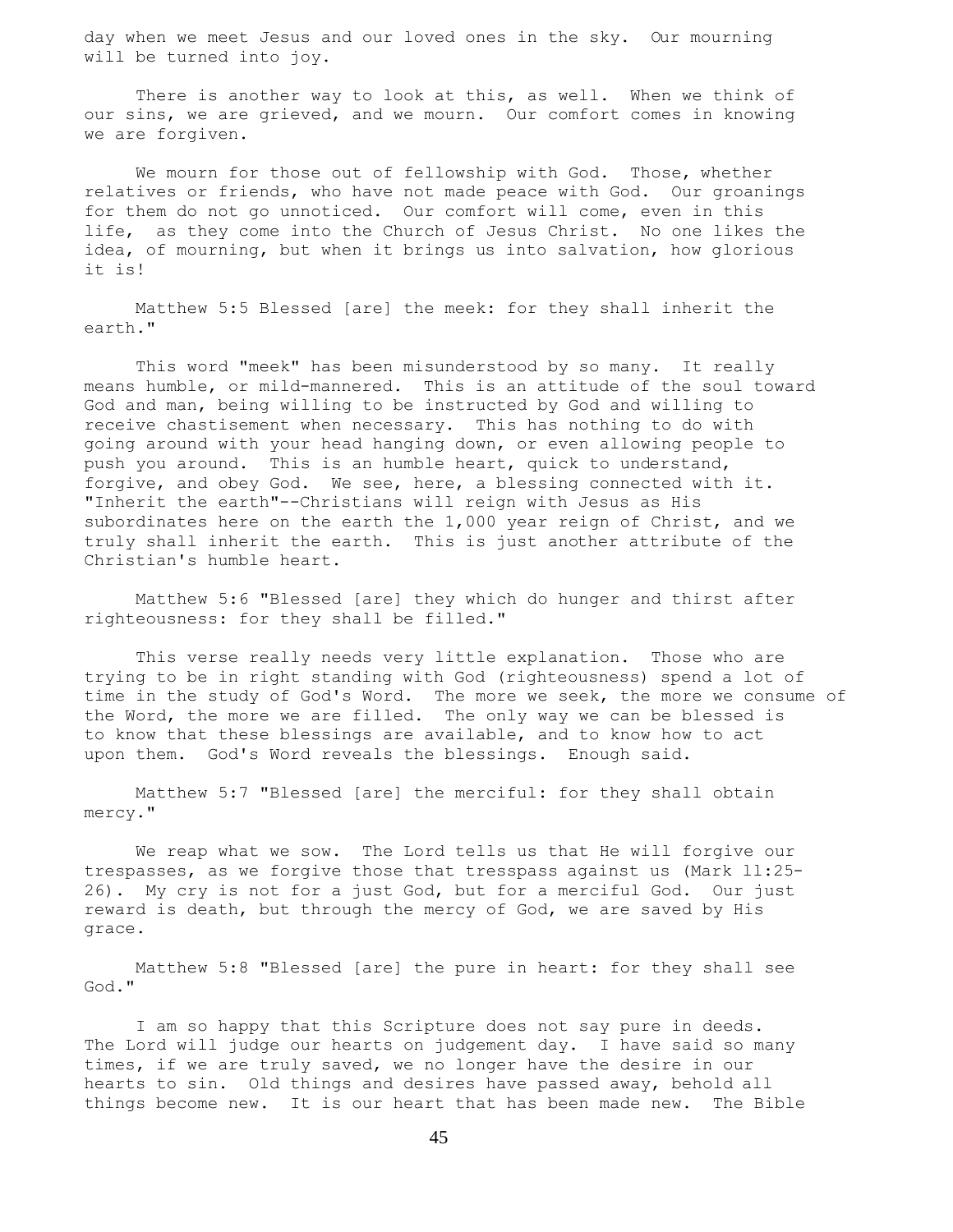says, For out of the abudance of the heart the mouth speaketh. There is a spiritual seeing of God for the present when our hearts are pure, and there will be a physical seeing of God when we join Him in heaven. Those who are not pure in heart will spend an eternity in hell and will not be with God as the Christians will be.

 Matthew 5:9 "Blessed [are] the peacemakers: for they shall be called the children of God."

 Jesus is the King of Peace. The only true peace comes from Him. There will never be peace on the earth, until the King of Peace comes and brings His peace to the earth. If we are His children, we pattern our lives by His; and we, too, bring peace around us as He has given us His peace within. Truly, we are His children (followers) in His peace.

 Matthew 5:10 "Blessed [are] they which are persecuted for righteousness' sake: for theirs is the kingdom of heaven."

 To be persecuted for something we have done wrong is one thing, but to be persecuted because we are, to the best of our ability, serving God is something else. Paul said, To count it all joy when we are persecuted for Jesus. The disciples and Paul thought it a great honor to be persecuted for preaching about Jesus. Most ministers today are not under persecution. Many are preaching what their congregation wants to hear. They are careful not to stir up the regular members by preaching against adultery, homosexuality, stealing, lying, coveting, and all the other sins of our day.

 If you start preaching hard against pornography, rock music, drugs, alcohol, X-rated and PG-rated television and movies, and a total lapse of fellowship with God, you will see persecution. People do not want to be preached to about their sins. It is okay to preach about sins they are not committing. Just don't preach on "their" sins.

 Many of the early Christians were martyred for the name of Jesus Christ. Are we that commited today, that we would proclaim Jesus even to the death?

 Being a lady preacher, I have known persecution. It will not stop me from doing the will of God. With God's help, I will go on preaching what I hear in my spirit for the church. We must repent and renew our lives with the Lord Jesus Christ. Heaven is our home. We are just here temporarily.

 The Scripture says, when we see great troubles coming upon the earth to look up and rejoice for our redemption draweth nigh. (This is not a direct quote.)

 Matthew 5:11 "Blessed are ye, when [men] shall revile you, and persecute [you], and shall say all manner of evil against you falsely, for my sake." Matthew 5:12 "Rejoice, and be exceeding glad: for great [is] your reward in heaven: for so persecuted they the prophets which were before you."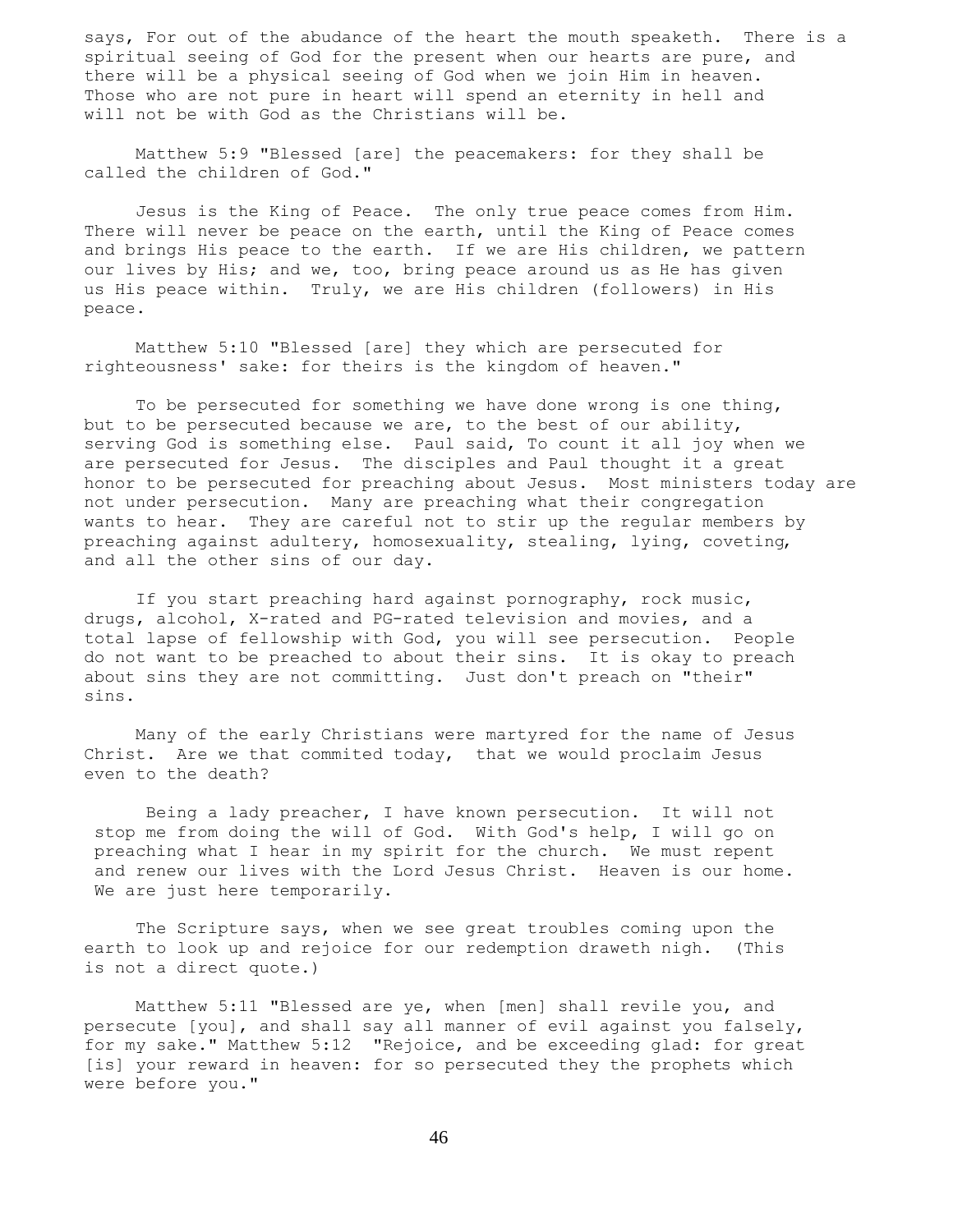This is a continuation of verse 10. Most churches at some time have been called cults. It seems if you are a little more spiritual in your manner of worship, you are quickly classed as a cult. Someone said our church was a cult, because we had church more than once a week. Too many people judge something that they are not familiar with as being bad. They persecuted Jesus, because He didn't fit into their pattern. They will persecute the followers of Jesus for the same reason. If you are not under persecution, better take your spiritual pulse, something is, probably, wrong.

 There is a great shaking in the true church today, only those who are truly sold out to Jesus will stand.

 Matthew 5:13 "Ye are the salt of the earth: but if the salt have lost his savour, wherewith shall it be salted? it is thenceforth good for nothing, but to be cast out, and to be trodden under foot of men."

 Salt is a preservative. Christians are a preservative. This earth would already have been destroyed, if it were not for the few Christians here. If the Christians fall away, what will happen to the earth? That is just exactly what is happening today. Watered down Christianity is taking over. If the Christians do not raise up a standard, then all is lost. Lukewarm Christians will not make the final cut. God will spew lukewarm Christians out like lukewarm water. We need to live by the standards raised in the Bible. Sold out to God Christians are the salt of the earth. We must preserve the Bible and its standards, until Jesus returns. We must not compromise with the world.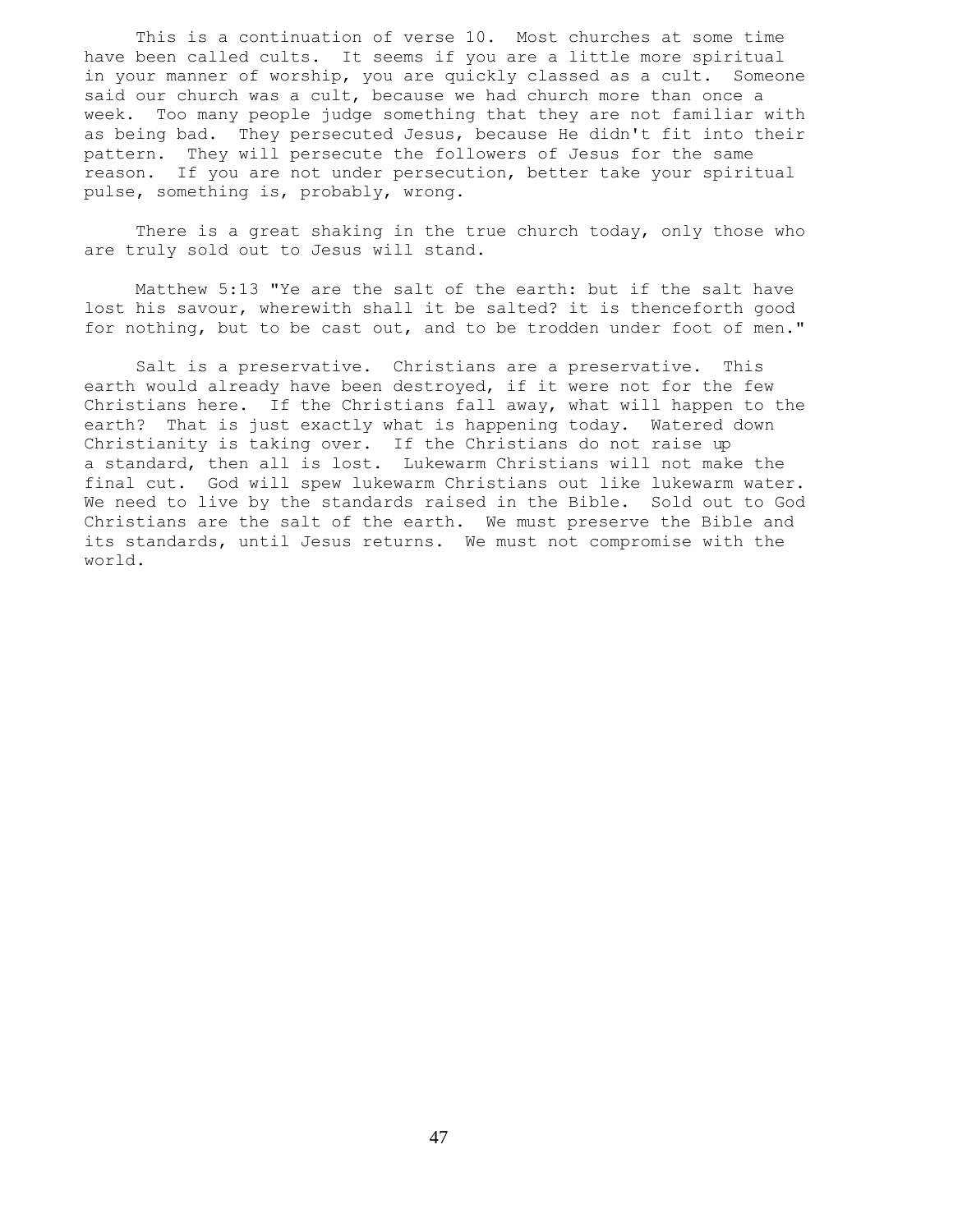1. What sea is this mountain near? 2. What 2 cities was it located between? 3. Many followed Jesus, because of what? 4. In most instances, these people were familiar with what? 5. What is this area now called? 6. What is the greatest teaching of all time? 7. Blessed are they that mourn: for they shall be what? 8. What 2 ways can we look at this? 9. What shall the meek inherit? 10. What are 2 different meanings of meek? 11. What blessing is associated with meekness? 12. What will happen to those who hunger and thirst after righteousness? 13. For us to be forgiven, what must we do? 14. What does righteousness mean? 15. My cry is not for a just God, but for what kind? 16. What is our just reward? 17. In verse 8, who shall see God? 18. From what, does the mouth speaketh? 19. What shall the peacemakers be called? 20. Jesus was called the King of what? 21. Paul said count it \_\_\_\_ \_\_\_\_ to be persecuted for Jesus? 22. Where is a Christian's home? 23. Why did the religious people persecute Jesus? 24. In verse 13, we are called what? 25. What is it? 26. If the Christians do not raise a standard, what will happen? 27. What kind of Christians will not make the final cut? 28. How long must the Christians be the preservative?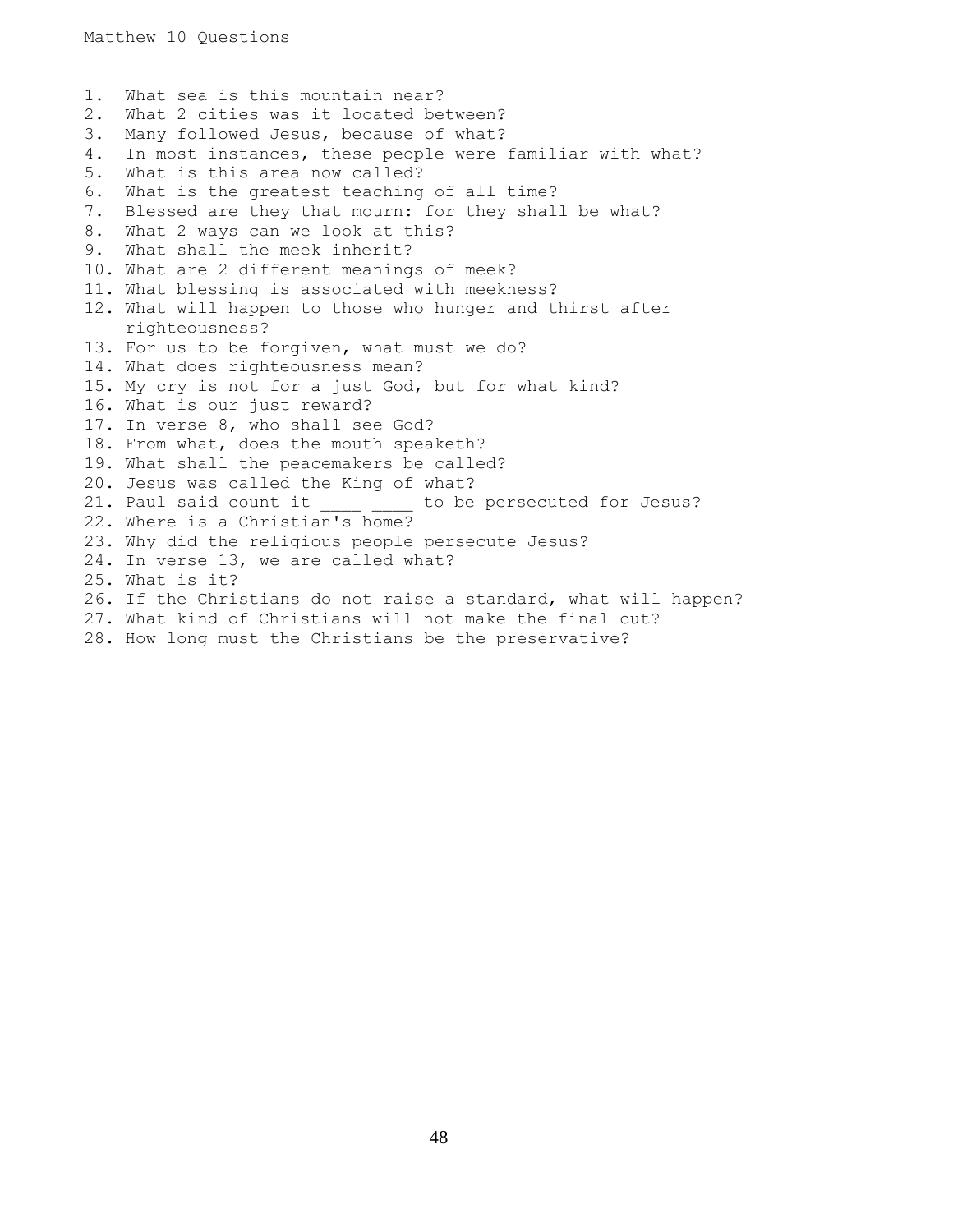We will begin this lesson in Matthew 5:14 "Ye are the light of the world. A city that is set on an hill cannot be hid." Matthew 5:15 "Neither do men light a candle, and put it under a bushel, but on a candlestick; and it giveth light unto all that are in the house." Matthew 5:16 "Let your light so shine before men, that they may see your good works, and glorify your Father which is in heaven."

 In these Scriptures above, Jesus is explaining that if we are Christians, then we have His Light dwelling within us. This Light of Jesus should be so brightly shining, that no one need ask if we are saved; but they should be quick to see the glow of this Light within us. This Light goes with us and should illuminate wherever we are. Sin has a way of being hidden in the darkness, but when we apply the Light , it does away with darkness. In St. John the first chapter, we read about this Light. John 1:7 "The same came for a witness, to bear witness of the Light, that all [men] through him might believe." John 1:8 "He was not that Light, but [was sent] to bear witness of that Light." John 1:9 "[That] was the true Light, which lighteth every man that cometh into the world." In Verse 4 of St. John chapter l, it tells us who this Light is, John 1:4 In him was life; and the life was the light of men." You see, Jesus has brought the Christians out of the darkness and into His marvelous Light.

 First John 1:6-7 tells it all. I John 1:6 "If we say that we have fellowship with him, and walk in darkness, we lie, and do not the truth:" I John 1:7 "But if we walk in the light, as he is in the light, we have fellowship one with another, and the blood of Jesus Christ his Son cleanseth us from all sin."

We are commanded to go out, and let this Light shine brightly, and win the world to Jesus. My prayer has always been that Church in the Wildwood, would be a Light set on a hill, so that those in darkness (spiritual) might see the Light and be saved.

 In verse l6 of Matthew 5, says for people to be able to see the good works caused by this great Light being ever present in our lives.

Those of you who have been associated with me, know that I believe that Jesus (The Light) is the source of all energy. Physical light brings life on this earth. Spiritual Light brings everlasting life in heaven with God.

 Jesus is the Light; we, Christians, are a carrier for the Light. We are not the Light. We are a holder that it can be seen in. We, Christians, must bring this Light of Jesus to the whole world in darkness, so that the Light can dispel the darkness. I could go on for days on this darkness and light. We will say some more in future lessons on this subject, but for now we must go on in Chapter 5 of Matthew.

 Matthew 5:17 "Think not that I am come to destroy the law, or the prophets: I am not come to destroy, but to fulfil." Matthew 5:18 "For verily I say unto you, Till heaven and earth pass, one jot or one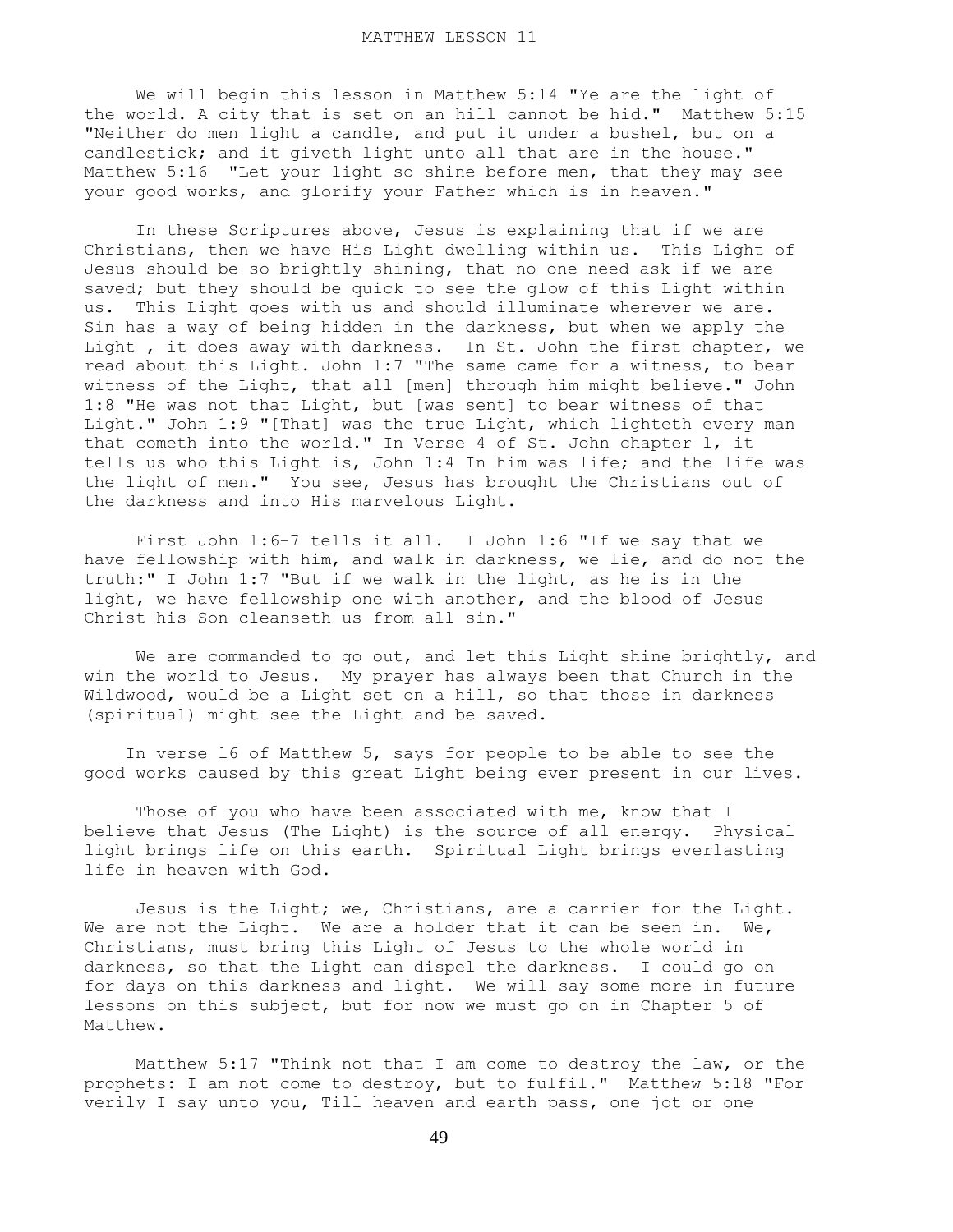tittle shall in no wise pass from the law, till all be fulfilled."

 The law in the Old Testament, and in fact the Old Testament itself, is a type and shadow of Jesus Christ the Lamb of God. The Word of God never changes. God's law (Old) is made more glorious in the New. The Old Testament constantly prophesied about Jesus coming to fulfill all prophecy. Jesus was the fulfillment. The law was not bad, just misunderstood. Jesus fulfilled the law and reconciled us to God the Father. Jesus was not, and is not, a destroyer; He is a builder.

 Matthew 5:19 "Whosoever therefore shall break one of these least commandments, and shall teach men so, he shall be called the least in the kingdom of heaven: but whosoever shall do and teach [them], the same shall be called great in the kingdom of heaven."

 The law was given to make us realize our need for a Saviour. No one, except Jesus Christ, has ever been able to live a perfect life. There is something we have done, that we need forgiveness for. Jesus shed His precious blood to free us from sin and death. He paid the price in full for my sins and for your sins; therefore fulfilling the law. You see, God's law led up to God's grace. Like a part in a puzzle, it had to be there to complete God's plans.

 In verse 19, we see that we must be careful what we preach and teach. It is bad to sin yourself, but it is worse to teach others that it is okay to break God's law. My message lately has been that Jesus is coming back for a church that is without spot or wrinkle. If you have a sin in your life, confess it, and get forgiveness. Take on the righteousness of Jesus Christ.

 Don't try to make your own decisions anymore. Let Christ live in you. Let Jesus take total control, and then you won't make any mistakes. It is an awesome responsibility to be forming young lives. We must not only teach them of God's love, but also His judgement.

 Matthew 5:20 "For I say unto you, That except your righteousness shall exceed [the righteousness] of the scribes and Pharisees, ye shall in no case enter into the kingdom of heaven."

 As we said in the previous lesson, God does not want a lukewarm Christianity. Having a form of religion is not what He wants. He wants our hearts. The scribes and Pharisees were well known for keeping the law. God was not pleased with them. They had only a surface belief, a literal religion, not a spiritual. There will be people who never miss a Sunday going to church, who won't make it to heaven. They have a form of religion, but deny the power thereof as it tells us in Second Timothy 3. The walk with God that is pleasing to Him is the Spirit walk, being totally submitted to the will of God. To have the righteousness of Christ, it has to be seven days a week and everywhere, not just at church. They that worship God must worship Him in spirit and in Truth. Some who stand before Jesus to be judged will say: I cast out demons for you, I prayed for the sick for you, I did all these mighty things for you, and Jesus will say that He never knew them. He had their outward worship, but He didn't have their hearts. If it is a chore for you to go to church, please examine

50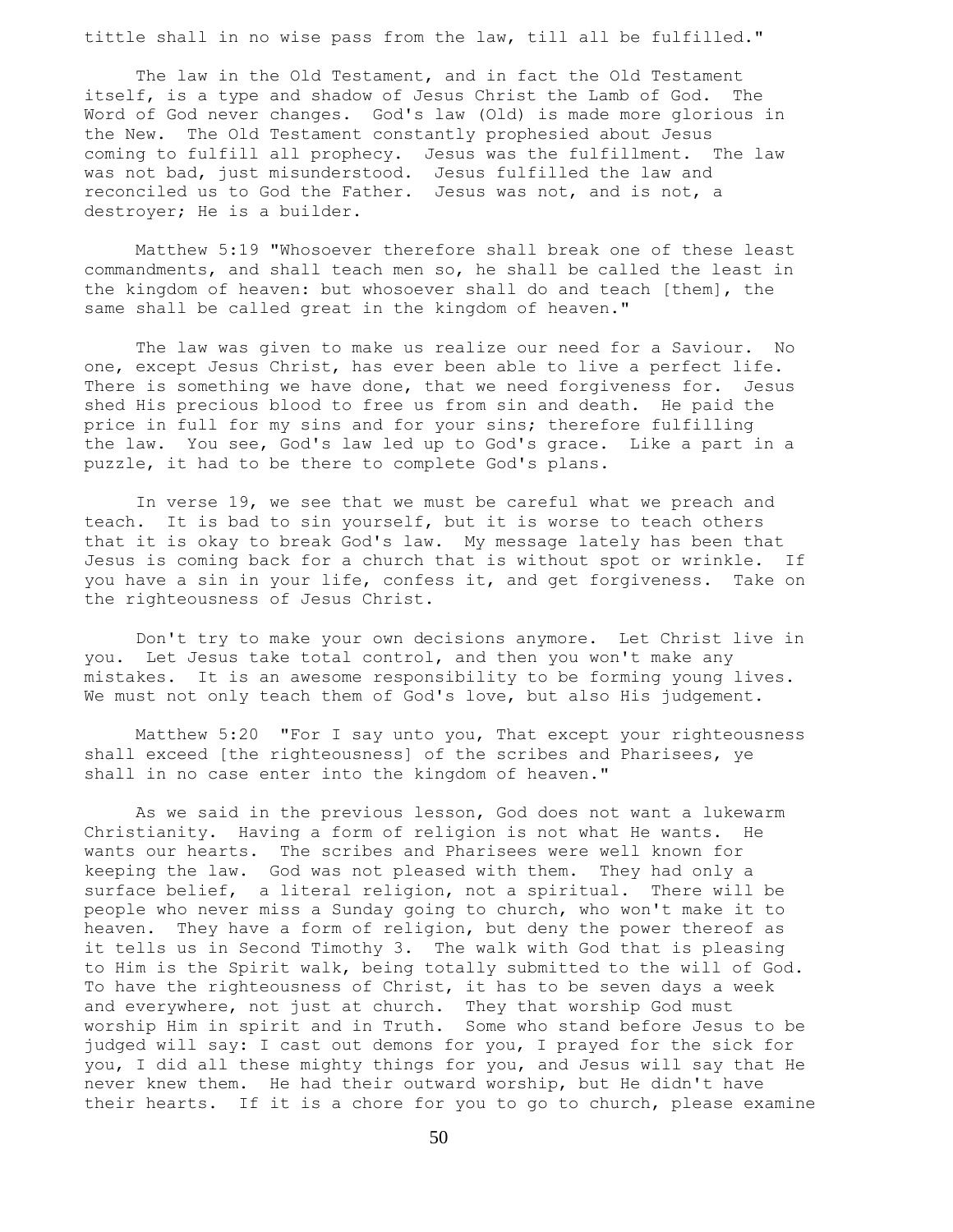yourself. Church should be a joy; and something we look forward to, not a bother.

 Matthew 5:21 "Ye have heard that it was said by them of old time, Thou shalt not kill; and whosoever shall kill shall be in danger of the judgment:" Matthew 5:22 "But I say unto you, That whosoever is angry with his brother without a cause shall be in danger of the judgment: and whosoever shall say to his brother, Raca, shall be in danger of the council: but whosoever shall say, Thou fool, shall be in danger of hell fire."

 Here, again, Jesus was telling us that the sin takes place in the heart. We have sinned already if we desire to kill, even if we do not carry it out. We should not call people names. First of all, we are not their judge, Jesus is their judge.

 Notice here, it says do not call your brother "Raca". This is one Christian calling another this name. "Raca" means, o empty one, or thou art worthless. Christians are never empty; they are filled with the Spirit of Jesus. They are never worthless. Jesus thought they were valuable enough that He gave His life for them. You can see, if we were to call a Christian this name, we would be saying that Jesus was in error. You can readily see how dangerous this would be.

The word that was translated "fool", here, has a base meaning of stupid, blockhead, absurd, or dull. It is very important to be more concerned with cleaning up our own lives, than trying to criticize our brothers and sisters in Christ with their walk. Our careless conversation should be cleaned up. We should not call God's people names. God can take care of them without our help. I question how sincere a Christian is when he cannot clean up his language.

 Matthew 5:23 "Therefore if thou bring thy gift to the altar, and there rememberest that thy brother hath ought against thee;" Matthew 5:24 "Leave there thy gift before the altar, and go thy way; first be reconciled to thy brother, and then come and offer thy gift."

 We must, as Christians, love our brothers and sisters in Christ as we do ourselves. God will not accept offerings made from a heart full of bitterness. If we take communion with bitterness in our hearts, we may drink sickness, and sometimes death unto our bodies. Quickly forgive everyone and particularly the brothers and sisters in Christ. God desires that we love each other. We do not love the sins in someone lives, but we love the person. Hate the sin and love the sinner.

 Matthew 5:25 "Agree with thine adversary quickly, whiles thou art in the way with him; lest at any time the adversary deliver thee to the judge, and the judge deliver thee to the officer, and thou be cast into prison."

 I really believe that Jesus told us that if there is any possible way to settle something out of court, do it. People have gotten into a rut, suing everyone for the slightest thing. Most things could be settled out of court, if people would just try. There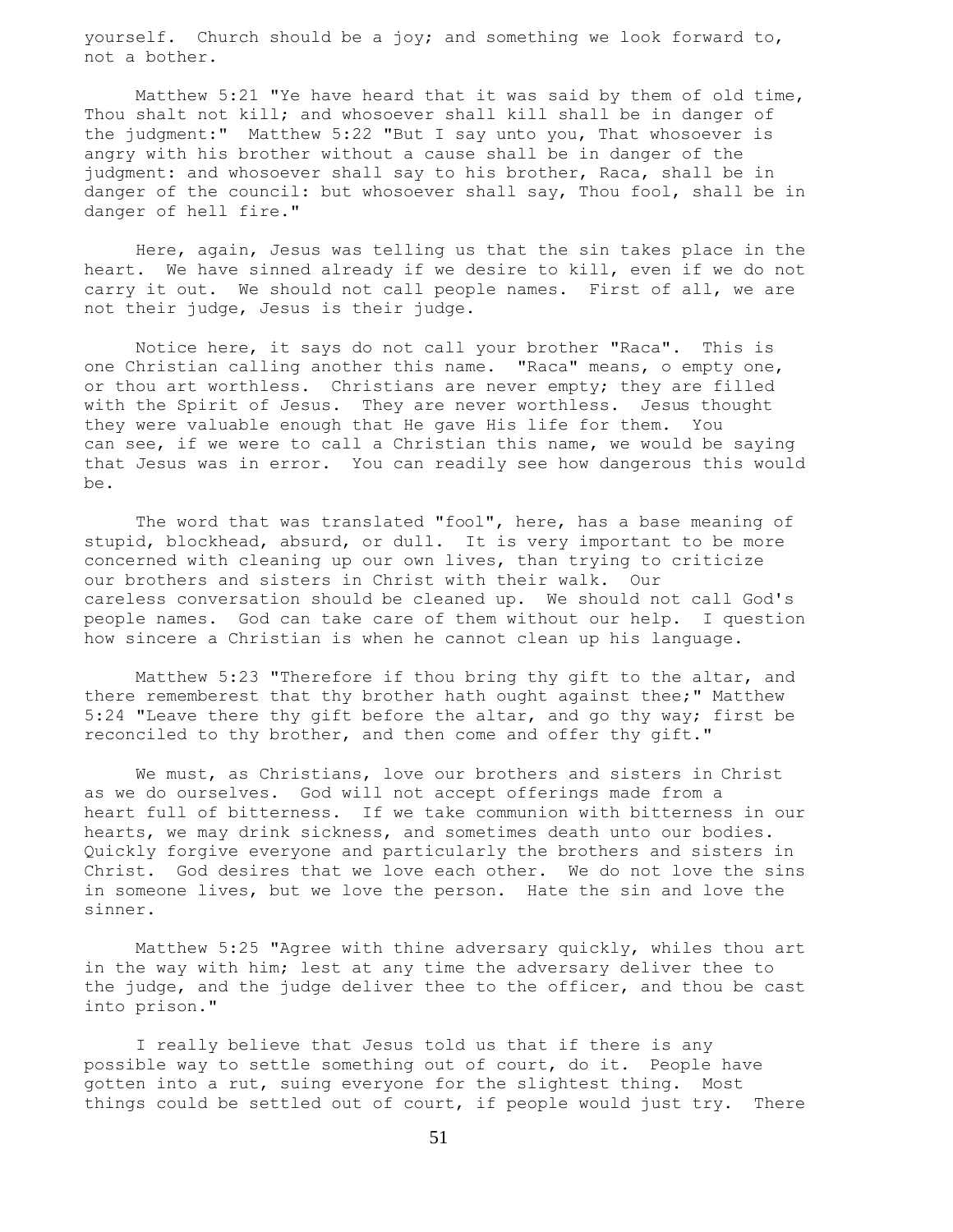is no reason for two Christians to fight something out in court. The two should get together, and pray, and each give a little. These terribly expensive court cases could be stopped. Give a little if necessary, it will be cheaper than hiring an attorney. Praying together can solve many problems. Learn to forgive and forget. Christians should not subject themselves to the judges of this earth. There is one Judge and His name is Jesus.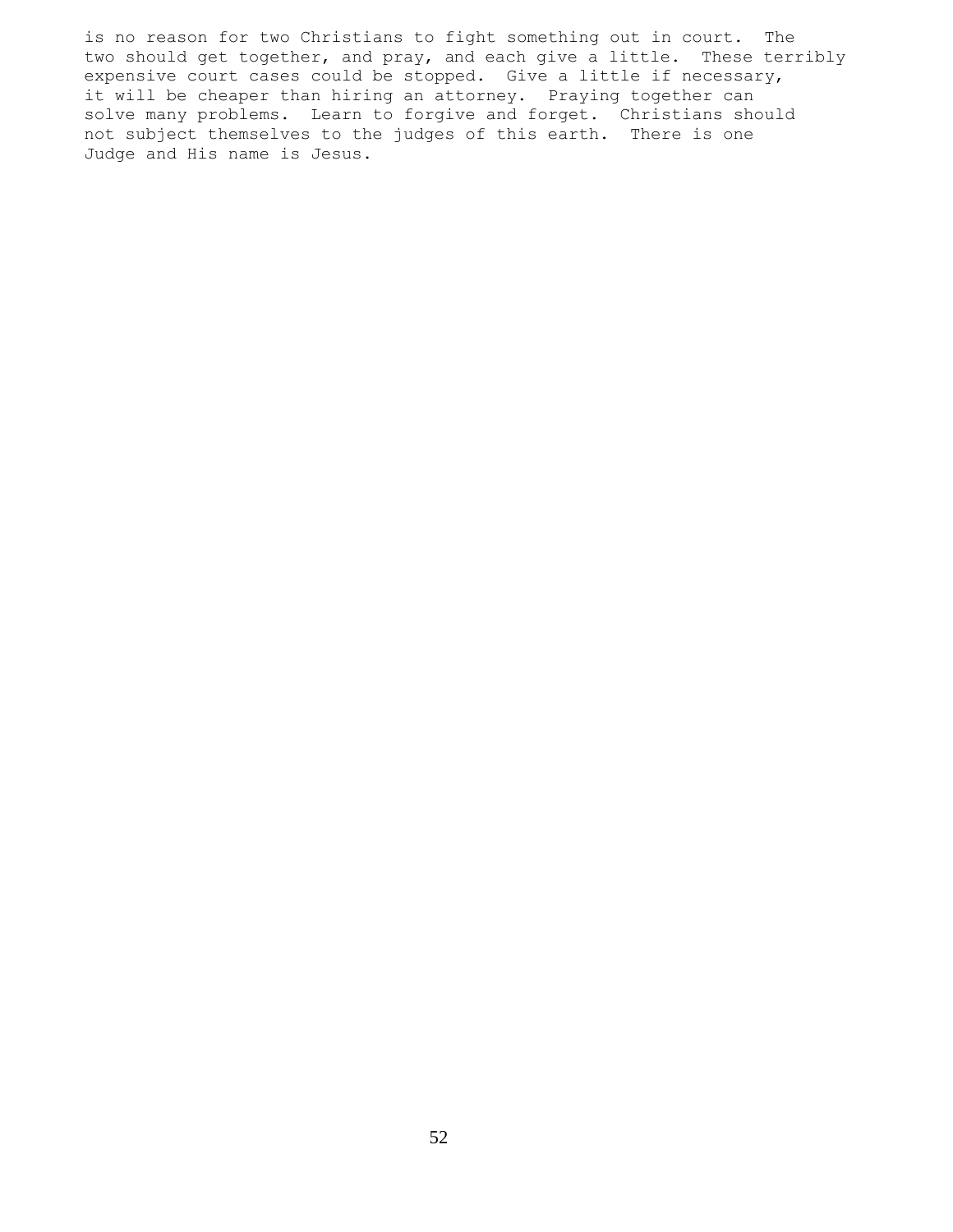1. In verse 14, Christians are called what? 2. When we let our light shine, what does the world see in our lives? 3. Who gets the glory? 4. Who is the Light spoken of by John in St. John? 5. Besides being called Light, what was He called? 6. If we say we are Christians and walk in darkness , what is said of us? 7. What cleanses us from all sin? 8. What has been my prayer about Wildwood? 9. What kind of light brings life on this earth? 10. What kind of light brings ever lasting life ? 11. Jesus said He did not come to destroy the law, but to do what? 12. The law and the Old Testament are a type and shadow of what? 13. Jesus is not a destroyer, but a what? 14. A teacher and a doer of the law shall be called what in heaven? 15. Why was the law given? 16. What is worse than sinning yourself? 17. What, besides God's love, should we teach? 18. What 2 groups must our righteousness exceed? 19. What were these 2 groups well known for? 20. What kind of walk is pleasing unto God? 21. What is wrong if we dread going to church? 22. What are 2 meanings of "Raca"? 23. The word translated "fool" in chapter 5, means what? 24. What kind of offering will God not accept? 25. If we take communion with bitterness in our hearts, what 2 things might happen? 26. In verse 25, we are to agree with adversaries quickly, so this will not happen. What is it? 27. What should 2 Christians, who have a problem, do?

28. Who is really Judge?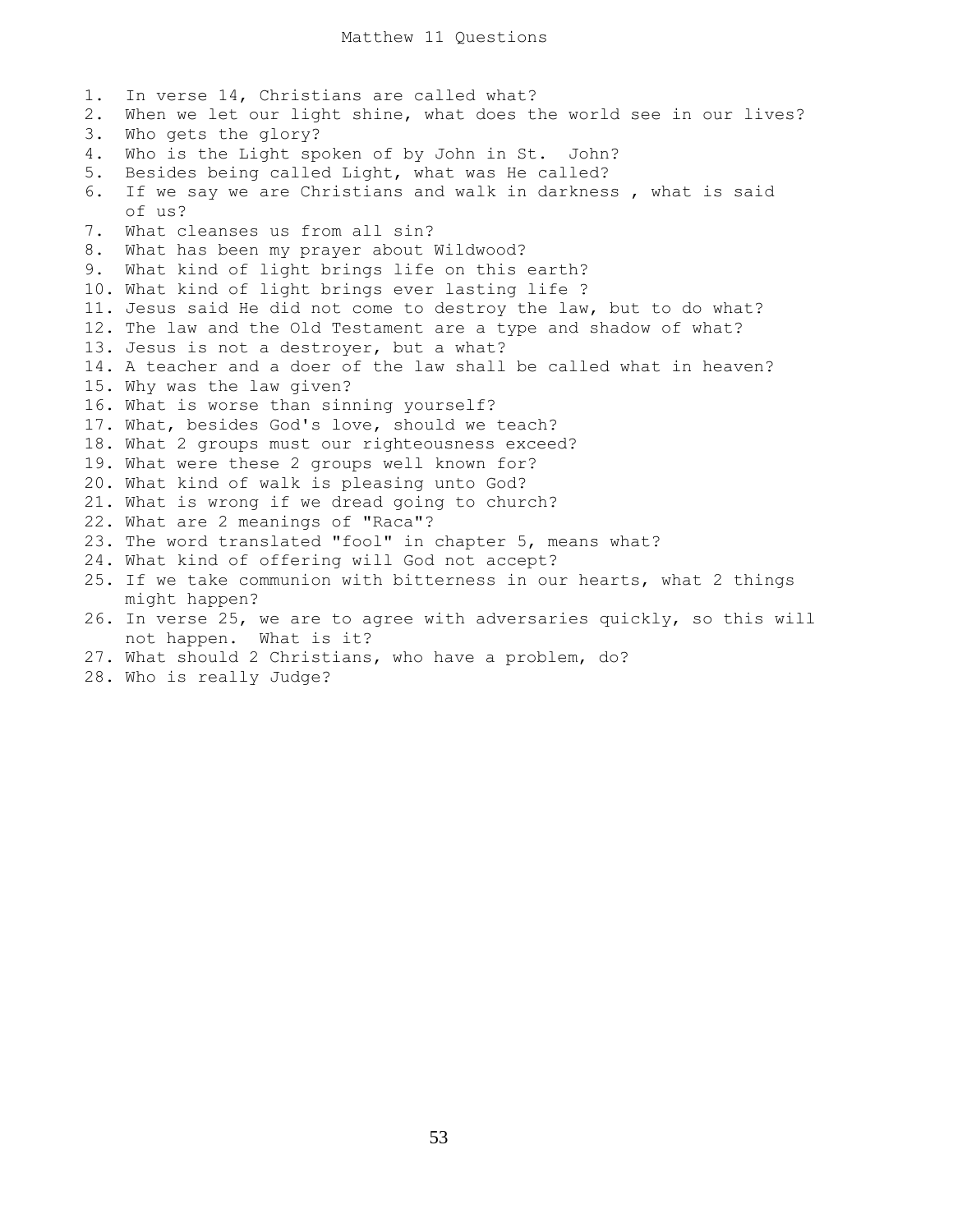We will begin this lesson in Matthew 5:26 "Verily I say unto thee, Thou shalt by no means come out thence, till thou hast paid the uttermost farthing."

 This is in connection with last week's lesson, where we need to agree before going to court and being thrown in jail. Christians, as I said in an earlier lesson, should not be looking for reasons to sue someone. We need to live peaceably with all men.

 Matthew 5:27 "Ye have heard that it was said by them of old time, Thou shalt not commit adultery:"

 This is one of the 10 commandments. In Old Testament times, the participants in this type of sin were stoned to death. This sin involves the body (the temple of the Holy Ghost) and is therefore a very serious sin.

 Matthew 5:28 "But I say unto you, That whosoever looketh on a woman to lust after her hath committed adultery with her already in his heart."

 Our hearts will be judged, even more than our deeds. The desire to sin is worse than the act of sin, unknowingly committed. Premeditated murder is much worse than killing someone during an argument, because of the desire of the heart to murder. Our hearts are either desperately wicked and cause us to sin, or we have pure hearts which make us righteous in God's sight. The Bible says, whatever is in our hearts will come out of our mouth. We cannot speak both good and evil, because sweet and bitter water does not come from the same well. Whatever is in our hearts, is what we really are. Following Jesus, or Satan, comes from the heart. The whole thing takes place in the heart, as we read in Romans 10:9-10, Romans 10:9 "That if thou shalt confess with thy mouth the Lord Jesus, and shalt believe in thine heart that God hath raised him from the dead, thou shalt be saved." Romans 10:10 "For with the heart man believeth unto righteousness; and with the mouth confession is made unto salvation."

 Matthew 5:29 "And if thy right eye offend thee, pluck it out, and cast [it] from thee: for it is profitable for thee that one of thy members should perish, and not [that] thy whole body should be cast into hell." Matthew 5:30 "And if thy right hand offend thee, cut it off, and cast [it] from thee: for it is profitable for thee that one of thy members should perish, and not [that] thy whole body should be cast into hell."

 These 2 verses above are fundamental. It would truly be better to be blind, and on our way to heaven, than to see clearly on our way to hell. It, also, would be better to be a cripple, and on our way to heaven, than to go to hell with a whole body. Sometimes, our good looks, or, our special physical abilities, may turn our heads and cause us to believe we do not need God. This, I believe, is what this Scripture is talking about. Anything that draws us away from God is bad.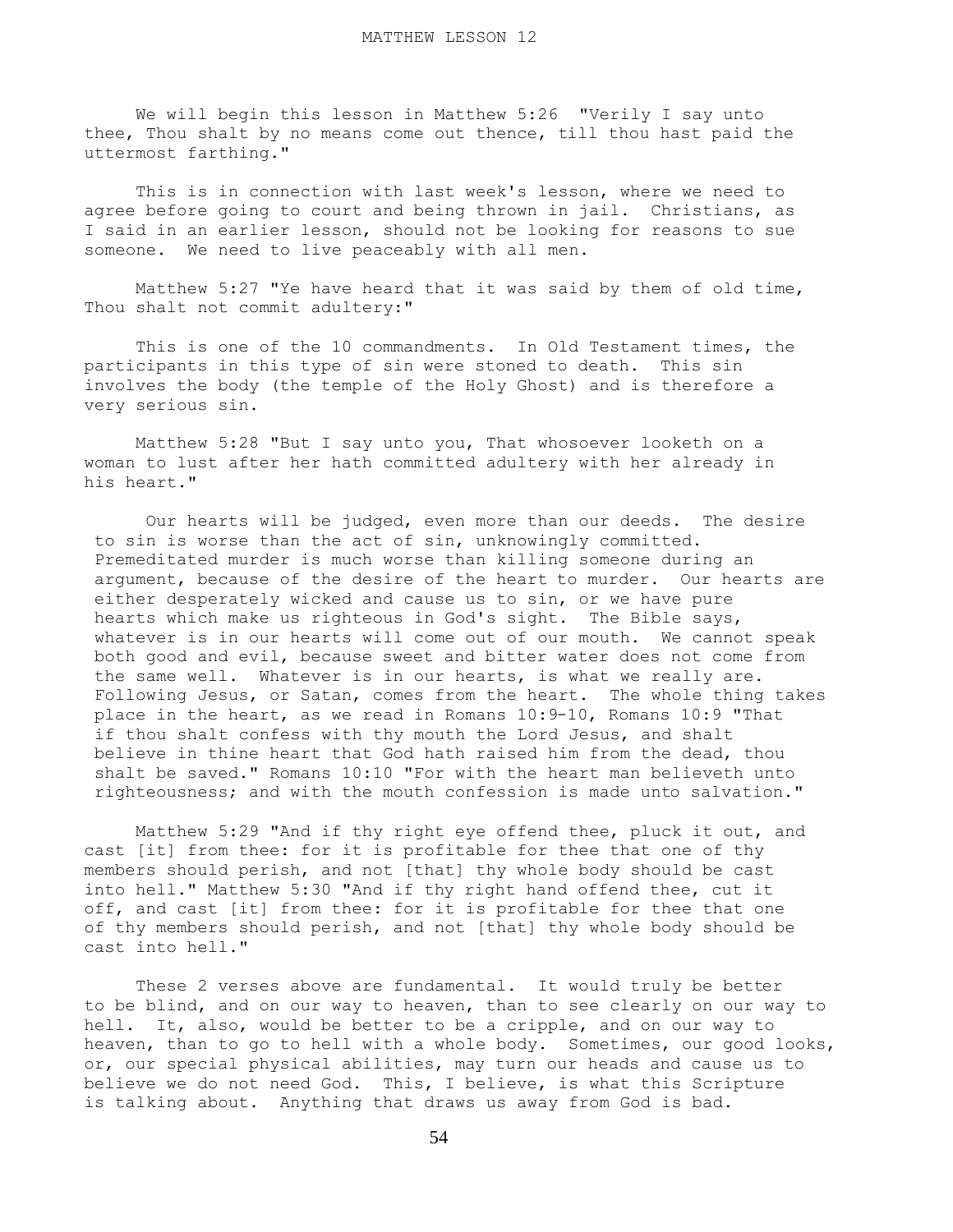Matthew 5:31 "It hath been said, Whosoever shall put away his wife, let him give her a writing of divorcement:" Matthew 5:32 "But I say unto you, That whosoever shall put away his wife, saving for the cause of fornication, causeth her to commit adultery: and whosoever shall marry her that is divorced committeth adultery."

When Jesus said this, it was about like it is now. People were being divorced for every little whim. Jesus was trying to show how important marriage is, and it is not to be taken lightly. Not being faithful has always been grounds for divorce, and in our day homosexual activity is, also, grounds for divorce. God, also, says do not be unequally yoked with those of unbelief. If your spouse is a Satan worshipper, then you must not stay with him. What Jesus was saying, is that marriage should be forever. Nothing, except something of a moral issue, should separate husband and wife. When they two are married, the Word says, they two become one flesh. Only a spiritual matter should cause a split. If we would just pray and ask God to send His choice of mate for us, we would save everyone a lot of pain.

 Matthew 5:33 "Again, ye have heard that it hath been said by them of old time, Thou shalt not forswear thyself, but shalt perform unto the Lord thine oaths:" Matthew 5:34 "But I say unto you, Swear not at all; neither by heaven; for it is God's throne:" Matthew 5:35 "Nor by the earth; for it is his footstool: neither by Jerusalem; for it is the city of the great King." Matthew 5:36 "Neither shalt thou swear by thy head, because thou canst not make one hair white or black." Matthew 5:37 "But let your communication be, Yea, yea; Nay, nay: for whatsoever is more than these cometh of evil."

 Our word should be our bond. Whatever we say, we must stick by it. The Bible says, that God swore by Himself, because there was no greater. We really cannot swear even by ourselves, because we are not our own. We have been bought and paid for. We have nothing to base our oath upon; for everything we are and everything we hope to be, is by the grace of God.

 Matthew 5:38 "Ye have heard that it hath been said, An eye for an eye, and a tooth for a tooth:" Matthew 5:39 "But I say unto you, That ye resist not evil: but whosoever shall smite thee on thy right cheek, turn to him the other also."

 "Dearly beloved, avenge not yourselves, but rather give place unto wrath: for it is written, Vengeance is mine; I will repay, saith the Lord." (Romans 12:l9) We do not need to take vengeance. The Lord will take care of it for us. If we will let Him handle it for us, it will heap coals of fire on their heads. Vengeance is a never ending cycle. Kill them with kindness; it hurts worse.

 Matthew 5:40 "And if any man will sue thee at the law, and take away thy coat, let him have [thy] cloke also."

 Jesus was saying, don't argue over material things. They will pass away. We get ahead much faster by trying to out-give the other person. If we are generous, people will be generous with us, also.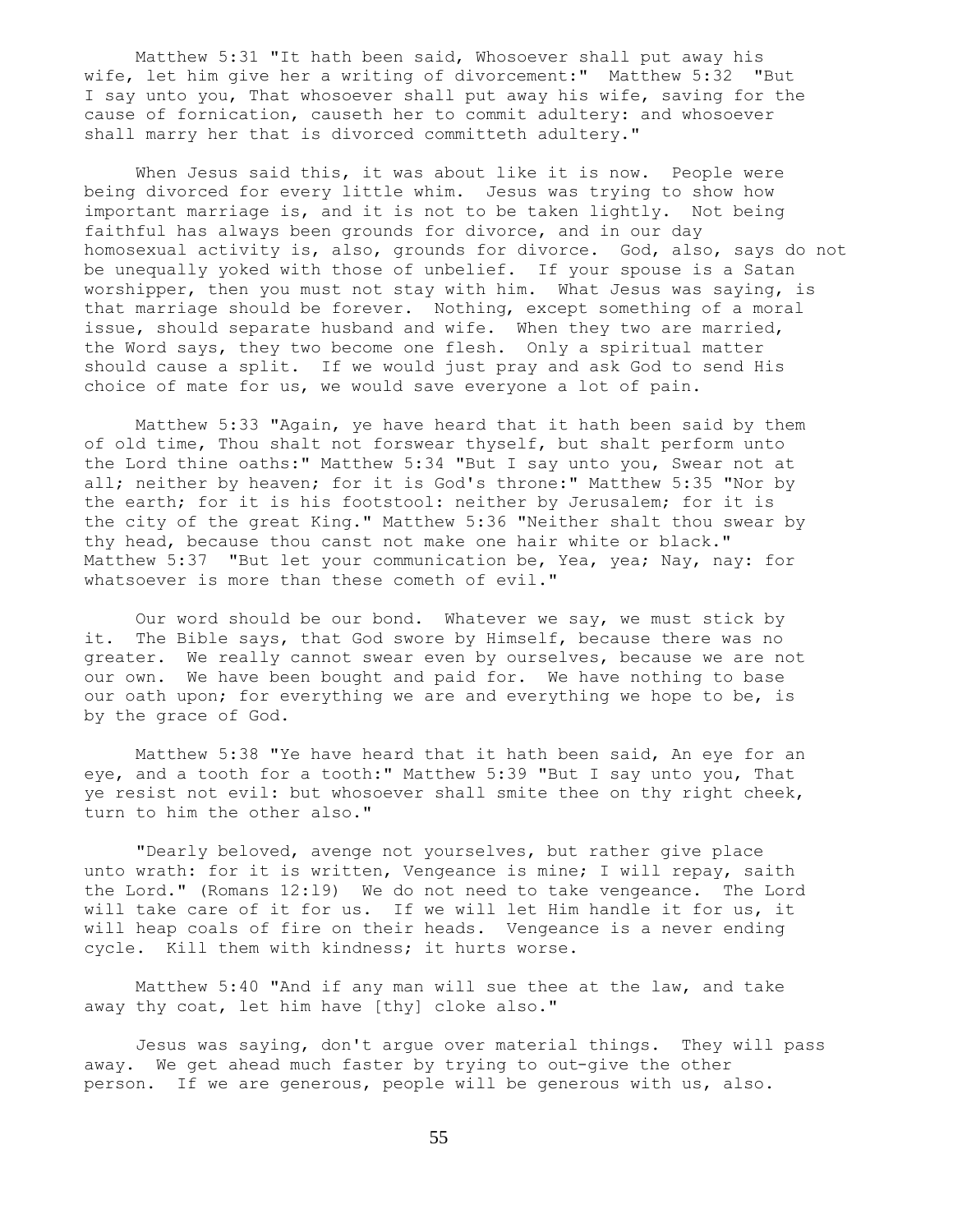Matthew 5:41 "And whosoever shall compel thee to go a mile, go with him twain."

Do more than is expected of you.

 Matthew 5:42 "Give to him that asketh thee, and from him that would borrow of thee turn not thou away."

The Scriptures say, if we do these things, we will never have need. God rewards us openly for the good we do secretly.

 Matthew 5:43 "Ye have heard that it hath been said, Thou shalt love thy neighbour, and hate thine enemy." Matthew 5:44 "But I say unto you, Love your enemies, bless them that curse you, do good to them that hate you, and pray for them which despitefully use you, and persecute you;" Matthew 5:45 "That ye may be the children of your Father which is in heaven: for he maketh his sun to rise on the evil and on the good, and sendeth rain on the just and on the unjust."

 Jesus loved everyone in spite of their sins. He said, "Father , forgive them; for they know not what they do." If we are truly His followers, we can do no less. We should pattern our lives after His. We should be unselfish, kind, gentle, long-suffering, and giving.

 Matthew 5:46 "For if ye love them which love you, what reward have ye? do not even the publicans the same?"

The world loves its own. To be different from the world, we must love the unlovely.

 Matthew 5:47 "And if ye salute your brethren only, what do ye more [than others]? do not even the publicans so?"

 He was saying, that is the way the world acts; giving to receive in return. Give with no hope of return, not just money, but of yourselves, also. Forget about self.

 Matthew 5:48 "Be ye therefore perfect, even as your Father which is in heaven is perfect."

 No one in the flesh can achieve this goal, but this is the calling of a Christian; to try to be as near like Jesus as is humanly possible. Jesus is our example. We must try every day to be a little more like Him.

Next lesson, we will get into chapter 6. Read it 3 times.

56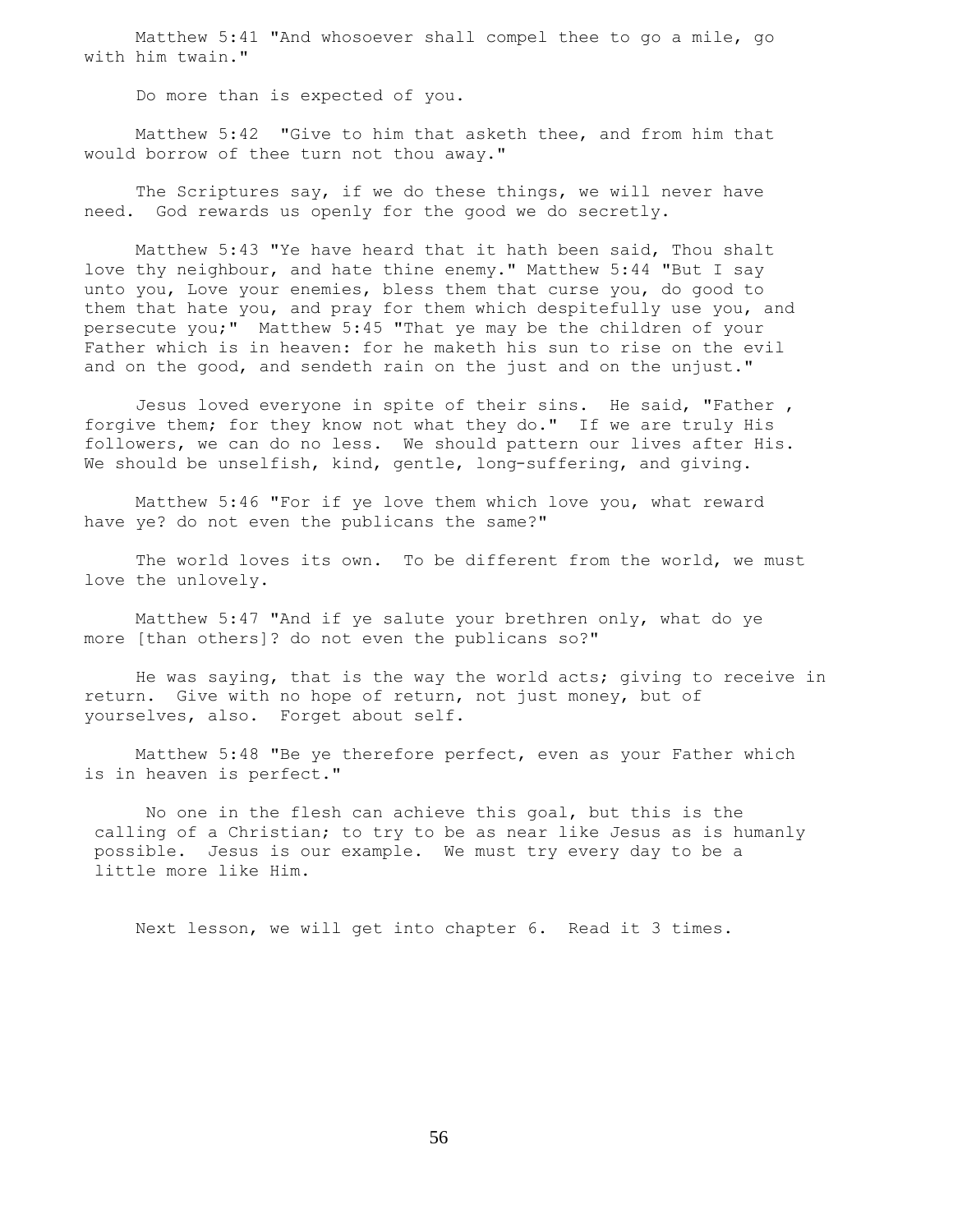1. How should Christians live with all men?

2. What is our body? 3. Why is adultery such a bad sin? 4. If a man looks at a woman with lust in his heart, what sin has he committed? 5. What will be judged more than our deeds? 6. Man's heart is either or 7. What kind of message will come out of our mouth? 8. Can we curse and bless both? Explain. 9. What 2 things does the Scripture Romans l0:9-l0 tell us we must do to be saved? 10. Physical blindness would be better than what? 11. For what 3 things is it okay to get a divorce? 12. Man and wife are one what? 13. Why did Jesus say we should not swear by heaven? 14. Why not by earth ? 15. Why not by our own head? 16. Instead of taking vengeance, what should we kill them with? 17. If someone sues you and takes your coat, what should you do? 18. If someone asks you to go a mile with them, how far should you go? 19. Who are we told to love? 20. If we learn to love like this, who are we like? 21. Does God let the sun shine on just the good? Explain. 22. If we are Christians, what should our lives be like? 23. To be different from the world, what must we do? 24. In verse 48, we are told to be perfect. In the flesh, can we achieve this? What must we do?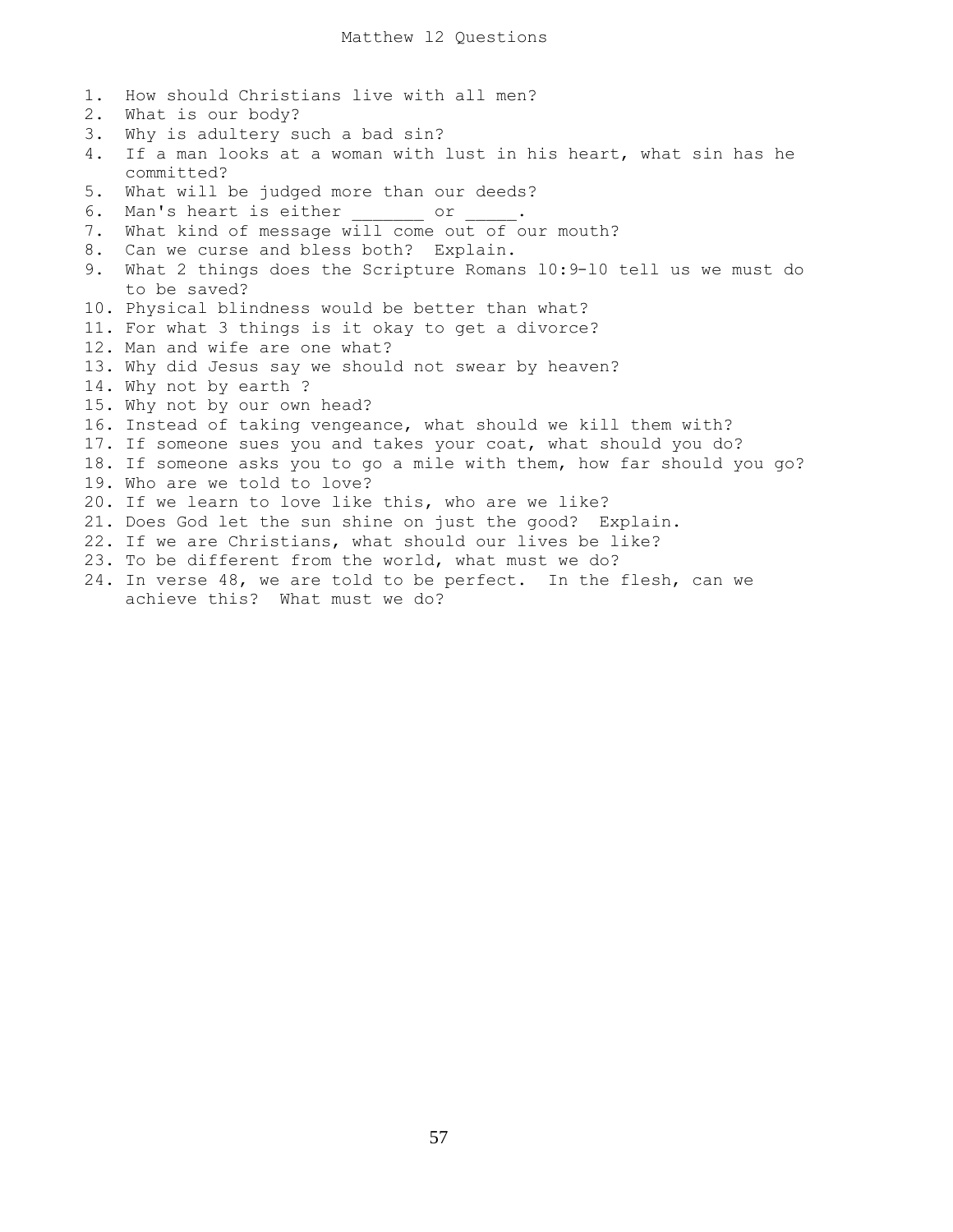## Matthew Lesson 13

 Today's lesson, we will begin in Matthew 6:1 Take heed that ye do not your alms before men, to be seen of them: otherwise ye have no reward of your Father which is in heaven." Matthew 6:2 "Therefore when thou doest [thine] alms, do not sound a trumpet before thee, as the hypocrites do in the synagogues and in the streets, that they may have glory of men. Verily I say unto you, They have their reward." Matthew 6:3 "But when thou doest alms, let not thy left hand know what thy right hand doeth:" Matthew 6:4 "That thine alms may be in secret: and thy Father which seeth in secret himself shall reward thee openly.:"

 Jesus was warning us that our doing must not be for a big show or to receive in return. When we help someone, it should not be for public acclamation. We should help, because there is a need, and not to benefit ourselves. See a need and quietly take care of it. Don't run and put it the paper when you feed someone. God sees everything we do, but more than that, He sees the reason why we did it.

 Matthew 6:5 "And when thou prayest, thou shalt not be as the hypocrites [are]: for they love to pray standing in the synagogues and in the corners of the streets, that they may be seen of men. Verily I say unto you, They have their reward." Matthew 6:6 "But thou, when thou prayest, enter into thy closet, and when thou hast shut thy door, pray to thy Father which is in secret; and thy Father which seeth in secret shall reward thee openly."

 This Scripture does not mean not to pray in church. It just means don't pray, just so men can say, what a beautiful prayer you prayed. The most effective prayers are when we seek God by ourselves, having nothing to gain but fellowship with Him. Every one should have a place to go and pray to God alone. Prayer is just talking to God. The words we say are really unimportant. God knows the desires of our hearts before we say a word. He just loves for us to come to Him to visit, with no ulterior motives. When we pray, we must be quite part of the time and let God speak to our spirit. God does not want us to ever be ashamed to pray. Just talk to God. He will listen and answer your prayer. Be sincere.

 Matthew 6:7 "But when ye pray, use not vain repetitions, as the heathen [do]: for they think that they shall be heard for their much speaking." Matthew 6:8 "Be not ye therefore like unto them: for your Father knoweth what things ye have need of, before ye ask him."

 In these verses above, Jesus was saying, talk to God, don't memorize a prayer and say it every time. Tell God what is in your heart. Tell Him you love Him and need His help.

 Probably, the most famous prayer in all the world is the prayer Jesus taught them to pray here. Most people misunderstand what he was saying. We all memorize this prayer, and say it without having the vaguest idea what it meant. If you will notice in verse 9, Jesus said "After this manner therefore pray ye." He did not say, pray this prayer. He was showing the disciples, and us as well, the way to get results from our prayers.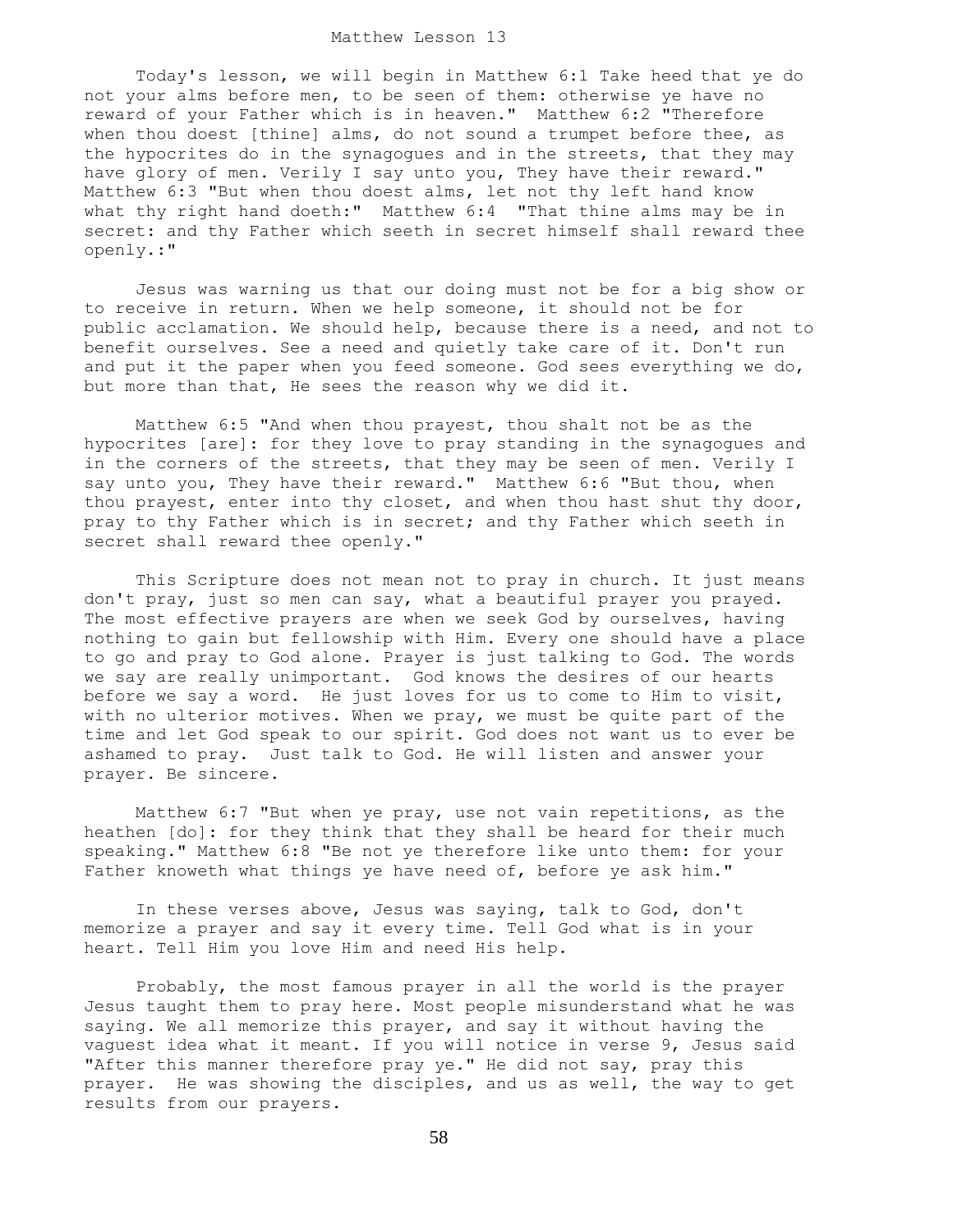Matthew 6:9 "After this manner therefore pray ye: Our Father which art in heaven, Hallowed be thy name."

 Let's stop and see what Jesus was trying to tell us. First, recognize God for who He is (our Father). Worship Him before going on. Speak to Him with reverence.

 Matthew 6:10 "Thy kingdom come. Thy will be done in earth, as [it is] in heaven."

 God is not just Supreme Ruler of heaven, but of this earth, as well. We must say as Jesus said, "not my will but thine". We should be looking forward to God's kingdom being set up on this earth.

Matthew 6:11 "Give us this day our daily bread."

 God will take care of our needs one day at a time. The Bible said take no thought for tomorrow. Live each day one day at a time.

 Matthew 6:12 "And forgive us our debts, as we forgive our debtors."

We all want the first part of verse 12, but few want the last. We must forgive to get forgiveness.

 Matthew 6:13 "And lead us not into temptation, but deliver us from evil: For thine is the kingdom, and the power, and the glory, for ever. Amen."

 Our lusts cause us to be tempted. We should ask each day to let the blood of Jesus wash over our minds and our beings so the devil cannot attack us in these areas. God will deliver us from evil, but we must realize our need for His help and use it. Just as the prayer begins with praise and recognition of God for what He is, it ends with praise and recognition. "Amen" means so be it.

 Matthew 6:14 "For if ye forgive men their trespasses, your heavenly Father will also forgive you:" Matthew 6:15 "But if ye forgive not men their trespasses, neither will your Father forgive your trespasses."

 All through the Bible we see statements like the one above. "Judge not, that ye not be judged" Etc.

 Matthew 6:16 "Moreover when ye fast, be not, as the hypocrites, of a sad countenance: for they disfigure their faces, that they may appear unto men to fast. Verily I say unto you, They have their reward." Matthew 6:17 "But thou, when thou fastest, anoint thine head, and wash thy face;" Matthew 6:18 "That thou appear not unto men to fast, but unto thy Father which is in secret: and thy Father, which seeth in secret, shall reward thee openly."

 Fasting involves more than giving up food for a day or two. A fast is a solemn time of separation from worldly things of all kinds. For a fast to be effective, it must be a fast that God encouraged you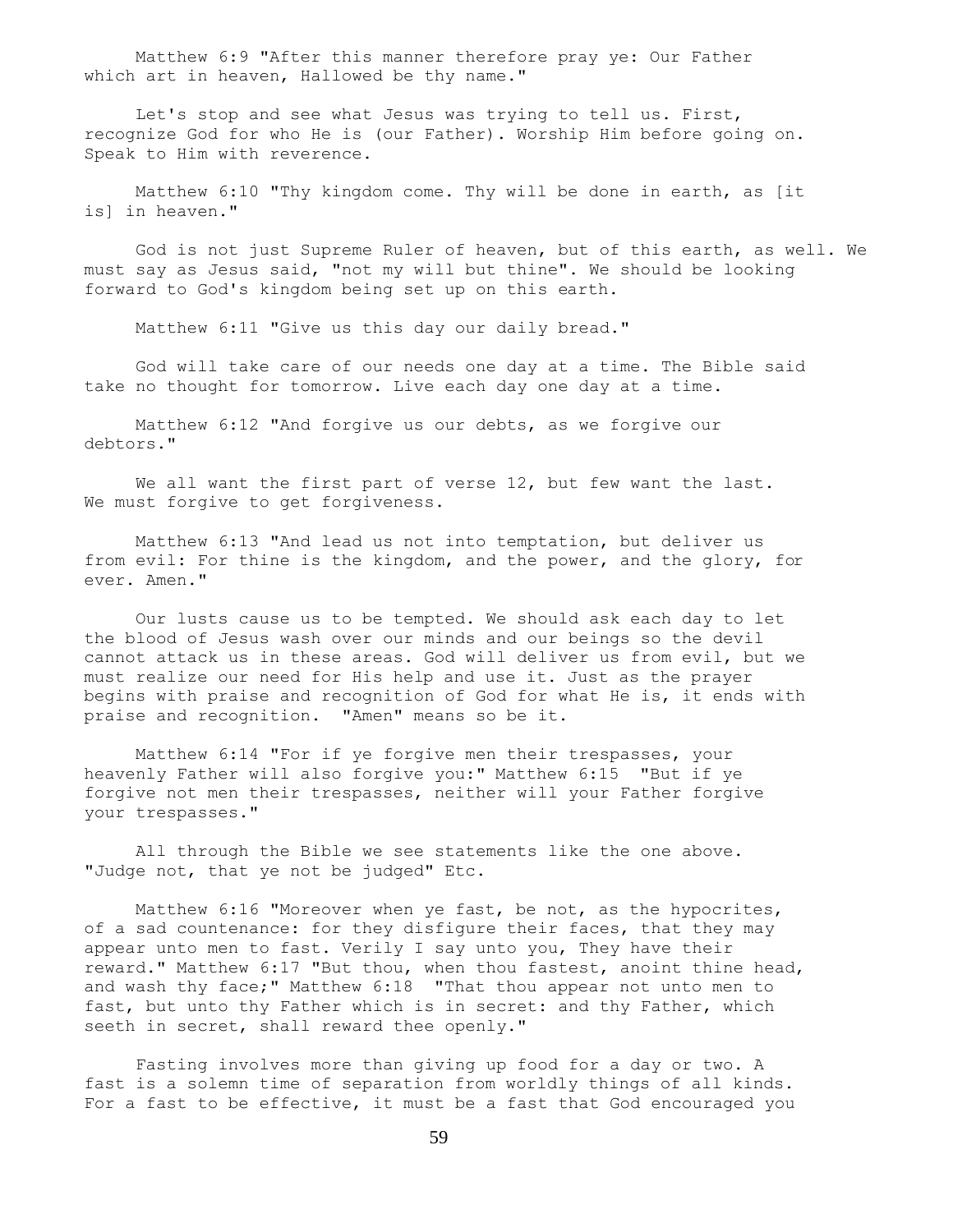to do for some specific prayer request to be answered. The time that would ordinarily would be watching tv or fixing lunch, or 1,000 other little things, should be spent studying your Bible and praying. During a fast, God is your source. Many types of illness require fasting. When the disciples came to Jesus and asked why they could not heal someone, Jesus said, this type comes out by prayer and fasting.

 When you fast, it is a serious time with God and Him alone. We fast to show sincerity. God will honor a fast, if we are sincerely seeking. You may fast one meal, one day, two days, three days, or as long as you have agreed with God you will fast. It is better to promise less. You must follow through, until God releases you. God does not like to play games. Some people drink juice during a fast, but a true fast is a total abstinence. Pray before you begin. Sometimes a preacher will call a fast for a church, but usually it is an individual thing. Don't brag to others about a fast. Just separate yourself for a season, pray and fast. It gets wonderful results.

 Matthew 6:19 "Lay not up for yourselves treasures upon earth, where moth and rust doth corrupt, and where thieves break through and steal:" Matthew 6:20 "But lay up for yourselves treasures in heaven, where neither moth nor rust doth corrupt, and where thieves do not break through nor steal:" Matthew 6:21 "For where your treasure is, there will your heart be also."

 We have seen in recent weeks the stock market dropping drastically and many people lost their life's savings. Some cannot cope with the loss of worldly goods, and have resorted to suicide. The sad thing is that you cannot end it all. We are eternal beings, and will spend an eternity somewhere. When we end our lives, there is some question where that eternity will be. Really, God does not care if you are poor or rich. God does not want us to put money ahead of Him, or His people. The sin of having money occurs, When we see someone in need, and will not help them. Love of money is a sin. Whenever you help God's people here on earth, you are laying up treasures for heaven. "Inasmuch as ye have done it unto one of the least of these my brethren, you have done it unto me." {Matthew 25:40} This is what God would have you to do, if He has endowed you with wealth. Be quick to distribute to those in need. Be content with what you have, whether it be much, or little. Help everyone you can, as often as you can. In heaven their are no thieves. Your heart and pocket book are usually in the same place. Put God first, and all other things will fall in place.

Next lesson, we will begin in verse 22.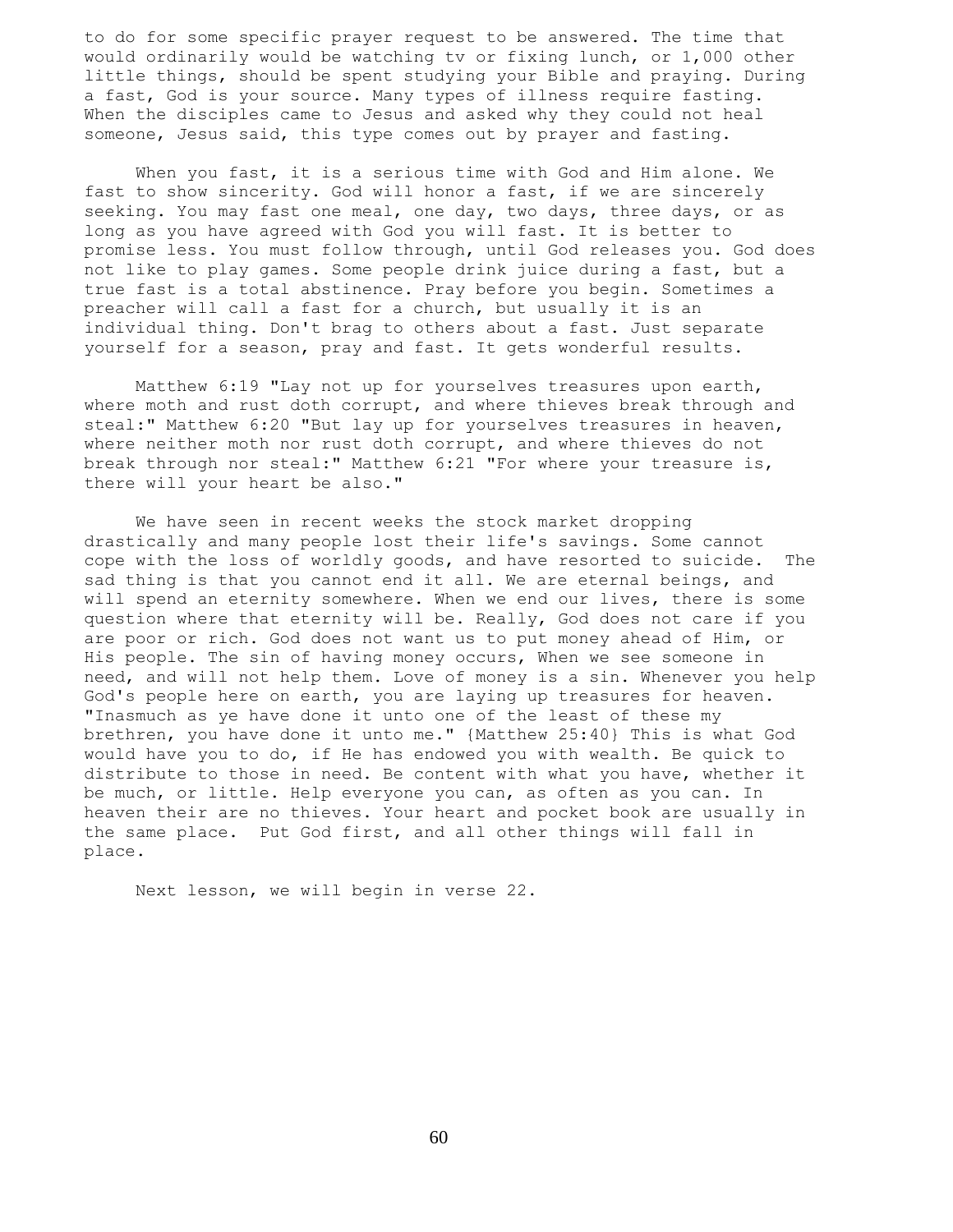## Matthew 13 Questions

1. When you do alms, you can lose your reward if you do what? 2. What do the hypocrites do? 3. What is said about the right and left hand? 4. If you do alms in secret, what will God do? 5. For what reason should we help someone? 6. God sees what we do, but more than that, what does He see? 7. When we pray, where should we pray? 8. The most effective prayers are what? 9, What is prayer? 10. We are told not to use vain repetitions when we pray. What do the heathen believe? 11. What is the most famous prayer? 12. What was Jesus telling the disciples and us about prayer? 13. What is the first thing we should do in prayer? 14. How should we speak to God? 15. God is supreme ruler of where? 16. How does God take care of our needs? 17. How should we live our lives? 18. How can we be forgiven? 19. What causes us to be tempted? 20. How should prayer end? 21. What does "amen" mean? 22. Who is spoken of as having a sad countenance when fasting? 23. What two things should we do, so as not to appear to be fasting? 24. What is a fast, besides giving up food? 25. What must we do for God to honor our fast? 26. Some drink juice fasting, but a true fast is what? 27. Sometimes a preacher calls a fast for the church, but it is usually what? 28. What can happen to treasures on earth? 29. Where should we lay up treasures? 30. God does not care whether you are rich or poor, what does God care about?

31. What must a rich person be quick to do?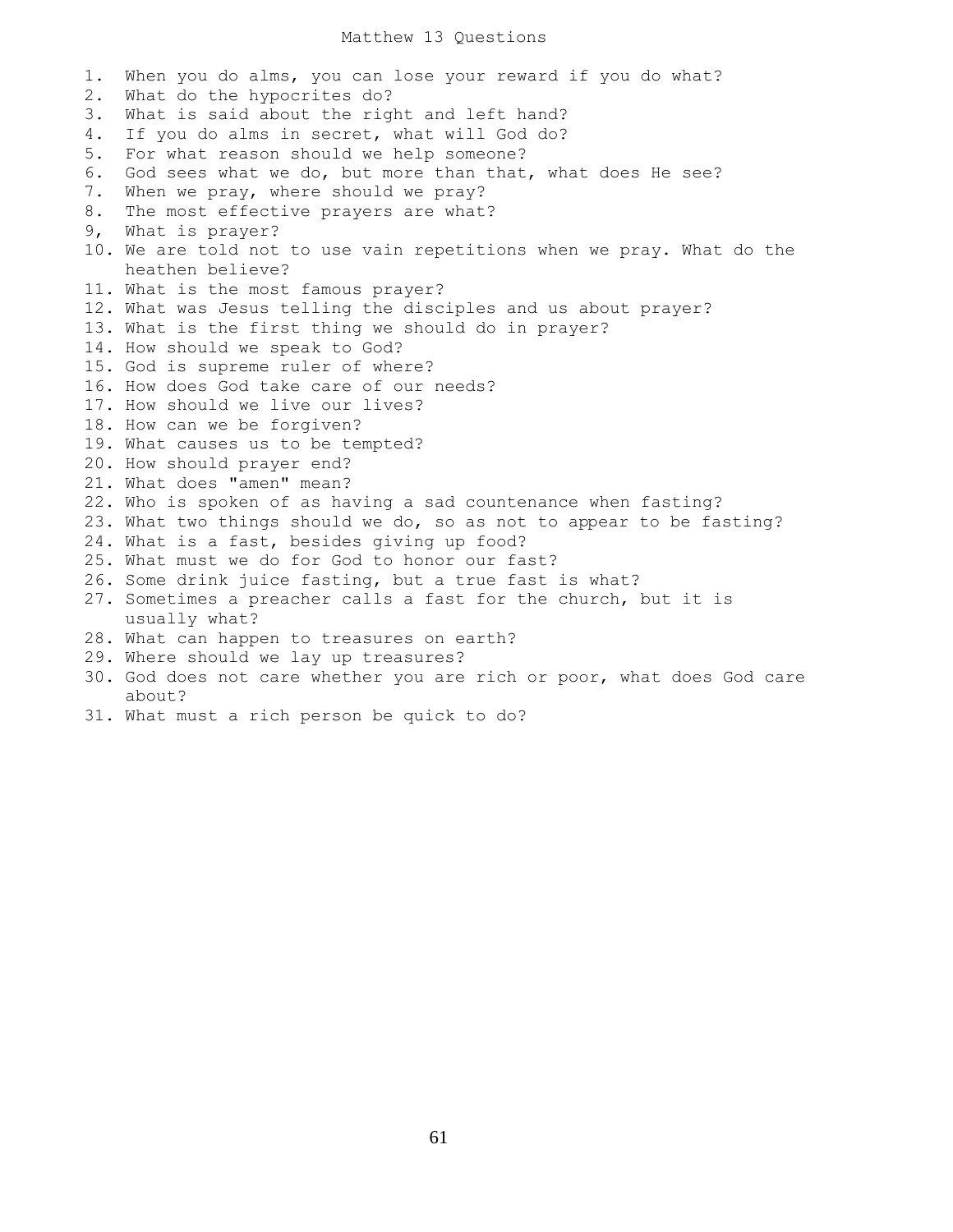We will began this lesson with Matthew 6:22 "The light of the body is the eye: if therefore thine eye be single, thy whole body shall be full of light." Matthew 6:23 "But if thine eye be evil, thy whole body shall be full of darkness. If therefore the light that is in thee be darkness, how great [is] that darkness!"

 I have always believed that you can look into a person's eyes and see what is in his soul. When we are filled with the Light of Jesus Christ, this Light shows in our eyes.

 Luke 11:34 "The light of the body is the eye: therefore when thine eye is single, thy whole body also is full of light; but when [thine eye] is evil, thy body also [is] full of darkness." Luke 11:35 "Take heed therefore that the light which is in thee be not darkness." Luke 11:36 "If thy whole body therefore [be] full of light, having no part dark, the whole shall be full of light, as when the bright shining of a candle doth give thee light."

 The eyes tell so much about a person. If a person cannot look at you when he is talking to you, he is, probably, not perfectly honest.

When a person has heavily blood-shot eyes, he is sick, or has lost a great deal of sleep. You see, the eyes reveal a great deal about us. Jesus is the Light of the world. If Jesus lives within us, His Light should be evident in our eyes.

 Matthew 6:24 "No man can serve two masters: for either he will hate the one, and love the other; or else he will hold to the one, and despise the other. Ye cannot serve God and mammon."

 This Scripture tells us that we cannot be worldly and serve God. We cannot follow God and Satan at the same time. God has been showing me, in recent weeks, that Jesus wants 100 per cent of our loyalty. Christianity is a 24 hour a day job, 365 days a year. The Scriptures say, that if we are lukewarm Christians, God will spew us out of His mouth like lukewarm water.

 God will not compromise. If you drink, curse, run around, smoke pot, cheat on your neighbors, fuss, fight, lie, steal, or take God causally; it is time to repent. God will not allow worldly things to be a part of our lives and still belong to him. When we are truly saved, we do not have the desire in our hearts to do the things anymore. We are new creatures ("old things are passed away: behold all things are become new") (Second Corinthians 5:17)

 My pet peeve is listening to Satan's music, which promotes every sin. If we are caught up in Satan's music, I seriously doubt that we are truly God's children. We cannot serve God and serve man. Only one can be our God. Decide which side of the fence you are on.

 Matthew 6:25 "Therefore I say unto you, Take no thought for your life, what ye shall eat, or what ye shall drink; nor yet for your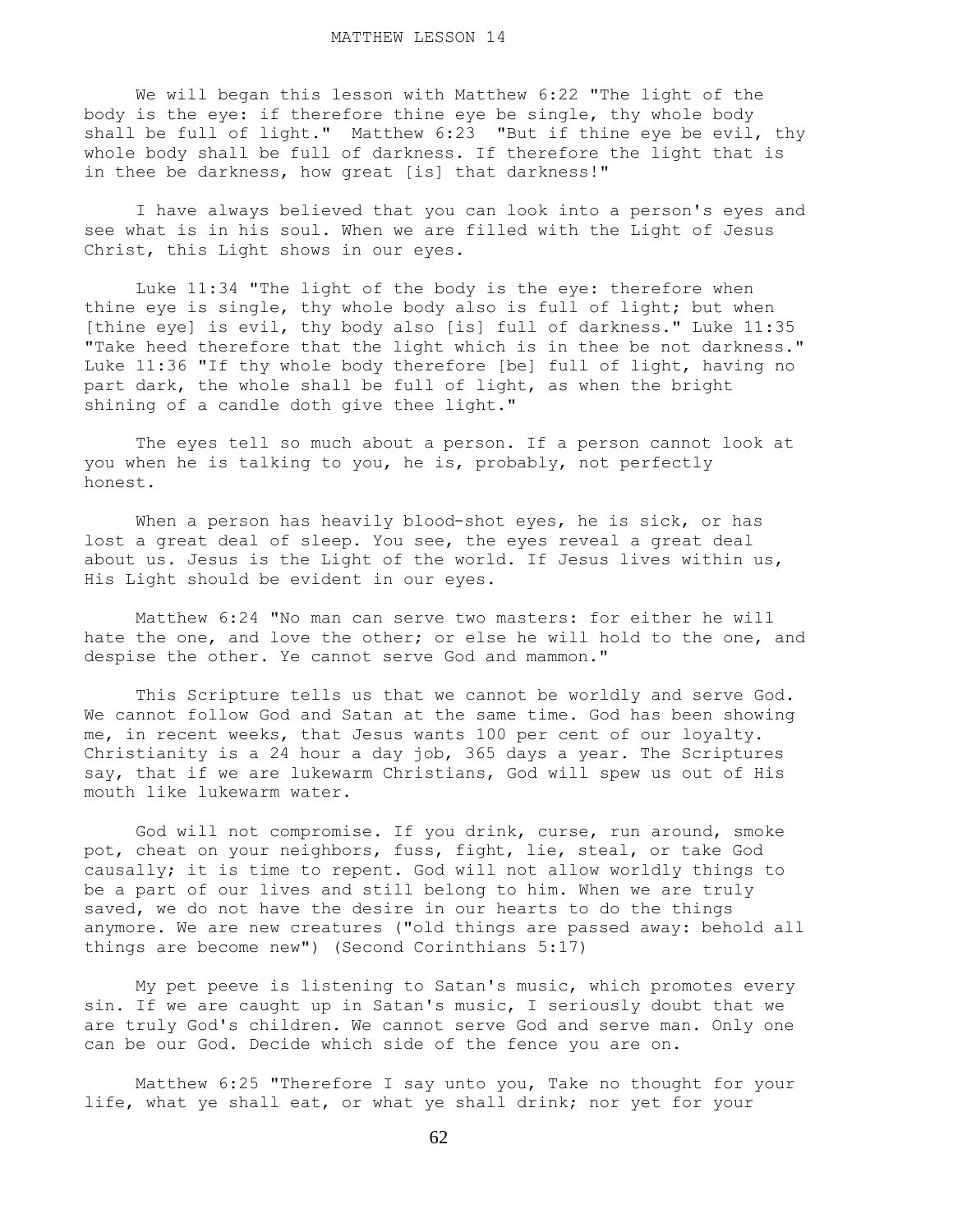body, what ye shall put on. Is not the life more than meat, and the body than raiment?" Matthew 6:26 "Behold the fowls of the air: for they sow not, neither do they reap, nor gather into barns; yet your heavenly Father feedeth them. Are ye not much better than they?" Matthew 6:27 "Which of you by taking thought can add one cubit unto his stature?" Matthew 6:28 "And why take ye thought for raiment? Consider the lilies of the field, how they grow; they toil not, neither do they spin:" Matthew 6:29 "And yet I say unto you, That even Solomon in all his glory was not arrayed like one of these." Matthew 6:30 "Wherefore, if God so clothe the grass of the field, which to day is, and to morrow is cast into the oven, [shall he] not much more [clothe] you, O ye of little faith?" Matthew 6:31 "Therefore take no thought, saying, What shall we eat? or, What shall we drink? or, Wherewithal shall we be clothed?"

 In these verses above, Jesus was trying to tell us that we should not be concerned about material things. Fear is lack of faith.

 When God told Abraham to leave Ur of the Chaldees and go to a land He had never seen, Abraham did not question how he would make a living. He knew if God told him to go, that God would provide for him.

When a person is called to the ministry, it seem the first thing that happens is you are out of money. God wants us to realize that He is our source.

 All the care and planning that we do, can be wiped out with one market crash. We have to finally depend on God, anyway. Why not just start out that way and save time.

 In Psalms 37, God said He will take care of the righteous. Psalms 37:25 "I have been young, and [now] am old; yet have I not seen the righteous forsaken, nor his seed begging bread." Psalms 37:26 "[He is] ever merciful, and lendeth; and his seed [is] blessed." Psalms 37:28 "For the LORD loveth judgment, and forsaketh not his saints; they are preserved for ever: but the seed of the wicked shall be cut off." Psalms 37:29 "The righteous shall inherit the land, and dwell therein for ever."

 Be sure to read all of chapter 38 of Psalms all the way through several times. It is a real encouragement to believers. God's plan has always been to bless the believers not just spiritually, but financially, as well. We just need to trust God completely. Work diligently and expect miracles. The main word in this is TRUST. It goes beyond faith. The Scriptures, in Matthew above, are positive statements letting us know that God cares about our needs.

 In Luke 12:31, we see what we must do to have our needs met. Luke 12:31 "But rather seek ye the kingdom of God; and all these things shall be added unto you." Luke 12:32 "Fear not, little flock; for it is your Father's good pleasure to give you the kingdom."

 Matthew 6:32 "(For after all these things do the Gentiles seek:) for your heavenly Father knoweth that ye have need of all these things."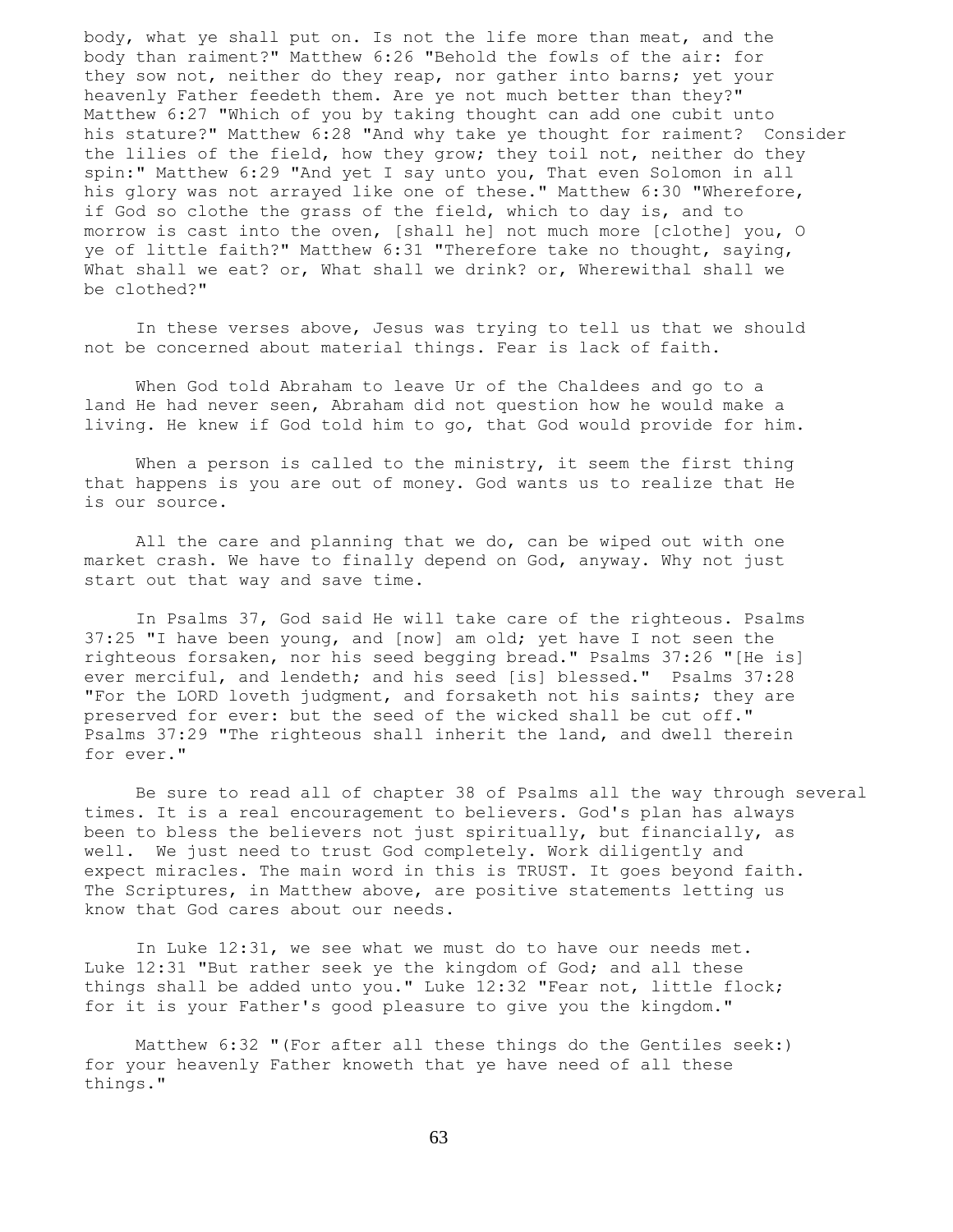When it speaks of "Gentiles", it is speaking of worldly people. The people of the world are seeking wealth and fame in this life, and take no thought for the hereafter. The Word of God says, that God knows the desires of our hearts even before we pray. God knows our needs; and if we put God first, and work, and do our very best, and not worry or fret, God will see that our needs our met. In St. John we read "Let not your heart be troubled". (John 14:1). It is an act of faith not to worry or be troubled. Throughout the Bible, God had blessed his people. Noah, Abraham, David, and Solomon. Lot, after he passed through tribulation was blessed abundantly. God takes care of His own.

 Matthew 6:33 "But seek ye first the kingdom of God, and his righteousness; and all these things shall be added unto you." Matthew 6:34 "Take therefore no thought for the morrow: for the morrow shall take thought for the things of itself. Sufficient unto the day [is] the evil thereof."

 One story in the Bible stands out to me so vividly in this. In Luke chapter 12, we read about a rich man who had an abundant crop. So much, he had no place to store his food. He pulled his small barns down and built bigger barns. He said to his soul, take it easy, I have much stored for the future; just eat, drink, and be merry. He was rich to himself, and not to God. He died that very night. You see, we do not know whether we will have tomorrow. Prepare for heaven, and earth will take care of itself.

Next lesson, read chapter 7 three times.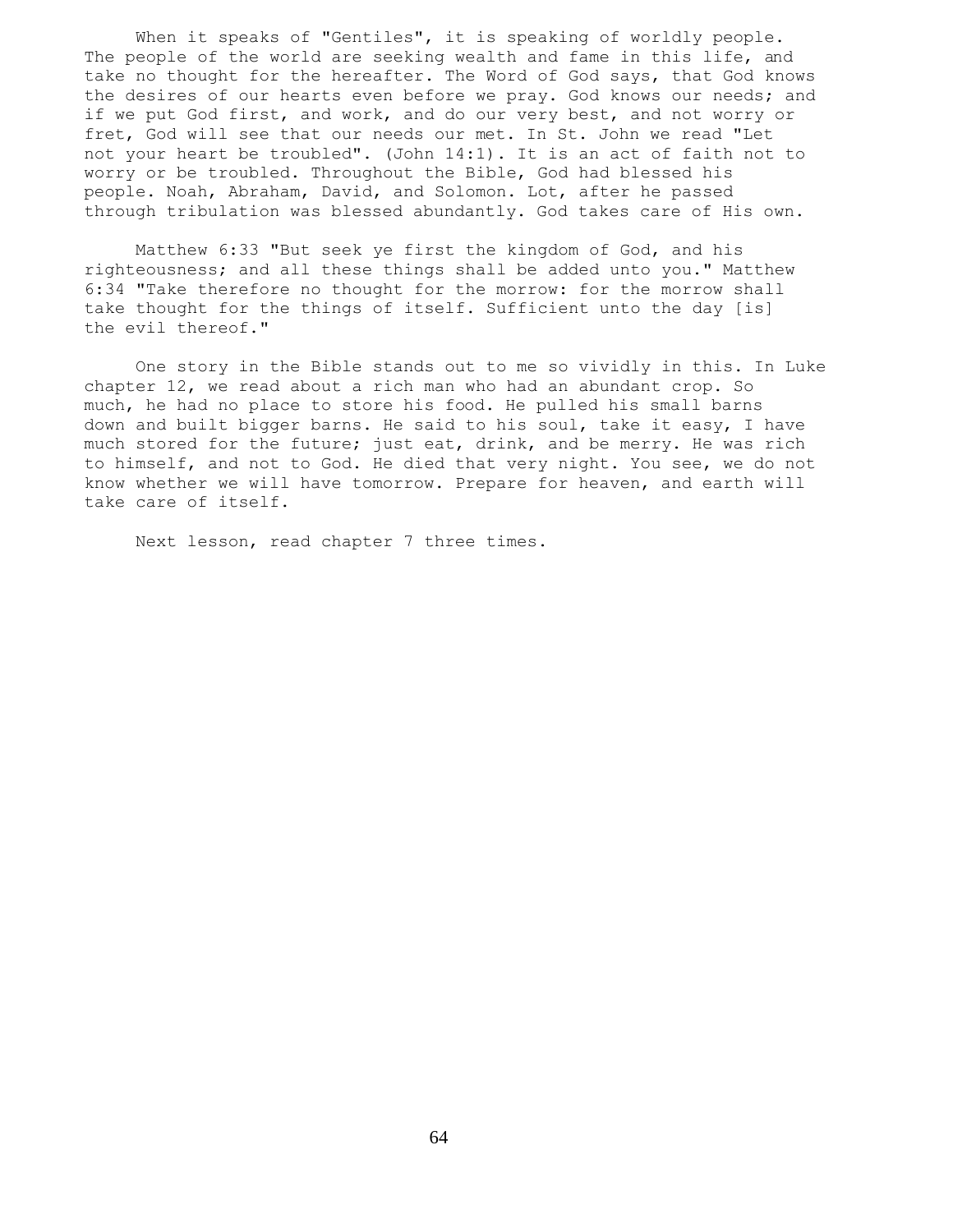Matthew Questions 14

| 1. | What is the light of the body?                                        |
|----|-----------------------------------------------------------------------|
| 2. | What makes your body full of light                                    |
| 3. | If your eye is evil, what is your body full of?                       |
| 4. | What is my belief about looking into the eyes? What can you see?      |
| 5. | What chapter in Luke verifies what we have learned here in verses     |
|    | 22 and 23?                                                            |
| 6. | Matthew 6:24 tells us, no man can serve whom? (2)                     |
| 7. | Jesus is coming back for what kind of church?                         |
| 8. | In verse 25, we are told 3 things to take no thought for. what are    |
|    | they?                                                                 |
| 9. | What are a few sins God will not allow in our lives?                  |
|    | 10. What are two things God told us to compare and see how foolish it |
|    | is to worry?                                                          |
|    | 11. What is fear?                                                     |
|    | 12. Who is our source?                                                |
|    | 13. In the 37th chapter of Psalms, what does God say about His own?   |
|    | 14. Why did I tell you to read Psalms 37?                             |
|    | 15. What is the main word in this?                                    |
|    | 16. If ye seek the kingdom of God first, what happens?                |
|    | 17. What is meant by "Gentiles" ?                                     |
|    | 18. Name at least four people God blessed?                            |
|    | 19. Should we plot and plan for the future here on earth?             |
|    | 20. What kind of a man is described in Luke 12?                       |
|    | 21. When he had all the extra food, did he give the access to the     |
|    | poor?                                                                 |
|    | 22. What did he say to his soul?                                      |
|    | 23. What happened to him?                                             |
|    | 24. What should we prepare for?                                       |
|    | $\Omega$ E Mbat $\sim$ 11 tales some of $I$ taalf $\Omega$            |

25. What will take care of itself?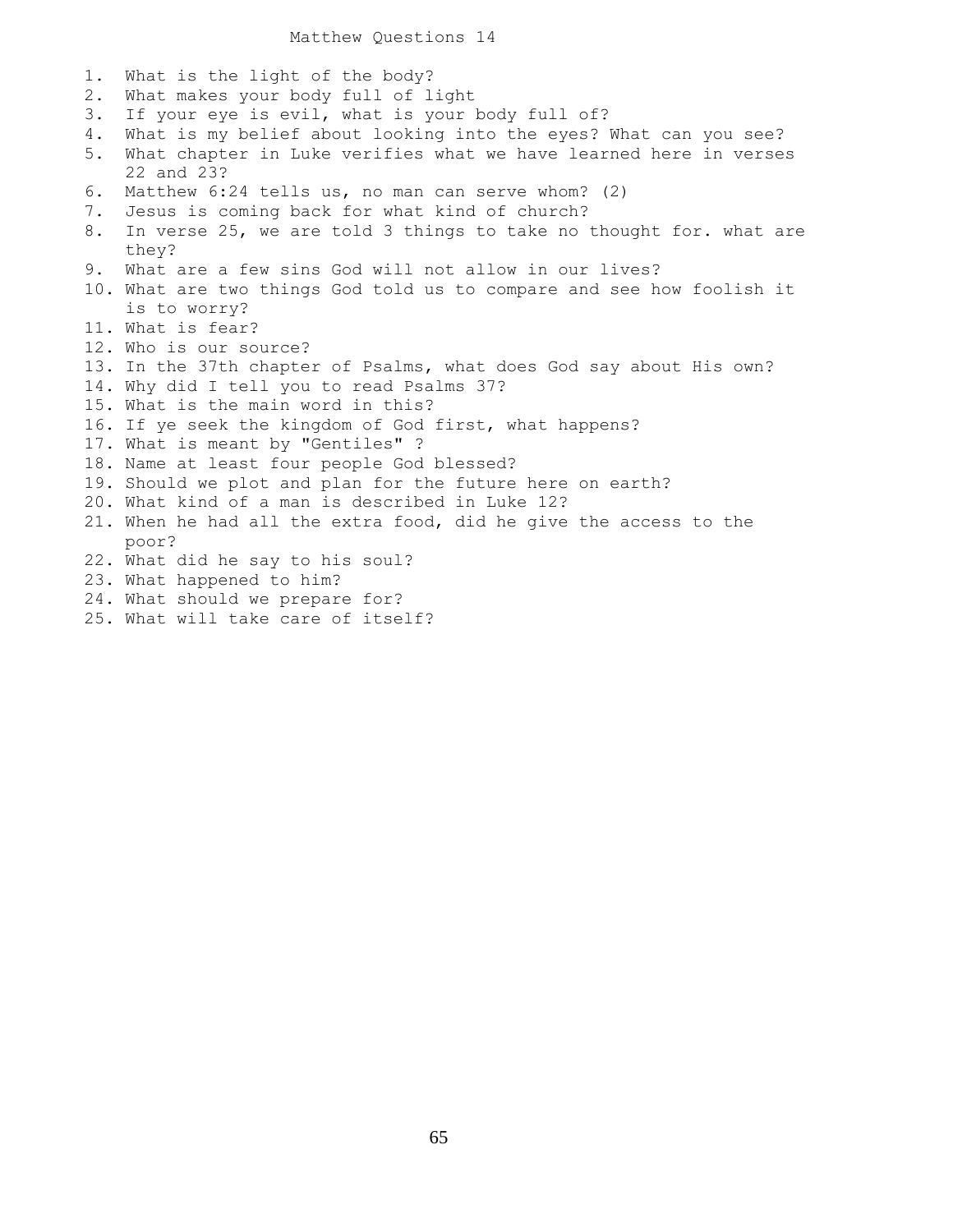In this lesson, we will begin in Matthew 7:1 "Judge not, that ye be not judged." Matthew 7:2 "For with what judgment ye judge, ye shall be judged: and with what measure ye mete, it shall be measured to you again."

 This Scripture above in not saying not to ever judge, but rather is saying with whatever severity you judge someone else, God will judge you. We cannot, even if we wanted to, be someone else's judge. Jesus is the final Judge, and each person shall stand before Him in judgement. We must not condemn someone else for smoking, if we smoke. We must not tell someone God will not forgive them for overeating, if we over eat. We need to examine ourselves and get forgivness for our own sins, before we start pointing them out in someone else.

 God expects us to consider, in ourselves, if someone is trully of God, before we blindly follow him. It is not for us to say whether he is saved or not. That is between him and God. What ever we might say is just our opinion.

 The Bible says, if we know one of our brothers or sisters is involved in sin, go to him and tell him. If he does not listen, take a witness. Then, if he does not listen, stop fellowshipping with him. Even then, whether God forgives him or not, is not our business. The only judgement that is allowed is whether we should fellowship with him or not. Jesus is the final Judge of his outcome.

 Matthew 7:3 "And why beholdest thou the mote that is in thy brother's eye, but considerest not the beam that is in thine own eye?" Matthew 7:4 "Or how wilt thou say to thy brother, Let me pull out the mote out of thine eye; and, behold, a beam [is] in thine own eye?" Matthew 7:5 "Thou hypocrite, first cast out the beam out of thine own eye; and then shalt thou see clearly to cast out the mote out of thy brother's eye."

 One lesson in the Bible comes so clearly to mind in all of this. The religious people of the day brought the woman (caught in the very act of adultery) to Jesus to stone her to death. Jesus told them anyone that was without sin cast the first stone. Jesus then leaned over and wrote something in the sand, (I believe He wrote the sins of those self-righteous people). Of course, they all left the woman. Jesus told the woman that He did not condemn her, and to go and sin no more. This is the most vivid example of this Scripture above. (John 8:3-11)

 Ministers and people proclaiming Christianity need to live clean lives, not giving even the appearance of evil. Then, through love and concern, we can encourage others to clean their lives up; not through condemnation, but love.

 Matthew 7:6 "Give not that which is holy unto the dogs, neither cast ye your pearls before swine, lest they trample them under their feet, and turn again and rend you."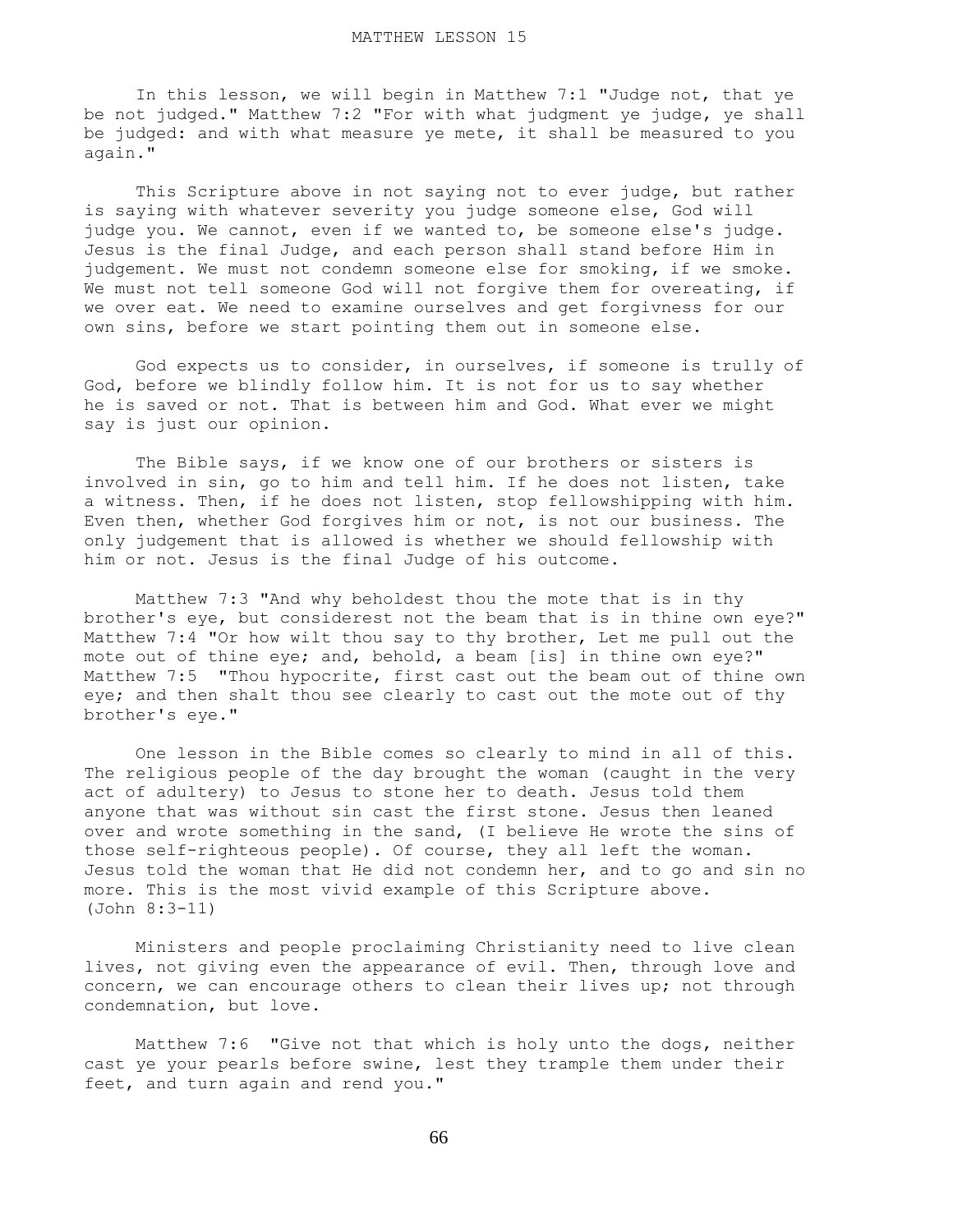"Dogs", in the sense above, are low moral and low character people, who have no intention of coming to Christ. It is as if the lesson to be learned here is saying: when you see there is no hope to regenerate them, leave them in their own mire of sin. Do not get in there with them and let them destroy you and the treasures (spiritual) that you have obtained from God. Don't stay around and listen to them blaspheme your Saviour. Do not wallow in the sin (mud) with them. It will not clean them up. It will dirty you up.

 Matthew 7:7 "Ask, and it shall be given you; seek, and ye shall find; knock, and it shall be opened unto you:" Matthew 7:8 "For every one that asketh receiveth; and he that seeketh findeth; and to him that knocketh it shall be opened."

 We have not, because we ask not. When we ask God for anything, in Jesus' name, God hears us. Actually, just praying in the name of Jesus, recognizes Jesus for who He really is. If you trully search for God, you will find Him. God is always there, just waiting for us to take one step toward Him, and He will do the rest. God is not hard to find. Just pray and read the Bible, and you will find, that He is with you all the time. In fact, invite him inside of you, and He will be in you always.

 Matthew 7:9 "Or what man is there of you, whom if his son ask bread, will he give him a stone?" Matthew 7:10 "Or if he ask a fish, will he give him a serpent?" Matthew 7:11 "If ye then, being evil, know how to give good gifts unto your children, how much more shall your Father which is in heaven give good things to them that ask him?"

 Parents love their children and will give them freely all the things that they have to give. Human love is not even closely compared to the great love that God has for mankind. Man's love is conditional. God's love is unconditional, expecting nothing in return. God loved us while we were yet in sin, so much he gave His only begotten Son to a cruel death on the cross, that we might be saved. It is such a little thing, in comparison, for God to answer our prayers. So little is required of us. Just believe on Jesus Christ as our Saviour.

 Matthew 7:12 "Therefore all things whatsoever ye would that men should do to you, do ye even so to them: for this is the law and the prophets."

 Here, again, we see that we should expect the same kind of treatment that we give. Giving is very much a part of receiving.

 Matthew 7:13 "Enter ye in at the strait gate: for wide [is] the gate, and broad [is] the way, that leadeth to destruction, and many there be which go in thereat:" Matthew 7:14 "Because strait [is] the gate, and narrow [is] the way, which leadeth unto life, and few there be that find it."

 We all know it is easy to sin. The world is full of sin of every kind. I heard a lady say that a book will lay on the shelf and never be sold, unless it had sex and violence in it. The television set, which has been some people's God, is just not fit to watch. News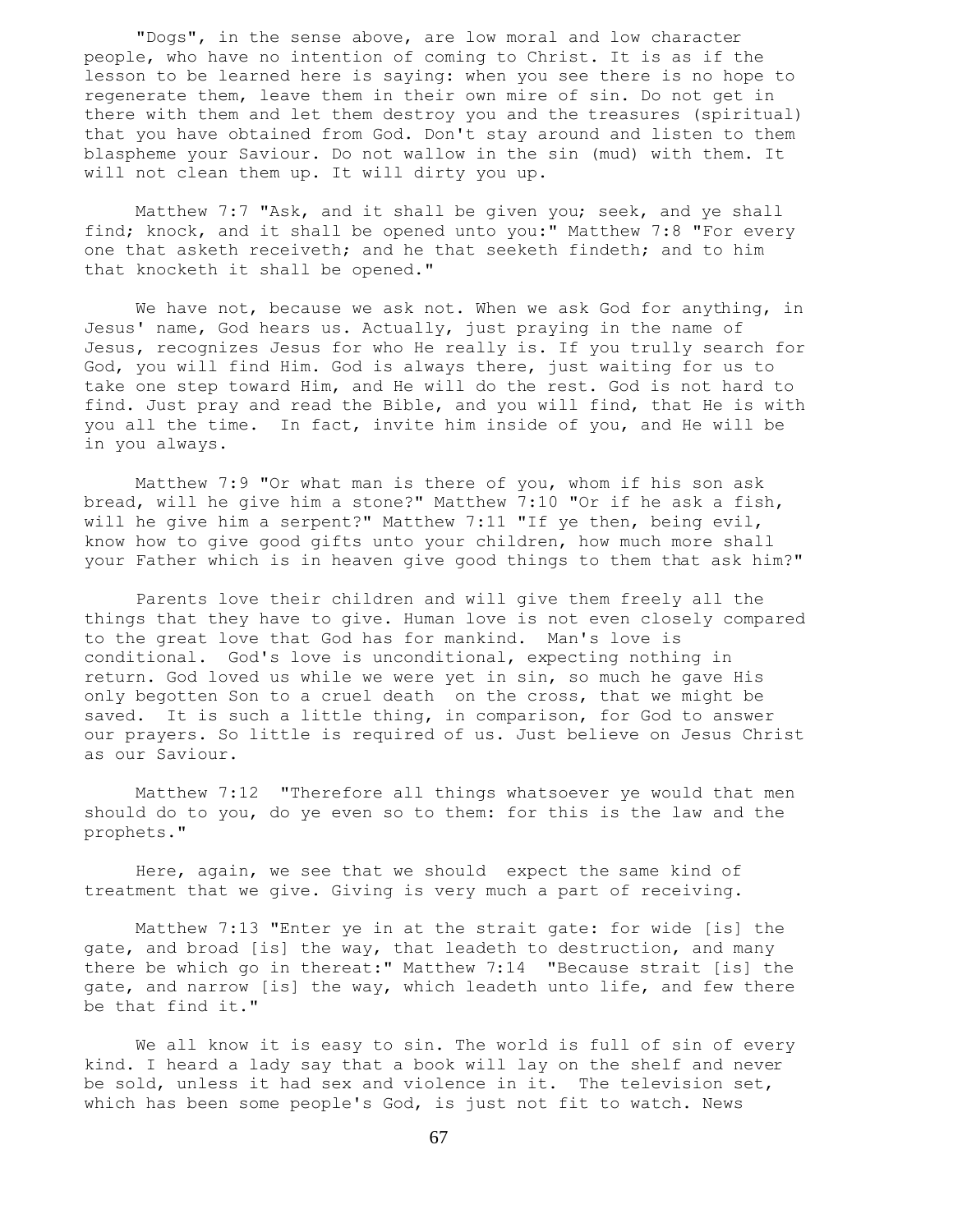programs, ball games, and maybe one or two of the game shows are just about the only shows that do not teach us new ways to sin. Little girls have no idea what a real marriage is. Young girls think marriage is a long honeymoon. They base what they think marriage is from the absurd episodes in the soap operas. They have gotten so popular that they are now on night television.

 Even on a show that doesn't have nakedness, there is cursing, and every other kind of sin imaginable. The commercial breaks have Satan's music trying to sell you some product. Mind control is ardently practiced. There is even some woman offering to read your horoscope advertised. (Nearly everyone of the numbers you can call that is given for your month, has the number "666 (mark of the beast) in it". Even this one thing should tell you that there is something wrong. God warns us in all sorts of ways. We seldom heed His warnings.

 I believe that alcoholic beverages are sold in half the places that sell milk and groceries. Young people's heroes advertise beer and whisky, and cause the young people to believe it is okay.

 If we do not discipline ourselves to walk the walk with Christ, then yes, we will wallow around on the wide road which leads to our destruction.

 In 1 Thessalonians chapter 4, the whole chapter calls us to Godliness; following the narrow path. I will use one little verse that tells it all. I Thessalonians 4:7 "For God hath not called us unto uncleanness, but unto holiness."

 God does not want someone lackadaisical following Him. He wants people with pure intentions, with their eyes constantly on the goal (Him), steadfastly staying in the path of righteousness, which leads to everlasting life with Him.

Next lesson, we will begin at verse 15.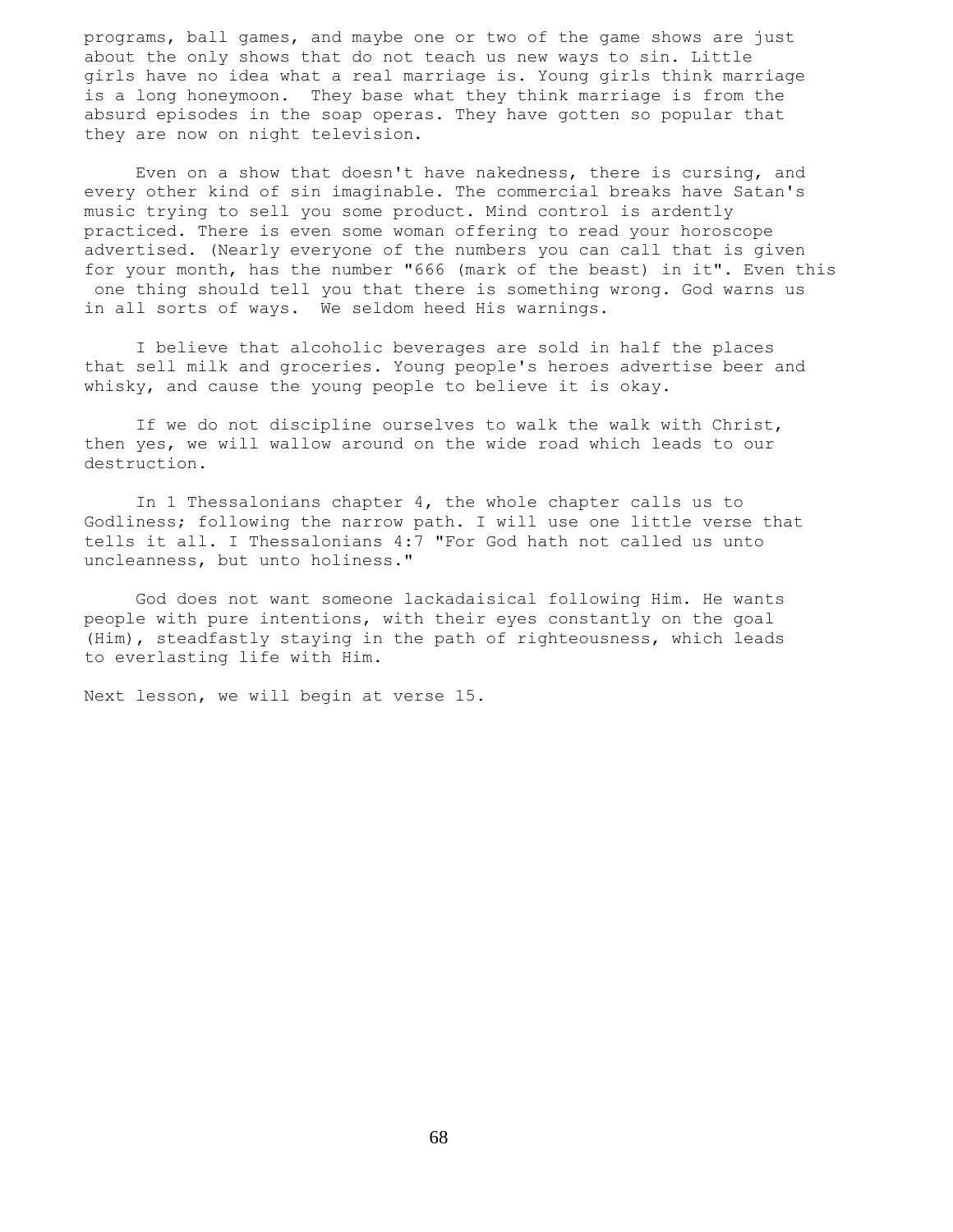1. Why should we not judge? 2. Does this mean that we should never, in any circumstance, judge? 3. Who shall we stand before in judgement on Judgement Day? 4. What must we be careful to do, before we start telling someone else what to do? 5. If we know a brother or sister in Christ is involved in sin, what should we do? 6. What is the second thing we should do? 7. If there is no chance of changing him, what should we do? 8. What shall we do before we cast out a mote in our brother's eye? 9. What sin was the woman caught doing that the religious people brought to Jesus? 10. Under the law, what was the punishment for this sin? 11. What did Jesus say to the accusers? 12. What do you think Jesus wrote in the sand? 13. What did Jesus say to the woman? 14. What kind of lives should ministers live? 15. When we help people clean their lives up, how should we do it? 16. In verse 6, what is meant by dogs "dogs"? 17. Should we enter the mire with them to get them saved? Why? 18. In verse 7, "ask", and what will happen? 19. Seek, and ye shall what? 20. Knock and what happens? 21. We have not because, we 22. To have good with us all the time, what two things should we do? 23. If the son asks for bread, will the father give him what? 24. If we, being evil, give good gifts to our children, what will God do to His children. 25. Describe man's love? 26. Describe God's love? 27. What is the "law and prophets", in verse 12? 28. What kind of gate leads to destruction? 29. Which type leads to life? 30. What, in our homes, has become some people's God? 31. Why should children's heroes not sin? 32. In verse 7 of 1 Thessalonians, what has God called us to do?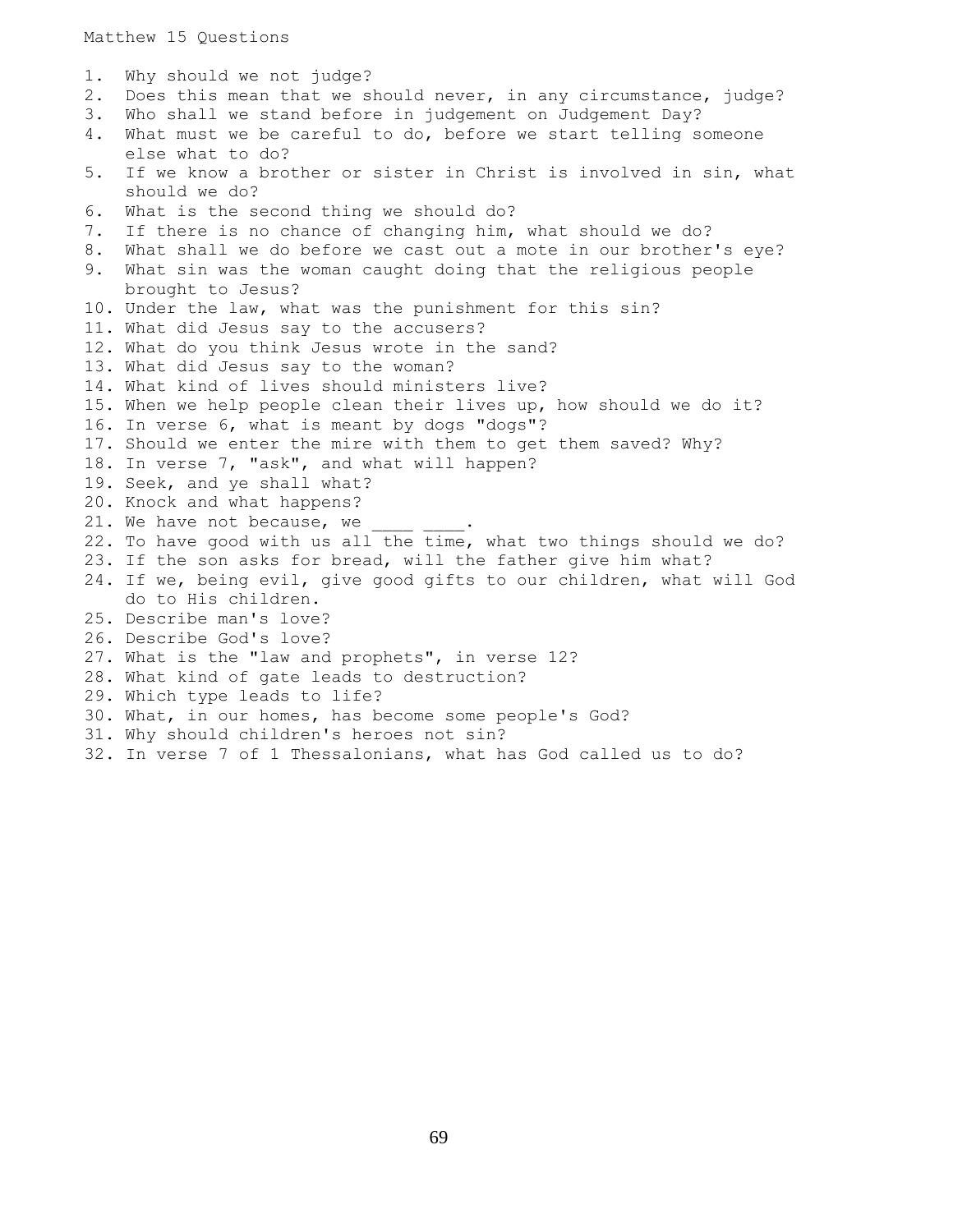We will begin our study with Matthew 7:15 "Beware of false prophets, which come to you in sheep's clothing, but inwardly they are ravening wolves."

There has never been a time, in the history of mankind, when three were more false prophets. There are even men today proclaiming they are Jesus. We have mentioned it before, but it bears mentioning again. We are not to believe these people. There will be no question whether it is Jesus, or not, when he returns. He will appear in the eastern sky.

 I really believe the Scripture above, may not really be talking about that though. You see, the people that this was speaking of, claimed to be Christians; but they were "in sheep's clothing". they were people pretending to be followers of Jesus Christ. They had an outward form of Christianity, but their hearts were wicked. They came to a church, worked hard in it, appeared to be supporting the teachings, and then started dropping a word here and there that caused confusion. They were harder to detect than the enemy from without, because they appeared to be Christians. ("Having a form of godliness, but denying the power thereof"). 2 Timothy 3:5 In second John, the lady was warned about deceivers. These deceivers did not believe that Jesus was God in the flesh. II John 1:7 "For many deceivers are entered into the world, who confess not that Jesus Christ is come in the flesh. This is a deceiver and an antichrist." II John 1:9 "Whosoever transgresseth, and abideth not in the doctrine of Christ, hath not God. He that abideth in the doctrine of Christ, he hath both the Father and the Son." II John 1:10 "If there come any unto you, and bring not this doctrine, receive him not into [your] house, neither bid him God speed:"

 Sometimes, we wonder just how we can tell who is of God and who is not. The first thing is: do they believe that Jesus is Immanuel (God with us) (God in the flesh)? The second thing is: What kind of fruit do they bear?

 Matthew 7:16 "Ye shall know them by their fruits. Do men gather grapes of thorns, or figs of thistles?" Matthew 7:17 "Even so every good tree bringeth forth good fruit; but a corrupt tree bringeth forth evil fruit." Matthew 7:18 "A good tree cannot bring forth evil fruit, neither [can] a corrupt tree bring forth good fruit."

 Everyone has heard the Scripture "Bring up a child in the way he should go: when he is old, he will not depart from it." (Proverbs 22:6). If you teach a very small child not to steal, chances are that he will never steal. This goes for all sins. The earlier we learn not to sin, the better off we are.

We usually are what we have trained ourselves, and our parents have taught us to be. Environment has a great deal to do with what we become. A child, who is in church several times a week, will generally have better morals than someone who has never been exposed to Christianity.

Cursing, swearing, telling dirty jokes, etc. are many times a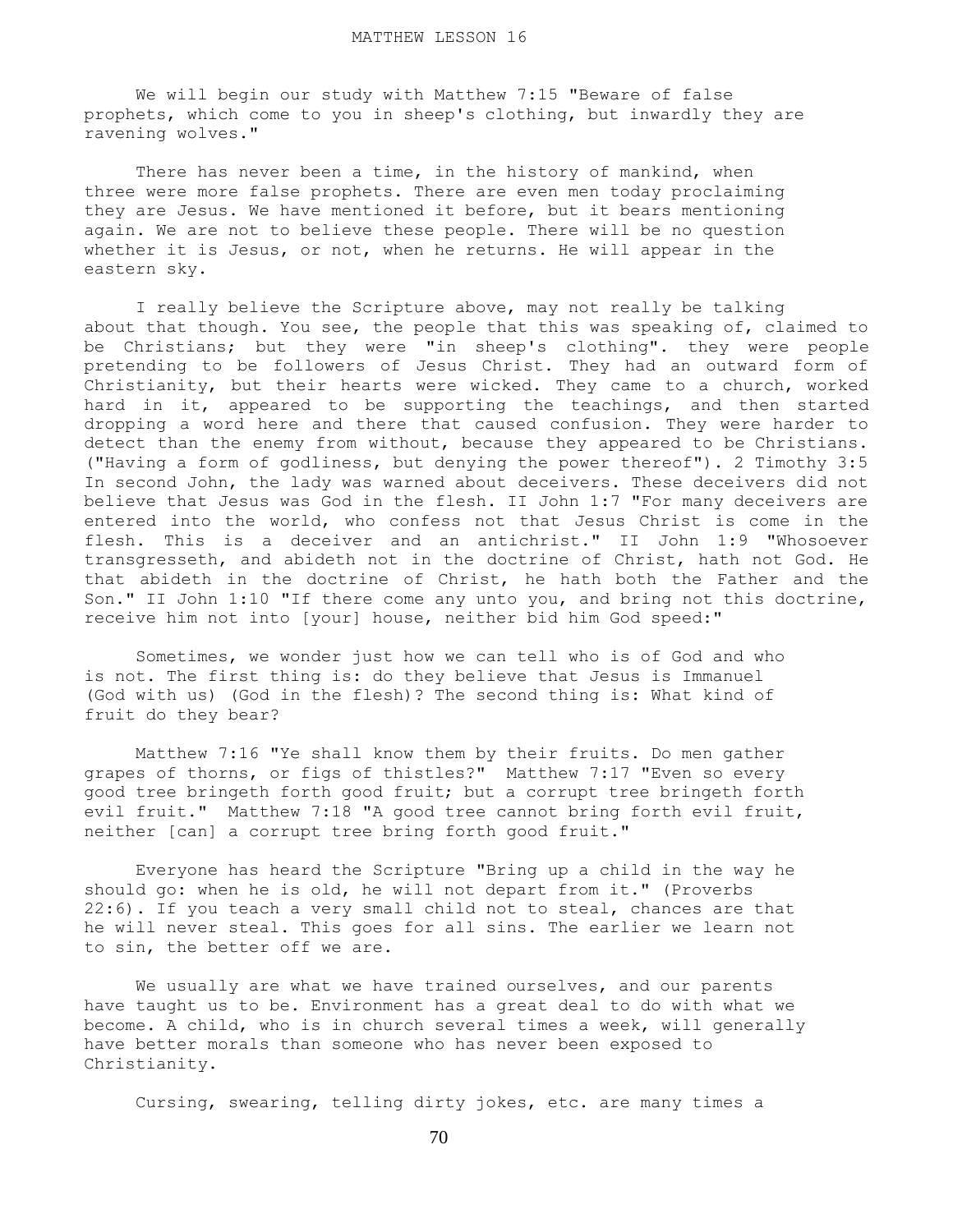habit that has been picked up at work or at school. The Bible says not to fellowship with those of unbelief, because we will all become like them.

 Peach trees bear peaches, pear trees produce pears, etc. Apples do not come off a peach tree. We are all part of a family tree. We must be careful to pattern our lives after Jesus.

 I have used the expression so often, if you plant an English pea; that is what you will get in return, not butter beans.

If we are rooted and grounded in the Word of God, and if we study the Bible and hide its Words in our hearts, then we will be able to use what knowledge we have to help others get saved. Some of us will be able to lead a few to God, and some will lead hundreds. We will be fruit bearers when we work to get people saved. We always influence them for the good or evil. We spoke of it before, we must not judge, but we can be a fruit inspector.

 In verse 19, God tells us what will happen if we do not produce fruit for him. It is very much like having an orchard. We will wait a few years, prune the trees, fertilize them, work around them, and water them; but then if they do not produce, we will cut them down. That is what we see in verse 19.

 Matthew 7:19 "Every tree that bringeth not forth good fruit is hewn down, and cast into the fire." Matthew 7:20 "Wherefore by their fruits ye shall know them."

 We can say all day long that we are Christians, but unless we do something about it, it is hard to convince God we are serious.

 Matthew 7:21 "Not every one that saith unto me, Lord, Lord, shall enter into the kingdom of heaven; but he that doeth the will of my Father which is in heaven."

 You see, this is what we have been talking about in church. Many people pretend to be Christians, who have not sold out to God. Some come to church for the fellowship, some come to better their position in the community, and some come so that they can belong to something. None of these things will get us to heaven. God wants us totally, or not at all. Playing church will not get it. Jesus explains, here, what it takes. Our will must be turned over to God so completely that we, like Jesus, can say, "Nevertheless not my will, but thine, be done", (in my life). A TOTAL COMMITMENT TO GOD.

 Matthew 7:22 "Many will say to me in that day, Lord, Lord, have we not prophesied in thy name? and in thy name have cast out devils? and in thy name done many wonderful works?" Matthew 7:23 "And then will I profess unto them, I never knew you: depart from me, ye that work iniquity."

 The fact that they did these things was good, but why did they do them? Was it for great fame and a lot of money? You see, God looks more at the reason we did something, than the fact that we did it. If you have a million dollars and you give a thousand to God, you haven't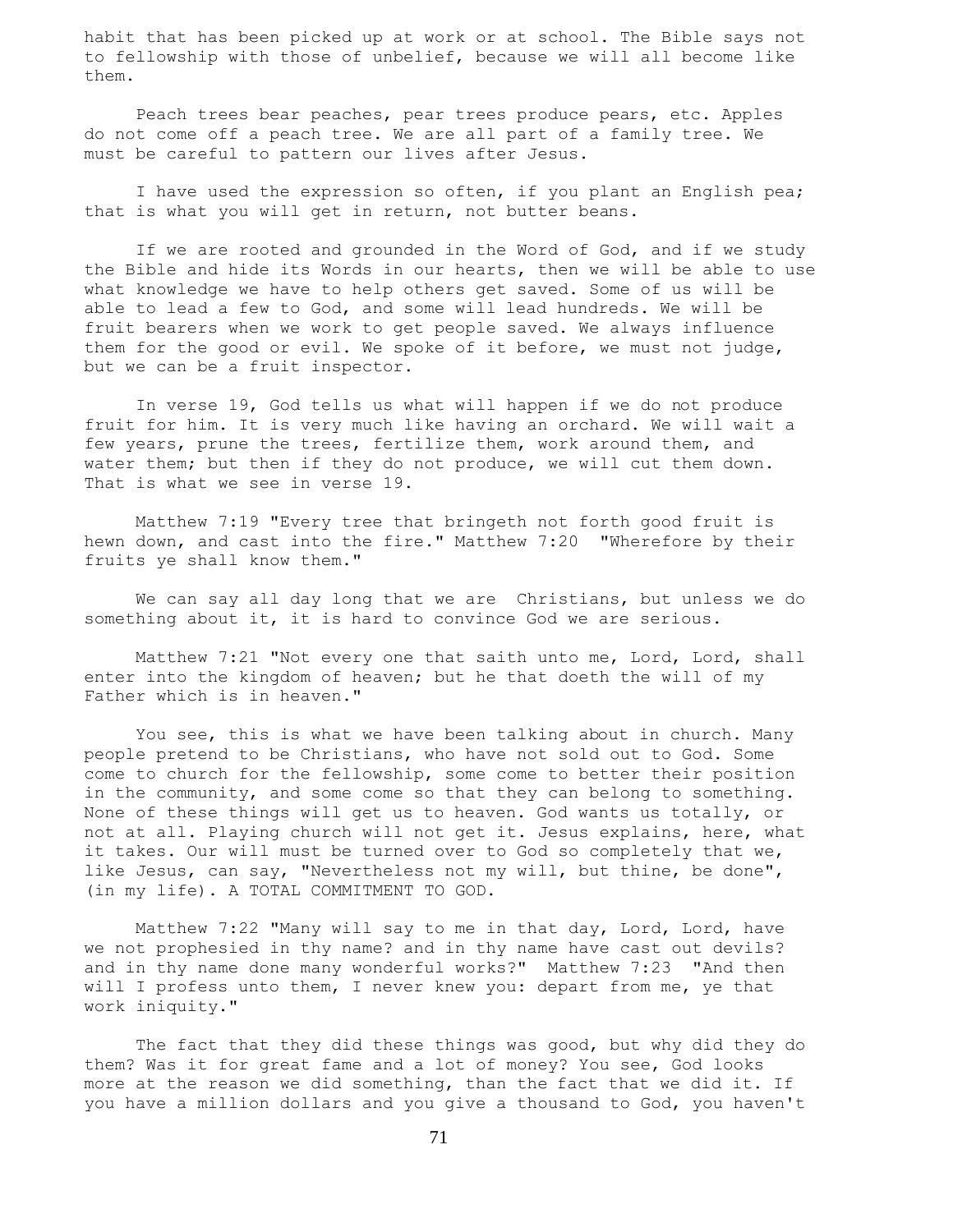done much; but if you have thousand and give it all, then that is great. God knows you love Him enough to sacrifice self for Him.

 Matthew 7:24 "Therefore whosoever heareth these sayings of mine, and doeth them, I will liken him unto a wise man, which built his house upon a rock:" Matthew 7:25 "And the rain descended, and the floods came, and the winds blew, and beat upon that house; and it fell not: for it was founded upon a rock."

 You see, we must not only hear the Word, we must do it, as well. We can go to church and listen, until we are old and gray, but it does us no good at all, until we start applying the things we learn to our own lives. A wise man knows the answers to life's problems, because he searches them out in the Bible and applies them to his own life. The "Rock" that we must build upon is Jesus Christ (the Cornerstone). It rains on the just and unjust. Problems will come. The only difference is a Christian faces problems differently. We pray and ask God to help us through our problems. They do not overwhelm us, because our strength is not in ourselves. We depend on Jesus. We just roll them over on Him, and He takes care of them for us.

 Matthew 7:26 "And every one that heareth these sayings of mine, and doeth them not, shall be likened unto a foolish man, which built his house upon the sand:" Matthew 7:27 "And the rain descended, and the floods came, and the winds blew, and beat upon that house; and it fell: and great was the fall of it."

 It was the same "rain" (problem). You see, without a good foundation, we fall. We must have our feet planted firmly in the Gospel of Jesus Christ to be able to withstand in the terrible day that is already around us. Take your eyes off the problem, and get them on Jesus. Stand firm, claiming the Word of God as your personal strength. God is the answer. There is no other way.

 These teachings of Jesus astonished the ones listening on that day, and are still astonishing today. He breaks with tradition. He emphatically teaches that our hearts must be right with God, not just go through a bunch of rituals. He seems to be interpreting the meaning of the laws of God, rather than changing them. People were blindly, systematically keeping the law without having the vaguest idea why they were keeping them. They were not truly feeling anything. God wants our hearts, not our formality.

 Matthew 7:28 "And it came to pass, when Jesus had ended these sayings, the people were astonished at his doctrine:" Matthew 7:29 "For he taught them as [one] having authority, and not as the scribes."

 Jesus really did not tell them that the law was bad. He told them His interpretation of the law. He did have all authority. He wrote the law in the first place. His understanding was not earthly, but heavenly. When Jesus took on the form of flesh and dwelt here on the earth, He related to the difficulty in our lives truly being able to comprehend the law. I believe the Sermon on the Mount is a truly indepth explanation to us of what it takes for us to please God.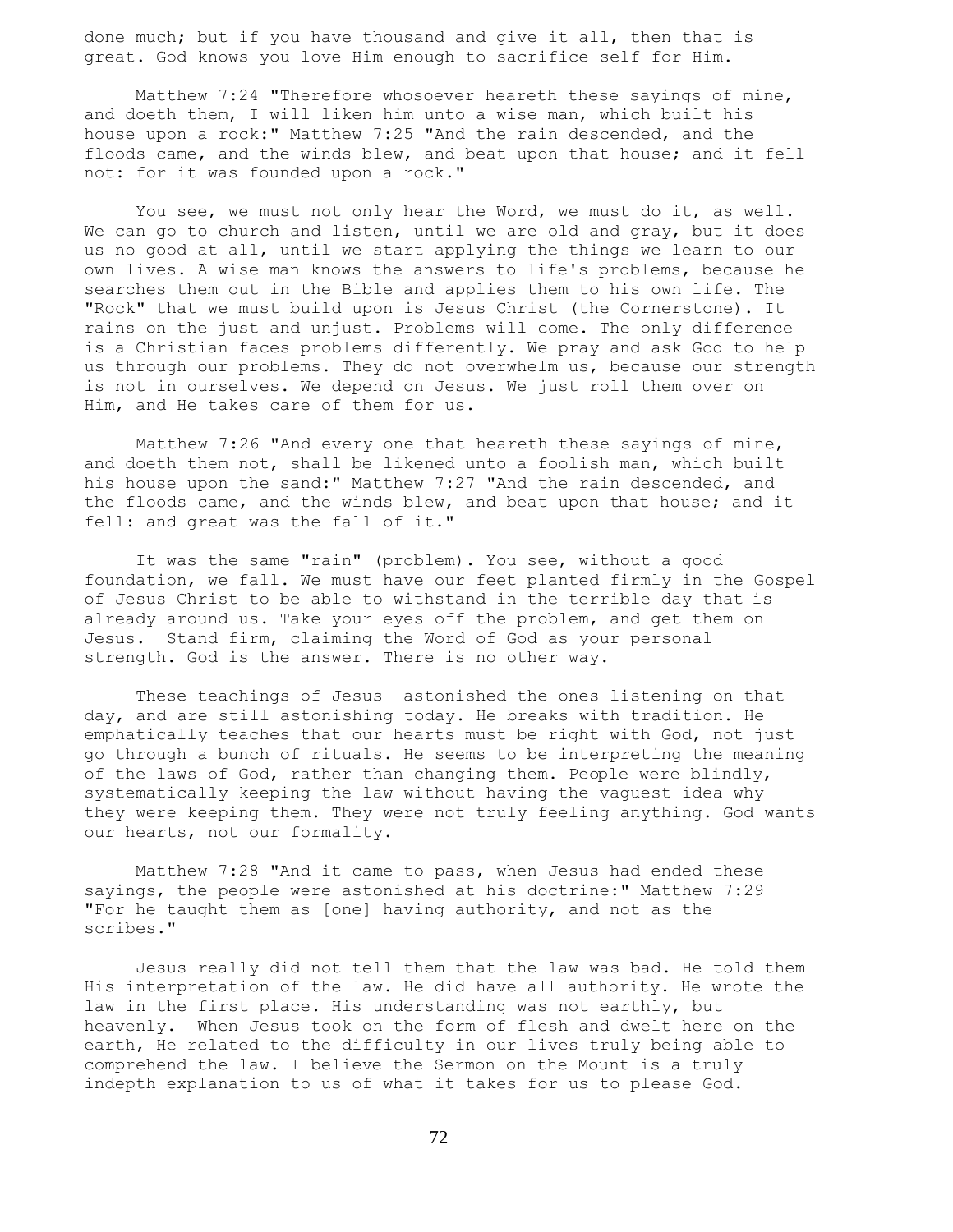Next lesson, we will begin in chapter 8 of Matthew.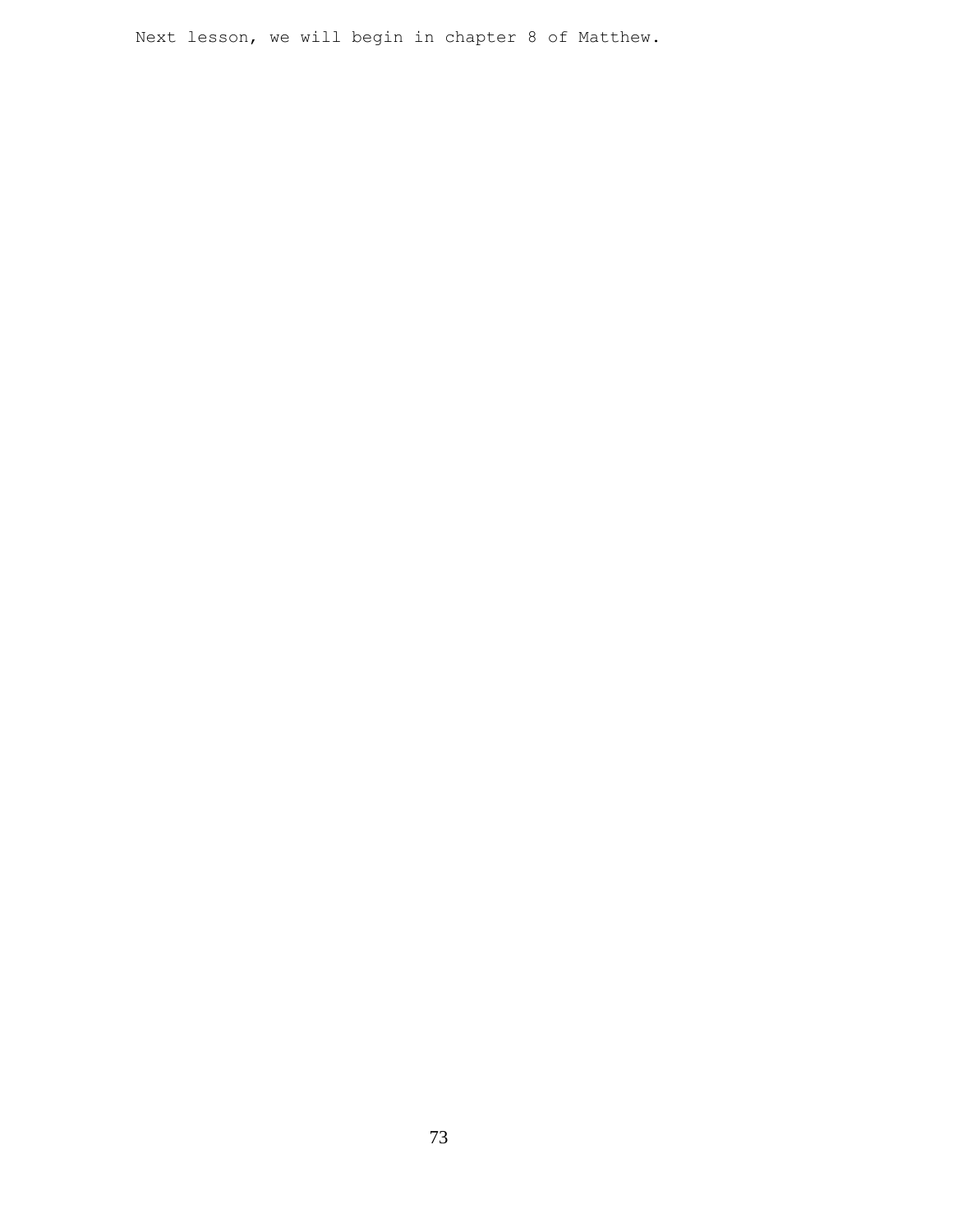## Matthew 16 Questions

| 1. | How will we know for sure that it is Jesus returning?                    |
|----|--------------------------------------------------------------------------|
| 2. | How do we know these false prophets will be in the church?               |
| 3. | Inwardly, what are they?                                                 |
| 4. | Who are these false prophets pretending to be?                           |
| 5. | In Second John, who are the ones who confess not that Jesus Christ       |
|    | is come in the flesh?                                                    |
| 6. | In verse 9, it says, "Some people have not God". Who are they?           |
| 7. | If you bid false prophets God speed, what will happen to you?            |
| 8. | What two things tell whether a person is of God or not?                  |
| 9. | In Matthew 7:16, how will we know them?                                  |
|    | 10. Finish this quote, "Train up a child in the way he should go         |
|    |                                                                          |
|    | 11. What one thing has a great deal to do with what we become?           |
|    | 12. Cursing, swearing, and dirty jokes are usually picked up where?      |
|    | 13. Why should we not fellowship with unbelievers?                       |
|    | 14. What two things help us win people to Jesus Christ?                  |
|    | 15. What happens to a tree that does not produce good fruit?             |
|    | 16. In verse 21, it says, "Not every one that saith unto me, Lord, Lord, |
|    | shall enter into the kingdom of heaven". Then who will enter?            |
|    | 17. What does it take?                                                   |
|    | 18. In verse 22, we read of people who have ministered to other people   |
|    | but are not saved themselves. Why?                                       |
|    | 19. Who gave the most, the millionaire who gave a thousand dollars or    |
|    | the poor man who gave a thousand dollars?                                |
|    | 20. Jesus said, if you hear His words and do them, you will be like      |
|    | whom?                                                                    |
|    | 21. When the problems of the world came, what did this man do?           |
|    | 22. In contrast, what did the man who built on the sand do when          |
|    | problems came?                                                           |
|    | 23. We can listen to God's Word until we are old and gray, but when      |
|    | does it become useful to us?                                             |
|    | 24. Who is the rock? The Cornerstone?                                    |
|    | 25. Why do problems not overwhelm a Christian?                           |
|    | 26. Where should a Christian's eyes be fixed?                            |
|    | 27. Where must our feet be?                                              |
|    | 28. What can we claim as our strength?                                   |
|    | 29. Name two people astonished by Jesus' teaching?                       |
|    | 30. Did Jesus change the law?                                            |
|    | 31. Jesus taught them as whom?                                           |
|    | 32. What does the author believe the Sermon on the Mount is?             |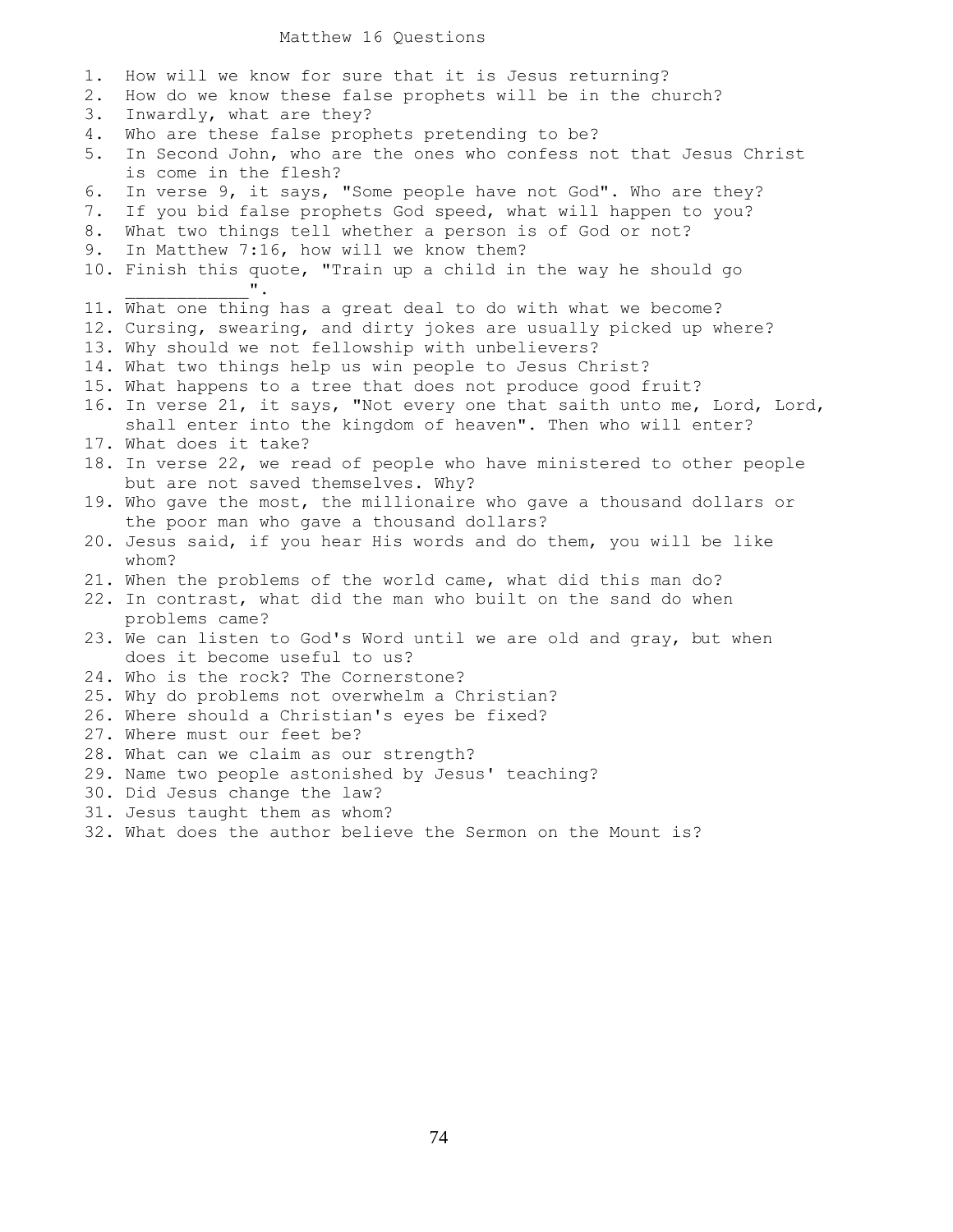Matthew 8:1 "When he was come down from the mountain, great multitudes followed him."

 This "mountain", here, was on the shore of the Sea of Galilee. Jesus had just finished the Sermon on the Mount. A "multitude" was, probably, over 1,000 people, and since the Scripture included "great", then it could have been several thousand.

 Matthew 8:2 "And, behold, there came a leper and worshipped him, saying, Lord, if thou wilt, thou canst make me clean."

 A "leper" was an outcast from the community. They had to cry, "unclean", when anyone came near them. This, they thought, was contagious. Also, they felt that leprosy was a curse from God. Why a leper would even be allowed to be with this multitude was a mystery in itself. We could learn a lot from this "leper". The first thing he did, before he asked for anything, was worship Jesus. He called Him, "Lord". Then he said, with no doubt in his heart, You can heal me. He knew beyond a shadow of a doubt, that Jesus could heal him. He had either heard from friends about Jesus healing people, or else he had been an eye witness of Jesus healing someone. When Jesus healed, He said, "Your faith has made you whole".

 Matthew 8:3 "And Jesus put forth [his] hand, and touched him, saying, I will; be thou clean. And immediately his leprosy was cleansed."

 It just takes one touch from Jesus to heal. His answer was always, "I will". This man did not have to wait and hope. He was "immediately" healed. The statement "be thou clean", showed that the man had to accept the healing.

 Matthew 8:4 "And Jesus saith unto him, See thou tell no man; but go thy way, shew thyself to the priest, and offer the gift that Moses commanded, for a testimony unto them."

When a leper was clean, the priest had to say he was clean, before he could take his place back in the community. This priest would certainly know there had been a miracle. This man was to follow the law, by giving an offering of thanks for the healing.

 Matthew 8:5 "And when Jesus was entered into Capernaum, there came unto him a centurion, beseeching him," Matthew 8:6 "And saying, Lord, my servant lieth at home sick of the palsy, grievously tormented."

 A Roman centurion was a captain of 100 men. Capernaum was the home of Peter, near the Sea of Galilee. Jesus would later on tell the people of Capernaum that they had very little faith. This particular Roman had much faith. "Palsy" is a disease of the central nervous system, and there is really no cure for it. This would have to be a miracle. Hundreds of years have passed, and there is still no cure for palsy, outside of a miracle from God. This disease is tormenting. It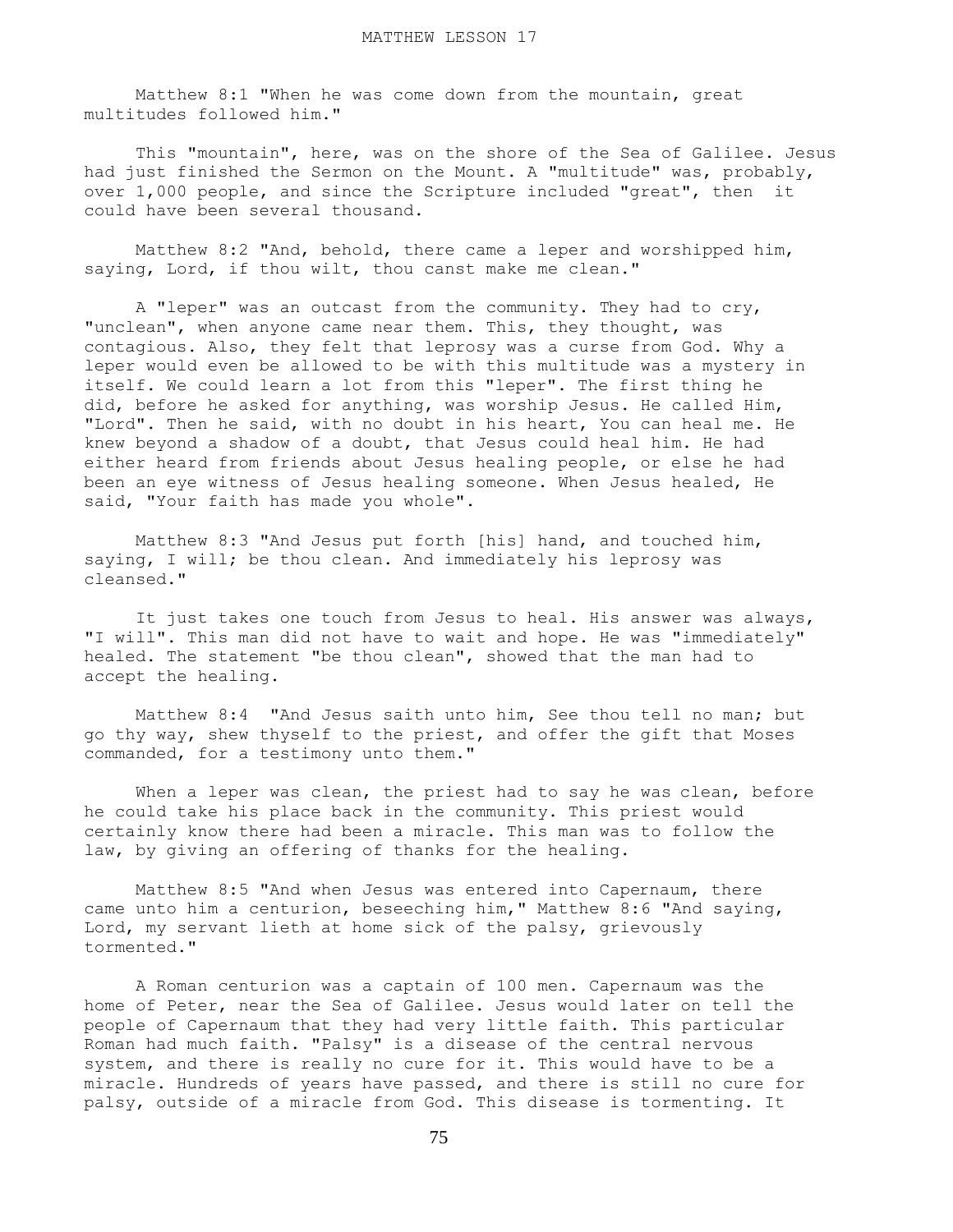causes you to shake out of control.

Matthew 8:7 "And Jesus saith unto him, I will come and heal him."

 The answer that Jesus always gave was, "I will", as we have said before Jesus is never too busy. He was willing to go to this servant. A servant has the same importance as a king to Jesus. Notice Jesus did not say, I will try to heal him, but rather, "I will".

 Matthew 8:8 "The centurion answered and said, Lord, I am not worthy that thou shouldest come under my roof: but speak the word only, and my servant shall be healed." Matthew 8:9 "For I am a man under authority, having soldiers under me: and I say to this [man], Go, and he goeth; and to another, Come, and he cometh; and to my servant, Do this, and he doeth [it]."

 Even though this man had great worldly authority, he was fully aware that compared to Jesus, he was unworthy. In fact, we are all unworthy. It is only through grace that we are saved. He recognized the fact that everything and everybody was subject to the command of Jesus. There was no question about the authority of Jesus.

 Matthew 8:10 "When Jesus heard [it], he marvelled, and said to them that followed, Verily I say unto you, I have not found so great faith, no, not in Israel."

 Jesus was very impressed that someone, who had never studied the Scriptures, would believe. The learned scholars (scribes and Pharisees) were the worst doubters of all. Jesus came to the house of Isreal, but when they refused Him, He created a spiritual Isreal based on faith alone.

 Matthew 8:11 "And I say unto you, That many shall come from the east and west, and shall sit down with Abraham, and Isaac, and Jacob, in the kingdom of heaven."

 The spiritual children of Abraham shall be from all the nations of the world. Their faith, like Abraham's, will be the saving factor. Galatians 3:28 "There is neither Jew nor Greek, there is neither bond nor free, there is neither male nor female: for ye are all one in Christ Jesus." Galatians 3:29 "And if ye [be] Christ's, then are ye Abraham's seed, and heirs according to the promise."

 Matthew 8:12 "But the children of the kingdom shall be cast out into outer darkness: there shall be weeping and gnashing of teeth."

 Just because a person is Jew by birth, does not mean that he or she will go to heaven. This Scripture above, is saying, regardless of who your parents or grandparents are, without belief in Jesus Christ, you will wind up in hell. Darkness is the absence of light. Just to know total separation from Jesus would cause great anguish ("weeping and gnashing of teeth"). God does not have grandchildren, only children, Each person is expected to have his own faith and act upon it.

Matthew 8:13 "And Jesus said unto the centurion, Go thy way; and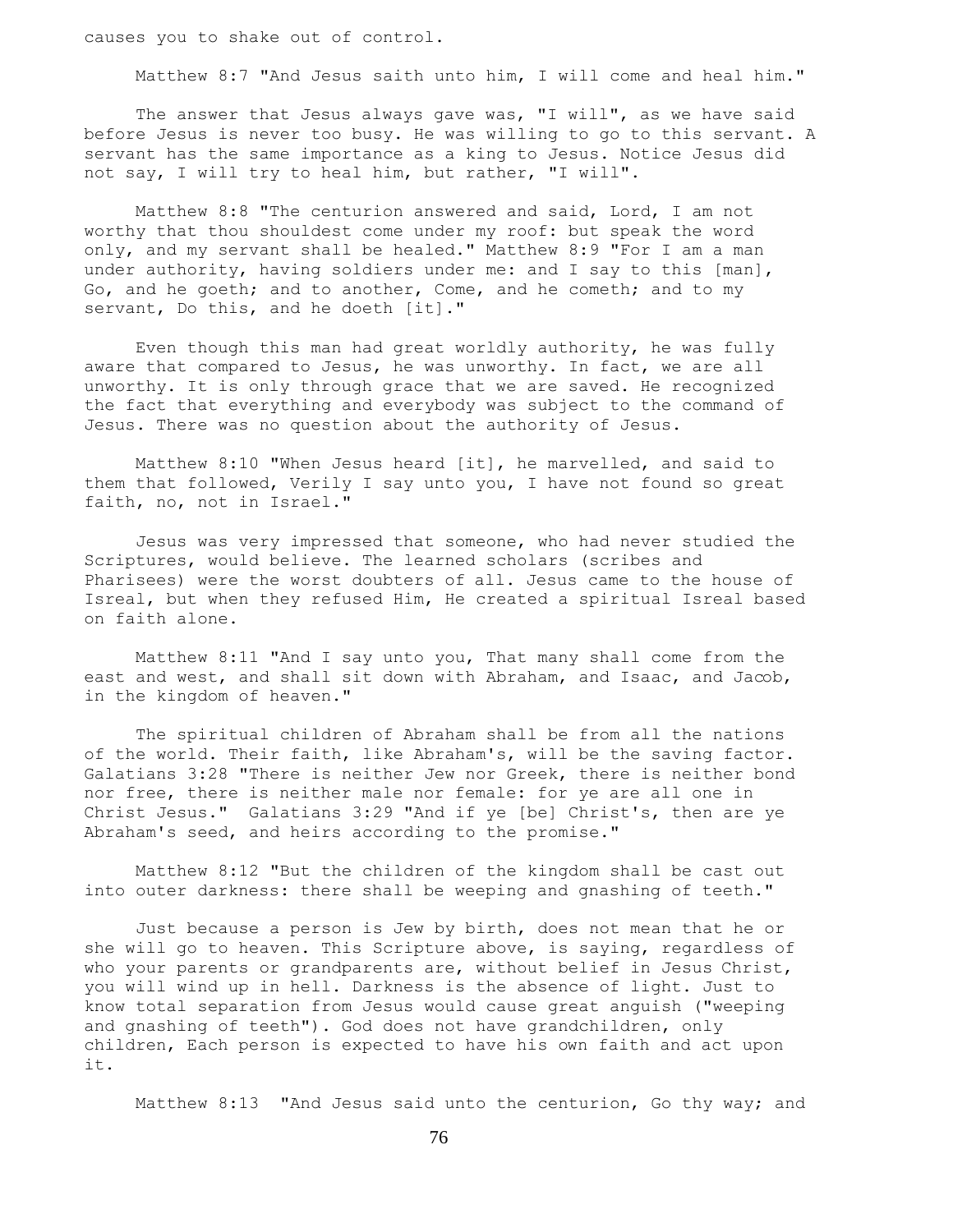as thou hast believed, [so] be it done unto thee. And his servant was healed in the selfsame hour."

 We can expect miracles according to the amount of faith we have. If we don't believe, nothing will happen. The bottom line was, this "servant was healed".

 Matthew 8:14 "And when Jesus was come into Peter's house, he saw his wife's mother laid, and sick of a fever." Matthew 8:15 "And he touched her hand, and the fever left her: and she arose, and ministered unto them."

 Peter's home, as we have said before, was here in Capernaum. Jesus, probably, went there to rest from the crowd. The Scripture does not state the cause of the fever. She was sick enough to stay in bed. Just one touch of Jesus' hand, and the fever fled. It was such a miracle, she immediately went to work seeing to their physical needs.

 Matthew 8:16 "When the even was come, they brought unto him many that were possessed with devils: and he cast out the spirits with [his] word, and healed all that were sick:"

 The Bible explains, in detail, how Jesus got rid of the evil spirits that possessed the bodies they were in. An evil spirit can come into a non-Christian, and actually control that person. I do not believe that a Christian can be possessed by a devil. There is no example in the Bible of a Christian being possessed by a devil. A demon possesses darkness. A Christian is filled with Light. Light does away with darkness. A Christian, who is full of the Light of Jesus, cannot be consumed by the darkness of the devil. I do believe a Christian can be tormented from without. but not inside. Take note, here, that the Word got rid of evil spirits. That should tell us something. Stay full of the Word of God. Take note also, that sick people are spoken of separately. He "HEALED the sick, and "CAST OUT" the evil spirits. Notice, also, that He healed "ALL". Let me say one more time, that because Christians are filled with the Light of Jesus, they cannot be possessed with devil spirits. They can be oppressed, but not possessed.

 Matthew 8:17 "That it might be fulfilled which was spoken by Esaias the prophet, saying, Himself took our infirmities, and bare [our] sicknesses."

 Isaiah prophesied that the Saviour would not only save our souls, but wwould heal our bodies. He actually took our diseases on His body on the cross. His "healing touch" did not just help way back then, but is still healing people today. In John 14:12 "Verily, verily, I say unto you, He that believeth on me, the works that I do shall he do also; and greater [works] than these shall he do; because I go unto my Father." John 14:13 "And whatsoever ye shall ask in my name, that will I do, that the Father may be glorified in the Son." John 14:14 "If ye shall ask any thing in my name, I will do [it]."

 You see, Christians can pray to the Father in the name of Jesus, and He will hear and answer our prayers. The difference is Jesus healed in His own name. We heal in Jesus' name. It is the power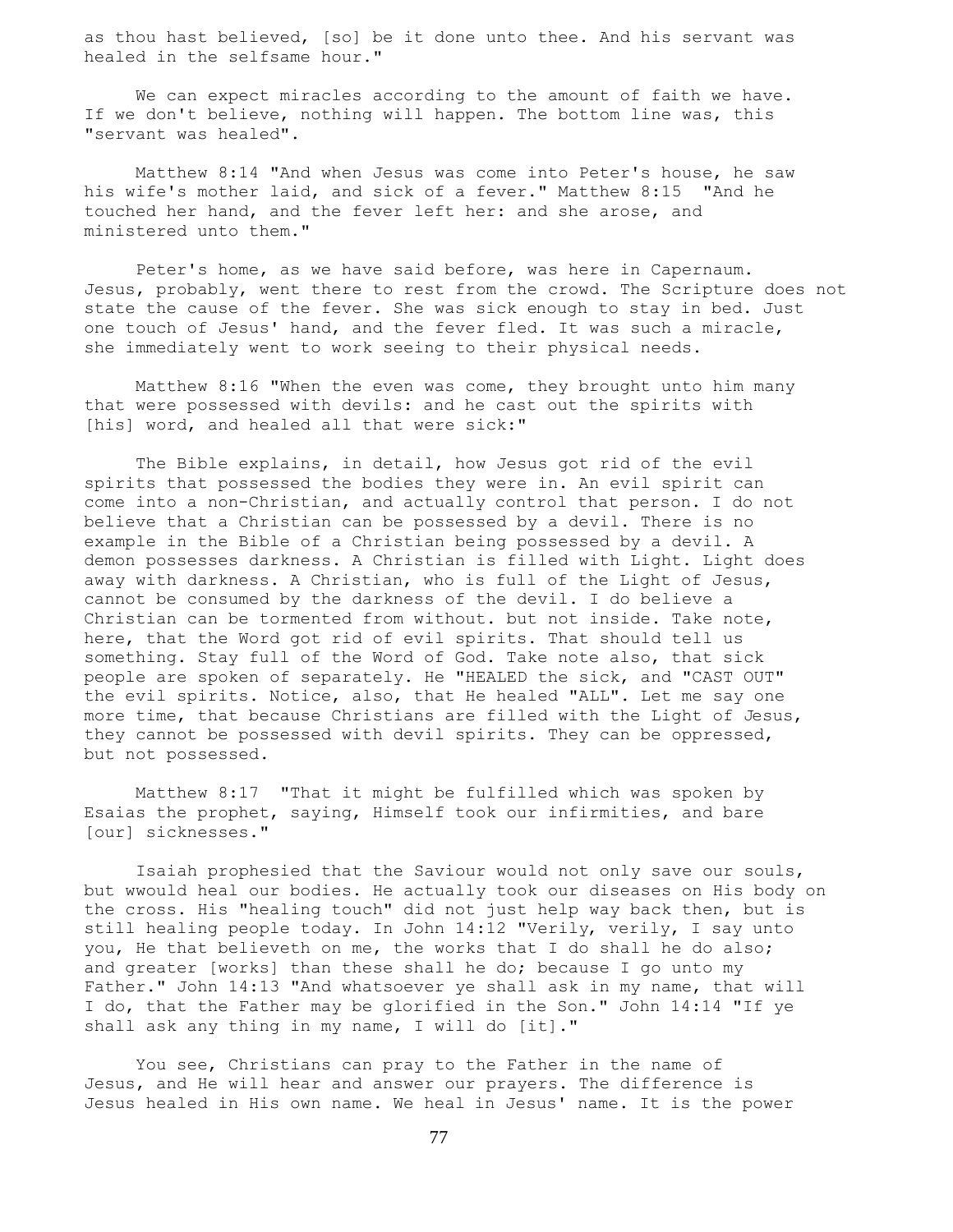of Jesus (not our name). We just touch and allow His power to flow through us. Pray and believe in the name of Jesus and expect miracles.

Next, we will pick up in Matthew 8:18.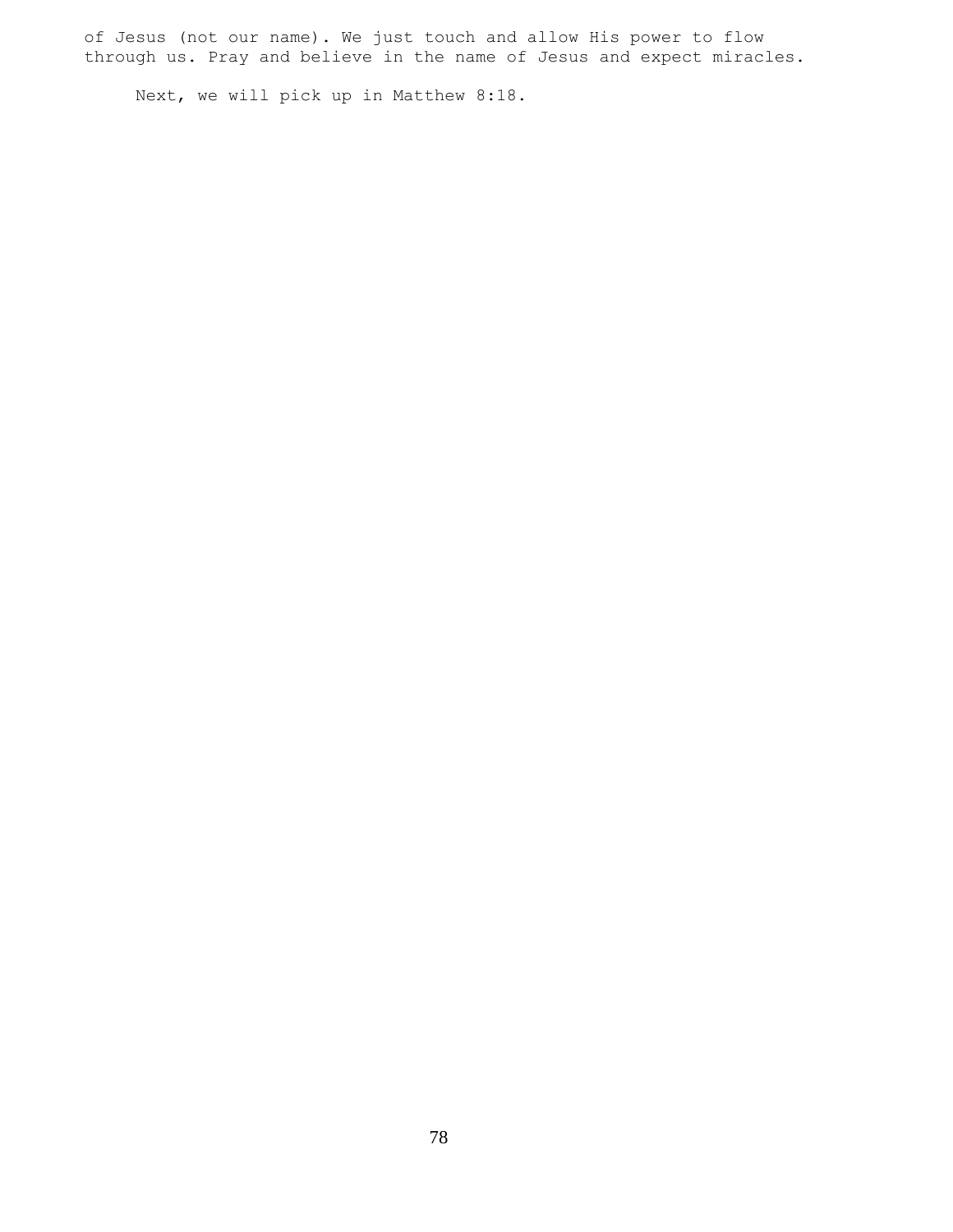1. Where was the mountain located where Jesus taught the sermon on the Mount? 2. Describe a multitude. 3. What did a leper have to cry when near others? 4. What was the first thing the leper did when he saw Jesus? 5. What, besides a physical sickness, did most believe leprosy to be? 6. What name did the leper call Jesus? 7. How did Jesus answer him? 8. What does "be thou clean" show us? 9. Why did Jesus send him to the priest? 10. A Roman centurion was over how many men? 11. What type of disease is palsy? 12. Compared to Jesus, what was the centurion? 13. What and who are under Jesus' authority? 14. Why was Jesus amazed at the centurion's faith? 15. When physical Israel rejected Jesus, who did He create? 16. Where will Abraham's spiritual children come from? 17. Where, in the Bible, do we learn there is no male or female with God? 18. Where is outer darkness? 19. Does birth into a Jewish family insure your residence in heaven? 20. Will your mother's or father's faith save you? 21. How many great miracles can we expect? 22. What was the bottom line about the centurion? 23. Where was Peter's home? 24. What was Peter's mother-in-law healed of? 25. Can a Christian be possessed of the devil? 26. Tell what darkness represents. 27. What one thing did Jesus use to free a person from devil spirits? 28. Are sickness and demon possessions the same? 29. Is healing for today? 30. What Scripture answers this question? 31. Whose name must we use?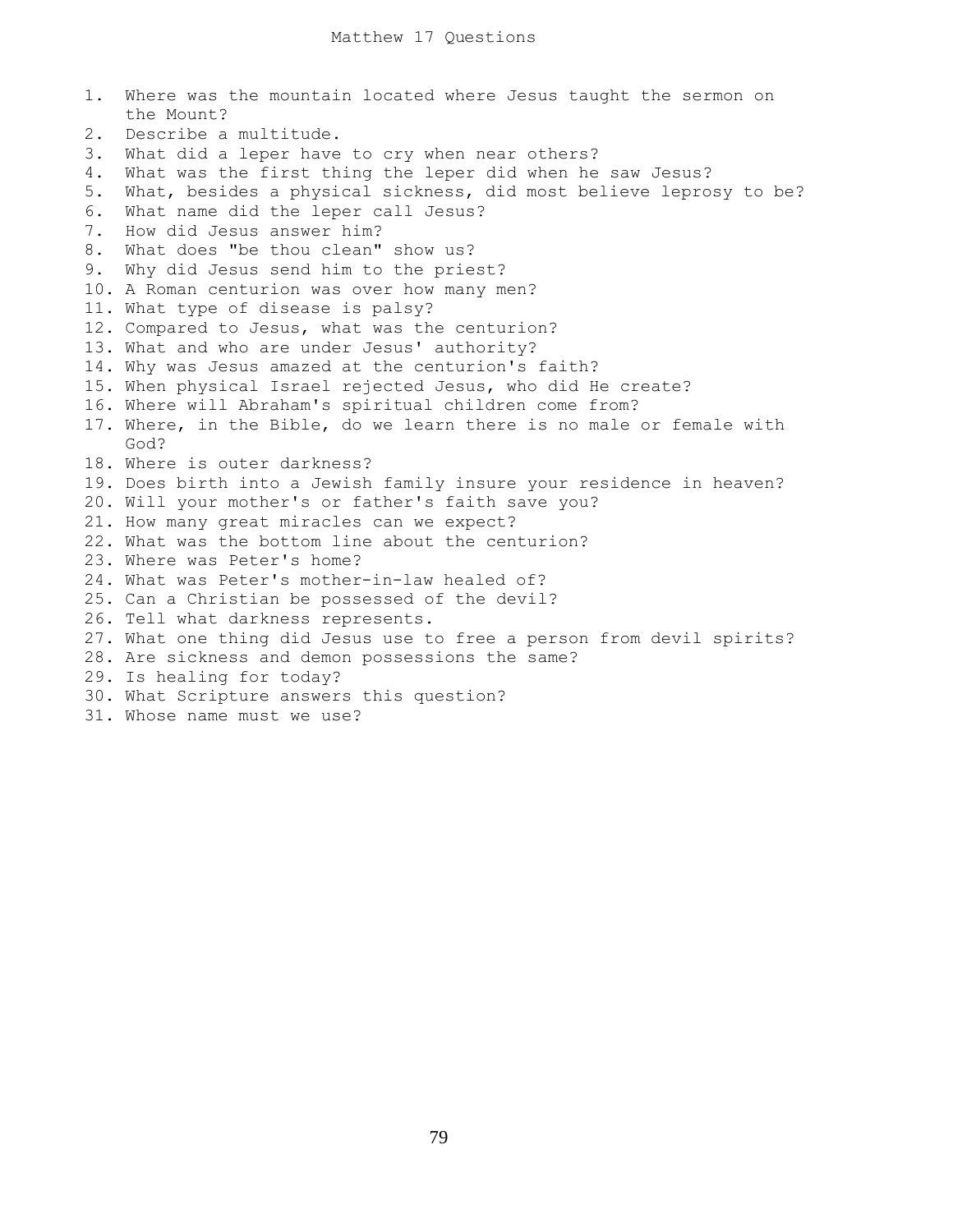We will pick up at Matthew 8:18 "Now when Jesus saw great multitudes about him, he gave commandment to depart unto the other side."

The people thronged Him so greatly, that He was pressed from every side. Every so often, He went aside to rest and pray. This multitude, it seems, had followed Him from the time He had given the Sermon on the Mount. He needed some time alone. His Spirit was always ready, but His body got tired; just like ours do.

 Matthew 8:19 "And a certain scribe came, and said unto him, Master, I will follow thee whithersoever thou goest."

 Scribes were the keepers and registrars of all public documents. The "scribe" mentioned, here, was learned in the law. These men technically knew the rules in the Bible. Very few recognized Jesus for who He really was (the Messiah). This "scribe" had, probably, been among the multitude who heard Him preach the Sermon on the Mount and who saw Him do many miracles. Just as many Jewish people do even today, this scribe recognized Him as a great teacher and as a prophet of God who could perform miracles. The question is, did he recognize Jesus as God manifest in the flesh? Scribes were teachers of the law. It is so strange, to me, that they could not see that Jesus fulfilled the law in every aspect. This "Scribe" was like so many new Christians. They promise to follow no matter where or how hard the road gets, but when trouble come, they fall away.

 Matthew 8:20 "And Jesus saith unto him, The foxes have holes, and the birds of the air [have] nests; but the Son of man hath not where to lay [his] head."

 Jesus told this scribe just right off, if you follow me, it would not be easy. You might have to sleep outside and may not even know where your next meal would come from. Jesus does not promise an easy life even today to His followers. He just promises to take care of our needs, not our wants.

 Matthew 8:21 "And another of his disciples said unto him, Lord, suffer me first to go and bury my father."

 From this statement above, It seems that this disciple, mentioned here, was not one of the 12, but, probably, part of the 120 who followed Jesus for a while. He was asking Jesus to let him tend to his business at home, and he would answer the call to the ministry later. We cannot put off the call of God for any reason. Even though this seems to be good enough excuse, we will see that God will not wait while we tend to earthly things.

 Matthew 8:22 "But Jesus said unto him, Follow me; and let the dead bury their dead."

 Here we must understand the religious significance of this statement. He was speaking of the spiritually dead. He was saying, you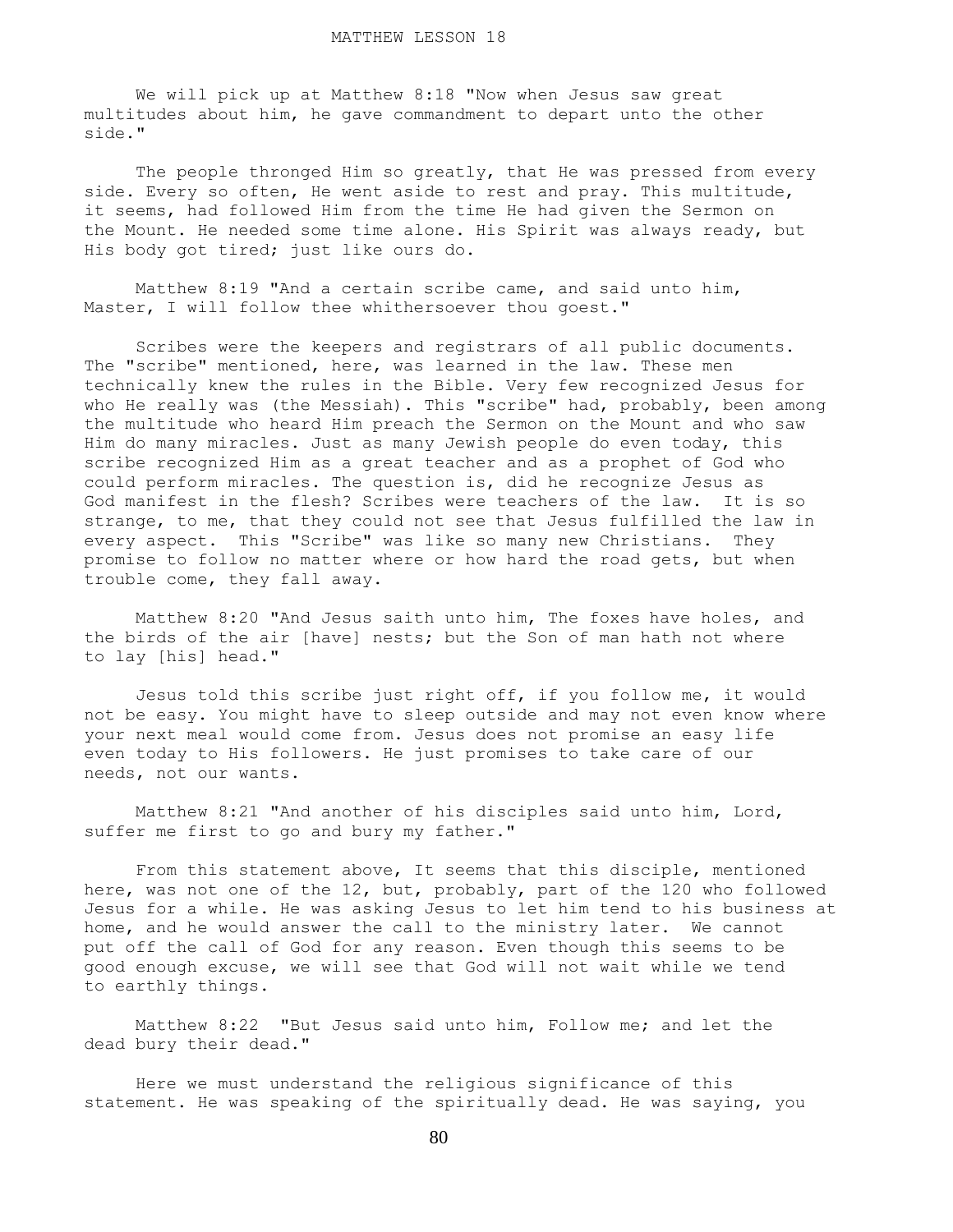cannot do anything for him now. It was too late. Salvation is offered to the living only. He told the man, go minister to others before they, too, die physically not knowing salvation. He, too, was saying, time is running out. Hurry!

 Matthew 8:23 "And when he was entered into a ship, his disciples followed him."

 This was, probably, a ship on the sea of Galilee. It, possibly, belonged to some of the disciples, who were fishermen before Jesus called them.

 Matthew 8:24 "And, behold, there arose a great tempest in the sea, insomuch that the ship was covered with the waves: but he was asleep."

 Jesus' body was tired. He was sleeping right on through the storm. The Sea of Galilee is well known for the heavy wind and boisterous waves. These storms come up suddenly and drown many fishermen. These disciples, who had fished on this see, knew how dangerous it could be.

 Matthew 8:25 "And his disciples came to [him], and awoke him, saying, Lord, save us: we perish."

 They knew where the help was. They knew Jesus could save them. The cry of mankind should be, "Lord, save us: we perish." Jesus is the only one who can save us, but we must cry out for His help. Jesus always listens to our cries, as He did these disciples.

 Matthew 8:26 "And he saith unto them, Why are ye fearful, O ye of little faith? Then he arose, and rebuked the winds and the sea; and there was a great calm."

 Fear is not of God. Jesus rebuked them for being fearful. Fear is the opposite of faith. Probably all this happened to make them realize they should act in faith, not fear. Nevertheless, He spoke to the "wind and the sea", and they both immediately obeyed the Word. Jesus has all power over everything, even the elements. We too, have power through the name of Jesus to speak to the elements. We must use the Word and command the weather to obey in Jesus' name.

 Matthew 8:27 "But the men marvelled, saying, What manner of man is this, that even the winds and the sea obey him!"

The amazing thing, to me, in all of this, is the fact that they were amazed. Jesus has been doing all these fantastic miracles, and they still did not know that He had power over the entire universe. They were right, truly he was not "man". He was God housed in the body of a man.

 Matthew 8:28 "And when he was come to the other side into the country of the Gergesenes, there met him two possessed with devils, coming out of the tombs, exceeding fierce, so that no man might pass by that way."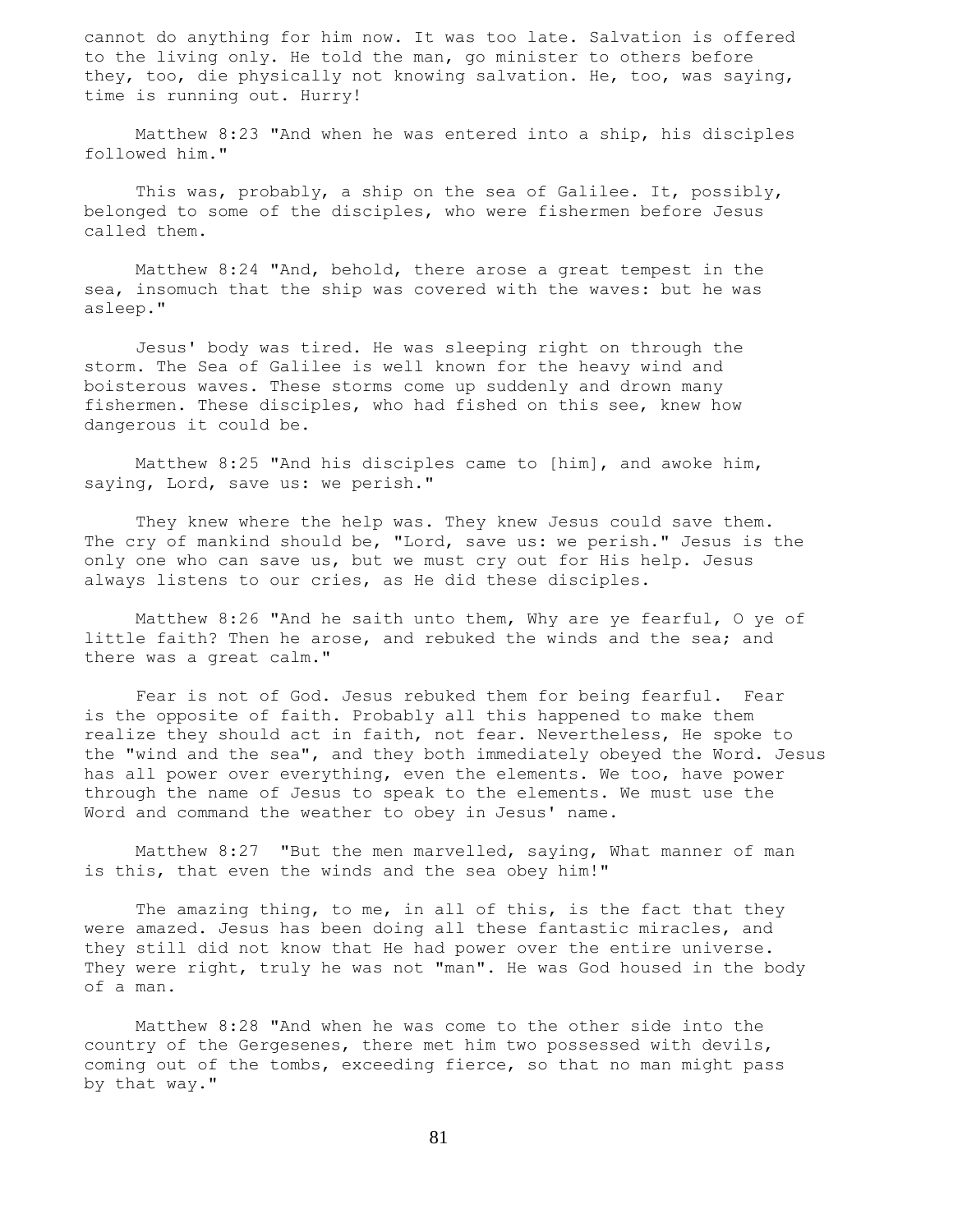This area, that was on the other side of the Sea of Galilee, is today the Golan Heights controlled by the Arabs. In Bible times, it was a very evil area. There were three accounts of men in tombs who were possessed of devils in three of the gospels. It appears that these were three men telling the same account of what happened. It appears that this was three men tellling the same account of what happened. The only real difference in all three accounts, was one man telling the event said that there were two demoniac men. The others said that there was one man. Really it does not matter. It is a fantastic miracle, regardless of whether, one or two, men were involved. A legion can run from 1,000 to 5,000. One of the Scriptures states that in this particular instance, it was about 2,000. So you see, the number of devil spirits were so overwhelming, even for two men to have, that that was incidental. For that matter, this could be three different happenings. All we need to concern ourselves with, is the lesson we can learn from this.

 Matthew 8:29 "And, behold, they cried out, saying, What have we to do with thee, Jesus, thou Son of God? art thou come hither to torment us before the time?"

 There are several things we need to take notice of here. These devils recognized Jesus. They had been in heaven with Jesus before they followed Lucifer. Devil spirits, or demons, are really fallen angels. When God threw Lucifer out of heaven, one third of the angels followed Lucifer, and became his demons. These demons were well aware that there is coming a day when they would be thrown into the lake of fire with Lucifer. That was why they asked Jesus, if He was going to torment them before the time. These spirits need a body to dwell in. If they cannot get a human, then they will settle for an animal.

 Matthew 8:30 "And there was a good way off from them an herd of many swine feeding." Matthew 8:31 "So the devils besought him, saying, If thou cast us out, suffer us to go away into the herd of swine."

 You see, the devils did not want to be disembodied. Being a spirit, they have to inhabit a person or an animal, because they did not have a body of their own.

 Matthew 8:32 "And he said unto them, Go. And when they were come out, they went into the herd of swine: and, behold, the whole herd of swine ran violently down a steep place into the sea, and perished in the waters."

 One word and they obeyed. Jesus just said, "go". The swine were driven mad by these devils, and rather than live with them, they committed hog suicide.

 Matthew 8:33 "And they that kept them fled, and went their ways into the city, and told every thing, and what was befallen to the possessed of the devils."

 Can you imagine how frightening it would be to be herding hogs, and suddenly, they ran and drowned themselves in the sea? Not only were they frightened, but think of the financial loss.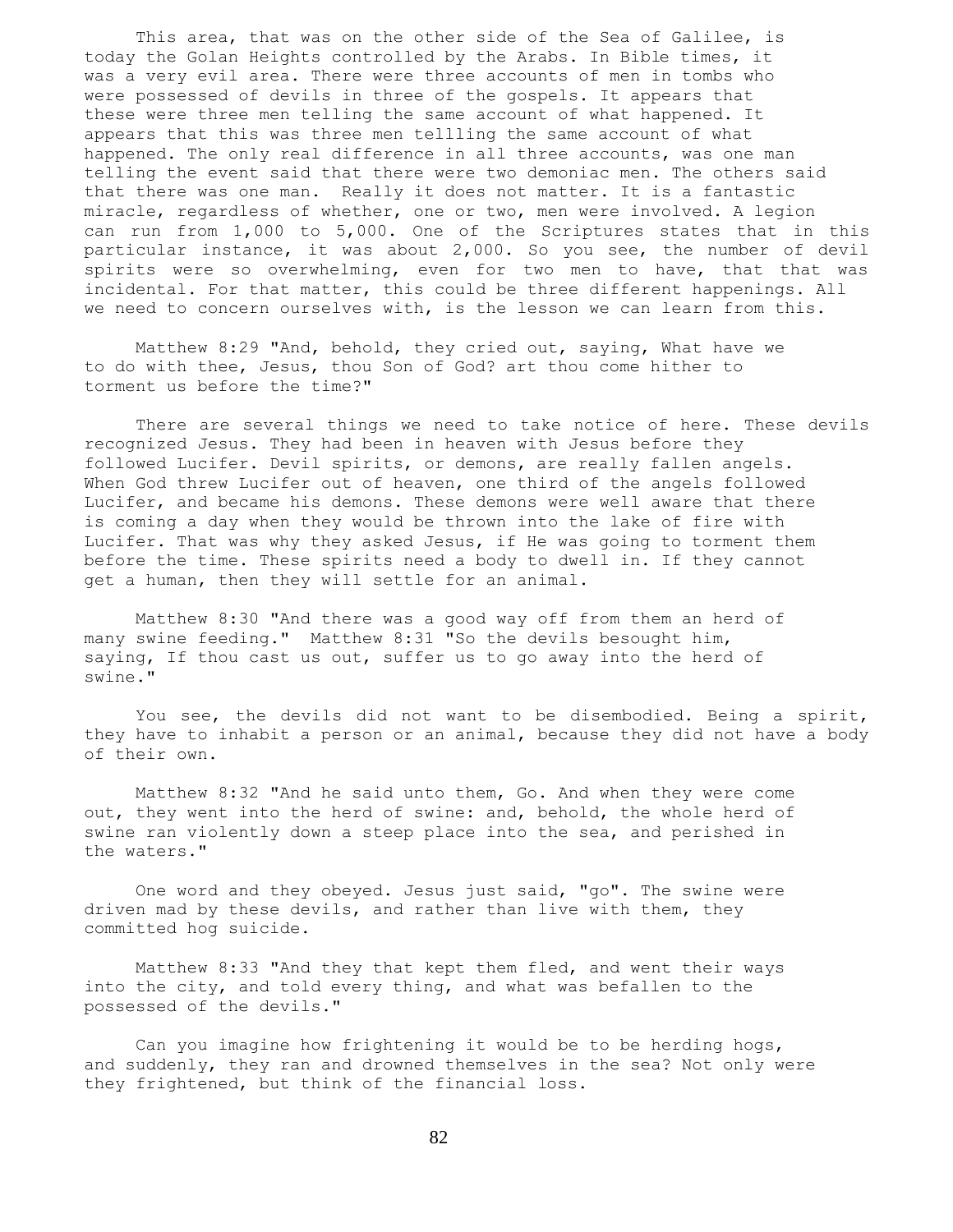Matthew 8:34 "And, behold, the whole city came out to meet Jesus: and when they saw him, they besought [him] that he would depart out of their coasts."

 You would think the people would be tickled to have someone as powerful as Jesus in their midst, but instead, they did not want Him and stopped him at the edge of town. The only reason that makes any sense at all would be, that this was a very evil city. Probably many demon possessed people lived in this city, and you can easily see why they would not want Jesus (the Deliverer) in their city. In St. Mark chapter 5, we read the same account (or at least a similar) beginning with verse 2.

 Mark 5:2 "And when he was come out of the ship, immediately there met him out of the tombs a man with an unclean spirit," Mark 5:3 "Who had [his] dwelling among the tombs; and no man could bind him, no, not with chains:" Mark 5:4 "Because that he had been often bound with fetters and chains, and the chains had been plucked asunder by him, and the fetters broken in pieces: neither could any [man] tame him." Mark 5:5 "And always, night and day, he was in the mountains, and in the tombs, crying, and cutting himself with stones." Mark 5:6 "But when he saw Jesus afar off, he ran and worshipped him," Mark 5:7 "And cried with a loud voice, and said, What have I to do with thee, Jesus, [thou] Son of the most high God? I adjure thee by God, that thou torment me not." Mark 5:8 "For he said unto him, Come out of the man, [thou] unclean spirit." Mark 5:9 "And he asked him, What [is] thy name? And he answered, saying, My name [is] Legion: for we are many." Mark 5:10 "And he besought him much that he would not send them away out of the country." Mark 5:11 "Now there was there nigh unto the mountains a great herd of swine feeding." Mark 5:12 "And all the devils besought him, saying, Send us into the swine, that we may enter into them." Mark 5:13 "And forthwith Jesus gave them leave. And the unclean spirits went out, and entered into the swine: and the herd ran violently down a steep place into the sea, (they were about two thousand;) and were choked in the sea."

This same report is in St. Luke 8:26-39

These three could be separate deliverances, because of so many similar details, I believe they are accounts of the sane incident.

Next lesson, study Matthew chapter 9.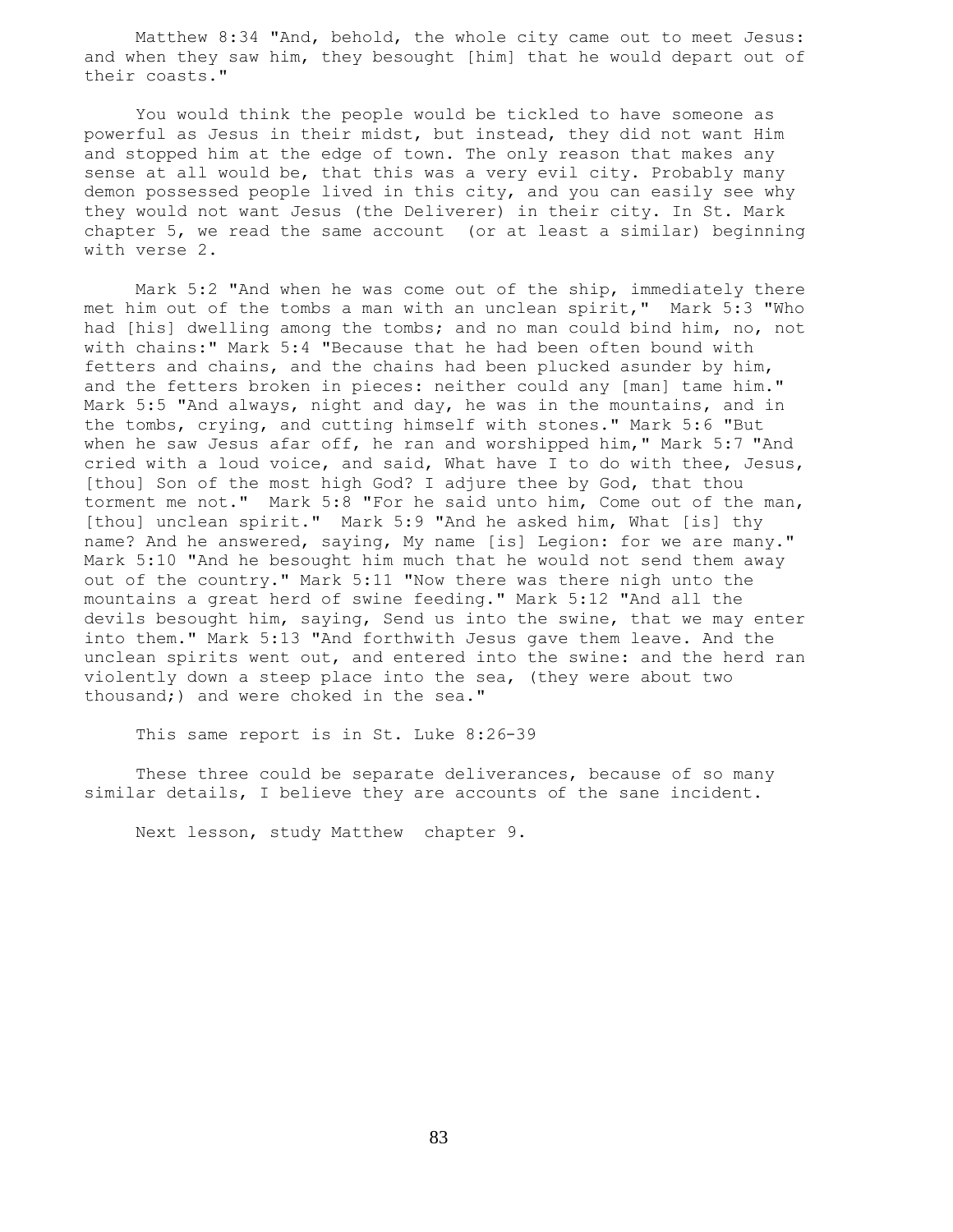1. Why did Jesus say, to depart to the other side of the sea? 2. What promise did the scribe make Jesus? 3. What job for the community did the scribe do? 4. What did scribes have to do with the law? 5. What did Jesus tell the scribe about his living conditions? 6. The disciple that wanted to go and bury his father was probably from what group? 7. What does the statement "Let the dead bury their dead" mean? 8. Salvation is for whom? 9. How did Jesus get to the other side of the sea? 10. When the storm was raging, where was Jesus? 11. What did the disciples say to Jesus about the storm? 12. What did Jesus do? 13. Why did Jesus rebuke them? 14. What is wrong with fear? 15. What should we do, if we are caught in a storm? 16. How many accounts of the demon possessed, whose demons went into the hogs, are in the Bible? 17. What difference is in the stories? 18. Is it important? 19. What amount is a legion? 20. Name at least two things we need to remember about these devil spirits. 21. Where were the devil spirits asked to go? 22. What did the swine do? 23. How did the people of the town feel? 24. What does St. Mark 5:4 show us about demon possession?

25. What was the name of the demons?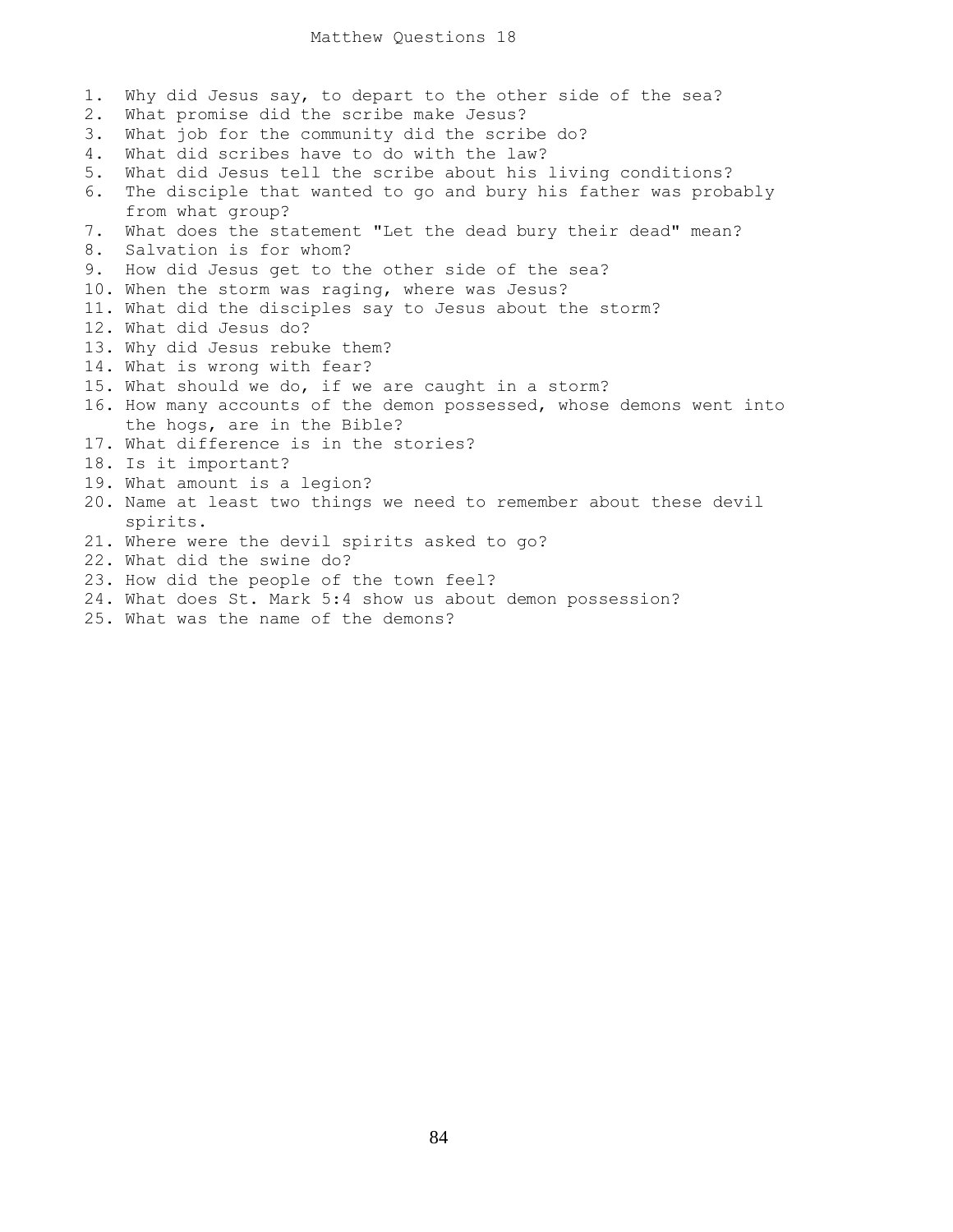We will begin this lesson in Matthew 9:1 "And he entered into a ship, and passed over, and came into his own city." Matthew 9:2 "And, behold, they brought to him a man sick of the palsy, lying on a bed: and Jesus seeing their faith said unto the sick of the palsy; Son, be of good cheer; thy sins be forgiven thee."

 Now remember, in our last lesson, Jesus had been asked to leave when He delivered the demoniac man. He didn't argue with the people. He just got in a boat and came back across the Sea of Galilee to more familiar territory. Many have seen His miracles and heard his teachings on the Mount of Beatitudes. When He arrived back, it seems some people were waiting. We discussed before that palsy is a disease similar to a short circuit in the brain and nervous system. This palsy had advanced so that this man was unable to walk. Not only did the man have faith that Jesus could heal him, but his friends had faith, as well (the ones who brought him). As we have said before, not all illness is associated with sin, but some is.

 Matthew 9:3 "And, behold, certain of the scribes said within themselves, This [man] blasphemeth."

 As we have said so many times in these lessons, they did not recognize Jesus for who He really was. They were familiar with the law and knew that it taught that only God can forgive sins. The reason they thought that Jesus blasphemed, was that they saw Him as a man. To impersonate God is blasphemy, but He was not an impersonator. He was, is, and always will be God.

 Matthew 9:4 "And Jesus knowing their thoughts said, Wherefore think ye evil in your hearts?" Matthew 9:5 "For whether is easier, to say, [Thy] sins be forgiven thee; or to say, Arise, and walk?" Matthew 9:6 "But that ye may know that the Son of man hath power on earth to forgive sins, (then saith he to the sick of the palsy,) Arise, take up thy bed, and go unto thine house."

 You see from the above Scriptures, that the scribes did not just come right out and accuse Jesus out loud. They were afraid the mobs whom Jesus had healed, would attack them, if they said anything to Him. These accusations were just thoughts in their hearts. Jesus knew their thoughts and their hearts, and spoke to the doubt there. This act was evidence of who He is and, also, of His power. When this power commands, it happens, as we see in verse 7.

 Matthew 9:7 "And he arose, and departed to his house." Matthew 9:8 "But when the multitudes saw [it], they marvelled, and glorified God, which had given such power unto men."

 Again here, we see the fact that these people related Jesus to all the other prophets. They did not really know who He was. They did have the right idea. "they glorified God". This man had such a dramatic healing, that he walked home for everybody to see. Jesus had come from a childhood of obscurity to a time of popularity because of His miracles.

85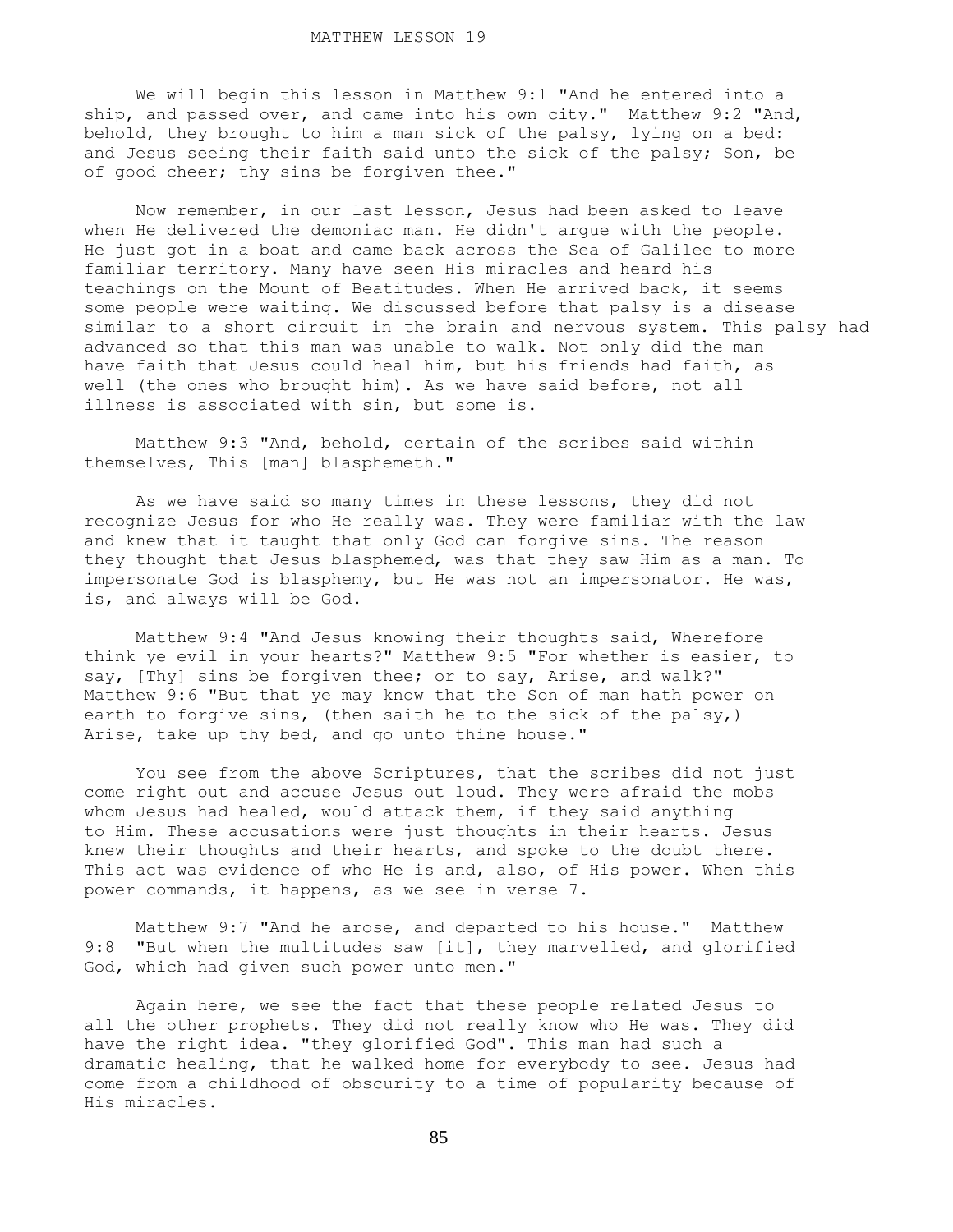Matthew 9:9 "And as Jesus passed forth from thence, he saw a man, named Matthew, sitting at the receipt of custom: and he saith unto him, Follow me. And he arose, and followed him."

 Tax collectors were hated by the people. Matthew, we will learn later, was, also, called Levi. He was, probably, a man of means. He was surely a publican himself. Very little was written in the Scriptures about Matthew. It is accepted that this was the same Matthew that wrote the book of Matthew. Jesus was, probably, already acquainted with Matthew. At any rate, Matthew did not question when Jesus told him to follow him. He just obeyed. This call was even harder than most, because Matthew had to give up the opportunity to make even more money than he already had. He would lose his position of authority, as well. This shows that nothing is more important than following Jesus. If necessary, we too, should be willing to give up all, and follow Him.

 Matthew 9:10 "And it came to pass, as Jesus sat at meat in the house, behold, many publicans and sinners came and sat down with him and his disciples." Matthew 9:11 "And when the Pharisees saw [it], they said unto his disciples, Why eateth your Master with publicans and sinners?"

 Here, we see Jesus associating with these hated Roman tax collectors and people who knew none of the Jewish law. Even if they did, they would not have practised the law; because they were idolaters. To the Pharisees, they would have been unclean spiritually. A Pharisee would have nothing at all to do with them. I believe these Pharisees were afraid of Jesus, so they asked the disciples. Jesus knew in His heart their evil intentions, and instead of letting the disciples answer this accusation, He answered for Himself.

 Matthew 9:12 "But when Jesus heard [that], he said unto them, They that be whole need not a physician, but they that are sick." Matthew 9:13 "But go ye and learn what [that] meaneth, I will have mercy, and not sacrifice: for I am not come to call the righteous, but sinners to repentance."

 Righteous people are already saved. They do not need to be saved. If you are not sick, you do not need to go to the doctor. Jesus did not come to change the law, He came to fulfill the law. Self righteous is different from righteous. To be righteous, we must be in right standing with God. Jesus brought the message of hope to a dying and sinful world. He provided the way out for those who were lost. His message is a message of good news (gospel). When He said He would have mercy and not sacrifice, I believe it meant, He provided the sacrifice for us. He is the perfect Lamb sacrifice. Through His mercy and grace, we receive it. Not of ourselves that we might boast, but through faith in Him.

 Matthew 9:14 "Then came to him the disciples of John, saying, Why do we and the Pharisees fast oft, but thy disciples fast not?"

 We must remember that Jesus is the Groom of the bride of Christ. There is no mourning and sadness preparing for a wedding. John the Baptist preached repentance and people who are repentant weep and mourn. You can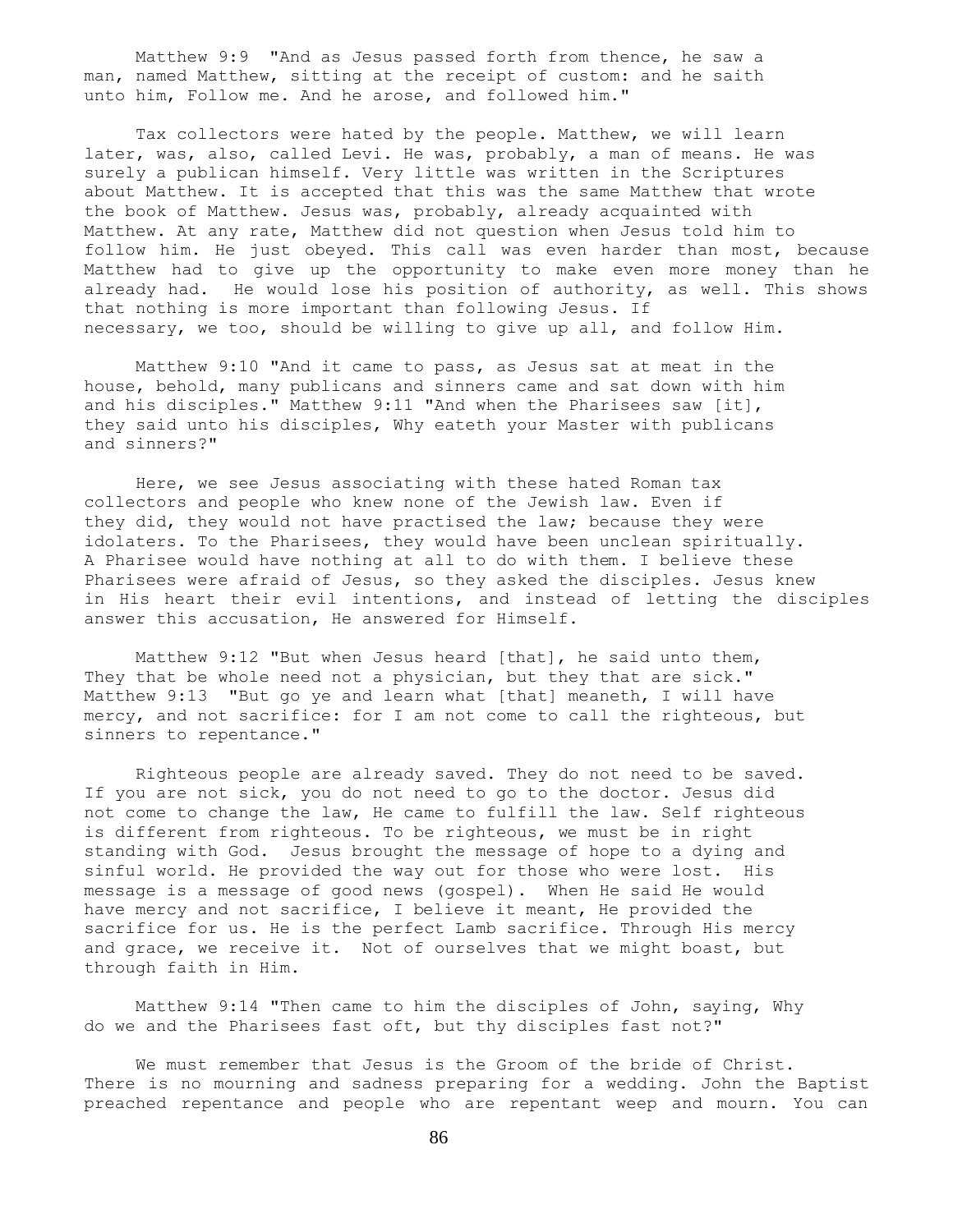easily see why John's disciples would fast. They were repenting, seeking for the Saviour. The Pharisees remind me of some religions today. They believe you have to do specific things to be saved (penance). The followers of Jesus were rejoicing and happy, because the salvation that Jesus offered was a free gift. As long as the gift was there, it was hard to be sorrowful.

 Matthew 9:15 "And Jesus said unto them, Can the children of the bridechamber mourn, as long as the bridegroom is with them? but the days will come, when the bridegroom shall be taken from them, and then shall they fast."

 You see, when Jesus is not here with us physically, we will be as John's disciples. It will be necessary to fast for strength and power from God. We are all in a state of mourning now, waiting for that great day when the Groom will come for His bride.

 Matthew 9:16 "No man putteth a piece of new cloth unto an old garment, for that which is put in to fill it up taketh from the garment, and the rent is made worse." Matthew 9:17 "Neither do men put new wine into old bottles: else the bottles break, and the wine runneth out, and the bottles perish: but they put new wine into new bottles, and both are preserved."

This was a very profound statement, that we will, probably, never be able to fully understand, until the Lord returns. My best understanding is that Jewish people did not accept the teachings of Jesus, because they were so full of the law, there were no room for the Spirit. To me "putting new wine into new bottles" was speaking of the Christians being filled with the Holy Spirit (wine) and being saved. This putting the material together, new and old, could be speaking of how hard it is for the Jews and Gentiles to worship together. If a group of new Christians try witnessing to Jewish people, they will listen, if you call Jesus the Messiah. We, Christians, are looking for our Saviour; the Jews are looking for their King. The same, but just two different views of Him.

 Matthew 9:18 "While he spake these things unto them, behold, there came a certain ruler, and worshipped him, saying, My daughter is even now dead: but come and lay thy hand upon her, and she shall live." Matthew 9:19 "And Jesus arose, and followed him, and [so did] his disciples."

The man who came was of some importance in the community. They called him a "ruler". He had great faith. Even though his daughter had been pronounced dead, he knew Jesus could raise her from the dead.

 Jesus did not answer him. He just went with the man and took the disciples with Him. Great faith brings great results.

 Matthew 9:20 "And, behold, a woman, which was diseased with an issue of blood twelve years, came behind [him], and touched the hem of his garment:" Matthew 9:21 "For she said within herself, If I may but touch his garment, I shall be whole." Matthew 9:22 "But Jesus turned him about, and when he saw her, he said, Daughter, be of good comfort; thy faith hath made thee whole. And the woman was made whole from that hour."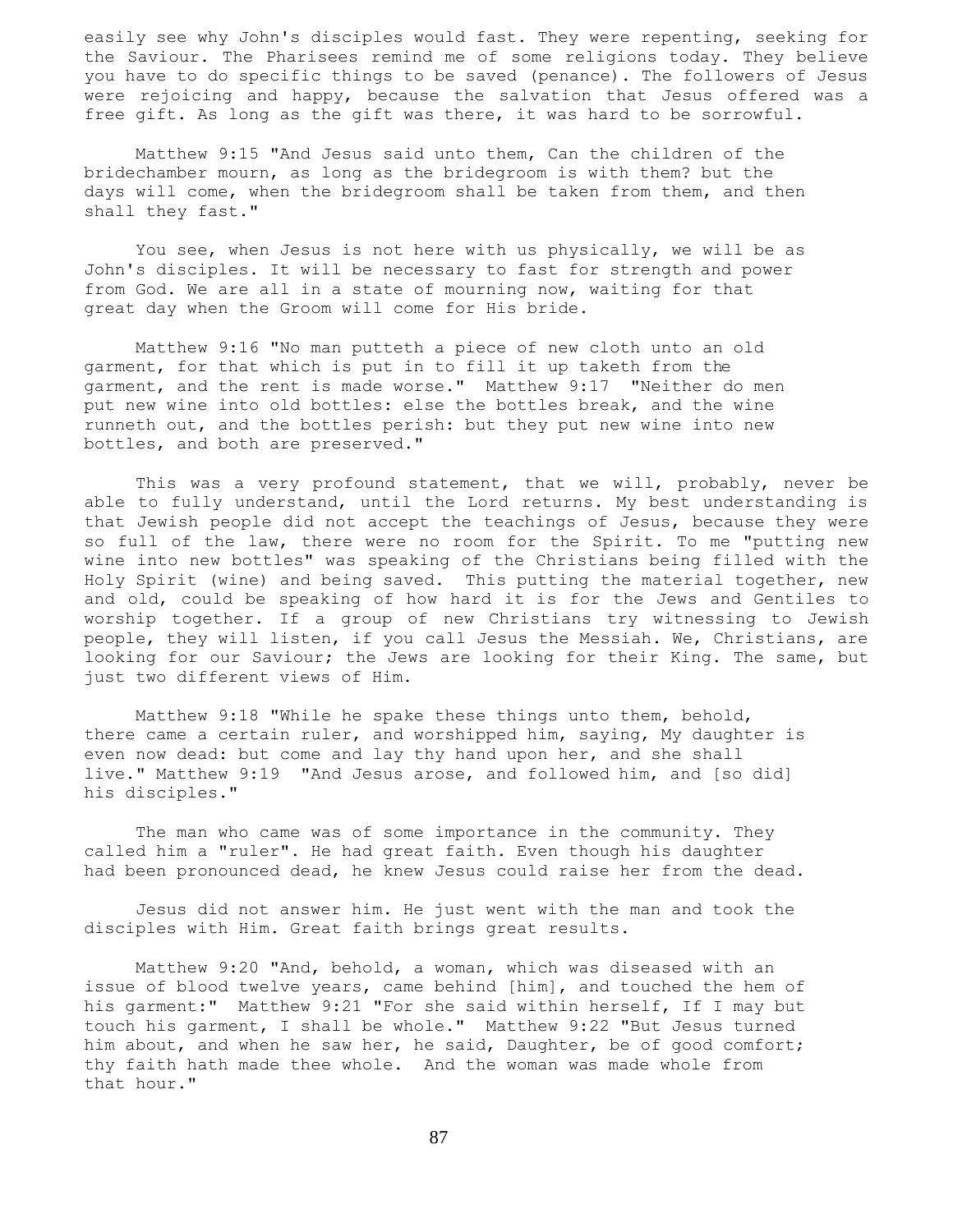Even though Jesus was headed to restore the little girl, He was still interested in helping others along the way. This woman's belief was great, and she was not disappointed. Even touching the hem of His garment could totally restore, as it did for her. Other accounts of this story tell us she had spent everything she had, on worldly physicians. Just one touch of Jesus' garment, and she was whole. Aside from this, there is one thing we need to note here. Some people think that women are children of Satan. Jesus called her "daughter", showing that she, like all other Christian women, are children of God.

 Matthew 9:23 "And when Jesus came into the ruler's house, and saw the minstrels and the people making a noise," Matthew 9:24 "He said unto them, Give place: for the maid is not dead, but sleepeth. And they laughed him to scorn." Matthew 9:25 "But when the people were put forth, he went in, and took her by the hand, and the maid arose." Matthew 9:26 "And the fame hereof went abroad into all that land."

 These "minstrels" were paid mourners. Jesus was about to stop their wages. No paid mourners would be necessary. They laughed; but Jesus had the last laugh. This dead girl arose. Jesus is the resurrection and the life. He raises every one of us from the dead and gives us life. The fame would spread rapidly. Who was this, that He could raise the dead? Notice Jesus put the doubters out before He raised her.

We will begin next lesson with verse 27.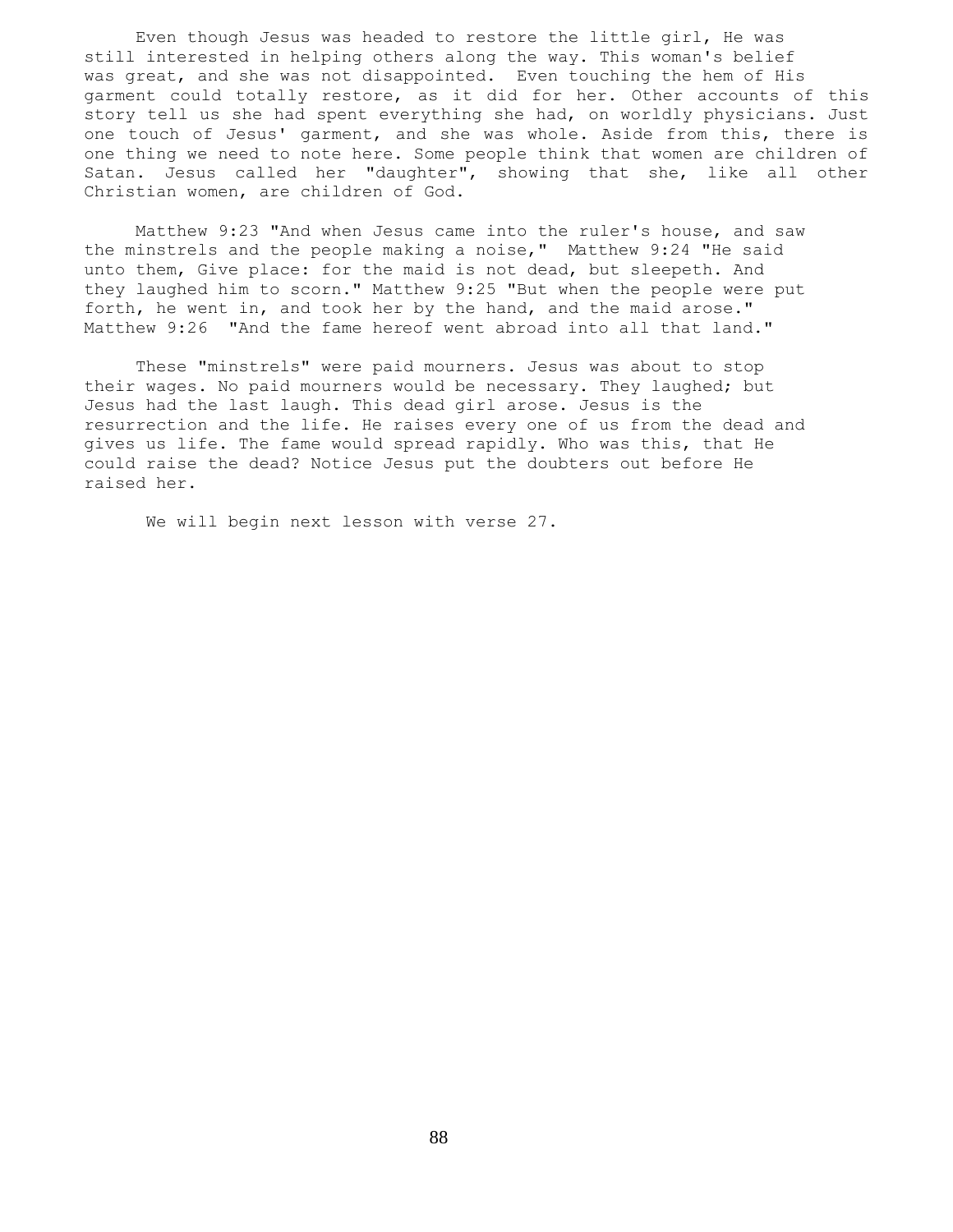1. What did Jesus say to the man sick of the palsy? 2. What did the scribes say within themselves about Jesus? 3. What did Jesus say of the scribes? 4. What was Jesus showing them that He had power on earth to do? 5. What instruction did Jesus give the sick of the palsy? 6. What did the multitude do, when they saw this miracle? 7. What did Matthew have before Jesus called him? 8. Who ate with Matthew and Jesus? 9. Who did Jesus say needed a physician? 10. What did Jesus say He would have in place of sacrifice? 11. Who has Jesus called to repentance? 12. Why did the disciples of Jesus not fast? 13. Tell your opinion of what putting new wine in old bottles mean? 14. Tell your opinion of what putting a piece of new cloth in an old garment means? 15. Why did the ruler come to Jesus and worship him? 16. How long had the woman had the issue of blood? 17. What had the woman said within herself. 18. What did Jesus tell the woman had made her whole? 19. What were minstrels doing in the ruler's home? 20. What did Jesus tell them to do? Why? 21. What happened to the girl? 22. What were the results?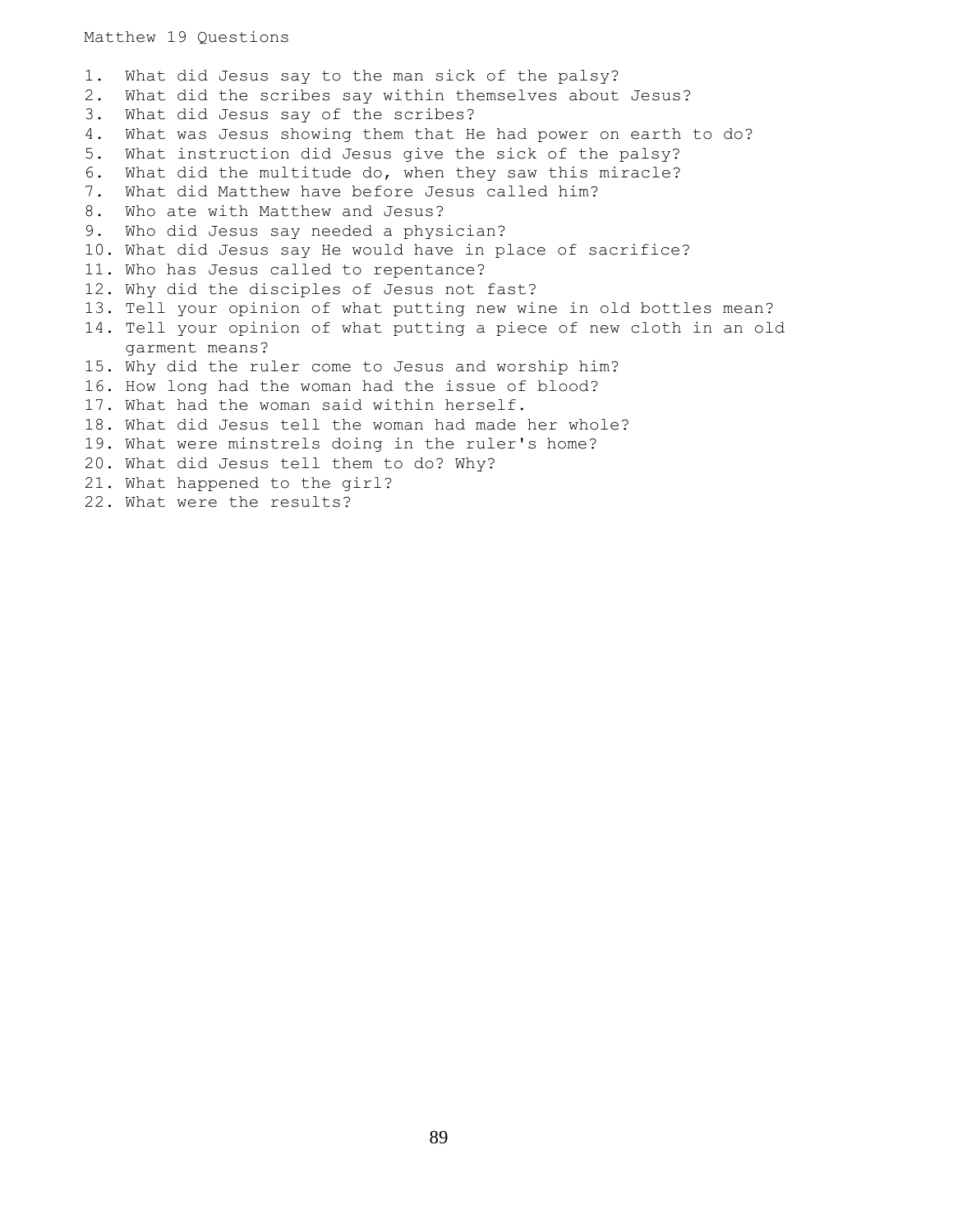We will begin this lesson in Matthew 9:27 "And when Jesus departed thence, two blind men followed him, crying, and saying, [Thou] son of David, have mercy on us."

 At this point, Jesus had just healed the incurably sick woman of the issue of blood, and had raised the young girl from the dead. We read in the last lesson that the story of these two miracles had spread throughout the land. No wonder these two blind men followed Him. Here, again, was another impossible situation. These men believed that Jesus was their only help.

 Matthew 9:28 "And when he was come into the house, the blind men came to him: and Jesus saith unto them, Believe ye that I am able to do this? They said unto him, Yea, Lord." Matthew 9:29 "Then touched he their eyes, saying, According to your faith be it unto you." Matthew 9:30 "And their eyes were opened; and Jesus straitly charged them, saying, See [that] no man know [it]." Matthew 9:31 "But they, when they were departed, spread abroad his fame in all that country."

 Jesus (in nearly every instance), when He healed someone, would say your faith has made you whole (or something very near to that statement). It seems that our faith in something happening has a great deal to do with it coming to pass. Jesus asked them, "believe ye that I am able to do this?" Then He healed them. Faith is one thing that pleases God. The Scripture says that without faith, it is impossible to please God. What is faith? We read in Hebrews 11:1 "Now faith is the substance of things hoped for, the evidence of things not seen."

 You see, if you could see the evidence, it would be fact, not faith. Some ministers will tell you to shut your eyes and see your prayer request happening in your mind. That is not really what faith is. Faith is when we pray,and ask God for something, and then trust God with all the details, never doubting in our hearts that God is able to do more than we can ask, or think. I believe these two blind men had that kind of faith. They came to Jesus, believing that He would restore their sight, and He did. They did not follow His instructions not to tell anyone. If they were blind, and could suddenly see, there would be no way to keep them from telling the good news. There is another way to look at this, also. Before a person is saved, they are spiritually blind. When they seek out the Lord Jesus, it is faith that opens their eyes. A new Christian is just like these blind men. There is no way not to tell the good news. Once I, too, was blind, but now I see.

 Matthew 9:32 "As they went out, behold, they brought to him a dumb man possessed with a devil." Matthew 9:33 "And when the devil was cast out, the dumb spake: and the multitudes marvelled, saying, It was never so seen in Israel."

 This person had been possessed of a devil. The devil spirit inside him, would not let him speak. When a devil spirit controls a person, he is totally under the control of the evil spirit. This man was helpless, until Jesus came along and freed him. As we studied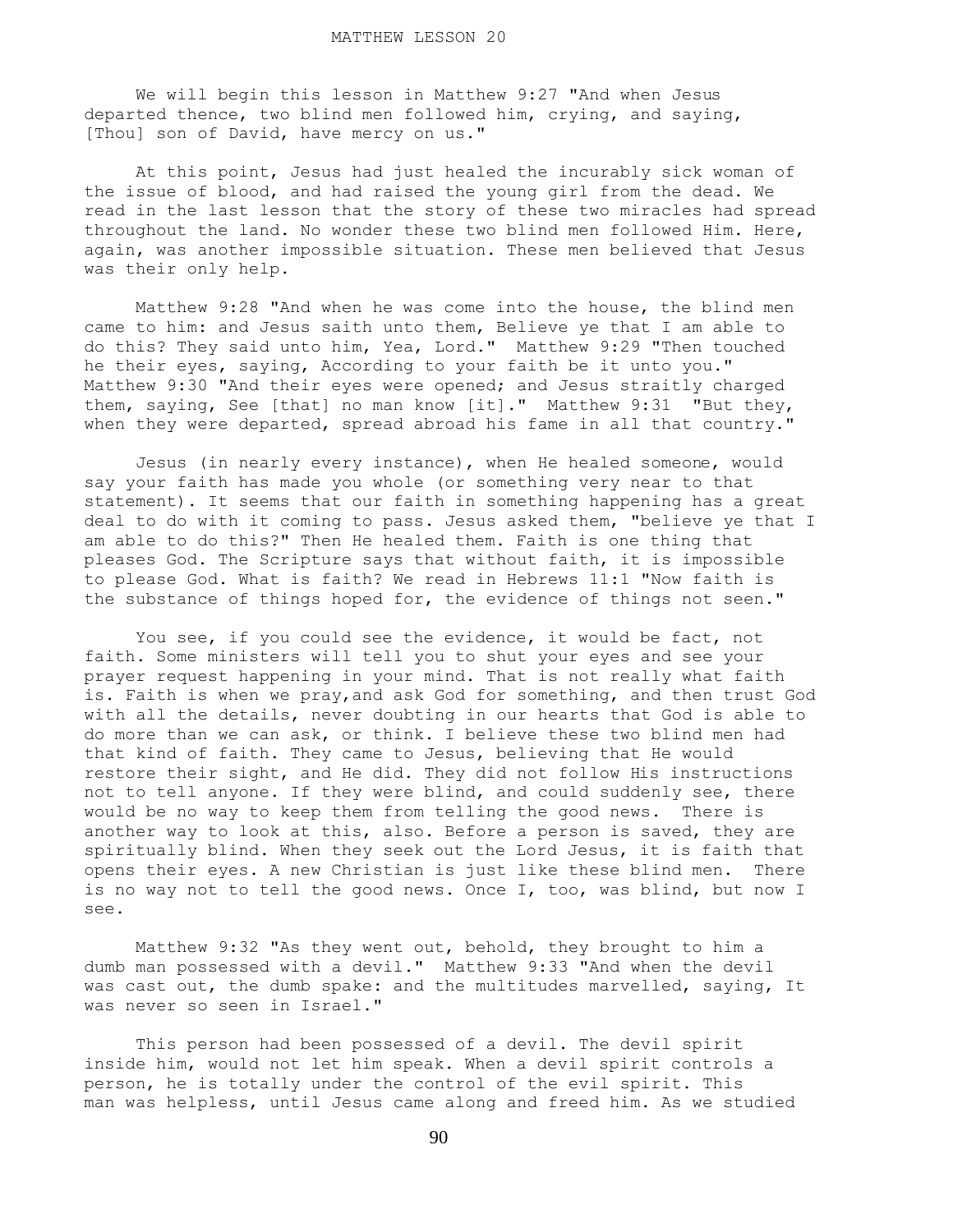before, these spirits of demons, or devils, are under Jesus. When He commands them to go, they must obey. What a glorious thing to see anyone delivered from a devil spirit, but to see one who was dumb released to speak, was even more glorious. The multitudes realized this was no ordinary happening. Jesus had super natural power.

 Matthew 9:34 "But the Pharisees said, He casteth out devils through the prince of the devils."

 Just as many churches today proclaim casting out devils is not of God. so did the religion of that day. Churches have a tendency to believe that anything not active in their particular church is not of God; even though it is prominent in the Bible.

 Matthew 9:35 "And Jesus went about all the cities and villages, teaching in their synagogues, and preaching the gospel of the kingdom, and healing every sickness and every disease among the people."

 Jesus was many things to many people. He taught, preached, and healed everywhere He went. Even the Jewish people agreed that He was a great teacher, a great preacher-prophet, and a great healer. These were just manifestations of who He really is (God manifest in the flesh). These Scriptures above said He healed all. It is, interesting, to me that sickness and disease were spoken of separately. Sickness is like a case of the flu, or something like a short time virus, But diseases are like M.S., or some other terminal disease like cancer. At any rate, He healed them all. He brought the good news (gospel) to everyone, so they might be saved. He not only brought salvation, He is salvation.

 Matthew 9:36 "But when he saw the multitudes, he was moved with compassion on them, because they fainted, and were scattered abroad, as sheep having no shepherd."

 Jesus, looking at the multitude, saw individuals who were lost. They had no direction in their lives. They were weary of this world, with no solution. They had no one to lead them. Jesus felt love for them. He would become their Shepherd, who would lead them to green pastures. He would be their Leader.

 Matthew 9:37 "Then saith he unto his disciples, The harvest truly [is] plenteous, but the labourers [are] few;" Matthew 9:38 "Pray ye therefore the Lord of the harvest, that he will send forth labourers into his harvest."

 The Scripture above reminds me of the song about the harvest. Some of the words are: My house is full, but my fields are empty. Who will go and work for me today? It seems all my children want to sit around my table. No one wants to work in my field.

The harvest is really the end of the world. We, labourers, must hurry to reap the wheat. Many believe, as I do, that the Lord Jesus will be coming back soon and will take the wheat (Christians) to the great barn in the sky. We, ministers, of the Word must work for time is drawing very short to work. Those trying to get into the family of God must come soon, or be left behind. The 13th chapter of Matthew talks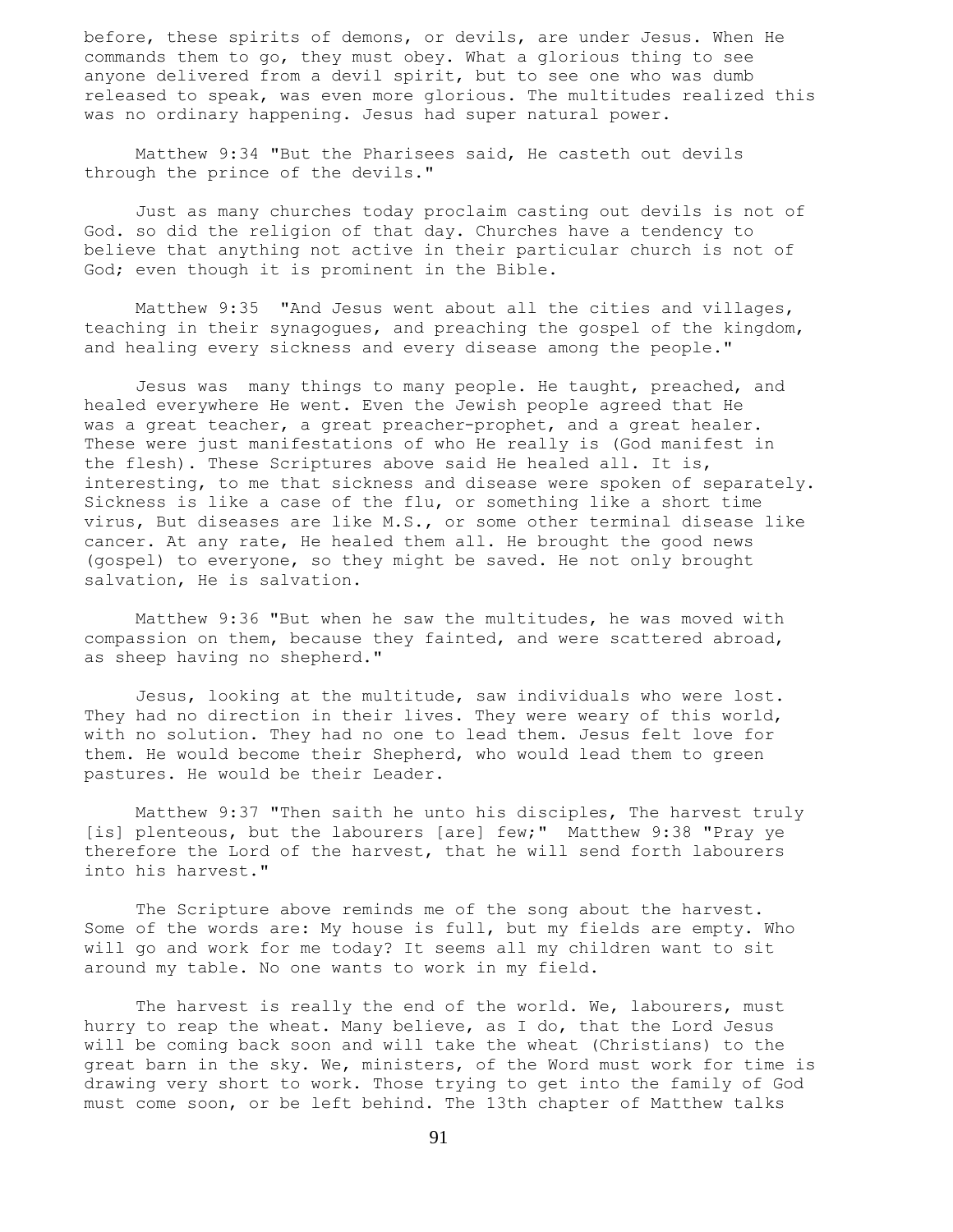about the seed that is planted by the Son of man. It tells of how it grows up with the tares until harvest time. The seed is planted, then someone comes in and waters it, but God gets the increase. The wheat that grows is symbolic of the Christians. Some plant the Word, someone else comes along and strengthens it, then after all is said and done that Christian belongs to Jesus. He grows in the midst of the world filled with evil people (the tares), but then at harvest time, Jesus comes to receive His own. The tares are gathered and burned. The wheat (Christians) are carried away to heaven to be with Jesus. I think verse 43 of the 13th chapter of Matthew says it all, Matthew 13:43 "Then shall the righteous shine forth as the sun in the kingdom of their Father. Who hath ears to hear, let him hear."

 There is little time left to get the Word out. Everyone who can speak at all of Jesus, need to be about the Father's business. Work for the night is coming, when man's work is done.

Next lesson, study Matthew 10.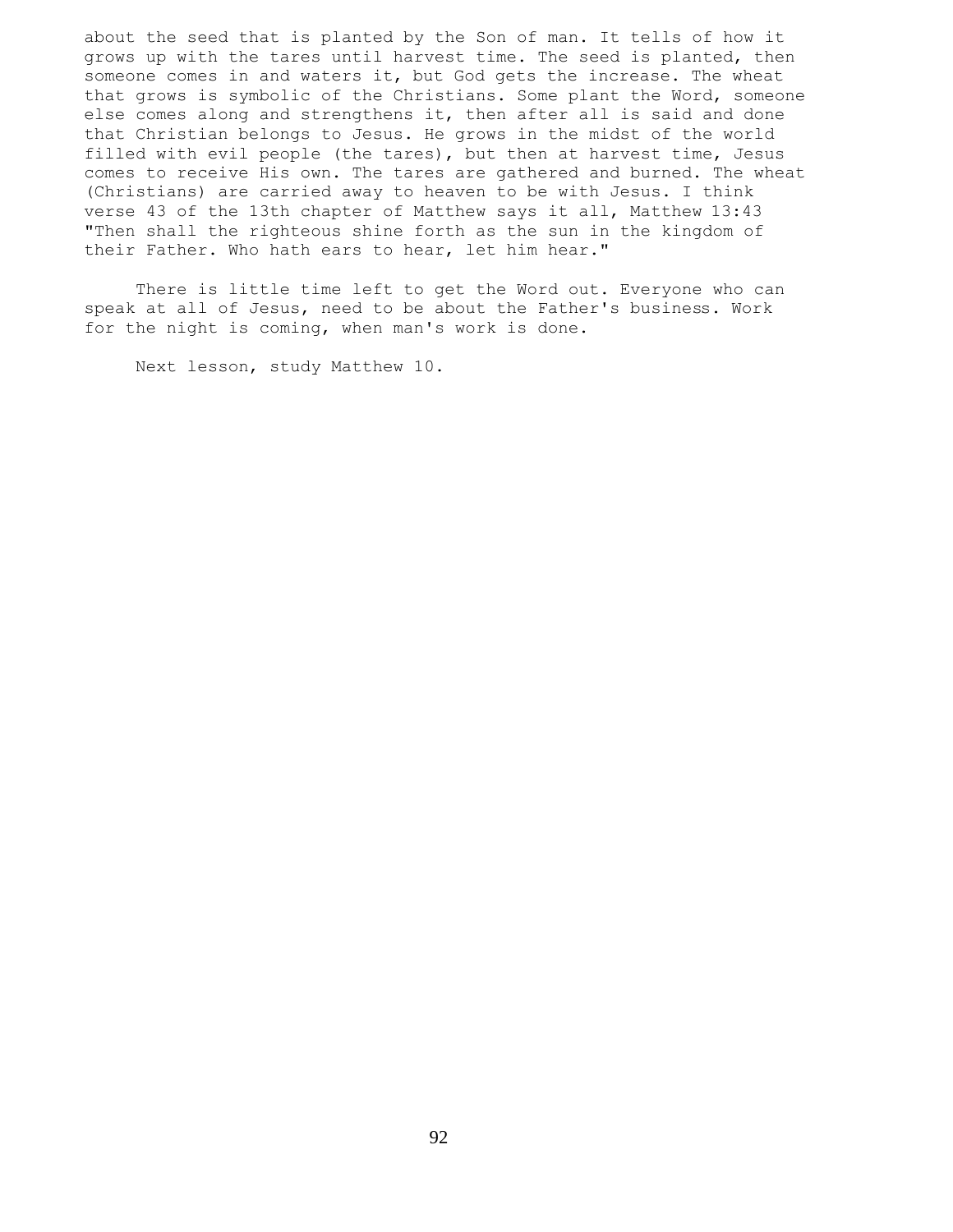1. What name did the blind man call Jesus? 2. What did these two blind men think about Jesus? 3. What did Jesus ask the two blind men? 4. When Jesus healed, what did He tell them that helped them to be healed? 5. What is the one thing that pleases God? 6. What is faith according to chapter 11 of Hebrews? 7. If you can see evidence, what is it? 8. What, besides a physical healing of blindness, does this passage tell us. 9. What was really wrong with the dumb man? 10. What did the multitude say, when the dumb spake? 11. What did the Pharisees say about Jesus when the dumb spake? 12. What do churches today have a tendency to believe about churches who do more than they do in their own church? 13. Name three things that Jesus did in the cities and villages. 14. What percentage of people did He heal? 15. What is the difference between sickness and disease? 16. When Jesus saw the multitude, how did it affect him? 17. Who would be their Shepherd? 18. What was Jesus asking for in verse 37? 19. What is the harvest, really? 20. Who was the wheat symbolic of? 21. Who are the tares? 22. What happened to the tares at the end? 23. In Matthew 13:43, the righteous shall shine forth as what?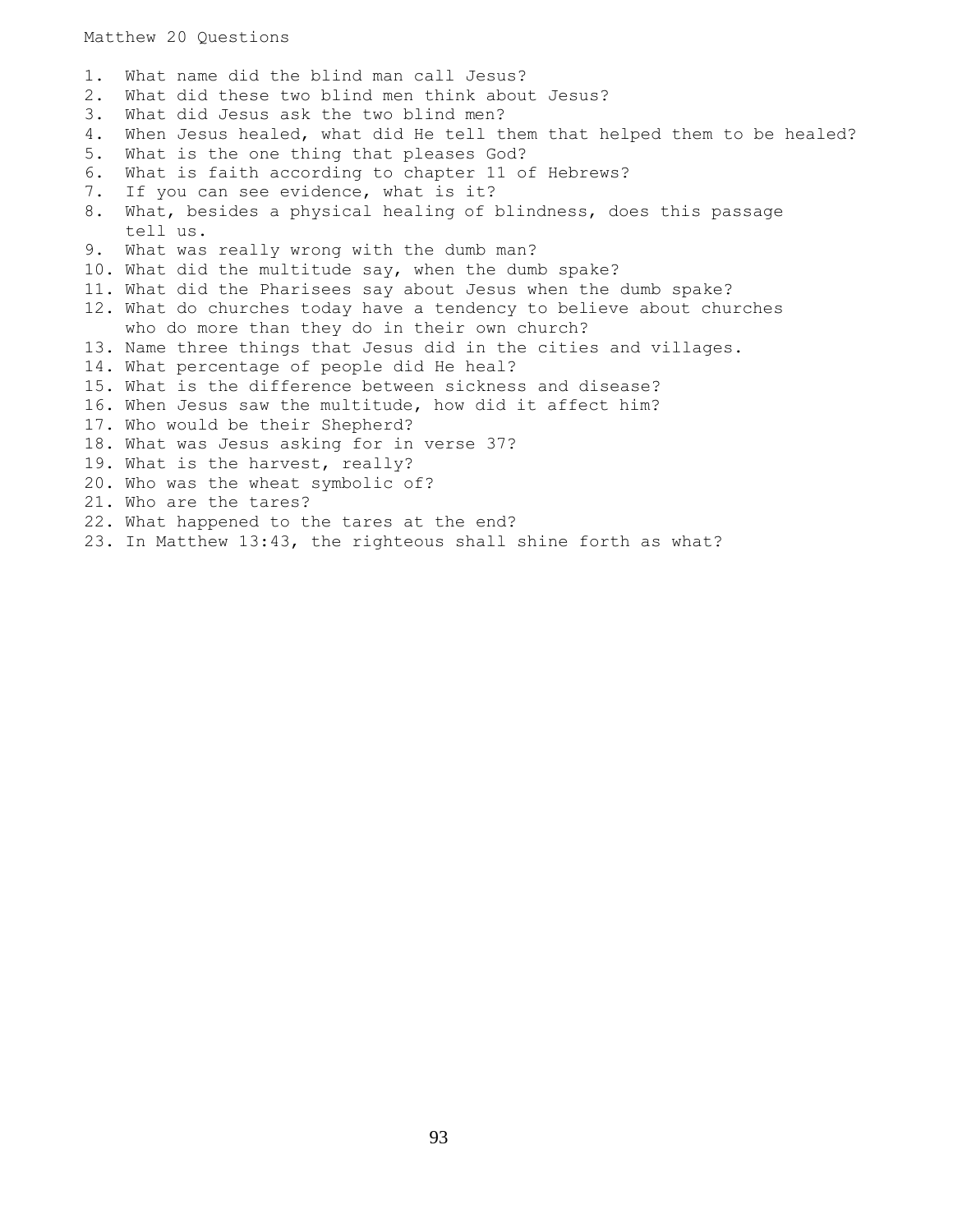We will begin in Matthew 10:1 "And when he had called unto [him] his twelve disciples, he gave them power [against] unclean spirits, to cast them out, and to heal all manner of sickness and all manner of disease."

 Here, we see the power to cast out demons and to heal all manor of disease comes through the name of Jesus. All healing and deliverance must be done in Jesus' name. Jesus healed in His own right. We heal in Jesus' name.

 Matthew 10:2 "Now the names of the twelve apostles are these; The first, Simon, who is called Peter, and Andrew his brother; James [the son] of Zebedee, and John his brother;" Matthew 10:3 "Philip, and Bartholomew; Thomas, and Matthew the publican; James [the son] of Alphaeus, and Lebbaeus, whose surname was Thaddaeus;" Matthew 10:4 "Simon the Canaanite, and Judas Iscariot, who also betrayed him."

 Let us stop here a moment and look at these disciples. Peter (rock) and Andrew (manly), his brother, were fishermen before Jesus called them, and their partners were, probably, James and John (sons of Zebedee; sons of thunder). "John" means Jehovah is gracious. John was called the beloved of Jesus. This John truly loved Jesus. He was the only one present at the crucifixion. Jesus entrusted His mother to John.

 The name "Philip" means lover of horses. Bartholomew, some believe that he was the same as Nathaniel. Thomas was best known as "doubter". The name "Thomas" means twin, but it was not evident in the Bible who the twin was. We just studied about Matthew, the tax collector. His name means "a gift of Jehavoh". James (not son of Zebedee) was believed to be the nephew of Mary (mother of Jesus). He was called James the less. No one knows whether this had to do with stature, or importance. This "Lebbaeus", or "Thaddaeus" means courage. Thaddaeus was, probably, the name he used in his ministry. Simon, the Canaanite belonged to the faction of the Zealots who were dogmatic about the Mosaic law. Judas Iscariot was the betrayer of Jesus. He also carried the purse.

 Matthew 10:5 "These twelve Jesus sent forth, and commanded them, saying, Go not into the way of the Gentiles, and into [any] city of the Samaritans enter ye not:" Matthew 10:6 "But go rather to the lost sheep of the house of Israel."

 You see from this, that Jesus tried to bring the message to physical Israel first. Even these disciples were instructed to minister to the house of Israel. Physical Israel had to reject this message, before it would be offered to spiritual Israel (Gentile believers).

 Matthew 10:7 "And as ye go, preach, saying, The kingdom of heaven is at hand." Matthew 10:8 "Heal the sick, cleanse the lepers, raise the dead, cast out devils: freely ye have received, freely give."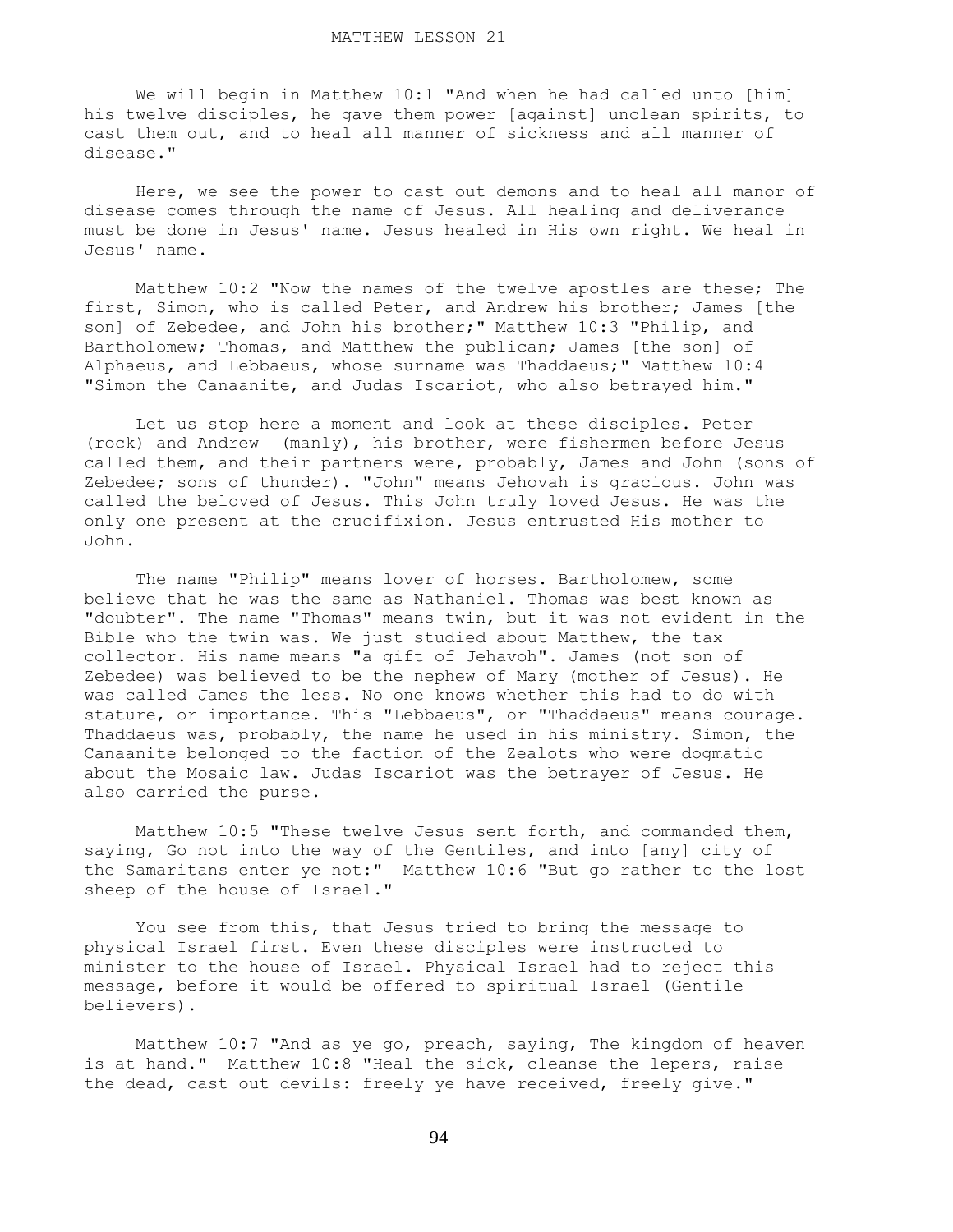Jesus told them the message to preach. Since that was the first on the list of the things to do, we can understand from that, that salvation is the most important message. He did not tell the disciples, if you are able to; heal, cleanse, raise the dead, and cast out devils. He just said do it. Probably, one of the problems in our churches today is that we are preaching and leaving all these other things undone.

 Matthew 10:9 "Provide neither gold, nor silver, nor brass in your purses," Matthew 10:10 "Nor scrip for [your] journey, neither two coats, neither shoes, nor yet staves: for the workman is worthy of his meat."

 You have to realize that this was the disciples' call to go to the mission field. They have no idea how to prepare. Jesus was saying, that the people they ministered to should pay the disciples' expenses. It would have to be that way, because they would not have time to work on the side.

 Matthew 10:11 "And into whatsoever city or town ye shall enter, enquire who in it is worthy; and there abide till ye go thence."

 He said to find a good believing family, and stay with them while you were ministering in a town.

 Matthew 10:12 "And when ye come into an house, salute it." Matthew 10:13 "And if the house be worthy, let your peace come upon it: but if it be not worthy, let your peace return to you."

 A minister visiting with a family should speak a blessing on the house and family who lodged them. Jesus said, if you discover these people were not Christians, just take your blessing with you when you leave.

 Matthew 10:14 "And whosoever shall not receive you, nor hear your words, when ye depart out of that house or city, shake off the dust of your feet." Matthew 10:15 "Verily I say unto you, It shall be more tolerable for the land of Sodom and Gomorrha in the day of judgment, than for that city."

 There are 2 things we should note here. #1.Sodom and Gomorrha did not reject the salvation message of Jesus. #2. They have already been severely punished for their sins. People who reject Jesus have a terrible fate awaiting.

 Matthew 10:16 "Behold, I send you forth as sheep in the midst of wolves: be ye therefore wise as serpents, and harmless as doves."

 Jesus told them that even though they meant no harm to anyone, they would meet with great opposition. some of the people would try to eat them alive. He said be careful, don't do them any harm; but just minister to them.

 Matthew 10:17 "But beware of men: for they will deliver you up to the councils, and they will scourge you in their synagogues;"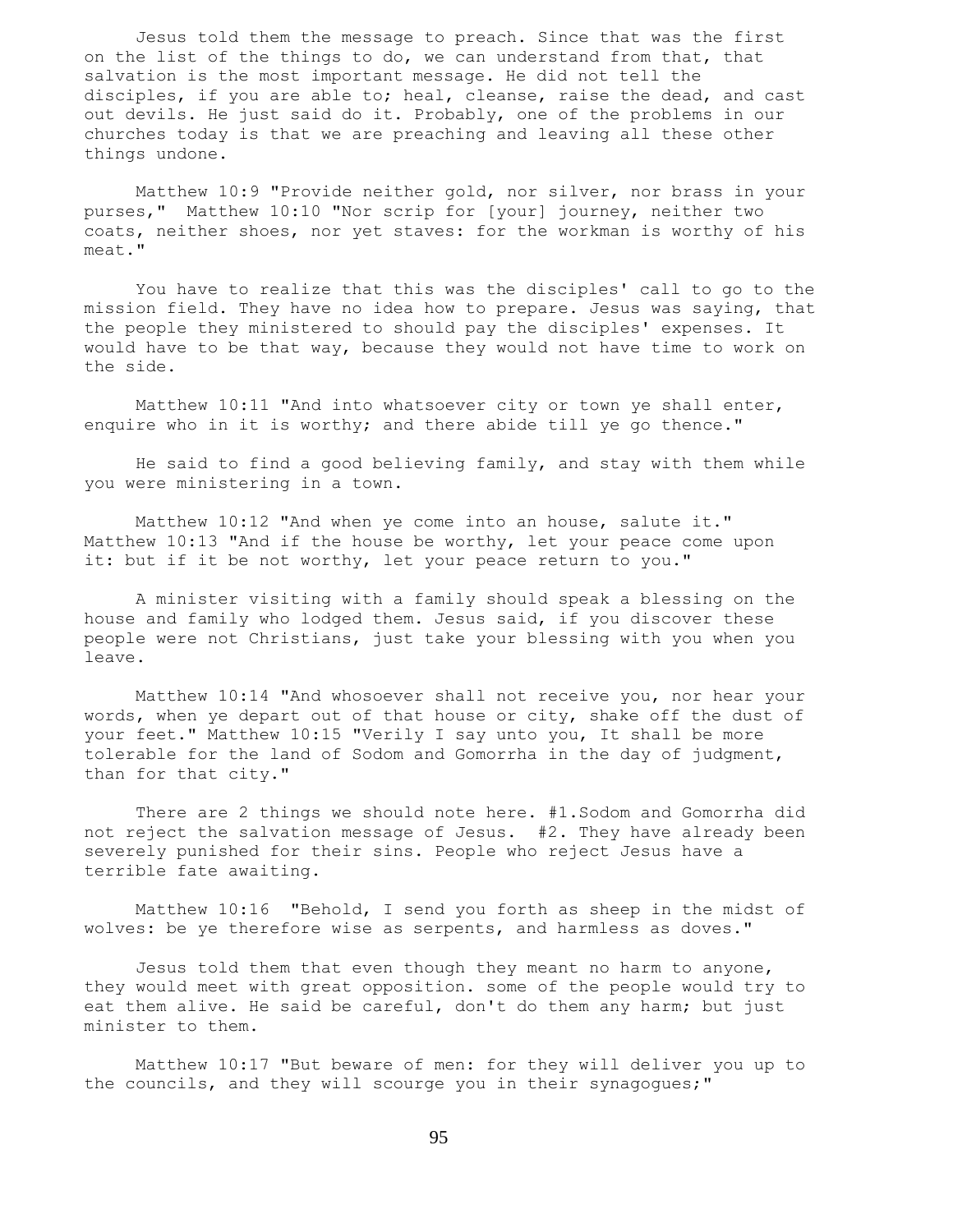The religious people would not accept them. "Scourge", probably, means whip. These "holier than thou" people would declare them not of God, and whip them publicly.

 Matthew 10:18 "And ye shall be brought before governors and kings for my sake, for a testimony against them and the Gentiles." Matthew 10:19 "But when they deliver you up, take no thought how or what ye shall speak: for it shall be given you in that same hour what ye shall speak." Matthew 10:20 "For it is not ye that speak, but the Spirit of your Father which speaketh in you."

 This message that Jesus said to the disciples, here, is even true today. If you are bringing the true messages of God, the authorities will give you a problem even now. The Gentiles that were spoken of in verse 18, probably, meant the Roman magistrates. We really should not be concerned about what we say for the Lord, either. Whatever comes in our ears or in our mouths is the message God wants, not something clever we have worked up. God wants His Spirit to minister today. Ministers should not bring formal messages, but should ask God to speak through them.

 Matthew 10:21 "And the brother shall deliver up the brother to death, and the father the child: and the children shall rise up against [their] parents, and cause them to be put to death."

 This is not so much a problem, here, in the U.S. today, but this was surely a problem in Germany in W.W.II, and even today in the communist bloc countries. Abortion, here, in the U.S. is the closest thing we have. In some parts of China, the parents kill their child, if it is a girl. Parents, children, and families in general are lacking in natural affection.

 Matthew 10:22 "And ye shall be hated of all [men] for my name's sake: but he that endureth to the end shall be saved."

 The disciples truly were hated, and many of them were even martyred. I believe as much as for them, this Scripture is prophetically speaking of our day, as well. We will have to hold on to every ounce of belief that we have to endure to the end.

 Matthew 10:23 "But when they persecute you in this city, flee ye into another: for verily I say unto you, Ye shall not have gone over the cities of Israel, till the Son of man be come."

 Prophecy and the immediate were side by side here. Of course, the Son of man, here, was Jesus.

 Matthew 10:24 "The disciple is not above [his] master, nor the servant above his lord." Matthew 10:25 "It is enough for the disciple that he be as his master, and the servant as his lord. If they have called the master of the house Beelzebub, how much more [shall they call] them of his household?"

 Jesus said, here, if they think I am evil, they will think my followers are evil too.

This one Scripture really encourages those from Wildwood who have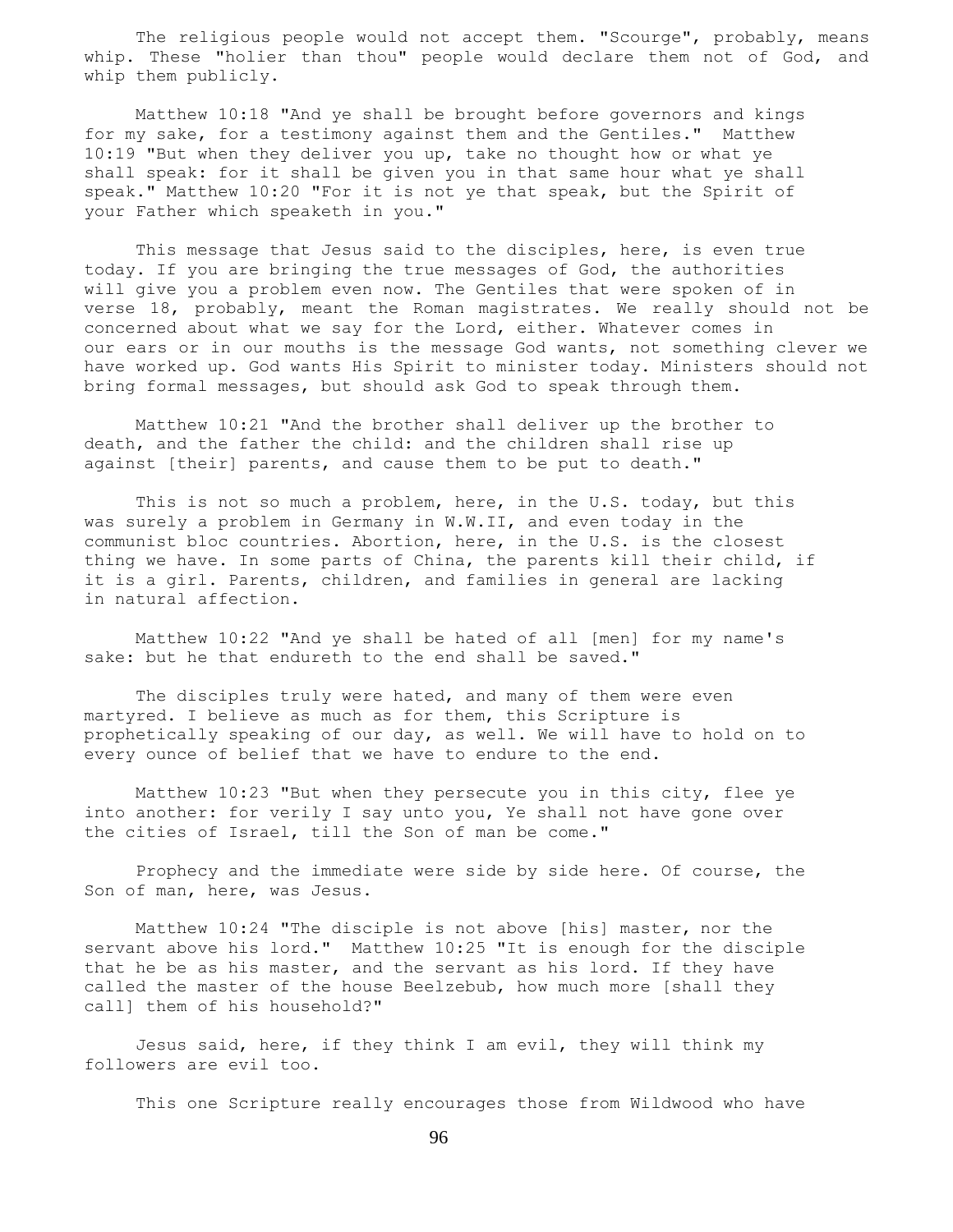been so sorely accused of every sin.

 Matthew 10:26 "Fear them not therefore: for there is nothing covered, that shall not be revealed; and hid, that shall not be known." Matthew 10:27 "What I tell you in darkness, [that] speak ye in light: and what ye hear in the ear, [that] preach ye upon the housetops."

 Ministers of the Word should only realize that what Jesus wants is an empty vessel that He can speak through. He has taught His people all through the ages through the parables, so that the world would not figure out with their minds the things of God. God is a Spirit. The Bible is Spirit. The Parables are Spirit. We have to be taught of the Spirit: not mind knowledge, but heart knowledge. When we ministers learn to depend on God for our messages to the people, we will hear in our ears what God would say to the church. It is not in our ability that we preach. It is God in us preaching.

In the next lesson, we will pick up in verse 28.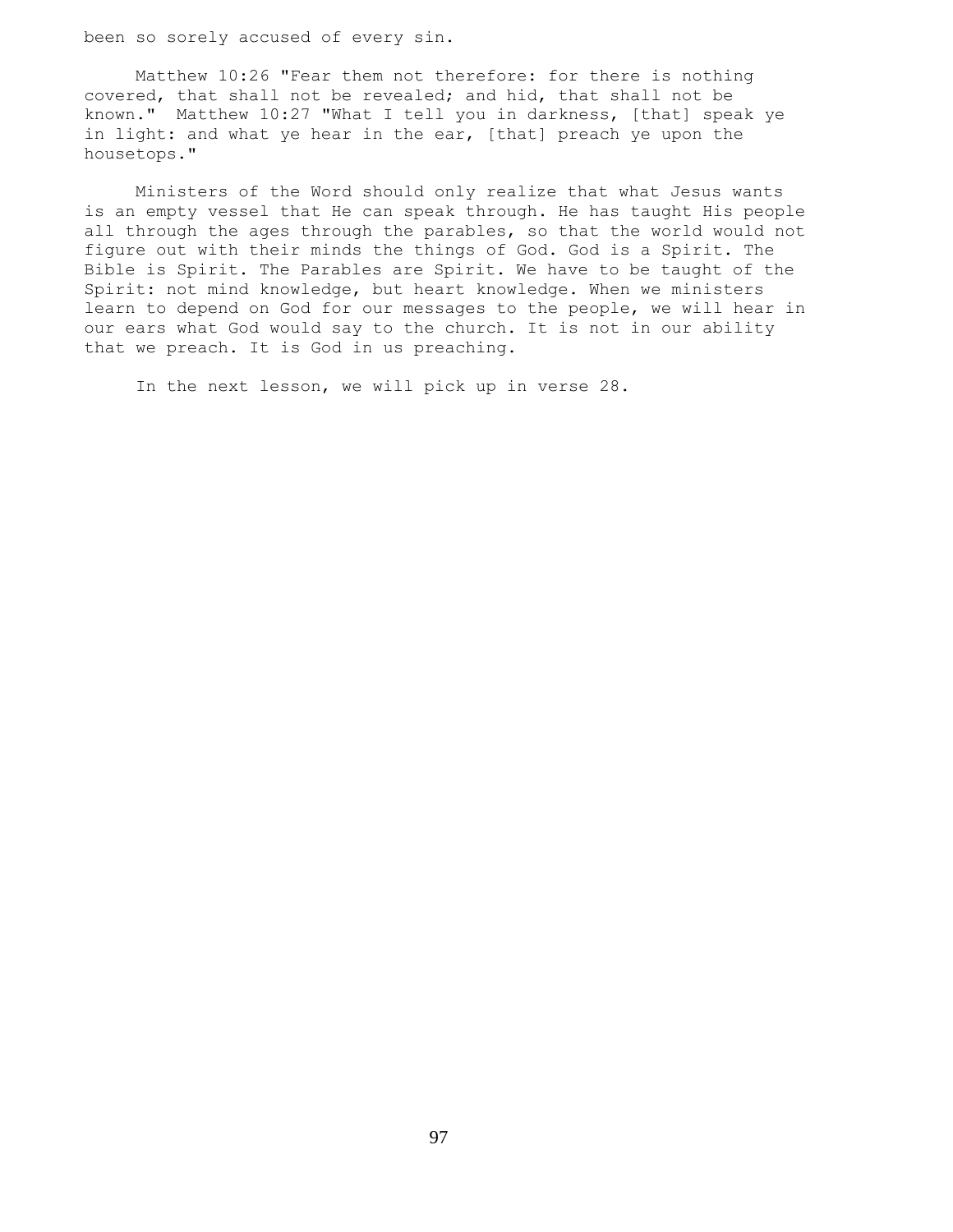1. How many of the disciples did Jesus call to him? 2. Name the powers Jesus gave them? 3. What is the difference between Jesus' healings and the healings we perform? 4. Name the 12 apostles? 5. What does Peter mean? 6. What does Andrew mean? 7. Who were the sons of Zebedee? 8. What does John mean? 9. Which disciple was present at the crucifixion? 10. Which of the apostle's name means lover of horses? 11. Which apostle was, probably, a twin? 12. Which one betrayed Jesus? 13. Where did Jesus tell them not to go? 14. Who were they sent to first? 15. What were they to preach? 16. What other ministries were they to do? 17. Where would they get their necessities? 18. Where were they to stay? 19. What does salute mean, in verse 12? 20. If they do not receive, what should you do? 21. Give me two reasons it would be better for Sodom than a city who rejected this message? 22. He sent them forth as \_\_\_\_\_\_\_\_\_\_ in the midst of 23. They were to be wise as what and harmless as what? 24. Why must they beware of men? 25. What does "scourge" mean? 26. When governors and kings stand you before them, what will you say? 27. Is it us speaking? Explain 28. Who were the Gentiles spoken of here, probably? 29. Who will rise up against each other? 30. Why will we be hated of men? 31. How long should we put up with troubles? 32. When you are persecuted, what should you do? 33. What did they call the Master? 34. What Jesus speaks in darkness, what are we to do with it? 35. Where? 36. If it is not our knowledge preaching, what is it?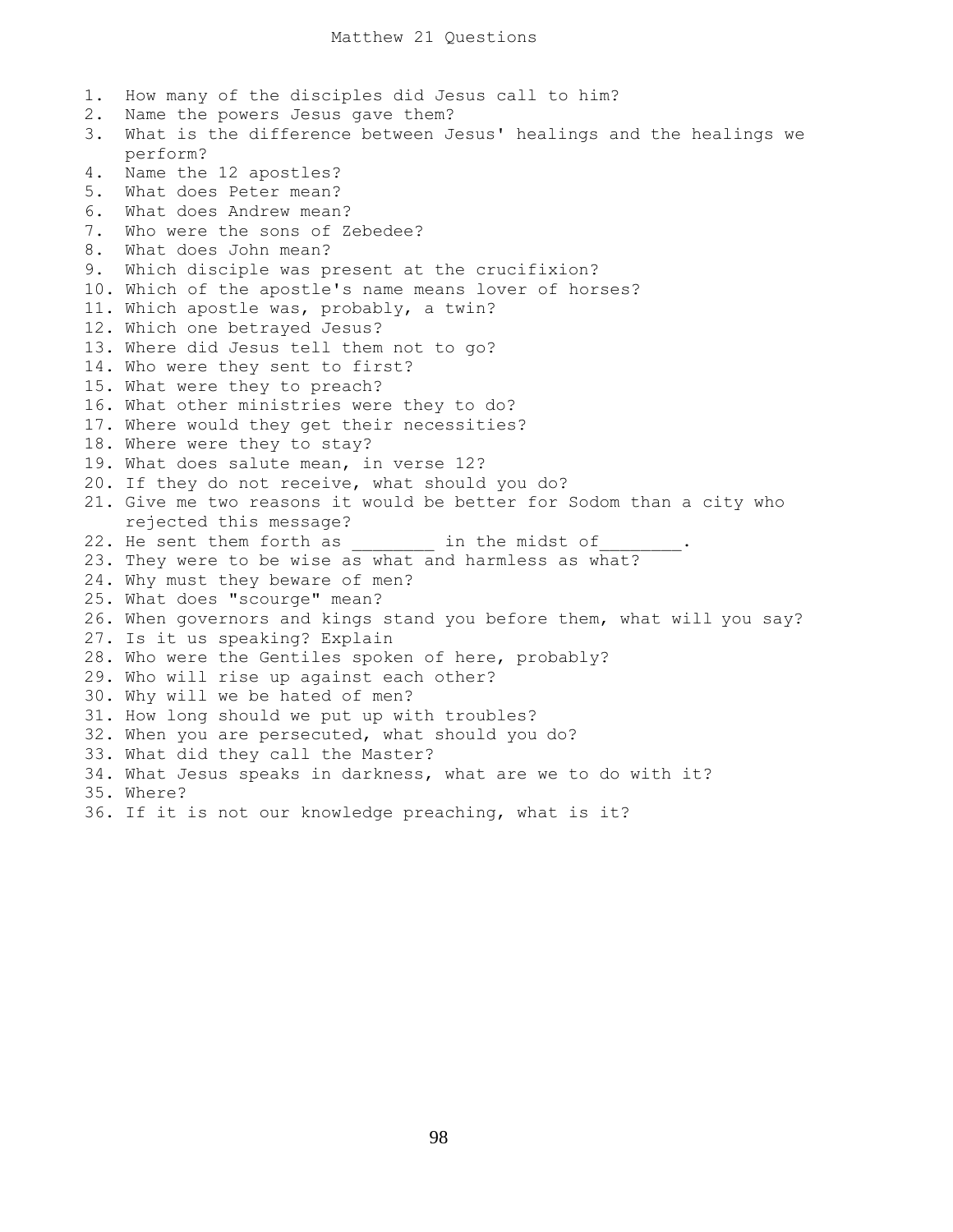We will begin in Matthew 10:28 "And fear not them which kill the body, but are not able to kill the soul: but rather fear him which is able to destroy both soul and body in hell."

 Our fear of man is unfounded simply because he can do just so much to you. Our fear should be of God, who could send you to a burning hell. One of the biggest fears in our society today is fear of our own government, and particularly the I.R.S.; Probably, because most people do not understand the tax laws. Ninety percent of the time, the things we fear never happen. Besides, fear is the opposite of faith, and it is displeasing to God. Fear of God could be classified as respect, and that is very smart.

 Matthew 10:29 "Are not two sparrows sold for a farthing? and one of them shall not fall on the ground without your Father." Matthew 10:30 "But the very hairs of your head are all numbered." Matthew 10:31 "Fear ye not therefore, ye are of more value than many sparrows.

 We think very poorly of ourselves, generally. God sees our potential. God is concerned about even the little things in our lives as well as the big problems. If He would go so far as to number even the hairs on our heads, He loved us very much. Man's worth to God is much greater than the worth of all the other things God created. Mankind was made in the image of God. Everything else was made for the use of man on the earth.

Matthew 10:32 Whosoever therefore shall confess me before men, him will I confess also before my Father which is in heaven. Matthew 10:33 But whosoever shall deny me before men, him will I also deny before my Father which is in heaven.

 In Romans 10-9, we read, "That if thou shalt confess with thy mouth the Lord Jesus, and shalt believe in thine heart that God hath raised him from the dead, thou shalt be saved." Romans 10:10 "For with the heart man believeth unto righteousness; and with the mouth confession is made unto salvation."

 These Scriptures tell it all. We must open our mouths and tell everyone about Jesus. If we really love Him, we will. He loved us enough to die for us. We should love Him enough to live for Him. We can go to heaven, or hell, through the confession of our mouths.

 Matthew 10:34 "Think not that I am come to send peace on earth: I came not to send peace, but a sword." Matthew 10:35 "For I am come to set a man at variance against his father, and the daughter against her mother, and the daughter in law against her mother in law."

 Never before in history has there been a time when parents and children were at more odds. Years ago, parents were treated with respect by their children, now most young people feel that their parents are out of tune with the way things really are.

Matthew 10:36 "And a man's foes [shall be] they of his own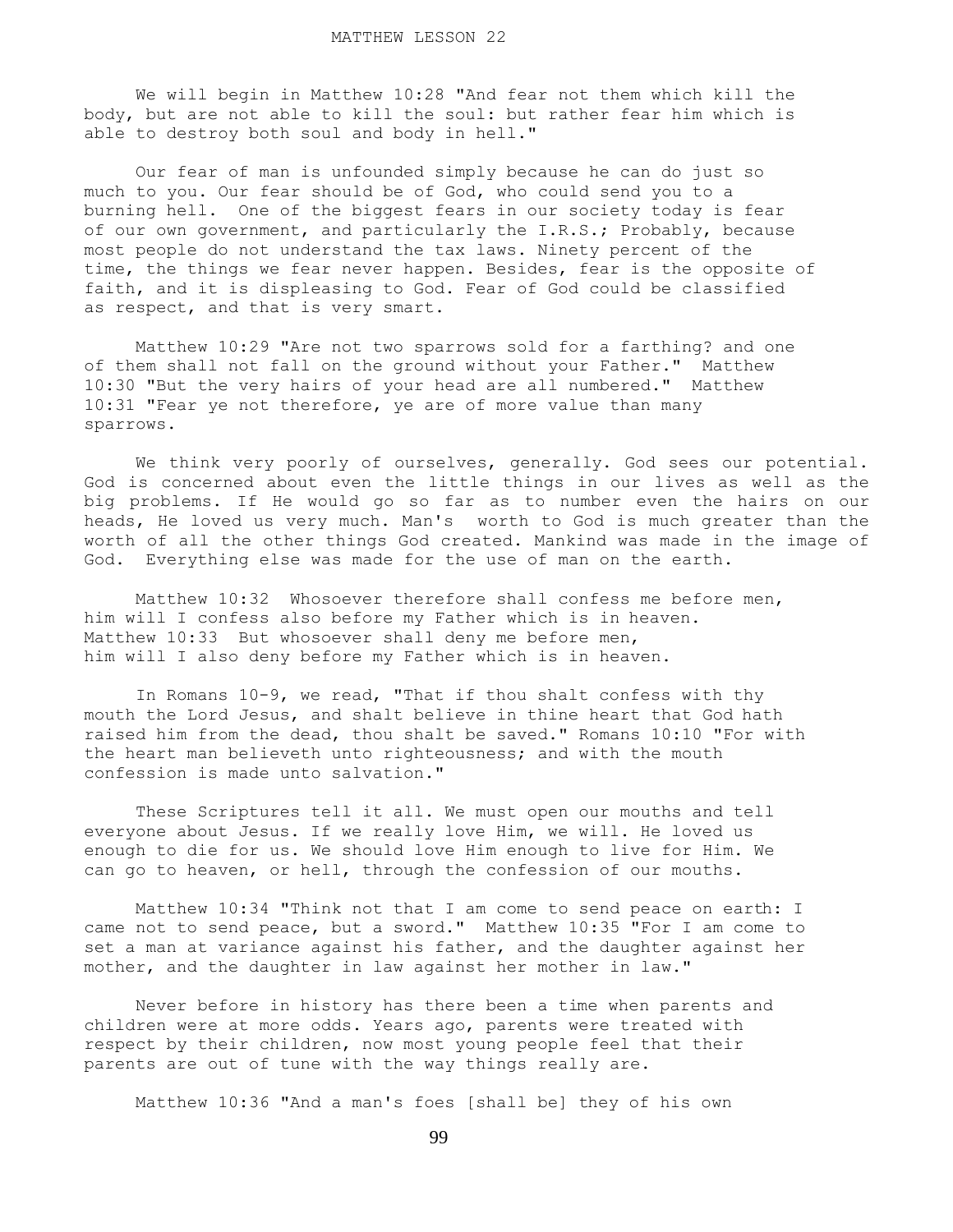household."

The strange thing about getting saved, usually, it happens one family member at a time. Usually, the one who gets saved has a lot of opposition from the family members. Even more than that, those baptized in the Holy Spirit have even more opposition from family members.

 Matthew 10:37 "He that loveth father or mother more than me is not worthy of me: and he that loveth son or daughter more than me is not worthy of me."

 You see, we cannot side in with our family against God. It is really not important to be in total agreement with family, but it is very important to be in total agreement with God. A few months ago, I heard of an ordained minister who had diligently tried to get his children in the church and living for God. With all the effort he had put out, they stayed in the world. This minister mailed his ordination papers back to the church head quarters and stopped preaching. He joined his family and gave up the church. This is the very thing that the Scripture is saying not to do.

 Matthew 10:38 "And he that taketh not his cross, and followeth after me, is not worthy of me."

 Each of us has a cross to bear. It must be the cross of Jesus, and not a cross of our making. The stronger you are in the Lord, the heavier the cross is. If we are not willing to bear the cross of Jesus, then truly, we are not worthy. He died for us on the cross: we just carry it.

 Matthew 10:39 "He that findeth his life shall lose it: and he that loseth his life for my sake shall find it."

 If we are living for this life and not preparing for eternity, then we really have no future worth having; if you are storing up treasures in heaven and forgetting about our selves here, we will have and eternity of joy in heaven.

 Matthew 10:40 "He that receiveth you receiveth me, and he that receiveth me receiveth him that sent me."

 There is just one message. Salvation through Jesus Christ. If you are ministering that message, those who receive it, receive Jesus.

 Matthew 10:41 "He that receiveth a prophet in the name of a prophet shall receive a prophet's reward; and he that receiveth a righteous man in the name of a righteous man shall receive a righteous man's reward."

 If you receive the prophet, you are actually receiving the message he, or she, brings. If they are true prophets, they are elevating the name of Jesus. Salvation is the same for listener, as it is for the prophet.

 Matthew 10:42 "And whosoever shall give to drink unto one of these little ones a cup of cold [water] only in the name of a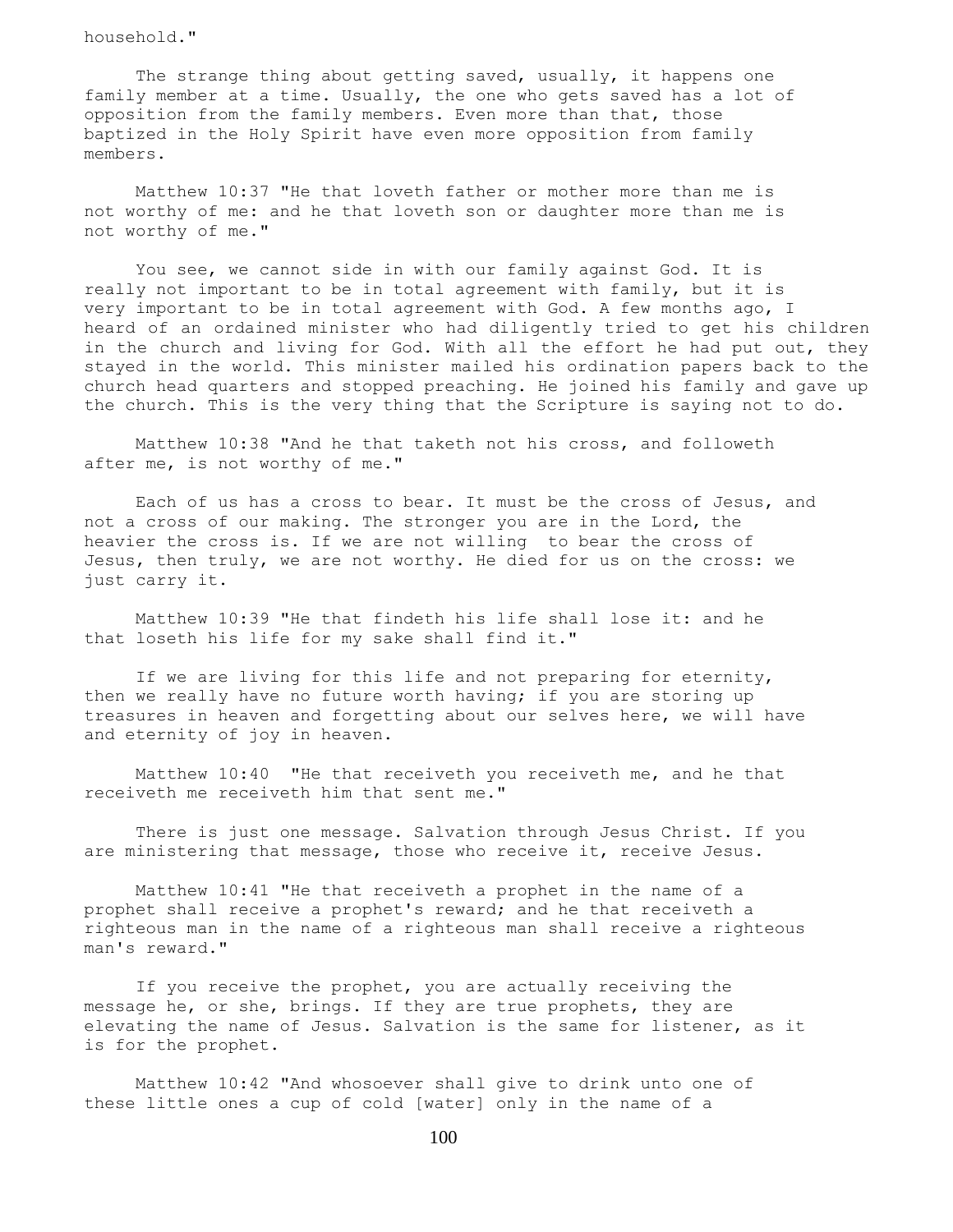disciple, verily I say unto you, he shall in no wise lose his reward."

The Bible says, if you have done it for the least of these, you have done unto to me (Jesus).

For the next lesson, study chapter 11 of Matthew.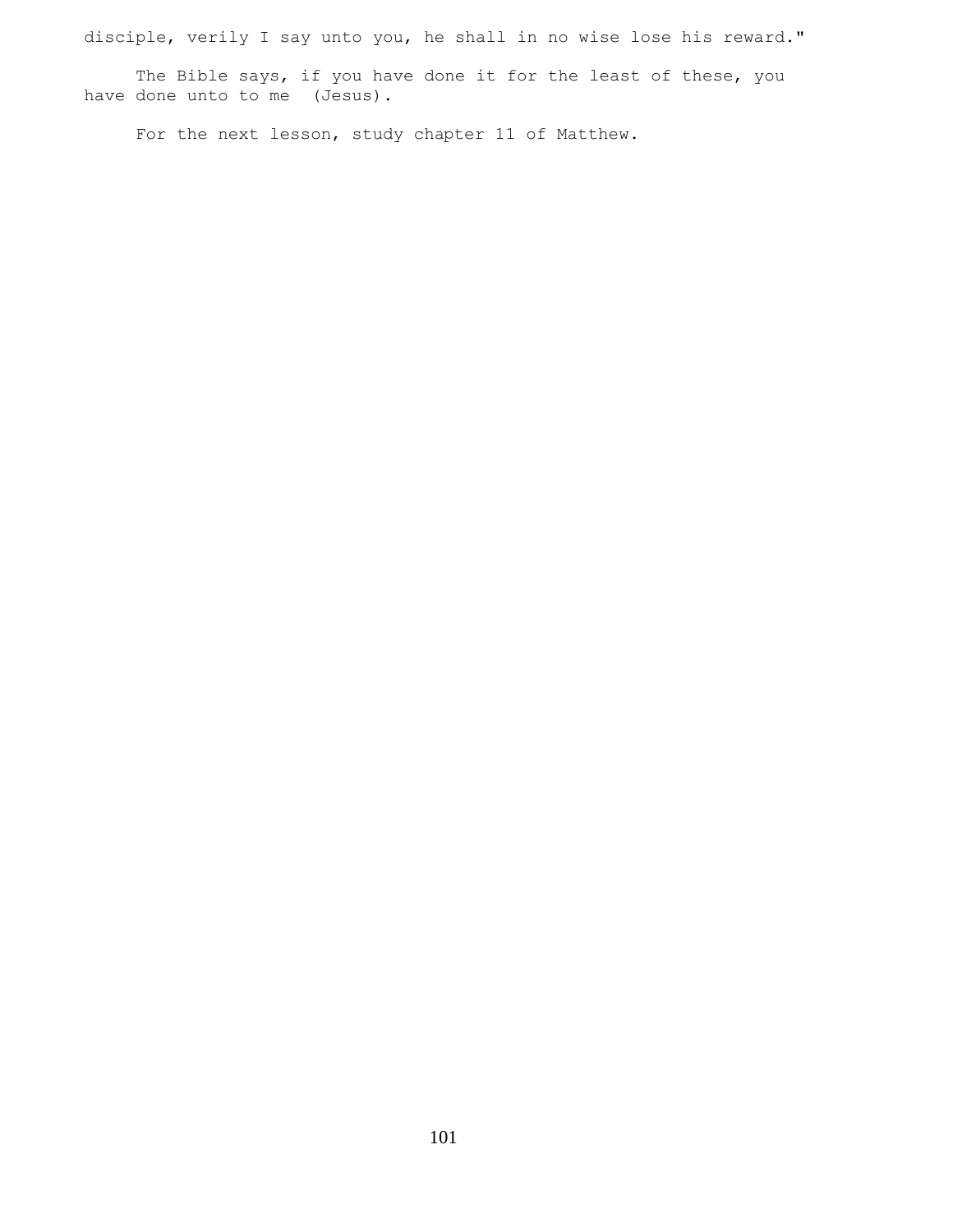|    | 1. If we are not to fear, one who can kill the body, who should we    |
|----|-----------------------------------------------------------------------|
|    | fear?                                                                 |
| 2. | What percent of things we fear never happen?                          |
| 3. | What was the price of two sparrows?                                   |
| 4. | What has God numbered on us?                                          |
| 5. | Who will Jesus confess before the Father?                             |
| 6. | What does Romans 10:9 say?                                            |
| 7. | With the heart man believeth to what?                                 |
| 8. | If Jesus did not bring peace, what did He bring?                      |
| 9. | Who will a man be against?                                            |
|    | 10. Who will a daughter be against?                                   |
|    | 11. Who are man's foes?                                               |
|    | 12. If you love son or daughter more than God, what is your state?    |
|    | 13. Was the minister right in siding with his family?                 |
|    | 14. What must we take up daily?                                       |
|    | 15. What is the difference in Jesus' cross and one of our own making? |
|    | 16. If we lose our lives for Jesus, what will happen?                 |
|    | 17. When people receive the message we bring, what do they receive?   |
|    | 18. If you receive a prophet, what will you get?                      |
|    | 19. If you give a cup of water to a child in the name of a disciple,  |
|    | what will you get?                                                    |
|    |                                                                       |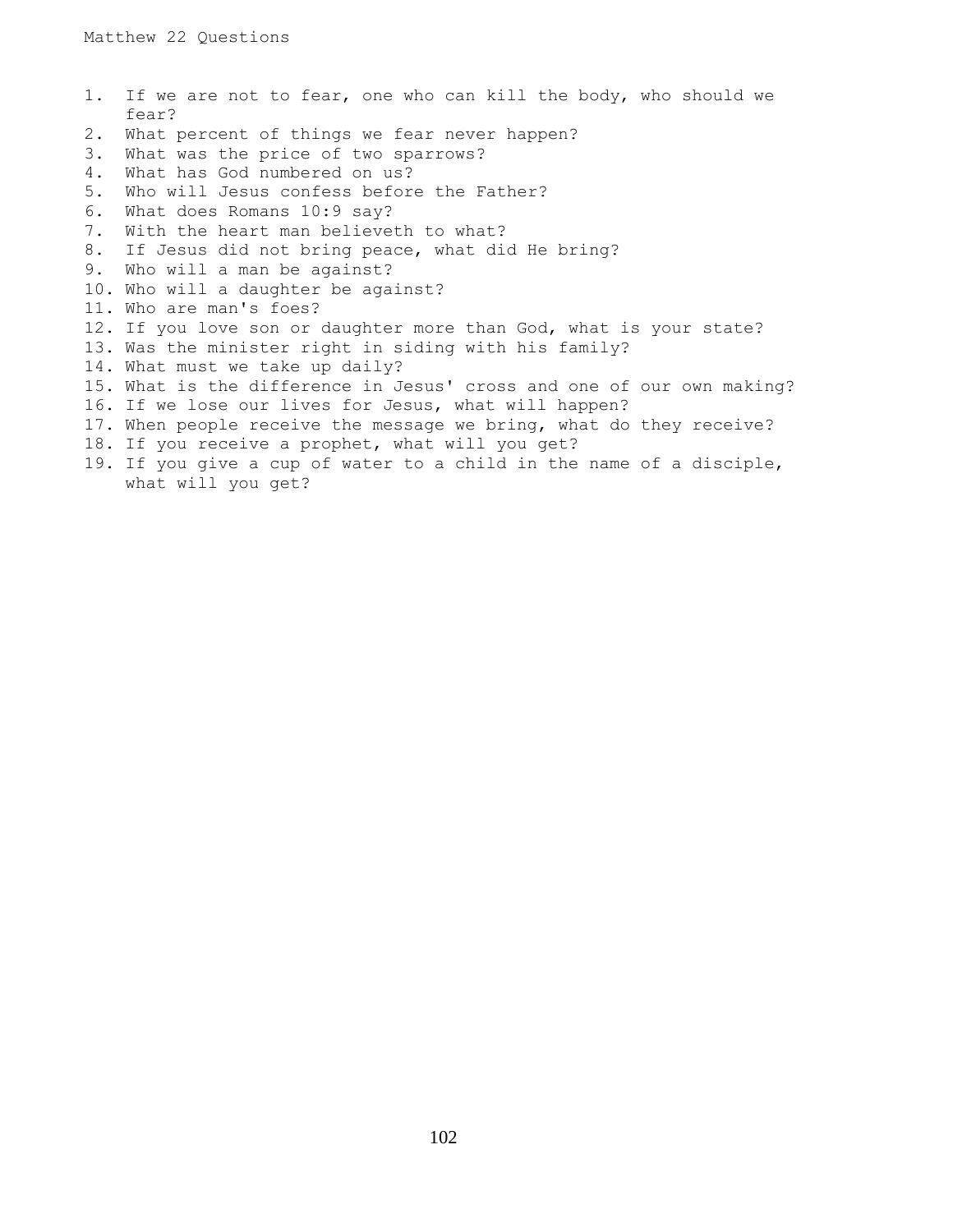We will begin in Matthew 11:1 "And it came to pass, when Jesus had made an end of commanding his twelve disciples, he departed thence to teach and to preach in their cities."

 Jesus had sent His disciples out in the field so that they, too, could get people saved, healed, and delivered; He went to another area to minister without the 12.

 Matthew 11:2 "Now when John had heard in the prison the works of Christ, he sent two of his disciples," Matthew 11:3 "And said unto him, Art thou he that should come, or do we look for another?"

 These disciples that John the baptist sent were John's followers. John was imprisoned at this time. John proclaimed the coming of Christ and actually baptized Jesus. Now, he seemed to be going through a trial himself. Like the disciples, John, probably, really expected Jesus to take physical rule of Isreal then, so he questioned, are you the promised one? Even the "voice crying in the wilderness" was discouraged and doubting there in prison. This is so difficult to believe after he had heard the voice from heaven, when he baptized Jesus.

 Matthew 11:4 "Jesus answered and said unto them, Go and shew John again those things which ye do hear and see:" Matthew 11:5 "The blind receive their sight, and the lame walk, the lepers are cleansed, and the deaf hear, the dead are raised up, and the poor have the gospel preached to them."

 The Scripture that comes into my mind when I read this is John 14:11 "Believe me that I [am] in the Father, and the Father in me: or else believe me for the very works' sake."

 No one but the Spirit of God can perform these kind of miracles in their own name. Jesus was healing, delivering, and raising from the dead in His own name. Believers in the Lord Jesus Christ can do these miracles today, the only difference is that we do them in His name (the names of the Lord Jesus Christ). This same 14th chapter tells about this very thing. John 14:12 "Verily, verily, I say unto you, He that believeth on me, the works that I do shall he do also; and greater [works] than these shall he do; because I go unto my Father." John 14:13 "And whatsoever ye shall ask in my name, that will I do, that the Father may be glorified in the Son." John 14:14 "If ye shall ask any thing in my name, I will do [it]."

 You see, just the miracles that Jesus did was proof of who he was (God manifest in the flesh). In Matthew 11:4, the one word that really stands out to me is "again". John undoubtedly had seen Jesus do these miracles before, but because John was suffering in jail he needed reassurance.

 Matthew 11:6 "And blessed is [he], whosoever shall not be offended in me."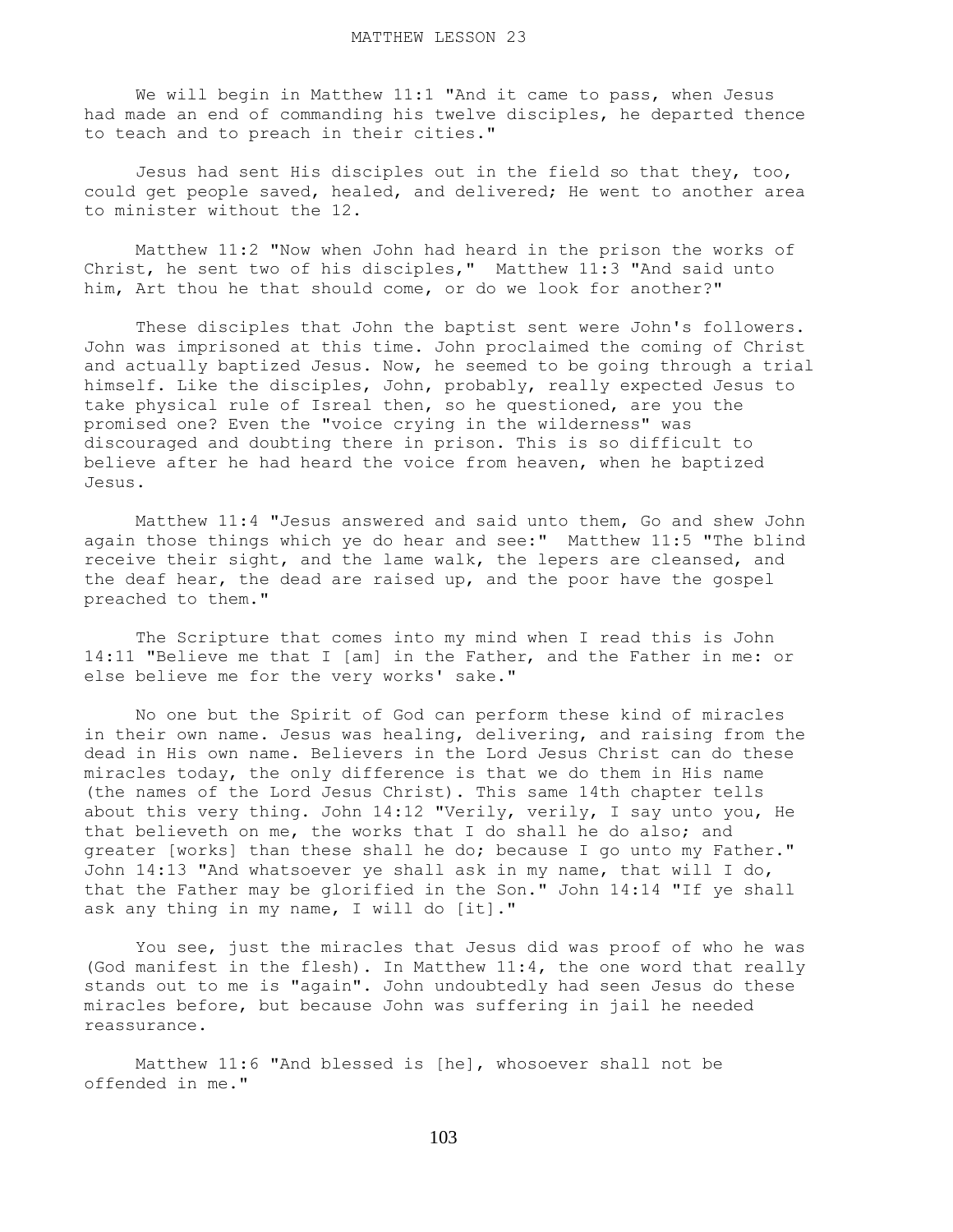This just means you are blessed, if you are not embarrassed by the miracles Jesus did.

 Matthew 11:7 "And as they departed, Jesus began to say unto the multitudes concerning John, What went ye out into the wilderness to see? A reed shaken with the wind?" Matthew 11:8 "But what went ye out for to see? A man clothed in soft raiment? behold, they that wear soft [clothing] are in kings' houses." Matthew 11:9 "But what went ye out for to see? A prophet? yea, I say unto you, and more than a prophet." Matthew 11:10 "For this is [he], of whom it is written, Behold, I send my messenger before thy face, which shall prepare thy way before thee.

When John's disciples left, Jesus started telling the people who John the Baptist really was. The people expected Jesus to take up His reign then, and they expected the one who would herald His coming to be dressed in finery. Prophets were usually dressed in skins, not fancy clothes. Even today, the true messengers of God are not high and mighty by the world's standards. They just have a message to bring, and usually, they stay in the back ground. The message is what stands out. I truly believe that even now, we must prepare the way for the return of Christ.

 Matthew 11:11 "Verily I say unto you, Among them that are born of women there hath not risen a greater than John the Baptist: notwithstanding he that is least in the kingdom of heaven is greater than he."

 John was flesh and blood like you and me. Even though there was a great call on his life, he still had human frailties. He was a voice warning people of Jesus' arrival. He was not Jesus; he was just proclaiming His coming. No human should think too highly of himself. God the Father, God the Word, and God the Holy Spirit are the ones to be worshipped. No one else should be worshipped; no matter how close to God they seem to be.

 Matthew 11:12 "And from the days of John the Baptist until now the kingdom of heaven suffereth violence, and the violent take it by force."

 I believe this is speaking of the spiritual warfare that a Christian must go through to enter heaven. I cannot figure otherwise.

 Matthew 11:13 "For all the prophets and the law prophesied until John." Matthew 11:14 "And if ye will receive [it], this is Elias, which was for to come."

 In the 4th chapter of Malachi the 5th verse, we read the promise of Elias. Malachi 4:5 "Behold, I will send you Elijah the prophet before the coming of the great and dreadful day of the LORD:"

Matthew 11:15 "He that hath ears to hear, let him hear."

 You see people, who look at the Bible from the physical and not the spiritual standpoint, cannot accept this. Those who are seeing with the heart can. One translation says, one like unto Elijah.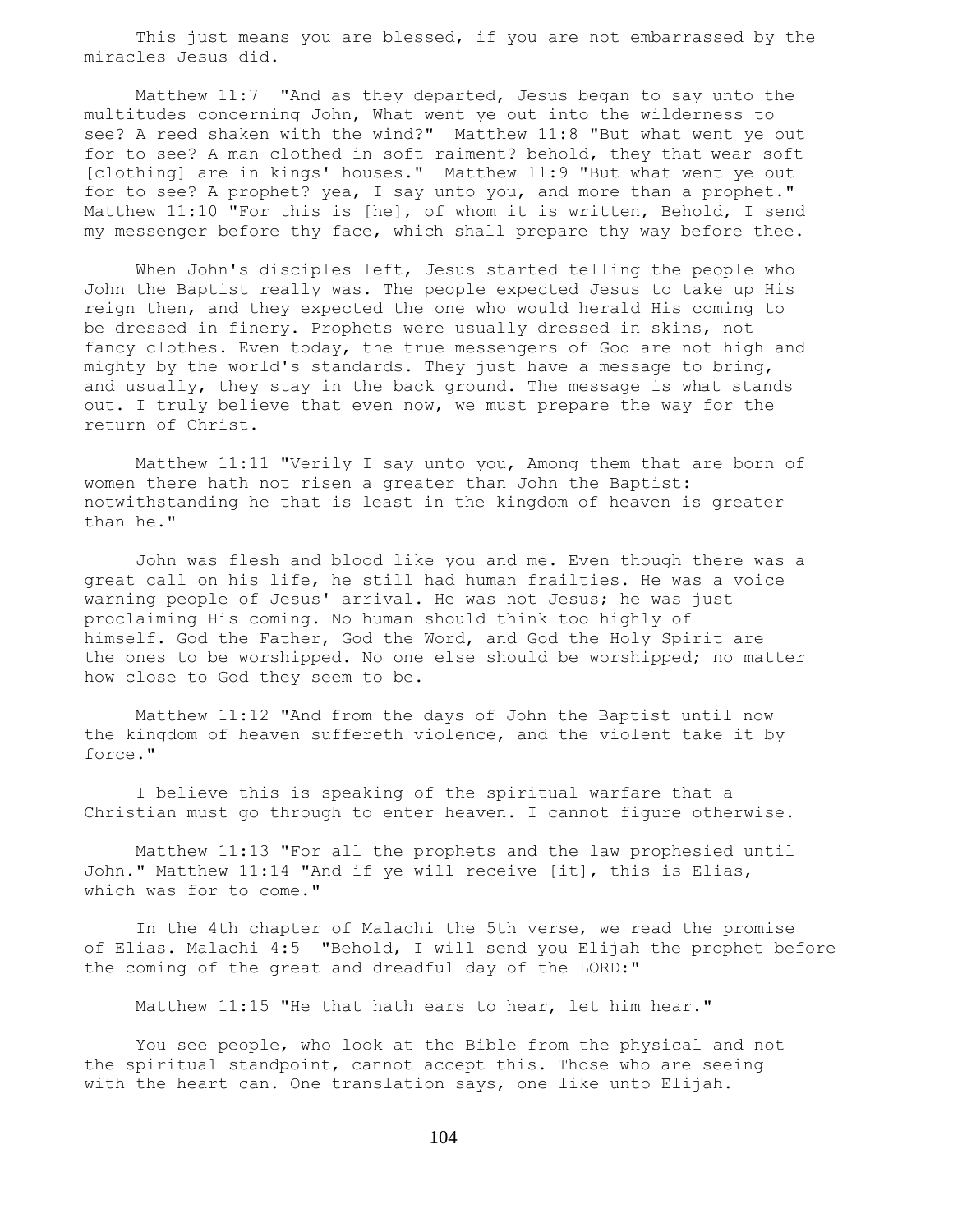Matthew 11:16 "But whereunto shall I liken this generation? It is like unto children sitting in the markets, and calling unto their fellows," Matthew 11:17 "And saying, We have piped unto you, and ye have not danced; we have mourned unto you, and ye have not lamented."

 He was just saying that, whether it was a joyful message, or a sad message, people were not listening.

 Matthew 11:18 "For John came neither eating nor drinking, and they say, He hath a devil." Matthew 11:19 "The Son of man came eating and drinking, and they say, Behold a man gluttonous, and a winebibber, a friend of publicans and sinners. But wisdom is justified of her children."

 Jesus was saying John the Baptist came denying himself everything, and you said he had a devil. Jesus told them He was the opposite of John, and they still criticized. The Scripture indicated the reason they did not understand all of this was because of the scales over their eyes. The only kind of wisdom that we can understand is the wisdom that Christ gives us. If you eat, it must be unto the Lord. If you fast, it must be unto the Lord.

 Matthew 11:20 "Then began he to upbraid the cities wherein most of his mighty works were done, because they repented not:"

 Sometimes, people are so grounded and rooted in their sins that there is no possible way to get them to repent. If Jesus couldn't do it, what makes us think that we can? Even with all the miracles He did, they did not repent of their sins and get saved.

 Matthew 11:21 "Woe unto thee, Chorazin! woe unto thee, Bethsaida! for if the mighty works, which were done in you, had been done in Tyre and Sidon, they would have repented long ago in sackcloth and ashes." Matthew 11:22 "But I say unto you, It shall be more tolerable for Tyre and Sidon at the day of judgment, than for you."

 Both Tyre and Sidon were Phoenecian cities. Though evil abounded in this area, and they had been punished, still the miracles had not been prevalent there. The sad thing was when the miracles "were" done, the people quickly forgot what God has done for them. That is even so in our churches today. God does one miracle right after the other, and if it didn't happen in the last five minutes, we tend to forget. If we have come face to face with the opportunity to repent and be saved, and we reject it, we are without excuse before God.

 Matthew 11:23 "And thou, Capernaum, which art exalted unto heaven, shalt be brought down to hell: for if the mighty works, which have been done in thee, had been done in Sodom, it would have remained until this day." Matthew 11:24 "But I say unto you, That it shall be more tolerable for the land of Sodom in the day of judgment, than for thee."

This was just another reprimand of a city that did not listen.

 Matthew 11:25 "At that time Jesus answered and said, I thank thee, O Father, Lord of heaven and earth, because thou hast hid these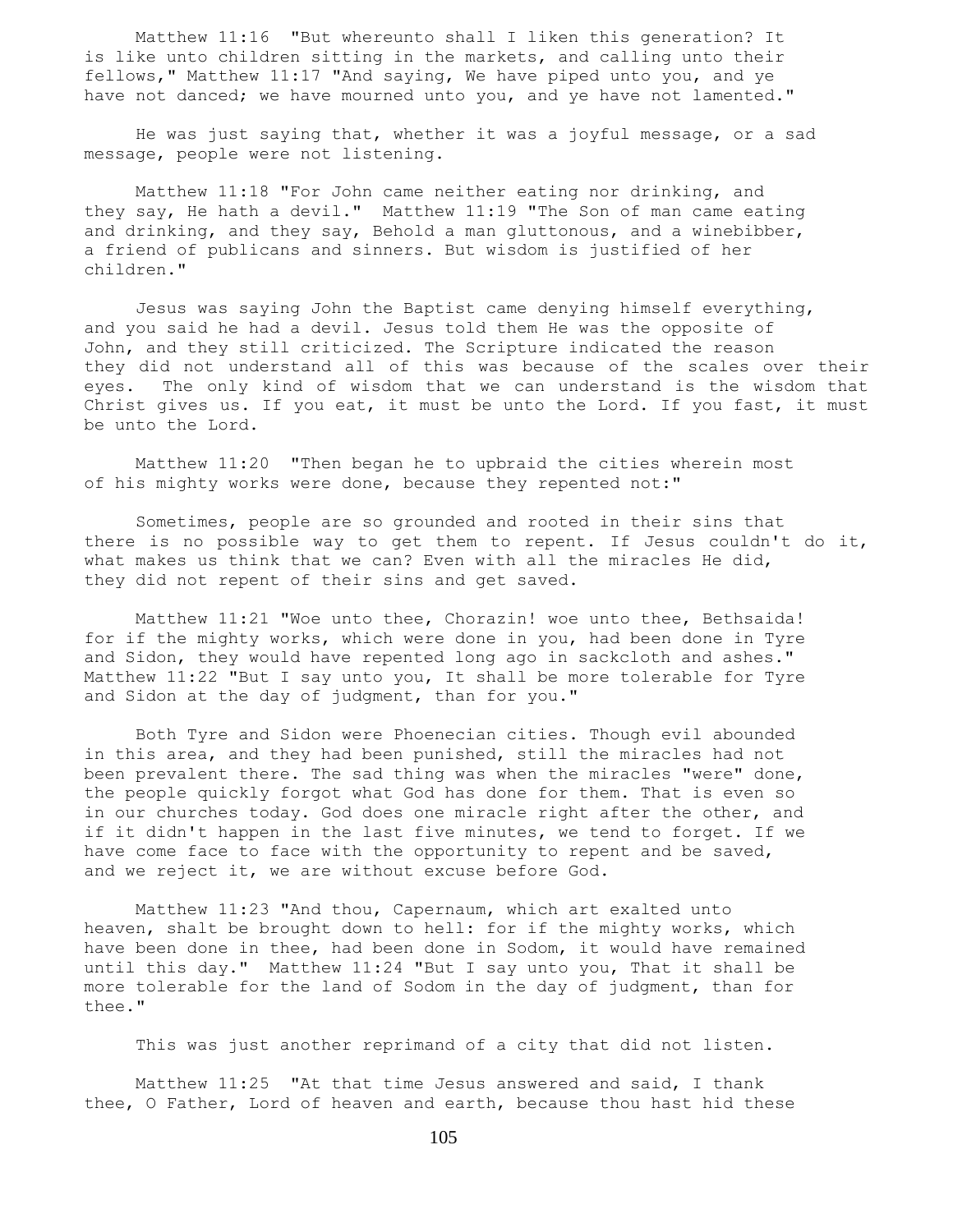things from the wise and prudent, and hast revealed them unto babes."

 I really believe this Scripture was saying that too much education by the world can get you to the point that God cannot reveal things to you, because you feel that you already know all that there is to know about the Bible. Some of the greatest Bible interpreters of all had no formal education. They were taught by the Holy Spirit of God. I am convinced that because the Bible is just one of many books studied, that a person gets confused which is the authority. If we could just learn to depend on the Holy Spirit to teach us, as Jesus did the early disciples, we would be just fine.

 Matthew 11:26 "Even so, Father: for so it seemed good in thy sight." Matthew 11:27 "All things are delivered unto me of my Father: and no man knoweth the Son, but the Father; neither knoweth any man the Father, save the Son, and [he] to whomsoever the Son will reveal [him]."

 So you can easily see that only Jesus, His Father, and the Holy Ghost can really reveal anything to us. Head knowledge will never do. It has to be in our hearts and be a part of us for us to understand, and only God can give us that.

 Matthew 11:28 "Come unto me, all [ye] that labour and are heavy laden, and I will give you rest." Matthew 11:29 "Take my yoke upon you, and learn of me; for I am meek and lowly in heart: and ye shall find rest unto your souls." Matthew 11:30 "For my yoke [is] easy, and my burden is light."

 Jesus' call has always been to those in need. The sooner we learn to lay our cares on Jesus, the better off we are. He can take care of all our problems, if we just depend totally upon Him.

For next lesson, study chapter 12.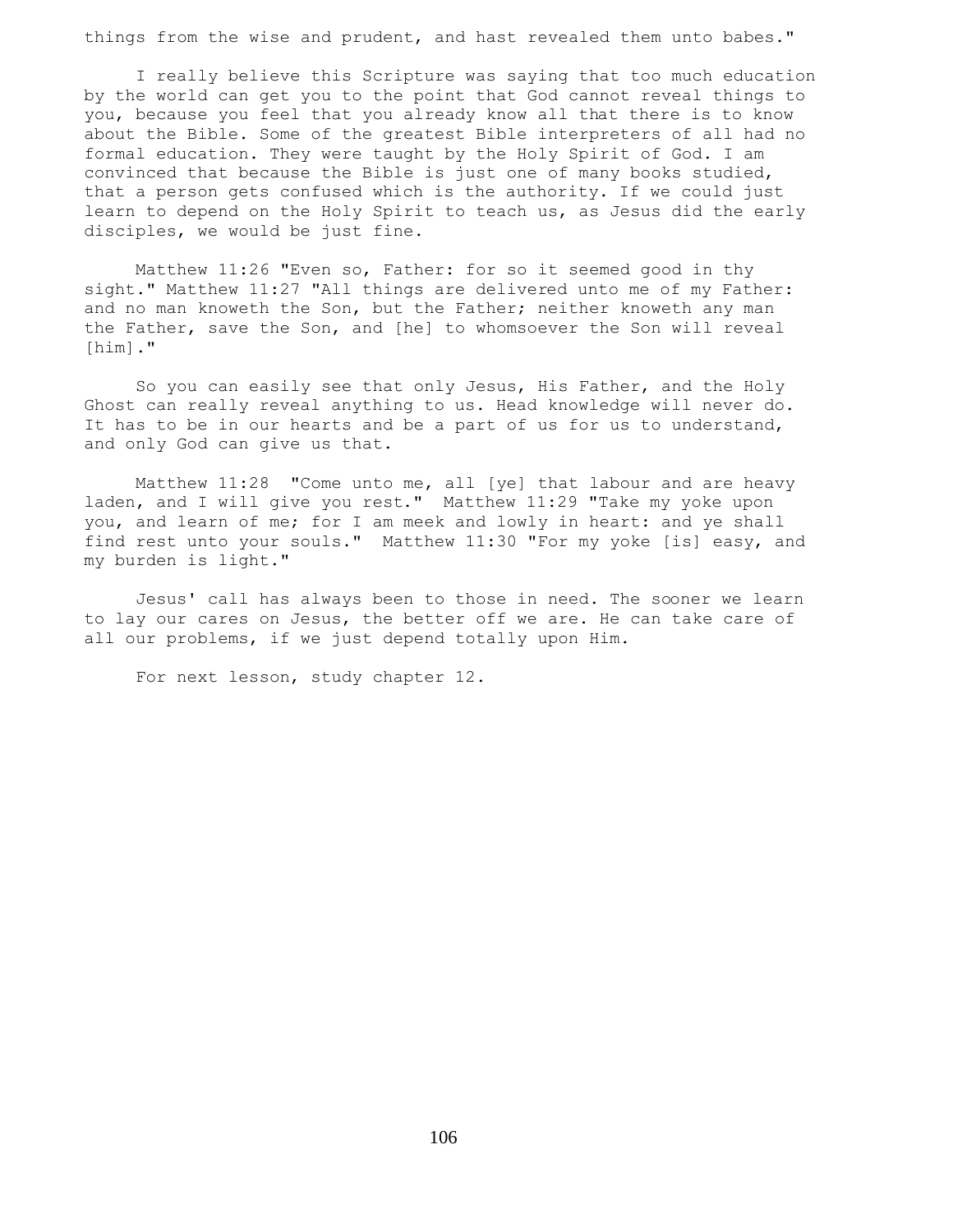## Matthew 23 Questions

1. After Jesus dispatched the disciples, what did He do? 2. Where was John when he heard? 3. What was happening to John? 4. Why is this difficult for us to understand? 5. What did Jesus tell John's disciples? 6. Who did Jesus preach to? 7. What does the Scripture say in John 14:11? 8. What is the difference in the ways Jesus healed and what we do today? 9. What is the criteria required for us to heal? 10. In John 14:13, who is glorified? 11. Quote John 14:14. 12. What was proof of who Jesus was? 13. Why did John need reassurance? 14. What did the people think about John's clothing? 15. What did prophets usually wear? 16. If these people of God are not the high and mighty, why does God send them? 17. Jesus said John was great on earth, but what about heaven? 18. Who was John? 19. What is Matthew 11:12 saying? 20. Who did Jesus say John was? 21. What causes a person to read a Scripture and not understand? 22. What 2 things did John come not doing? 23. What did the people call Jesus? 24. If you eat or fast, it must be unto whom? 25. Why was Jesus upbraiding the cities? 26. What would have happened in Tyre and Sidon, if the mighty miracles had been done there? 27. When do we become without excuse before God? 28. Jesus said the secrets of God are hidden from the wise and prudent and revealed to whom? 29. These Bible scholars, who had no formal education, were taught of whom? 30. Who is the only one who understands the Son? 31. What king of knowledge is important? 32. Where can we find rest for our souls?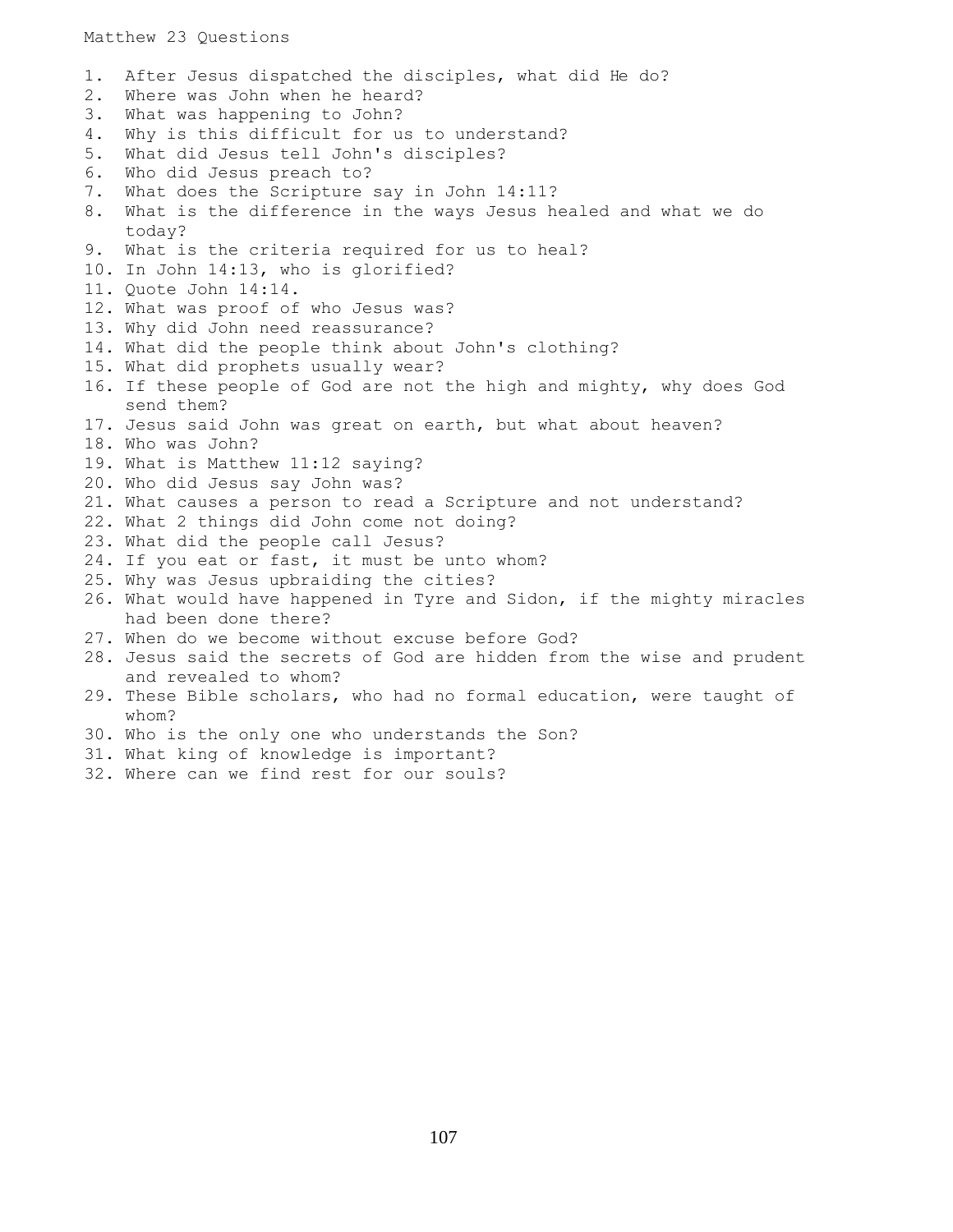We will begin this lesson in Matthew 12:1 "At that time Jesus went on the sabbath day through the corn; and his disciples were an hungred, and began to pluck the ears of corn, and to eat." Matthew 12:2 "But when the Pharisees saw [it], they said unto him, Behold, thy disciples do that which is not lawful to do upon the sabbath day."

 These Pharisees were caught up in the law. They did not realize that the Word of God had taken the form of flesh, and thiwais He that was walking through the corn field. If you will, the fulfilled law. These Pharisees were so caught up in the "thou shalt nots" in the Bible, they had no time to do anything for God.

 Matthew 12:3 "But he said unto them, Have ye not read what David did, when he was an hungred, and they that were with him;" Matthew 12:4 "How he entered into the house of God, and did eat the shewbread, which was not lawful for him to eat, neither for them which were with him, but only for the priests?"

 You see David, the beloved of God, truly understood God. God is not out to get us. God is our very best friend and knows when we are hungry and thirsty. He will make a way for us to meet our needs, not our wants.

 Matthew 12:5 "Or have ye not read in the law, how that on the sabbath days the priests in the temple profane the sabbath, and are blameless?"

 You see, what Jesus was trying to get them to do was to understand the "spirit" of the law, and not the "literal" law.

 Matthew 12:6 "But I say unto you, That in this place is [one] greater than the temple."

 Jesus was trying to explain that the building is not what we should worship. We are to worship God with our spirit.

 Matthew 12:7 "But if ye had known what [this] meaneth, I will have mercy, and not sacrifice, ye would not have condemned the guiltless." Matthew 12:8 "For the Son of man is Lord even of the sabbath day."

 You see, if they truly understood God, they would have realized who Jesus was and would have not criticized Him for anything. You see, He was not subject to their ordinances.

 Matthew 12:9 "And when he was departed thence, he went into their synagogue:" Matthew 12:10 "And, behold, there was a man which had [his] hand withered. And they asked him, saying, Is it lawful to heal on the sabbath days? that they might accuse him."

 You see, these religious people were trying to find some reason to get rid of Him. They knew that Jesus would not let the sabbath keep Him from helping someone in need.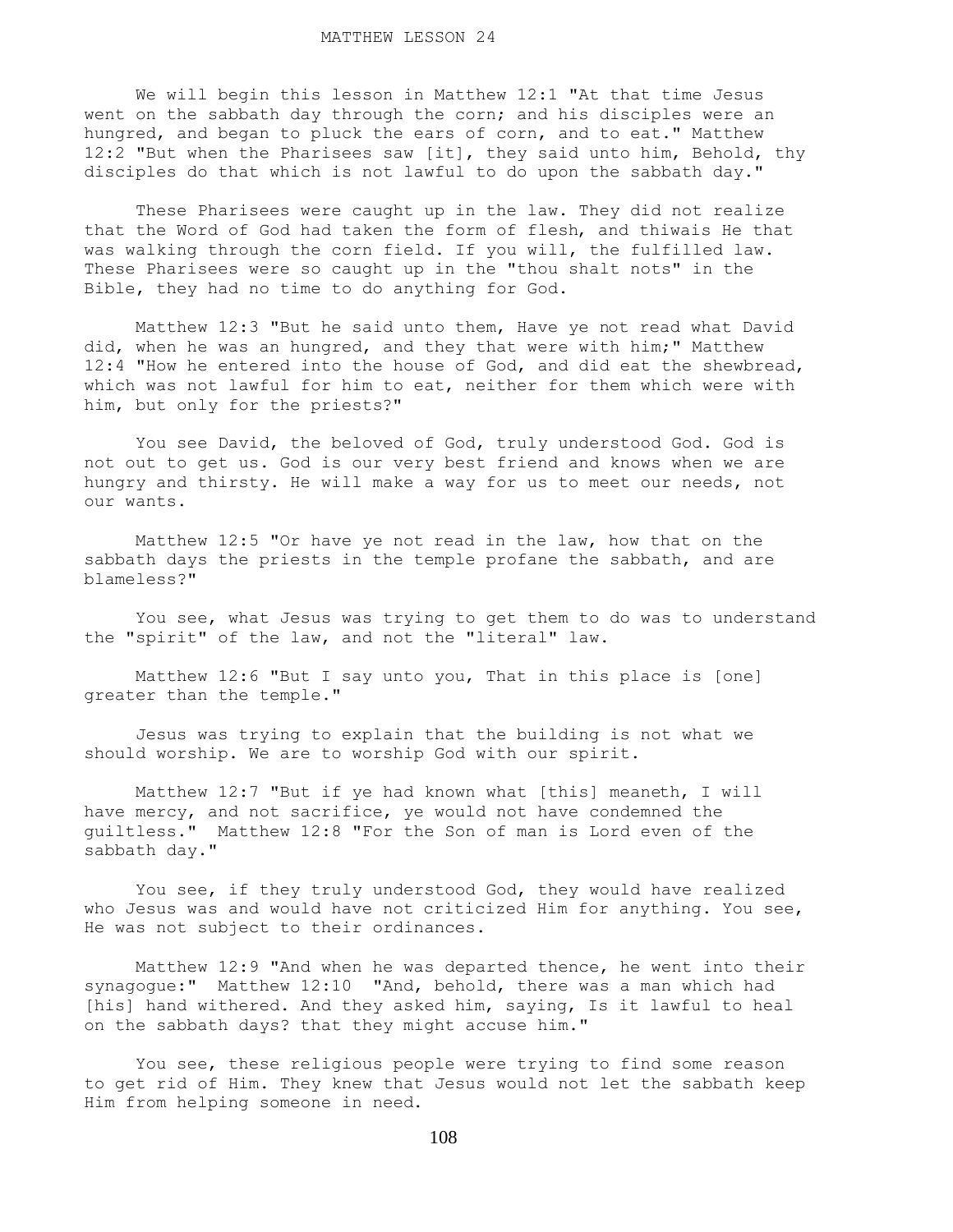Matthew 12:11 "And he said unto them, What man shall there be among you, that shall have one sheep, and if it fall into a pit on the sabbath day, will he not lay hold on it, and lift [it] out?" Matthew 12:12 "How much then is a man better than a sheep? Wherefore it is lawful to do well on the sabbath days."

 He was telling these people, in a way that they could understand, what He was doing. They had sheep, and He knew that if they had a sheep missing, they would go and find him, even on the sabbath. Jesus is our Shepherd, and we are His sheep. He takes care of His sheep.

 Matthew 12:13 "Then saith he to the man, Stretch forth thine hand. And he stretched [it] forth; and it was restored whole, like as the other."

 Obedience to Jesus brings restoration. This was the case here, as well. As soon as this man did what Jesus said, His hand was restored.

 Matthew 12:14 "Then the Pharisees went out, and held a council against him, how they might destroy him."

I believe they were jealous. They had no power in their lives.

 Matthew 12:15 "But when Jesus knew [it], he withdrew himself from thence: and great multitudes followed him, and he healed them all;" Matthew 12:16 "And charged them that they should not make him known:"

 You see, these people would not accept the Saviour, so He just moved on to others who would. The reason He did not want it told, was so He could work freely.

 Matthew 12:17 "That it might be fulfilled which was spoken by Esaias the prophet, saying," Matthew 12:18 "Behold my servant, whom I have chosen; my beloved, in whom my soul is well pleased: I will put my spirit upon him, and he shall shew judgment to the Gentiles." Matthew 12:19 "He shall not strive, nor cry; neither shall any man hear his voice in the streets." Matthew 12:20 "A bruised reed shall he not break, and smoking flax shall he not quench, till he send forth judgment unto victory." Matthew 12:21 "And in his name shall the Gentiles trust."

 You see, Jesus will not force Himself on anyone, but when the religious people turned Him down, He turned to the Gentiles.

 Matthew 12:22 "Then was brought unto him one possessed with a devil, blind, and dumb: and he healed him, insomuch that the blind and dumb both spake and saw." Matthew 12:23 "And all the people were amazed, and said, Is not this the son of David?"

 These people knew Jesus as one of them. They thought He was only flesh and blood. They knew for sure that they could not heal this man. They did not realize whose presence they were in.

 Matthew 12:24 "But when the Pharisees heard [it], they said, This [fellow] doth not cast out devils, but by Beelzebub the prince of the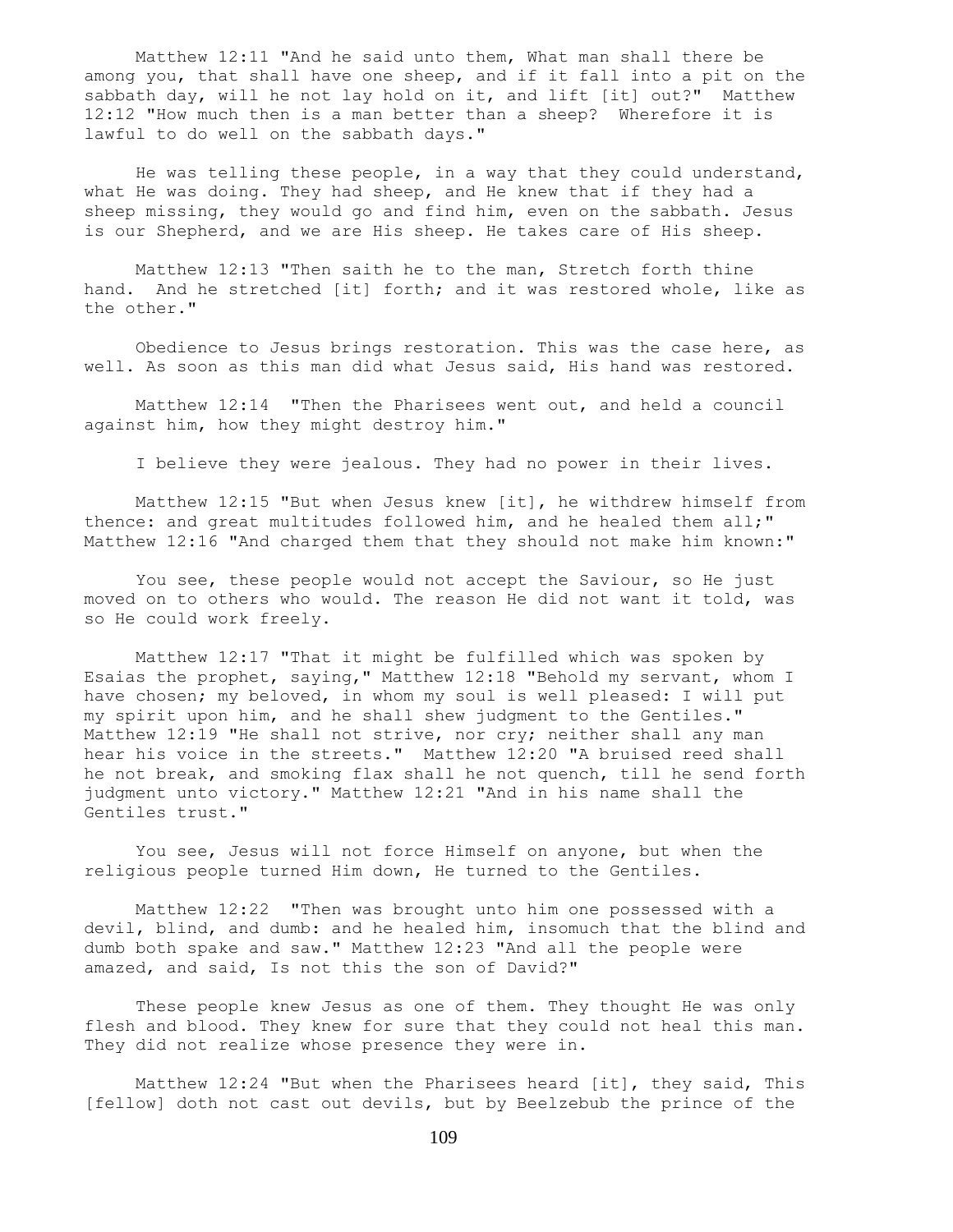devils."

 This was really a ridiculous statement. The devil would not cast himself out. He does not want us to be free.

 Matthew 12:25 "And Jesus knew their thoughts, and said unto them, Every kingdom divided against itself is brought to desolation; and every city or house divided against itself shall not stand:" Matthew 12:26 And if Satan cast out Satan, he is divided against himself; how shall then his kingdom stand?" Matthew 12:27 "And if I by Beelzebub cast out devils, by whom do your children cast [them] out? therefore they shall be your judges." Matthew 12:28 "But if I cast out devils by the Spirit of God, then the kingdom of God is come unto you."

He was warning them, here, that they were speaking out against God.

 Matthew 12:29 "Or else how can one enter into a strong man's house, and spoil his goods, except he first bind the strong man? and then he will spoil his house."

 I believe this Scripture, above, was telling us how to cast out evil spirits. First bind them, and then cast them out.

 Matthew 12:30 "He that is not with me is against me; and he that gathereth not with me scattereth abroad."

 You cannot straddle the fence. You are either the friend of Christ, helping win souls to Him, or you are His enemy, driving people away from God. There is no middle road. We cannot go uncommitted.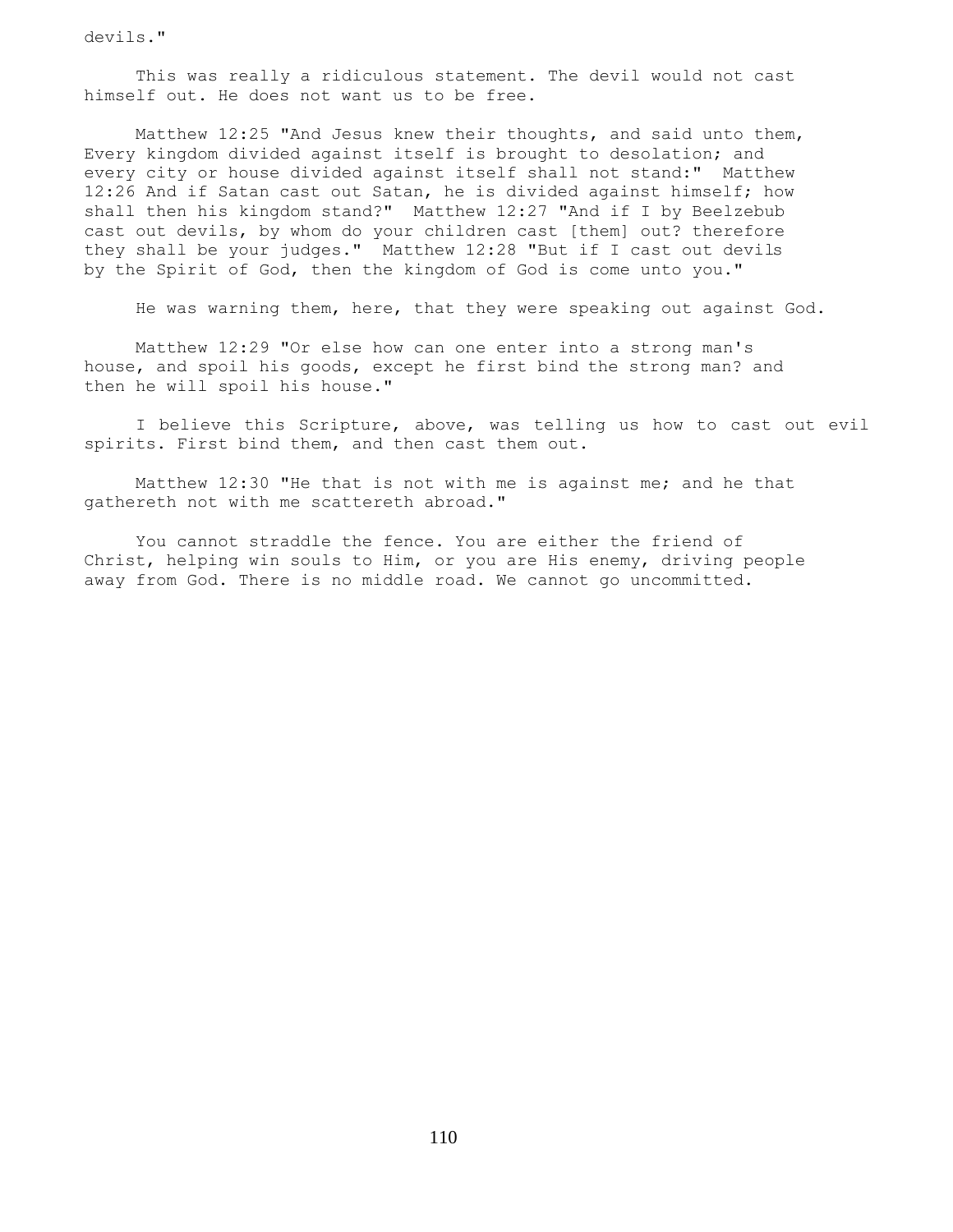## Matthew 24 Questions

1. What day was it when Jesus went through the corn field? 2. What did the disciples do? Why 3. What did the Pharisees say about it? 4. The Pharisees are caught up in what? 5. What did David do when he was hungry? 6. What does the word David mean? 7. God is not out to get us, who is He? 8. On the sabbath, the priest do what? 9. What is Jesus trying to get them to do pertaining to the law? 10. In V-6, Jesus is greater than what? 11. Finish this statement. For the son of man is Lord \_\_\_\_\_\_. 12. When Jesus left these men, where did He go? 13. What did Jesus, restore in the synagogue? 14. Why did they ask Jesus if it was lawful to heal on the sabbath? 15. What animal did Jesus use to give them an example of why He healed on the sabbath? 16. Jesus is our 17. What brings restoration? 18. The author's assumption of what was wrong with them was they were what? 19. After the incident, when Jesus healed them all, He said what? 20. Why? 21. When they would not accept Him, What did He do? 22. Who prophesied about this ahead of time? 23. Jesus was tired of the stiff-necked church and turned to whom? 24. The people were amazed when Jesus healed the dumb man, why? 25. What was the Pharisees' statement about healing the dumb? 26. What did Jesus say to them to make them realize how ridiculous their statement was? 27. If this was the Spirit of God, what had happened? 28. What we do first, before we cast out the demon? 29. If you are not for Jesus, you are  $\qquad \qquad$ 30. You are either the friend of Jesus are you are His  $\cdots$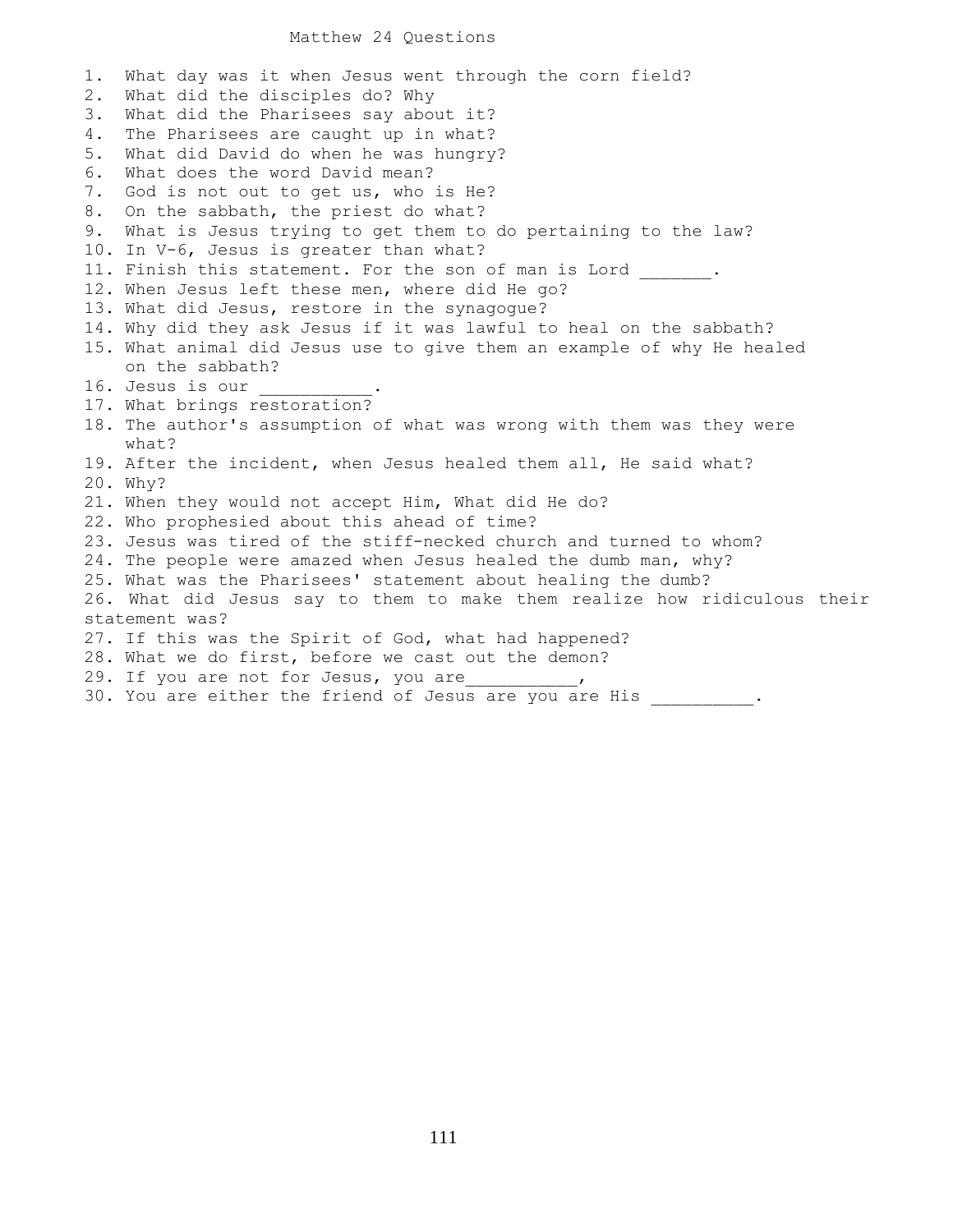We will begin in Matthew 12:31 "Wherefore I say unto you, All manner of sin and blasphemy shall be forgiven unto men: but the blasphemy [against] the [Holy] Ghost shall not be forgiven unto men."

 This is, probably, the most misunderstood Scripture in the Bible. My own dad felt he had committed this sin. Billy Graham said, on one of his broadcasts, that his dad felt he had committed this sin. Just the fact that a person is concerned about it, proves he has never committed the unpardonable sin. The word translated means evil speaking. Then it goes on to say speaking evil of the Holy Ghost cannot be forgiven. My interpretation of the Scripture is as along as you are alive, you can get forgiveness for sin of any kind. However, if you die rejecting the salvation offered, there is no forgiveness for that. People are too concerned about this. God wants our faith that everything is ok, not doubt.

 Matthew 12:32 "And whosoever speaketh a word against the Son of man, it shall be forgiven him: but whosoever speaketh against the Holy Ghost, it shall not be forgiven him, neither in this world, neither in the [world] to come."

 I think to really understand this, we would have to know and understand who the Holy Ghost is. Jesus said He would send a comforter (Holy Ghost) to come and dwell with us. The Holy Ghost teaches us, directs us, and comforts us. To deny the Holy Ghost would be to deny our salvation. We are saved by faith, not doubt. To speak against the Holy Ghost in this manner spoken of here, We would have to be unsaved. Thus lost! No Christian is guilty of that sin.

 Matthew 12:33 "Either make the tree good, and his fruit good; or else make the tree corrupt, and his fruit corrupt: for the tree is known by [his] fruit."

 This Scripture said we can say we are Christians all day long, but until we are living like Christians, We really are not Christians. Either be good or bad. Do not try to live in both worlds. God wants you on one side, or the other. If you are a Christian, let your good works tell it for you.

 Matthew 12:34 "O generation of vipers, how can ye, being evil, speak good things? for out of the abundance of the heart the mouth speaketh." Matthew 12:35 "A good man out of the good treasure of the heart bringeth forth good things: and an evil man out of the evil treasure bringeth forth evil things."

 Jesus was saying, you evil ones, you are so evil no good things can come from within you. People either have good hearts (given to Jesus), or evil hearts (Satan's). You cannot have both at once. The Scriptures said sweet and bitter water cannot come from the same well. {James 3:11} You see, what ever is deep down inside of us is what will come out of our mouths when we open it.

Matthew 12:36 "But I say unto you, That every idle word that men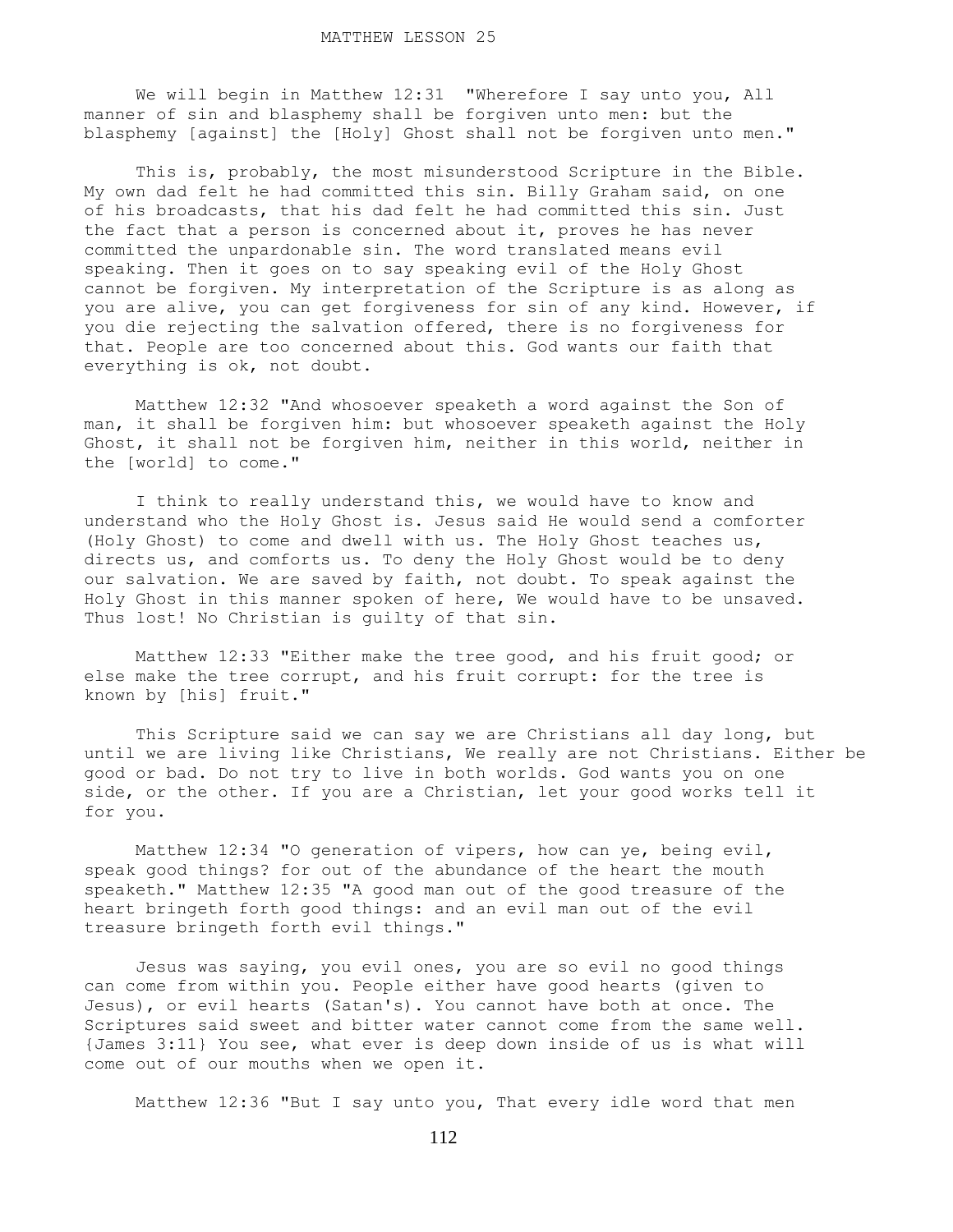shall speak, they shall give account thereof in the day of judgment." Matthew 12:37 "For by thy words thou shalt be justified, and by thy words thou shalt be condemned."

 This Scripture is best explained with another Scripture: Romans 10:9-10. Romans 10:9 "That if thou shalt confess with thy mouth the Lord Jesus, and shalt believe in thine heart that God hath raised him from the dead, thou shalt be saved." Romans 10:10 "For with the heart man believeth unto righteousness; and with the mouth confession is made unto salvation." You see, salvation is in the power of confession.

 Matthew 12:38 "Then certain of the scribes and of the Pharisees answered, saying, Master, we would see a sign from thee."

 These scribes and Pharisees were like so many people of our day who say "Lord, just show me Noah's Ark with my own two eyes, and then I will believe it existed". Fact is not faith. If you can see it with your own eyes, it takes no faith to believe. This was almost ridiculous for them to call Him Master. A person does what his Master says without having everything explained. This was not the case here.

 Matthew 12:39 "But he answered and said unto them, An evil and adulterous generation seeketh after a sign; and there shall no sign be given to it, but the sign of the prophet Jonas:"

 Jesus reprimanded them for always wanting a sign. Jesus wants our faith. He called those who continuously had to have a sign an evil and adulterous generation. This adultery, here, is spiritual rather than physical. The sign Jesus was speaking of, here, was Jonah being in the belly of the whale three days and nights. Jesus would be in the belly of the earth 3 days and nights.

 Matthew 12:40 "For as Jonas was three days and three nights in the whale's belly; so shall the Son of man be three days and three nights in the heart of the earth." Matthew 12:41 "The men of Nineveh shall rise in judgment with this generation, and shall condemn it: because they repented at the preaching of Jonas; and, behold, a greater than Jonas [is] here."

 Jonah, (Jonas), was a reluctant preacher. He did not think the people of Nineveh were worth saving, but after being swallowed by the whale, he obeyed God and warned Nineveh. The people fasted in sackcloth and ashes, and God spared them. Jonah was just a servant of God. Jesus was God's only begotten Son. They should all have repented and been saved at the greater witness (Jesus). The people just did not listen.

 Matthew 12:42 "The queen of the south shall rise up in the judgment with this generation, and shall condemn it: for she came from the uttermost parts of the earth to hear the wisdom of Solomon; and, behold, a greater than Solomon [is] here."

 The wisdom of Solomon was a gift from God. Jesus possesses all wisdom. The Queen of Sheba came to Solomon who had less wisdom than Jesus, and yet no one recognized the vast wisdom of Jesus. In fact, only a hand full of His followers were there when He was crucified.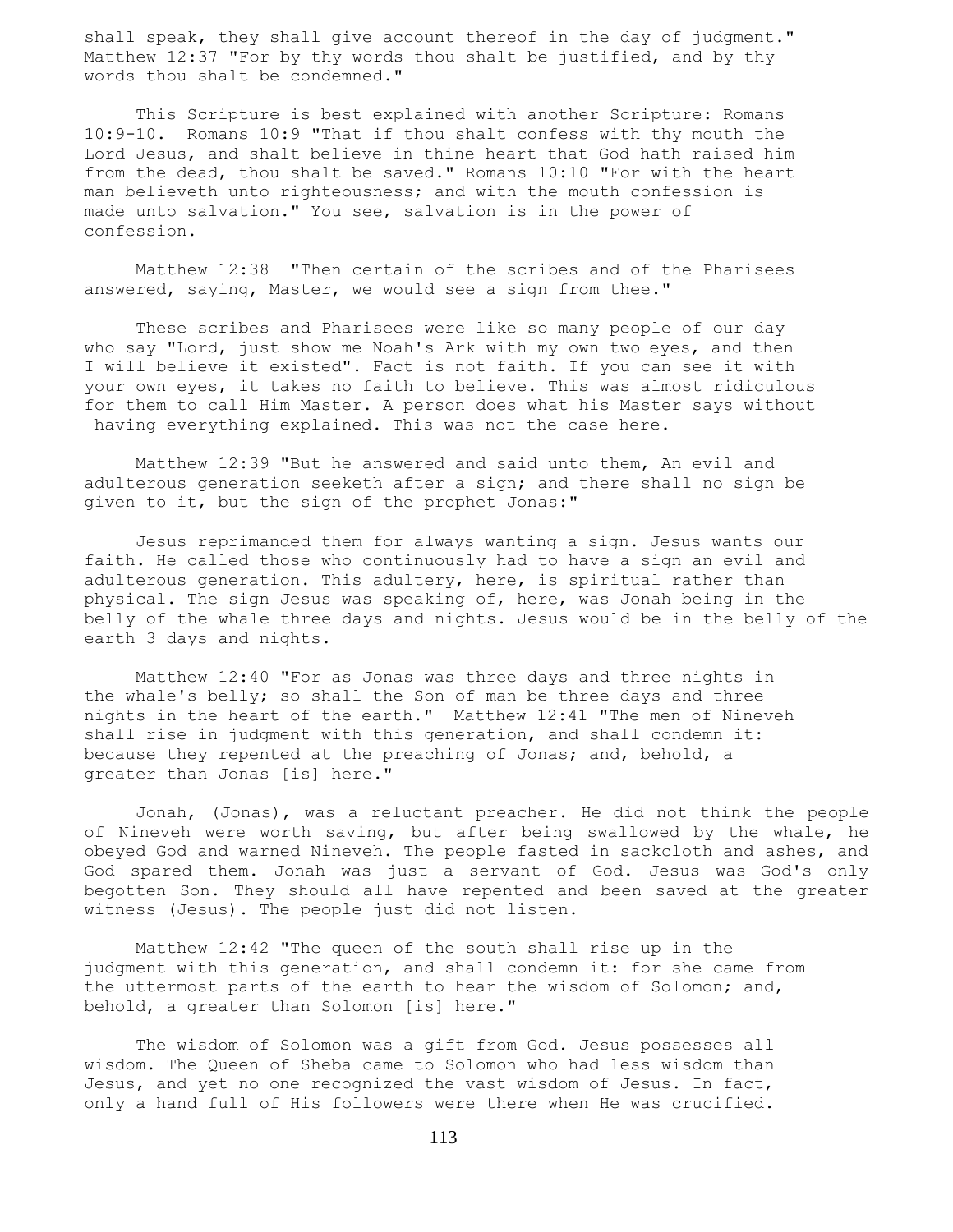Matthew 12:43 "When the unclean spirit is gone out of a man, he walketh through dry places, seeking rest, and findeth none." Matthew 12:44 "Then he saith, I will return into my house from whence I came out; and when he is come, he findeth [it] empty, swept, and garnished."

When a person is delivered from a demonic spirit, the very first thing to do is to fill the vacancy with the Holy Spirit of God. The person delivered must immediately start reading the Bible and getting filled with the Words of the Bible. If the vacancy, where the evil spirit comes out of, is not immediately filled with the good Spirit, the evil will come back and bring more evil spirits with him. Another very important thing to do is make sure all the evil spirits have left before you release the possessed person. There is one called the keeper of the door, and that evil spirit lets others in. Many times it is the first evil spirit a person picks up, such as jealousy. Many demons run in groups like jealousy, hate, murder, suicide, and all associated evil. This is really a special field and should be done by an expert in this field. These spirits, when they are cast out, want a body to dwell in. You should not have unbelievers watching someone being delivered, because this disembodied evil spiritwill go into the nonbeliever. These evil spirits like to stay in a family, and will try to go into members of the same family they came out of. Be sure and tell them a specific place to go when they are cast out. This is dangerous business, if you do not know what you are doing. Very few people know how to deliver. Verse 45 explains it very well.

 Matthew 12:45 "Then goeth he, and taketh with himself seven other spirits more wicked than himself, and they enter in and dwell there: and the last [state] of that man is worse than the first. Even so shall it be also unto this wicked generation."

 You can see if a person does not know what they are doing in this field, it is best not to attempt it.

 Matthew 12:46 "While he yet talked to the people, behold, [his] mother and his brethren stood without, desiring to speak with him." Matthew 12:47 "Then one said unto him, Behold, thy mother and thy brethren stand without, desiring to speak with thee." Matthew 12:48 "But he answered and said unto him that told him, Who is my mother? and who are my brethren?" Matthew 12:49 "And he stretched forth his hand toward his disciples, and said, Behold my mother and my brethren!" Matthew 12:50 "For whosoever shall do the will of my Father which is in heaven, the same is my brother, and sister, and mother."

 All of this was said and done to make us know there is a physical family, and there is a spiritual family. The family that God counts as a family is the relationship of brothers and sisters in the Lord Jesus Christ. There is a physical Israel and a spiritual Israel.

For the next lesson, study chapter 13 of Matthew.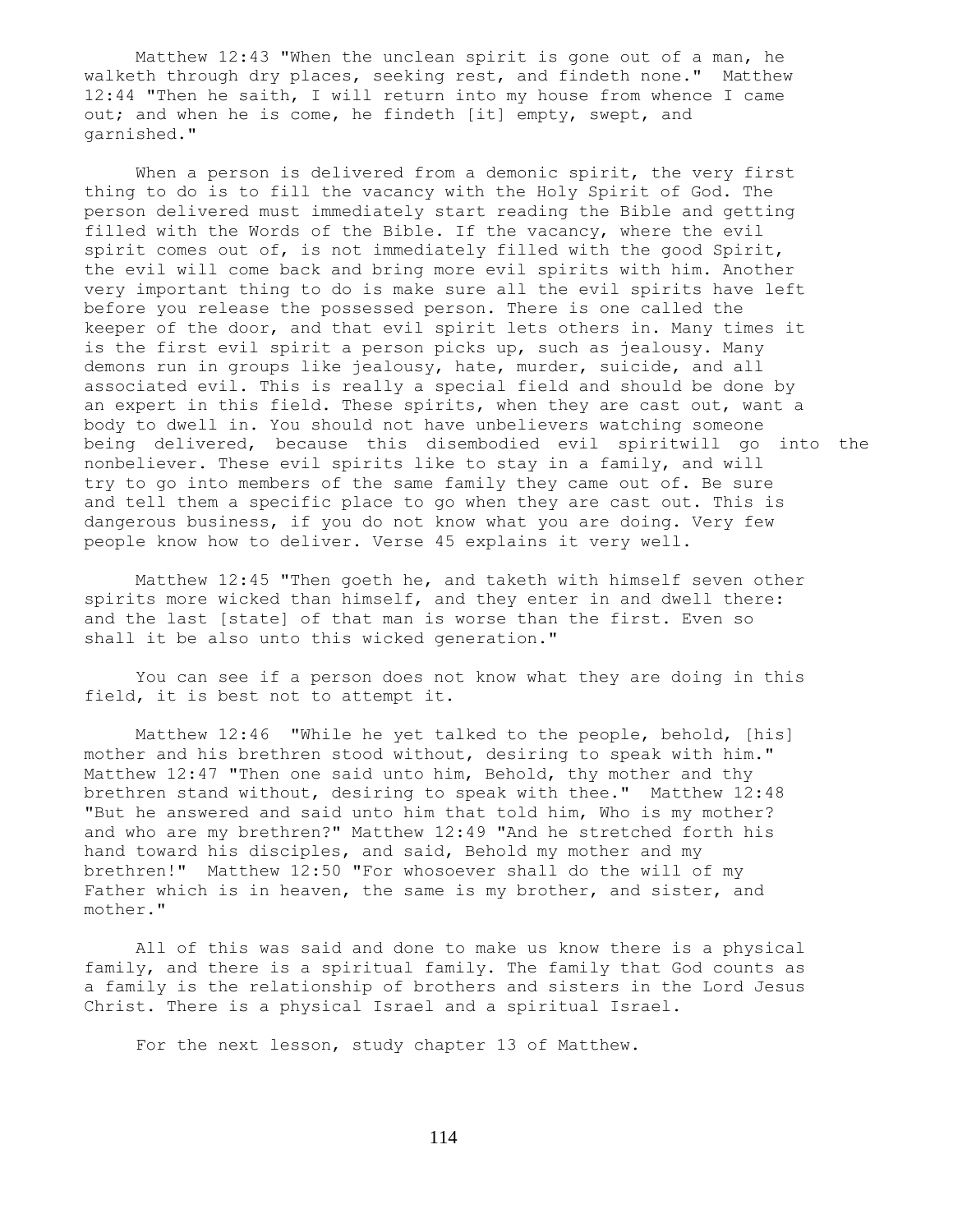## Matthew 25 Questions

1. Will blasphemy be forgiven men? Explain. 2. Which is the most misunderstood Scripture in the Bible? 3. If a person is concerned about having committed the unforgivable sin, what does that tell us? 4. What is there really no forgiveness for? 5. To deny the Holy Ghost would be to deny what? 6. What are three things the Holy Ghost does for us? 7. A tree is known for what? 8. If you are a Christian, what should tell it for you? 9. Out of the \_\_\_\_\_\_\_\_ of the \_\_\_\_\_\_\_\_\_ the mouth speaketh. 10. What will come out of our mouths when we open them? 11. What justifies us, or condemns us? 12. What did the scribes and Pharisees ask for? 13. What did they call Jesus? 14. Salvation is in the power of \_\_\_\_\_\_\_\_\_. 15. Fact is not 16. Who seeks after a sign? 17. What kind of adultery is meant by this? 18. What is the only sign they would get? 19. What did Jonah change his mind about bringing the message to Nineveh? 20. Why did this queen come to see Solomon? 21. The gift was given Solomon by whom? 22. This unclean spirit, mentioned in V-43, was doing what? 23. What is the first thing to do after a deliverance? 24. If the person delivered does not stay clean, and pure, and full of the Word of God, what will happen? 25. Why should a nonbeliever not be present at a deliverance? 26. Who should lead a deliverance? 27. Where do these disembodied spirits like to stay? 28. How many more spirits will he bring back, if the one delivered allows him to return? 29. What would be the last state of that person? 30. Who came to see Jesus? 31. What did Jesus say about these relations? 32. What 2 things should we learn from this? 33. What are 2 types of Israel?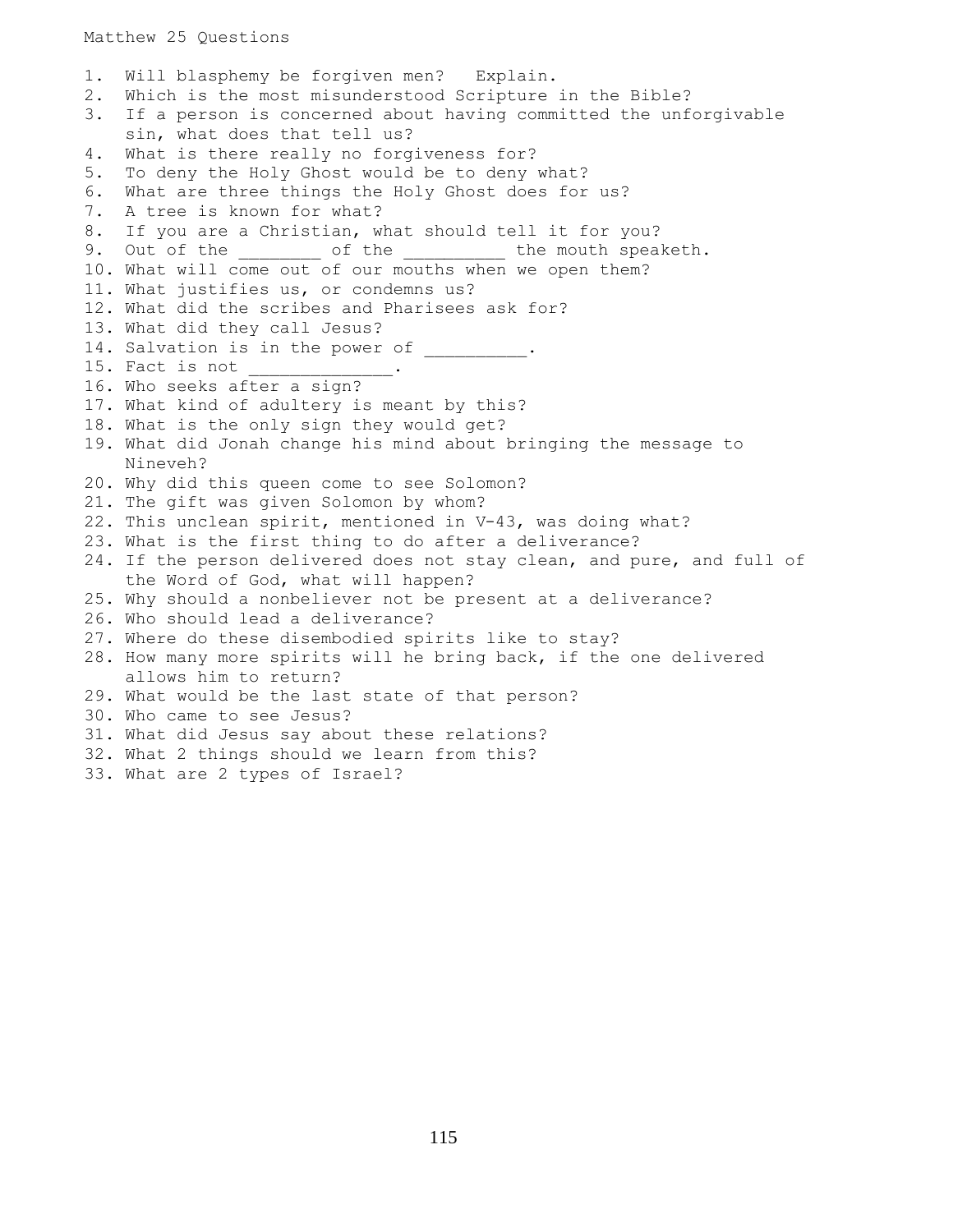We will begin this lesson in Matthew 13:1 "The same day went Jesus out of the house, and sat by the sea side." Matthew 13:2 "And great multitudes were gathered together unto him, so that he went into a ship, and sat; and the whole multitude stood on the shore."

 He had, probably, been resting in Peter's home, which was right on the shore of the Sea of Galilee. This multitude of people had, probably, been waiting for Jesus to appear again out of the house. He was so pressed by the large number, that He cast out a little way from the shore. His voice would carry well across the water, as well.

 Matthew 13:3 "And he spake many things unto them in parables, saying, Behold, a sower went forth to sow;" Matthew 13:4 "And when he sowed, some [seeds] fell by the way side, and the fowls came and devoured them up:"

 In this chapter, we will see seven parables; and we will see why Jesus spoke in parables. Parables are stories that have a deep hidden spiritual message. In this particular message, He was speaking about simple farming methods, so the educated would not discern what He was saying. Jesus came to the common people. They would understand about sowing seeds. The explanation that Jesus gave was so excellent, that I won't go into much detail about the meaning here.

 Matthew 13:5 "Some fell upon stony places, where they had not much earth: and forthwith they sprung up, because they had no deepness of earth:" Matthew 13:6 "And when the sun was up, they were scorched; and because they had no root, they withered away." Matthew 13:7 "And some fell among thorns; and the thorns sprung up, and choked them:" Matthew 13:8 "But other fell into good ground, and brought forth fruit, some an hundredfold, some sixtyfold, some thirtyfold."

 Jesus was describing the different types of people who hear the message of God and the effect it has on them. As He explained it in a few verses below, look at our church goers today, and you will be able to recognize every one you know. The amazing thing, to me, about the Bible is that it never goes out of date. It is just as current now, as was thousands of years ago. The message is the same, because God never changes.

Matthew 13:9 "Who hath ears to hear, let him hear."

 This is an unusual statement, because we all have our two ears hanging on the sides of our head. In some cases, that is the only use (to decorate the head). You see, even though we hear with our physical ears, it does not mean that we receive the message in our inner being. Jesus was saying, listen with your understanding and receive this message in your hearts. Those of you who are capable (Christians) receive the message that the world cannot understand. In other words, He was going to tell us a secret that would help us understand Him better.

Matthew 13:10 "And the disciples came, and said unto him, Why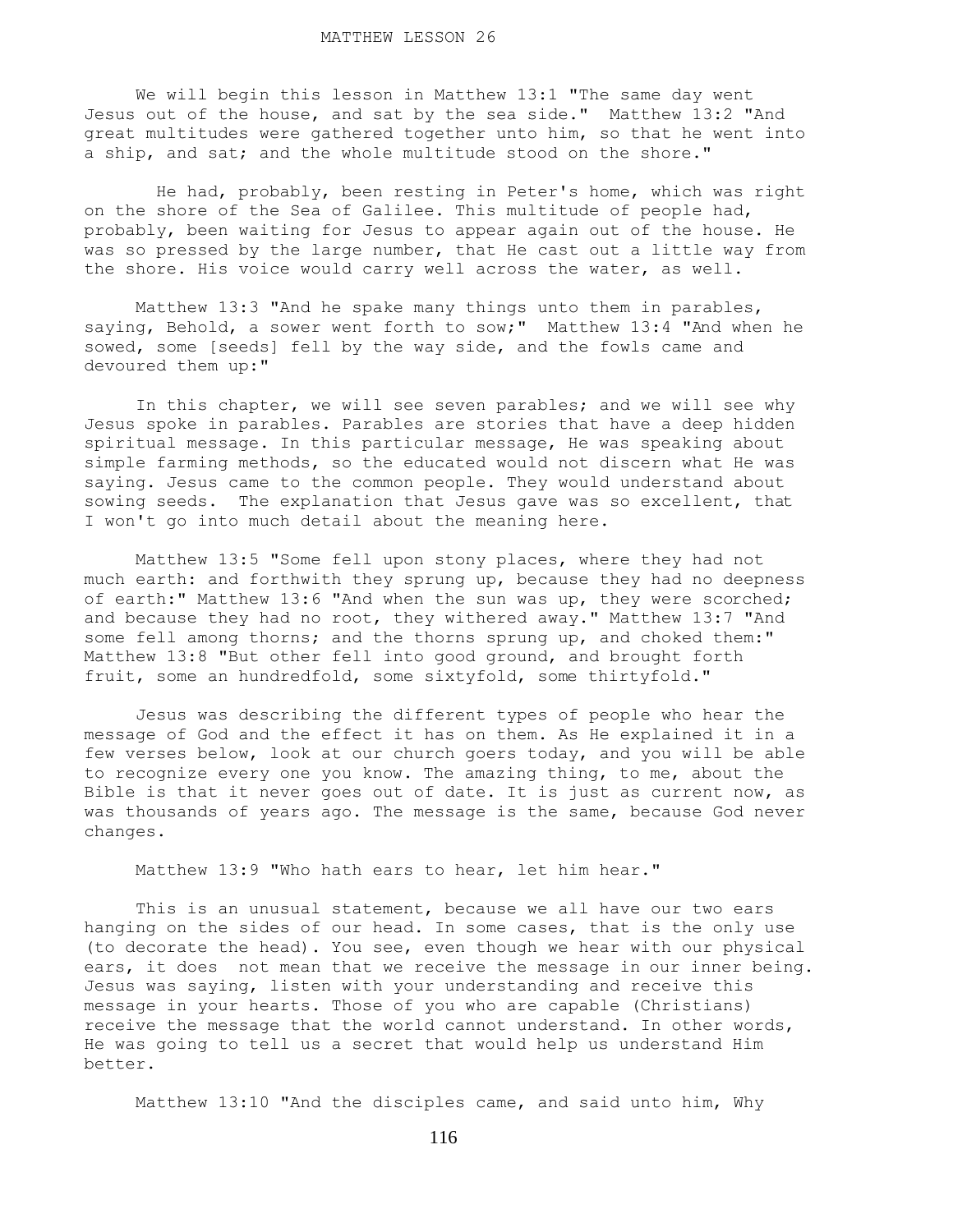speakest thou unto them in parables?"

 The disciples did not at first understand why Jesus did not just say exactly what He meant. Jesus did not want these unbelievers accepting the message with their minds. Jesus wants us to accept by faith (not earthly knowledge) the things of God. This is the very reason that Noah's Ark has not been found and photographed for the whole world to see. God does not want our heads to believe; He wants our hearts.

 Matthew 13:11 "He answered and said unto them, Because it is given unto you to know the mysteries of the kingdom of heaven, but to them it is not given."

 Jesus revealed to the people He wanted to know the mysteries. I have discovered that we never fully understand the mysteries of God. Every time I pick up the Bible and read a Scripture that I have read a hundred times before, God will reveal something brand new to me. The more we search the Scriptures, the more we understand, it seems. Some unsaved person can read the Bible over and over and still not understand. The Bible is a spiritual book, and can only be understood through the spirit.

 Matthew 13:12 "For whosoever hath, to him shall be given, and he shall have more abundance: but whosoever hath not, from him shall be taken away even that he hath."

 To me, this Scripture above, is just saying, again, that if we have the Spirit of God within us, our understanding will grow and grow. On the other hand, if we reject the teacher (Holy Spirit), we won't even be able to retain what we read with our physical eyes.

 Matthew 13:13 "Therefore speak I to them in parables: because they seeing see not; and hearing they hear not, neither do they understand."

 Again here, Jesus was just explaining that a saved and unsaved person can look at the same thing and get two totally different messages. The unsaved's understanding has been darkened, so that they do not understand.

 Matthew 13:14 "And in them is fulfilled the prophecy of Esaias, which saith, By hearing ye shall hear, and shall not understand; and seeing ye shall see, and shall not perceive:"

 God is the same God in the Old Testament as He is in the New Testament. Isaiah was just saying the same thing, again.

 Matthew 13:15 "For this people's heart is waxed gross, and [their] ears are dull of hearing, and their eyes they have closed; lest at any time they should see with [their] eyes and hear with [their] ears, and should understand with [their] heart, and should be converted, and I should heal them."

 You see, above that these people had, on their own volition, closed their eyes and ears to the truth. They had to take the scales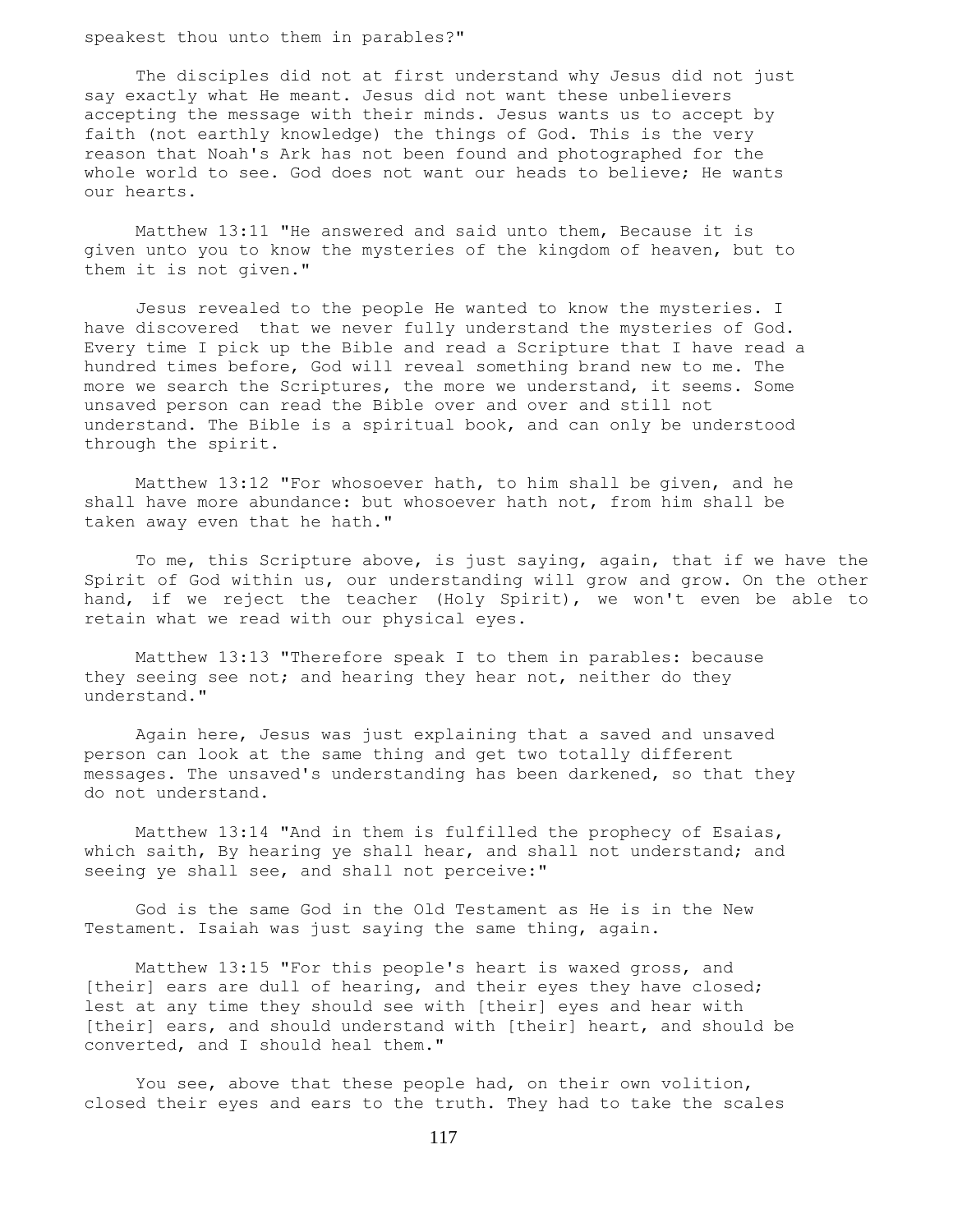off their eyes and the stoppers out of their ears that they might see, hear, and understand. It all comes about at conversion to Christ.

 Matthew 13:16 "But blessed [are] your eyes, for they see: and your ears, for they hear."

It is a blessing from God to be able to see, hear, and understand the Scriptures. The Holy Spirit must be our teacher and our guide. This is a free gift from God; to the blessed of God.

 Matthew 13:17 "For verily I say unto you, That many prophets and righteous [men] have desired to see [those things] which ye see, and have not seen [them]; and to hear [those things] which ye hear, and have not heard [them]."

 You see, in the Old Testament there was a shadow covering the truth. The way to the Holy place was not open to them. The temple's curtain had not been torn. They understood only in part. They knew God only through the priest in the temple. The great High Priest of all eternity had not come to them yet.

Matthew 13:18 "Hear ye therefore the parable of the sower."

Jesus was going to show them how to understand this parable.

 Matthew 13:19 "When any one heareth the word of the kingdom, and understandeth [it] not, then cometh the wicked [one], and catcheth away that which was sown in his heart. This is he which received seed by the way side."

 You see, Jesus was saying when you receive the Lord, the old devil will quickly try to tell you that you didn't get anything. The devil will, also, bring numerous temptations to lure you away from Jesus. Your troubles begin when you receive the Lord. The devil does not want you to be able to stay with your new found faith. This particular parable indicates someone who was too shallow to keep the faith.

 Matthew 13:20 "But he that received the seed into stony places, the same is he that heareth the word, and anon with joy receiveth it;" Matthew 13:21 "Yet hath he not root in himself, but dureth for a while: for when tribulation or persecution ariseth because of the word, by and by he is offended."

You see, some people who receive the Lord are on fire for God, then troubles come along, and they lose their faith. Unlike Job, who stood against all the problems Satan could throw his way, these fell at the first great problem that came, and went back into worldly living.

 Matthew 13:22 "He also that received seed among the thorns is he that heareth the word; and the care of this world, and the deceitfulness of riches, choke the word, and he becometh unfruitful."

 I believe this parables has to do with ministers who play favorites to those who are able to give large amounts to their ministry. They preach to itching ears, so as not to offend the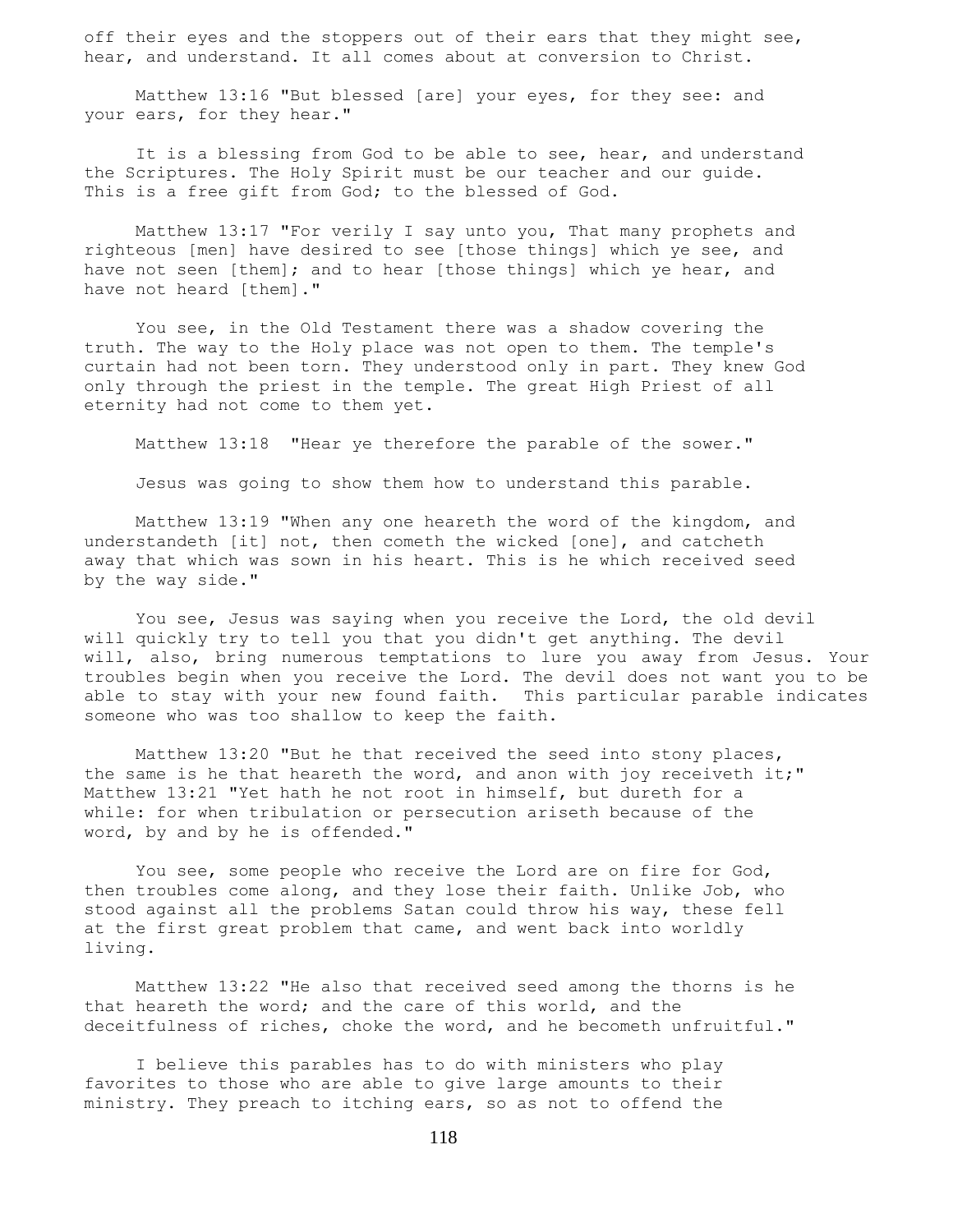wealthy in the congregation. They preach what the people want to hear, instead of bringing the message God wants them to bring. Pretty soon they become ineffective, and their message causes no one to repent and be saved. So they are unfruitful.

 Matthew 13:23 "But he that received seed into the good ground is he that heareth the word, and understandeth [it]; which also beareth fruit, and bringeth forth, some an hundredfold, some sixty, some thirty."

 This last verse is about the person who receives everything the Lord offers, and then goes out to try to win everyone they come into contact with. One of the main reasons there is a differences between the number saved, is because of the size of the congregation ministered to. The message is good in all three cases, because people are saved. Some just minister to smaller crowds. This last one is the one we all want to be. We must reap the harvest before it is too late.

We will continue with verse 24 in the next lesson.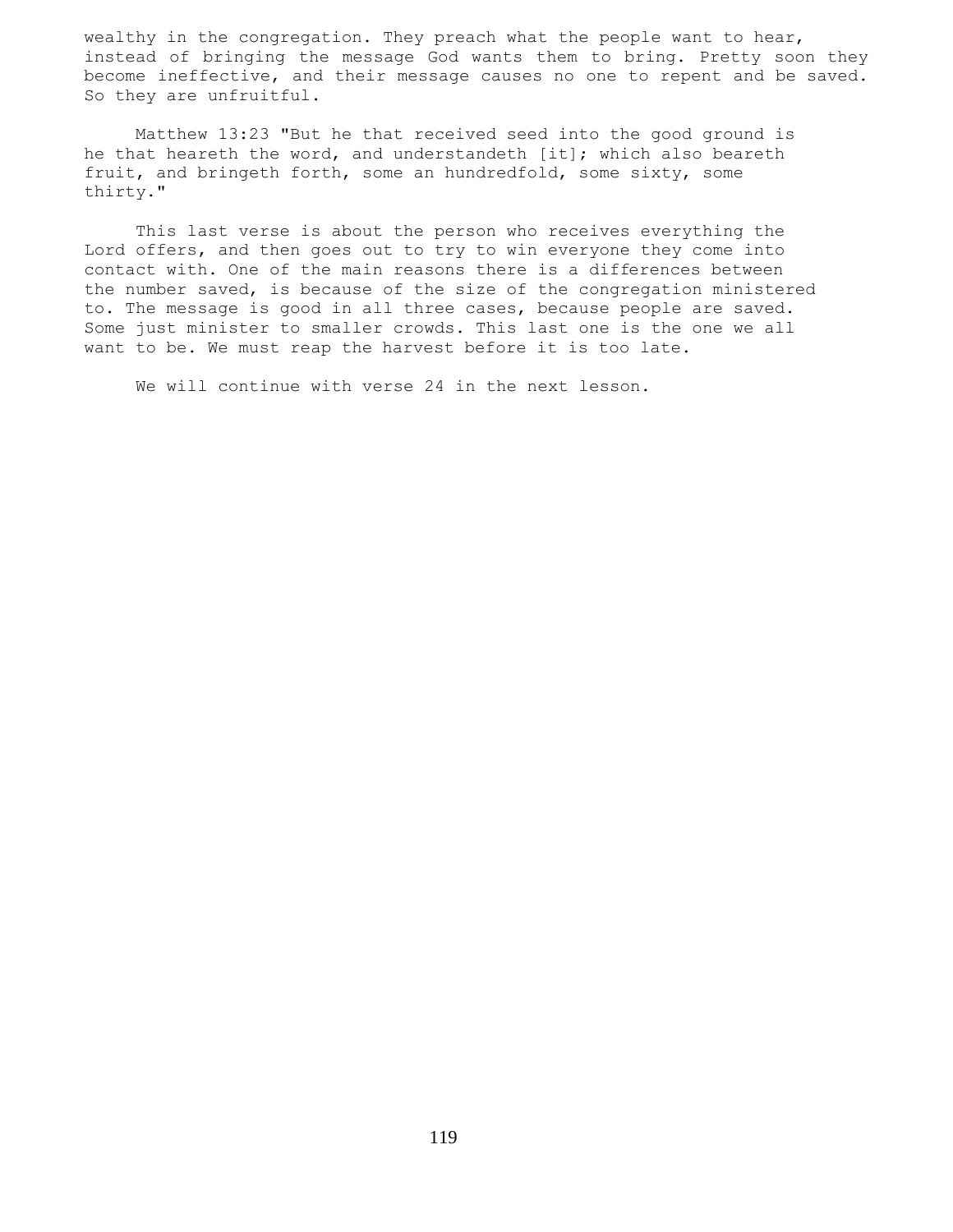1. In the first two verses, Jesus preached from where? Why? 2. How did Jesus speak to them? 3. Why? 4. How many parables are in chapter 13? 5. What is a parable? 6. What kind of people did Jesus come to? 7. Why did they spring up quickly? 8. How can you recognize who our church goers of today are? 9. Why is our Bible still current today? 10. In V-9, what is unusual? 11. What is Jesus sharing with us in the parables? 12. Jesus did not want them to understand with their  $\qquad$  ? 13. What does Jesus want? 14. Can we ever fully understand? 15. How is the only way we can understand? 16. If we reject the Holy Ghost as a teacher, what will happen? 17. What is different about the saved and unsaved when studying a Scripture? 18. Who, in the Old Testament, prophesied about this? 19. What kind of eyes and ears are blessed? 20. Why had the Old Testament people not understood? 21. Who steals the truth from the new converts? 22. Are all your problems suddenly gone when you receive the Lord? 23. What is indicted by the stony places? 24. Who was the Old Testament character who withstood temptations and troubles of all kinds? 25. Who do the thorns represent? 26. What kind of sermons do they bring? 27. Verse 23, describes whom? 28. Why is there 30, 60, 100?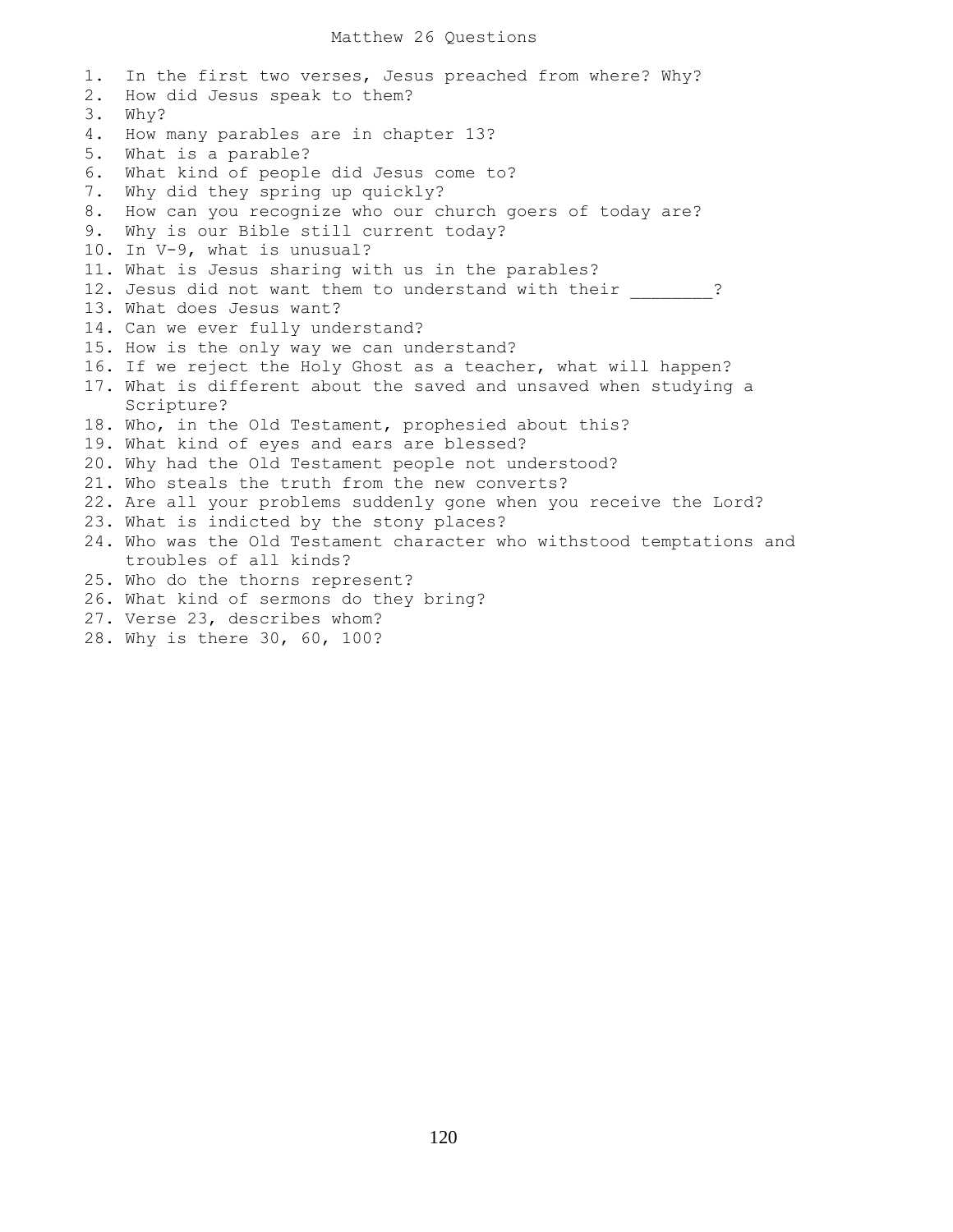We will pickup in this lesson with Matthew 13:24 "Another parable put he forth unto them, saying, The kingdom of heaven is likened unto a man which sowed good seed in his field:"

This is the second parable in Matthew 13. Here, is a farmer going out to plant. Of course he plants good seed, or else it would be a waste of time to plant. We know that we reap what we sow, If we want corn out of the field, we do not plant peas. The kingdom of heaven is built with the seed of the Word being planted and growing.

 Matthew 13:25 "But while men slept, his enemy came and sowed tares among the wheat, and went his way."

This sentence is so sad. The wheat are the Christians; and this means that right in the midst of even the church, the enemy sneaks in and plants evil right beside the good. Probably, unaware to the owner of the land (pastor). You see, the farmer (God) would never plant tares. This was an act of the old devil himself.

 Matthew 13:26 "But when the blade was sprung up, and brought forth fruit, then appeared the tares also."

 You see, the Christians bring forth fruit in the midst of evil in the world. We are not excused, just because we are surrounded by evil.

 Matthew 13:27 "So the servants of the householder came and said unto him, Sir, didst not thou sow good seed in thy field? from whence then hath it tares?"

 To me, this is a perfect description of what the true believers in Christ are asking about what is going on in the church today. Of course, there are other meanings, as well.

 Matthew 13:28 "He said unto them, An enemy hath done this. The servants said unto him, Wilt thou then that we go and gather them up?"

 You see, there was recognition right off that the devil had been to the field and sown these evil ones. Sometimes the person sitting on the pew beside you in church is not really a believer, but has been placed there by the devil to disrupt what is going on. These believers, here, are asking the Lord, should we throw them out of the church?

 Matthew 13:29 "But he said, Nay; lest while ye gather up the tares, ye root up also the wheat with them."

 All through the Bible, the wheat stands for the true believers in the Lord Jesus Christ. You know in a church, if you begin to throw the enemy out, some of the true believers will be hurt and leave. It is just best to leave them alone and feed them the unwatered down truth; and they will either repent and be saved, or they will leave on their own; because they cannot stand the truth.

Matthew 13:30 "Let both grow together until the harvest: and in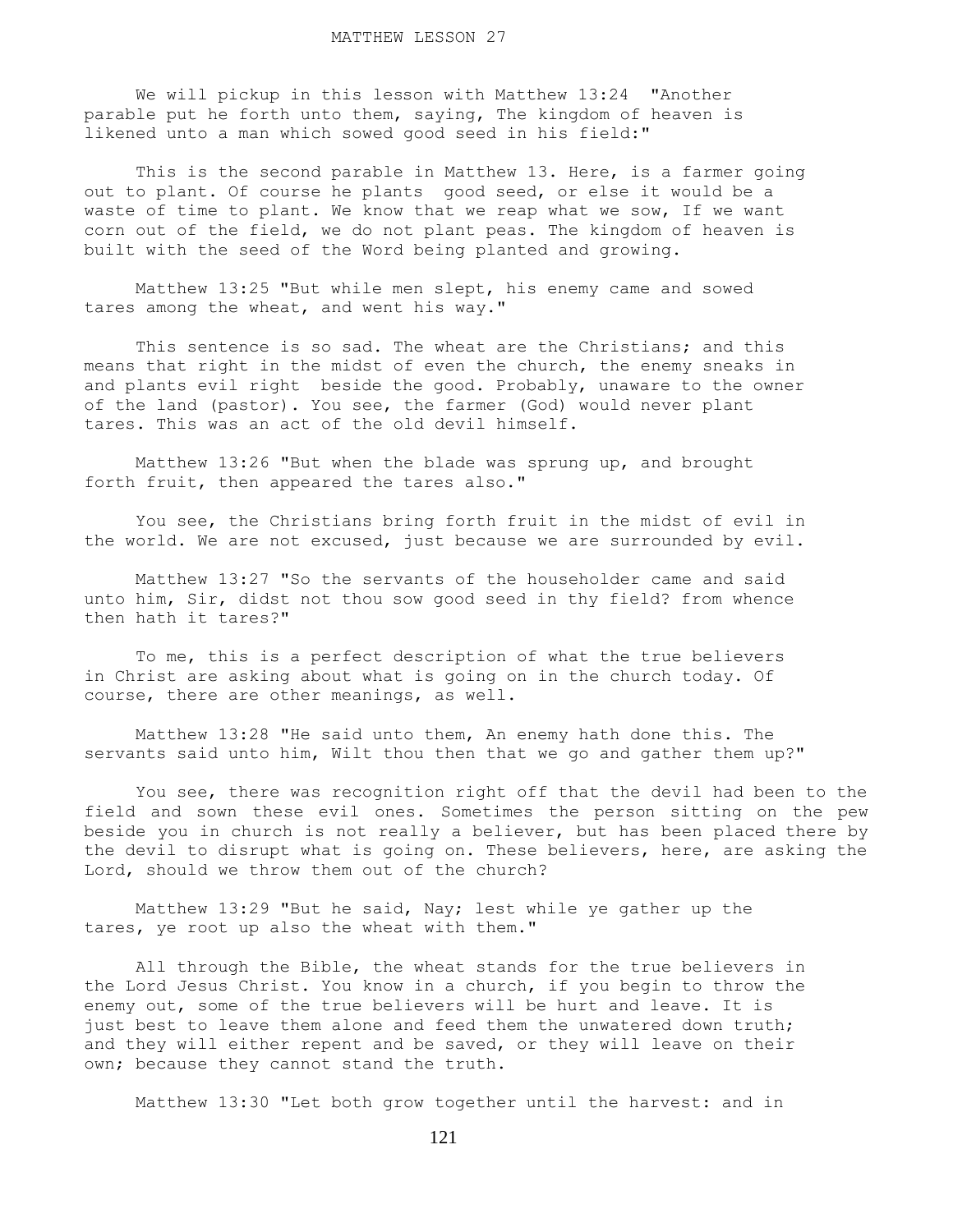the time of harvest I will say to the reapers, Gather ye together first the tares, and bind them in bundles to burn them: but gather the wheat into my barn."

 If there is a point to be made about staying here on the earth for the entire seven years of tribulation and the wrath of God, it would be this Scripture here. You see, good and evil are here together until the harvest. If you will carefully notice what it said to do, it indicated that the unbelievers will be bound and wait to be burned. The Christians will be gathered and taken to the Master's barn {heaven}. You see, this Scripture occurs at the end of the Gentile age when God decides that it is time to reap the harvest of the Christians from the earth. Truly anyone left here will be bound by the devil, and will eventually wind up in a burning hell. These reapers are the angels God sends to get the job done for Him. Angels are ministering spirits directly under the command of God. We will read more about this later in this lesson.

 Matthew 13:31 "Another parable put he forth unto them, saying, The kingdom of heaven is like to a grain of mustard seed, which a man took, and sowed in his field:" Matthew 13:32 "Which indeed is the least of all seeds: but when it is grown, it is the greatest among herbs, and becometh a tree, so that the birds of the air come and lodge in the branches thereof."

 Have you ever seen an, "on-fire-for-God Christian", who was as small as a grain of mustard seed? When he gets saved, he cannot be quiet. The first thing you know, he has led hundreds to God. You see, we are all grafted in the tree of life (Jesus) when we get saved. Just one true believer can add mightily to that tree. He is the vine, we are the branches. We do provide shelter for the lost of the world.

 Matthew 13:33 "Another parable spake he unto them; The kingdom of heaven is like unto leaven, which a woman took, and hid in three measures of meal, till the whole was leavened."

 Here, again, this was speaking of one Christian who was placed with a bunch of nonbelievers. In this incident, I believe the Christian did not witness with words, but by the exemplary life he, or she lived in front of them. The nonbeliever was won to the Lord by wanting what the Christian had.

 Matthew 13:34 "All these things spake Jesus unto the multitude in parables; and without a parable spake he not unto them:" Matthew 13:35 "That it might be fulfilled which was spoken by the prophet, saying, I will open my mouth in parables; I will utter things which have been kept secret from the foundation of the world."

 You see, again, that Jesus spoke in parables so the worldly people could not understand with their minds, and come to God not with their hearts, but with their minds. These secrets, that Jesus was revealing, were things of the dispensation of grace, not the law.

 Matthew 13:36 "Then Jesus sent the multitude away, and went into the house: and his disciples came unto him, saying, Declare unto us the parable of the tares of the field."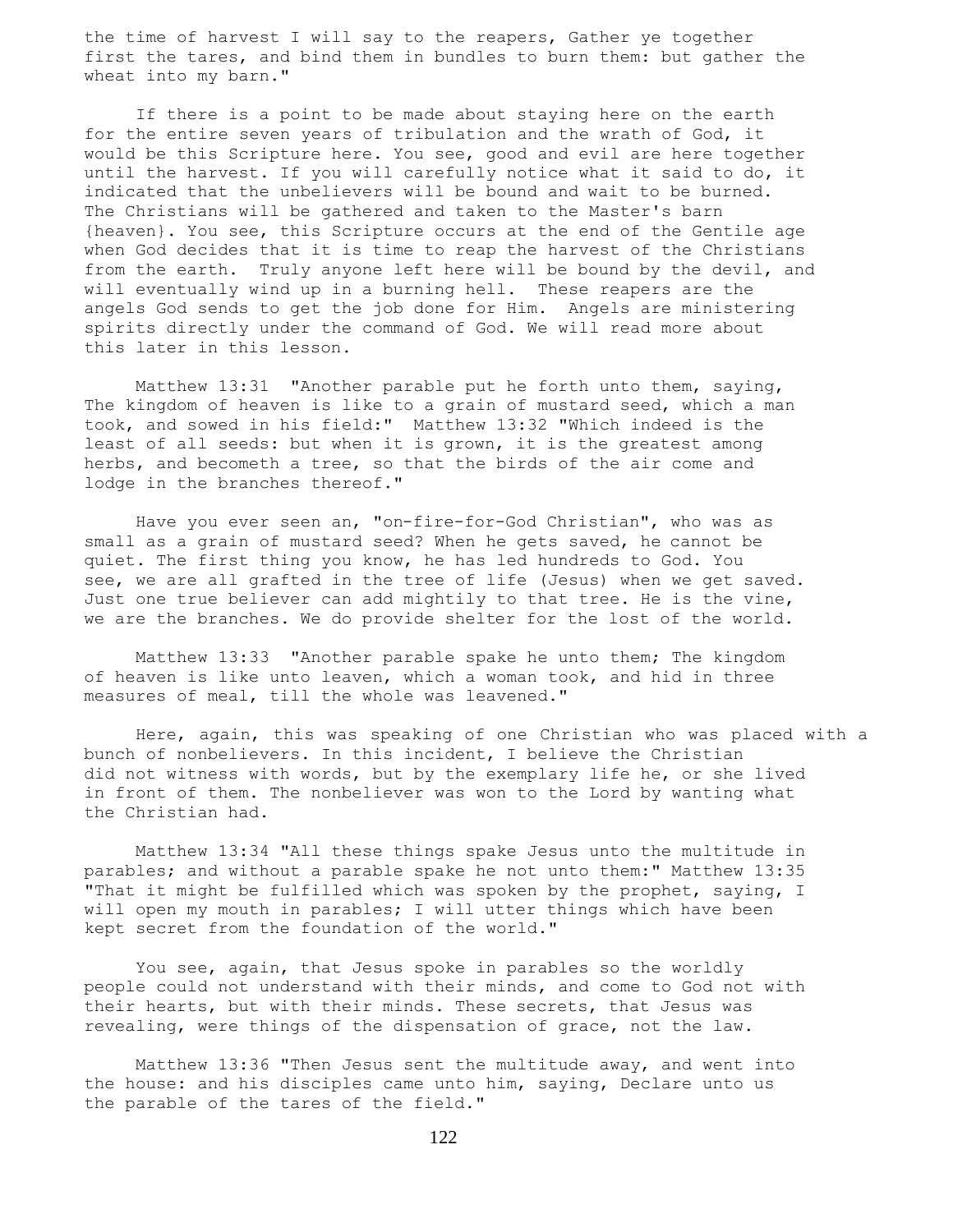You see, at this time the disciples had not received the Spirit (teacher), and they did not understand; because parables must be understood by the Spirit. I personally believe it is necessary to be baptized in the Holy Spirit of God, before we can truly understand.

 Matthew 13:37 "He answered and said unto them, He that soweth the good seed is the Son of man;" Matthew 13:38 "The field is the world; the good seed are the children of the kingdom; but the tares are the children of the wicked [one];"

 You see, Jesus is the Word. Believers in the Lord Jesus have to grow in the midst of evil. We must be tried, or else the Lord would not truly know if we belong to Him. You see, Satan's crowd is all around us.

 Matthew 13:39 "The enemy that sowed them is the devil; the harvest is the end of the world; and the reapers are the angels."

 You see, the devil is headed for a burning hell, and he would like to see all of us go there with him. He brings every temptation known to man to cause us to stumble and fall. Sometimes, we are unaware who the enemy is. I tell the children in school, here, that the devil is not easily recognized. Sometimes he lives in a physically beautiful girl, or a handsome young man. We are nearing harvest time; the time when the trumpet will blow and the Christians will be carried away to God's barn (heaven). Angels are ministering spirits. We, Christians, have been called to bring in the harvest.

 Matthew 13:40 "As therefore the tares are gathered and burned in the fire; so shall it be in the end of this world." Matthew 13:41 "The Son of man shall send forth his angels, and they shall gather out of his kingdom all things that offend, and them which do iniquity;" Matthew 13:42 "And shall cast them into a furnace of fire: there shall be wailing and gnashing of teeth."

 This will be a time of trouble such as the world has never known before. Just to know that we would be forever separated from Jesus would be bad enough, but to burn forever would be horrible. Jesus is the Judge. He decided which way we go. Truly though, it is our decision to follow Him in truth, or not.

 Matthew 13:43 "Then shall the righteous shine forth as the sun in the kingdom of their Father. Who hath ears to hear, let him hear."

 You see, it is beyond description what is waiting for the true believer, who stays faithful to the end. It will be one eternal day with the Father, Jesus, and the Holy Spirit. We will shine, because we will be in the presence of the Light (Jesus). Here, Jesus just said one more time; don't turn away from God. Let that still quiet voice bring you to the Lord.

In the next lesson, we will pick up in verse 44.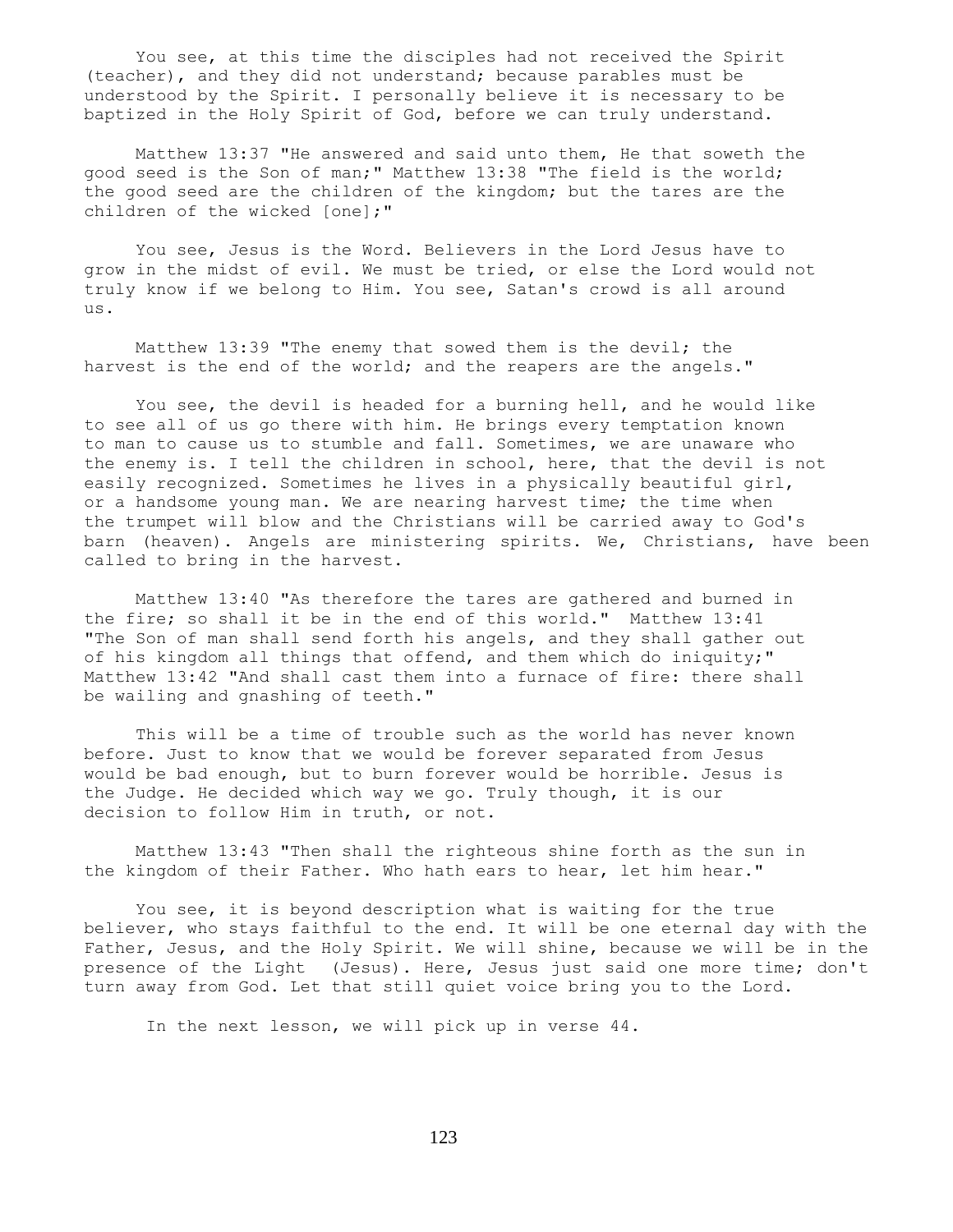1. What is the Kingdom of heaven likened unto? 2. What is the kingdom of heaven built for? 3. When the men slept, who planted? 4. Who does the wheat represent? 5. Who do the tares represent? 6. What did the servants ask the householder? 7. Are we to throw them out of the church? 8. Why? 9. What two things will happen to unbelievers, if you leave them alone? 10. What Scripture gives some precedence to the theory of staying on the earth all seven years of tribulation? 11. Where is the Masters barn? 12. Who are the reapers? 13. Who are ministering spirits? 14. What did the grain of mustard seed grow to be? 15. Who is the Tree of Life? 16. What did the woman hide in the measure of meal? 17. How did Jesus reveal the secrets that had been kept from the foundation of the earth? 18. Why did the disciples not understand the parables? 19. Why sowed the good seed? 20. Who are the good seed? 21. Who are the tares? 22. What is the harvest? 23. Where will the evil wind up? 24. Who is the Judge? 25. Why will the righteous shine?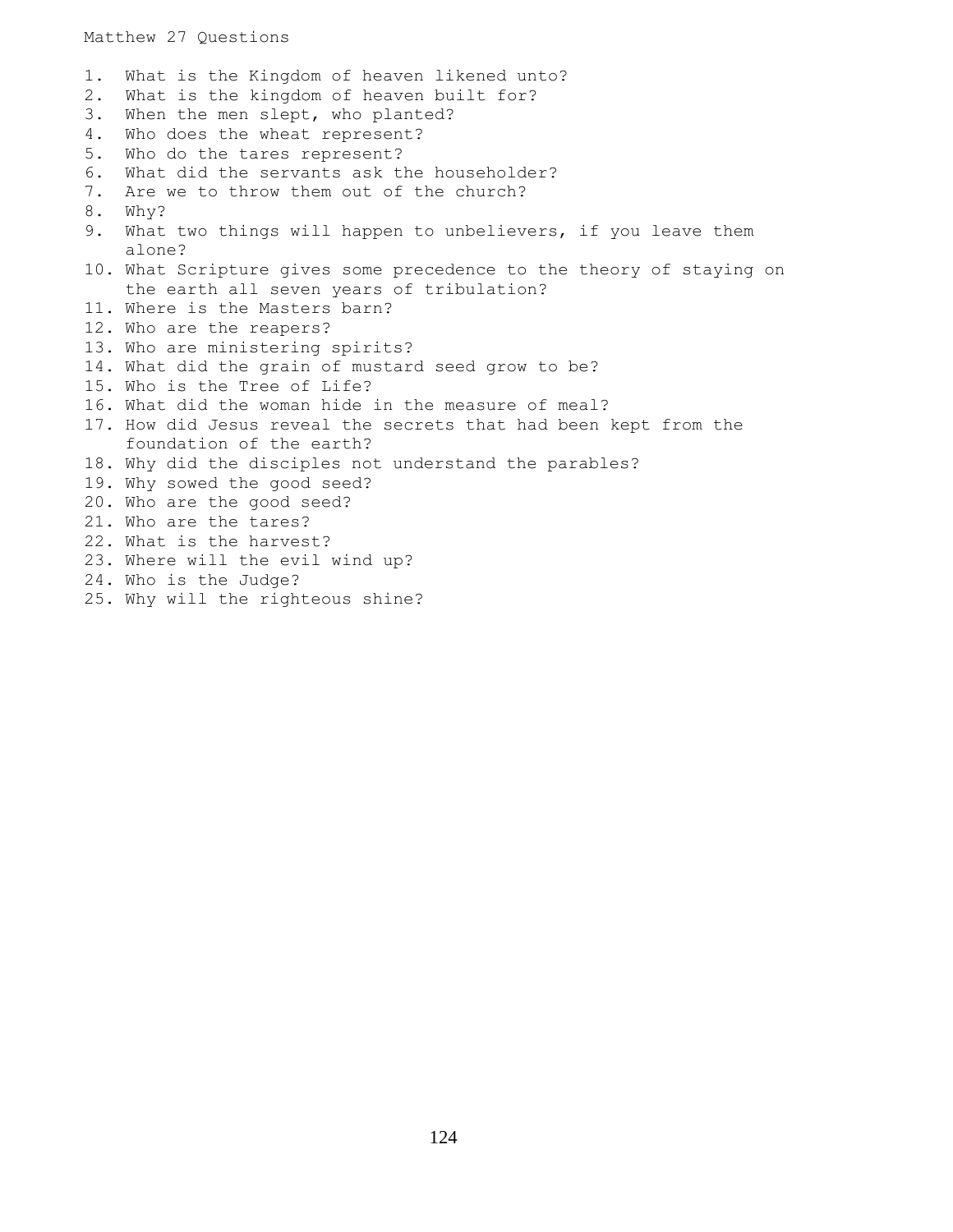We begin this lesson in Matthew 13:44 "Again, the kingdom of heaven is like unto treasure hid in a field; the which when a man hath found, he hideth, and for joy thereof goeth and selleth all that he hath, and buyeth that field."

 This Scripture above, is telling us that we must be willimg to give up the things of the world. Nothing is more valuable than the things of God. Whatever price we have to pay is not too much to follow Jesus.

 Matthew 13:45 "Again, the kingdom of heaven is like unto a merchant man, seeking goodly pearls:" Matthew 13:46 "Who, when he had found one pearl of great price, went and sold all that he had, and bought it."

 Here, again, this Scripture is saying that the greatest value in the world is Jesus. The pearl of great price, here, is the most valuable item. It just means salvation through Jesus Christ.

 Matthew 13:47 "Again, the kingdom of heaven is like unto a net, that was cast into the sea, and gathered of every kind:" Matthew 13:48 "Which, when it was full, they drew to shore, and sat down, and gathered the good into vessels, but cast the bad away."

 This is very interesting. Salvation is offered to everyone. The "sea", here, means masses of people. You see, Jesus has thrown the net for everyone. He died for all, but not every one receives salvation. At a special time, everyone will die to this world and stand before Jesus. The Christians will be the keepers in this fish net. Those cast away (those who do not believe in the Lord Jesus) will be condemned to hell.

 Matthew 13:49 "So shall it be at the end of the world: the angels shall come forth, and sever the wicked from among the just," Matthew 13:50 "And shall cast them into the furnace of fire: there shall be wailing and gnashing of teeth."

 This is just a more detailed description of the separation of the followers of Jesus and the followers of Satan. Those who reject Jesus as Saviour will burn forever in hell.

 Matthew 13:51 "Jesus saith unto them, Have ye understood all these things? They say unto him, Yea, Lord."

 The "them", here, means the disciples. After Jesus explained to them how to interpret these parables, it was easy for them to see.

 Matthew 13:52 "Then said he unto them, Therefore every scribe [which is] instructed unto the kingdom of heaven is like unto a man [that is] an householder, which bringeth forth out of his treasure [things] new and old."

I believe this, probably, has to do with old and new information,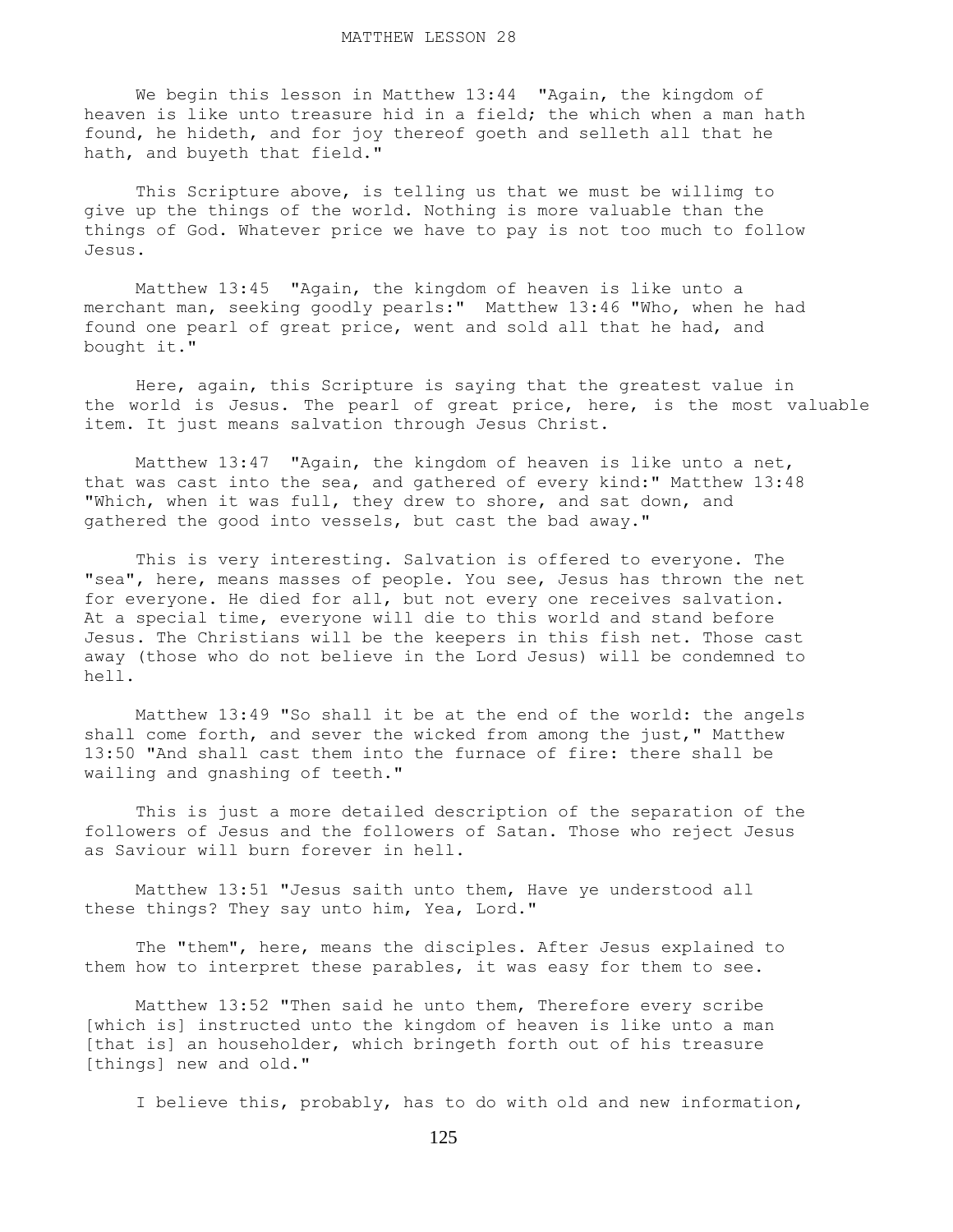which is knowledge we have learned through the Spirit of God. Some things we know and have known for quite awhile. Some things we learn new every day. We must write these things, so others may share in them.

 Matthew 13:53 "And it came to pass, [that] when Jesus had finished these parables, he departed thence."

 These parables and their meaning were for the disciples' instruction.

 Matthew 13:54 "And when he was come into his own country, he taught them in their synagogue, insomuch that they were astonished, and said, Whence hath this [man] this wisdom, and [these] mighty works?"

 Notice, this said in "their" synagogue. They recognized Jesus as a great teacher and even recognized Him for His great miracles, but they really had no idea who He was. They called Him a man. They really thought anyone not taught in their schools could not possibly know anything worthwhile.

 Matthew 13:55 "Is not this the carpenter's son? is not his mother called Mary? and his brethren, James, and Joses, and Simon, and Judas?" Matthew 13:56 "And his sisters, are they not all with us? Whence then hath this [man] all these things?"

 We will hear the Lord Jesus say later that a prophet is not without honor, but in his own home town. They knew Jesus in the flesh, not in the Spirit. They could not believe that He was anyone special, because they knew His earthly family. Had they known the Scriptures as well as they thought they did, they would have recognized Him as God's only begotten Son.

 Matthew 13:57 "And they were offended in him. But Jesus said unto them, A prophet is not without honor, save in his own country, and in his own house."

 Isn't this the way even with people who are called to the ministry today? Friends and family have a very hard time believing that you have been called of God. We will see the results of unbelief in the next verse. It is really difficult to minister to people who do not believe that you are called of God.

 Matthew 13:58 "And he did not many mighty works there because of their unbelief."

 So many times when Jesus healed someone, He would say, your faith has made you whole. Faith has everything to do with healing, and even with salvation. Without faith, it is impossible to please God.

Read chapter 14 of Matthew for the next lesson.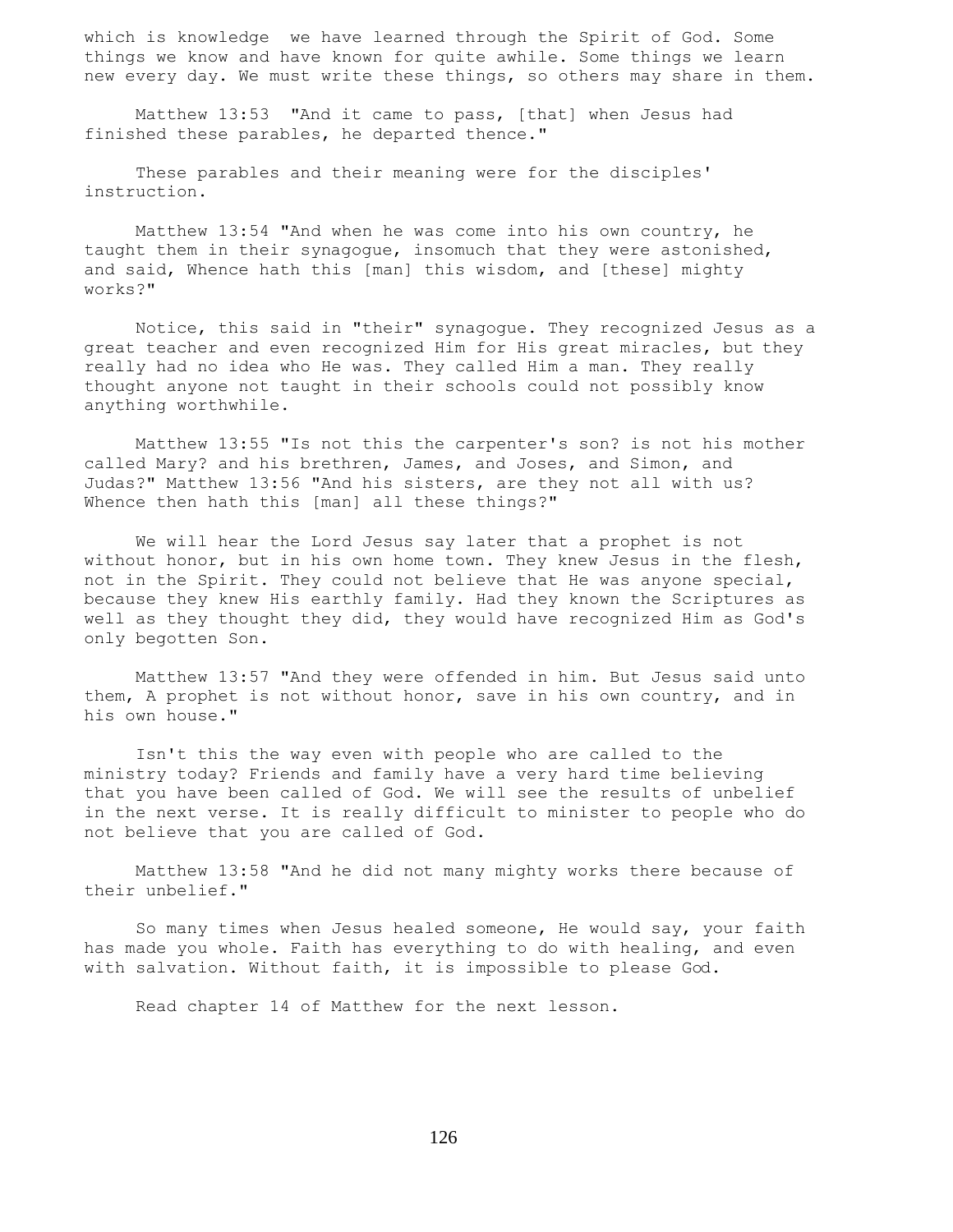1. What is compared to a treasure in a field? 2. What drastic step did he do to buy the field? 3. What does this parable tell us? 4. What did the man do that found the pearl of great price? 5. What does this pearl mean? 6. What is the sea symbolic of? 7. What symbolizes the Christian in this? 8. What will the angels do to the evil, severed from the good? 9. When Jesus asked if the disciples understood, what did they answer? 10. Who was the scribe likened to? 11. What were the parables for? 12. When He went to His own land, where did He teach? 13. What attitude did they have? 14. What recognition did they give Jesus? 15. What did they really think about Jesus? 16. They thought because Jesus was not taught in their schools, He \_\_\_\_\_\_\_\_\_ \_\_\_\_\_\_\_\_\_\_\_. 17. Whose son did they think He was? 18. Name four brothers of Jesus? 19. What was wrong with their knowledge of Jesus? 20. What statement did Jesus make about a prophet? 21. Who are the people who are hardest to convince that you are called to the ministry? 22. Why did Jesus not do many mighty works there? 23. When Jesus healed, what did they say?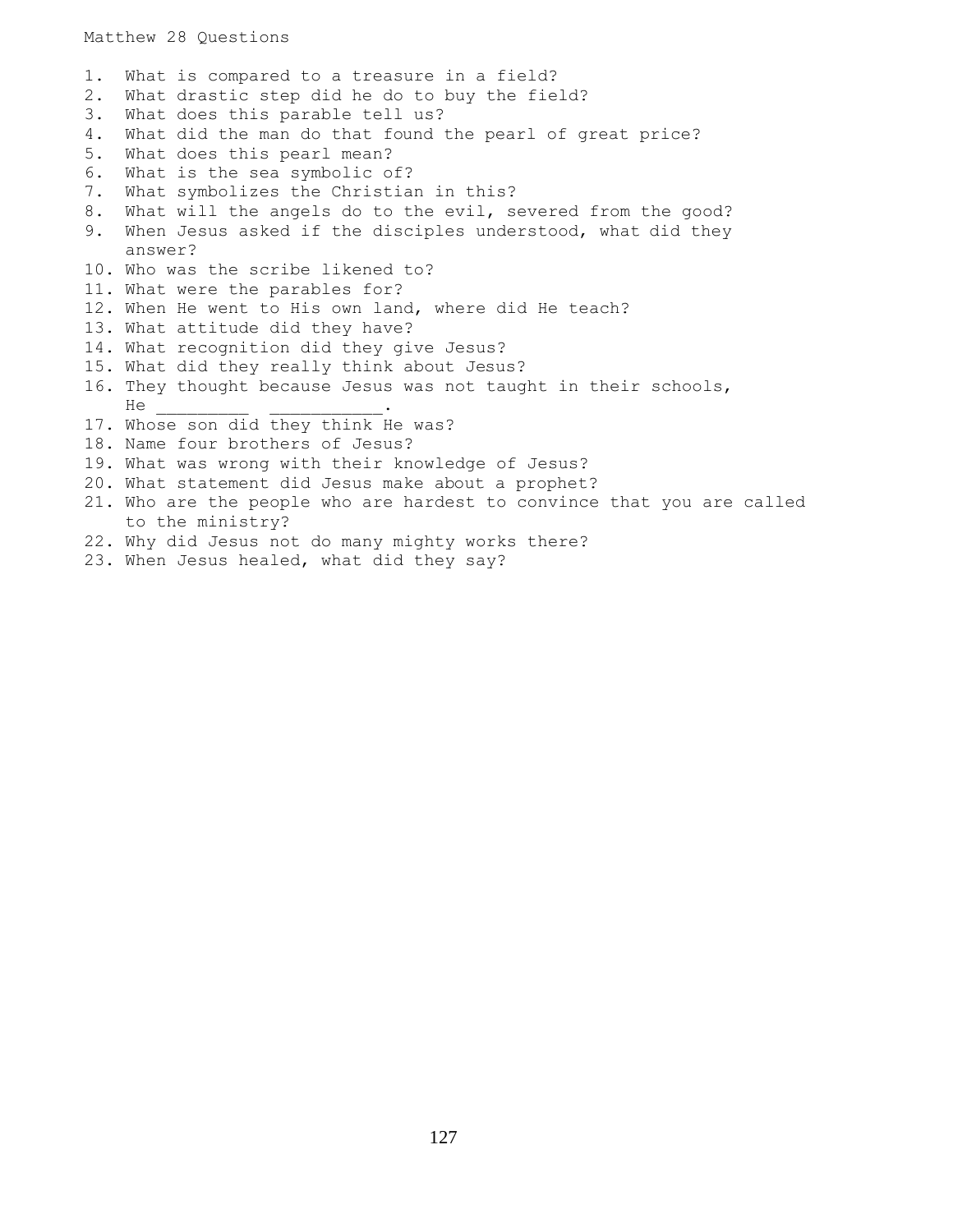We will begin this lesson with Matthew 14:1 "At that time Herod the tetrarch heard of the fame of Jesus," Matthew 14:2 "And said unto his servants, This is John the Baptist; he is risen from the dead; and therefore mighty works do shew forth themselves in him."

 The fame of Jesus had spread throughout the land. This Herod had beheaded John, and was feeling guilty. He was fearful of John when John was living, and now, he had worked himself up to believe that this Jesus was John risen from the grave.

 Matthew 14:3 "For Herod had laid hold on John, and bound him, and put [him] in prison for Herodias' sake, his brother Philip's wife." Matthew 14:4 "For John said unto him, It is not lawful for thee to have her."

 Herod had married his brothers wife, John had confronted him and told them that they were living in sin. Herod put him in jail to keep him quiet.

 Matthew 14:5 "And when he would have put him to death, he feared the multitude, because they counted him as a prophet."

 Herod and Herodias would have liked to be rid of John, but they were afraid of the followers of John, because there were so many of them.

 Matthew 14:6 "But when Herod's birthday was kept, the daughter of Herodias danced before them, and pleased Herod." Matthew 14:7 "Whereupon he promised with an oath to give her whatsoever she would ask." Matthew 14:8 "And she, being before instructed of her mother, said, Give me here John Baptist's head in a charger." Matthew 14:9 "And the king was sorry: nevertheless for the oath's sake, and them which sat with him at meat, he commanded [it] to be given [her]." Matthew 14:10 "And he sent, and beheaded John in the prison." Matthew 14:11 "And his head was brought in a charger, and given to the damsel: and she brought [it] to her mother."

 You can easily see why we should not take oaths. This evil Herodias caught Herod at a weak moment and plotted this evil scheme. The sin was the mother's. The daughter was just carrying out her mother's wishes. Herod really did not want to kill John, but to save face with his friends, he carried out this horrid deed. John was a martyr. John's trouble was over. Herod's trouble was just beginning.

 Matthew 14:12 "And his disciples came, and took up the body, and buried it, and went and told Jesus."

 These were John's disciples (followers) who got his body and buried it. Their first thought was to warn Jesus.

 Matthew 14:13 "When Jesus heard [of it], he departed thence by ship into a desert place apart: and when the people had heard [thereof], they followed him on foot out of the cities."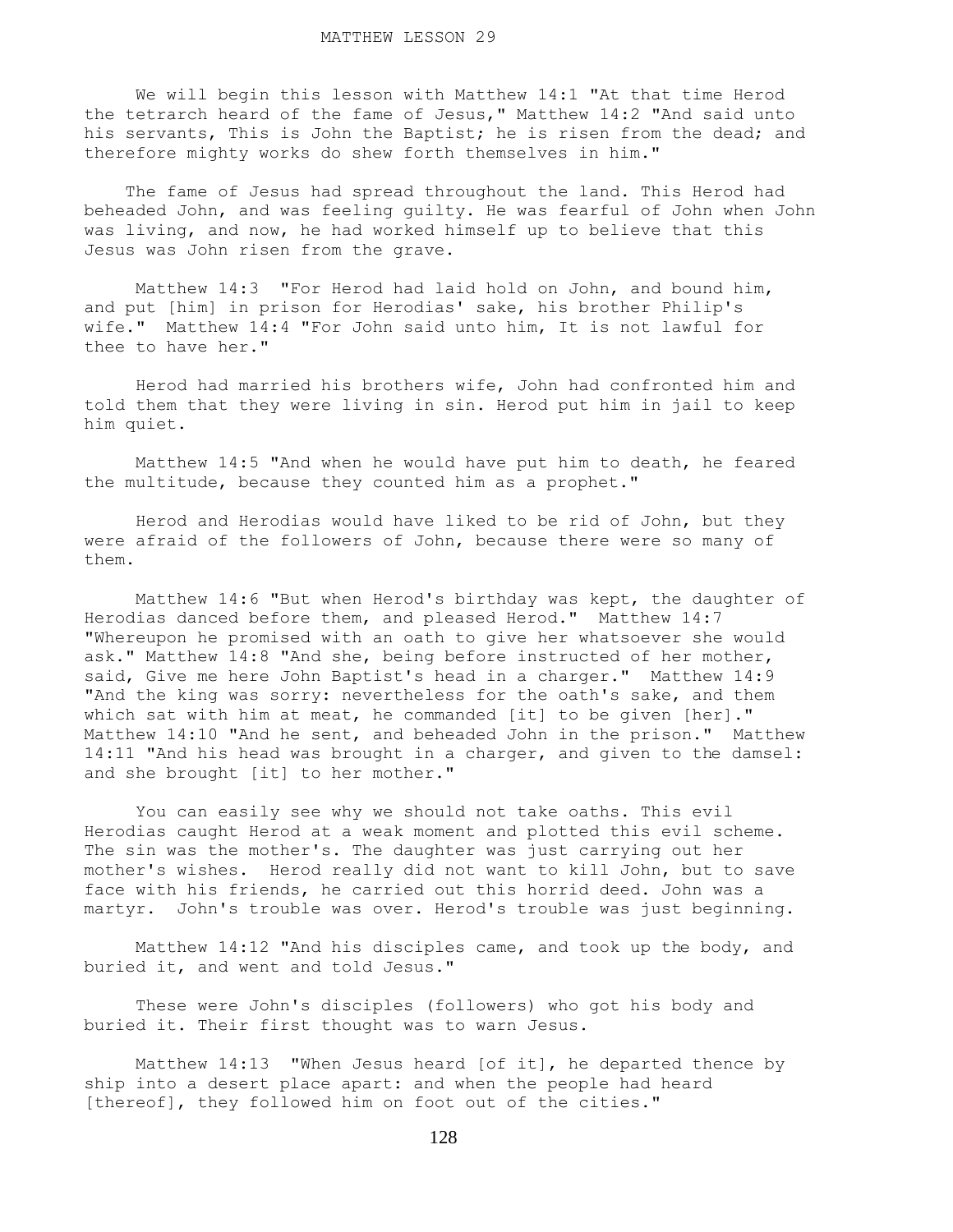Jesus withdrew from the city to be alone for awhile. It was not time for Jesus to confront Herod here. The large groups of people who followed Jesus for the healings and miracles would not be discouraged, just because He had left town. They just walked out to the desert where He was. They wanted to be healed and to see His mighty miracles.

 Matthew 14:14 "And Jesus went forth, and saw a great multitude, and was moved with compassion toward them, and he healed their sick."

 This multitude had needs in their lives. Jesus is always concerned about our needs. He is always ready to heal. This time was no different. He realized they had great belief, or they would not have come so far. Faith brings answers to prayers. Jesus healed them.

 Matthew 14:15 "And when it was evening, his disciples came to him, saying, This is a desert place, and the time is now past; send the multitude away, that they may go into the villages, and buy themselves victuals."

 The disciples were telling Jesus that supper time had passed, and that these people needed to leave to go find food. They, probably, were ready for the ministry for that day to stop as well, because it was getting late.

 Matthew 14:16 " But Jesus said unto them, They need not depart; give ye them to eat." Matthew 14:17 "And they say unto him, We have here but five loaves, and two fishes."

 Jesus knew that He was the Bread of Life. The disciples could see only the physical food. The number "five" means grace. The disciples could not understand how Jesus could believe these five loaves and two fishes could feed so many.

 Matthew 14:18 "He said, Bring them hither to me." Matthew 14:19 "And he commanded the multitude to sit down on the grass, and took the five loaves, and the two fishes, and looking up to heaven, he blessed, and brake, and gave the loaves to [his] disciples, and the disciples to the multitude." Matthew 14:20 "And they did all eat, and were filled: and they took up of the fragments that remained twelve baskets full." Matthew 14:21 "And they that had eaten were about five thousand men, beside women and children."

 This is one of the most interesting miracles in the Bible. Several things we need to note here. The disciples did not believe at first that there was enough food. Jesus is the Bread of Life. He fed the three million Israelites on their way to the promised land, this was minor to that. We, also, must see the importance of prayer before meals. We, also, must realize that on command Jesus could cause a super abundance of anything to be there. God owns everything, and it is all subject to His command. It is, also, interesting that after feeding 10 to 20 thousand people, there was still a basket of food left for each disciple. Jesus created the universe. This miracle of food was minor to that. Jesus has no limits to what He could do then or now. We limit God. God is not limited. As we see in the next verse. Jesus did not stop and dwell on this miracle, He quickly went on to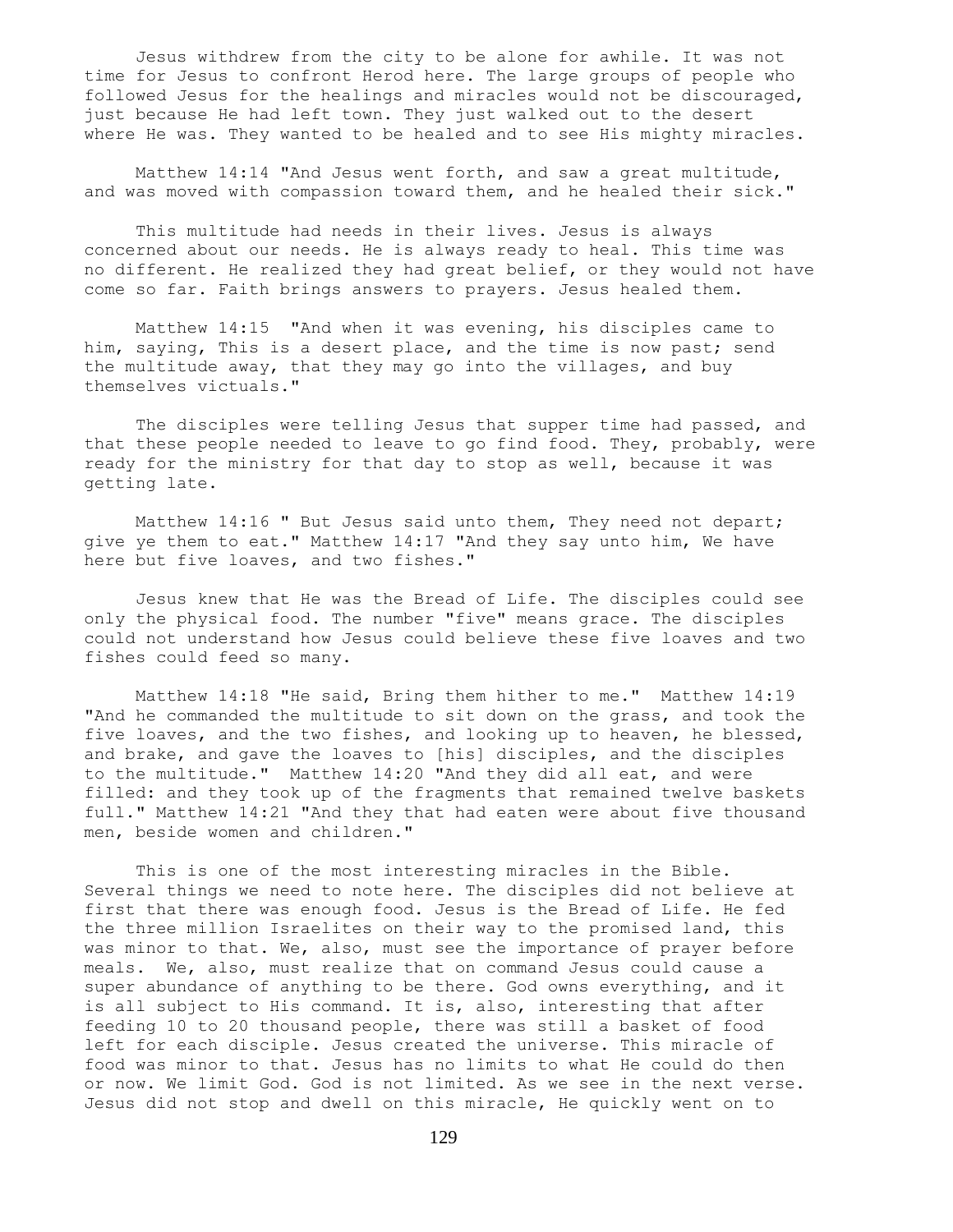other things.

 Matthew 14:22 "And straightway Jesus constrained his disciples to get into a ship, and to go before him unto the other side, while he sent the multitudes away." Matthew 14:23 "And when he had sent the multitudes away, he went up into a mountain apart to pray: and when the evening was come, he was there alone."

 Jesus needed time away from the group. He sent the multitude home and went aside to commune with the Father. We should learn from this the importance of time alone with God in prayer. The most effective prayers are when we are hidden away with God.

 Matthew 14:24 "But the ship was now in the midst of the sea, tossed with waves: for the wind was contrary."

 The Sea of Galilee is well known for its high winds and shipwrecks. This was no different. The wind was up.

 Matthew 14:25 "And in the fourth watch of the night Jesus went unto them, walking on the sea." Matthew 14:26 "And when the disciples saw him walking on the sea, they were troubled, saying, It is a spirit; and they cried out for fear."

 It would be a fearful sight in the dark of night to see a man walking on the sea. They really didn't realize who Jesus was, or they would not have been astonished at this feat.

 Matthew 14:27 "But straightway Jesus spake unto them, saying, Be of good cheer; it is I; be not afraid."

Jesus recognized their fear and spoke to them to calm them down.

 Matthew 14:28 "And Peter answered him and said, Lord, if it be thou, bid me come unto thee on the water." Matthew 14:29 "And he said, Come. And when Peter was come down out of the ship, he walked on the water, to go to Jesus."

 You can see from these Scriptures above, that faith in Jesus makes supernatural things possible. The secret of success is to obey the Lord's voice, and then keep our eyes upon Him.

 Matthew 14:30 "But when he saw the wind boisterous, he was afraid; and beginning to sink, he cried, saying, Lord, save me." Matthew 14:31 "And immediately Jesus stretched forth [his] hand, and caught him, and said unto him, O thou of little faith, wherefore didst thou doubt?"

 You see, Peter was doing fine, until he took his eyes off Jesus, and on to the things of the world. Fear is not of God. It is lack of faith. Our cry, the same as Peter's, is Lord save me. There was no hesitation. Jesus is always as near as our cry for help. He is our very present help. He reminded Peter that his doubt was what caused him to sink.

Matthew 14:32 "And when they were come into the ship, the wind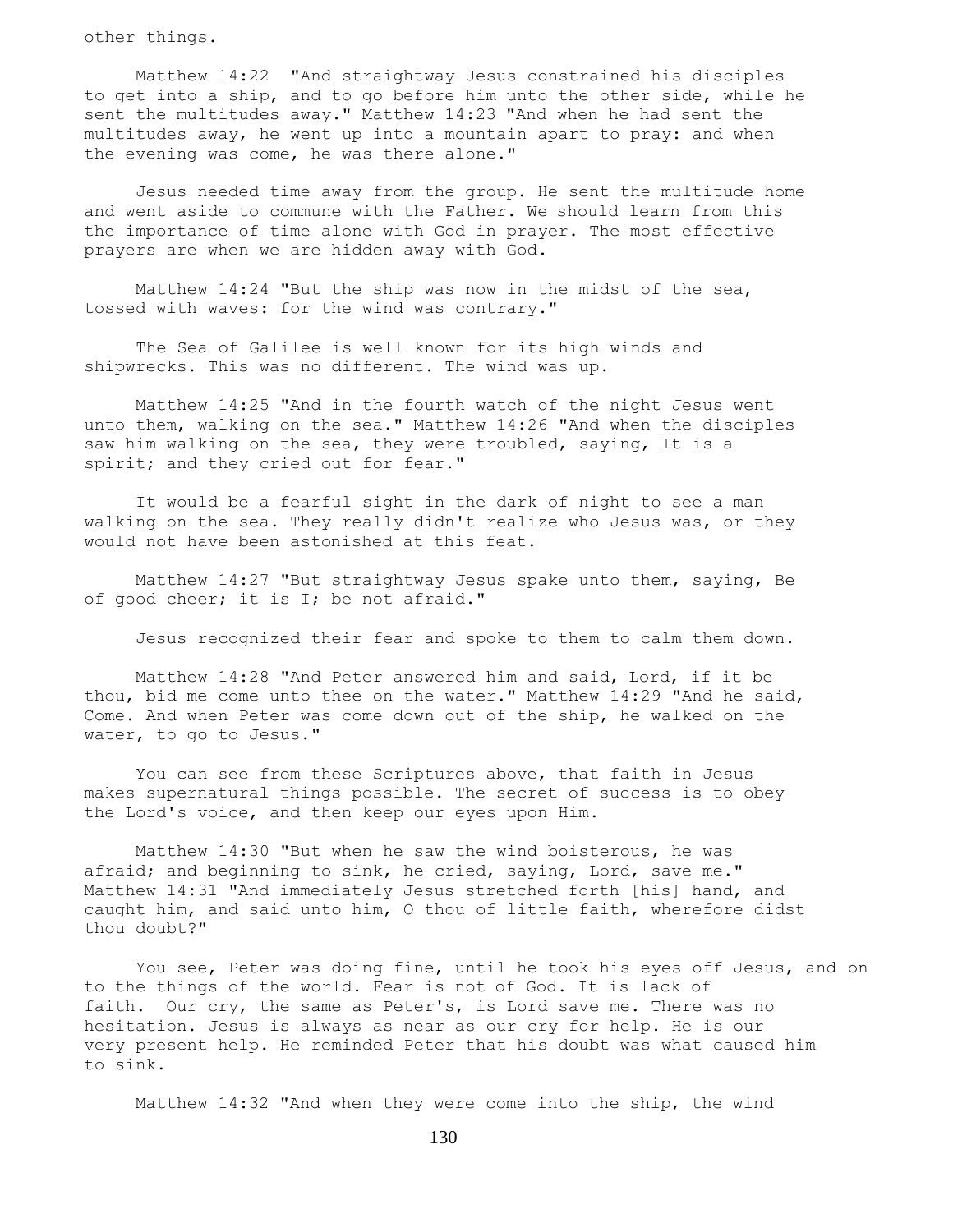ceased." Matthew 14:33 "Then they that were in the ship came and worshipped him, saying, Of a truth thou art the Son of God."

 Where Jesus is, there is always peace. This walking on the water did this for the disciples. They suddenly realized who Jesus was. It seems as if they should have known it before, when He fed 5,000 men.

 Matthew 14:34 "And when they were gone over, they came into the land of Gennesaret."

 Gennesaret was a small region of Galilee on the west shore of the lake.

 Matthew 14:35 "And when the men of that place had knowledge of him, they sent out into all that country round about, and brought unto him all that were diseased;" Matthew 14:36 "And besought him that they might only touch the hem of his garment: and as many as touched were made perfectly whole."

 You see, this was away from the home area of Jesus. The disciples had just seen such a miracle that caused them to worship Jesus. His fame had spread, and people brought all their friends and relatives who were sick. Their faith was so strong that they thought if they could touch anything of His, it would heal them. The great miracles, here, happened because of their great faith.

Study Matthew 15 for the next lesson.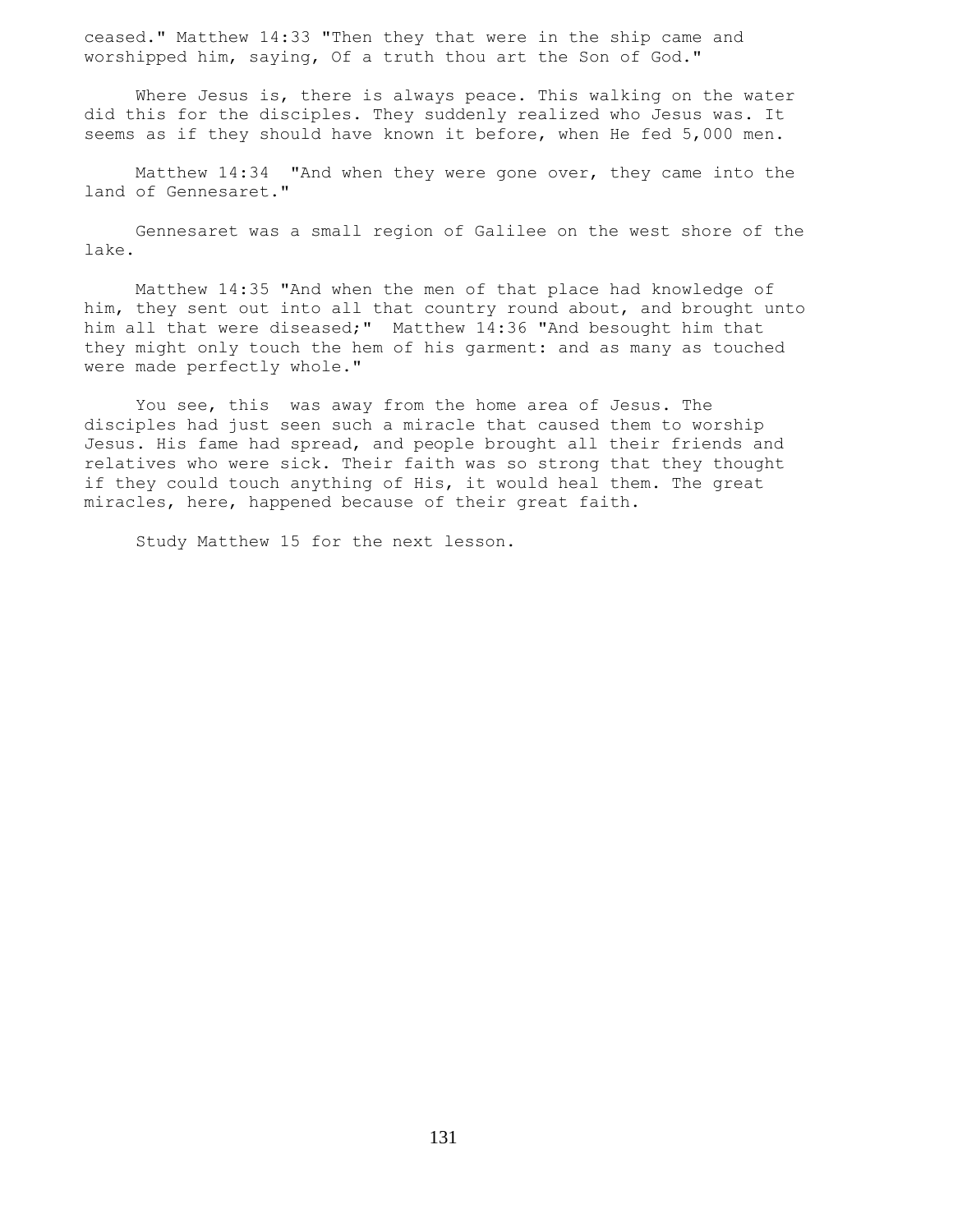## Matthew 29 Questions

1. What did Herod think when he heard of the fame of Jesus? 2. Why did Herod put John in jail? 3. What sin had John told Herod he committed? 4. Why had Herod not put John to death? 5. What was the celebrated occasion when Herodias' daughter danced? 6. Who told her to ask for John's head? 7. Why did Herod go through with this hideous crime? 8. What did this make John? 9. Whose disciples came out and got the body? 10. What did they do immediately after burying John? 11. When Jesus heard, what did He do? 12. What happened to the multitude seeking Jesus' help? 13. When Jesus realized they had followed, what did he do? 14. What brings answers to prayers? 15. In verse 16, what did Jesus tell the disciples that seemed impossible. 16. How many loaves and fishes did they have? 17. What does five mean? 18. What two things did Jesus do before serving the food? 19. How many fragments were left? 20. How many were fed? 21. Who is Jesus? 22. Who stayed to send the multitude away? 23. What did Jesus do when He was alone? 24. What are the most effective prayers? 25. What was well known for high winds? 26. What time of night did Jesus go to them? 27. What was unusual about His coming? 28. What effect did it have on the disciples? 29. Who asked to meet Jesus? 30. Could he do this miracle? How long? 31. What makes supernatural things possible? 32. What did Peter cry out? 33. What is fear? 34. What land did they go to? 35. What did the men do when they heard Jesus had come to them? 36. The great miracles happened because of what?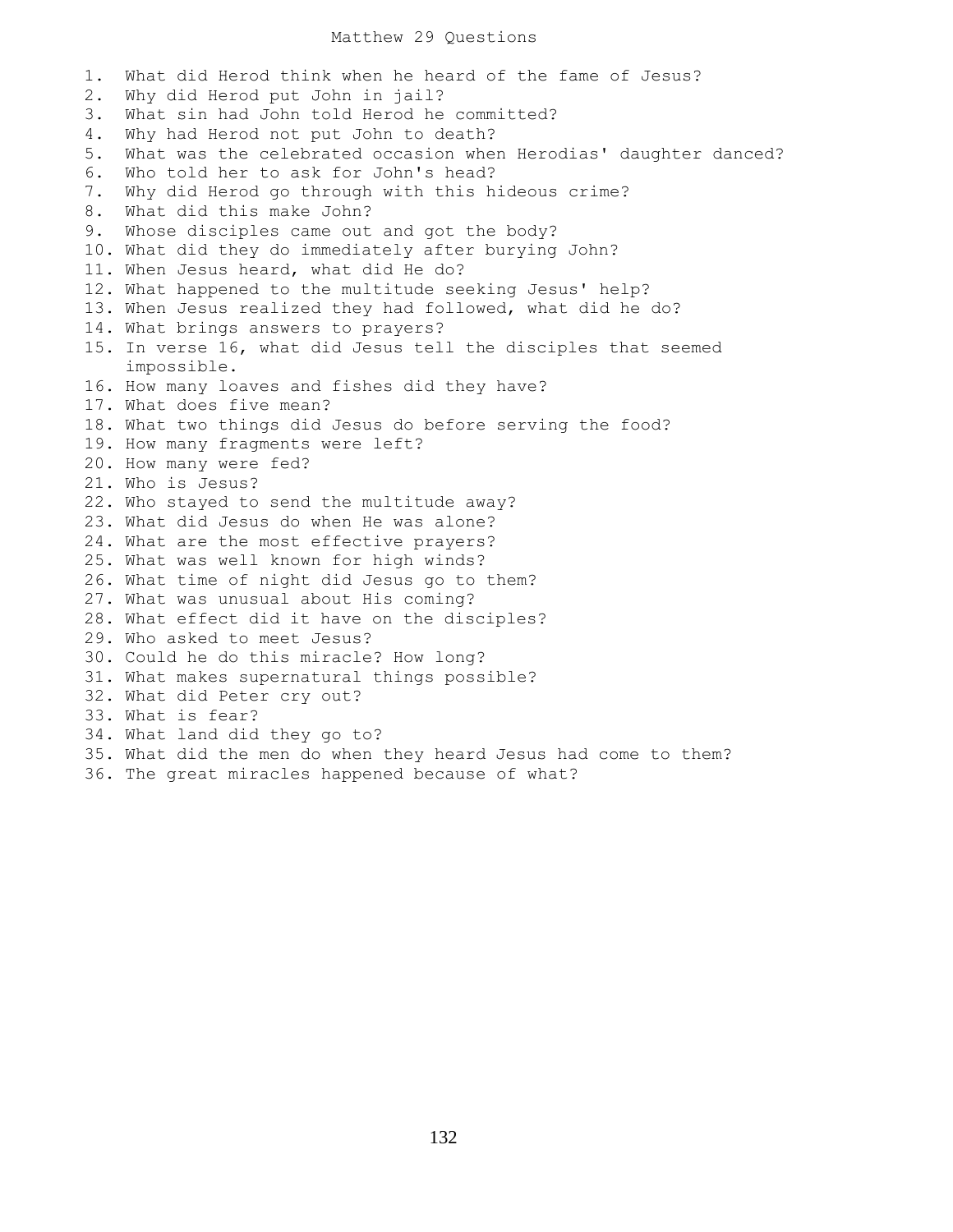We will begin this lesson in Matthew 15:1 "Then came to Jesus scribes and Pharisees, which were of Jerusalem, saying," Matthew 15:2 "Why do thy disciples transgress the tradition of the elders? for they wash not their hands when they eat bread."

 These Pharisees were so caught up in formalism, that they could not understand anything but tradition. You see, this was not really what God had meant, but was rather part of the Pharisees' tradition.

 Matthew 15:3 "But he answered and said unto them, Why do ye also transgress the commandment of God by your tradition?" Matthew 15:4 "For God commanded, saying, Honour thy father and mother: and, He that curseth father or mother, let him die the death." Matthew 15:5 "But ye say, Whosoever shall say to [his] father or [his] mother, [It is] a gift, by whatsoever thou mightest be profited by me;" Matthew 15:6 "And honour not his father or his mother, [he shall be free]. Thus have ye made the commandment of God of none effect by your tradition."

 You see, these Pharisees, who were so caught up in every little detail of the law, only kept it at their convenience. If there was something difficult for them to do, like honoring parents, they just twisted it around to suit their own wants. It is like preachers that say something is a sin in your life, but cannot recognize the very same thing as sin in their own lives. They, like the Pharisees, have a belief of convenience.

 Matthew 15:7 "[Ye] hypocrites, well did Esaias prophesy of you, saying," Matthew 15:8 "This people draweth nigh unto me with their mouth, and honoureth me with [their] lips; but their heart is far from me."

 You see, again here, God does not want us to be like a robot going through all the formalism. He does not want us to talk a good belief in Him, but to truly believe way down deep in our hearts. As I have said so many times before, we must be in love with Jesus, not just obeying Him systematically. He wants our hearts to be stayed on Him.

 Matthew 15:9 "But in vain they do worship me, teaching [for] doctrines the commandments of men."

 Can you see, here, that most doctrines of churches are produced out of the minds of men? God is displeased with our doctrines that separate His people. He will not accept this type of worship. Jesus wants our love.

 Matthew 15:10 "And he called the multitude, and said unto them, Hear, and understand:"

 He was saying here, do not just listen with your physical ear, but with your spiritual ear, and let this become part of your knowing.

 Matthew 15:11 "Not that which goeth into the mouth defileth a man; but that which cometh out of the mouth, this defileth a man."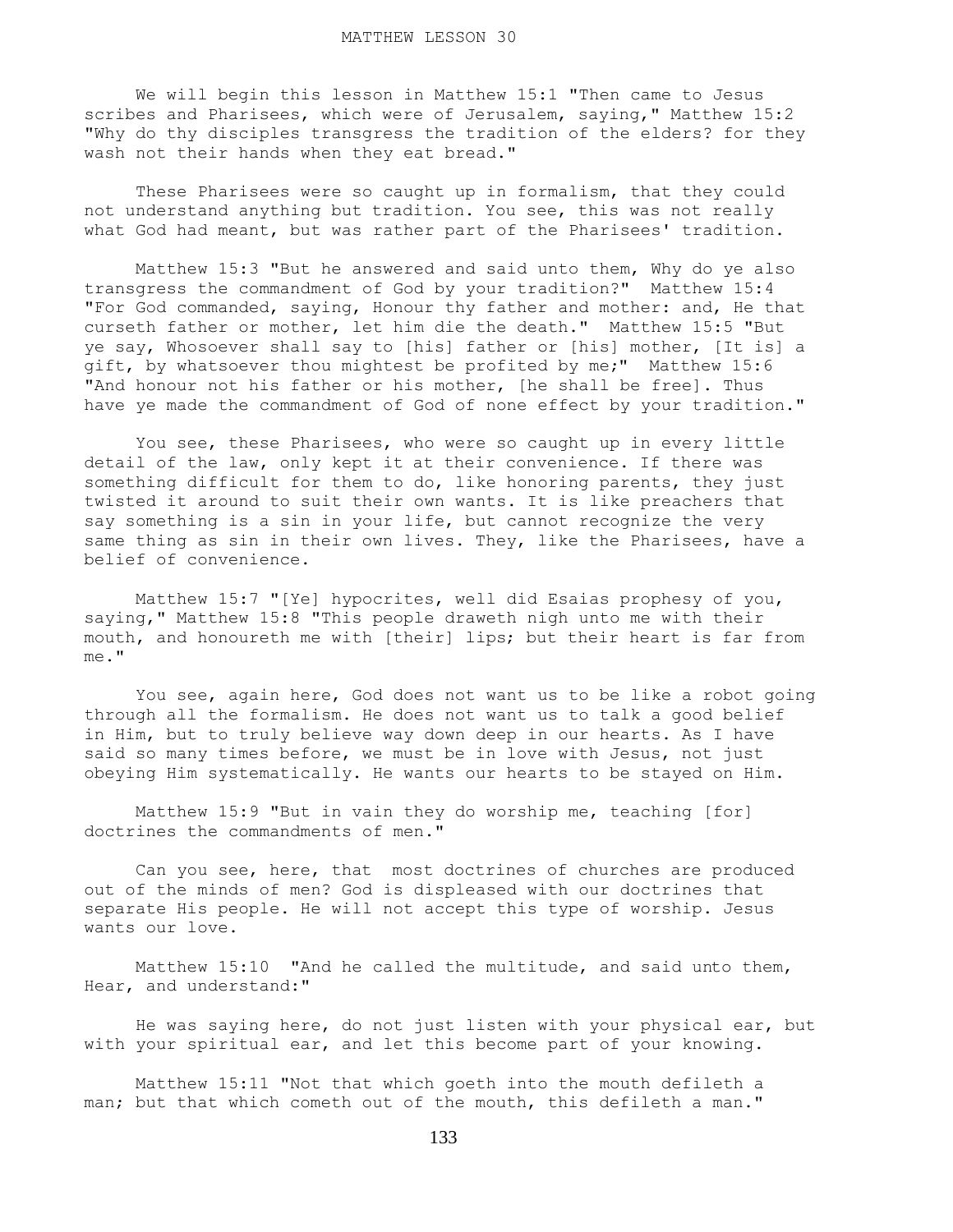You see, when you eat with unwashed hands, you harm no one but yourself. All of this will be carried out as waste from the body. When we speak evil things out of our mouths which originate in the heart, we sometimes hurt someone else so badly, that the damage is permanent. Our witness becomes totally ineffective when those around us see how bad our hearts are. Bitter and sweet water cannot come from the same well (James 3:11). What ever is in your heart, will come out.

 Matthew 15:12 "Then came his disciples, and said unto him, Knowest thou that the Pharisees were offended, after they heard this saying?"

 These Pharisees were so self righteous, that they were beyond receiving instruction. When a person gets that far along, he or she is in bad shape. The Pharisees were like many in the churches today. They were full of formalism, without any power or closeness to God. II Timothy 3:5 "Having a form of godliness, but denying the power thereof: from such turn away."

 Matthew 15:13 "But he answered and said, Every plant, which my heavenly Father hath not planted, shall be rooted up." Matthew 15:14 "Let them alone: they be blind leaders of the blind. And if the blind lead the blind, both shall fall into the ditch."

 This is a sad statement about the condition of some of our churches today. The preacher has watered down the truth of God to such an extent, that people who attend his church are following right down the road with the preacher, and they both fall. A spiritual blind person cannot lead you into a spiritual relationship with Jesus. These plants are not sold out to God, rooted and grounded in the Word. The Word is the rich soil; we must work to get a good crop.

 Matthew 15:15 "Then answered Peter and said unto him, Declare unto us this parable."

 Remember at this time, Peter and the other disciples had not received the Holy Spirit. Jesus was still having to explain the parables to them. Their understanding had not been opening.

 Matthew 15:16 "And Jesus said, Are ye also yet without understanding?" Matthew 15:17 "Do not ye yet understand, that whatsoever entereth in at the mouth goeth into the belly, and is cast out into the draught?" Matthew 15:18 "But those things which proceed out of the mouth come forth from the heart; and they defile the man." Matthew 15:19 "For out of the heart proceed evil thoughts, murders, adulteries, fornications, thefts, false witness, blasphemies:" Matthew 15:20 "These are [the things] which defile a man: but to eat with unwashen hands defileth not a man."

 You see these Pharisees looked on the outward appearance to judge. Jesus looks on the heart of the inner man.

 Matthew 15:21 "Then Jesus went thence, and departed into the coasts of Tyre and Sidon." Matthew 15:22 "And, behold, a woman of Canaan came out of the same coasts, and cried unto him, saying, Have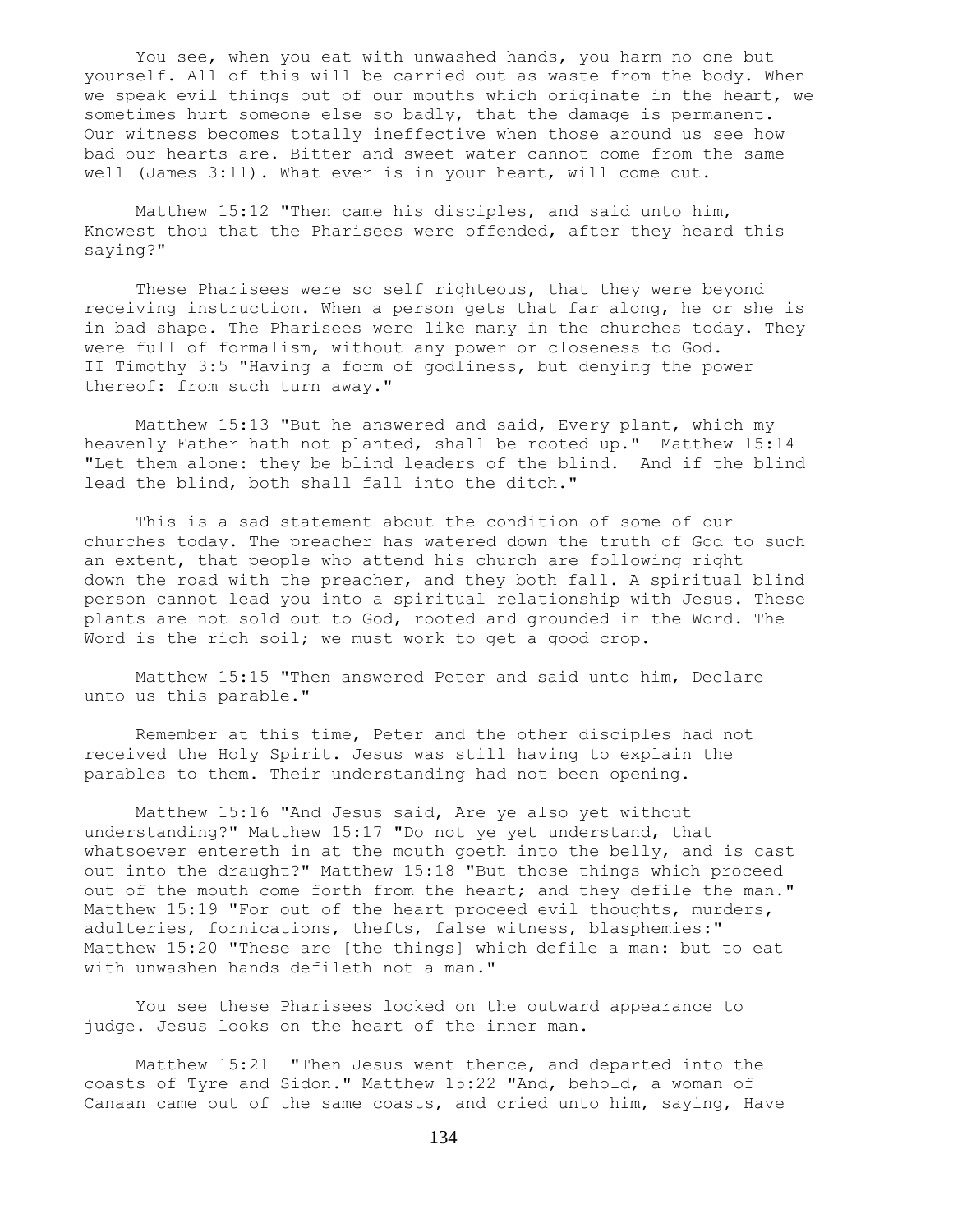mercy on me, O Lord, [thou] son of David; my daughter is grievously vexed with a devil." Matthew 15:23 "But he answered her not a word. And his disciples came and besought him, saying, Send her away; for she crieth after us."

 This woman, by the Israelite law, was unclean, and an Israelite was not even to speak to a Canaanite. This woman was desperate. She was to the point of begging. She had heard the fame of Jesus, and knew if there was help anywhere, it had to be through Jesus. She called Him Son of David (saying by this that He was, indeed, an Israelite). She was aware, also, that the separation existed between the Israelites and the Canaanites. As if Jesus needed them to make His decisions for Him, the disciples came to tell Him what to do. Jesus showed compassion, and spoke to her in the next verse.

 Matthew 15:24 "But he answered and said, I am not sent but unto the lost sheep of the house of Israel."

 This Scripture above, did not just mean the Jews, it meant spiritual Isreal, as well; because He called them lost sheep. Physical Israel, is seldom ever spoken of as lost sheep.

 Matthew 15:25 "Then came she and worshipped him, saying, Lord, help me."

 She humbled herself here, realizing who He was, and even called Him Lord.

 Matthew 15:26 "But he answered and said, It is not meet to take the children's bread, and to cast [it] to dogs."

 Unbelievers were often called dogs. Jesus, in essence, was saying that the Canaanite people were not followers of God, and that the Bread (Word) would be wasted upon them.

 Matthew 15:27 "And she said, Truth, Lord: yet the dogs eat of the crumbs which fall from their masters' table."

 She was not arguing that her people had a good record of following God. In fact, she admitted that her heritage was not of God. She appealed to Jesus' sympathy. She said, I will wait around and just take the leftover blessings as you feed others. She had great humility and faith.

 Matthew 15:28 "Then Jesus answered and said unto her, O woman, great [is] thy faith: be it unto thee even as thou wilt. And her daughter was made whole from that very hour."

 One thing that really gets results from God is our great faith in Jesus and His ability to perform miracles. Jesus just spoke the Word, and the woman's daughter was made whole. Notice, though, that this woman had to persist in her request. We read in James the fifth chapter that "The effectual fervent prayer of a righteous man availeth much." You see, God needs to know that we are serious about our prayer requests, and He will answer our prayers. It is okay to pray more than once about something.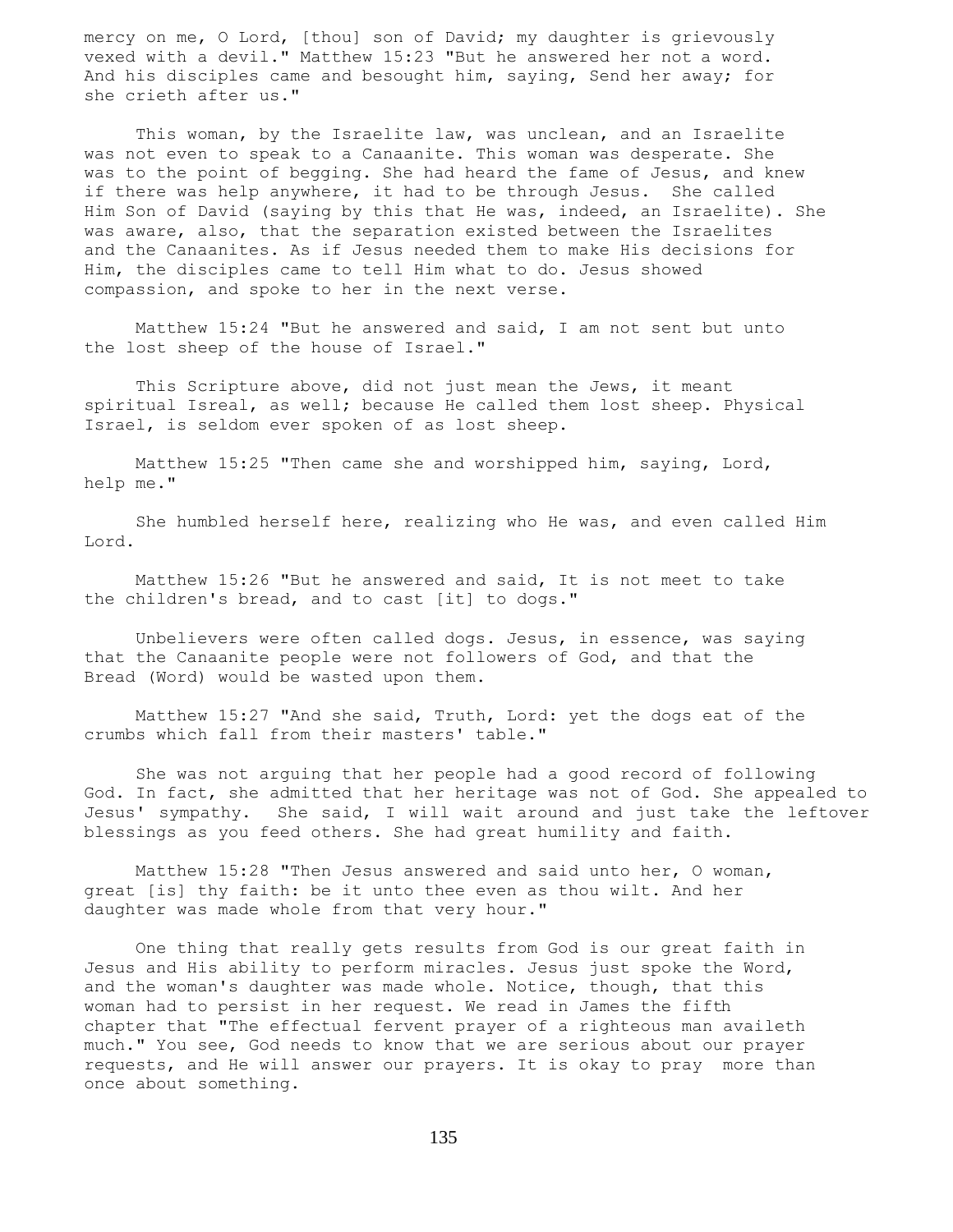We will pick up the next lesson in Matthew 15:29.

Notes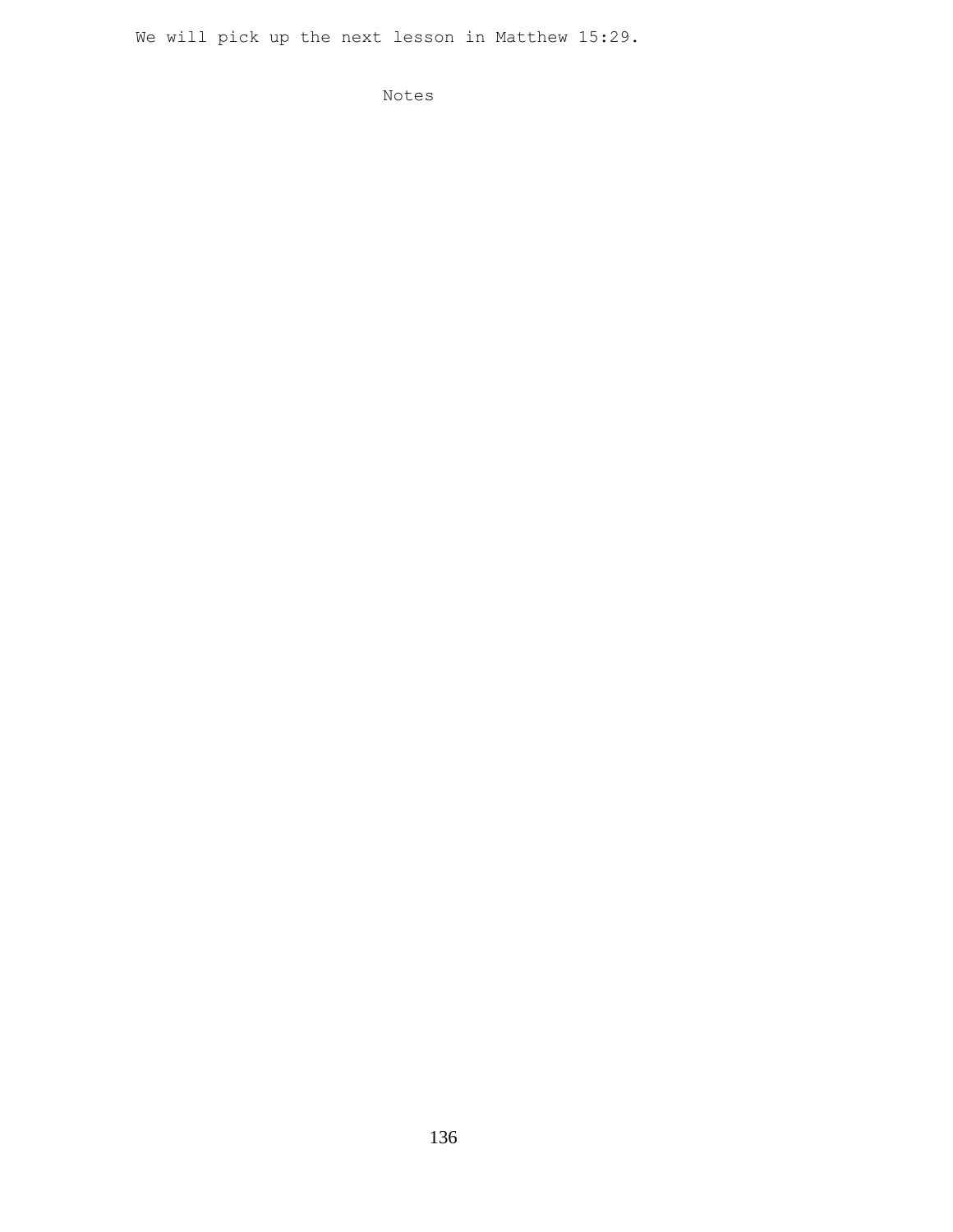1. These scribes and Pharisees were from what city? 2. What did they accuse the disciples of doing? 3. These Pharisees were caught up in what? 4. How did Jesus answer them? 5. Those who curse father and mother were to do what in the law? 6. How did the Pharisees keep the law? 7. When did the Pharisees keep the law? 8. Compare this with some modern preachers? 9. What did Jesus call them? 10. Isaiah said these people draweth nigh unto me with their but their **is** far from me. 11. Jesus wants what to be stayed on Him? 12. In verse nine, what were they teaching? 13. In verse ten, name two things we should do. 14. What defileth a man? 15. What really was the problem of the Pharisees? 16. The description in Second Timothy 3:5 says what? 17. If the blind lead the blind, what happens? 18. What is the rich soil we must work to truly understand? 19. Why did Peter not understand? 20. Words that come out of the mouth originate where? 21. The woman that come to Jesus was from where? 22. What was wrong with her daughter? 23. Why had she come to Jesus? 24. Who was Jesus sent to? 25. What did she call Jesus? 26. What were unbelievers often called? 27. What did she admit to Jesus about her heritage? 28. What two things did she show in herself? 29. Why did Jesus heal her daughter? 30. Are we to pray more than once for the same thing? 31. Quote the portion of Scripture in the 5th chapter of James that tells us this.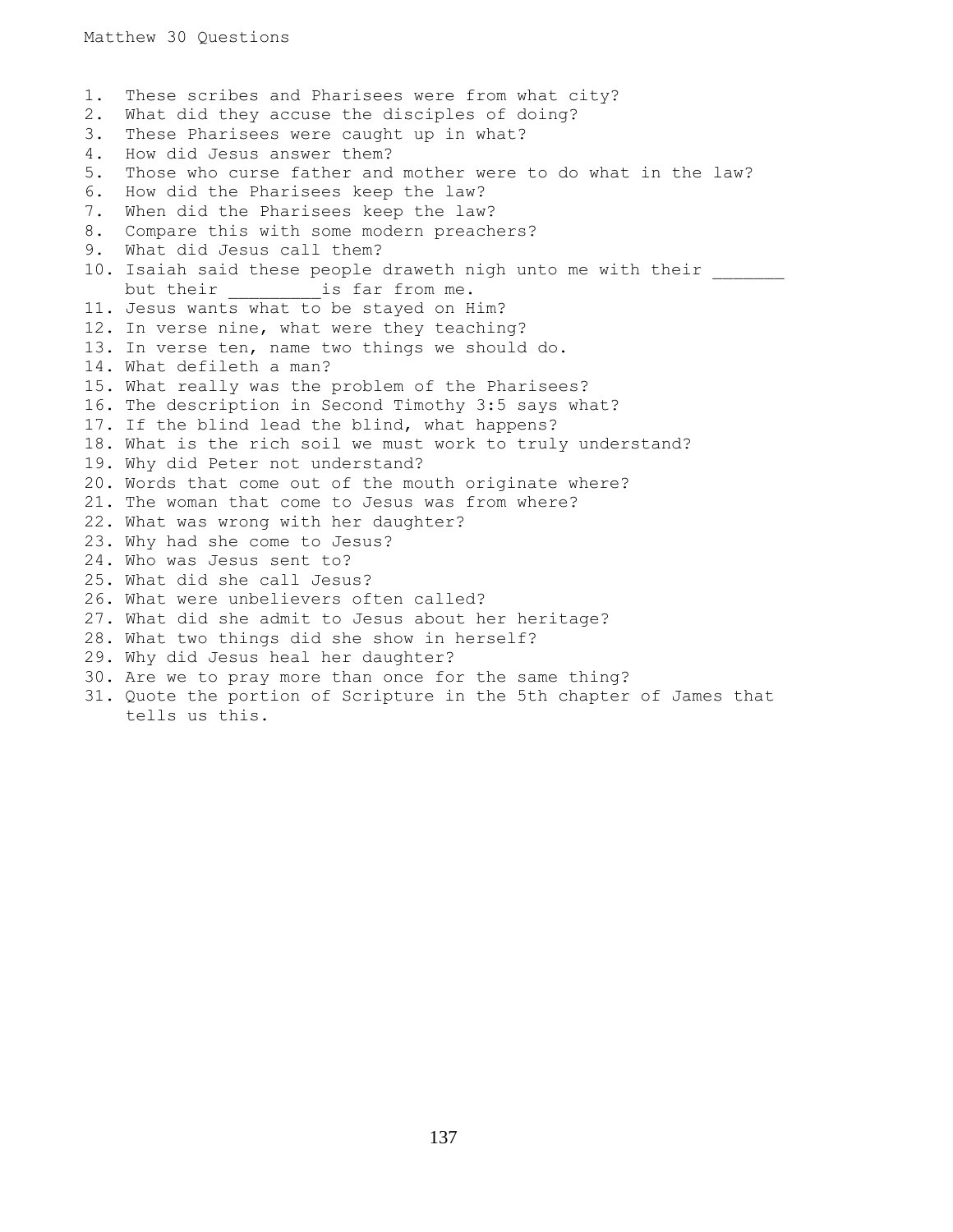We will begin this lesson in Matthew 15:29 "And Jesus departed from thence, and came nigh unto the sea of Galilee; and went up into a mountain, and sat down there."

 Jesus was near the Sea of Galilee quite a bit. Peter's home was on the banks of the sea. Jesus was followed by such a large group of people, that it was easier for them to gather out of town. When Jesus was housed in His physical body, He had to rest. This was what the Scripture above, probably, meant, when it said (sat down). Also, on the side of the mountain would be a good place to minister to the masses who followed Him.

 Matthew 15:30 "And great multitudes came unto him, having with them [those that were] lame, blind, dumb, maimed, and many others, and cast them down at Jesus' feet; and he healed them:"

 In this particular case, multitude was not a graphic enough word to describe the huge number of people who thronged Jesus, so "great" was added to stress how many. They followed Him everywhere He went, wanting to receive a miracle from Him. Look at these diseases carefully. Each one of these diseases can be either physical, or spiritual. You see, it is just as bad to have a spiritual problem of these diseases, as it is a physical. Just use blindness as an example. Are we blind to the reality of Jesus in our lives?

 You see, to be blind spiritually would mean an eternity away from Jesus. Jesus works on us physically, spiritually, and mentally. He takes care of it all. I like the fact that this Scripture did not say He healed a few of them. He heals everyone who has enough faith to receive healing.

 Matthew 15:31 "Insomuch that the multitude wondered, when they saw the dumb to speak, the maimed to be whole, the lame to walk, and the blind to see: and they glorified the God of Israel."

 Just as it is hard for people today to believe in miracles until they see one, it was amazing to these people, as well. I am amazed myself when I stand before a church and preach. I was so shy in my church for so many years. I even sat on the back row to keep from being called upon to say anything. When Jesus touches your life, you are never the same again. We walk for Him, talk for Him, and are even different in appearance, because of His presence inside of us. Who always should get the glory? The God of Israel.

 Matthew 15:32 "Then Jesus called his disciples [unto him], and said, I have compassion on the multitude, because they continue with me now three days, and have nothing to eat: and I will not send them away fasting, lest they faint in the way."

 Just as these disciples were called to Jesus, so that they might minister to the people, we are called to serve the people, as well. The called of God (disciples) are actually servants. We are called to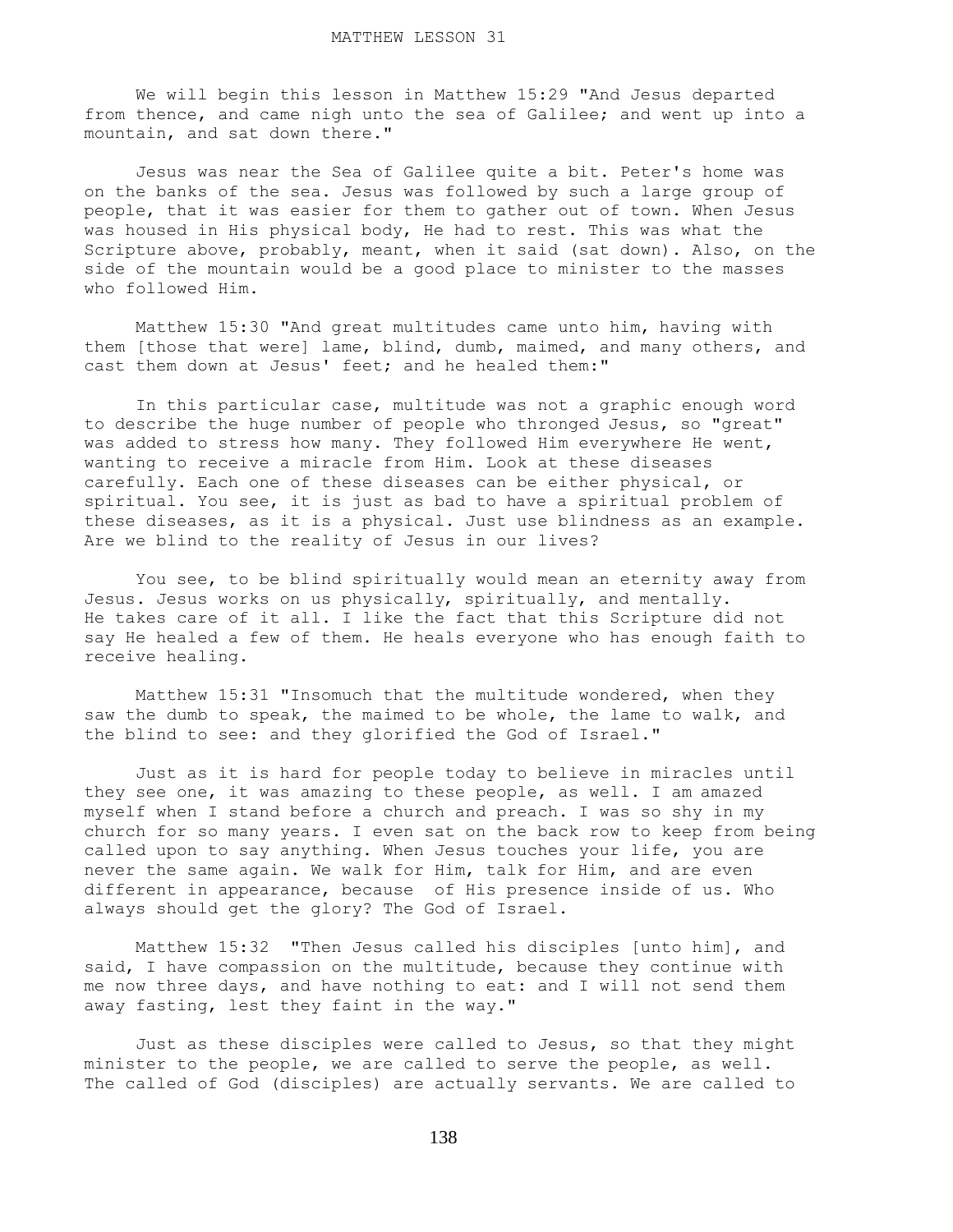minister to the needs of the people. I believe the reason three days was mentioned, here, had to do with fasting. When we are really serious about getting answers from God, that is a goodly amount of time to fast. Jesus said if they fasted more, they would, probably, faint. You see a fast is no food nor drink, other than water. So many people call themselves fasting when they drink juice, but that is not a true fast. A true fast is total abstinence from everything of the world. You see, this three day fast had caused Jesus to have compassion for them. All of these things combined make me believe that this is an appropriate time in God's sight.

 Matthew 15:33 "And his disciples say unto him, Whence should we have so much bread in the wilderness, as to fill so great a multitude?"

 The amazing thing, to me, in all of this, is the fact that the disciples did not remember how Jesus fed the 5,000 men with 5 loaves and 2 fishes.

 Matthew 15:34 "And Jesus saith unto them, How many loaves have ye? And they said, Seven, and a few little fishes."

 A few means more than two, so we automatically know they had more fish than the other time, and they had two more loaves than the last time and fewer people. The disciples just quickly forgot.

 Matthew 15:35 "And he commanded the multitude to sit down on the ground." Matthew 15:36 "And he took the seven loaves and the fishes, and gave thanks, and brake [them], and gave to his disciples, and the disciples to the multitude."

There are several things we must look into here. Of course, there was a miracle provision of food. The Bible says, "yet have I not seen the righteous forsaken, nor his seed begging bread." {Psalms 37:25} God will feed us miraculously, if it is necessary, as He did the Israelites with Mannah from heaven. Looking at the spiritual, here, I can see that God should give the message to the minister in the church, and that minister, without altering it in any way, should pass it on to the believers. God's Word is the staff of life. We, ministers, must not feed them food we have prepared, but should feed them what God passes to them through us. The seven just means that the message of God gives will be spiritually complete, we need not add to or take away from it.

 Matthew 15:37 "And they did all eat, and were filled: and they took up of the broken [meat] that was left seven baskets full."

 As new Christians we are fed milk and honey, but as we grow in the Lord, He feeds us meat. The meat He fed the multitude was so abundant that the disciples picked up seven extra baskets full. Notice, this is broken meat. We must break the Word given us in the Bible, properly, so that each listener can easily receive. Too large a bite might choke us.

 Matthew 15:38 "And they that did eat were four thousand men, beside women and children."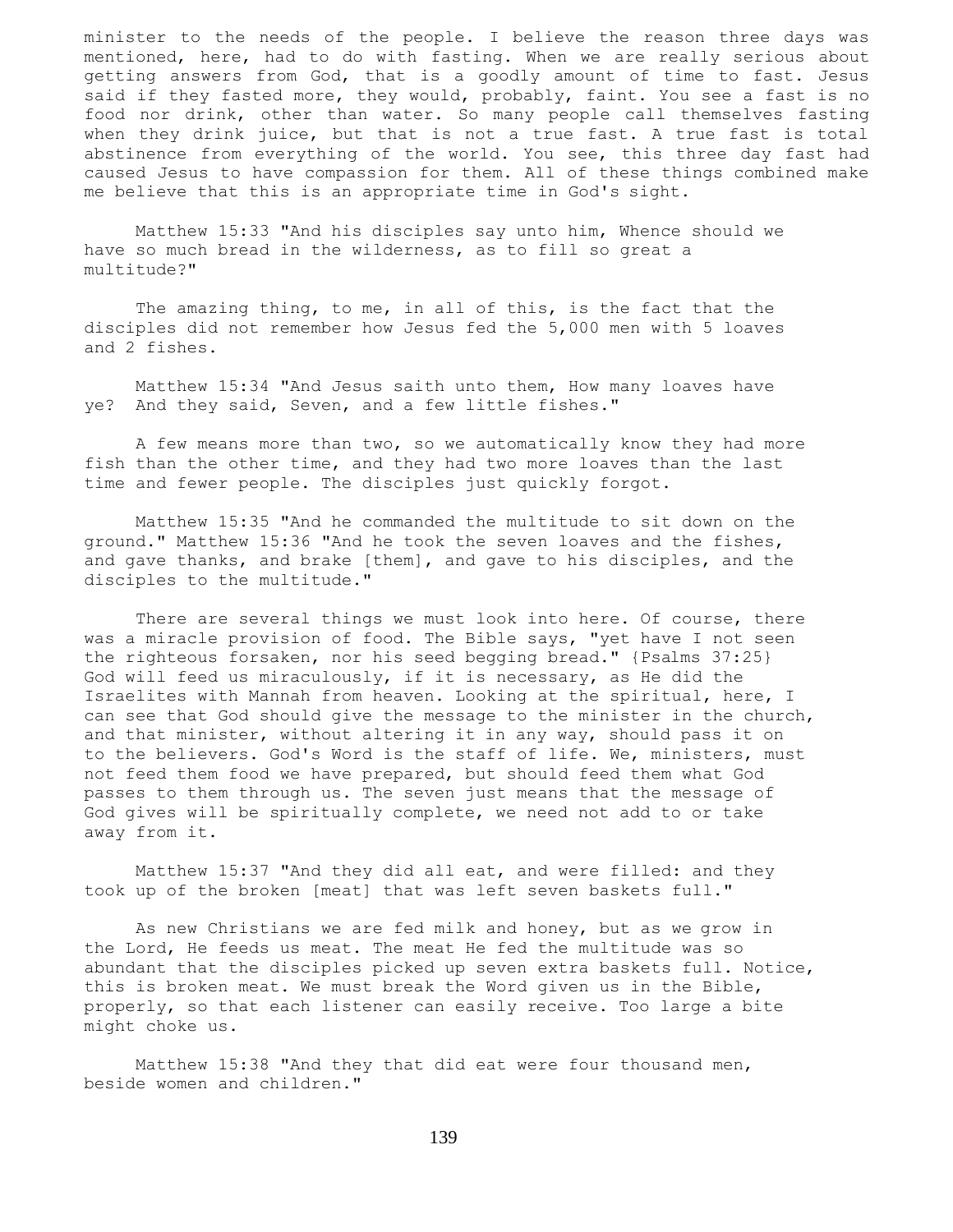Four, being a word that means universal, indicates that this powerful sustenance is available to the entire world. Jesus is the Tree of Life. His food always takes care of His children. The Scripture above, says that not only can the men receive Jesus, but it is available to women and children, as well.

 Matthew 15:39 "And he sent away the multitude, and took ship, and came into the coasts of Magdala."

 Jesus sends us away to tell others. We cannot just sit around the table always and never go out. Jesus had others to bring into His kingdom, and so on to Magdala, the city where Mary Magdalene lived.

For the next lesson, study chapter 16 of Matthew.

Notes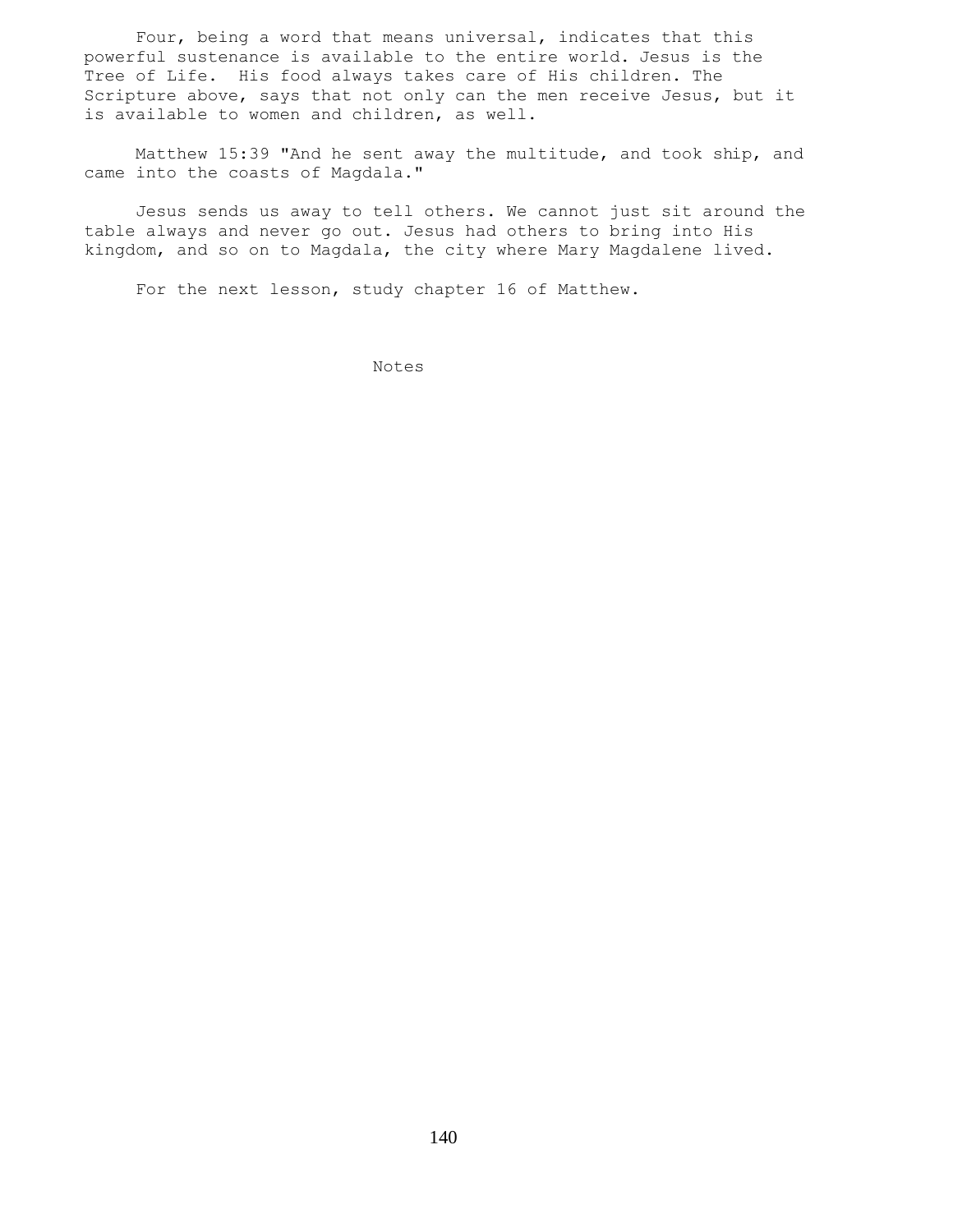1. What Sea did Jesus go to to minister? 2. Why did He go to the mountain? 3. Why had He left the city? 4. What did the Scripture indicate when it said Jesus sat down? 5. What disciple had a home near the Sea? 6. Name four types of people the multitude brought. 7. Why did they follow Jesus? 8. What two ways should we look at the diseases? 9. What three ways does Jesus work on us? 10. Who did the multitude glorify? 11. What makes us look different, if we have Jesus? 12. How long had the multitude fasted? 13. Why didn't Jesus just let them go and eat in town? 14. The called of God, or disciples, are what? 15. What is a fast? (two things) 16. How many loaves did they have? 17. What do we automatically know was different here? 18. There was a miracle provision of what? 19. What is the spiritual message here to pastors? 20. What is the staff of life? 21. What does the seven mean? 22. A new Christian receives milk and honey, but as he grows, what is he fed? 23. Why must it be broken? 24. What does four mean? 25. Can only the men receive? Explain. 26. What was the name of the town where Mary Magdalene lived?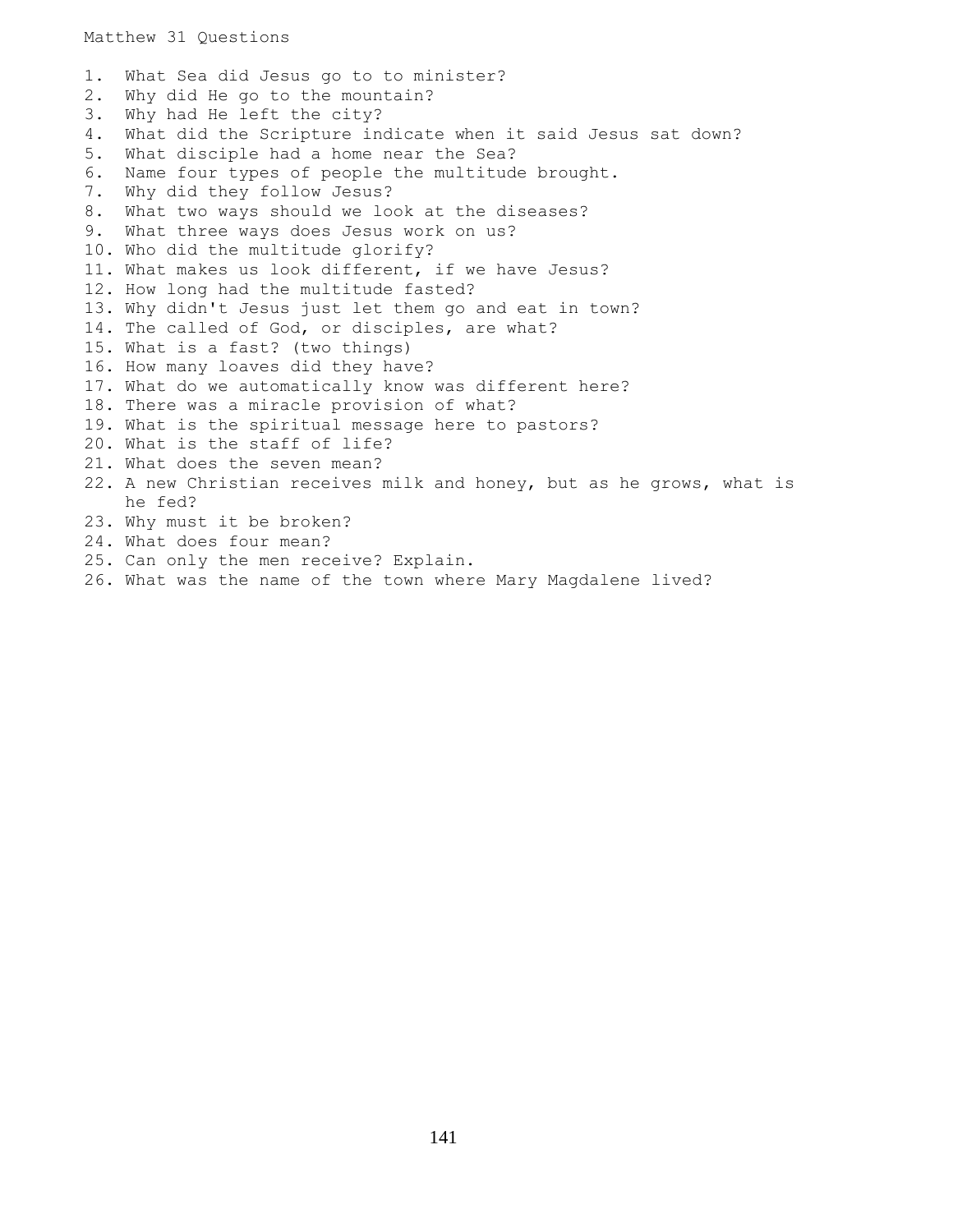Chapter 16 of Matthew is where we will begin this lesson.

 Matthew 16:1 "The Pharisees also with the Sadducees came, and tempting desired him that he would shew them a sign from heaven."

 These Pharisees and Sadducees were always trying to trap Jesus. They would not have believed, regardless of how great the sign from heaven.

 Matthew 16:2 "He answered and said unto them, When it is evening, ye say, [It will be] fair weather: for the sky is red." Matthew 16:3 "And in the morning, [It will be] foul weather to day: for the sky is red and lowring. O [ye] hypocrites, ye can discern the face of the sky; but can ye not [discern] the signs of the times?"

 Jesus was saying to them, signs that you can see with your eyes, you understand; but the spiritual meaning of the Scriptures in your Bible, you do not understand. Throughout the Old Testament, God warned of the signs of the times. At least 37 times in the Old Testament, there was prophecy about the coming of Jesus, and these learned men of the Old Testament did not even realize that the fulfillment was standing before them. These Pharisees and Sadducees could even predict the weather by the physical signs in the sky; but had no spiritual discernment at all.

 Matthew 16:4 "A wicked and adulterous generation seeketh after a sign; and there shall no sign be given unto it, but the sign of the prophet Jonas. And he left them, and departed."

 Jesus upbraided them for not understanding their own Scriptures better. Abraham, their physical forefather, accepted on faith. This was not good enough for them, they had to see the act with their very own eyes. Followers of Jesus must accept on faith. Wicked people refuse to believe. Jesus called them wicked and adulterous. Wicked because of unbelief; adulterous, because they spiritually rejected Him (spiritual adultery). The sign spoken of, that would be given, was Jesus' body lying three days in the earth and rising again, as Jonah spent three days in the whale's belly and was returned to the earth. He knew that they would not receive or understand the message, so He (as He has commanded us to do when they will not believe) left them and went somewhere where they would receive the message.

 Matthew 16:5 "And when his disciples were come to the other side, they had forgotten to take bread." Matthew 16:6 "Then Jesus said unto them, Take heed and beware of the leaven of the Pharisees and of the Sadducees."

 These disciples were thinking of their physical needs. Jesus was warning them about the sin (leaven) of the Pharisees and Sadducess. Jesus was warning His disciples of the false doctrine of the Pharisees and Sadducees. If you will, their spiritual blindness.

Matthew 16:7 "And they reasoned among themselves, saying, [It is]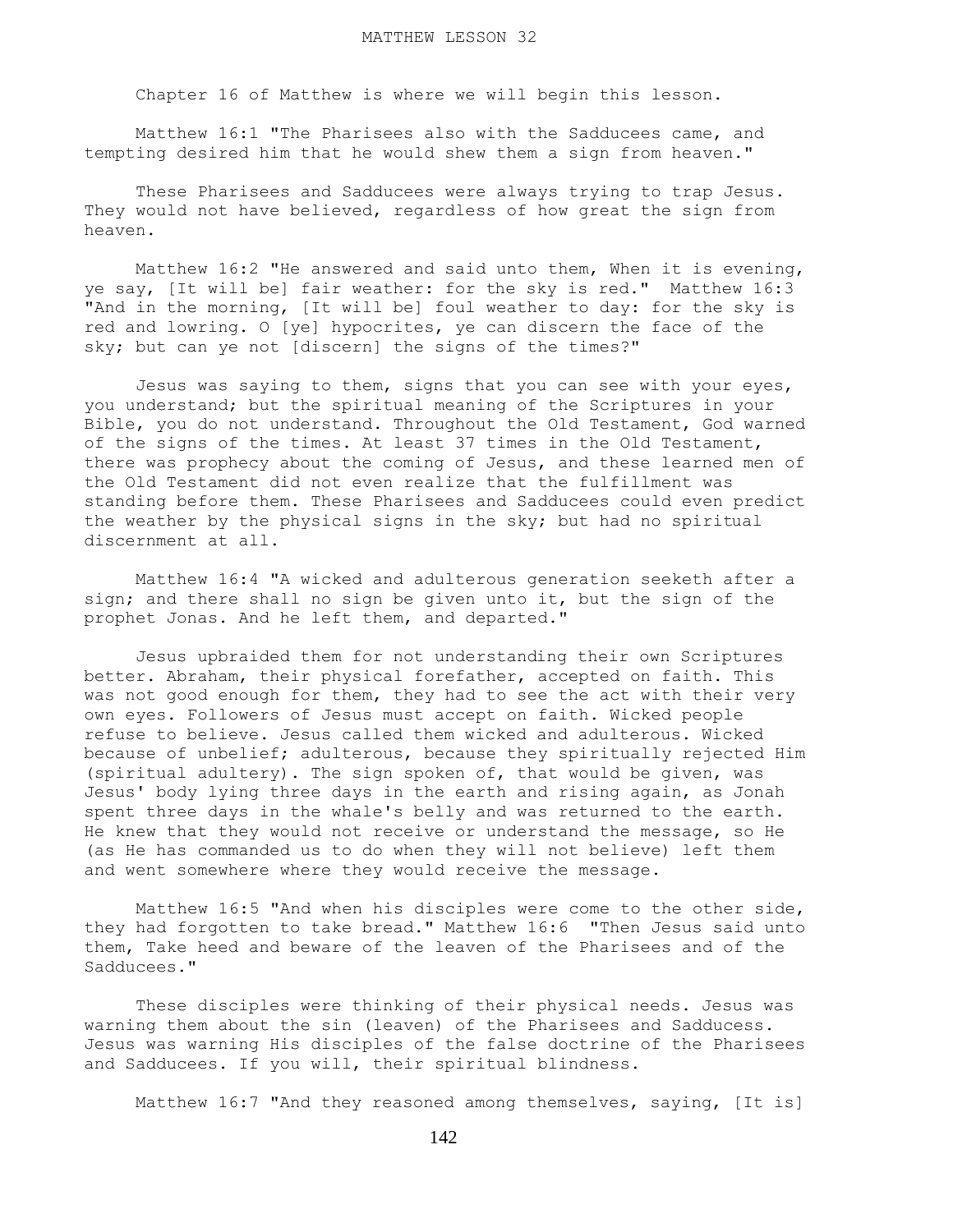because we have taken no bread."

 Usually, when our mind or reasoning gets involved, we leave the spiritual far behind.

 Matthew 16:8 "[Which] when Jesus perceived, he said unto them, O ye of little faith, why reason ye among yourselves, because ye have brought no bread?" Matthew 16:9 "Do ye not yet understand, neither remember the five loaves of the five thousand, and how many baskets ye took up?" Matthew 16:10 "Neither the seven loaves of the four thousand, and how many baskets ye took up?"

 Jesus was saying, have you forgotten so quickly about the miracle of the feeding of the multitude? Jesus could not believe that they still doubted for their physical food, when so great a miracle was performed twice. Don't you know they felt ashamed when they were reminded?

 Matthew 16:11 "How is it that ye do not understand that I spake [it] not to you concerning bread, that ye should beware of the leaven of the Pharisees and of the Sadducees?"

 Jesus was saying to them. Look beyond the physical to the spiritual. Jesus is the Bread of Life. They need not fear hunger. He is our very present help. Jesus was telling them that sin prevailed in the Pharisees and Sadducees, because of lack of faith. Without faith, it is impossible to please God.

 Matthew 16:12 "Then understood they how that he bade [them] not beware of the leaven of bread, but of the doctrine of the Pharisees and of the Sadducees." Matthew 16:13 "When Jesus came into the coasts of Caesarea Philippi, he asked his disciples, saying, Whom do men say that I the Son of man am?"

 This Caesarea Philippi was not the same as the Caesarea by the Mediterranean Sea. Jesus asked the disciples an interesting question. Many people, even today, are inquiring, who is this Jesus?

 Matthew 16:14 "And they said, Some [say that thou art] John the Baptist: some, Elias; and others, Jeremias, or one of the prophets."

You see, the interesting thing about Jesus then, as now, was that He was a mystery; they could not figure Him out. They never denied that He did the miracles, and that He was a great teacher and prophet. We read where Herod believed He was John the Baptist, risen again after Herod beheaded him. In Malachi, there was a promise of Elijah Malachi 4:5 "Behold, I will send you Elijah the prophet before the coming of the great and dreadful day of the LORD:" They could not deny His miracles that were so numerous. The Word says if they were written in a book, there would not be enough books in the world to contain them (John 21:25). They just did not believe that He was, is, and always will be the Word of God; who took on the form of flesh and dwelt among us. God manifest in the flesh; God with us. That is where false teaching comes in today. It all has to do with believing that Jesus was the Christ, the Son of the living God; Emmanuel, God with us, if we believe that Jesus was anything less than God the Son, who took on the form of flesh and dwelt among us, we are in error. Only God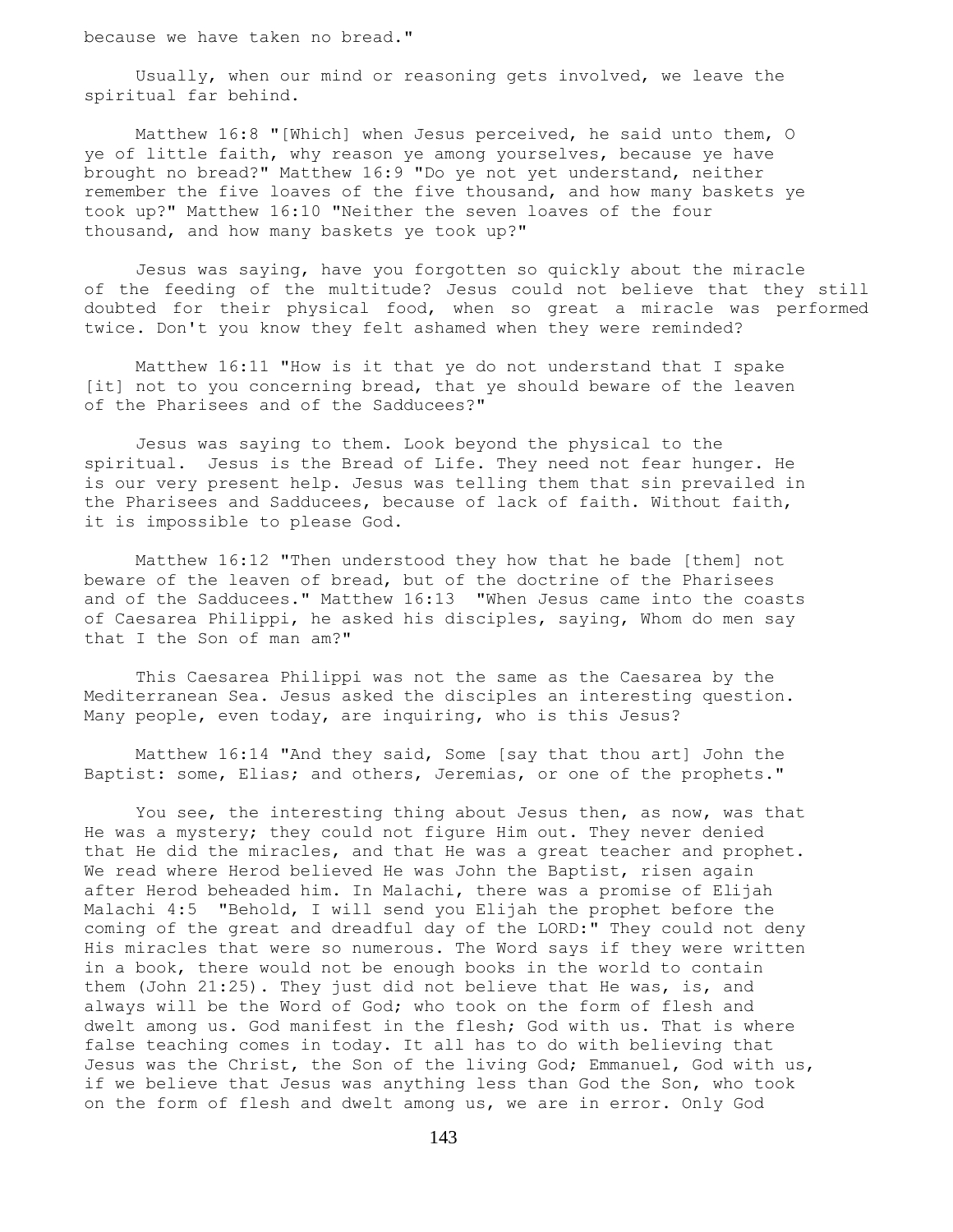could wipe away your sins. No mere man could wipe away your sins. The whole thing comes down to, what do I believe about Jesus?

 Any teaching that lowers Jesus to the level of man, or any teaching that raises man to the level of Jesus, is in error. Jesus is the second personality in the Godhead. His body only was man. The Spirit in the body was God. His body died on the cross. His Spirit is eternal. John 1:1 "In the beginning was the Word, and the Word was with God, and the Word was God." He was with Father God, but He was in fact God; the Son, the Word. The Word became the Son for His stay on earth. Jesus never died. He dismissed His Spirit from His body on the cross and commanded it to go to the Father. He went into hell victorious, and took the keys of hell away from Satan. He preached in hell and brought captivity out with Him. They were seen in Jerusalem after His resurrection, when His Spirit reunited with His changed body. Jesus is, was, and always will be God. He is the second person in the Godhead. Who He is can only be spiritually discerned.

Matthew 16:15 "He saith unto them, But whom say ye that I am?"

 He was saying. I know what the world thinks, but what do you ministers of mine think? Do you really know who I am?

 Matthew 16:16 "And Simon Peter answered and said, Thou art the Christ, the Son of the living God."

 This answer that Peter gave is the proper name of Jesus for His stay here on this earth. He (Peter) was saying, You are the Anointed One, the only Son, the Saviour of the world, The Life Everlasting. Jesus answered Thomas and told him that He (Jesus) is Life. He went so far as to say that no one comes to the Father, except by Him (Jesus). To be saved we must know who He is and believe He is our Salvation. (John 6:65)

 Matthew 16:17 "And Jesus answered and said unto him, Blessed art thou, Simon Bar-jona: for flesh and blood hath not revealed [it] unto thee, but my Father which is in heaven."

 You see, fleshly man does not have any idea who Jesus is. The blessed of God (true believers) are the only ones who understand who Jesus really is. Unless God reveals to us in our spirit, we will never truly understand who Jesus really is. This is why it is so important today to understand the person of Jesus. Most false doctrines are very close to the truth. They are misled about the person of Jesus. False doctrines teach that He became God when He rose again, some even teach that He suffered in hell for us. None of these are true. We must carefully weigh teachings with the Word of God. It must line up with Scripture to be true. Beware of teachings that elevate man.

Next lesson will begin in Matthew 16:18.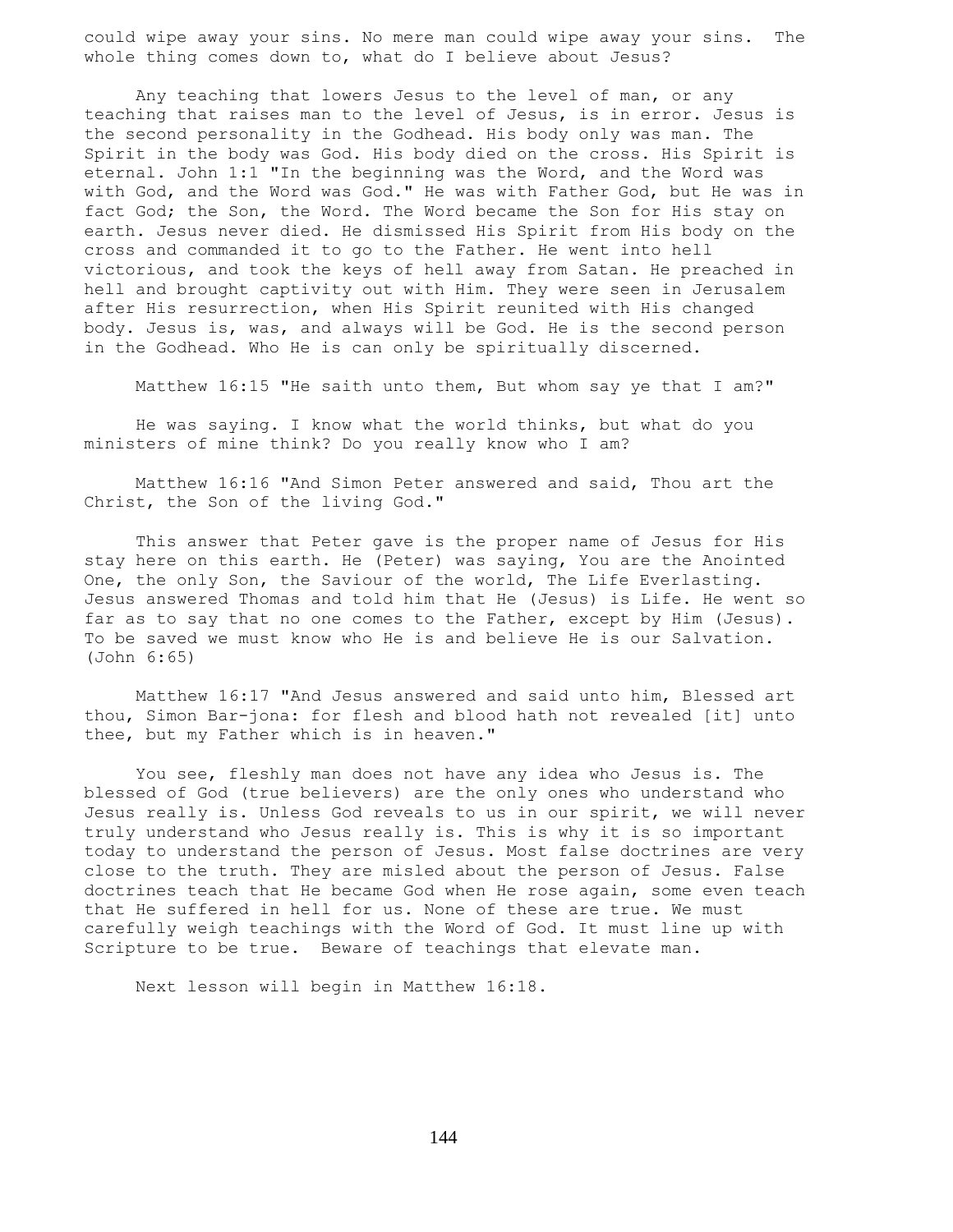Matthew 32 Questions

1. What did the Pharisees and Sadducees ask Jesus to show them? 2. What were they trying to do? 3. Would they believe, if He gave them what they asked? 4. What physical sign meant fair weather? 5. How many times in the Old Testament were they told about Jesus? 6. They could discern the physical, but could not discern what? 7. Who seeketh a sign? 8. What is the only sign that will be given? 9. Their forefather, Abraham, accepted on what? 10. Why did Jesus call them adulterous? 11. What are we told to do when people will not hear? 12. What did Jesus warn the disciples of, pertaining to the Pharisees and Sadducees? 13. What was Jesus really warning them of? 14. Usually when we start to reason with our minds, we leave what behind? 15. What miracles did Jesus bring to their remembrance? 16. Jesus is the  $\rule{1em}{0.15mm}$  of 17. It is impossible to please God without what? 18. It was not the leaven of bread, but what of the Pharisees Jesus warned them about? 19. How is the only way to understand a hidden message? 20. What question did Jesus ask the disciples at Caesarea Philippi about the people? 21. What do people ask today? 22. What four answers did they give? 23. What things have never been denied about Jesus?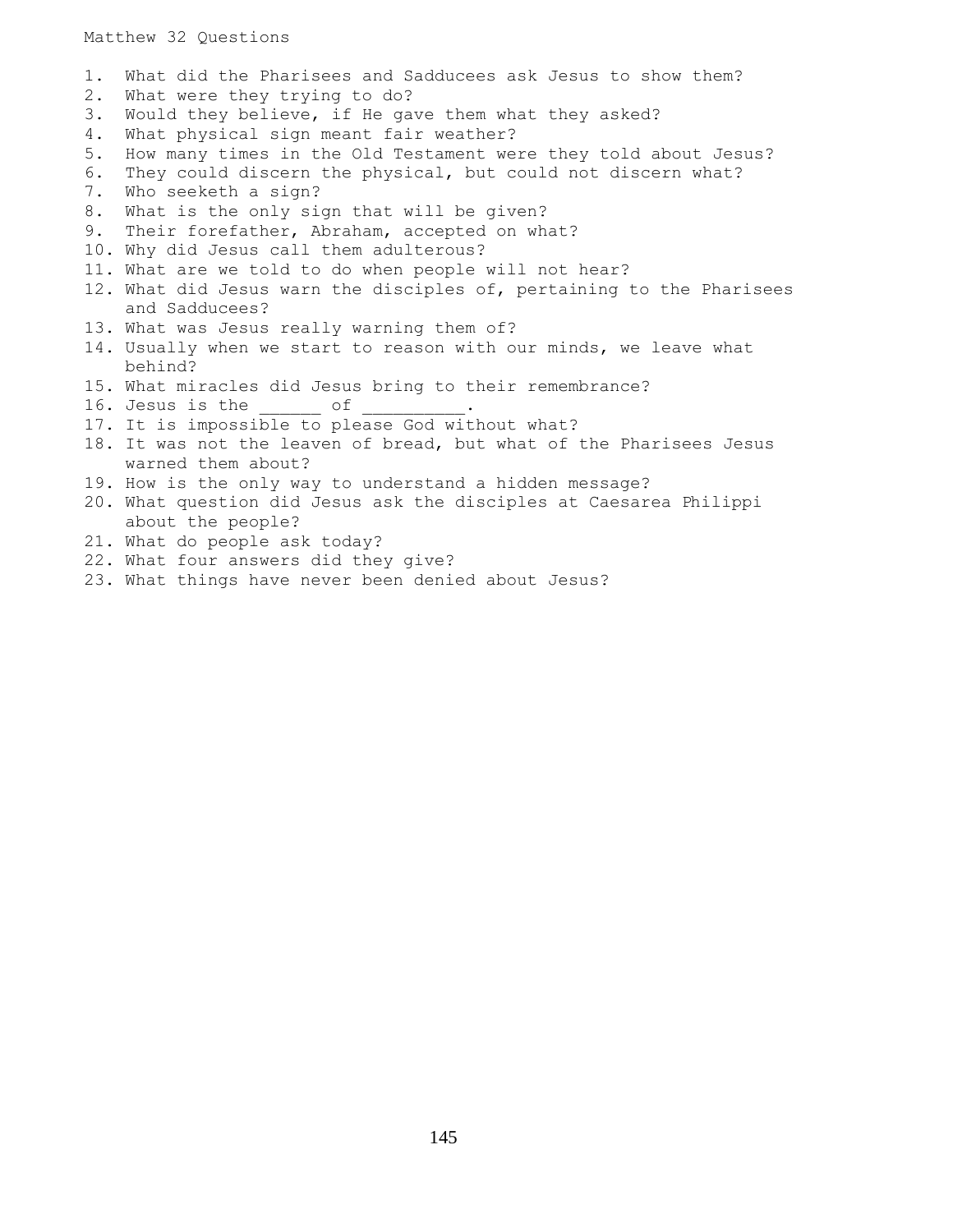Last lesson we learned that Peter recognized Jesus as the Christ, the Son of the Living God. Jesus informed Peter that the Father had revealed this to him. We pick up this lesson at Matthew 16:l8.

 Matthew 16:18 "And I say also unto thee, That thou art Peter, and upon this rock I will build my church; and the gates of hell shall not prevail against it."

 In this, Jesus was telling Peter that His church would be built on the foundational rock of truth, which had just issued from Peter's mouth. All the blessed (believers in the Lord Jesus Christ) have this truth from the Father. "Peter" means rock. The gates of hell shall not prevail against the church that is built on the truth.

 Matthew 16:19 "And I will give unto thee the keys of the kingdom of heaven: and whatsoever thou shalt bind on earth shall be bound in heaven: and whatsoever thou shalt loose on earth shall be loosed in heaven."

 You see, Jesus has based entrance into heaven on belief in the truth, which is Him. A key opens something, and truly the way to heaven is open to the true believer. God has given these true believers great power through the name of Jesus. This is a spiritual gift from Jesus. The strength of the enemy is almost overwhelming, but we can bind that spirit through the power of Jesus Christ. Jesus actually binds it for us. The same is true of loosing. It is the power of Jesus in us.

 Matthew 16:20 "Then charged he his disciples that they should tell no man that he was Jesus the Christ."

 It was not time for this to be revealed. Even today, when you speak of Jesus being God manifest in the flesh, it causes people to hate you. Nevertheless, I shall proclaim it to everyone who will hear.

 Matthew 16:21 "From that time forth began Jesus to shew unto his disciples, how that he must go unto Jerusalem, and suffer many things of the elders and chief priests and scribes, and be killed, and be raised again the third day."

 Jesus did not want His own to be unaware of the fate that lay ahead for Him. He was trying to tell them that the learned in the law would have Him killed, believing they were doing God a favor. He, also, gave them hope of the resurrection. They were just not ready for this message. When persecution arises even today, many will flee.

 Matthew 16:22 "Then Peter took him, and began to rebuke him, saying, Be it far from thee, Lord: this shall not be unto thee."

 This "rebuke" was not the same as it is usually used. It meant Peter just did not want this to happen to Jesus. He just would not accept it.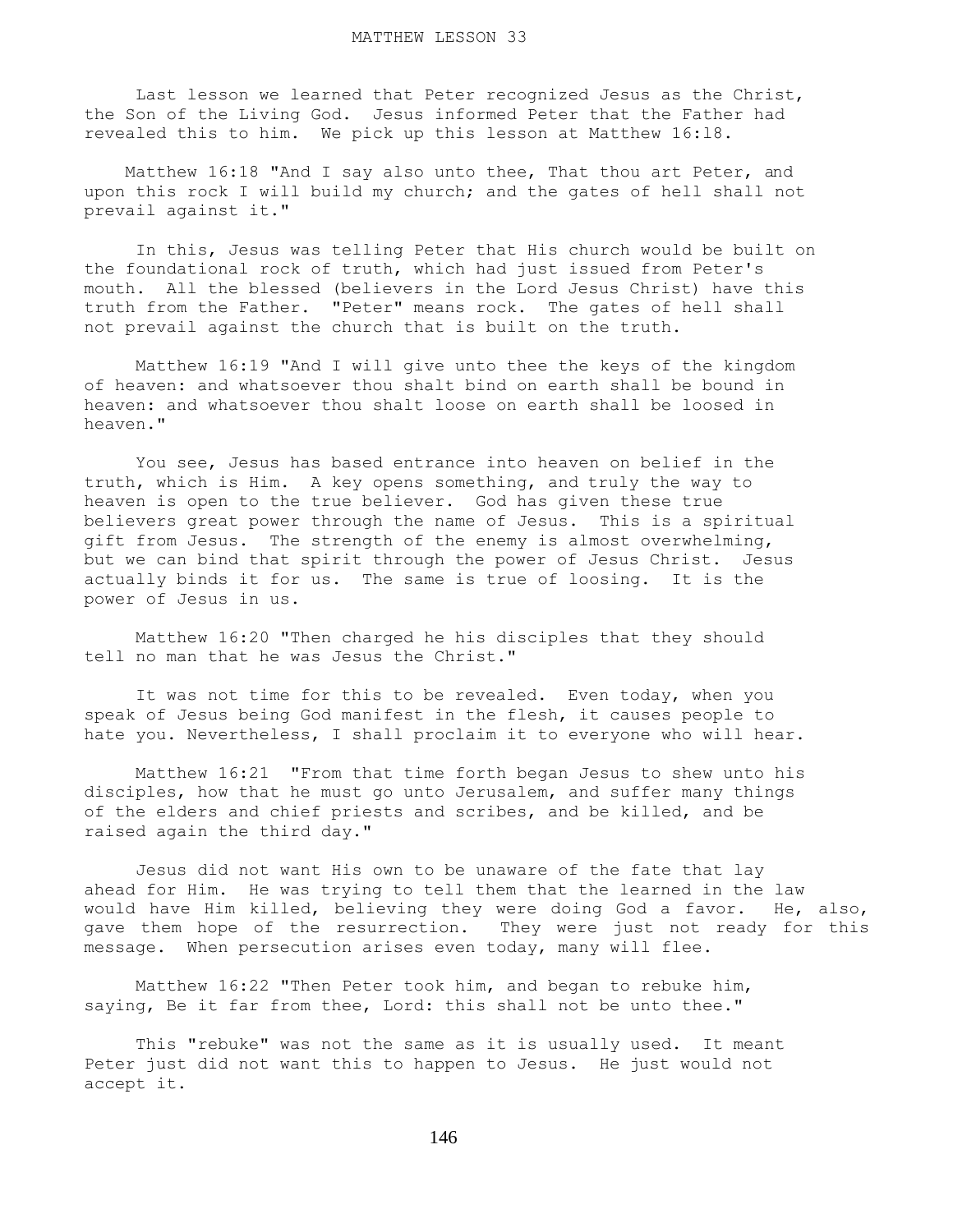Matthew 16:23 "But he turned, and said unto Peter, Get thee behind me, Satan: thou art an offence unto me: for thou savourest not the things that be of God, but those that be of men."

 He was telling Peter (he was looking at this from the earthly standpoint) he did not understand the purposes of God. This is not a rebuff of the person of Peter, but rather of the spirit of evil which would try to tempt Jesus not to go through with the death of the cross.

 Matthew 16:24 "Then said Jesus unto his disciples, If any [man] will come after me, let him deny himself, and take up his cross, and follow me."

 Jesus told these disciples and His followers for all ages, if you think it is going to be easy to follow Me, you are wrong. It is a life of self-denial and sacrifice. To follow Jesus, we must die daily to self and pick up whatever burden has been allotted for us to carry without complaining; following in the footsteps of Jesus. Not living our lives for self, but letting Jesus live through us.

 Matthew 16:25 "For whosoever will save his life shall lose it: and whosoever will lose his life for my sake shall find it."

 You see, to be truly Jesus', we must allow it to be His life and not ours, as we read in Galatians 2:20. "I am crucified with Christ: nevertheless I live; yet not I, but Christ liveth in me: and the life which I now live in the flesh I live by the faith of the Son of God, who loved me, and gave himself for me." You see, it is Christ in us living this life.

 Matthew 16:26 "For what is a man profited, if he shall gain the whole world, and lose his own soul? or what shall a man give in exchange for his soul?"

 Life is temporary at the very best. We could possess all the world's goods, and still be lost. In fact, we, probably, would be lost. It reminds me of the rich man in the Bible who decided he had it made and started building new buildings to hold his wealth. Then God required his soul, and he left it all behind. We will stand before Jesus. Then it won't matter how great we were here. Only the treasures we have laid up in heaven will count. You see, it would be no price at all to give all to Jesus, and exchange 70 years here for all the eons of eternity in heaven.

 Matthew 16:27 "For the Son of man shall come in the glory of his Father with his angels; and then he shall reward every man according to his works."

 You see, there is coming a day when the eastern sky shall open up and Jesus, King of kings and Lord of lords, shall appear with His angels and shall blow the silver trumpet to redeem us from this earth. On that day, we shall see Him in all His majesty. Jesus is the Judge of the earth. He shall judge those who are true believers of Him not guilty of any sins, and He will reward those who worked and were martyred for Him. Works do not get you into heaven, but they get you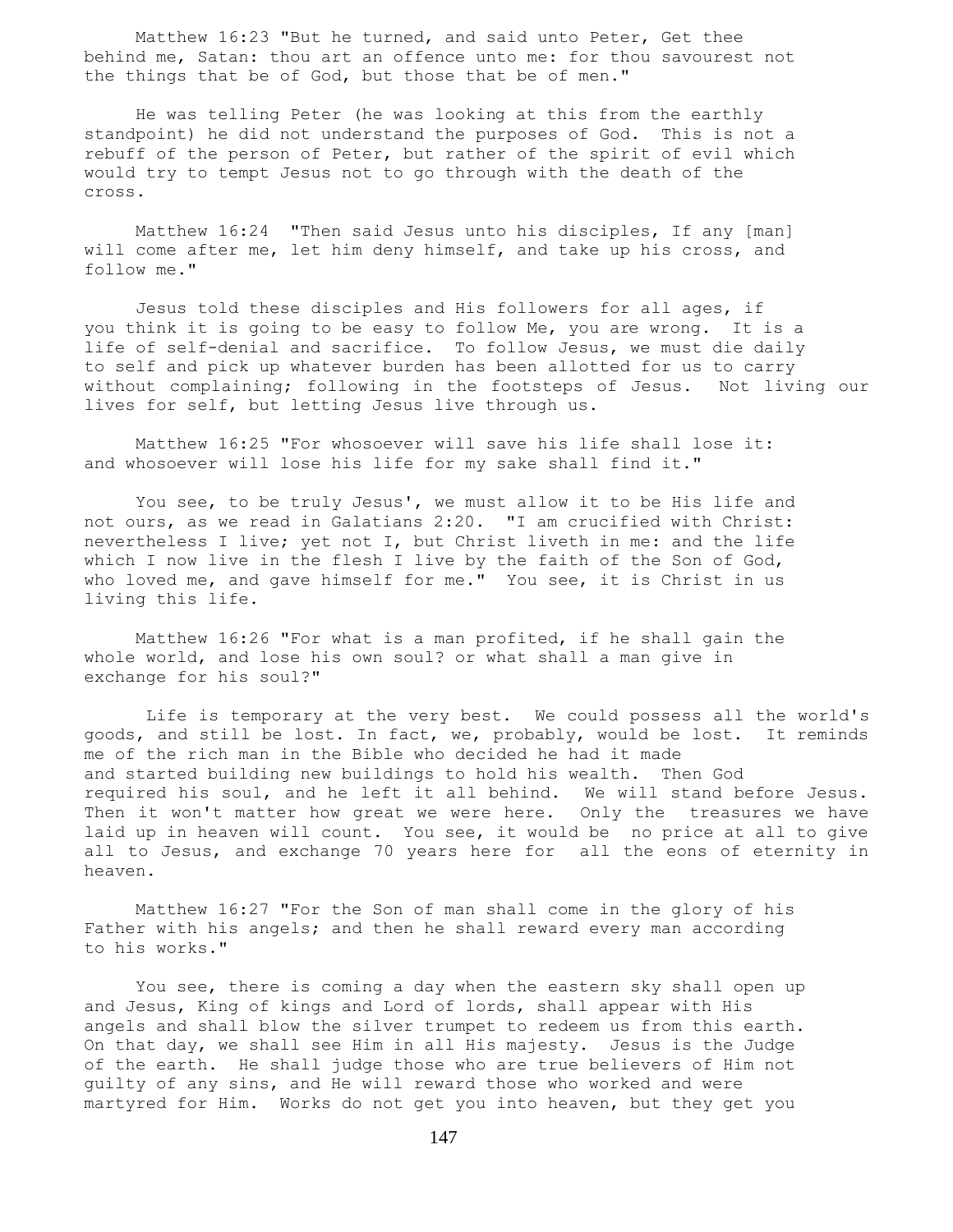rewards after you get there.

 Matthew 16:28 "Verily I say unto you, There be some standing here, which shall not taste of death, till they see the Son of man coming in his kingdom."

 Whether this was written for then, or whether it was intended for those of us who read this Scripture now, I cannot say. We know the kingdom is at hand. I personally believe this could be the time when the great tribulation begins or it could be the time that the falling away of the church begins. There will be some who will not die, but will be changed in the twinkling of an eye, and go to meet the Lord in the air. We will not know the day or hour, but we will know the season is near.

 I personally believe that John was changed and carried into heaven without tasting of death on this earth.

Next lesson, we will begin in chapter 17 of Matthew.

NOTES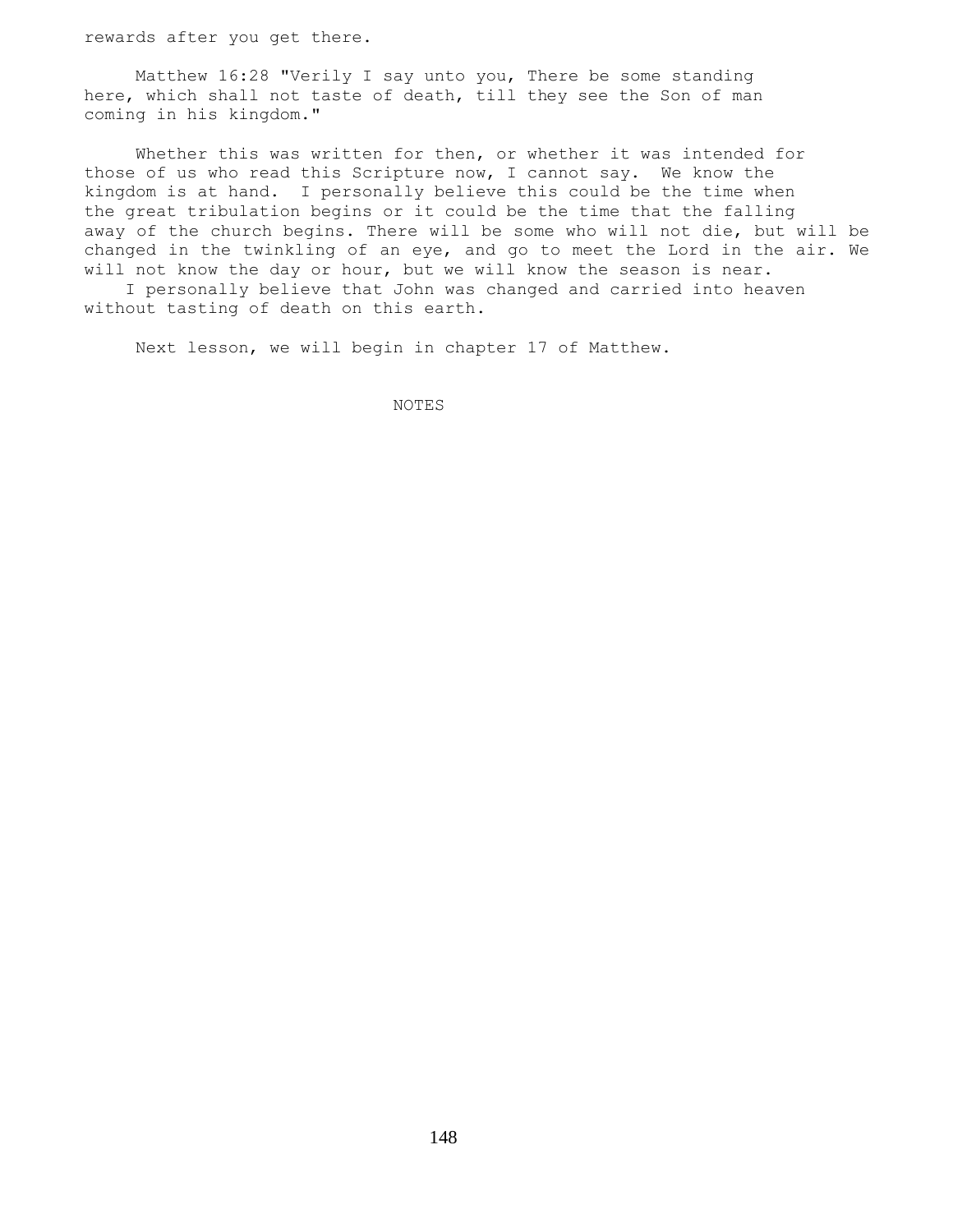1. What promise did Jesus make Peter about the church? 2. What foundation rock is the church built upon? 3. Who are the blessed?" 4. What did Jesus give to the kingdom of heaven? 5. The true believers' power comes from what? 6. What did Jesus tell the disciples not to tell? 7. What did Jesus tell the disciples that worried them? 8. When Peter did not want Jesus to suffer, what did Jesus call him? 9. What did Jesus give in the way of hope? 10. Peter did not understand the -------of God. 11. What two things must we do to follow Jesus? 12. Following Jesus is a life of what? 13. If we are truly Jesus', our lives belong to whom? 14. What does Gal. 2:20 teach? 15. What is our soul worth? 16. What is the only wealth that matters? 17. When the Son of man comes, who will be with Him? 18. The rewards we receive will be according to what? 19. What will Jesus be called when He comes in the sky? 20. What type trumpet will blow? 21. What is the author's personal belief about how near the coming of the Lord is?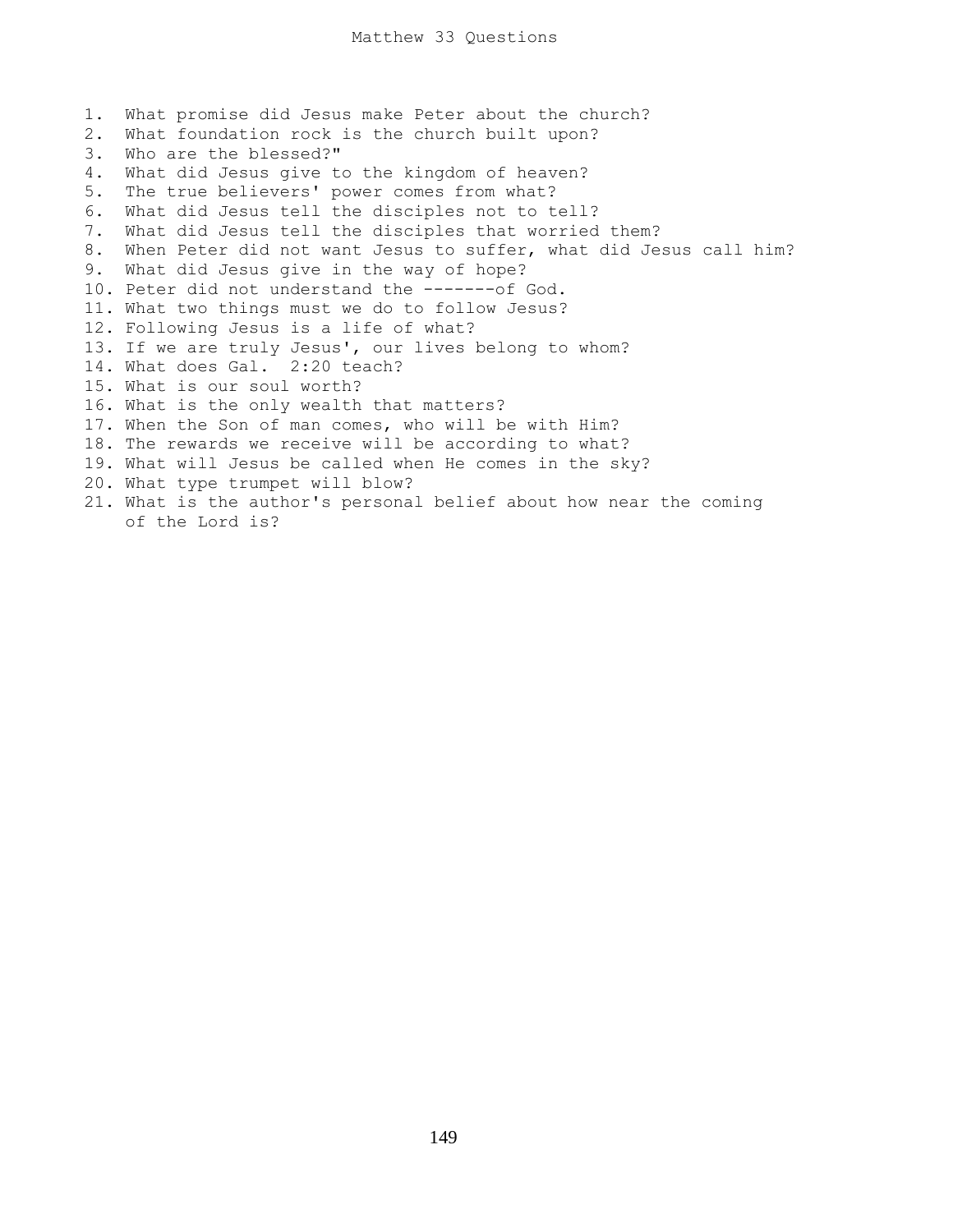We begin this lesson in Matthew 17:1 "And after six days Jesus taketh Peter, James, and John his brother, and bringeth them up into an high mountain apart,"

 Six days are for work (whether that is important here, I cannot say). Whenever Jesus went apart and took anyone with Him, it was always Peter, James, and John. Jesus went often to the mountain top to fellowship with God. Maybe because it would not be so crowded, or maybe He felt a little closer to the Father on the mountain.

 Matthew 17:2 "And was transfigured before them: and his face did shine as the sun, and his raiment was white as the light."

 This, to me, is the same Light that was on the mountain when Moses was there 40 days and nights. He came down the mountain with his head so bright, it had to be covered, so that it would not blind the people. Jesus is the Light of the world. This Light that was present at the transfiguration was a presence of the Godhead. We know that in heaven there is no need for the sun or moon, because of the presence of the Light of Jesus. I really believe that Peter, James, and John, just for a brief moment, saw Jesus in His heavenly glory. White like this means purity to the ultimate (free from all sin). There surely was a presence of Light so great, that it was breathtaking.

 Matthew 17:3 "And, behold, there appeared unto them Moses and Elias talking with him."

 It was really interesting that Moses and Elijah appeared with Jesus at this transfiguration. Many believe these two represent the law and the prophets. Certainly, that was who they were. Moses received the law from God for the people, and Elijah was a very prominent prophet. At the least, these two were their representatives of "gone-on" saints to encourage Jesus about His crucifixion. Perhaps, this all happened so later on, after looking back on this incident, these special disciples would understand better the person of Jesus, and be able to share this with the others and with us.

 Matthew 17:4 "Then answered Peter, and said unto Jesus, Lord, it is good for us to be here: if thou wilt, let us make here three tabernacles; one for thee, and one for Moses, and one for Elias." Matthew 17:5 "While he yet spake, behold, a bright cloud overshadowed them: and behold a voice out of the cloud, which said, This is my beloved Son, in whom I am well pleased; hear ye him."

 Peter, in this statement, seemed to put Jesus in the category of Moses and Elijah. He had not brought Jesus down, he was just in awe of what he saw, and put Moses and Elijah up. God told him instantly the position of Jesus; that Jesus only was His Son. Peter, James, and John would never forget this incident. They knew the voice from the bright cloud was God the Father, and they had seen Jesus step out of His earthliness and take on His heavenliness for a short time. The message from the voice was emphatic. "Hear ye him." In other words, do not question what He (Jesus) said, just do it.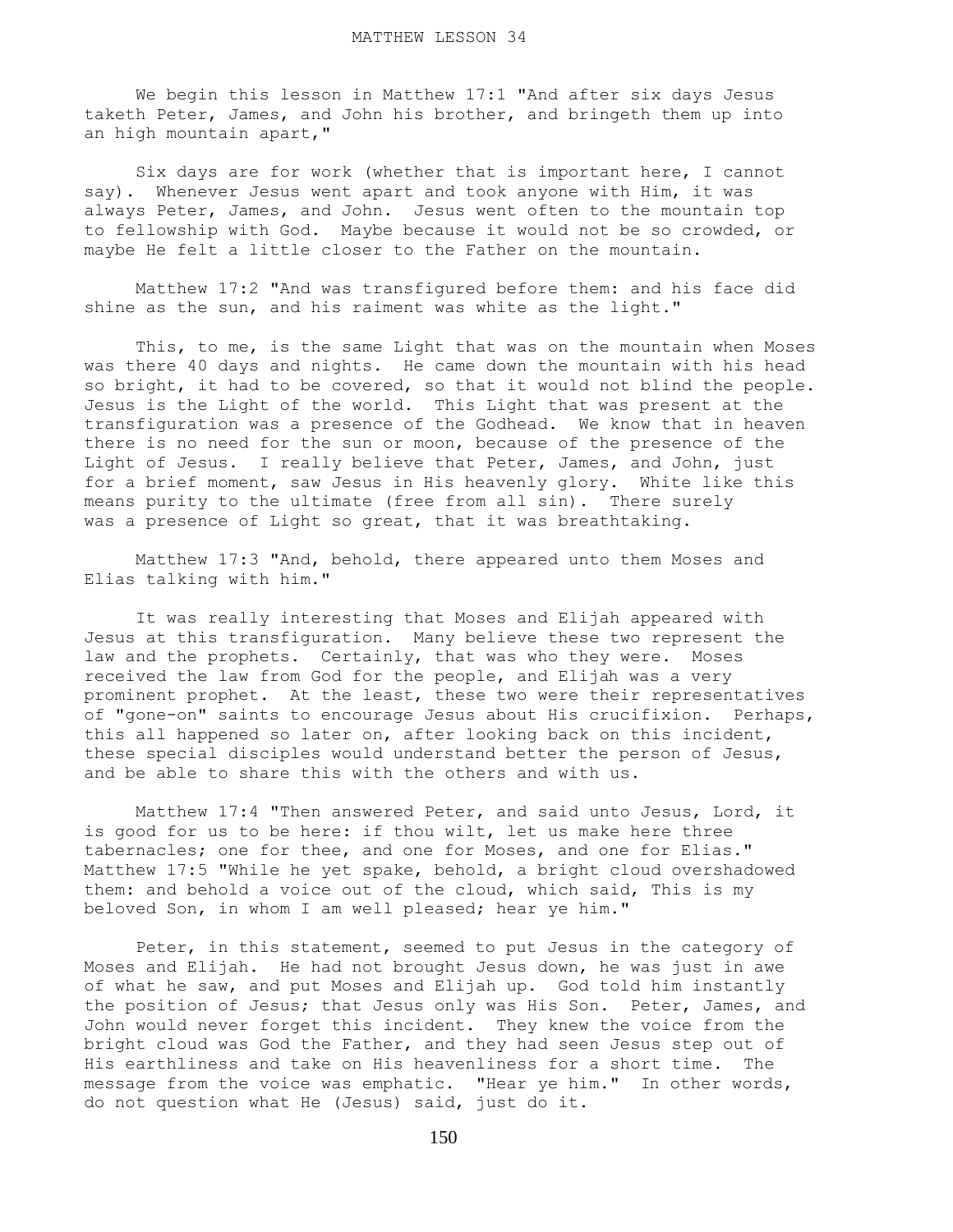Matthew 17:6 "And when the disciples heard [it], they fell on their face, and were sore afraid."

 This is the effect when anyone encounters God the Father in any way. The awesomeness of the Father instantly puts you on your face, and you are frightened overwhelmingly. I question anyone who says they have had an encounter with the Father, unless they were face down before Him and totally afraid.

 Matthew 17:7 "And Jesus came and touched them, and said, Arise, and be not afraid." Matthew 17:8 "And when they had lifted up their eyes, they saw no man, save Jesus only."

 Jesus understood their fear and came, and touched them and comforted them. They had been so terrified, that they did not even look up after the bright cloud appeared, until Jesus told them to. Jesus now assumed His role for this earth and looked no different than He had before they came to this mountain. These three disciples, for all their lives, would have a fuller understanding of Jesus than any of the others, because they were allowed to look into the heavenly for just a short time and see Jesus in His heavenly role.

 Matthew 17:9 "And as they came down from the mountain, Jesus charged them, saying, Tell the vision to no man, until the Son of man be risen again from the dead."

The other disciples were not supposed to know of this, or they would have gone to the mountain with Jesus. Jesus was willing for the events of His crucifixion to take place. This vision, if told, might alter that. It is difficult to understand after Peter had seen this, that he would deny the Lord Jesus Christ.

 Matthew 17:10 "And his disciples asked him, saying, Why then say the scribes that Elias must first come?"

 You see, even the disciples had listened to these Israelite laws and dogmas and believed a certain amount of all this. They knew that Malachi 4:5 said Elijah would come before the Day of the Lord. Some translations say one like unto Elijah.

 Matthew 17:11 "And Jesus answered and said unto them, Elias truly shall first come, and restore all things." Matthew 17:12 "But I say unto you, That Elias is come already, and they knew him not, but have done unto him whatsoever they listed. Likewise shall also the Son of man suffer of them."

 Jesus explained to His disciples that the Bible is true. Everything that had been foretold would happen. One like unto Elijah, with the spirit of Elijah had already come. He preached, repent for the kingdom of heaven is at hand. He explained to them that this Elijah had suffered for God, and so would He likewise suffer on the cross. It is interesting, to me, that Elijah was carried to heaven in a whirlwind and did not die as did John the Baptist, who was beheaded.

Matthew 17:13 "Then the disciples understood that he spake unto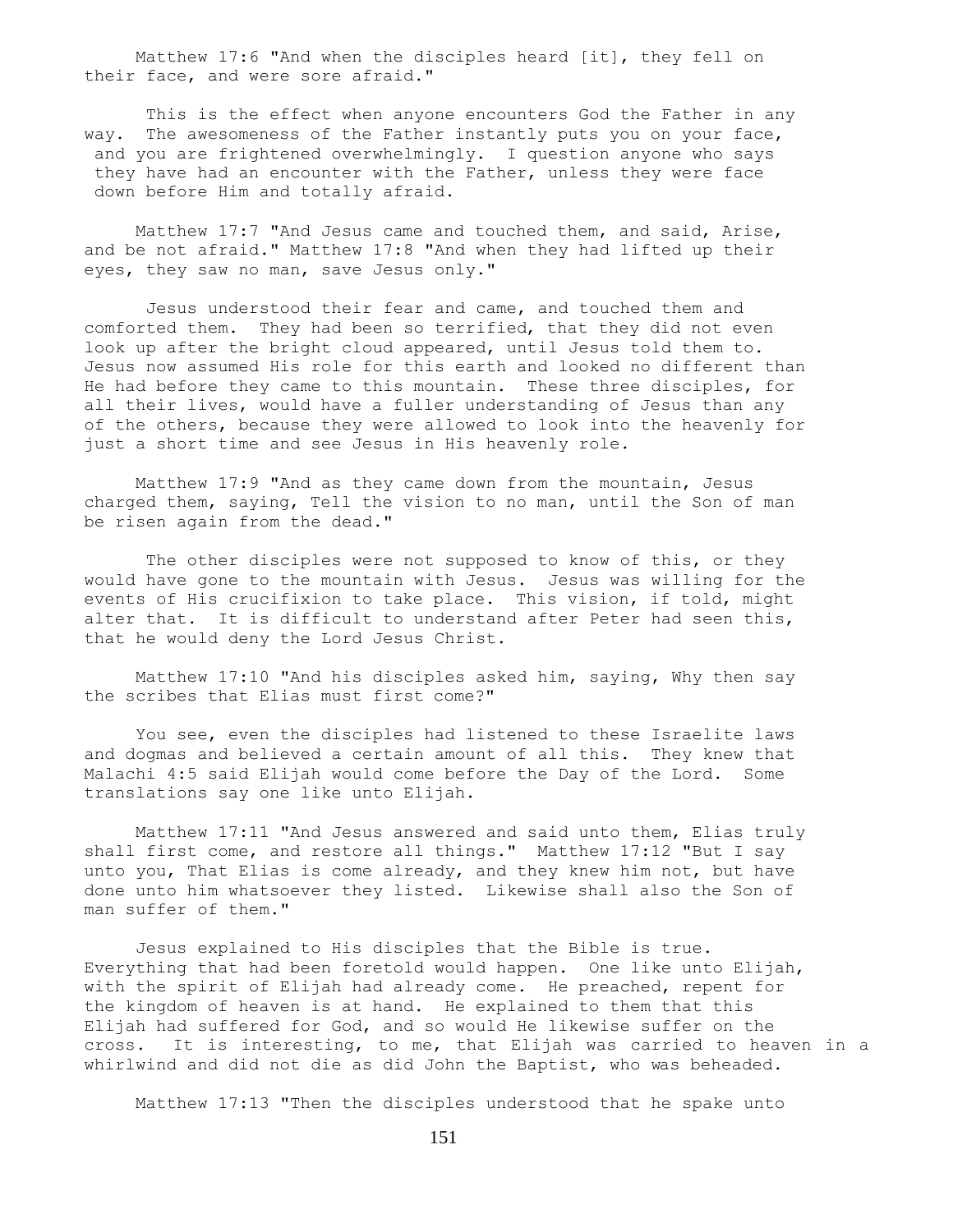them of John the Baptist."

We do not understand fully the things of God, so this is one of those times when there is not a good explanation. If the above Scripture and the one in Malachi should read "one like unto Elijah", we could understand this more clearly. This particular thing, I will not even attempt to explain. We will leave this as one of God's great mysteries.

 Matthew 17:14 "And when they were come to the multitude, there came to him a [certain] man, kneeling down to him, and saying," Matthew 17:15 "Lord, have mercy on my son: for he is lunatick, and sore vexed: for ofttimes he falleth into the fire, and oft into the water." Matthew 17:16 "And I brought him to thy disciples, and they could not cure him."

 Sometimes demonic influences are so great in a person that it will cause them to do very irrational things. This boy had to be under the total control of the devil to be in this condition.

 Matthew 17:17 "Then Jesus answered and said, O faithless and perverse generation, how long shall I be with you? how long shall I suffer you? bring him hither to me."

 Jesus upbraided the disciples here, and also all who do not believe. Their lack of belief was overwhelming to Him. He was really saying, how long do I have to put up with your unbelief?

 Matthew 17:18 "And Jesus rebuked the devil; and he departed out of him: and the child was cured from that very hour."

 Nothing is impossible with Jesus. He just spoke the Word and this boy was free.

 Matthew 17:19 "Then came the disciples to Jesus apart, and said, Why could not we cast him out?"

 This would be the question of many ministers today. Most have no power to deliver anyone from anything. They do not ask in public, They do not want to admit to the people, that they do not have the power to do this.

 Matthew 17:20 "And Jesus said unto them, Because of your unbelief: for verily I say unto you, If ye have faith as a grain of mustard seed, ye shall say unto this mountain, Remove hence to yonder place; and it shall remove; and nothing shall be impossible unto you." Matthew 17:21 "Howbeit this kind goeth not out but by prayer and fasting."

 Jesus explained that faith is the ingredient that brings miracles. You can have a miracle just as big as your faith is. Sometimes however, our faith is not strong enough, and then we must tap in to the faith of God. This is done by fasting. During a fast, God feeds us of Himself and His power. His faith operating in us brings tremendous miracles. Then you could say unto a mountain of problems, be removed, and it will have to move. A literal mountain would have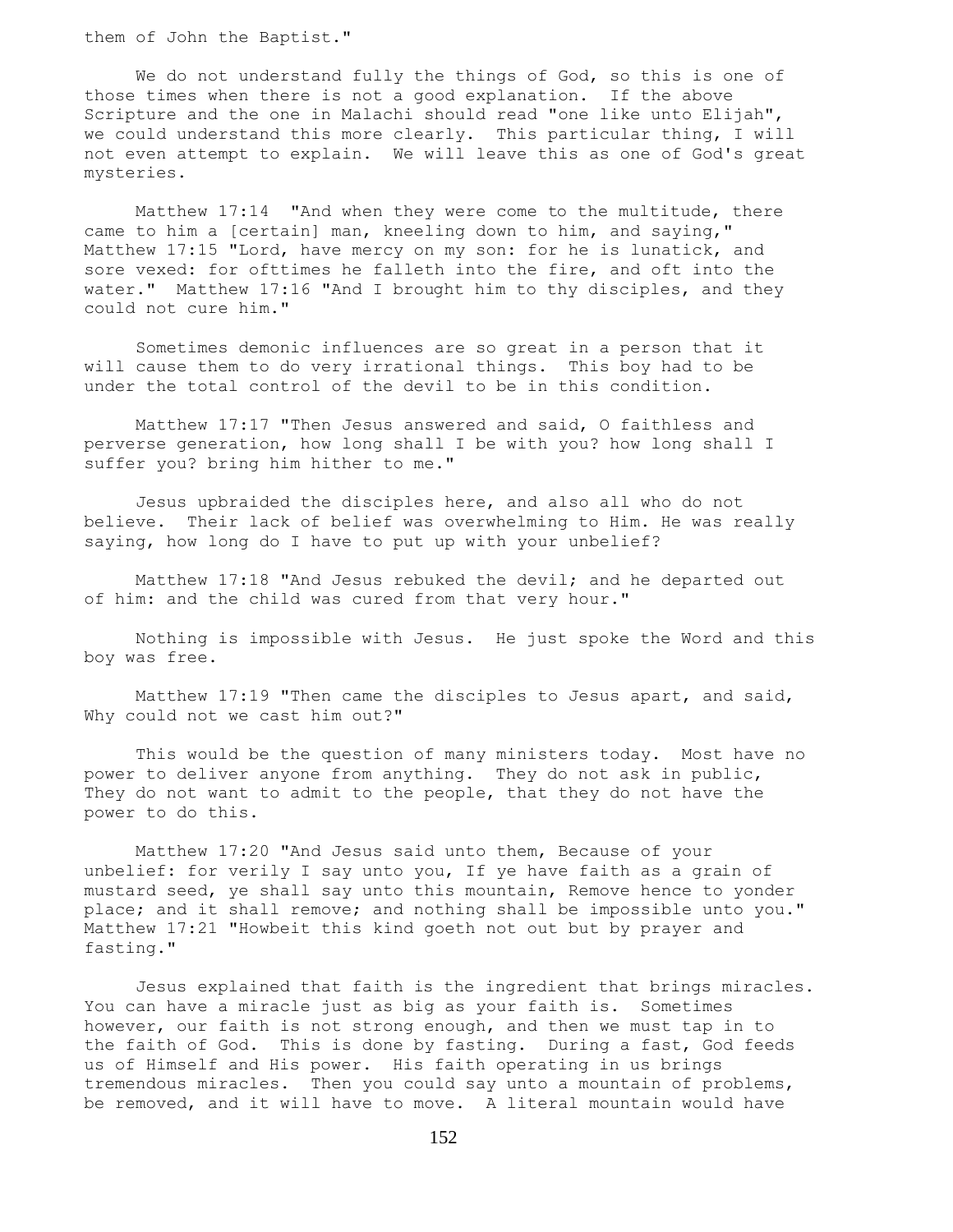to move, as well. I like the sentence "nothing shall be impossible unto you". Say that over and over, because with God you can do anything.

We will begin the next lesson at verse 22.

NOTES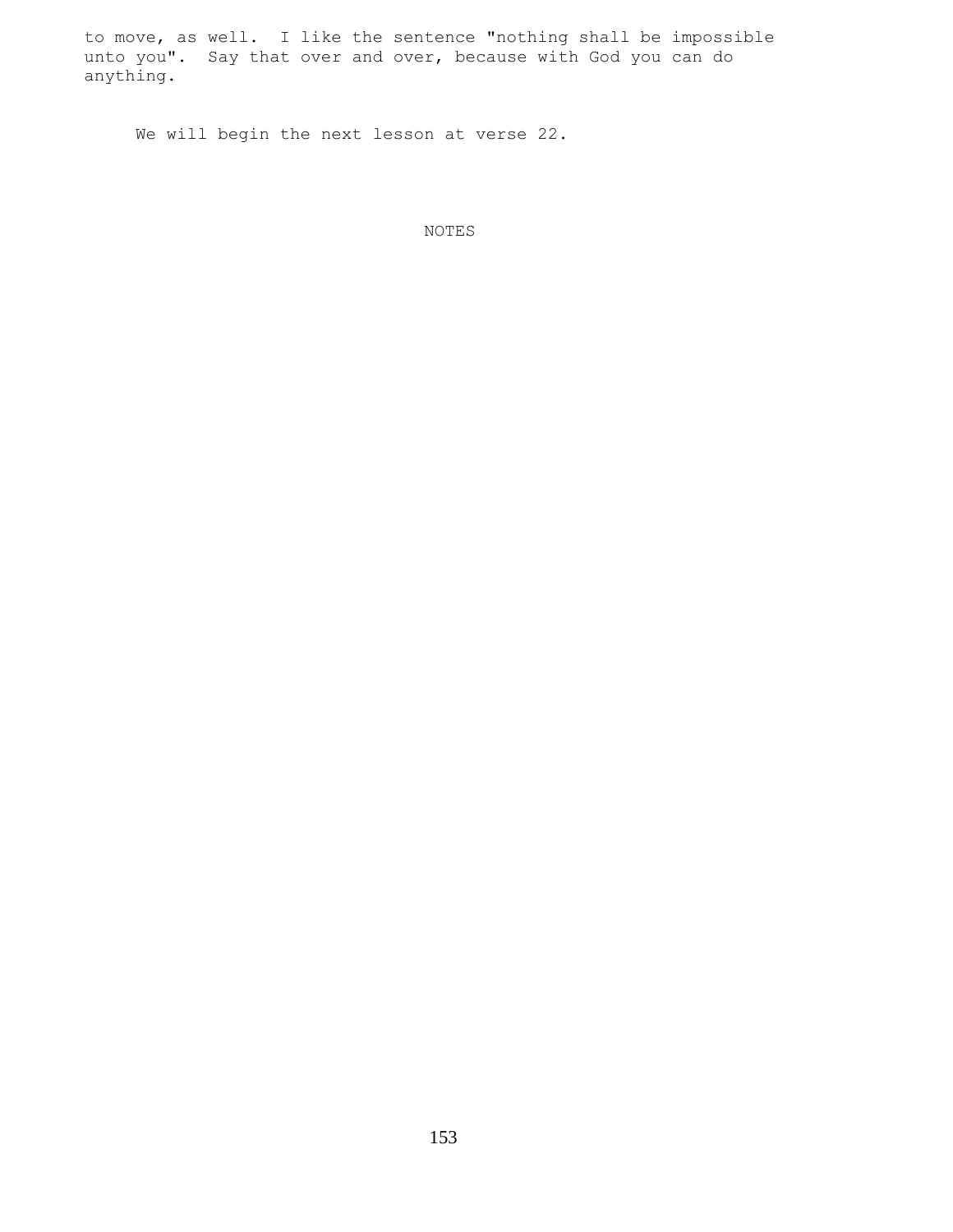1. What three disciples did Jesus take to the mountain with Him? 2. Which was James' brother? 3. Why did Jesus go to the mountain? 4. What shone as the sun? 5. How white was His raiment? 6. Who is the Light of the World? 7. Why is there no need for the sun and moon in heaven? 8. What is the author's special belief that Peter, James, and John were allowed to see for a moment? 9. White like this means what? 10. What two men appeared with Jesus? 11. What did they represent? 12. What would these three disciples realize later? 13. What mistake did Peter suggest? 14. God the Father appeared in what? 15. How did they know it was God? 16. What did He say "do", pertaining to Jesus? 17. Who straightened Peter out instantly about the difference in Jesus, Moses, and Elijah? 18. What effect did God's voice have on Peter, James, and John? 19. What two things always happen when you are in the presence of the Father? 20. How did Jesus comfort them? 21. Why would these three know more about Jesus than anyone else? 22. What did Jesus tell them to do about this? 23. Who was prophesied to come before the great and terrible day of the Lord? 24. What book in the Old Testament prophesied this? 25. Who did the disciples understand was the spirit of Elijah? 26. What happened to him? 27. What was wrong with the boy brought to Jesus for healing? 28. What did this spirit cause him to do? 29. Why did Jesus say the disciples could not heal him? 30. Jesus said if you had faith as a mustard seed, you could do what? 31. What is the limit of a Christian? 32. Why do we fast?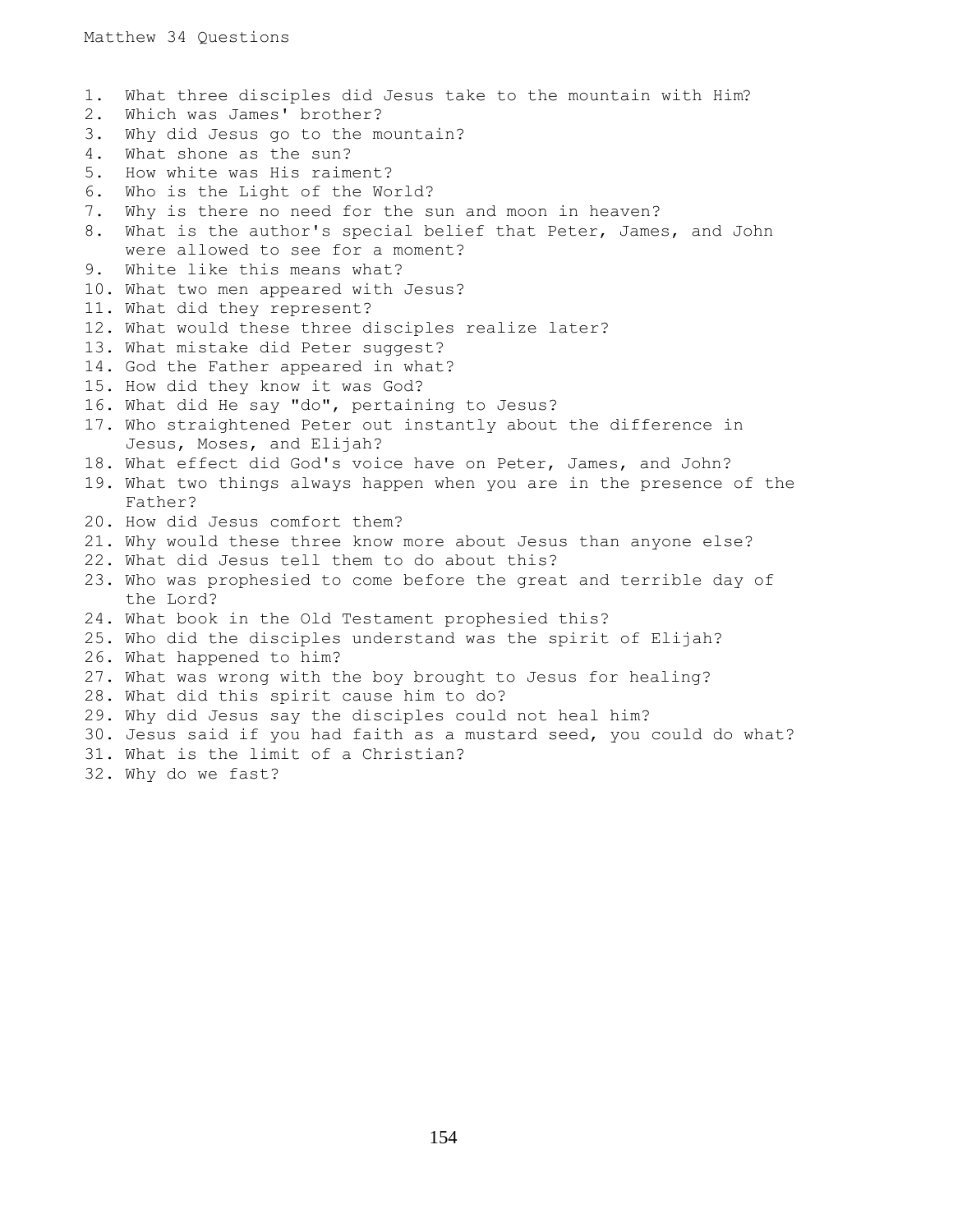We will begin this lesson in Matthew 17:22 "And while they abode in Galilee, Jesus said unto them, The Son of man shall be betrayed into the hands of men:" Matthew 17:23 "And they shall kill him, and the third day he shall be raised again. And they were exceeding sorry."

 Jesus did not want His death on the cross to come as such a shock to the disciples. He was trying to explain to them that this was the salvation plan that had been worked out from the beginning of the earth. He was trying to make them understand that this was victory, not defeat, because He would rise again. They really could not receive the fact that He had to die this cruel death. They were saddened knowing of His eminent death to the world.

 Matthew 17:24 "And when they were come to Capernaum, they that received tribute [money] came to Peter, and said, Doth not your master pay tribute?"

There is no other way to say this. These were tax collectors of whom Matthew had been one, until Jesus called him to follow Him. This is a very good question, and one many Christians are having to pray long and hard about today. Many legislators are trying to get a bill passed that would cause churches to pay taxes. Most preachers, and in fact all Christians, believe if church and state truly are two separate things, then churches should not be required to pay taxes. In my opinion, I cannot see a church paying taxes to a government who is doing things the church could not approve of. One thing in particular is using government money to print Play Boy for the blind. These people are suffering more than one kind of blindness, if they even want it changed. God's money cannot be used for unholy purposes. God's money should be used only for the purpose of winning more souls, and for no other purpose. To answer the question that the tax man asked Peter: Jesus had not been paying taxes up until this time. Peter spoke too quickly, again.

 Matthew 17:25 "He saith, Yes. And when he was come into the house, Jesus prevented him, saying, What thinkest thou, Simon? of whom do the kings of the earth take custom or tribute? of their own children, or of strangers?"

 You see, Peter answered without checking with Jesus first. Peter was in error. Jesus asked Peter, what made you think that? You see, there is a really good argument for separation of church and government right here. Christians are children of God. He (Jesus), also, said that kings collected taxes from strangers (their own children never paid taxes). That would be a good system here in the U. S. today. If we would charge a tariff on all the goods that are brought in here, and remove the taxes off our own citizens, we would not have a trade imbalance. Our citizens would invest at home, and imports would be sharply curtailed, and our government would be on a much sounder system. The answers to even the problems with the government are in the Bible. Imports are what has ruined our economy, and U.S. citizens' capital investments overseas.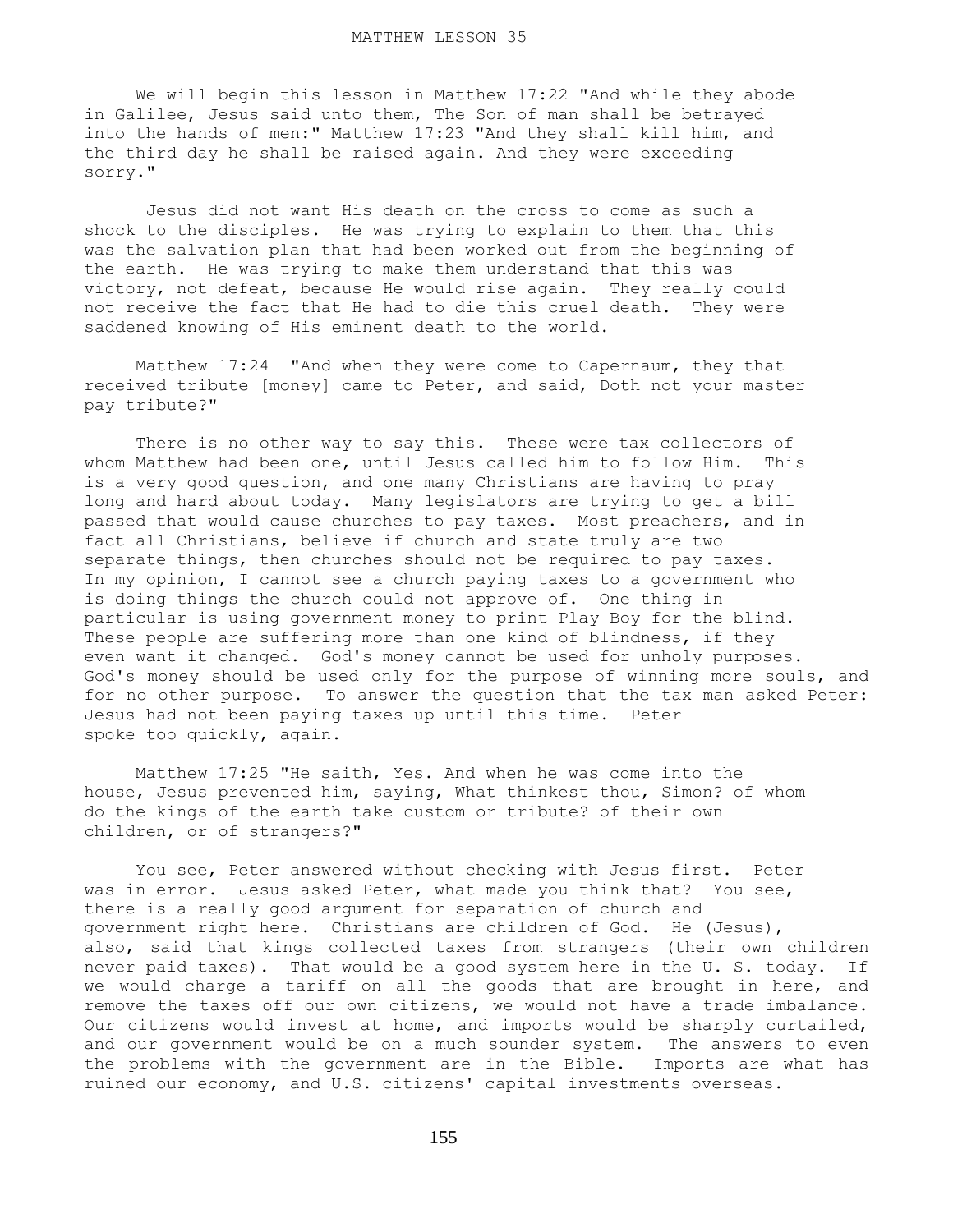Matthew 17:26 "Peter saith unto him, Of strangers. Jesus saith unto him, Then are the children free."

 Never has there been a time in history when the people of the United States have been more afraid of their own government. People, who have never cheated a nickel on their income tax, live in mortal fear that they will be checked and found to be wrong on something on their tax form. They pay millions of unnecessary dollars out to certified public accountants, so that they can feel reasonably sure that this will keep them from the dreaded audit of the Internal Revenue Service. This is not right. The United States was established on Bible principles and their people should not live in constant fear of their own government. This Scripture above, said the children are free. This is certainly not true in our society today. There needs to be some way, like a national sales tax, where the people can pay as they go and not be worried to death with all this government red tape. I do not believe anyone truly wants a free ride. Everyone really wants to do their share. They just do not want to be scared to death of their own government.

 Matthew 17:27 "Notwithstanding, lest we should offend them, go thou to the sea, and cast an hook, and take up the fish that first cometh up; and when thou hast opened his mouth, thou shalt find a piece of money: that take, and give unto them for me and thee."

 Jesus was saying to Peter: we do not owe them anything, but even though we do not owe them, we will pay them, to keep from causing a problem. Jesus had already made His point to Peter, that they did not owe any thing. The word "notwithstanding" means nevertheless, or in spite of the fact. Going against the truth of the matter, or to make it short, pay them even if we do not owe. Then Jesus gave Peter an unusual answer. He said go fishing. This just shows the Divine Provision that God has for His own. Everything on this earth belongs to God, including the money. God, or His Son, can request it to be at a given place at a given time, and it would have to obey. This had to be a gold coin to be enough to pay both taxes. "Gold" means purity of God. God is our provision even for our taxes.

Next lesson, we will begin in chapter 18 of Matthew.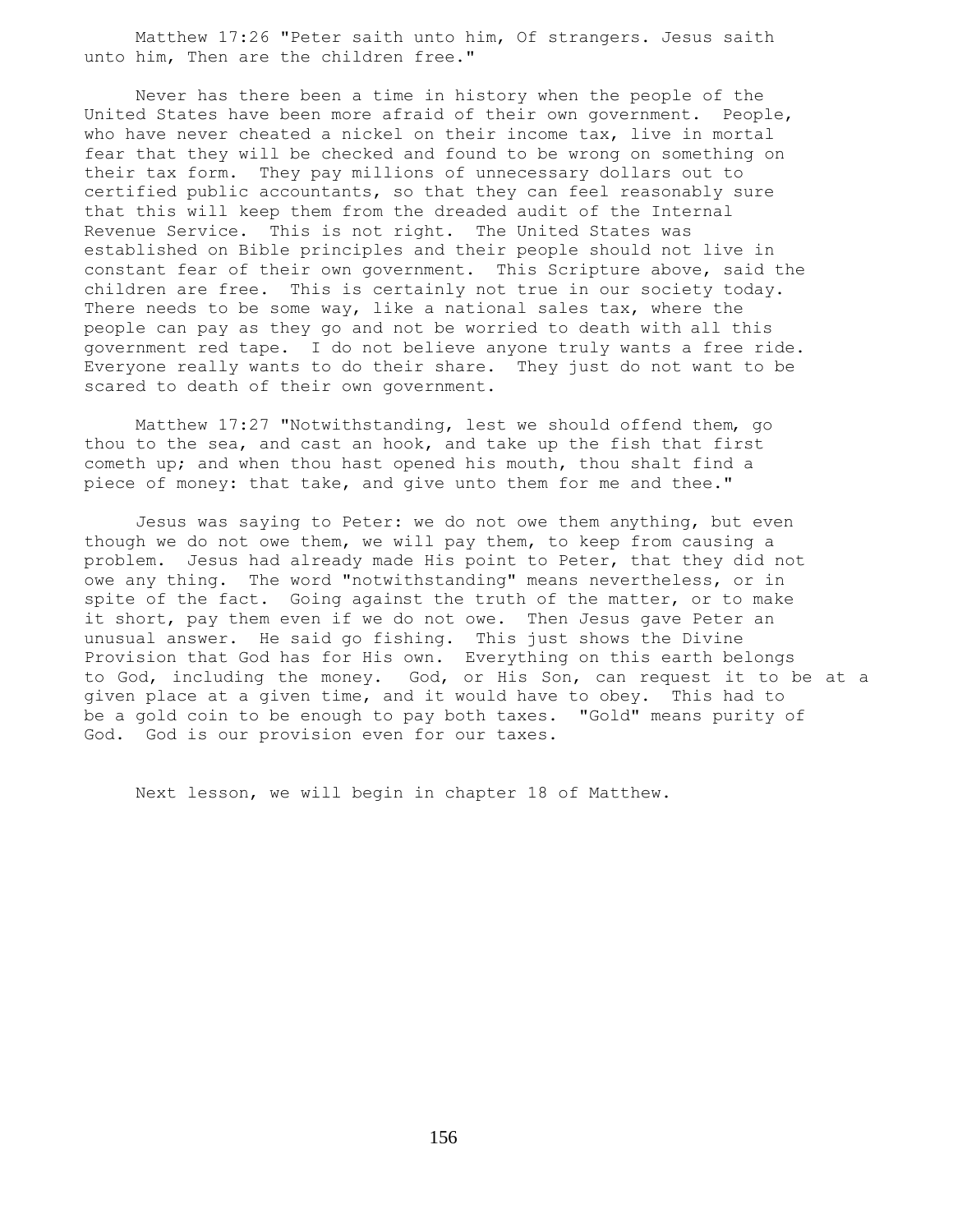1. Who did Jesus tell that He would be betrayed? 2. Where were they at the time? 3. When they killed Him (Jesus), what would happen? 4. Did the disciples understand His death, or His resurrection? 5. How long had this been planned? 6. In what city were they when the tax collector came? 7. Who did the tax collector come to? 8. What question are Christians praying hard about today? 9. Preachers and Christians believe what about the relation of church and state? 10. What is the only thing God's money should be used for? 11. What example did Jesus give, that would make you believe natural residents should not pay tax? 12. Kings collect taxes from whom? 13. The answer to the problems with the government is found where? 14. In verse 26, the children were what? 15. What country was established on Bible principles? 16. What does the word "notwithstanding" mean? 17. What did He tell Peter to do? 18. Where would he find the money? 19. What type coin was it, probably? 20. Why was it in the fish's mouth? 21. What does this show?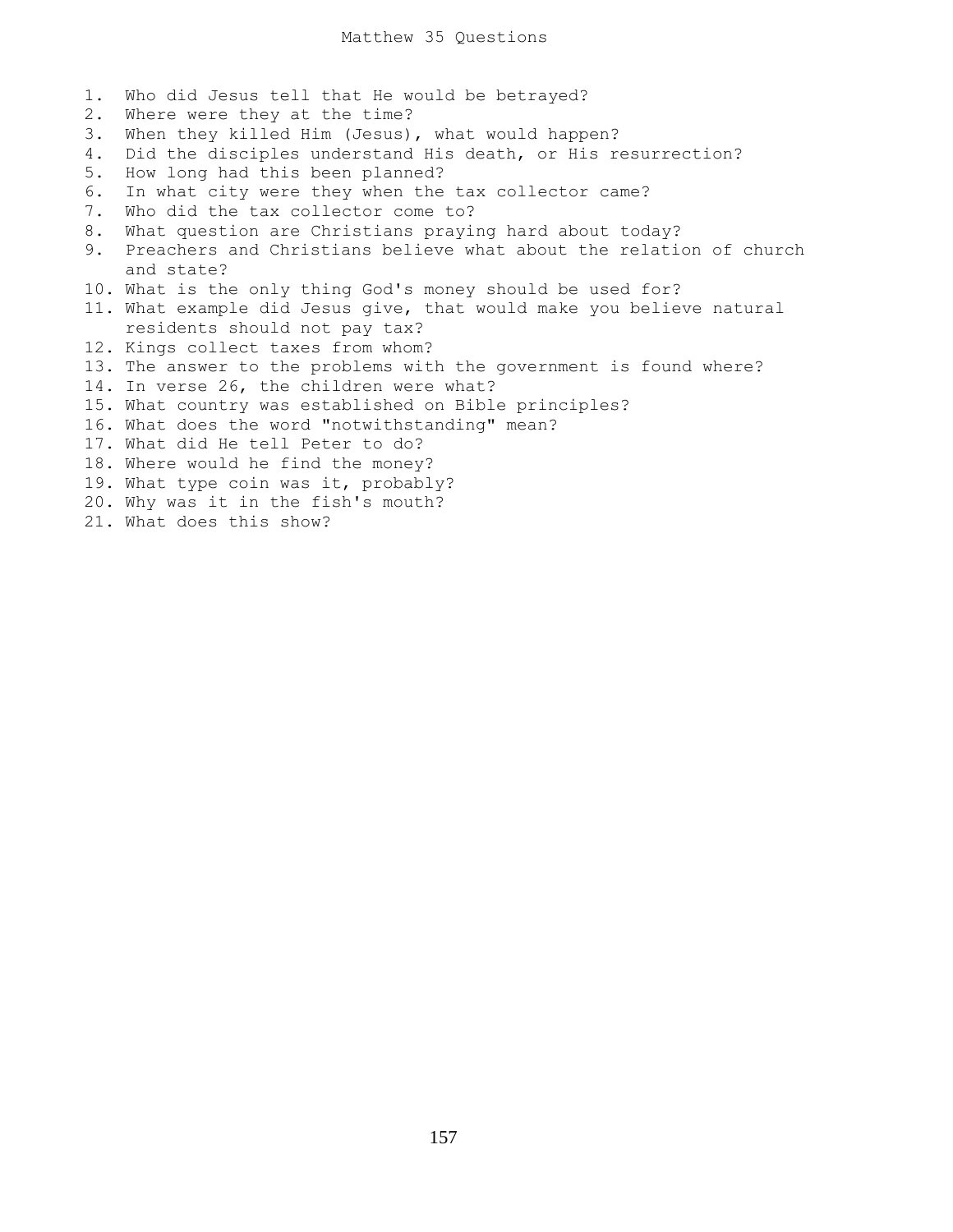We will begin this lesson in Matthew 18:1 "At the same time came the disciples unto Jesus, saying, Who is the greatest in the kingdom of heaven?"

 It did not say which disciple was asking this question, or whether it was all of the disciples. It seems as though the question was asked because one of them was not humble enough. No one wants to play second fiddle. Everyone of them was trying to be first. This was really not the right attitude. Many preachers today are so jealous of some other preacher that they are offended, if someone gets saved in another church. If we are really in tune with God, it is not where they are saved, but to get them saved somehow by someone.

 Matthew 18:2 "And Jesus called a little child unto him, and set him in the midst of them," Matthew 18:3 "And said, Verily I say unto you, Except ye be converted, and become as little children, ye shall not enter into the kingdom of heaven."

 Little children have a special humbleness and are easily taught. Most adults are not this way. When a person is converted, it means he turned from his old ways and starts out brand new. A little child is enthusiastic and eager to learn, and has a love that is forgiving. He has simple trust. Most adults are different, constantly comparing their lives with someone else. Few have confidence or faith in anyone or anything.

 Matthew 18:4 "Whosoever therefore shall humble himself as this little child, the same is greatest in the kingdom of heaven."

 Humbleness is the most important thing. We must not think too highly of ourselves, but instead, decide of our own free will, to be totally controlled by the will of God.

 Matthew 18:5 "And whoso shall receive one such little child in my name receiveth me."

When you receive a little child, you can't expect to get a reward in return, because he has nothing to give but himself. Helping a child of God, expecting nothing in return, brings a satisfying feeling. It, also, stores up treasures in heaven for you. "...Inasmuch as ye have done it unto one of the least of these my brethren, ye have done it unto me." Matthew 25:40. God is the rewarder of those who love and care for children.

 Matthew 18:6 "But whoso shall offend one of these little ones which believe in me, it were better for him that a millstone were hanged about his neck, and [that] he were drowned in the depth of the sea."

 If there ever was a time in all of history when children were being led to the slaughter pen by the adults around them, it is now. Children do not have good, wholesome role models. Their own parents watch bad television shows, and even worse, allow the children to watch. Most parents of today could really care less what their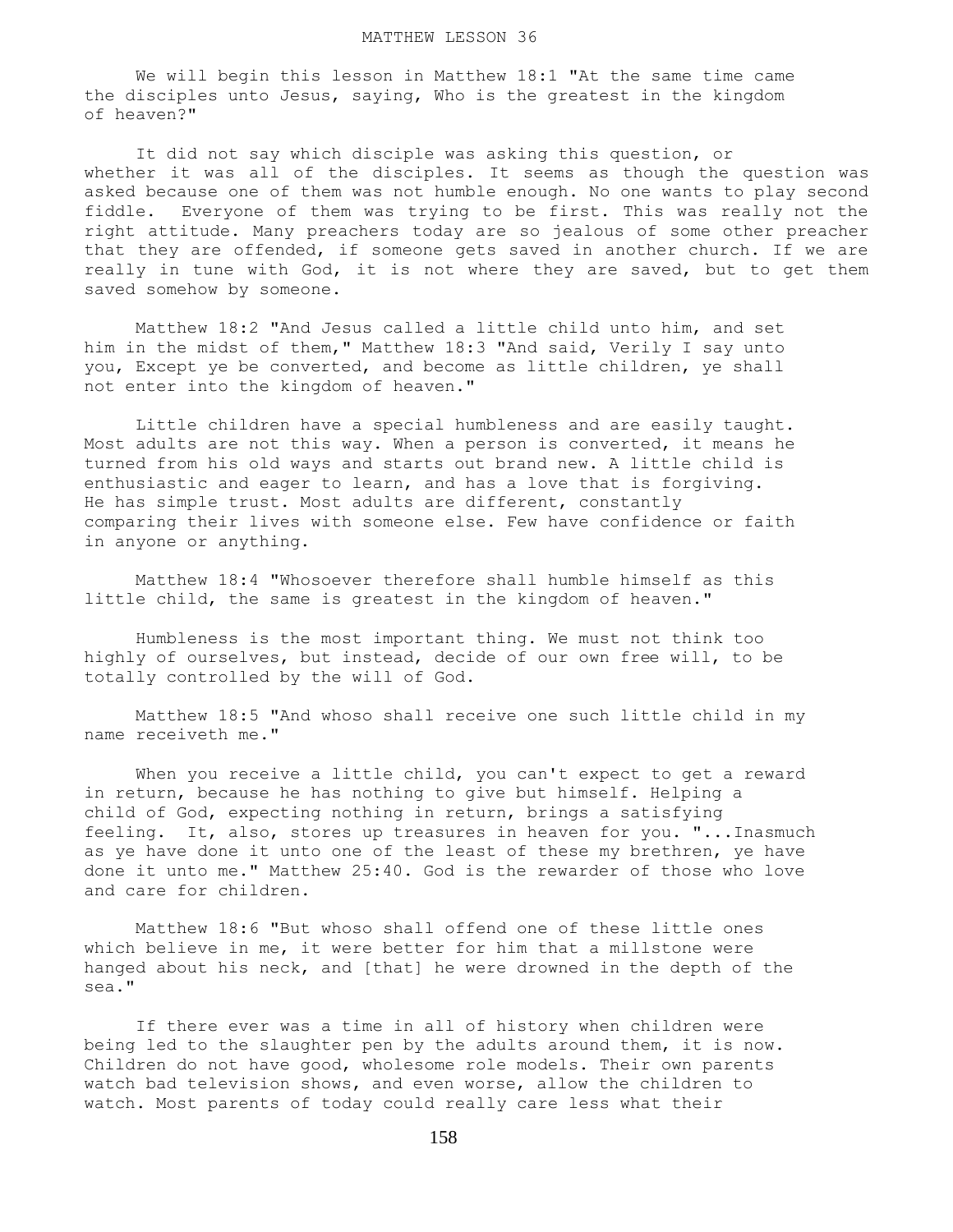children do, as long as they stay out of their way. This is a self-centered, selfish generation of young parents on the whole. Most are more concerned with their own likes and dislikes. They totally forget about the good and welfare of their children.

 Child abuse among parents, who are on drugs or alcohol, is very prevalent. One fourth of the children have been sexually abused by relatives before they are of age. These people may not get caught and sent to jail, but God is taking note of every offence. To be punished by society is bad, but nothing to compare with the punishment from God. The authorities can destroy your body, but God can destroy your body and commit your soul to a burning hell forever.

 Matthew 18:7 "Woe unto the world because of offences! for it must needs be that offences come; but woe to that man by whom the offence cometh!"

There are going to be problems in the world, until Jesus comes back and sets up His kingdom here, and reigns for 1,000 years. The sad thing today is that offensive things to God are not only being promoted by the worldly people, but so-called Christians are promoting unholy living. Judgement begins at the house of God. The punishment will be greater for those who know to do right, and still choose to do wrong.

 Matthew 18:8 "Wherefore if thy hand or thy foot offend thee, cut them off, and cast [them] from thee: it is better for thee to enter into life halt or maimed, rather than having two hands or two feet to be cast into everlasting fire."

 I believe the "...hand..." mentioned, here, can be the physical hand which wants to steal, or do other physical sins. Truly it would be better to cut it off, than to be using the hand to sin. We always look a little closer at the spiritual side. The body of Christ, or the church, is made up of hands, feet, eyes, etc. This could very well mean, from the spiritual standpoint, friends or brothers or sisters in Christ who lead you into various types of sin against God.

 False teachings in the church and promiscuous activities which lead to sin are things we must separate from, if we expect to be in heaven some day. God expects Christians to live holy lives consecrated to Him, not compromising with the world as so many churches are today. We must not be part of any body, or church, which tends to please the flesh, and not the Spirit. A body, or church, which is involved in compromise can walk you right into the fire of hell. I really believe this is the hand and foot spoken of here.

 Matthew 18:9 "And if thine eye offend thee, pluck it out, and cast [it] from thee: it is better for thee to enter into life with one eye, rather than having two eyes to be cast into hell fire."

 Here, again, I believe Jesus was speaking of life (eternal life). The very thing that got Eve into trouble was the lust of the eye. Perhaps, to avoid the lust of the eyes was why the very early churches had a divider to separate the men and women. Some of the things that have been added to church services in recent months, I believe,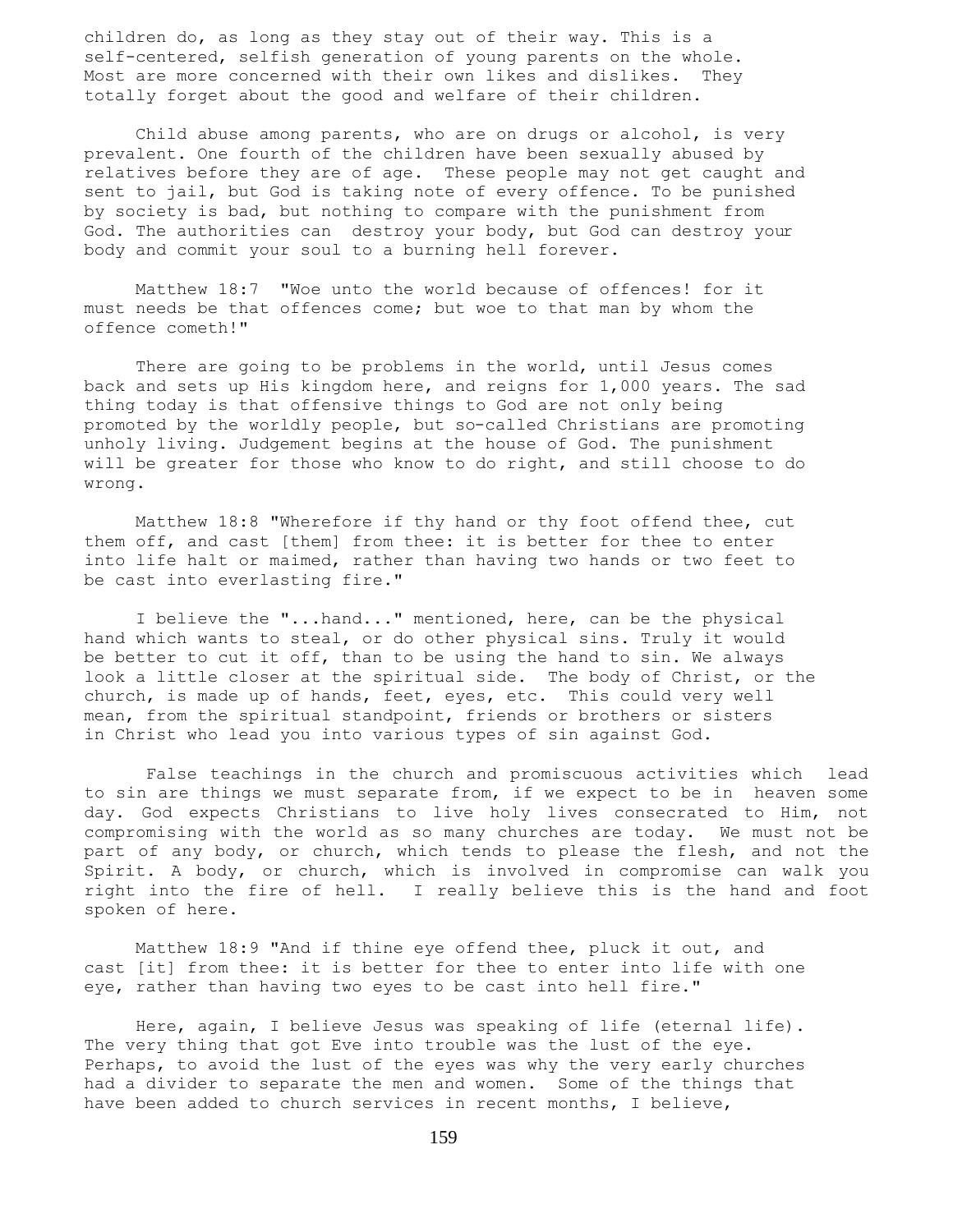encourage lust of the eyes. It is a very dangerous thing, in my opinion, to have men gazing on women and their forms during church. Men and women should have their minds and spirits stayed upon God. Lust of eyes can certainly form the thought pattern for sin. We need to bring reverence for God back in our church services.

 Matthew 18:10 "Take heed that ye despise not one of these little ones; for I say unto you, That in heaven their angels do always behold the face of my Father which is in heaven."

It seems, here, that God has appointed one or more angels to each person, even from birth, to minister to that individual. It, also, appears from this, that God takes extra special care of babies and children. Children are so vulnerable to the wiles of adults. I believe "...despise...", here probably, covers abuse of all kinds that some adults perpetrate on helpless children.

 Personally, I believe that children of all ages can be saved. I was under five years of age myself, when I made my first commitment to God. Jesus said "...Suffer little children, and forbid them not, to come unto me: for of such is the kingdom of heaven." Matthew 19:14. We are all God's children, if we are Christians. Age, sex, and color make no difference to God. God gives special attention to those who are unable to help themselves. These angels could be easily dispatched to minister to one of these children in need. I, also, am thoroughly convinced that God has a special love for the young. I believe all children who have not reached the age of accountability will be saved. Jesus made this clear when He appeared, for the first time, in the temple at twelve years of age. Jesus said in Luke 2:49, "...I must be about my Father's business..." There was silence, until Jesus was twelve.

 Matthew 18:11 "For the Son of man is come to save that which was lost."

 Without the Savior all mankind would be lost. There is not even one who is worthy to be saved aside from the saving grace of Jesus Christ.

 Matthew 18:12 "How think ye? if a man have an hundred sheep, and one of them be gone astray, doth he not leave the ninety and nine, and goeth into the mountains, and seeketh that which is gone astray?" Matthew 18:13 "And if so be that he find it, verily I say unto you, he rejoiceth more of that [sheep], than of the ninety and nine which went not astray."

 This is a strange and very true statement. The minty and nine were secure and in no danger. The one who was lost and separated was in great danger. The delight of the enemy is to get one separated from the others, that he might destroy the one. The Shepherd is not willing to lose even one. We read in Second Peter 3:9 that the Lord "...is longsuffering to us-ward, not willing that any should perish, but that all should come to repentance."

 The Lord died for us as individuals. He loves each one of us, one at a time. When one sinner comes to repentence, the angels in heaven rejoice. The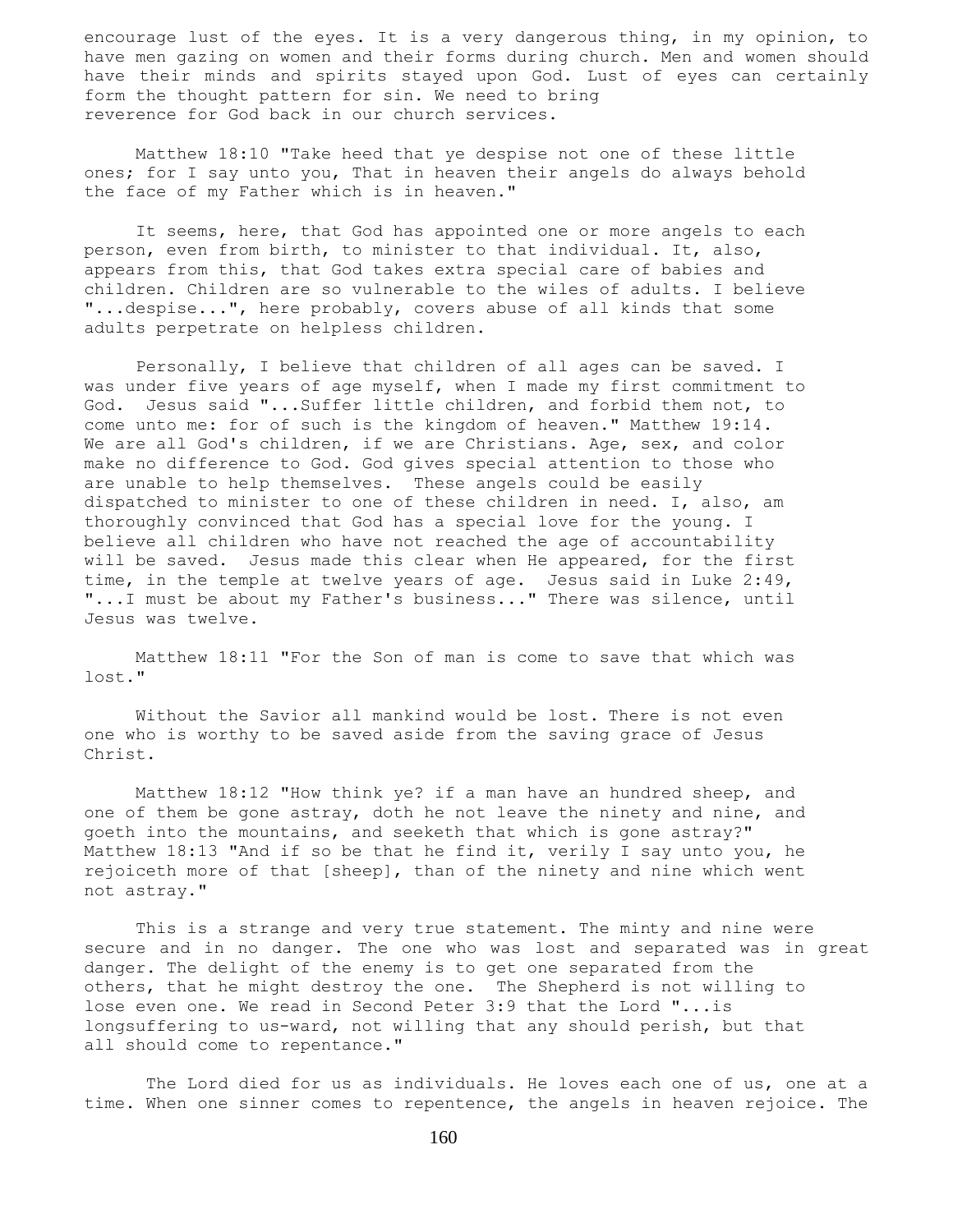ninety and nine were already safe. The one was lost. Jesus came to save the lost.

 V-14 "Even so it is not the will of your Father which is in heaven, that one of these little ones should perish."

 The will of the Father is that all will be saved. That was the purpose of the crucifixion of Jesus. He died for all of us, one at a time. His blood cleansed each of us as individuals.

We will continue in Matthew chapter 18 in lesson 37.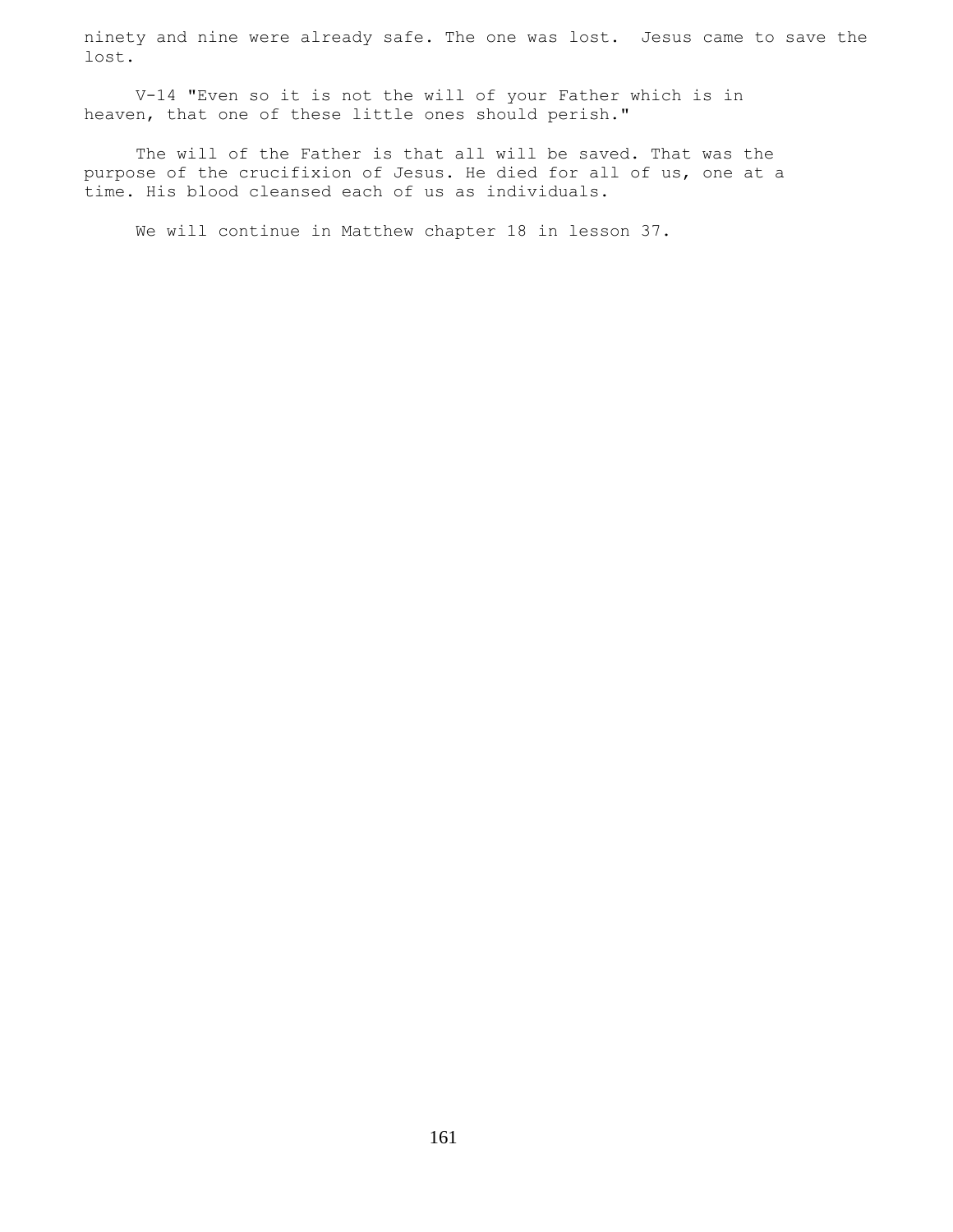1. What question did the disciples ask Jesus? 2. What was wrong with this question? 3. What did Jesus do before He answered them? 4. What answer did He give? 5. What are two things children have that most adults are short of? 6. What must we become to be great in heaven? 7. If you receive a little one, who are you really receiving? 8. What would be better for one that offends a child? 9. What is wrong in our society that causes children to grow up bad ? 10. What percent of children in our society have been sexually abused? 11. Why would it be better to be punished by society than by God? 12. The world is rotten, but who will receive greater punishment for his actions? 13. Where does judgement begin? 14. If your hand or foot offend you, what should you do? 15. Does this just mean the physical? Explain. 16. If your friends are doing things that displease God, what should you do? 17. If your eye offend you, what should you do? 18. What do your eyes sometimes cause you to do? 19. Why was there a division between the women and men in the early church? 20. Jesus said "...-------- do always behold the face of my Father which is in heaven." 21. What does the word "...despise...", probably, cover? 22. What three things make no difference to God when we come to Him? 23. What did the Son of man come to do? 24. What will a shepherd do, if he loses one sheep? 25. What causes the angels in heaven to rejoice?

- 
- 26. What is the will of the Father?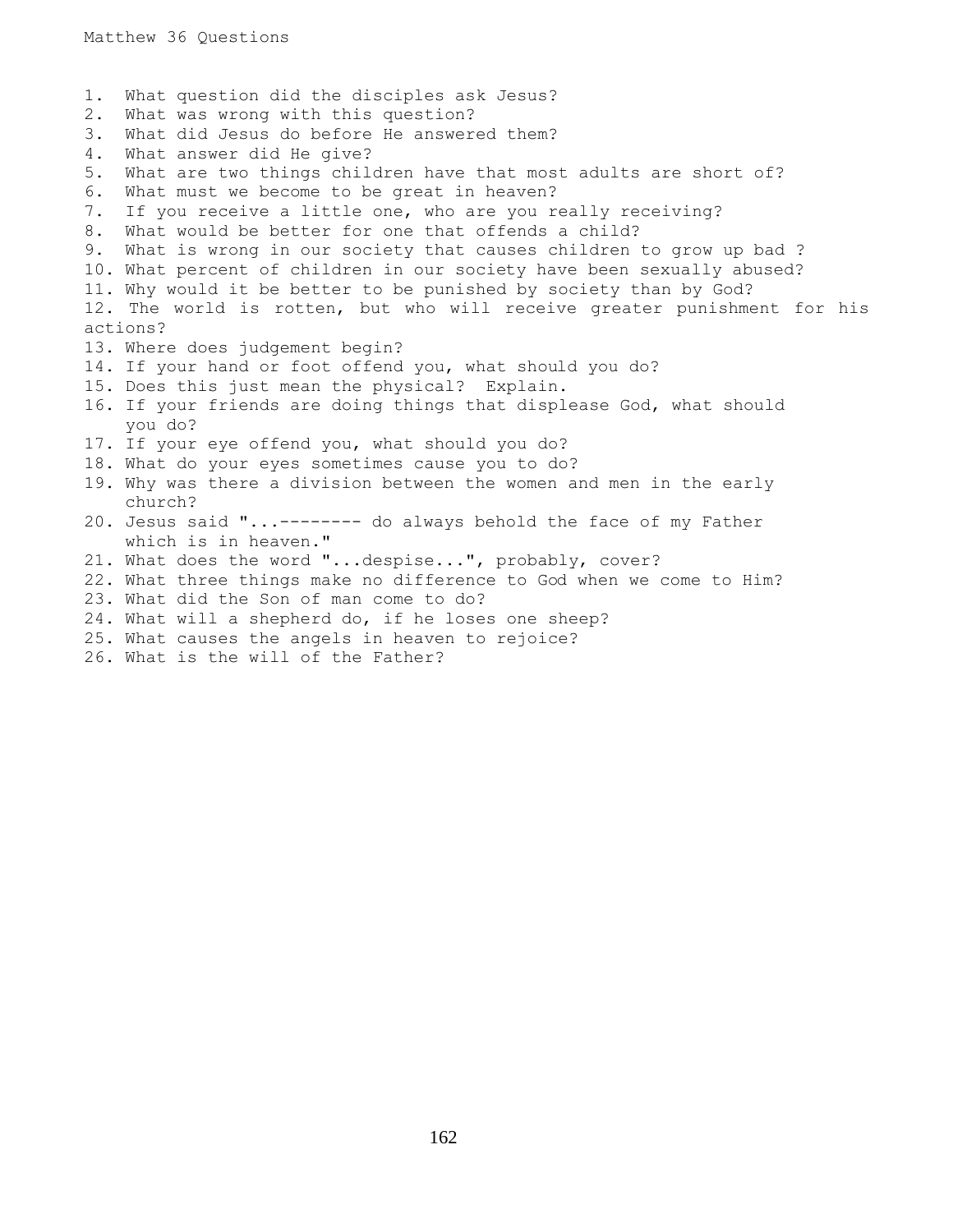We will begin this lesson in Matthew 18:15 "Moreover if thy brother shall trespass against thee, go and tell him his fault between thee and him alone: if he shall hear thee, thou hast gained thy brother."

 You will notice, here, that there had definitely been an offence committed. Notice, also, the word "...brother..." This has to do with a fellow Christian who has done, or said something. This is not the world who has sinned against you. The best advice in the world is not to tell this to anyone, except the one who has sinned against you. The best time to settle something like this is immediately. If you go to him in love, and not with an arrogant attitude, it will help, also. Usually, just letting the person know that you love him, in spite of what he has done, will leave the door open for settling this. If you can have a prayer together, it will usually settle the whole thing. Friendships that overcome this are usually much stronger. Sometimes,he will not accept you, and we see what we need to do in that case.

 Matthew 18:16 "But if he will not hear [thee, then] take with thee one or two more, that in the mouth of two or three witnesses every word may be established."

 When you take a witness with you, you must be careful to take someone who won't spread gossip. This, also, should be kept as quiet as possible, and try to settle it quietly. These need to be levelheaded people who would not get into a heated argument. Then in the next verse, we see what must be, if all of this fails.

 Matthew 18:17 "And if he shall neglect to hear them, tell [it] unto the church: but if he neglect to hear the church, let him be unto thee as an heathen man and a publican."

 All of these situations were between Christian brothers and sisters. If you cannot reconcile the situation even through the church, then you must separate yourself from these people. The Lord tells us not to fellowship with this type of people, just as we are not to fellowship with heathen (worldly) people. Christians must be a separated people, sold out to God. Living wholesome lives before God. We may witness to the worldly people, but must not get involved in their way of life.

 Matthew 18:18 "Verily I say unto you, Whatsoever ye shall bind on earth shall be bound in heaven: and whatsoever ye shall loose on earth shall be loosed in heaven."

 The word "...verily..." just means that without question the statement is true. We are living in a world that is controlled by spirits. This is speaking of binding an evil spirit that is attacking you. Jesus gave believers the authority to bind evil spirits, when it is done in the name of Jesus. Christians, through the powerful name of Jesus, can take authority over these evil spirits. We, Christians, can, also, speak a blessing through that same powerful name of Jesus.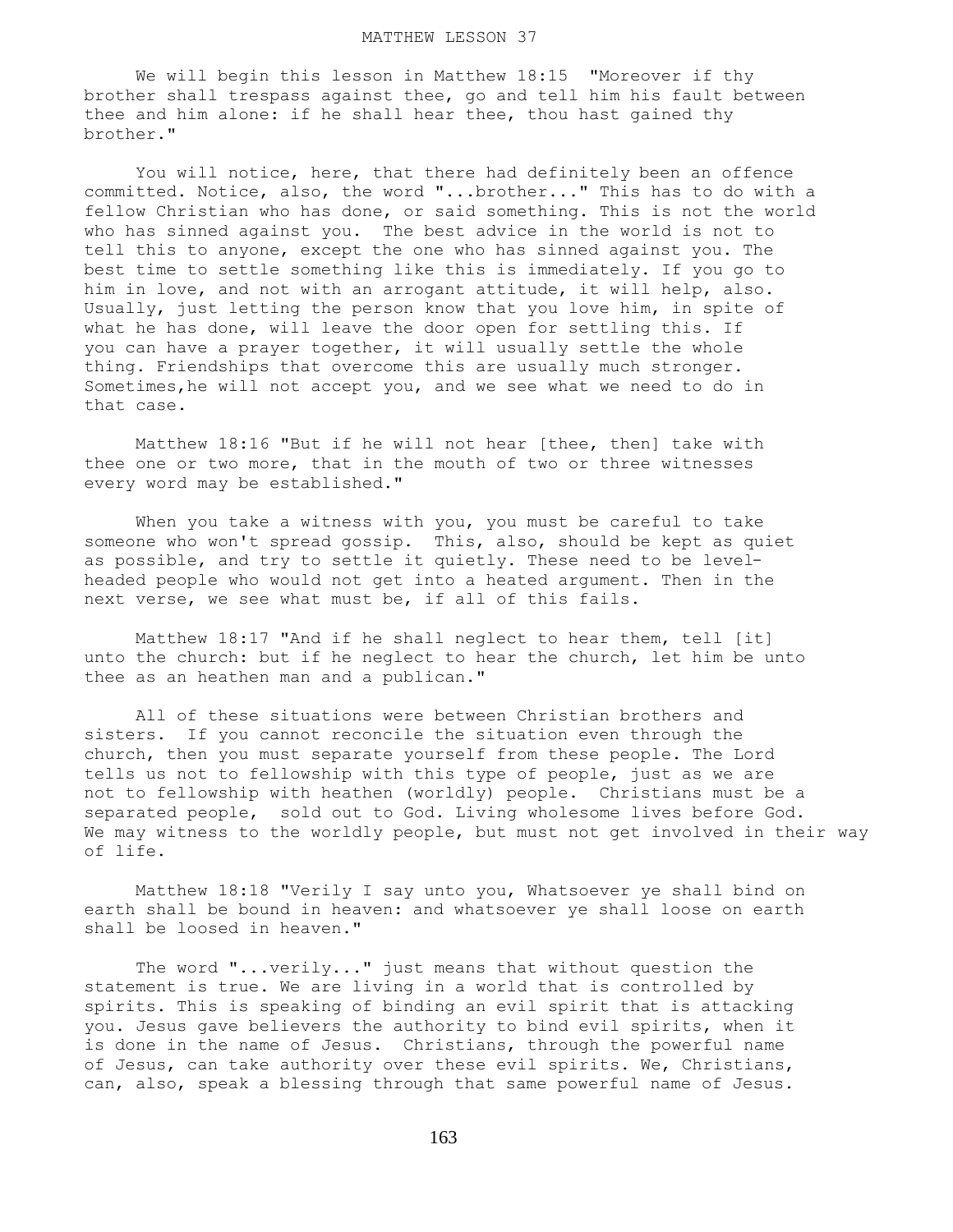Matthew 18:19 "Again I say unto you, That if two of you shall agree on earth as touching any thing that they shall ask, it shall be done for them of my Father which is in heaven."

 This is a very strong statement. When two Christians agree, it seems nothing is withheld from them. When Jesus sent the disciples out to minister, He sent them by twos, probably, because of the power of God that two of them have. The Scriptures say "How should one chase a thousand, and two put ten thousand to flight..."Deuteronomy 32:30.

The next Scripture shows us that this power that they have, is because Jesus is in their midst. Notice carefully that it does not say it might be, but that it will be.

 Matthew 18:20 "For where two or three are gathered together in my name, there am I in the midst of them."

The presence of God is not greater in a group of thousands, than it is in a group of two or three who are gathered in His name. God's Divine Presence is what we should be seeking, more than vast numbers of people.

 Matthew 18:21 "Then came Peter to him, and said, Lord, how oft shall my brother sin against me, and I forgive him? till seven times?" Matthew 18:22 "Jesus saith unto him, I say not unto thee, Until seven times: but, Until seventy times seven."

 Of course, this was not saying 490 times, but was rather saying, every time your brother asks you to forgive him. Seven is a spiritual number. Seven times seventy just means to the ultimate. He is not your physical brother, but your brother in Christ. We will see in these next few verses, that if we expect God to forgive us, then we must forgive, also.

 Matthew 18:23 "Therefore is the kingdom of heaven likened unto a certain king, which would take account of his servants." Matthew 18:24 "And when he had begun to reckon, one was brought unto him, which owed him ten thousand talents." Matthew 18:25 "But forasmuch as he had not to pay, his lord commanded him to be sold, and his wife, and children, and all that he had, and payment to be made."

The custom of the land was that if you could not pay your debts, you went into servitude. Ten thousand talents by our money could be an astronomical figure. In fact, so great an amount that if the whole family worked their entire lives, there would be no way to pay it off.

 This is the sadness of our debt we owe. If we worked every day of our lives, we could not pay off what we owe God. Our only hope is that Jesus paid the debt for us. We have been forgiven the debt. We will learn a very important lesson about the condition of our forgiveness in the next few verses.

 Matthew 18:26 "The servant therefore fell down, and worshipped him, saying, Lord, have patience with me, and I will pay thee all." Matthew 18:27 "Then the lord of that servant was moved with compassion, and loosed him, and forgave him the debt."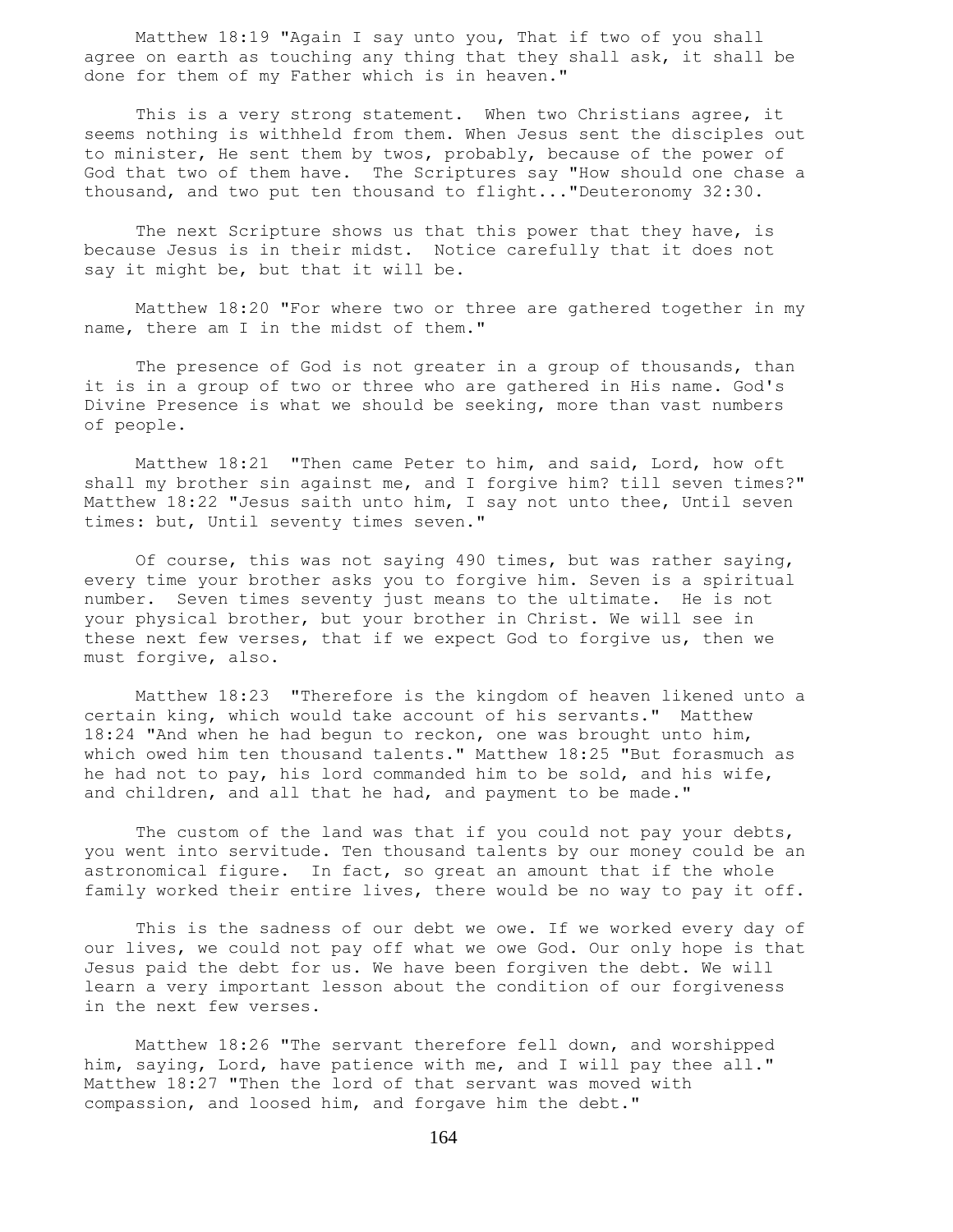This is the very same thing that has happened to us, our debt is so great, there is no way to pay it; so He frankly forgave us. This lord forgave the debt, because he knew it would be impossible for the servant to pay.

 Matthew 18:28 "But the same servant went out, and found one of his fellowservants, which owed him an hundred pence: and he laid hands on him, and took [him] by the throat, saying, Pay me that thou owest." Matthew 18:29 "And his fellowservant fell down at his feet, and besought him, saying, Have patience with me, and I will pay thee all." Matthew 18:30 "And he would not: but went and cast him into prison, till he should pay the debt."

 In the prayer that Jesus taught the disciples to pray it says, "...forgive us our debts, as we forgive our debtors." Matthew 6:12.

 Matthew 18:31 "So when his fellowservants saw what was done, they were very sorry, and came and told unto their lord all that was done." Matthew 18:32 "Then his lord, after that he had called him, said unto him, O thou wicked servant, I forgave thee all that debt, because thou desiredst me:" Matthew 18:33 "Shouldest not thou also have had compassion on thy fellowservant, even as I had pity on thee?"

 No one appreciates cruelty. This servant was quick to ask for forgiveness for the large debt he owed, but the small debt his fellow servant owed him, he would not forgive. To get forgiveness, we must forgive. Just as the Lord has forgiven us we, too, must forgive our fellowmen when they ask us. This truly was a continuation of what Peter had asked about forgiveness. Not just once, but every time they ask us to forgive, we must; if we expect to be forgiven.

 Matthew 18:34 "And his lord was wroth, and delivered him to the tormentors, till he should pay all that was due unto him."

 We can ask for no more favor than we give. You can easily see why his lord was so angry, and reversed his opinion on forgiving him.

 Matthew 18:35 "So likewise shall my heavenly Father do also unto you, if ye from your hearts forgive not every one his brother their trespasses."

 We must not even take communion, if we have not forgiven everyone. If you have anything against your brother, go and forgive, and then come back and take communion. Forgive, and you will be forgiven. We should ask no more from God than we are willing to do to our friends.

We will begin in chapter 19 of Matthew in the next lesson.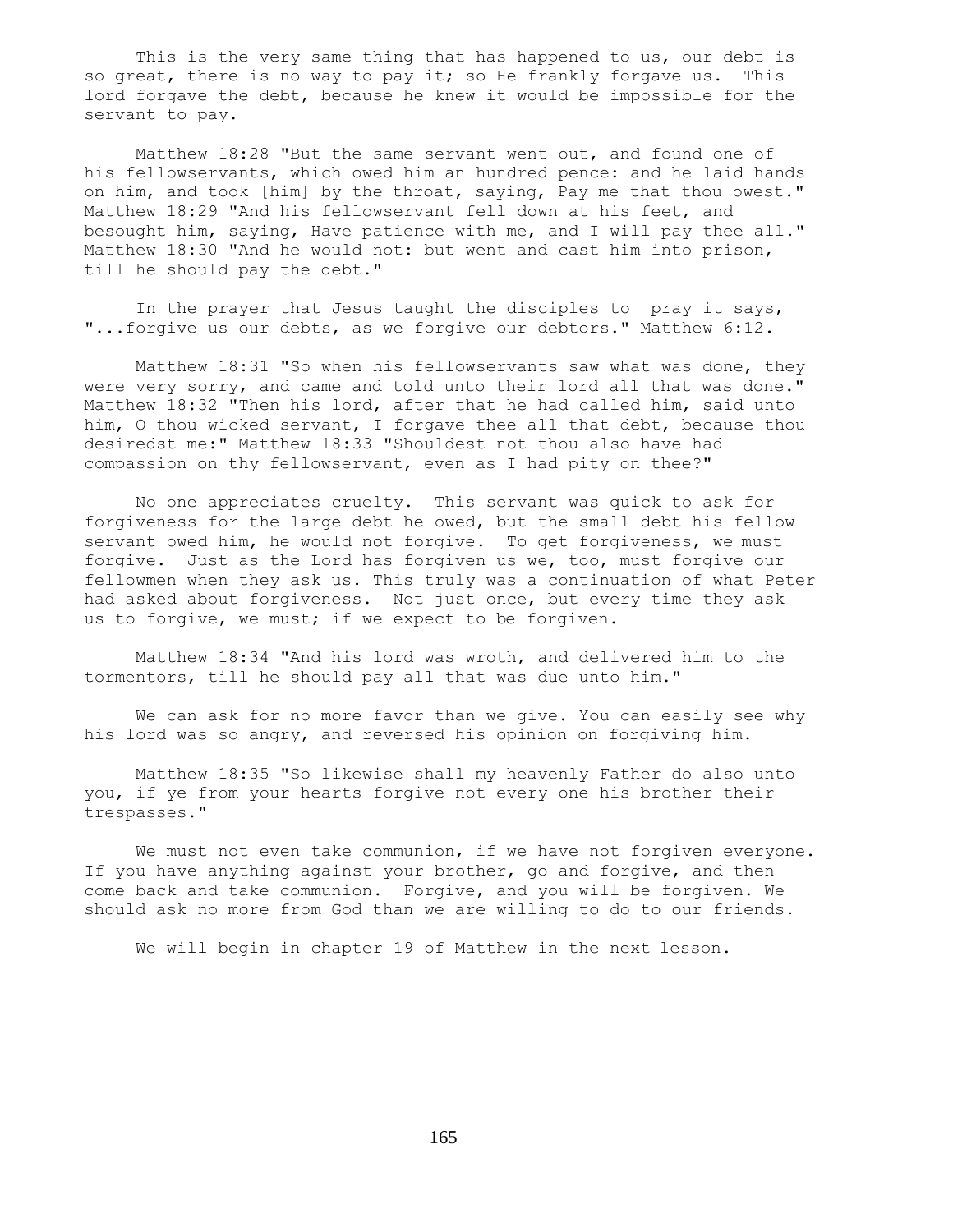Matthew 37 Questions

1. When you have a problem with a brother, who do you tell? 2. What might you gain? 3. When is the best time to settle a problem? 4. If he doesn't hear you, what is the second option you have? 5. If that doesn't work, what do you do? 6. What must you be careful to do, when you take someone with you? 7. If no amount of persuasion works, what should you count him as? 8. Who should we not fellowship with? 9. What does V-18 say about binding and loosing? 10. What does ". .. verily .. ." mean in the scripture above? 11. Who has authority over evil spirits? 12. How? 13. What name is so powerful that all spirits obey? 14. How many must agree for a thing to come to pass ? 15. Why? 16. Jesus is in the midst, when how many gather? 17. What should we seek more than numbers? 18. How many times did Peter believe was enough to forgive a brother? 19. How many times did Jesus say? 20. Is this a literal number? Explain. 21. If we expect God to forgive us, what must we do? 22. In the story Jesus told about the king, how much did his servant owe him? 23. How long would it take to pay that much? 24. When they could not pay their debts, what happened? 25. What did the servant do to make him cancel the debt? 26. How much did the servant's fellow owe? 27. Why did the king decide to throw his servant in prison?

28. What lesson can we take from this?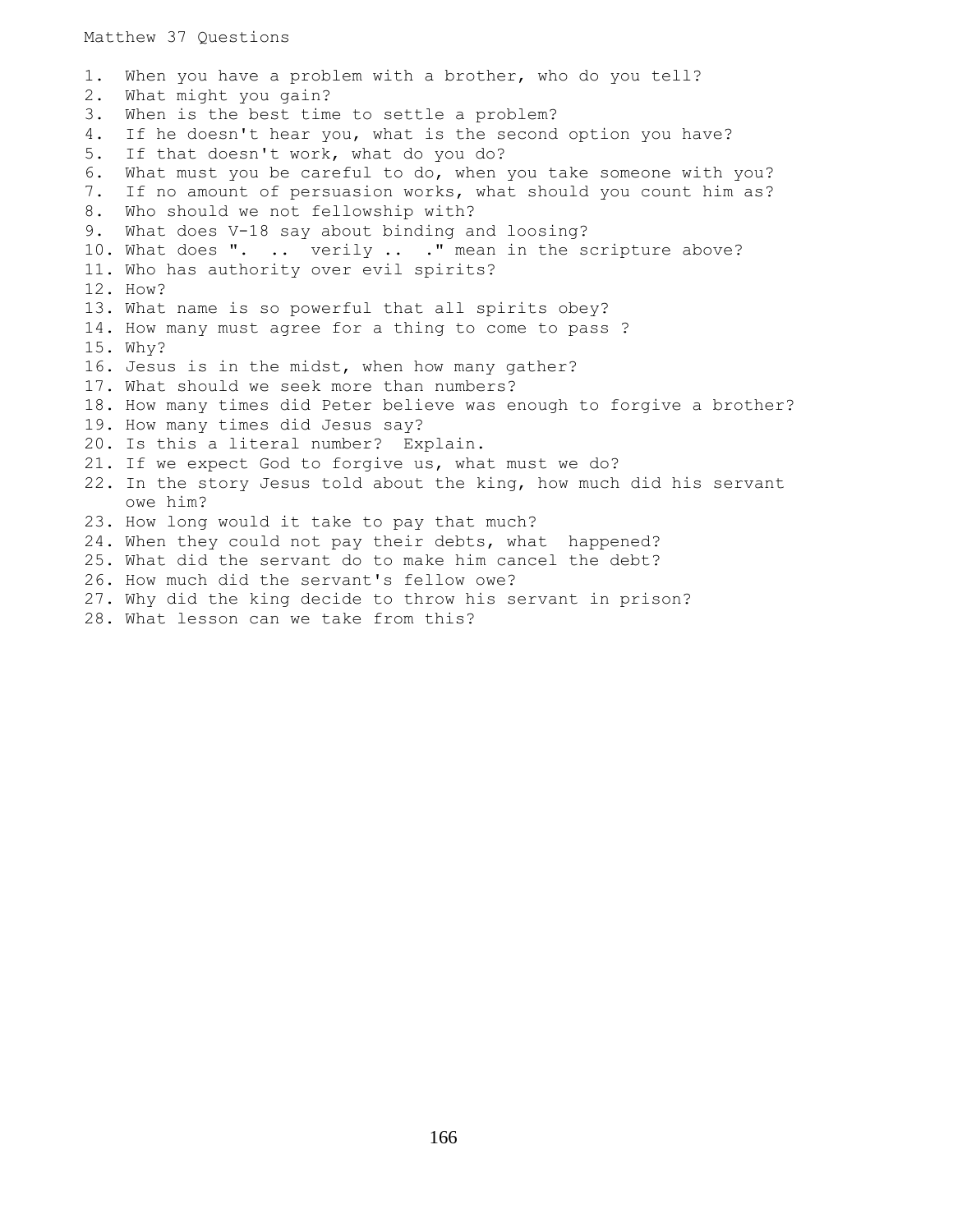We will begin this lesson in Matthew 19:1 "And it came to pass, [that] when Jesus had finished these sayings, he departed from Galilee, and came into the coasts of Judaea beyond Jordan;" Matthew 19:2 "And great multitudes followed him; and he healed them there."

 This was the last time Jesus would be in Galilee, until after His resurrection. This was actually the very beginning of the last trip to Jerusalem. It seems in this country area, away from the bigger towns, there was less opposition. Just as today, the humble people can accept the things of God much more readily than the more educated arrogant people , who think they already know everything.

 Jesus had just been teaching the deeper things of God in chapter 18. Here, we see He took time to heal those who had needs. Jesus' ministry was versatile. He did not stay on just one subject and teach it over and over. He taught how to live a well rounded life that would be pleasing to God. Jesus not only taught, He healed, He cast out demons, He raised the dead, and He had compassion on the people for even their physical needs. If they were hungry, He fed them. This tells me that God is interested in every facet of our lives.

 Matthew 19:3 "The Pharisees also came unto him, tempting him, and saying unto him, Is it lawful for a man to put away his wife for every cause?"

 This was a loaded question. These Pharisees were trouble makers. They were continuously trying to catch Jesus napping, so they might accuse Him of wrong doing. Instead of saying for any cause, they said "...for every cause...". You can see what a difference it makes when just one word is changed. Had they realized who Jesus was, they would have realized that they could not trap Him.

 At the time this question was asked of Jesus, there was much opposite opinion on the matter of divorce. Herodias had John the Baptist's head, removed, because John said Herod and she were living in adultery. This was a very touchy subject. The majority of the people were like the people of our day. They wanted permission to divorce for just any little whimsical reason. Those devoted to God, said that only for fornication, or adultery, could you get a divorce. We will see the Lord's answer in the next verses.

 Matthew 19:4 "And he answered and said unto them, Have ye not read, that he which made [them] at the beginning made them male and female," Matthew 19:5 "And said, For this cause shall a man leave father and mother, and shall cleave to his wife: and they twain shall be one flesh?" Matthew 19:6 "Wherefore they are no more twain, but one flesh. What therefore God hath joined together, let not man put asunder."

 Just as we should do when we are confronted with questions today by our church members: Jesus answered with Scripture. He said in essence: God made a male and a female to be one, not a male and several females . Definitely not a male and another male, or a female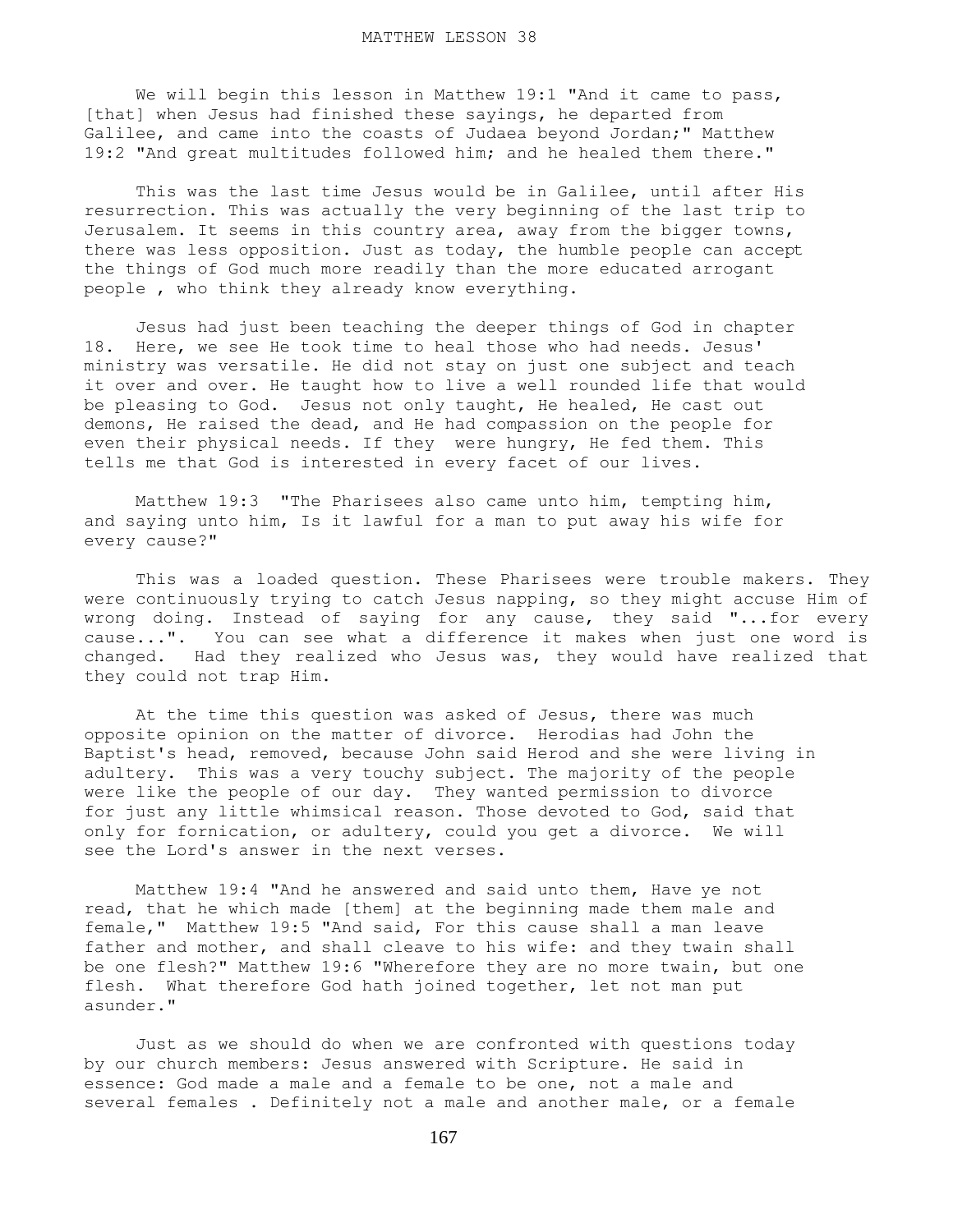and another female to mate. God's original plan was that one man and one woman should come together and build a family. So many troubles in our society today are caused by multiple marriages. It is even worse when children are involved. They hardly know who their true parents are any more.

 Even worse in God's sight, is for two men to become mates, or two women. God called it unnatural use. This is an abomination in God's sight, and we are seeing the repercussion in our society today (aids). God's plans work. Man's plans fail. Be sure and notice that the male and the female become one flesh. They are not one spirit. The flesh is for use upon this earth. There will be no marrying in heaven. We will have heavenly bodies to house our spirits in for eternity. This fleshly body, that we use here, will not go to heaven with us. It will be changed. When God chooses you a mate, no mere man can tear the union apart. The important thing is to be sure that our choice and God's choice for our mate are the same.

 Matthew 19:7 "They say unto him, Why did Moses then command to give a writing of divorcement, and to put her away?"

 Here, these people were accusing Jesus of contradicting Moses. The opposite is true. God's plans precede Moses'. Moses did not command this anyhow; He just told them that marriage was more serious, than how their oriental neighbors were taking it. There were only two reasons then, or now, that divorce is permissible. Adultery of the flesh or of the spirit are the only grounds for divorce.

 Matthew 19:8 "He saith unto them, Moses because of the hardness of your hearts suffered you to put away your wives: but from the beginning it was not so." Matthew 19:9 "And I say unto you, Whosoever shall put away his wife, except [it be] for fornication, and shall marry another, committeth adultery: and whoso marrieth her which is put away doth commit adultery."

 Jesus told them, here, that God's will was that they stay together and be one, as He intended from the beginning. The only permissible reason given was fornication. Fornication covers all sex sin: perversion, incest, homosexuality, and adultery; but this word in the spiritual covers idolatry, as well.

 Most young couples believe that marriage has to do with the civil law, and that alone. If you are truly married in the sight of God, it pertains to God's law, and the civil law. Many people who say "I do" are not married at all in God's sight. For a marriage to be approved by God, He must be the one we are saying our vows to, along with our spouse. If we are not truly one, with God as the head, our marriage, probably, won't last. True love has nothing to do with lust of the flesh. Jesus was trying to make them understand that God wants a husband and a wife to be one. A house divided against itself cannot stand, Matthew 12:25.

 Matthew 19:10 "His disciples say unto him, If the case of the man be so with [his] wife, it is not good to marry."

Jesus, it seems, had further spoken to the disciples about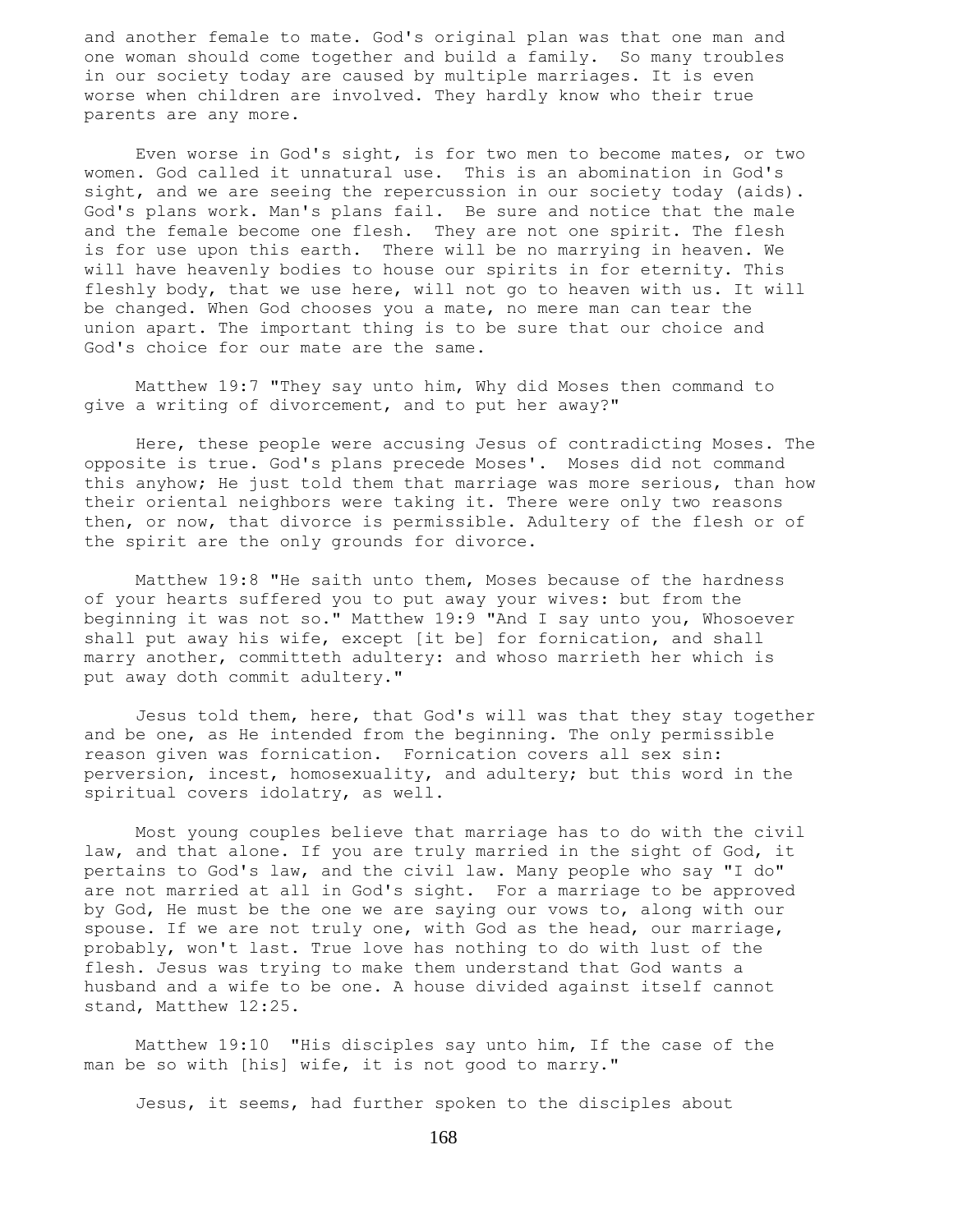marriage. They felt that, if marriage was such a permanent situation, that maybe a person just shouldn't get married at all.

 Matthew 19:11 "But he said unto them, All [men] cannot receive this saying, save [they] to whom it is given." Matthew 19:12 "For there are some eunuchs, which were so born from [their] mother's womb: and there are some eunuchs, which were made eunuchs of men: and there be eunuchs, which have made themselves eunuchs for the kingdom of heaven's sake. He that is able to receive [it], let him receive [it]."

 Jesus would have no part of their argument about the reasons for divorce, and just picked up with their statement of not marrying at all. This first group spoken of here, either physically or emotionally, have no desire to marry. They were born with no inclination toward marriage.

 In some of the oriental countries that had harems, the practice was to fix some of the men so they could not be husbands. This was a cruel practice; treating men like animals.

 The third state, here, is when a man decides for the cause of God, not to marry. He keeps himself unattached, so that he can give all of his attention to the work God has for him to do. Not everyone is called to that special separated life. Some who have chosen that type of life do not live up to it. It is better not to enter into that agreement with God, than it is to fall away after they have agreed.

 God actually made men and women to marry. There is no sin in marriage, as long as it is according to the plan God has for all of us. God does not have the same plan for each person. We must find the pattern God has for our lives, and live the way He has chosen for us. Jesus was not asking anyone to live without marriage. He was just explaining that either marriage, or non-marriage, is okay, if done unto God.

Lesson 39 will begin in Matthew 19:13.

Matthew 38 Questions

- 1. What miracle, in V-2, did Jesus do for the multitudes who followed Him?
- 2. When would be the next time for Jesus to go to Galilee after this?
- 3. Why do humble people accept Jesus more easily?
- 4. Name five things Jesus did in His ministry?
- 5. Who tried to tempt Jesus to take sides?
- 6. What one word did they use to change the meaning of divorce?
- 7. What sin had Herod committed?
- 8. What had Herod done to please Herodias?
- 9. When a man and woman are married, they are one what?
- 10. When we are confronted with questions about whether something is wrong or right, what should we do?
- 11. What causes much trouble in America today?
- 12. What does God call unnatural sex?
- 13. Who will be your husband or wife in heaven?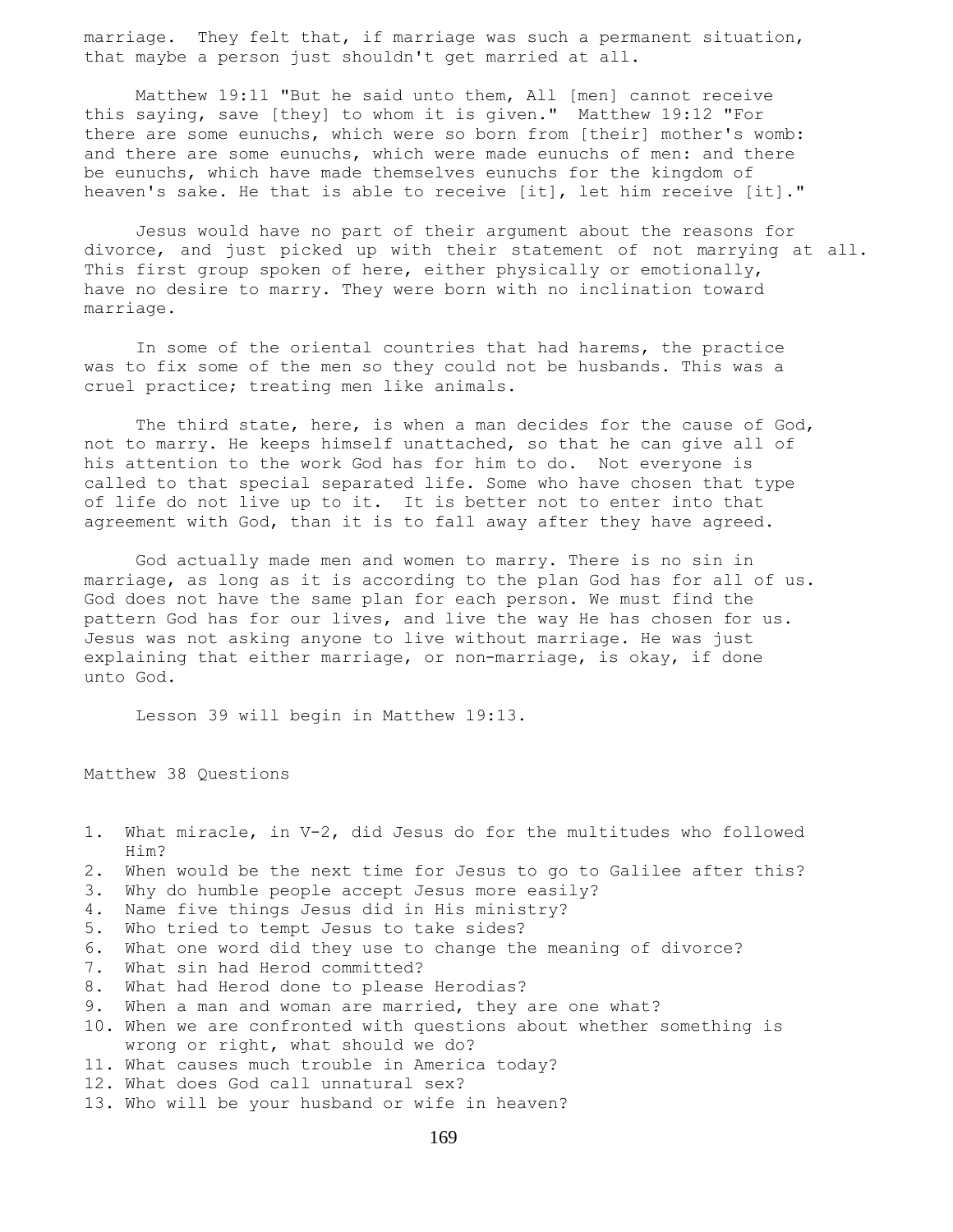14. What did these Pharisees say that Moses commanded?

15. What two reasons are the only grounds for divorce in God's sight?

- 16. Why did Jesus say Moses had given this opportunity for divorce?
- 17. What does fornication cover?
- 18. Are love and lust the same?
- 19. What error did the disciples get from this?
- 20. What three different kinds of eunuchs are there?
- 21. Should a person try to be a eunuch, if God has not definitely called him to do this?
- 22. Is it a sin to marry?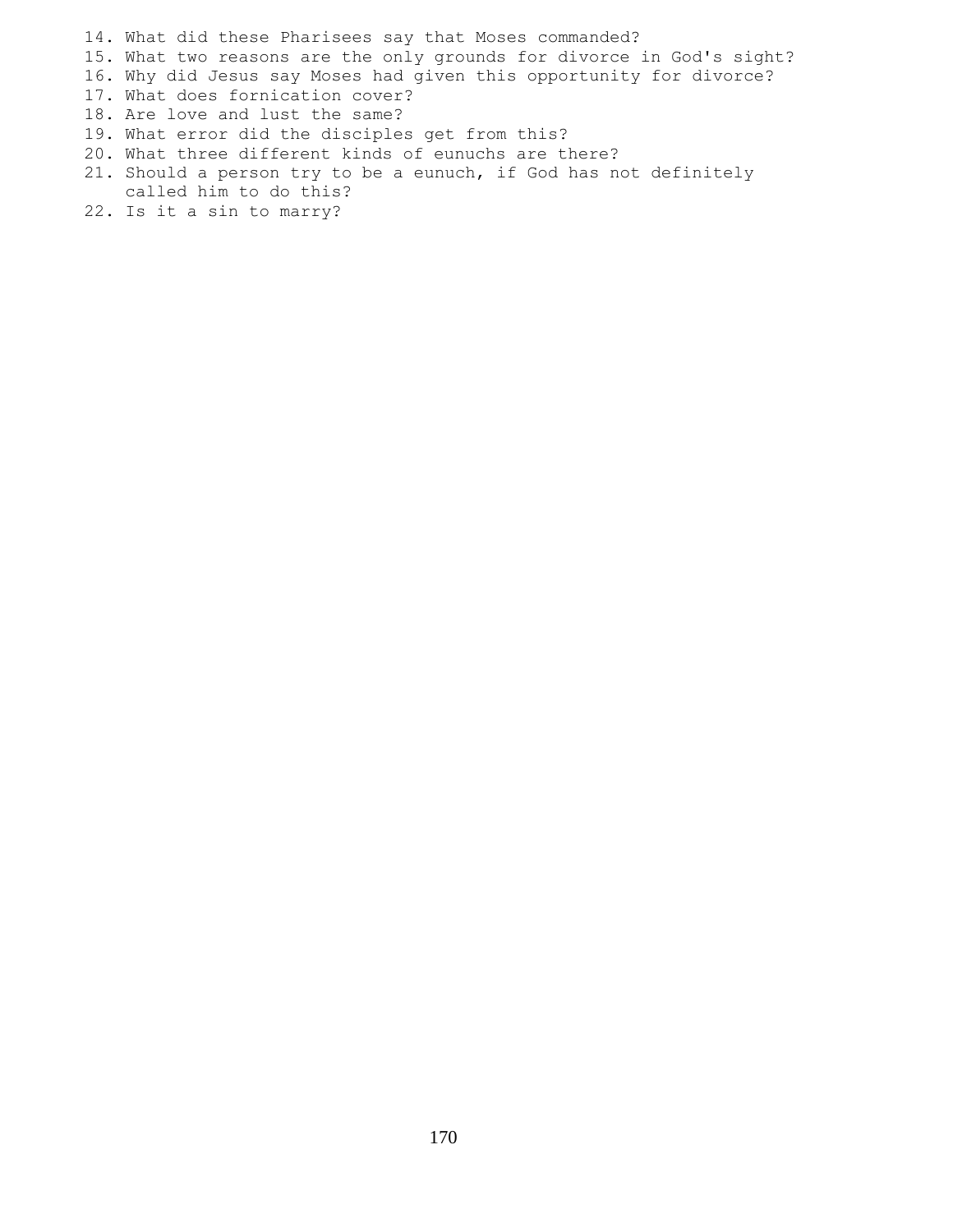We will start this lesson in Matthew 19:13 "Then were there brought unto him little children, that he should put [his] hands on them, and pray: and the disciples rebuked them."

 Doesn't this sound like our churches today? They say that little children are not old enough to know what they are doing, and therefore, should not be allowed to come to Jesus. We covered this a little in one of our previous lessons, but it is important enough to touch on again. These little children are just miniature in size. They need the blessings of the Lord, the same as the old. Maybe, if Jesus could touch us at a very early age, we would not make nearly as many mistakes as we do when we wait until after we have lived in the world for years before we come to Jesus.

 Matthew 19:14 "But Jesus said, Suffer little children, and forbid them not, to come unto me: for of such is the kingdom of heaven." Matthew 19:15 "And he laid [his] hands on them, and departed thence."

 Jesus said, here, that little children are usually eager to come to Him, when they are allowed by the older groups to come. Even though a child is, probably, not able to understand all the intricacies of the Scriptures, they can still receive Jesus on faith. Except we come in the innocence of a little child, by faith, you or I cannot inherit eternal life with Jesus (Matthew 18:4, Mark 10:15).

 As usual, Jesus paid no attention to the complaints of the disciples. He went right ahead and blessed the children. Then Jesus departed.

 Matthew 19:16 "And, behold, one came and said unto him, Good Master, what good thing shall I do, that I may have eternal life?"

 It is unusual for the Lord to see one person separate from others. It seemed this person was of some distinction, possibly, the rich young ruler. Some believed that some special good deed done could insure a life in heaven with God. This young man had, probably, been instructed in the Old Testament Scriptures and knew the law (Moses law). At least he had good intentions; he wanted eternal life. He really did not recognize Jesus as God manifest in the flesh, but rather thought of Jesus as a good teacher. He surely admired Jesus and respected His abilities with God.

 Matthew 19:17 "And he said unto him, Why callest thou me good? [there is] none good but one, [that is], God: but if thou wilt enter into life, keep the commandments."

 Jesus did not explain the commandments, so this young man already knew them. Jesus upbraided him for calling Him good. Notice, that Jesus did not say that He was not good. He just said God is the only good one. The Spirit of God covers Father, Son, and Holy Ghost.

 Matthew 19:18 "He saith unto him, Which? Jesus said, Thou shalt do no murder, Thou shalt not commit adultery, Thou shalt not steal, Thou shalt not bear false witness," Matthew 19:19 "Honour thy father and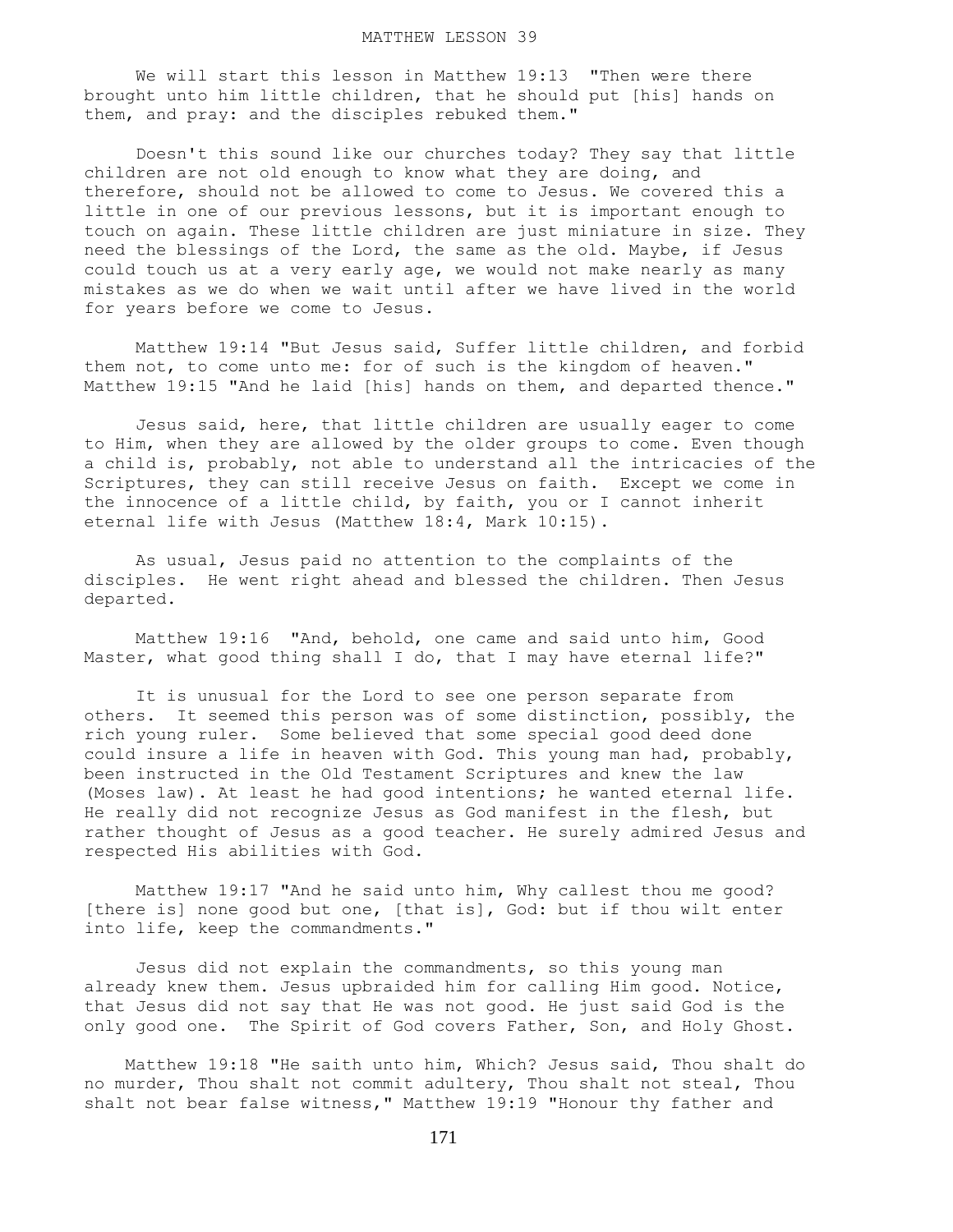[thy] mother: and, Thou shalt love thy neighbour as thyself." Matthew 19:20 "The young man saith unto him, All these things have I kept from my youth up: what lack I yet?"

 Jesus was aware that this young man was familiar with the Jewish law. This young man had attempted to do what was right. He still had no peace within. Doing works does not bring peace. A personal relationship with the Lord Jesus Christ is the only way to find peace and happiness. This young man was earnest in asking, if there was one other thing that he could do that would insure him a life in heaven?

 Matthew 19:21 "Jesus said unto him, If thou wilt be perfect, go [and] sell that thou hast, and give to the poor, and thou shalt have treasure in heaven: and come [and] follow me."

 Really, being perfect does not get us to heaven. Having a pure heart and believing in Jesus and His resurrection from the dead, gets us to heaven. We do know that our treasures should not be stacked up here on the earth, but should be stored away in heaven. God really does not require a person to give up every cent he owns in this world to follow Him, unless it is so important to him that he would choose the wealth over God; if it came to a decision. What ever we have, that is more important to us than God, is what we are required to give. God said, "Thou shalt have no other gods before me", Exodus 20:3.

 Matthew 19:22 "But when the young man heard that saying, he went away sorrowful: for he had great possessions."

 Here is where the decision is made for eternity with God in heaven, or an eternity in hell. The Bible says that it is difficult for a rich person to be saved. The reason is, that many of them have made a god out of their wealth.

 God, as I said before, will not allow us to have anything that is more important to us than He is. How sad! This young man went away not only from Jesus' presence, but away from God for all of eternity. He chose great wealth on this earth in place of heaven for all of eternity. Sometimes, it is just our pride, or our families, or homes, or our recreation. Whatever it is, we must choose to serve God or our pet loves. We cannot serve both.

 Matthew 19:23 "Then said Jesus unto his disciples, Verily I say unto you, That a rich man shall hardly enter into the kingdom of heaven." Matthew 19:24 "And again I say unto you, It is easier for a camel to go through the eye of a needle, than for a rich man to enter into the kingdom of God."

 Jesus explained to His disciples that a rich man has a much harder decision to make to follow Him. All of them were familiar with the "...eye of the needle..." entrance in that part of the world. The opening was very low and the camel had to kneel down and go through it on his knees. Jesus was saying, a rich man has to humble himself, and get down on his knees to worship God to receive heaven. Rich people sometimes think too highly of themselves and are not humble enough to kneel to God. Poor people have already been humbled by their position in the community.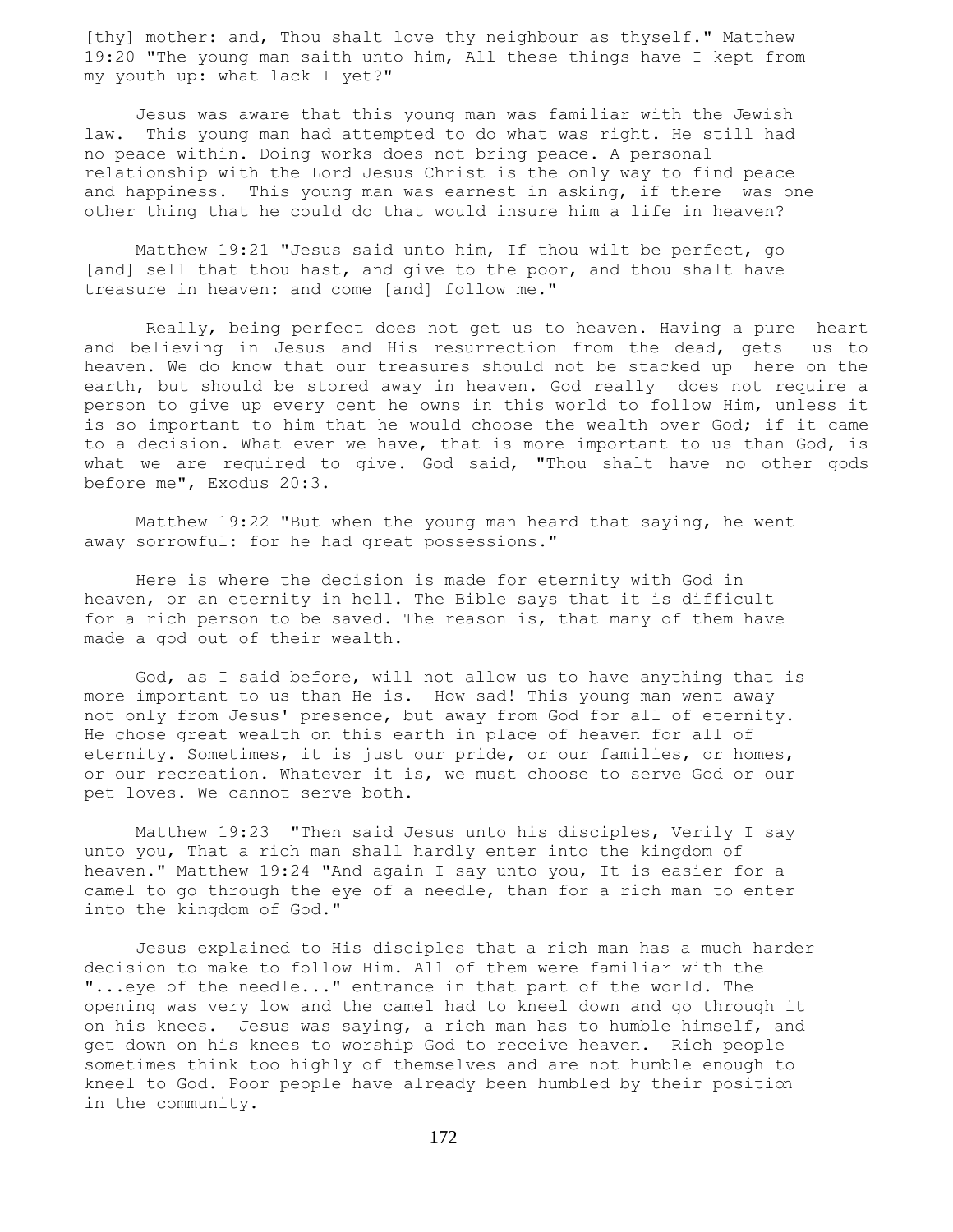Matthew 19:25 "When his disciples heard [it], they were exceedingly amazed, saying, Who then can be saved?" Matthew 19:26 "But Jesus beheld [them], and said unto them, With men this is impossible; but with God all things are possible."

 In the Old Testament, men of great wealth like Abraham, David, and Solomon were the beloved of God. Wealth usually indicated that you were in tune with God. Wealth was a blessing from God.

 Now, this teaching was going against all these teachings of the Old Testament. He, also, kept the law of Moses. They could not understand why this young man could, possibly, not be saved. Then Jesus told them that all things are possible with God. Even this wealthy young man could be saved, but he just had to put God ahead of everything else, including his wealth.

 Matthew 19:27 "Then answered Peter and said unto him, Behold, we have forsaken all, and followed thee; what shall we have therefore?"

 Peter, as all the other disciples, had given up everything of this world to follow Jesus. They gave up jobs, families, homes, and all worldly possessions.

 Matthew 19:28 "And Jesus said unto them, Verily I say unto you, That ye which have followed me, in the regeneration when the Son of man shall sit in the throne of his glory, ye also shall sit upon twelve thrones, judging the twelve tribes of Israel."

 Here was the promise that the disciples rewards were not for the here and now. They were for the time when Jesus shall reign and sit on His throne. They will rule with Him. Probably, twelve is a spiritual number meaning those apostles who have given all. They will rule over physical Israel, the descendents of Abraham in the flesh).

 Matthew 19:29 "And every one that hath forsaken houses, or brethren, or sisters, or father, or mother, or wife, or children, or lands, for my name's sake, shall receive an hundredfold, and shall inherit everlasting life." Matthew 19:30 "But many [that are] first shall be last; and the last [shall be] first."

 Those who have not sacrificed to the level of the twelve disciples will, also, be rewarded in heaven, if they have given up personal things in this life for Jesus' sake.

 This last statement just means that some in the end time might even be first in the kingdom, even though they were not of the original group. There will be martyrs at the end, who may be high on Jesus' list.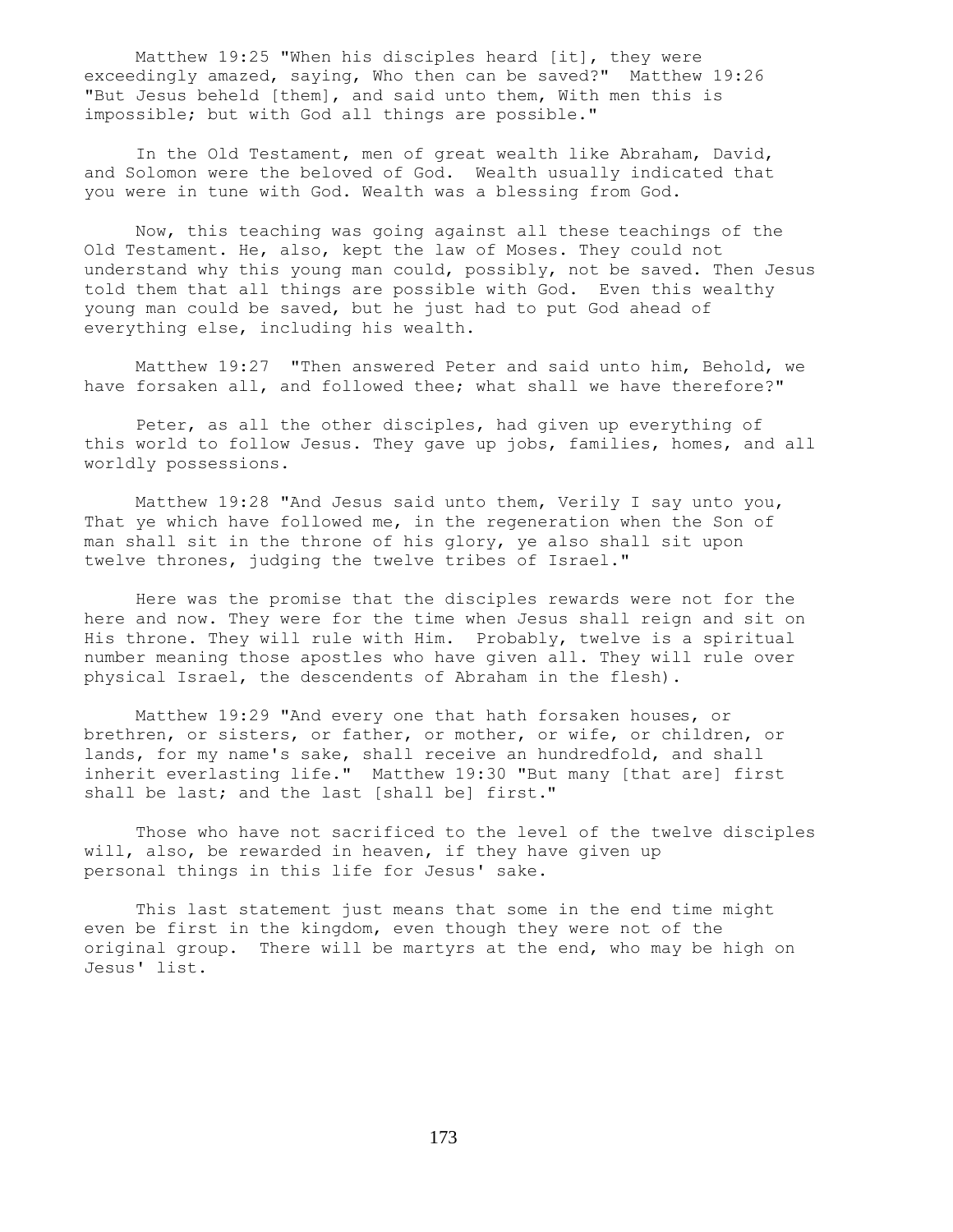## Matthew 39 Questions

- 1. What two reasons were the little children brought to Jesus? 2. How did the attitude of the disciples and the attitude of many church people today coincide about children? 3. If we are touched by Jesus at an early age, how might it help us? 4. What does the Scripture "...for such is the kingdom of heaven refer to..."? 5. What did Jesus tell the disciples about the children? 6. What did the young rich man call Jesus? 7. What did he ask Jesus? 8. Who did he think Jesus was? 9. How did Jesus reprimand him? 10. What did Jesus tell him to do? 11. Why did the young man still want an answer after admitting he had kept the law from his youth? 12. What did Jesus tell him to do to be perfect? 13. Why was the young man sad on hearing this? 14. What are we required to give up to be saved? 15. Why does the Bible say it is difficult for a rich man to be saved? 16. What example of an animal did Jesus give to demonstrate how hard it was for the rich to be saved? 17. What must the animal do to go through? 18. What does that demonstrate with people? 19. Why were the disciples amazed at this? 20. Name three Old Testament people who were beloved of God? 21. What did Peter ask Jesus? 22. What promise did Jesus make the disciples? 23. What does Jesus promise believers who give up earthly things for Him? Two things.
- 24. Why does He say the first may be last, and the last first?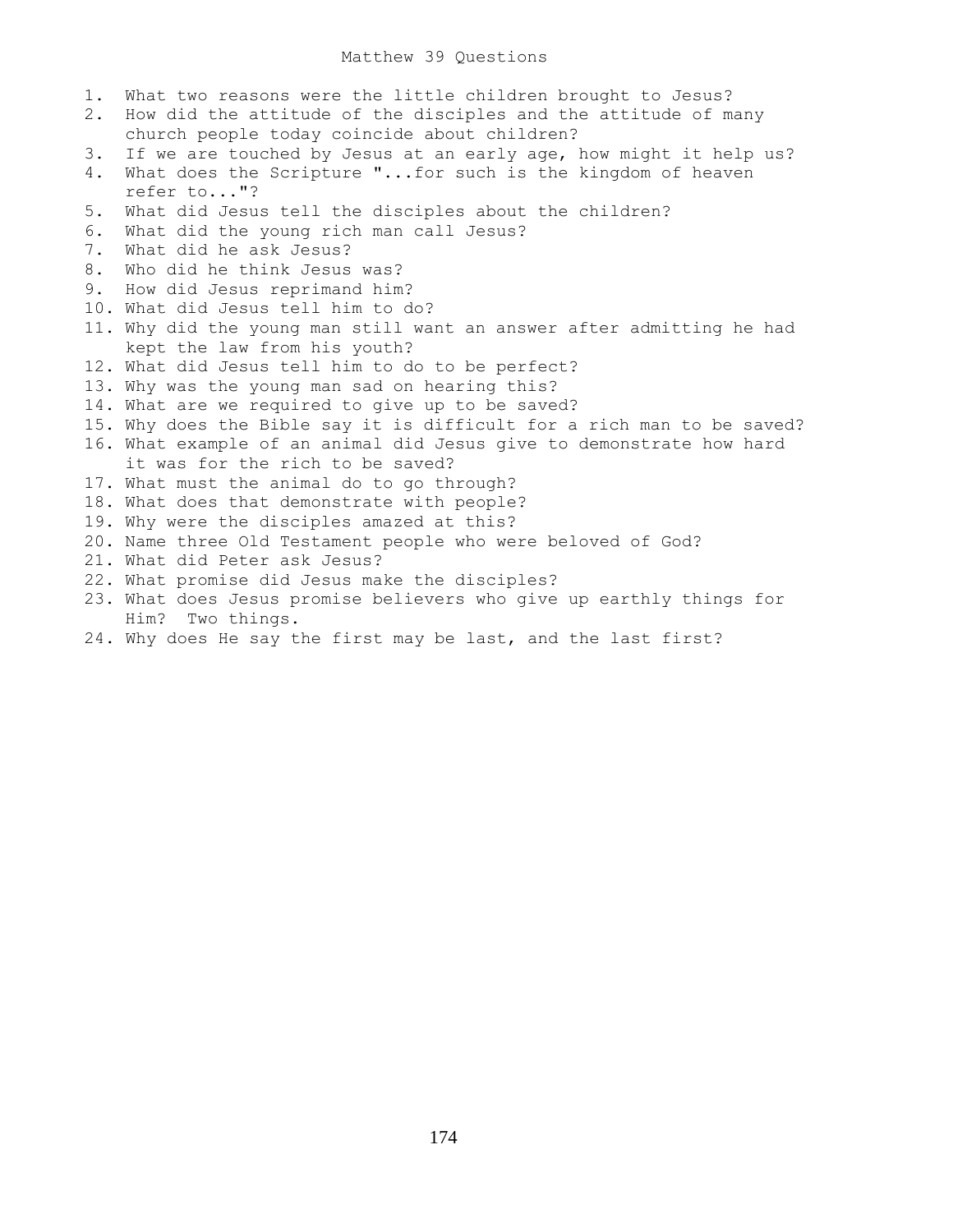We will begin this lesson in Matthew 20:1 "For the kingdom of heaven is like unto a man [that is] an householder, which went out early in the morning to hire labourers into his vineyard." Matthew 20:2 "And when he had agreed with the labourers for a penny a day, he sent them into his vineyard."

 Matthew 20:3 "And he went out about the third hour, and saw others standing idle in the marketplace," Matthew 20:4 "And said unto them; Go ye also into the vineyard, and whatsoever is right I will give you. And they went their way."

 Matthew 20:5 "Again he went out about the sixth and ninth hour, and did likewise." Matthew 20:6 "And about the eleventh hour he went out, and found others standing idle, and saith unto them, Why stand ye here all the day idle?"

 Matthew 20:7 "They say unto him, Because no man hath hired us. He saith unto them, Go ye also into the vineyard; and whatsoever is right, [that] shall ye receive." Matthew 20:8 "So when even was come, the lord of the vineyard saith unto his steward, Call the labourers, and give them [their] hire, beginning from the last unto the first."

 Matthew 20:9 "And when they came that [were hired] about the eleventh hour, they received every man a penny." Matthew 20:10 "But when the first came, they supposed that they should have received more; and they likewise received every man a penny."

 Matthew 20:11 "And when they had received [it], they murmured against the goodman of the house," Matthew 20:12 "Saying, These last have wrought [but] one hour, and thou hast made them equal unto us, which have borne the burden and heat of the day."

 Matthew 20:13 "But he answered one of them, and said, Friend, I do thee no wrong: didst not thou agree with me for a penny?" Matthew 20:14 "Take [that] thine [is], and go thy way: I will give unto this last, even as unto thee."

 Matthew 20:15 "Is it not lawful for me to do what I will with mine own? Is thine eye evil, because I am good?" Matthew 20:16 "So the last shall be first, and the first last: for many be called, but few chosen."

 The kingdom of heaven spoken of here is the church of Jesus Christ. His followers and workers are the workers in this story. The true story behind all of this, is no matter whether you are saved at a very tender age and work all your life for God; or whether you are saved on your death bed, the pay is the same (eternal life in heaven with Jesus).

There is no work that we can do to pay, it is by grace through faith that we inherit eternal life. We have no right to question the wages He pays. When Jesus worked six hours on the cross (because of His love for each of us), our salvation was paid for in full.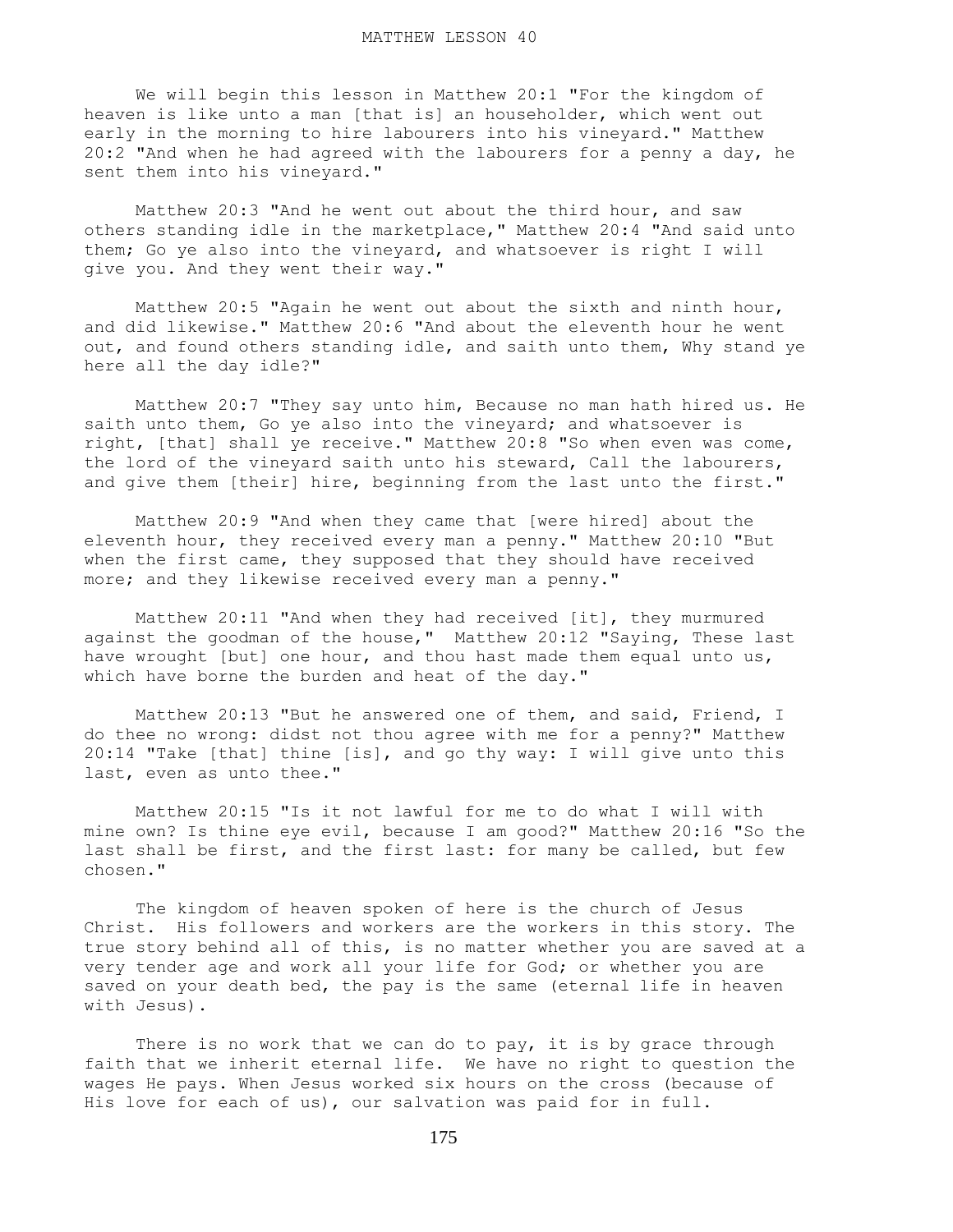I have been telling you the spiritual meaning of this parable that Jesus had given. There is a physical side, as well. If we make a deal to work for a certain amount, we have no right to question the pay of an other, even though it is much more than we agreed for. When we make a deal, we must stick by it, whatever happens. If, through kindness of the boss, he pays someone else as much as he does us for a lesser amount of time, it is none of our business. He paid us what he agreed to. We can ask no more. What he pays someone else is his business. It is his money. He can do with it whatever he wishes.

 I really even believe that there is a third message in this parable for the people who serve God in a ministering capacity. The early ministers, such as Paul, will receive the same reward as someone like a Billy Graham in our day. To make it even more unusual, a nobody who ministers to fifteen or twenty will receive the same as someone who ministers to thousands. You see, each answered the call that God had on his life the best he could. The main thing is not just to be called, but to answer, here am I Lord, send me, and then be chosen of God. Hallelujah!

 Matthew 20:17 "And Jesus going up to Jerusalem took the twelve disciples apart in the way, and said unto them,"

 This was not a message for everyone. This was just for His chosen twelve.

 Matthew 20:18 "Behold, we go up to Jerusalem; and the Son of man shall be betrayed unto the chief priests and unto the scribes, and they shall condemn him to death," Matthew 20:19 "And shall deliver him to the Gentiles to mock, and to scourge, and to crucify [him]: and the third day he shall rise again."

 Jesus, in giving this message to His friends, spoke almost as if He was speaking of someone else. He did not use "I" in His explanation. This may very well be because this was not an attack on Him as a man, but rather, on what He stood for and on Him for who He really is.

 We need to look at His crucifixion as a perfect Lamb sacrifice that will do away with the sin of the world, once and for all time. Even though the chief priests and the scribes were behind all of this, the Roman soldiers, actually, physically carried all of this punishment out. (Thus the Gentiles). Note also, that this Scripture did not say three days and nights later, but rather, on the third day He shall arise. Jesus was telling the disciples ahead of time, so that they would understand when it happened.

 Matthew 20:20 "Then came to him the mother of Zebedee's children with her sons, worshipping [him], and desiring a certain thing of him."

 This was the mother of James and John (two of Jesus' closest companions). They were sons of Zebedee, or sons of thunder.

Matthew 20:21 "And he said unto her, What wilt thou? She saith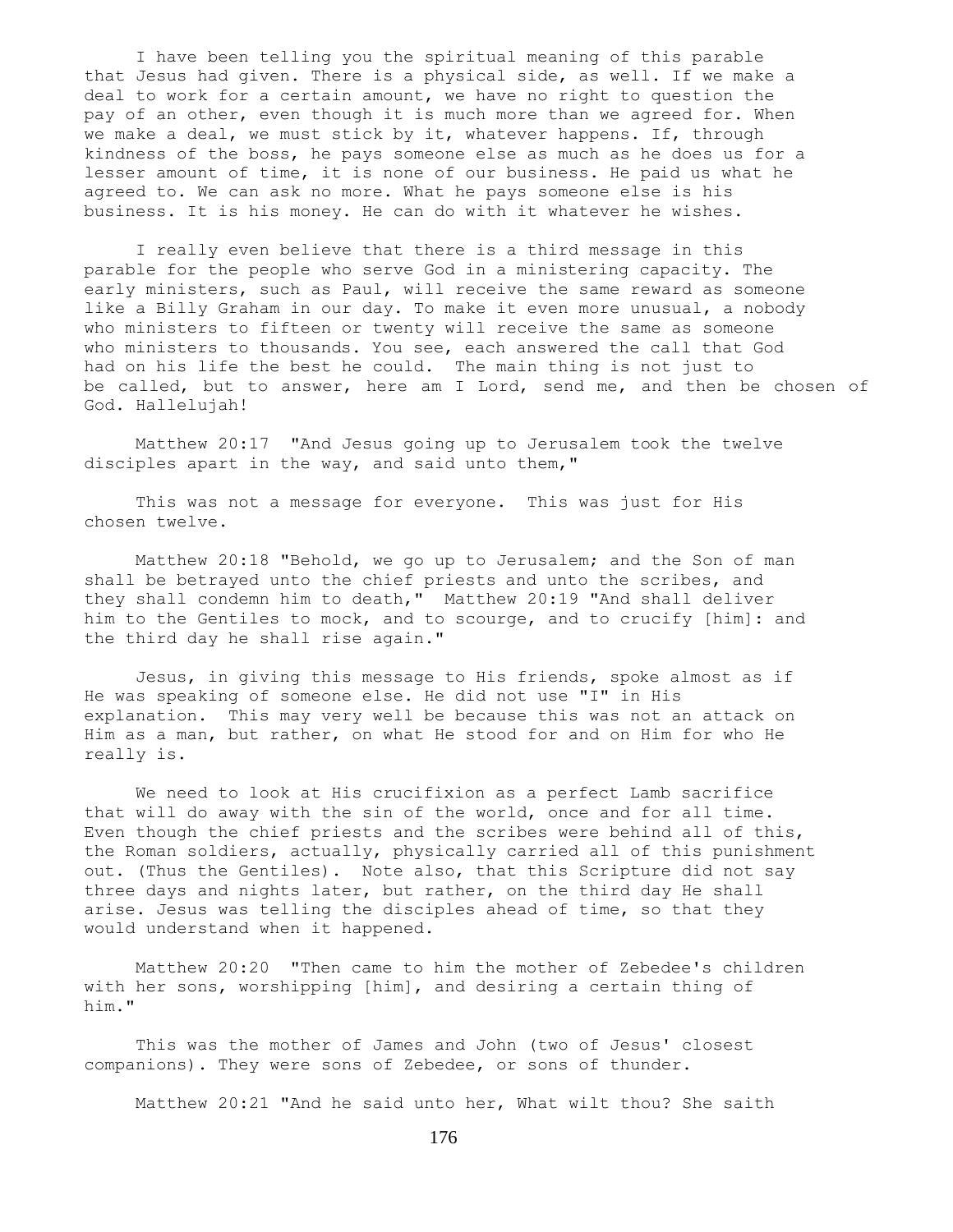unto him, Grant that these my two sons may sit, the one on thy right hand, and the other on the left, in thy kingdom."

 This mother was very proud of her two sons and was trying to put in a good word for them to Jesus. Whether she had been there when Jesus promised that the disciples would sit on twelve thrones beside Him, or not, was not evident. At any rate, she wanted her boys to be right up there at the top with Jesus.

 Matthew 20:22 "But Jesus answered and said, Ye know not what ye ask. Are ye able to drink of the cup that I shall drink of, and to be baptized with the baptism that I am baptized with? They say unto him, We are able."

 They did not understand truly what they were asking. Jesus was about to be baptized with the baptism of suffering, even to the cruel death on the cross. Jesus Himself, when praying to the Father for this cup to pass Him, even sweats drops of blood knowing the agony. Yet He submits to the Father's will.

 Matthew 20:23 "And he saith unto them, Ye shall drink indeed of my cup, and be baptized with the baptism that I am baptized with: but to sit on my right hand, and on my left, is not mine to give, but [it shall be given to them] for whom it is prepared of my Father."

 James really was a martyr. He was killed by Herod. John knew loneliness and suffered much for Jesus. He loved Jesus so much that he suffered with Jesus on the cross. He was the only disciple present at the crucifixion. John was banished to Patmos in his old age. The place of seating, given by the Father, was not given by great deeds done, but by divine justice. God had preparation made for this, known from the foundation of the world.

 Matthew 20:24 "And when the ten heard [it], they were moved with indignation against the two brethren."

Jealousy had risen its nasty head among the disciples.

 Matthew 20:25 "But Jesus called them [unto him], and said, Ye know that the princes of the Gentiles exercise dominion over them, and they that are great exercise authority upon them." Matthew 20:26 "But it shall not be so among you: but whosoever will be great among you, let him be your minister;" Matthew 20:27 "And whosoever will be chief among you, let him be your servant:" Matthew 20:28 "Even as the Son of man came not to be ministered unto, but to minister, and to give his life a ransom for many."

 Jesus was almost scolding them for wanting to be greatest. Really, there is no place in Christian work for jealousy. To be great in God's sight, we must humble ourselves to the place of servants. Jesus is our example, and He humbled Himself to the most shameful of deaths, the death on the cross. He came asking nothing and giving everything.

 Matthew 20:29 "And as they departed from Jericho, a great multitude followed him." Matthew 20:30 "And, behold, two blind men sitting by the way side, when they heard that Jesus passed by, cried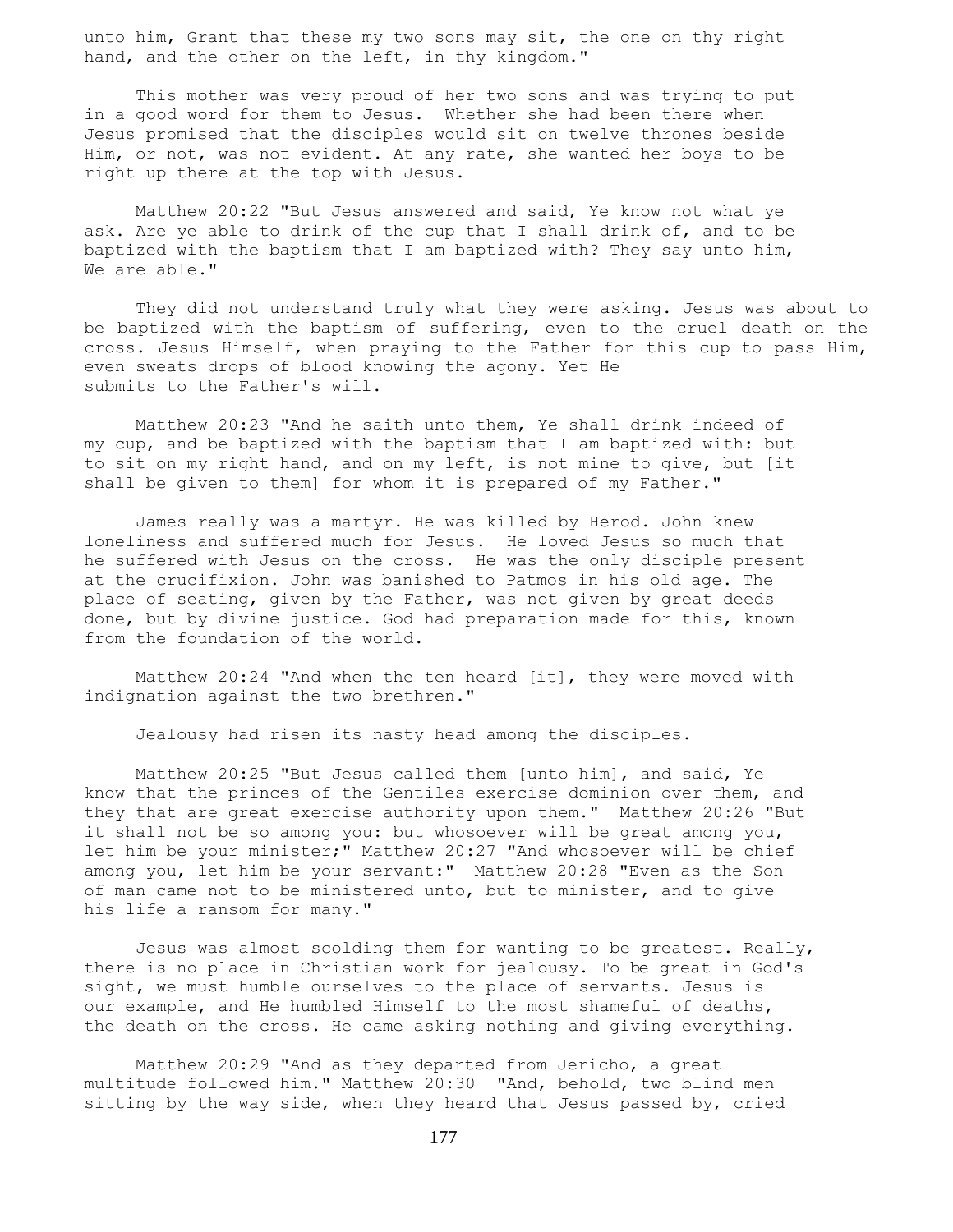out, saying, Have mercy on us, O Lord, [thou] son of David." Matthew 20:31 "And the multitude rebuked them, because they should hold their peace: but they cried the more, saying, Have mercy on us, O Lord, [thou] son of David." Matthew 20:32 "And Jesus stood still, and called them, and said, What will ye that I shall do unto you?" Matthew 20:33 "They say unto him, Lord, that our eyes may be opened." Matthew 20:34 "So Jesus had compassion [on them], and touched their eyes: and immediately their eyes received sight, and they followed him."

 This multitude followed Jesus because of the miracles. These two blind men had heard of the fame of Jesus, and they would not be quieted. They wanted to see. They knew that they were not worthy, so they cried for mercy. Jesus, being merciful, opened their eyes that they might see. They knew the fleshly lineage of Jesus (Son of David), not the spiritual ( Son of God). Jesus not only opened physical blind eyes, but also spiritual blind eyes.

 In the next lesson, we will begin with the 21st chapter of Matthew.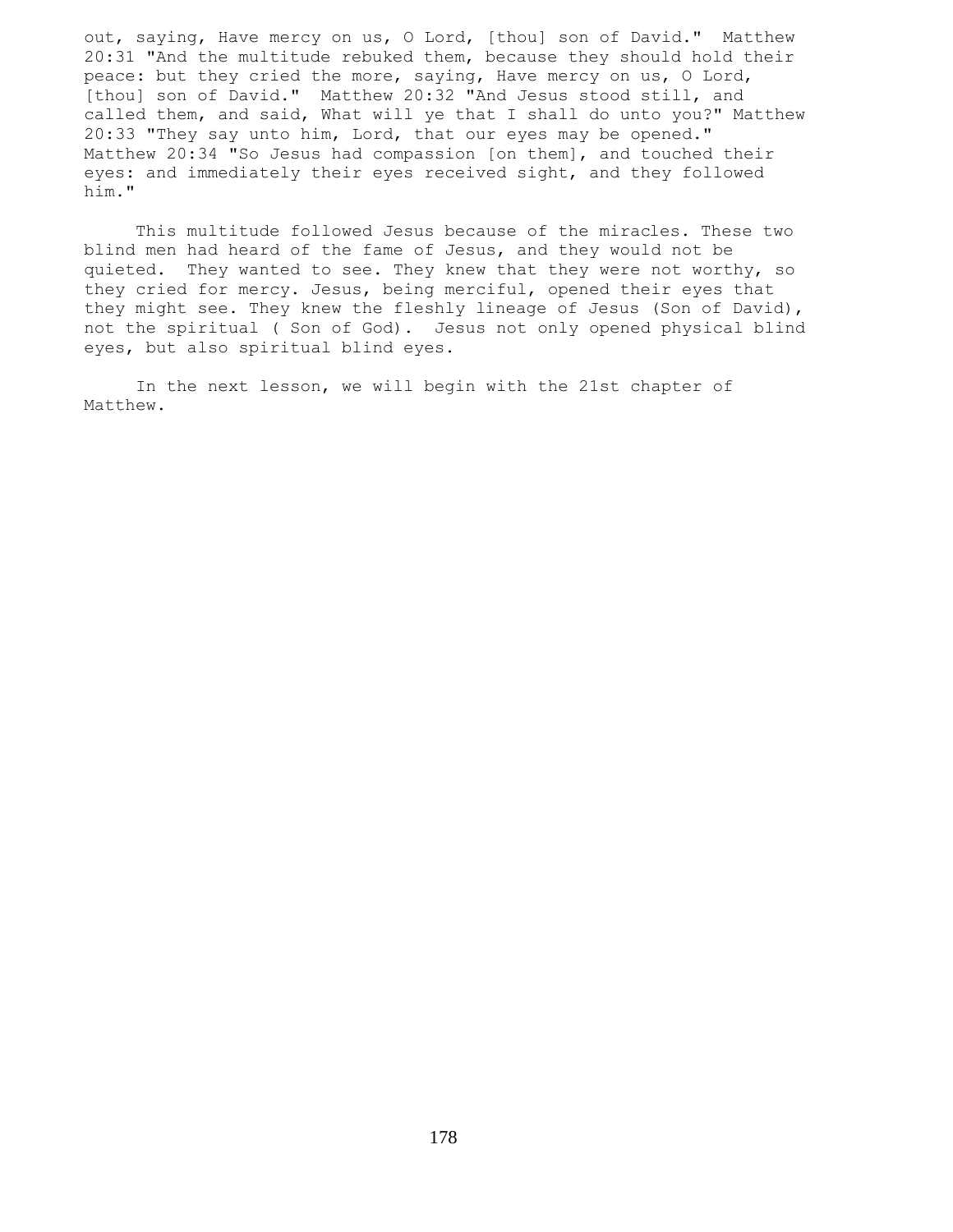1. What was the kingdom of heaven likened unto? 2. How much did the householder pay the people to work all day? 3. How much did he pay those that worked one hour? 4. What did the labourers do when they found what he had paid? 5. Why was this fair? 6. The last shall be --------many are called but few ------------. 7. What is the kingdom of God a symbol of here? 8. What is the true spiritual story in this? 9. There is no work we can do to be saved. What saves us? 10. How long did Jesus work on the cross? 11. If the boss pays someone else more than he pays us, do we have a right to complain? 12. What is the difference between what a minister of thousands or of ten will receive? 13. What is the main thing for us to do? 14. Who did Jesus take apart with Him? 15. Who would the Son of man be betrayed to? 16. To whom would they deliver Him to be crucified? 17. What day shall He rise again? 18. What must we see in Jesus' crucifixion? 19. Who physically carried it out? 20. What woman came to see Jesus? 21. What other names were James and John known by? 22. What did the mother ask? 23. What was Jesus' answer? 24. Which son was martyred? 25. How did the other ten disciples react to this? 26. What must you be, to be great in the kingdom of heaven ? 27. What was wrong with the two men who cried out to Jesus? 28. What did they call Jesus? 29. They knew that they were not worthy, what did they ask for?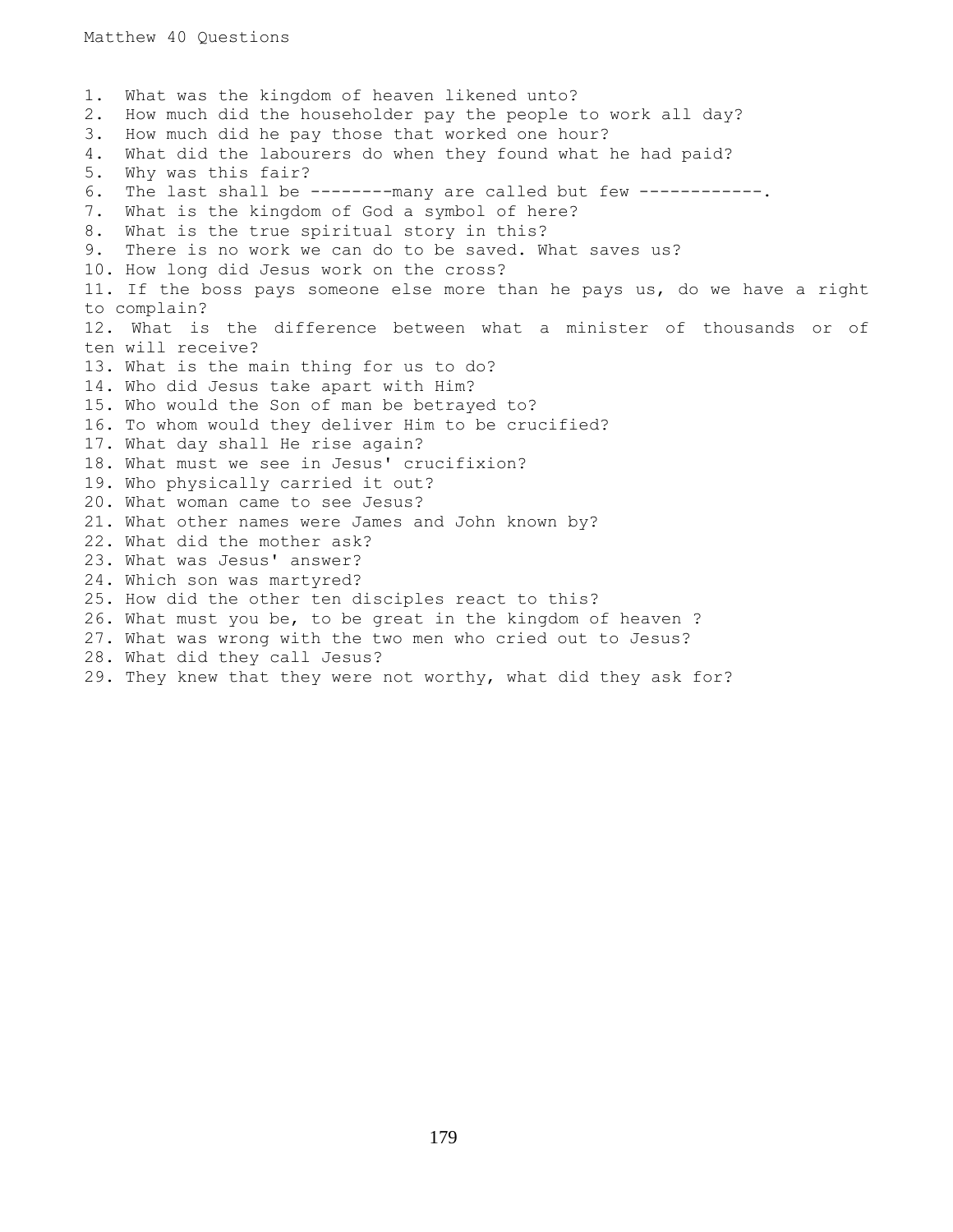We will begin this lesson in Matthew 21:1 "And when they drew nigh unto Jerusalem, and were come to Bethphage, unto the mount of Olives, then sent Jesus two disciples,:

 This was the beginning of the last week of the life of our Lord before the crucifixion. The triumphal entry of Jesus into Jerusalem is what we, Christians, celebrate as Palm Sunday. "Bethphage" means house of figs. The Mount of Olives is just outside the wall of the old city of Jerusalem. This time Jesus entered Jerusalem as Messiah. "Messiah" means anointed. They called him King of the Jews in Jerusalem this time. The names of the two disciples were not known.

 Matthew 21:2 "Saying unto them, Go into the village over against you, and straightway ye shall find an ass tied, and a colt with her: loose [them], and bring [them] unto me." Matthew 21:3 "And if any [man] say ought unto you, ye shall say, The Lord hath need of them; and straightway he will send them."

 Jesus was to fulfill the prophecy to the very last letter. Not only were they to get an ass, but the colt of an ass, as well. Many feel that the spiritual implication, here, was that the older animal represented the Jews and the younger animal represented the Gentiles. Jesus sent for both Jew and Gentile. The Jews rejected Him as a whole.

 This man, who had the animals, was either someone who was already a follower of Jesus, or someone God had divinely placed at this place at this specific time for this specific purpose. I believe, personally, that the latter was true. It had been prophesied by Zechariah in the 9th chapter that He would be riding on the colt of an ass. These two disciples were to walk up to the first ass with a colt and just unloose them and bring them to Jesus. This had to be preplanned of God.

 Matthew 21:4 "All this was done, that it might be fulfilled which was spoken by the prophet, saying," Matthew 21:5 "Tell ye the daughter of Sion, Behold, thy King cometh unto thee, meek, and sitting upon an ass, and a colt the foal of an ass."

 Zion is sometimes spiritually symbolic of the church. You see, Jesus fulfilled all the prophecies.

 Matthew 21:6 "And the disciples went, and did as Jesus commanded them," Matthew 21:7 "And brought the ass, and the colt, and put on them their clothes, and they set [him] thereon."

 The disciples never questioned, they just did whatever Jesus told them to do. They knew that whatever He told them to do, it was right. They took their clothing and made them into something like a saddle blanket for Jesus to sit on, on the colt. This was humbleness to the utmost.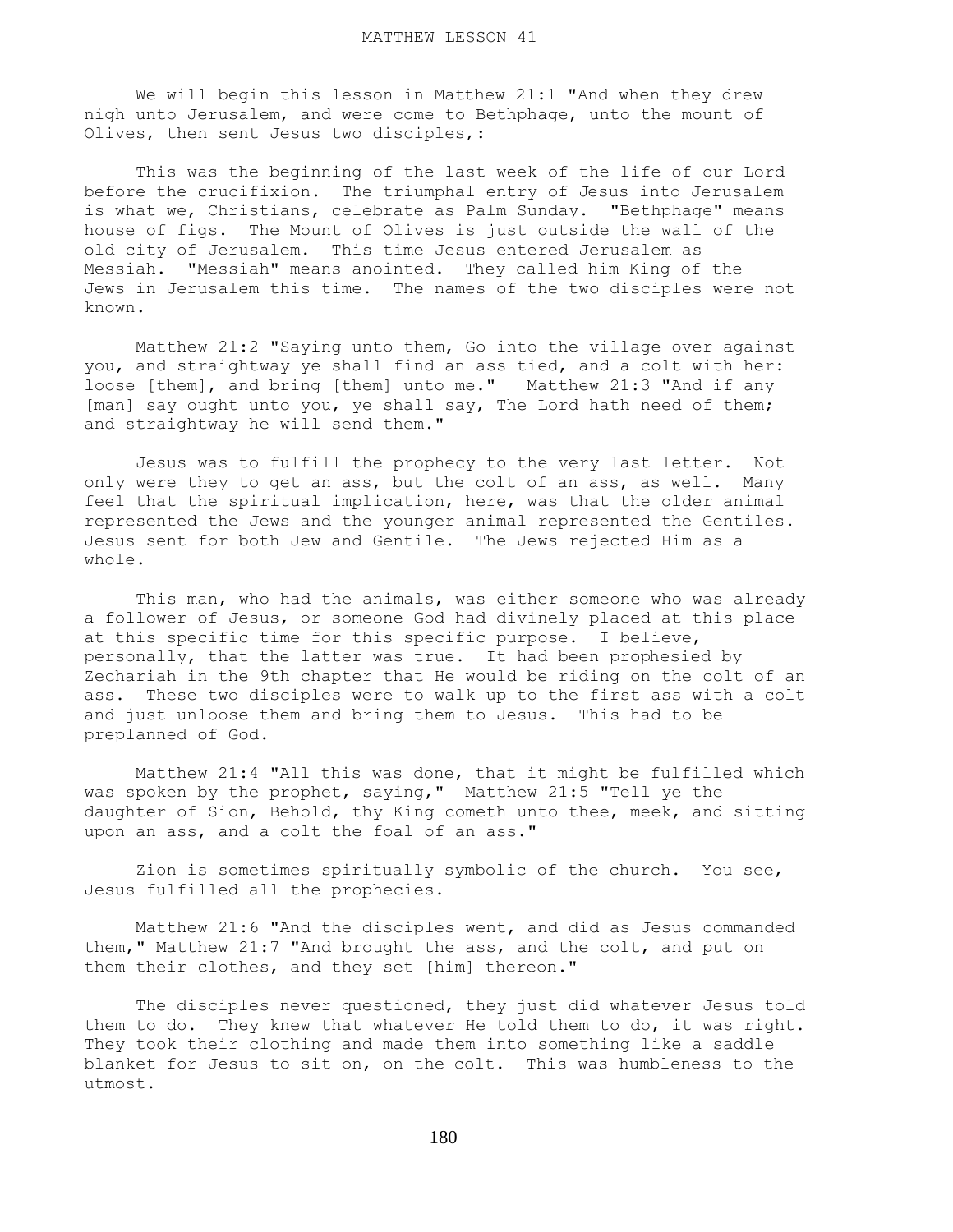Matthew 21:8 "And a very great multitude spread their garments in the way; others cut down branches from the trees, and strawed [them] in the way." Matthew 21:9 "And the multitudes that went before, and that followed, cried, saying, Hosanna to the Son of David: Blessed [is] he that cometh in the name of the Lord; Hosanna in the highest."

 This multitude with Jesus was not only His disciples, but many of them who had been healed by Jesus. This was a very triumphant entrance into Jerusalem. Their worship of Him was so great that they removed their garments and put them on the road for the ass and colt to ride over. "Hosanna" means save now. This word has been used in services of both Christians and Jews. These people were still calling Jesus "son of David". This is a physical description, not a spiritual understanding of who He is.

 Matthew 21:10 "And when he was come into Jerusalem, all the city was moved, saying, Who is this?" Matthew 21:11 "And the multitude said, This is Jesus the prophet of Nazareth of Galilee."

 This was quite a procession of adoration. The people in Jerusalem knew there was some reason for all of this attention being given, so they wanted to know who He was. The multitude did not really understand themselves who He was. They called Him a prophet. The only thing that they knew for sure was that He had healed the sick. They had seen it with their own eyes. That was why they were shouting Hosanna, not because they knew who He was.

 Matthew 21:12 "And Jesus went into the temple of God, and cast out all them that sold and bought in the temple, and overthrew the tables of the moneychangers, and the seats of them that sold doves," Matthew 21:13 "And said unto them, It is written, My house shall be called the house of prayer; but ye have made it a den of thieves."

Jesus came into the temple this time with great authority. He, by force, chased those out who were in there for self-gain. He reminded them that the house of God is a place of prayer. I just wonder what He would do today, if He would come into the churches. So many are not a house of prayer. The world and its ways have crept into the house of God. Compromise is everywhere. I am sure that He would be displeased and do some house cleaning, as He did there in Jerusalem. We forget that God is holy and must be worshipped, not entertained.

 Matthew 21:14 "And the blind and the lame came to him in the temple; and he healed them." Matthew 21:15 "And when the chief priests and scribes saw the wonderful things that he did, and the children crying in the temple, and saying, Hosanna to the son of David; they were sore displeased,"

 How dare God the Word to come into the place of worship and actually heal people. How dare the people praise God and cry, because they were touched by Him. It almost sounds like some of the churches today. The reason they did not like it, was because they were jealous.

 Matthew 21:16 "And said unto him, Hearest thou what these say? And Jesus saith unto them, Yea; have ye never read, Out of the mouth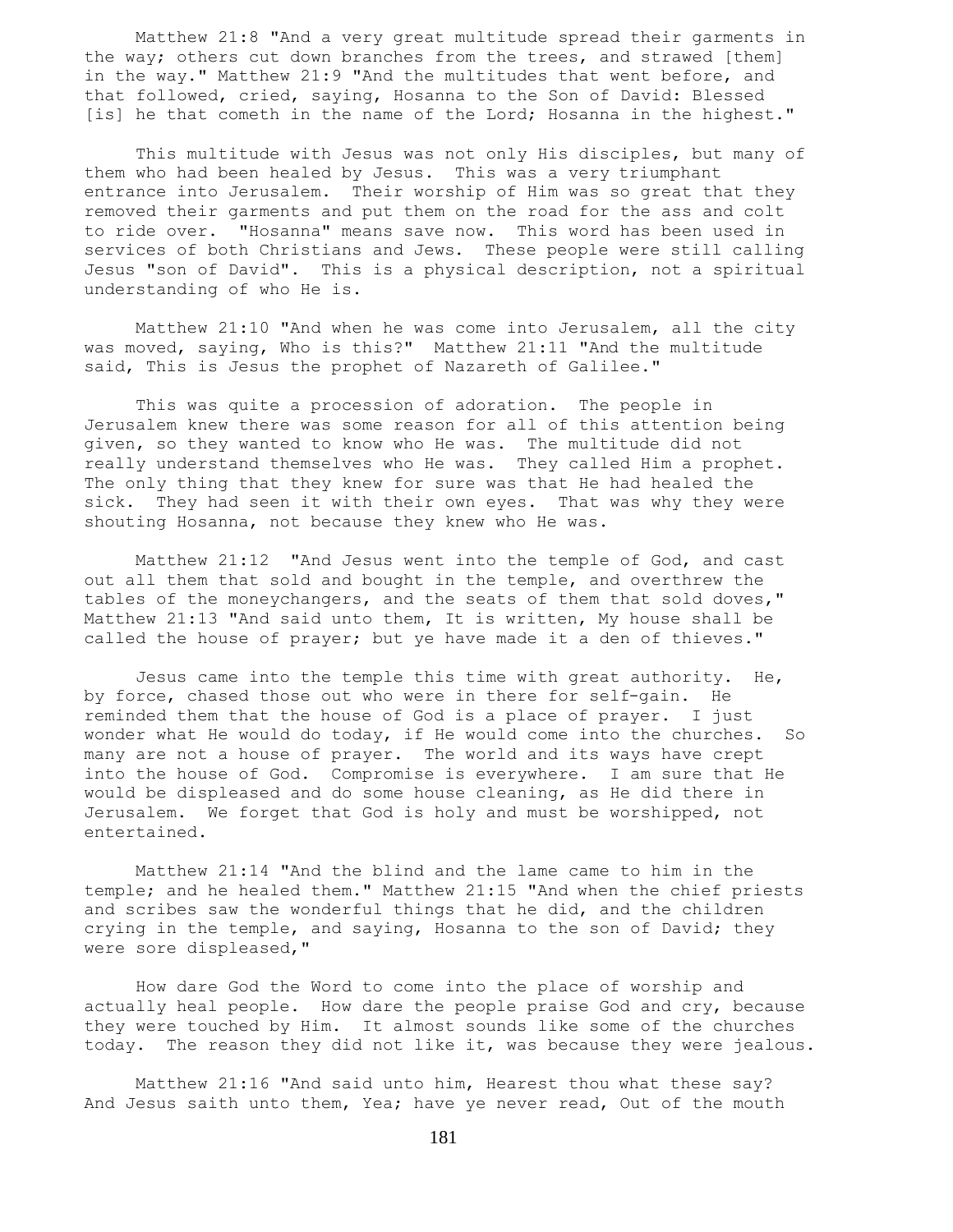of babes and sucklings thou hast perfected praise?"

 Jesus was speaking of babes in Christ. Those who had not studied the law.

 Matthew 21:17 "And he left them, and went out of the city into Bethany; and he lodged there."

 Bethany (house of unripe figs) was about two miles out of Jerusalem, and it was a convenient place to spend the night, so that He could come back to Jerusalem the next day.

 Matthew 21:18 "Now in the morning as he returned into the city, he hungered." Matthew 21:19 "And when he saw a fig tree in the way, he came to it, and found nothing thereon, but leaves only, and said unto it, Let no fruit grow on thee henceforward for ever. And presently the fig tree withered away." Matthew 21:20 "And when the disciples saw [it], they marvelled, saying, How soon is the fig tree withered away!"

 The fig tree is symbolic of the Jews, physical Israel, if you will. This is symbolism of the rejection of Jesus by the Jews.

 Matthew 21:21 "Jesus answered and said unto them, Verily I say unto you, If ye have faith, and doubt not, ye shall not only do this [which is done] to the fig tree, but also if ye shall say unto this mountain, Be thou removed, and be thou cast into the sea; it shall be done." Matthew 21:22 "And all things, whatsoever ye shall ask in prayer, believing, ye shall receive."

 Jesus reminded them once more, here, that their faith gets answers to prayers. No problem (mountain) is too great for a miracle answer, if we ask in the name of Jesus Christ, the Son of God, and believe in our hearts, it will come to pass.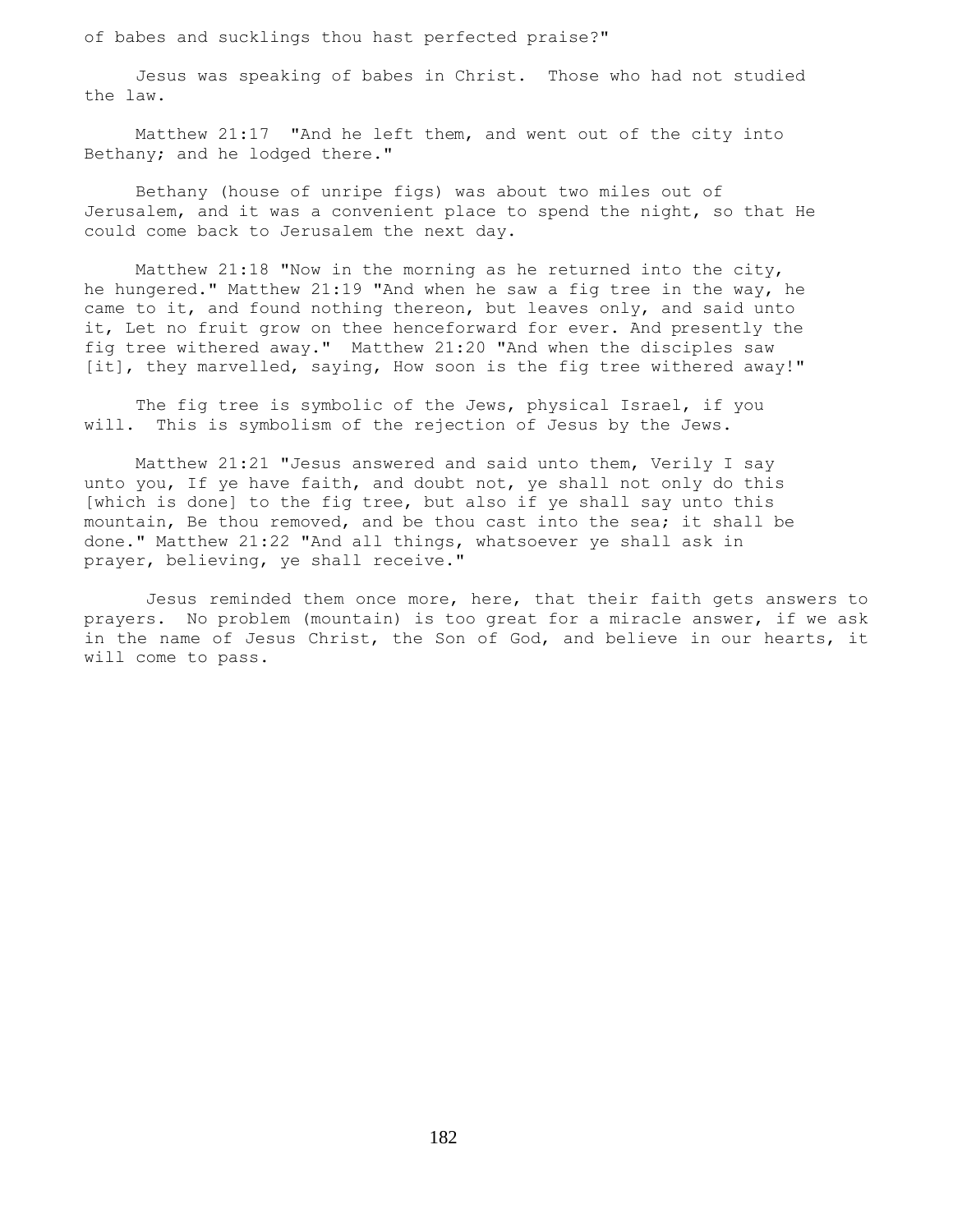1. What city was near the Mount of Olives? 2. How many disciples did Jesus send to the village? 3. When is Palm Sunday? 4. What does it celebrate? 5. What does Bethphage mean? 6. What would Jesus be called in Jerusalem? 7. What two animals would the disciples find? 8. What were they to do with them? 9. What do many believe the spiritual implication of the two animals was? 10. Who does the author think the owner of the animals was? 11. Which prophet prophesied this? 12. "Zion" spiritually means what? 13. What did the disciples put on the animal? 14. Who came into the city with Jesus? 15. What were they crying? 16. What did their calling Jesus "Son of David" signify? 17. When the people in Jerusalem asked who He was, what did they reply? 18. What did Jesus do in the temple? 19. What did Jesus say the house of God should be called? 20. Who came to Jesus, and He healed them? 2l. When the chief priests and scribes saw the wonderful things He did, how did they act? 22. Why did they feel this way? 23. Where was Bethany? 24. What tree is symbolic of the Jews? 25. What causes our prayers to be answered? 26. What is the mountain symbolic of?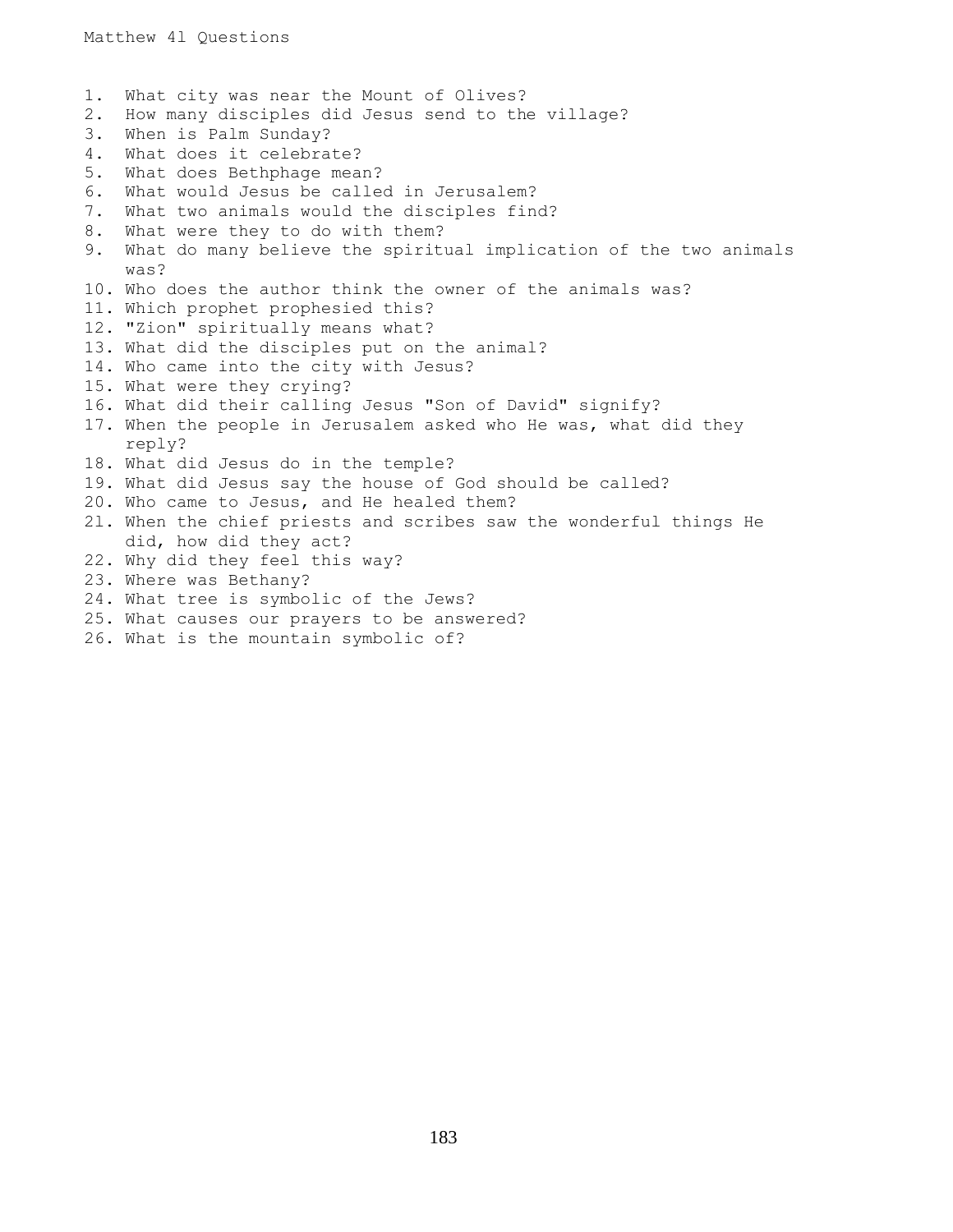We will pick up this lesson in Matthew 21:23 "And when he was come into the temple, the chief priests and the elders of the people came unto him as he was teaching, and said, By what authority doest thou these things? and who gave thee this authority?"

 They realized that Jesus was taking great authority in the temple this time. They, also, had no idea who they were speaking to. The Sanhedrin had quickly met, and decided they must stop Him any way they could. Instead of realizing these miracles that He performed were authority enough, they were trying to trap Him into saying that God authorized Him, so that they could call this blasphemy.

 Matthew 21:24 "And Jesus answered and said unto them, I also will ask you one thing, which if ye tell me, I in like wise will tell you by what authority I do these things." Matthew 21:25 "The baptism of John, whence was it? from heaven, or of men? And they reasoned with themselves, saying, If we shall say, From heaven; he will say unto us, Why did ye not then believe him?" Matthew 21:26 "But if we shall say, Of men; we fear the people; for all hold John as a prophet." Matthew 21:27 "And they answered Jesus, and said, We cannot tell. And he said unto them, Neither tell I you by what authority I do these things."

 They were no match for Jesus. They were trapped again. They had not ever questioned the validity of John the Baptist's ministry. John had proclaimed Jesus as Messiah (the Lamb of God).

Matthew 21:28 "But what think ye? A [certain] man had two sons; and he came to the first, and said, Son, go work to day in my vineyard." Matthew 21:29 "He answered and said, I will not: but afterward he repented, and went." Matthew 21:30 "And he came to the second, and said likewise. And he answered and said, I [go], sir: and went not." Matthew 21:31 "Whether of them twain did the will of [his] father? They say unto him, The first. Jesus saith unto them, Verily I say unto you, That the publicans and the harlots go into the kingdom of God before you." Matthew 21:32 "For John came unto you in the way of righteousness, and ye believed him not: but the publicans and the harlots believed him: and ye, when ye had seen [it], repented not afterward, that ye might believe him."

 Jesus here, made these hearers be their own judge. The man in this, who had two sons, was symbolic of God. The two sons were symbolic of the Pharisees and sinners. These Pharisees claimed to keep the law perfectly. They had nothing to do with the spirit, just with the letter of the law. The others knew nothing of the law, but eventually accepted the spirit.

 God called His son to work in His vineyard (church). The first son showed the repentant heart. This second son stood for the Pharisees with their outward form, but no performance of duty. Jesus made them judge themselves with this parable. Jesus said by this: These repentant shall go to heaven, but you will not make the cut unless you, like them, repent and do the first work. His rebuke, here, was not for those who repented, but for the self-righteous who knew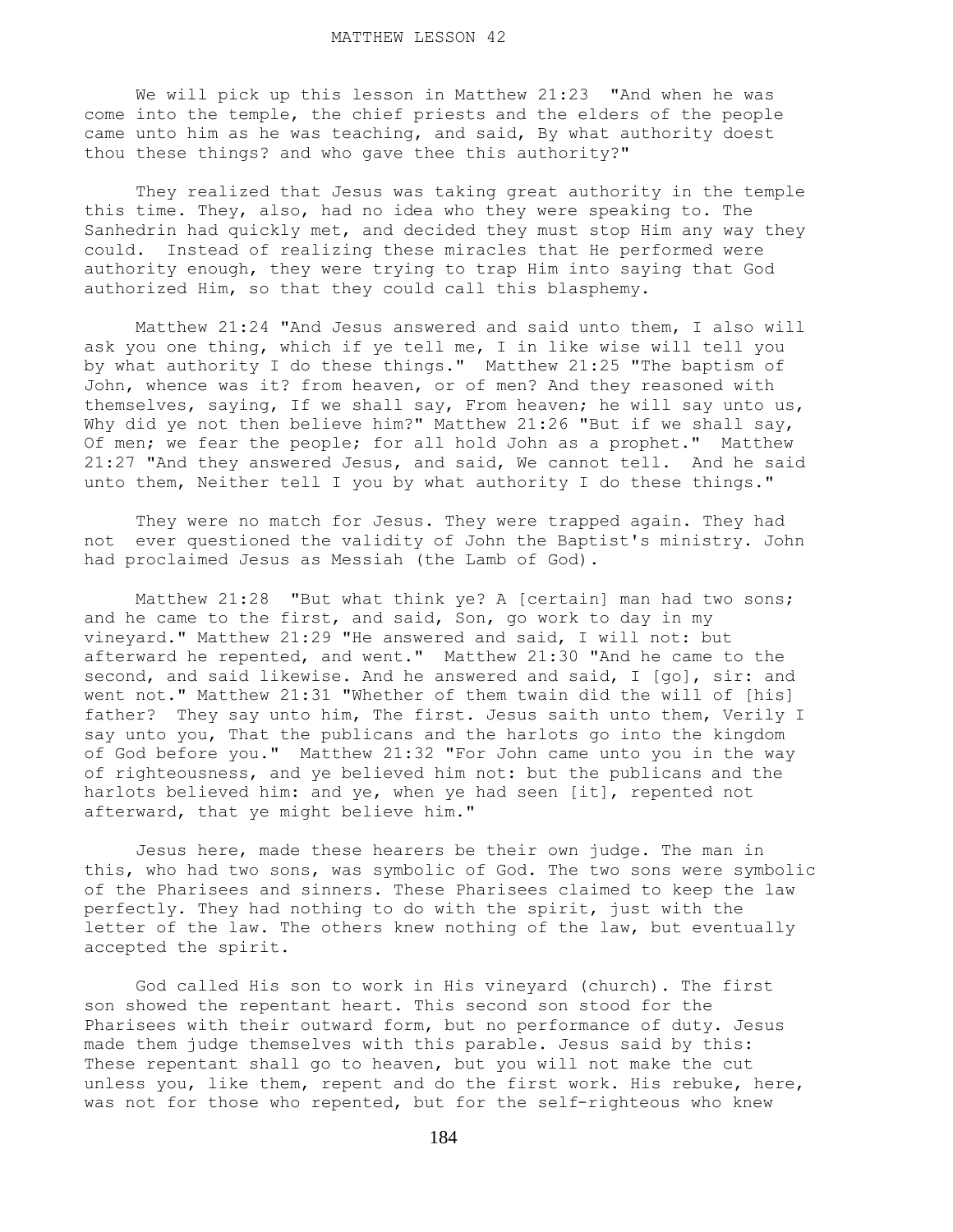the law and did not repent. John preached Christ who is the way. Some were baptized of John, but did not walk in their salvation; but these were not even repentant to be baptized. You could also, see the Gentiles in the first son and the Jews in the second. Gentilesrebellious, but came to repentance. The Jews-having law, eager to obey, but fell short, because of self-righteousness. In this next parable, we will see the vineyard (church) let out to husbandmen (preachers).

 Matthew 21:33 "Hear another parable: There was a certain householder, which planted a vineyard, and hedged it round about, and digged a winepress in it, and built a tower, and let it out to husbandmen, and went into a far country:"

 The householder, here, was symbolic of God, who founded a church (vineyard); and God, Himself, built a hedge around it. Who is our strong tower? These husbandmen, elsewhere in Scripture, would be called sheperds. God gives authority in His church to these sheperdswais mostly about the Jewish church, but can, also, be applicable to us, as well.

 Matthew 21:34 "And when the time of the fruit drew near, he sent his servants to the husbandmen, that they might receive the fruits of it."

 These servants that went in were the prophets. God wanted to know what have you done with this vineyard I left in your care? He had entrusted His law to these people (what had they produced with it?) We might ask ourselves. What have we produced with what God has given us? Will there be a good harvest? These prophets, God sent, were to carry back a report to God.

 Matthew 21:35 "And the husbandmen took his servants, and beat one, and killed another, and stoned another." Matthew 21:36 "Again, he sent other servants more than the first: and they did unto them likewise."

 Notice, who was doing this to the prophets. It was not the ordinary people, but was rather the ones unto whom God had let out His vinyard (church) to. We know these self righteous people did not want to hear the messages of the true prophets. They beat them, and accused them of not being truly sent of God. Does all this sound familiar, not only for the Jews, but for our day right now? A true profit is rejected by most ministers today, because the ministers would have to clean up their acts if they received him. In our society today, instead of killing their bodies, they try to discredit those who bring the truth. God does not like the report He is getting on His church.

 Matthew 21:37 "But last of all he sent unto them his son, saying, They will reverence my son."

 Of course, these people were so caught up in the law, that they could not see a loving God full of grace. Here, we see Jesus speaking prophetically about what they would do to Him, the son of God. The sad thing today is that we are crucifying Jesus all over again. Most churches today do not even recognize the Son of God. They do not reverence Him. They make Him just a man. Not only do they not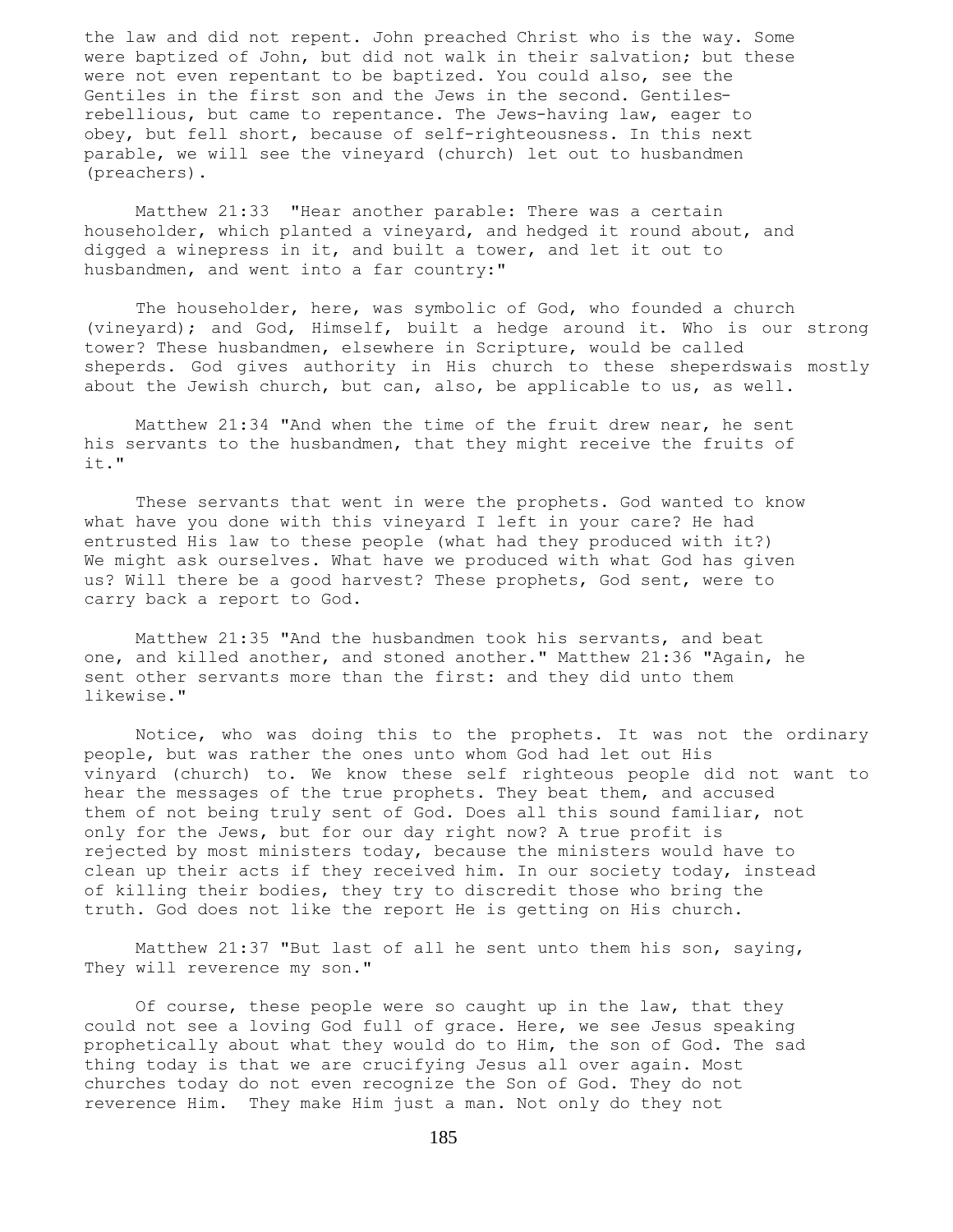reverence Him as God manifest in the flesh, but are bringing the enemy's music and dance into the church. If you will, allowing the fruit to be spoiled (compromising with the world). CHURCH WORLD LISTEN TO THIS NEXT VERSE.

 Matthew 21:38 "But when the husbandmen saw the son, they said among themselves, This is the heir; come, let us kill him, and let us seize on his inheritance."

 People, do you recognize the teaching that would make us Gods? We are not God; We never will be God. We cannot take away His position in the church. We belong to the Son, we are not Him, and we never will be equal with Him. He can share His inheritance with us, but it is His inheritance. Here, again, this passage has many meanings. One of which was that these self-righteous, self-appointed authorities felt if they could do away with Jesus, they could take His place. This was the very thing Lucifer was thrown of heaven for.

 Matthew 21:39 "And they caught him, and cast [him] out of the vineyard, and slew [him]." Matthew 21:40 "When the lord therefore of the vineyard cometh, what will he do unto those husbandmen?"

 This spoke of the Jewish church, how it rejected Jesus, and how ultimately killed Him on the cross. I say, again, we can see what is happening in our churches, as well. You can hardly find Jesus in most of them today. He has been tossed out in favor of things of the world. You can readily see what God had already begun to do to these husbandmen. Look all around you.

 Matthew 21:41 "They say unto him, He will miserably destroy those wicked men, and will let out [his] vineyard unto other husbandmen, which shall render him the fruits in their seasons."

 They had told their own doom. The church was taken from them and let out to others. Jesus was making a point here that the Jews rejected Jesus, so God turned to the Gentile. Look on down in history to our day. God wants a church without spot or wrinkle (holy people). God is taking His vineyard back, again, and letting it out to those who will do the will of the landowner. God will not allow the vineyard to be owned by others.

 Matthew 21:42 "Jesus saith unto them, Did ye never read in the scriptures, The stone which the builders rejected, the same is become the head of the corner: this is the Lord's doing, and it is marvellous in our eyes?" Matthew 21:43 "Therefore say I unto you, The kingdom of God shall be taken from you, and given to a nation bringing forth the fruits thereof." Matthew 21:44 "And whosoever shall fall on this stone shall be broken: but on whomsoever it shall fall, it will grind him to powder."

 You see, the cornerstone fastens and holds securely two walls together. I believe these two were symbolic of the Jew and the Gentile. God is the architect. The builder might reject this stone for the corner, but ultimately, the architect has the say and the builder has to bow to His wishes. This symbolism of falling on the stone means-we humble ourselves before God, being brought down by the stone (Jesus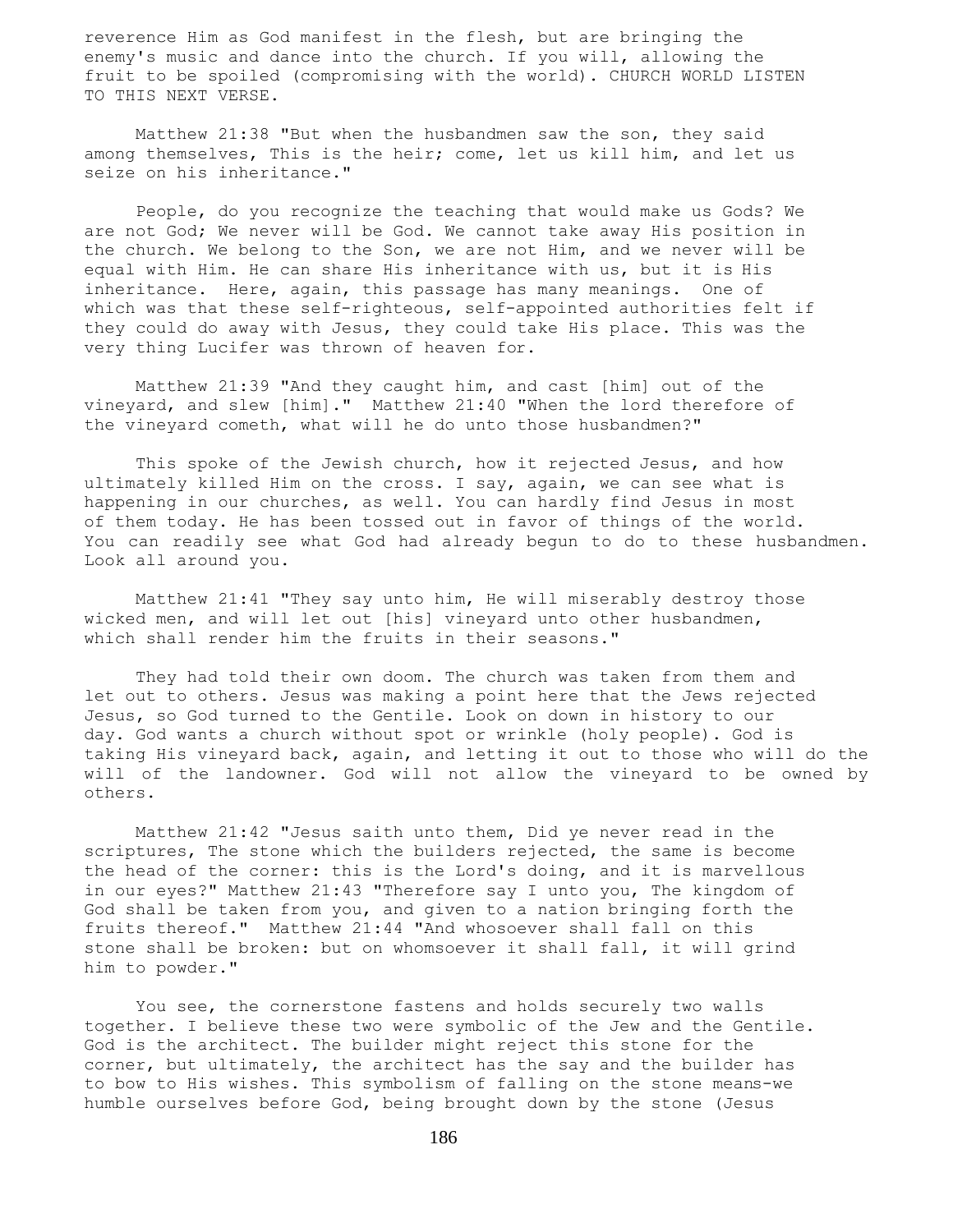Christ). The next symbolism is saying total rejecting of this cornerstone (Jesus Christ). The next symbolism is saying total rejection of this cornerstone (Jesus) makes the wrath fall on you and will pulverize you. Jesus is Judge of the world. When His judgement falls on the unrepentant sinner, it is their total destruction.

 Matthew 21:45 "And when the chief priests and Pharisees had heard his parables, they perceived that he spake of them." Matthew 21:46 "But when they sought to lay hands on him, they feared the multitude, because they took him for a prophet."

 We, like these chief priests and Pharisees, must see that He speaks to us, as well. Instead of destroying Him, fall on this rock and be broken of Him so that He will not fall on us at judgement and condemn us to destruction.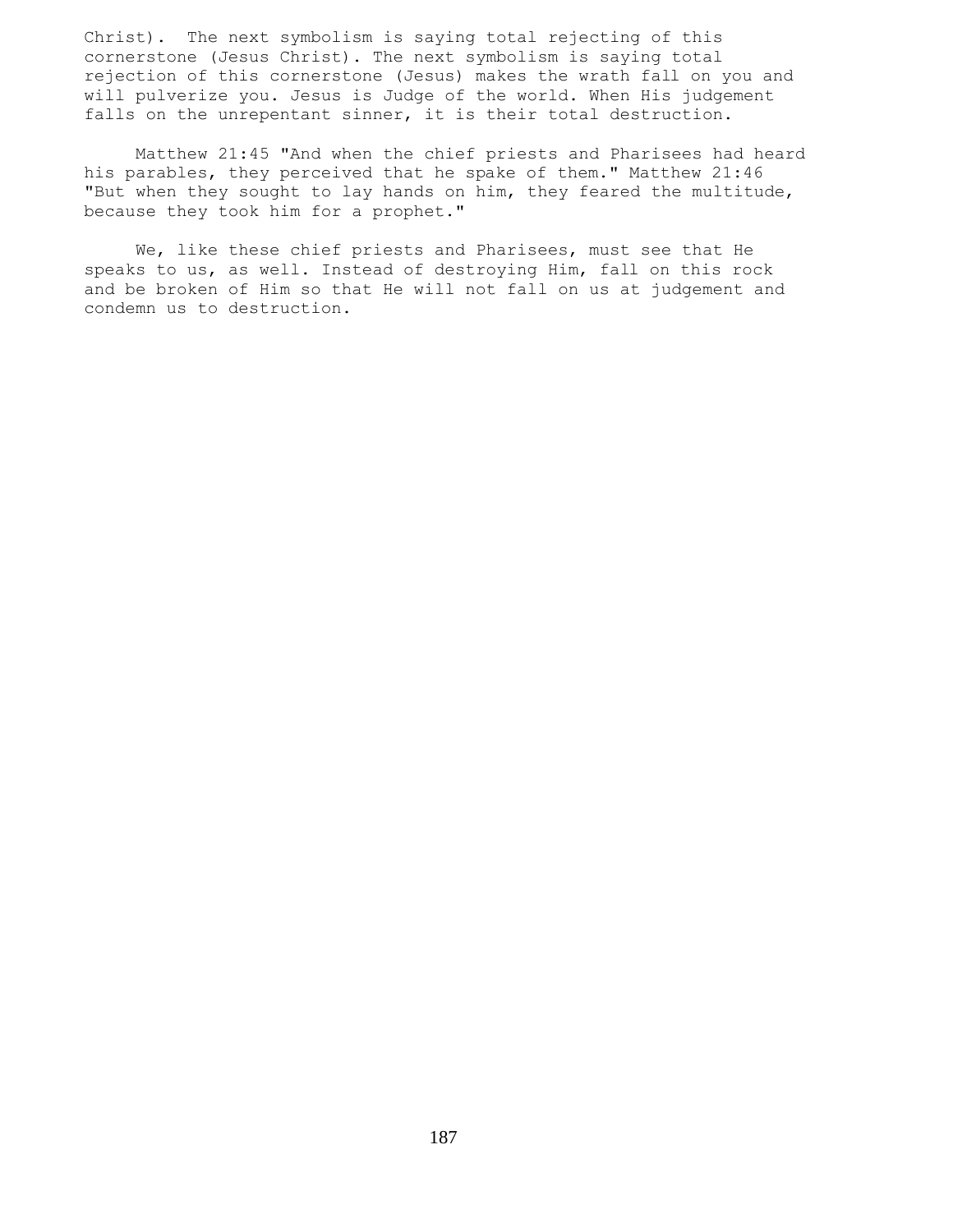## Matthew 42 Questions

1. What did the chief priest and Pharisees ask Jesus in the temple? 2. Who had quickly met and decided to destroy Jesus? 3. Why were they trying to get Him to say that God authorized Him? 4. What was Jesus' reply to them? 5. Whose baptism did Jesus use to make the point? 6. Why did they not discredit John? 7. Who had John said that Jesus was? 8. These two sons, in the first parable, were symbolic of whom? 9. Who was the man symbolic of? 10. Jesus said what 2 went into the kingdom before these self righteous Jewish leaders? 11. What was the vineyard symbolic of? 12. Jesus was not rebuking the repentant, but whom? 13. Who were the husbandmen symbolic of? 14. What were these husbandmen called in other Scriptures that means the same? 15. When did he send the servants, in the parable? 16. What happened to the servants? 17. Who were the servants symbolic of? 18. Who was doing this against God? 19. Who was the last sent? 20. What did they (the husbandmen) do to Him? 21. What is sad about our churches today? 22. Why did they want to kill the Son? 23. What reminds us, in our churches, of why Lucifer was thrown out of heaven? 24. What is God doing today with the evil husbandmen? 25. Jesus is making a point that the Jew rejected whom? 26. What did Jesus call Himself pertaining to the building? 27. What does this do to two walls of a structure? 28. What were the two walls symbolic of? 29. What is the symbolism of falling on this stone? 30. What does it symbolize for the stone to fall on you? 31. What did the priests and Pharisees think about these parables? 32. Why did they not destroy Jesus then?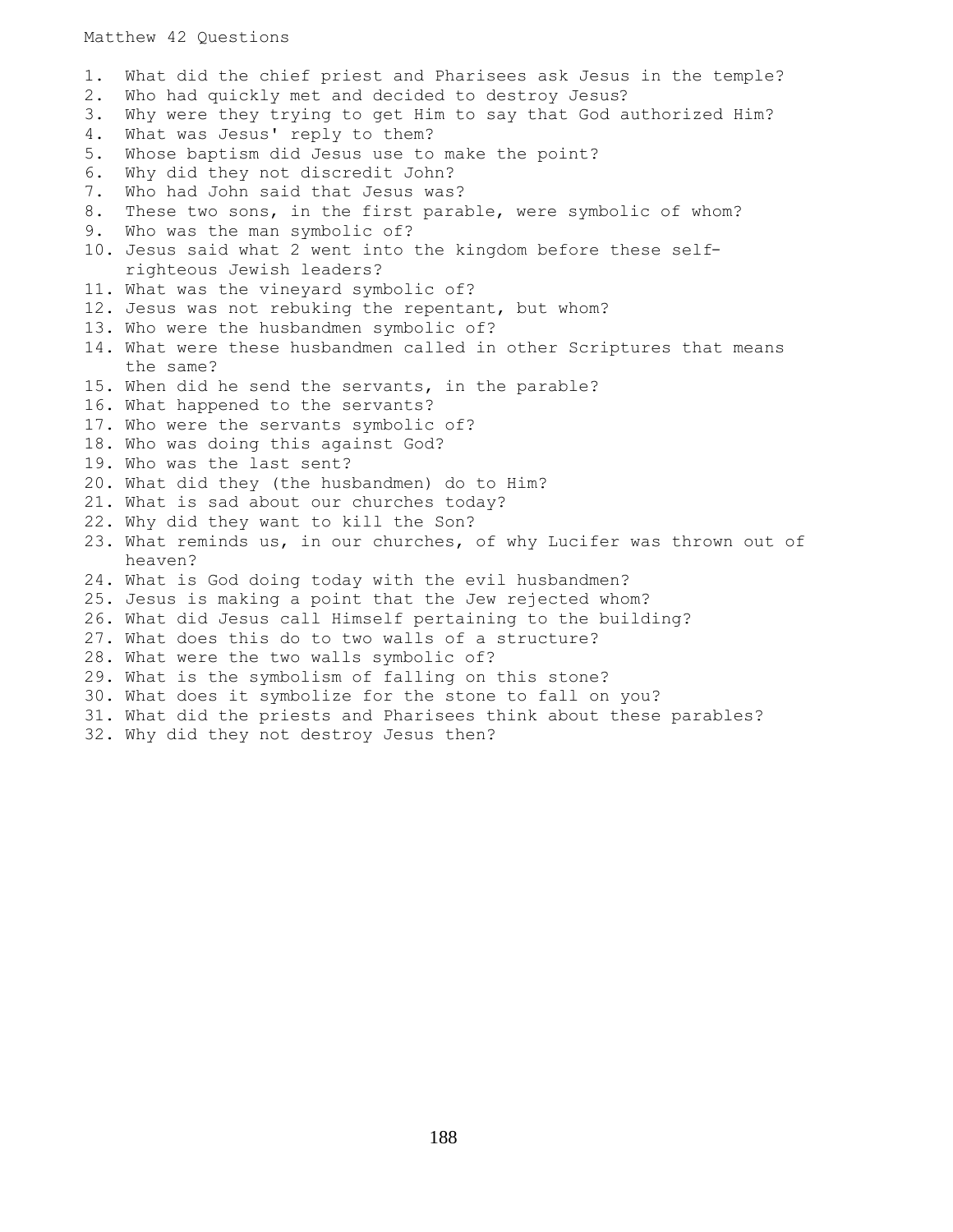We will begin this lesson in Matthew 22:1 "And Jesus answered and spake unto them again by parables, and said," Matthew 22:2 "The kingdom of heaven is like unto a certain king, which made a marriage for his son," Matthew 22:3 "And sent forth his servants to call them that were bidden to the wedding: and they would not come."

 The king spoken of, here, is God the Father who is preparing a wedding for His Son Jesus. Jesus has paid for His bride with His shed blood. God has sent out invitations to the wedding. The sad thing is that most of the invited will not come. They are so busy with things of this world they are not interested in coming to this marriage.

 Matthew 22:4 "Again, he sent forth other servants, saying, Tell them which are bidden, Behold, I have prepared my dinner: my oxen and [my] fatlings [are] killed, and all things [are] ready: come unto the marriage." Matthew 22:5 "But they made light of [it], and went their ways, one to his farm, another to his merchandise:" Matthew 22:6 "And the remnant took his servants, and entreated [them] spitefully, and slew [them]."

 These servants, that the master had sent to invite them to the marriage, were prophets whom God had sent to send His message. The disciples would be included in this, also. These ministers, whom that God sent to bring this message, were mistreated; some of them were even martyred. God's first choice had been the physical house of Isreal. They refused to accept Jesus. This "taking light of it" just meant that they did not take God seriously. They only thought of the world, not the everlasting life to come.

 Matthew 22:7 "But when the king heard [thereof], he was wroth: and he sent forth his armies, and destroyed those murderers, and burned up their city."

 The wrath of God will come down on those who reject the Lord Jesus as Saviour. He will not always allow the murdering of His servants.

 Matthew 22:8 "Then saith he to his servants, The wedding is ready, but they which were bidden were not worthy." Matthew 22:9 "Go ye therefore into the highways, and as many as ye shall find, bid to the marriage."

 This Scripture was just telling of the message being offered first to the Jews. They totally rejected the message; it was then offered to the Gentiles. He had given up trying to get the physical Isreal, and had now sent messengers to the Gentiles.

 Matthew 22:10 "So those servants went out into the highways, and gathered together all as many as they found, both bad and good: and the wedding was furnished with guests."

 Christianity was offered to everyone; prostitutes, robbers. adulterers, etc. God has offered salvation through grace to everyone;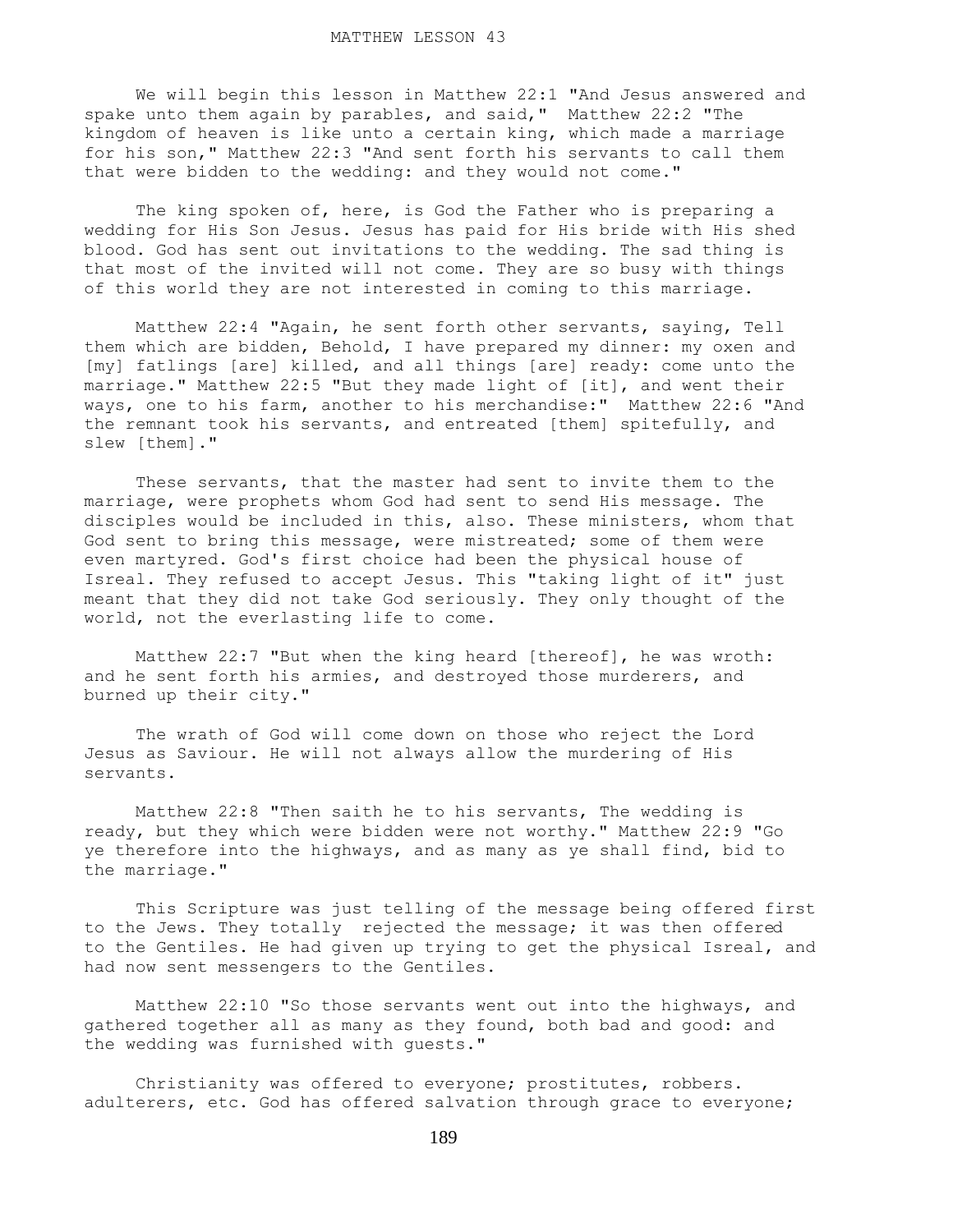The Jew first and the Gentile afterward. A person's past is not important. It is what you do after you are saved that counts.

 Matthew 22:11 "And when the king came in to see the guests, he saw there a man which had not on a wedding garment:" Matthew 22:12 "And he saith unto him, Friend, how camest thou in hither not having a wedding garment? And he was speechless." Matthew 22:13 "Then said the king to the servants, Bind him hand and foot, and take him away, and cast [him] into outer darkness; there shall be weeping and gnashing of teeth." Matthew 22:14 "For many are called, but few [are] chosen."

 The Bible is pretty explicit about Jesus being the way to heaven. Anyone who comes any other way is a robber and a thief. There is only one garment that is acceptable, and that is our white robe that has been washed in the blood of the Lamb. A person can sit on a church pew, and even be baptized, and not be cleansed from all unrighteousness; washed in the blood of the Lamb. Christianity, that is acceptable to God, is a love affair with the Lord Jesus Christ. Pretenders will not be acceptable to God. He will say to them, get away from me, I never knew you. They like professing atheists, will be banished to outer darkness.

 The Lord invites all of us to come to Him; but to be chosen of God, we must be washed in the blood of the Lamb, sold out to Jesus, having a brand new heart, and stayed up on the wishes of the Lord. Jesus must not only be Saviour to us, but our Lord, as well.

 Matthew 22:15 "Then went the Pharisees, and took counsel how they might entangle him in [his] talk." Matthew 22:16 "And they sent out unto him their disciples with the Herodians, saying, Master, we know that thou art true, and teachest the way of God in truth, neither carest thou for any [man]: for thou regardest not the person of men." Matthew 22:17 "Tell us therefore, What thinkest thou? Is it lawful to give tribute unto Caesar, or not?"

 They were trying to trap Jesus into saying something that would be punishable by death. If they really believed that He was the truth, why would they be trying to entangle Him? God is not a respecter of persons, that part of their statement is true.

 If Jesus said "no" to the inquiry about paying taxes, they felt that they would be able to turn Caesar against Him. There were two opinions about followers of God paying these taxes. If Jesus answered with a "yes" or "no" He would offend someone. If Jesus said to pay the tax, the people would be disappointed. They did not believe God's people should pay. They believed in the sovereignty of God. If Jesus said not to pay it, He would be an enemy of Rome.

 Matthew 22:18 "But Jesus perceived their wickedness, and said, Why tempt ye me, [ye] hypocrites?"

 Jesus saw right through their little scheme. He rightly called them hypocrites. They said they believed He taught truth, but they really did not believe in Him at all.

Matthew 22:19 "Shew me the tribute money. And they brought unto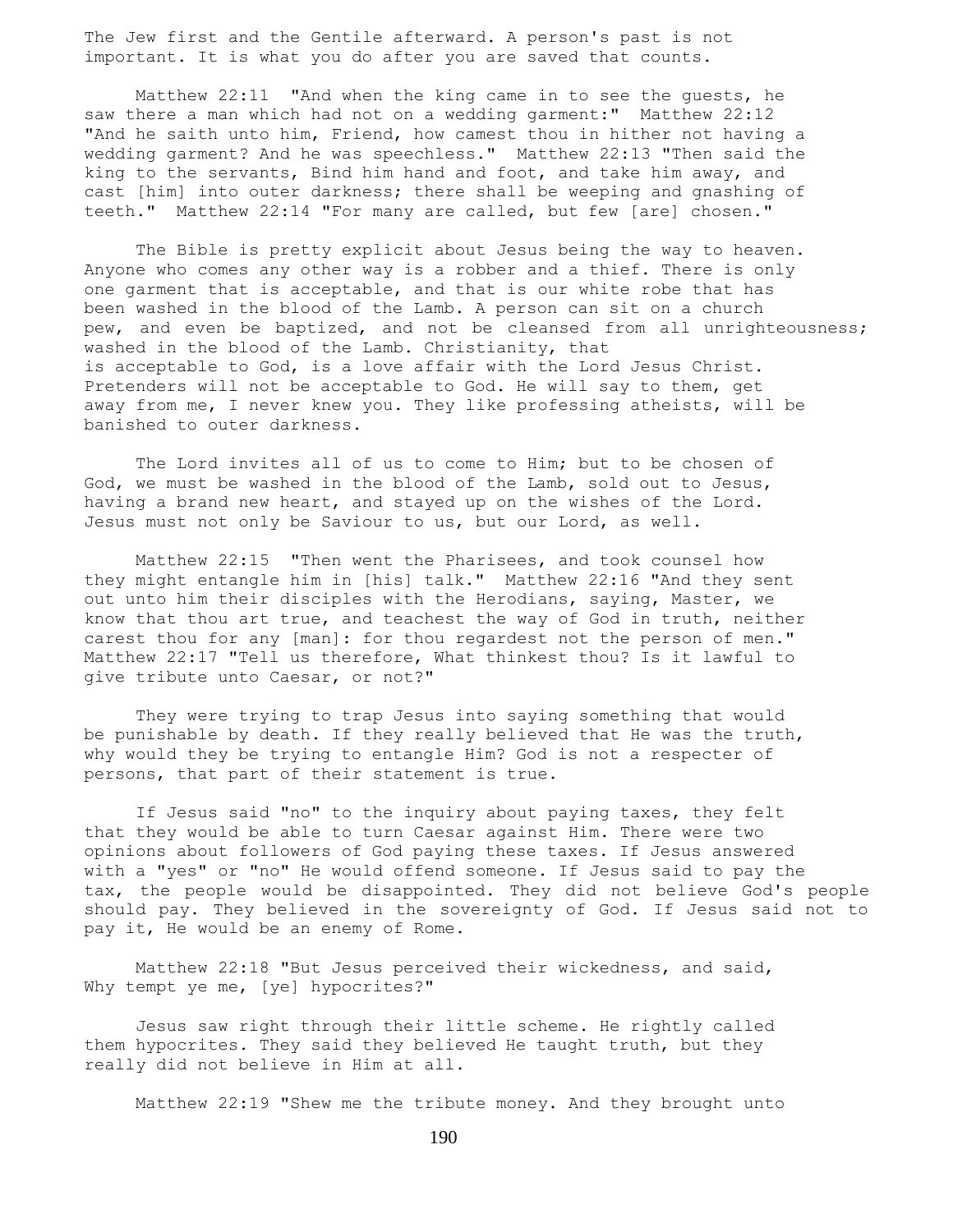him a penny." Matthew 22:20 "And he saith unto them, Whose [is] this image and superscription?" Matthew 22:21 "They say unto him, Caesar's. Then saith he unto them, Render therefore unto Caesar the things which are Caesar's; and unto God the things that are God's." Matthew 22:22 "When they had heard [these words], they marvelled, and left him, and went their way."

 This is not telling you to pay taxes to Caesar, or to abstain from paying taxes. When Jesus had them show a coin, and the coin had Caesar's picture on it, it just meant the Roman government was the ruling influence there. Jesus was not about to get into a political battle. He just said, if you owe any tax to Caesar, pay it. If you owe God anything, pay Him. When they saw that they could not trap Him, they just left. You see, with whatever thing they tried to trap Jesus, they wound up being trapped themselves.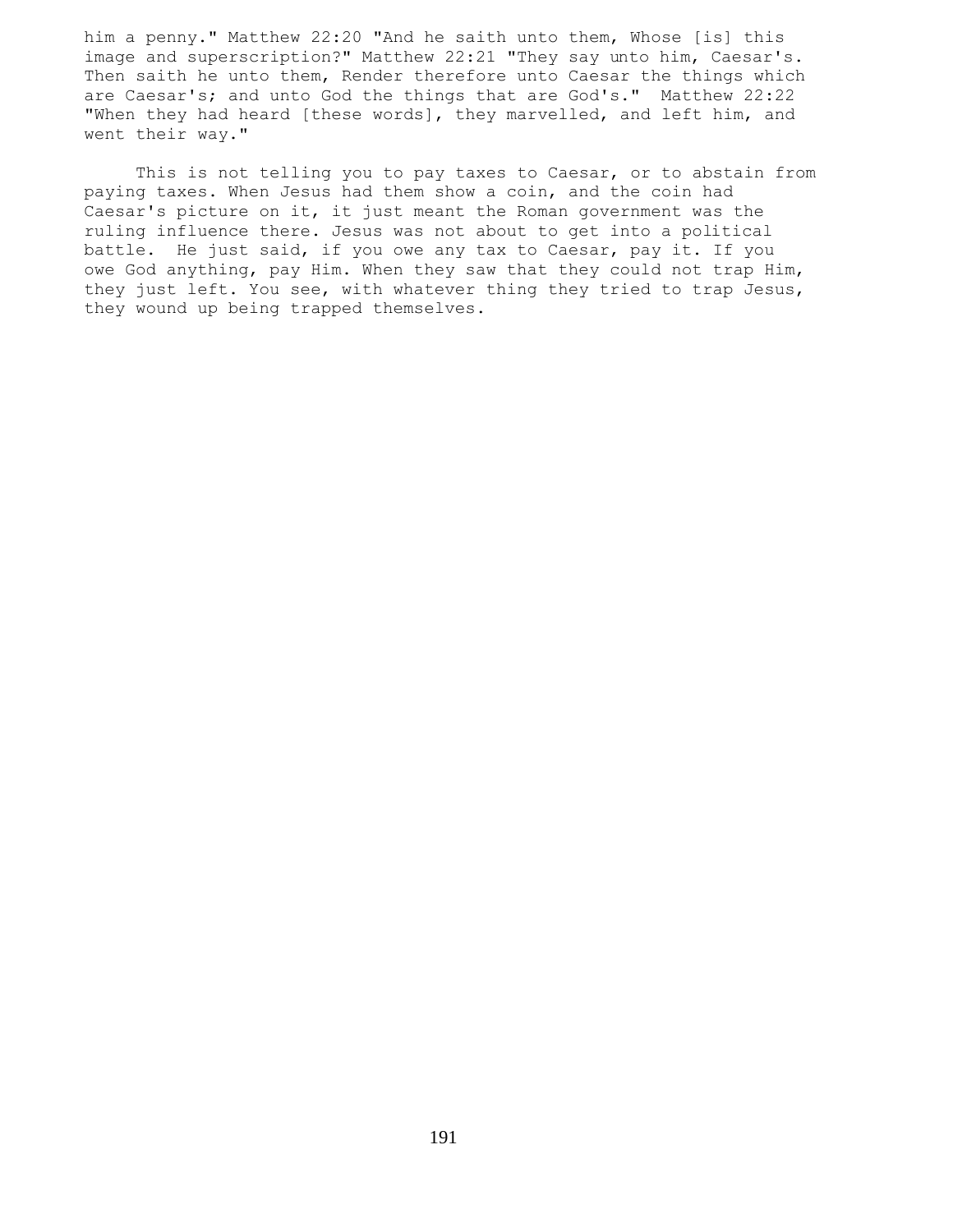1. With what did he compare the Kingdom of heaven?

2. Who is the king symbolic of?

- 3. Why would most of the invited not come?
- 4. When He sent forth the servants the second time, what did He tell them?
- 5. What did the invited do when they got the second invitation?
- 6. Who were the servants representative of?
- 7. Who was God's first choice?
- 8. When the king became angry, what did he do?
- 9. When He decided that the first group was not worthy, who did He invite?
- 10. How was the wedding furnished with guests?
- 11. When the king came in to the guests, what did he notice was wrong?
- 12. What did the king tell the servant to do with this person?
- 13. "For many are called, but few are
- 14. What is the only acceptable garment?
- 15. If Christianity is not a formality, what is it?
- 16. Jesus must not be just Saviour, but
- 17. The Herodians and Pharisees came together to do what?
- 18. What hypocritical statement did they make to Jesus?
- 19. What question did they ask Jesus?
- 20. If Jesus said do not pay taxes, whose enemy would He be?
- 21. What did Jesus rightfully call them?
- 22. What did Jesus ask them to show Him?
- 23. Whose picture was on it?
- 24. They left when they had heard what words?
- 25. Who was the ruling government there?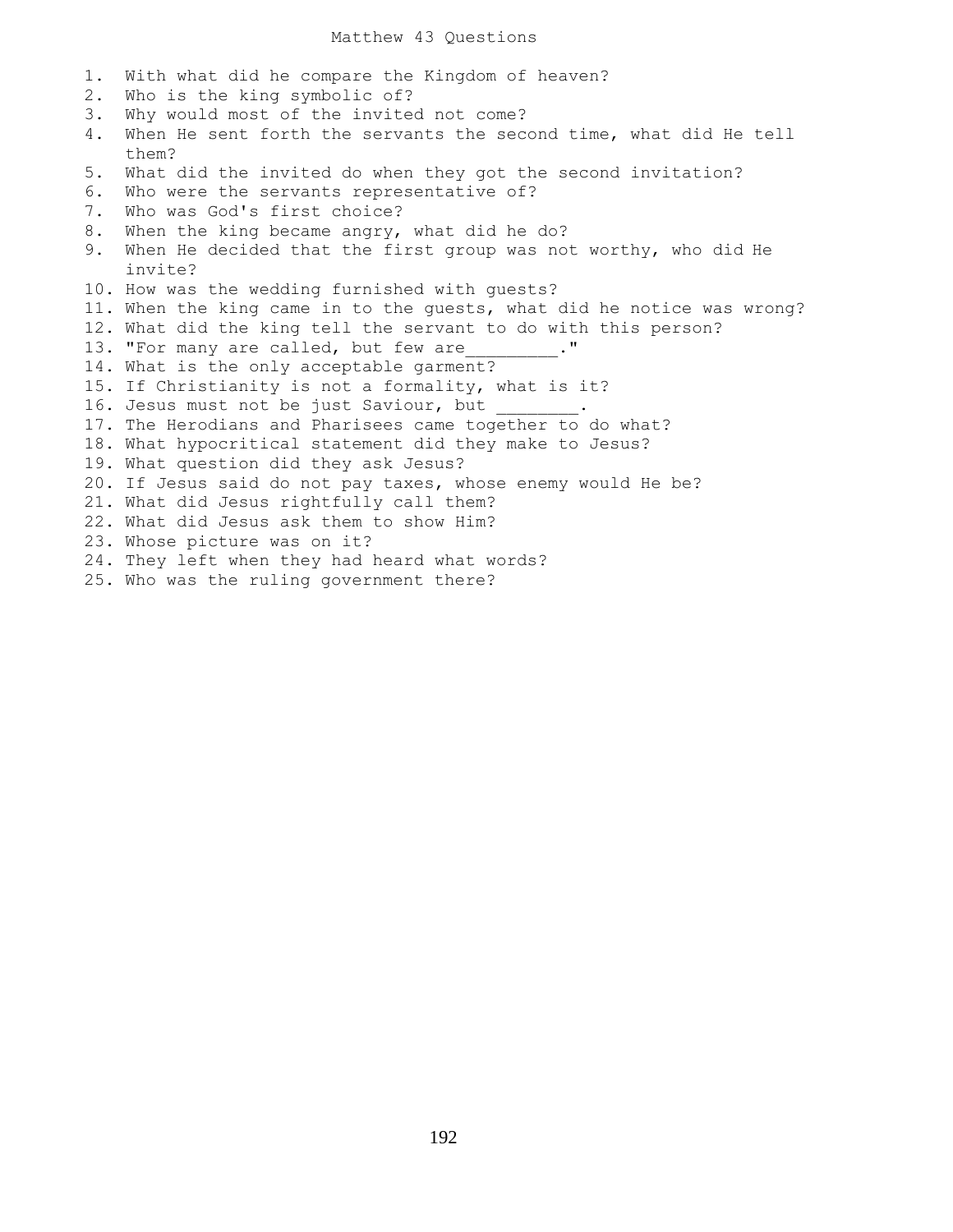We will pick up with this lesson in Matthew 22:23 "The same day came to him the Sadducees, which say that there is no resurrection, and asked him," Matthew 22:24 "Saying, Master, Moses said, If a man die, having no children, his brother shall marry his wife, and raise up seed unto his brother."

 In Acts the 23rd chapter the 8th verse we read Acts 23:8 "For the Sadducees say that there is no resurrection, neither angel, nor spirit: but the Pharisees confess both."

 You see, these Sadducees were trying to prove that there was no resurrection. They, like so many of our religious people of today, would not believe anything that they could not see with their physical eyes. (They missed the whole message of faith). Anything that is fact, is not faith. If you are standing on Mt. Ararat looking at Noah's Ark. It would take no faith to believe there was a Noah's Ark. These people had to have physical proof of something that was spirit. The Levitical law said, if a married man died without a son, the brother of the deceased was to marry the widow; and the first child born from that union would actually belong, in name, to the deceased. The inheritance, if there was any would go to this child. Any other children born of this union would go to the physical father.

 Matthew 22:25 "Now there were with us seven brethren: and the first, when he had married a wife, deceased, and having no issue, left his wife unto his brother:" Matthew 22:26 "Likewise the second also, and the third, unto the seventh." Matthew 22:27 And last of all the woman died also." Matthew 22:28 "Therefore in the resurrection whose wife shall she be of the seven? for they all had her."

 These Sadducees had set up a hypothetical situation, first of all, to try to catch Jesus in error. They really did not want an answer to their question. They were just trying to prove by Jesus, that there could not possibly be a resurrection. They remind me so much of people of our day who know the letter of the word, but do not comprehend it spiritually. These Sadducees weres trying to fit the laws of this physical earth into the heavenly.

 Matthew 22:29 "Jesus answered and said unto them, Ye do err, not knowing the scriptures, nor the power of God."

 Jesus went right to the question these Sadducees had asked. They were thoroughly convinced of this one thing. Jesus' reprimand of them was two fold (you do not know and understand the Scriptures, and you under-estimated God.)

 Matthew 22:30 "For in the resurrection they neither marry, nor are given in marriage, but are as the angels of God in heaven."

 Angels are ministering spirits, not flesh and blood beings like here on this earth. I am not saying we shall not have a body. We shall have a heavenly body (changed in the twinkling of an eye).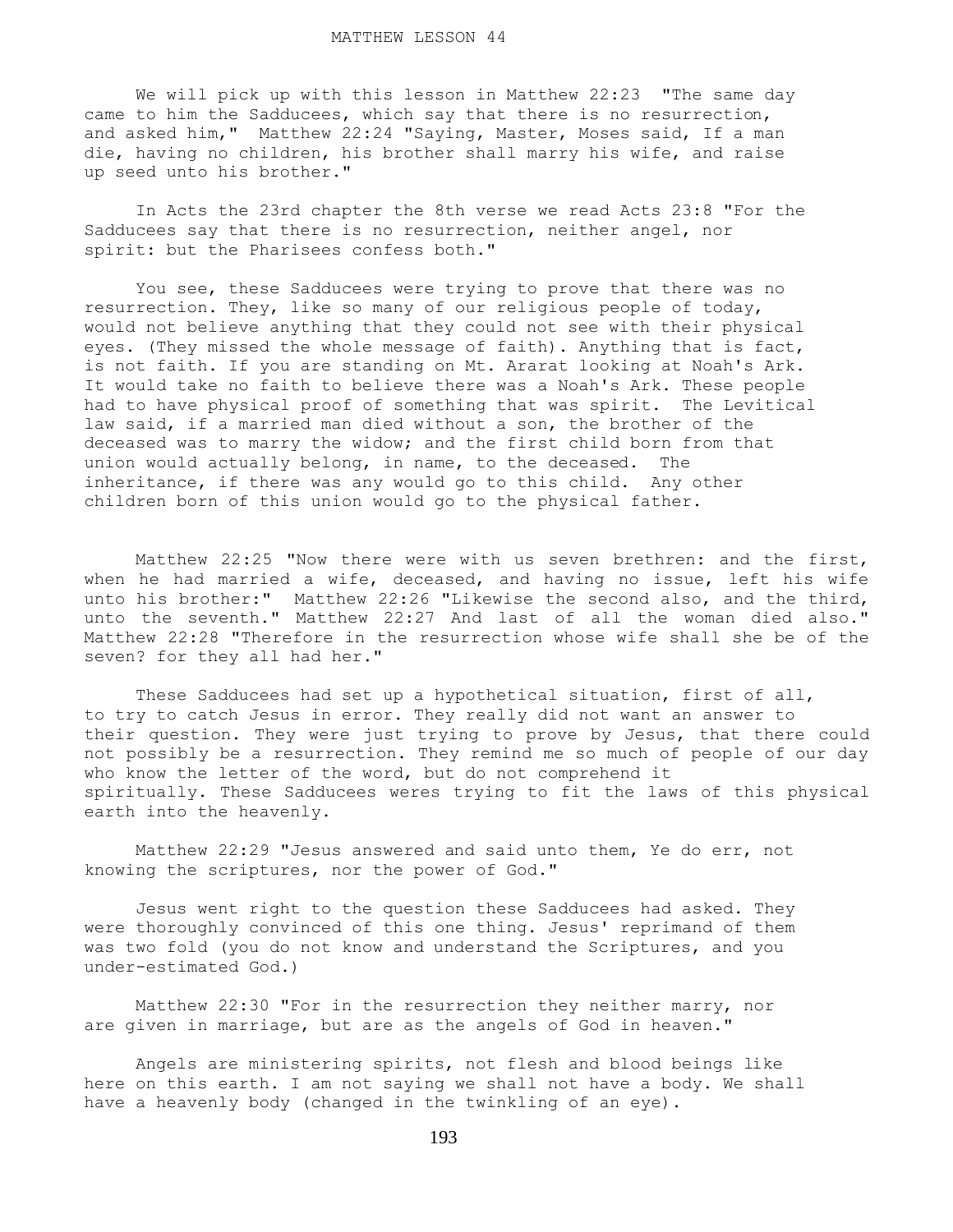Angels (spirit beings) do not marry. Marriage is an earthly relationship and has no part in heaven. It is a function of the earth to populate the earth. Without death being in the picture, there is no need for birth. Mankind will be an eternal being in heaven.

 Matthew 22:31 "But as touching the resurrection of the dead, have ye not read that which was spoken unto you by God, saying," Matthew 22:32 "I am the God of Abraham, and the God of Isaac, and the God of Jacob? God is not the God of the dead, but of the living."

 This does not mean that God is just God of this earth. This means there is life after death, as we know it here on earth. God called Himself "I AM" to Moses. This was a special name showing His eternity. Jesus is Lord of the dead (to this earth) and the living. In fact, a person truly never dies. We choose where we will spend this eternity either in heaven or hell, but we never die. We have a new body suited for all of eternity. A body that does not age and does not function exactly like our body of flesh and blood that we use here on earth.

 Matthew 22:33 "And when the multitude heard [this], they were astonished at his doctrine."

 Jesus, at that time, had not risen from the grave, as an example of how we will, also, rise. This was very confusing to people who could not accept anything that they could not see with their physical eyes. The only thing that the Pharisees and the Sadducees could agree on was that they both were trying to discredit Jesus.

 Matthew 22:34 "But when the Pharisees had heard that he had put the Sadducees to silence, they were gathered together." Matthew 22:35 "Then one of them, [which was] a lawyer, asked [him a question], tempting him, and saying," Matthew 22:36 "Master, which [is] the great commandment in the law?"

 It seems that one group gave up, and another came. In this particular case, the cross examination was done by a very learned fellow of the law. This was no ordinary man. He had studied the Scriptures in their best schools. Surely he would be able to trip Jesus up. It seemed there were so many laws, that perhaps this lawyer learned in the law, would be able to trip Jesus up. Maybe the lawyer, himself, really did not want to know.

 Matthew 22:37 "Jesus said unto him, Thou shalt love the Lord thy God with all thy heart, and with all thy soul, and with all thy mind." Matthew 22:38 "This is the first and great commandment."

This one Scripture tells so much. If we could truly do this one, then we would never sin again. If we could truly give all our love to God, make the desires of our hearts be His will for us, keep our minds stayed upon Him rather than on things of the world; we would have our relationship with Him pleasing unto Him. We would follow all of His instructions about all of the other things, because we would be seeking to please Him. This the great commandment. If God is first in our lives, we have our lives in order.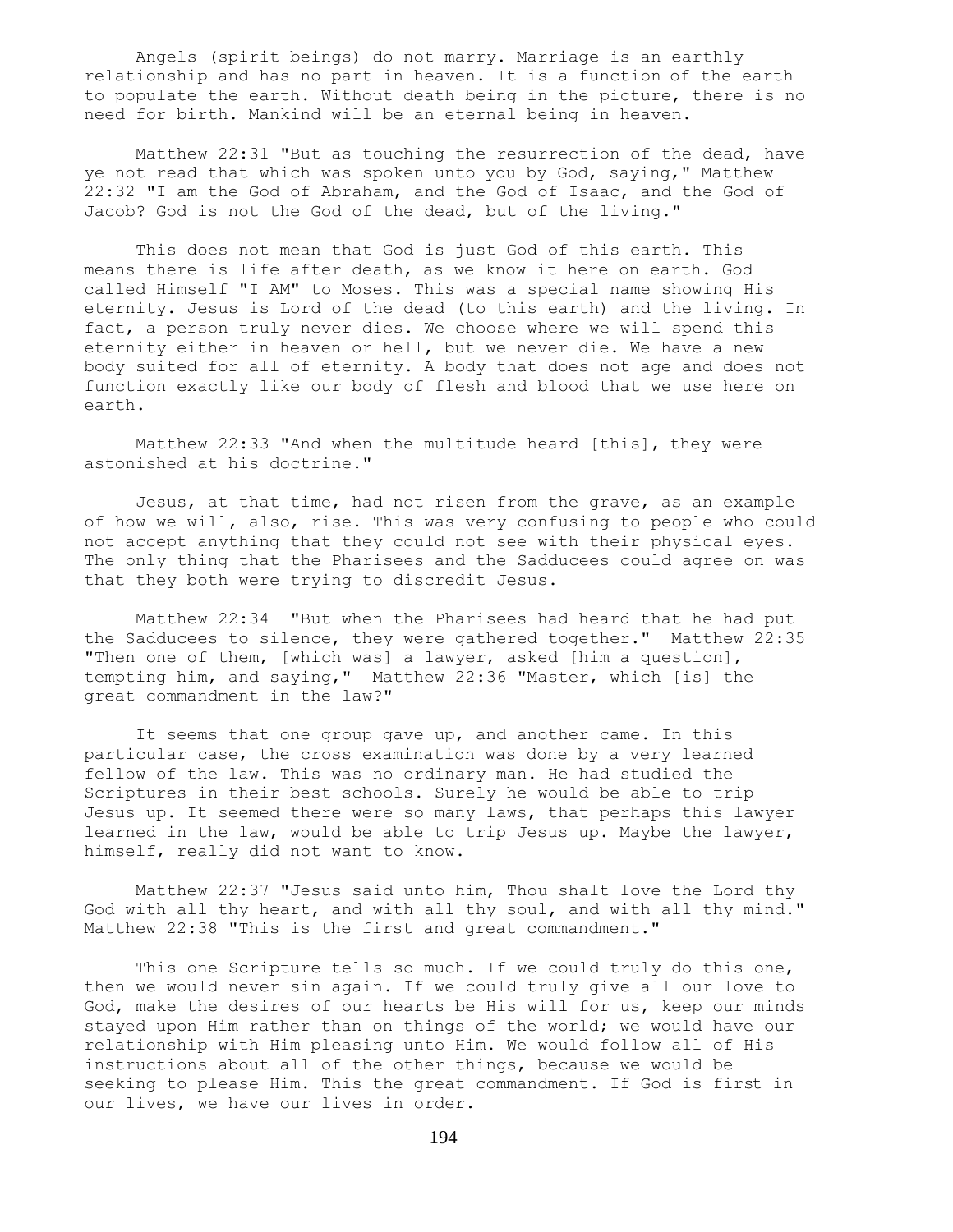Matthew 22:39 "And the second [is] like unto it, Thou shalt love thy neighbour as thyself." Matthew 22:40 "On these two commandments hang all the law and the prophets."

 This Scripture rounds the first out. We would do no murder, steal, lie, bear false witness, or covet if we loved our neighbor as ourself. If we truly love God and want to please Him, we will love our neighbor; because He commands us to do just that. Just as Jesus said, these two cover all the commandments. Take notice, here, that it is natural for us to love ourselves, as well.

 Matthew 22:41 "While the Pharisees were gathered together, Jesus asked them," Matthew 22:42 "Saying, What think ye of Christ? whose son is he? They say unto him, [The son] of David."

 This is really the problem in our churches today. Most do not realize who the person of Jesus is. Just like the Pharisees thought Jesus was the descendent of man, that is what most believe today. The problem with believing miracles, is that we have decided that Jesus was man walking around on this earth; when, in fact, He was God the Word, who took on the form of flesh and dwelt among us. We limit Jesus, because we do not truly understand who He is. We know that we are limited in what we can do, so we, believing that Jesus was man, have reduced Him to the point that we believe that he is limited as we are. Just His name (Emmanuel) tells us that He was God with us.

 Matthew 22:43 "He saith unto them, How then doth David in spirit call him Lord, saying," Matthew 22:44 "The Lord said unto my Lord, Sit thou on my right hand, till I make thine enemies thy footstool?" Matthew 22:45 "If David then call him Lord, how is he his son?"

 You see, the Spirit of Jesus Christ is eternal. He has used many different names from time to time, but they are all the same Spirit. The only time He used the name Jesus Christ, was for His short stay on the earth. When He returns, we will know Him as Lord of lords and King of kings. One of His names in heaven was the Word of God. You see, what ever name He uses describes the job He is fulfilling at the moment. He is the second person of the Godhead. Even though He was counted in the line of David, He was David's Lord. We cannot comprehend, as well as we should, all of this until it is revealed to us by the Holy Spirit of God. Just as we can't answer every little aspect of this until we learn the secret of God, neither could these Pharisees, as you can readily see in the next verse.

 Matthew 22:46 "And no man was able to answer him a word, neither durst any [man] from that day forth ask him any more [questions]."

 Jesus' answers were so complicated, that they were beyond their comprehension. Instead of them trapping Jesus, He trapped them at every question.

We will begin in Matthew chapter 23 in the next lesson.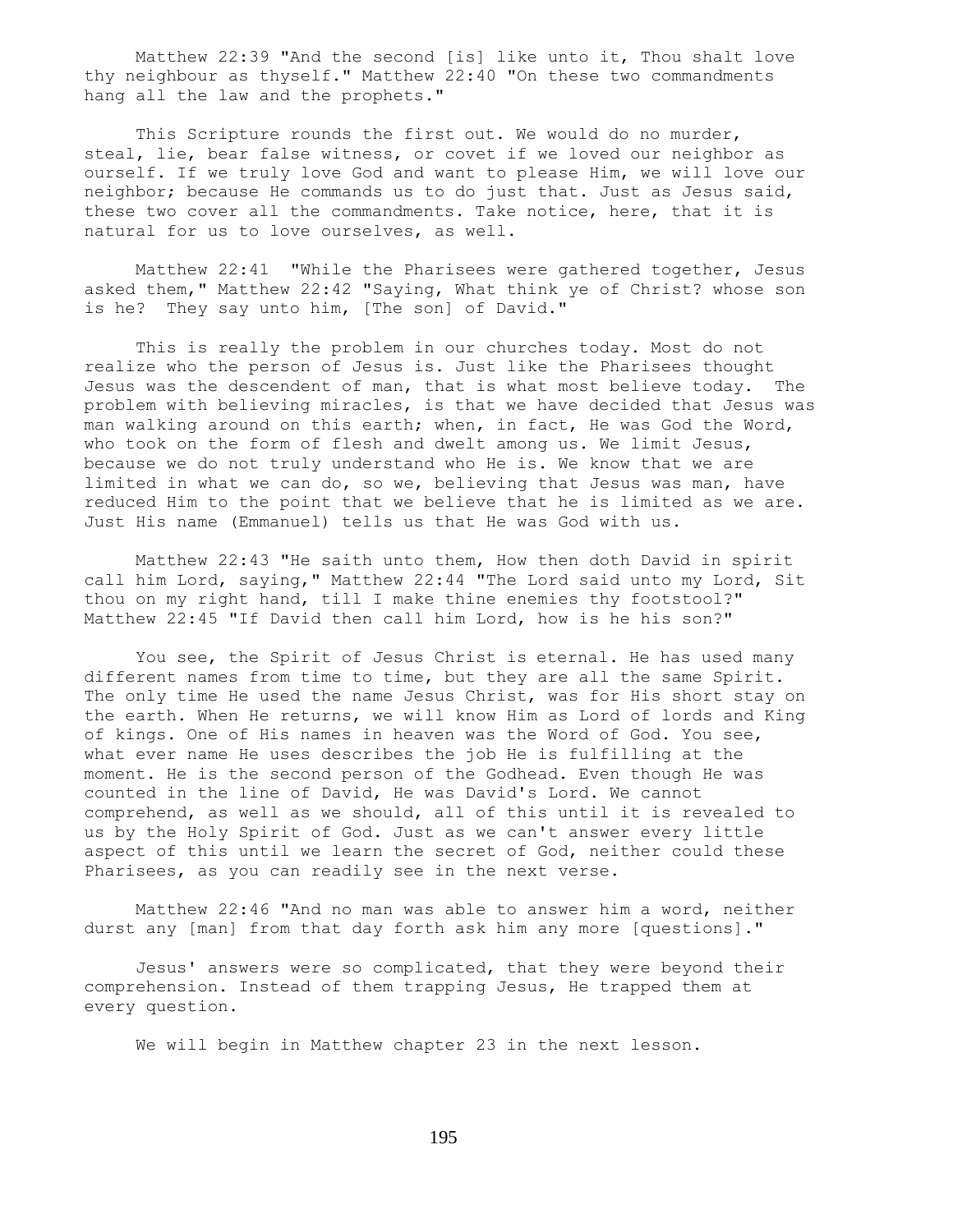1. What was the Sadducees' belief about the hereafter? 2. What did they remind Jesus about what Moses told them concerning men who die without a son? 3. Anything that is fact is not ? 4. These people wanted what kind of proof? 5. By Levitical law, if a man's brother marry the deceased's wife and bears a child, who does the first child belong to? 6. How many brethren are in this story they told to Jesus? 7. What question did they have for Jesus? 8. What were they really trying to prove? 9. How does this remind us of people today? 10. What two ways did Jesus say they err? 11. In the resurrection, what is the state of the married? 12. Why was marriage established on the earth? 13. What three Old Testament patriarchs were used as examples to prove that God is God of the living? 14. This does not mean that God is God just here on the earth, what does it mean? 15. What were the multitude astonished at? 16. What was the only thing that the Sadducees and the Pharisees could agree on? 17. What question did the lawyer ask Jesus? 18. What is the first and great commandment that Jesus gave him in answer? 19. What one thing puts our life in order? 20. What was the second commandment He gave? 21. Jesus said this covered all of what? 22. What question did they give? 23. What answer did they give? 24. Relate that to our modern churches? 25. Why is it hard for most people to believe in miracles today? 26. What one word tells us who He is? 27. What question did Jesus ask them that they had no answer for? 28. Who is Jesus, really? 29. Why did they stop asking Him questions? 30. Who trapped who in the end?

196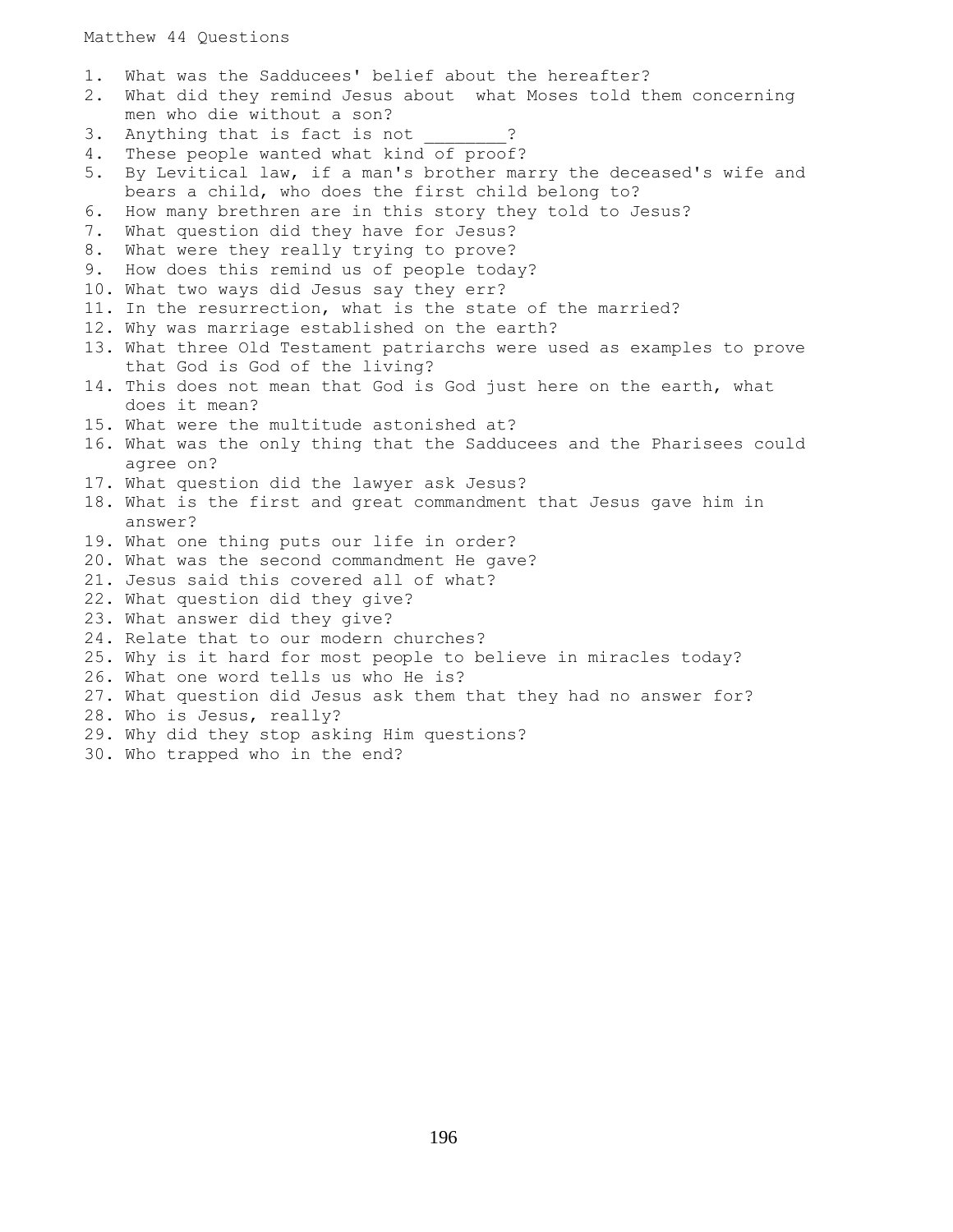We will begin this lesson in Matthew 23:1 "Then spake Jesus to the multitude, and to his disciples," Matthew 23:2 "Saying, The scribes and the Pharisees sit in Moses' seat:" Matthew 23:3 "All therefore whatsoever they bid you observe, [that] observe and do; but do not ye after their works: for they say, and do not."

 This is very interesting. These scribes and Pharisees knew the letter of the law. They have learned the law of Moses with no exceptions. They are quick to preach that everyone had to keep the law. There was just one catch to all of this. They preached against the very things they did themselves. They were without excuse, because they sinned with full knowledge that it was wrong. Jesus said it was okay to listen to them, but don't pattern your life after theirs.

 Matthew 23:4 "For they bind heavy burdens and grievous to be borne, and lay [them] on men's shoulders; but they [themselves] will not move them with one of their fingers." Matthew 23:5 "But all their works they do for to be seen of men: they make broad their phylacteries, and enlarge the borders of their garments,"

 These scribes and Pharisees were much like the leaders of many religions today. They put needless burdens on others and bare no burdens themselves. With them, their religion was just a formality. It really had no real meaning to them. It really was just a front put up to make others conform to the way they wanted things. You really could not call this true belief, it is just religion. This religion that they were practicing was just so others could see them. In the Sermon on the Mount, this type of religion was described as, they loved the glory of men more than the glory of God. The word "phylacteries" had to do with the little cube worn on the head or under the left arm that had sections of the law written on it. This area spoken of as "enlarging the borders of their garment" were tassels worn at the corners of the garment. They were made of blue and white thread to remind of the miracles of God. This religion had much pomp and show. They were more eager for the praises of men, than of God.

 Matthew 23:6 "And love the uppermost rooms at feasts, and the chief seats in the synagogues," Matthew 23:7 "And greetings in the markets, and to be called of men, Rabbi, Rabbi."

 "Rabbi" means my master. These positions in the community and at special occasions were fought over, because if you sat in this position, you were thought of as someone with great authority. Jesus told us in another Scripture, to not think of ourselves too highly. Pride and arrogance have been the downfall of many. This attitude of wanting the community to look up to you, like they wanted position here, had nothing to do with worshipping God. Most people who go to church for this reason, get very little out of church. God loves an humble spirit. In many cases, people who want great positions in churches are not in church to worship God. They are there to be seen by their neighbors.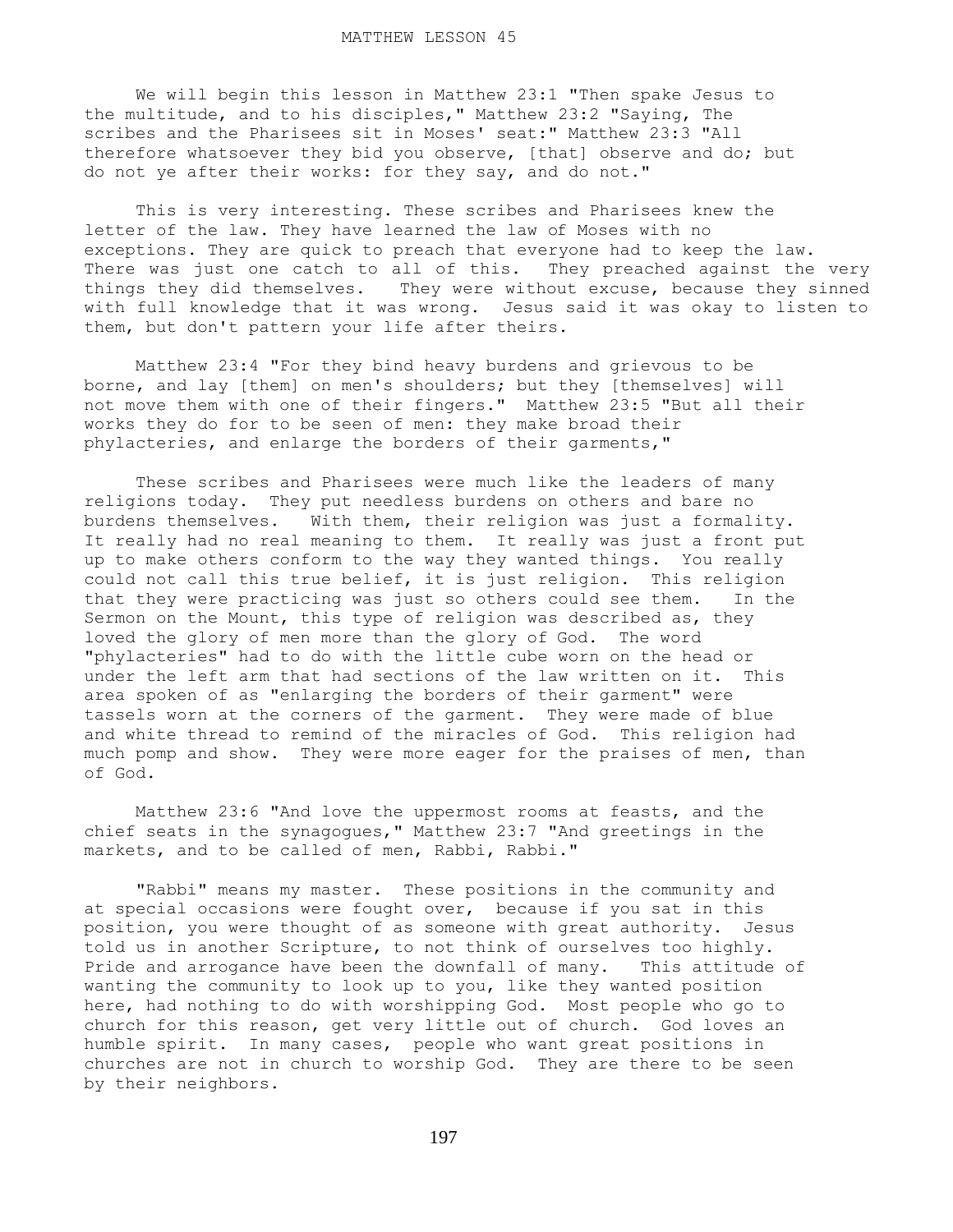Matthew 23:8 "But be not ye called Rabbi: for one is your Master, [even] Christ; and all ye are brethren." Matthew 23:9 "And call no [man] your father upon the earth: for one is your Father, which is in heaven." Matthew 23:10 "Neither be ye called masters: for one is your Master, [even] Christ."

 Here, again, we see that we should not try to elevate ourselves to the position of God the Father, or God the Son. We must not try to bring them down to our level or try to push ourselves up to Their level. Let them be God, and us Their followers.

 Matthew 23:11 "But he that is greatest among you shall be your servant." Matthew 23:12 "And whosoever shall exalt himself shall be abased; and he that shall humble himself shall be exalted."

 A good example of the above, is that the head, or pastor, of the church is called a "minister". He, or she, is to minister to the needs of the people. It is a little bit like a balloon. If you blow yourself up too much, the balloon will burst. That is what happens to people as well. Let someone else build you up. Do not get to thinking too highly of yourself. When you do you are riding for a fall.

 Matthew 23:13 "But woe unto you, scribes and Pharisees, hypocrites! for ye shut up the kingdom of heaven against men: for ye neither go in [yourselves], neither suffer ye them that are entering to go in." Matthew 23:14 "Woe unto you, scribes and Pharisees, hypocrites! for ye devour widows' houses, and for a pretence make long prayer: therefore ye shall receive the greater damnation." Matthew 23:15 "Woe unto you, scribes and Pharisees, hypocrites! for ye compass sea and land to make one proselyte, and when he is made, ye make him twofold more the child of hell than yourselves."

 A hypocrite is someone who says one thing, and does something totally different. He shows the world one face, and lives an entirely different life at home. This, perhaps, could be why so many preachers' children turn away from the church. They see their parent showing the church world one face, and they are totally different with the family. Many youngsters who are raised in a strict church environment, turn away when they get old enough to make their own decisions. The "phonies" in the church do more to harm Christianity than to help it. Leaders, who do not live what they preach, will have to answer to God. Sometimes, I believe, the reason some ministers want to get someone saved is so they can brag about it, as if it is a trophy. Truth in ministry is what is needed; a true caring for those who are lost.

 Matthew 23:16 "Woe unto you, [ye] blind guides, which say, Whosoever shall swear by the temple, it is nothing; but whosoever shall swear by the gold of the temple, he is a debtor!" Matthew 23:17 "[Ye] fools and blind: for whether is greater, the gold, or the temple that sanctifieth the gold?"

First of all, it is wrong to swear by anything. The Creator is to be worshipped, not His creation. Wrong emphasis is put on wealth in the church, as it is in the world. If we could forget what money (gold) is, and just think of it a tool that helps us accomplish tasks for God, we would be much better off. A tool is only as good as the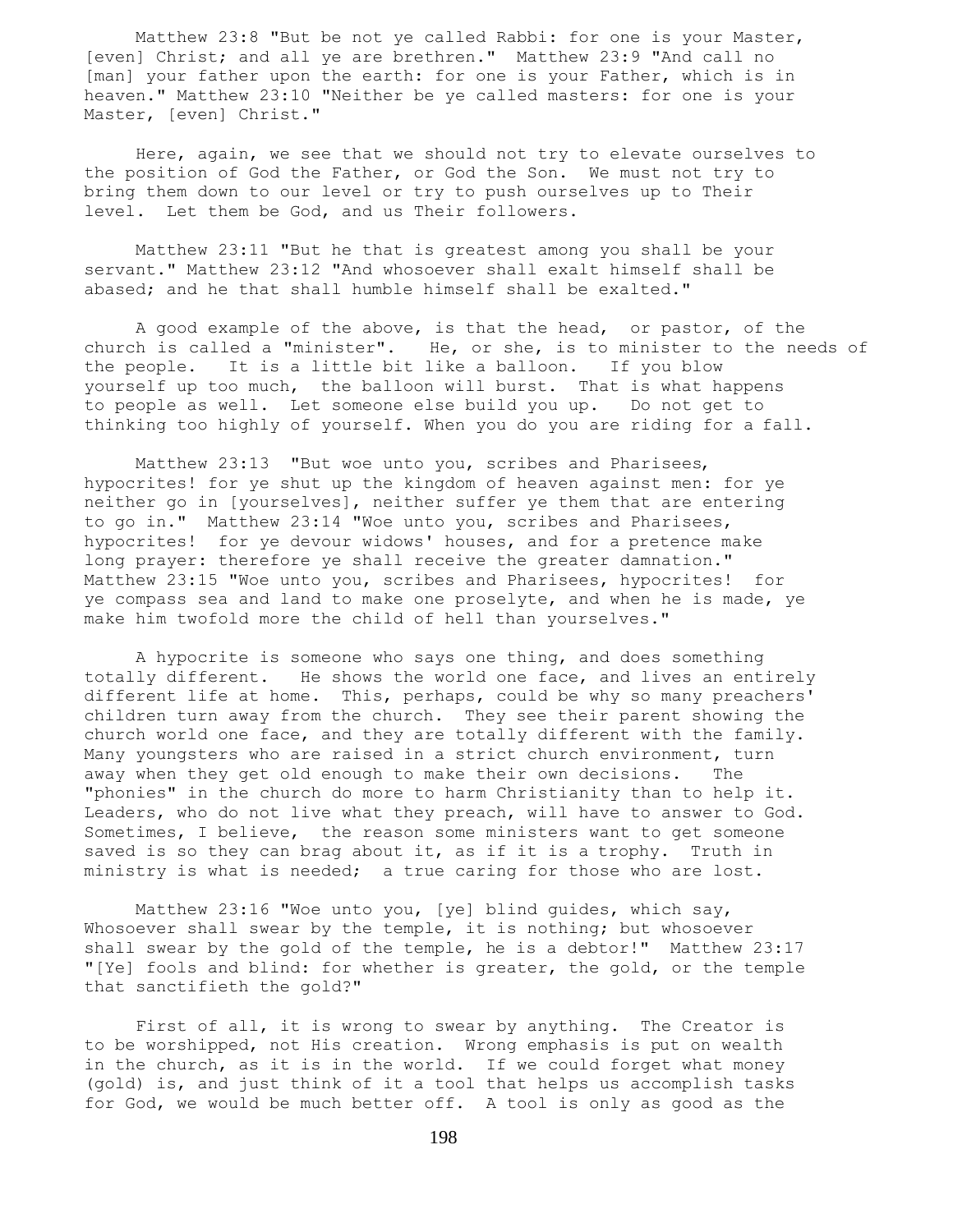person using it. Gold (money) is only as useful as the person who possesses it will allow it to be. There is too much emphasis on money in the churches and not enough on soul winning. God will provide the money for the church, in some miraculous way, if we will be about His business.

 Matthew 23:18 "And, Whosoever shall swear by the altar, it is nothing; but whosoever sweareth by the gift that is upon it, he is guilty."

The altar should be holy. Those who touch the altar are truly reaching out to God. Gifts are not to be worshipped, by the congregation or the minister. In many churches today, offices or positions in the church are determined by how much a person gives. This is not correct.

 Matthew 23:19 "[Ye] fools and blind: for whether [is] greater, the gift, or the altar that sanctifieth the gift?" Matthew 23:20 "Whoso therefore shall swear by the altar, sweareth by it, and by all things thereon." Matthew 23:21 "And whoso shall swear by the temple, sweareth by it, and by him that dwelleth therein."

 Anything at all that we took an oath by, would be actually swearing by the Almighty God; because it all belongs to Him. You can see as this continues on that all of creation belongs to the Creator.

 Matthew 23:22 "And he that shall swear by heaven, sweareth by the throne of God, and by him that sitteth thereon."

 In conclusion to this lesson, if we have learned anything, it is to get our eyes off the material things of this earth, and worship God. Material things that have been dedicated to the temple, become part of the temple. The more we try to separate them, the more we know they are one. We must worship the Creator, not His creations.

We will begin next lesson in Matthew 23:23.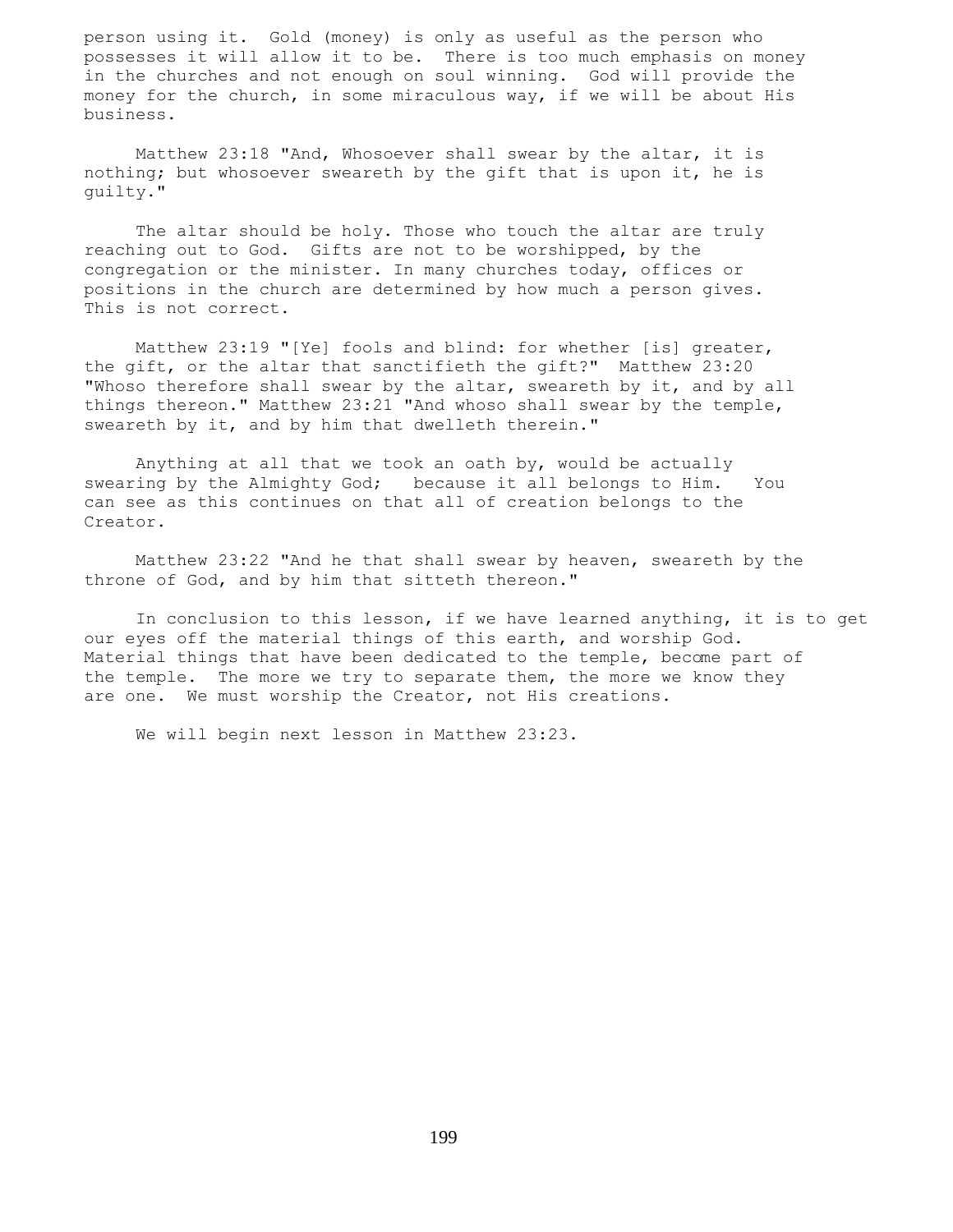## Matthew 45 Questions

1. Jesus stated the scribes and Pharisees sat where?

- 2. Should the multitude listen to them?
- 3. Should the multitude follow them? Why?
- 4. What wass the catch to their preaching?
- 5. What did the scribes and Pharisees lay on men's shoulders?
- 6. Why did they work?
- 7. What was Phylacteries associated with?
- 8. Whose praise were they seeking?
- 9. What does "Rabbi" mean?
- 10. Why did they want the chief seats?
- 11. What two things have been the downfall of many?
- 12. What kind of spirit does God love?
- 13. Who alone should be called Father?
- 14. Who is our master?
- 15. Positions of importance are of God. what should we not try to do with Jesus?
- 16. What should we be happy being?
- 17. Why is the leader of the church called a minister?
- 18. When you get to thinking too highly of yourself, what is about to happen?
- 19. What is it ok to swear by?
- 20. What should we think of money as?
- 21. What makes it useful?
- 22. Besides calling the scribes and Pharisees hypocrites, What did He call them?
- 23. Which is more important, the altar or the gift on the altar?
- 24. In all actuality, anything we swear by is swearing by
- 25. When you swear by heaven, what are you really swearing by?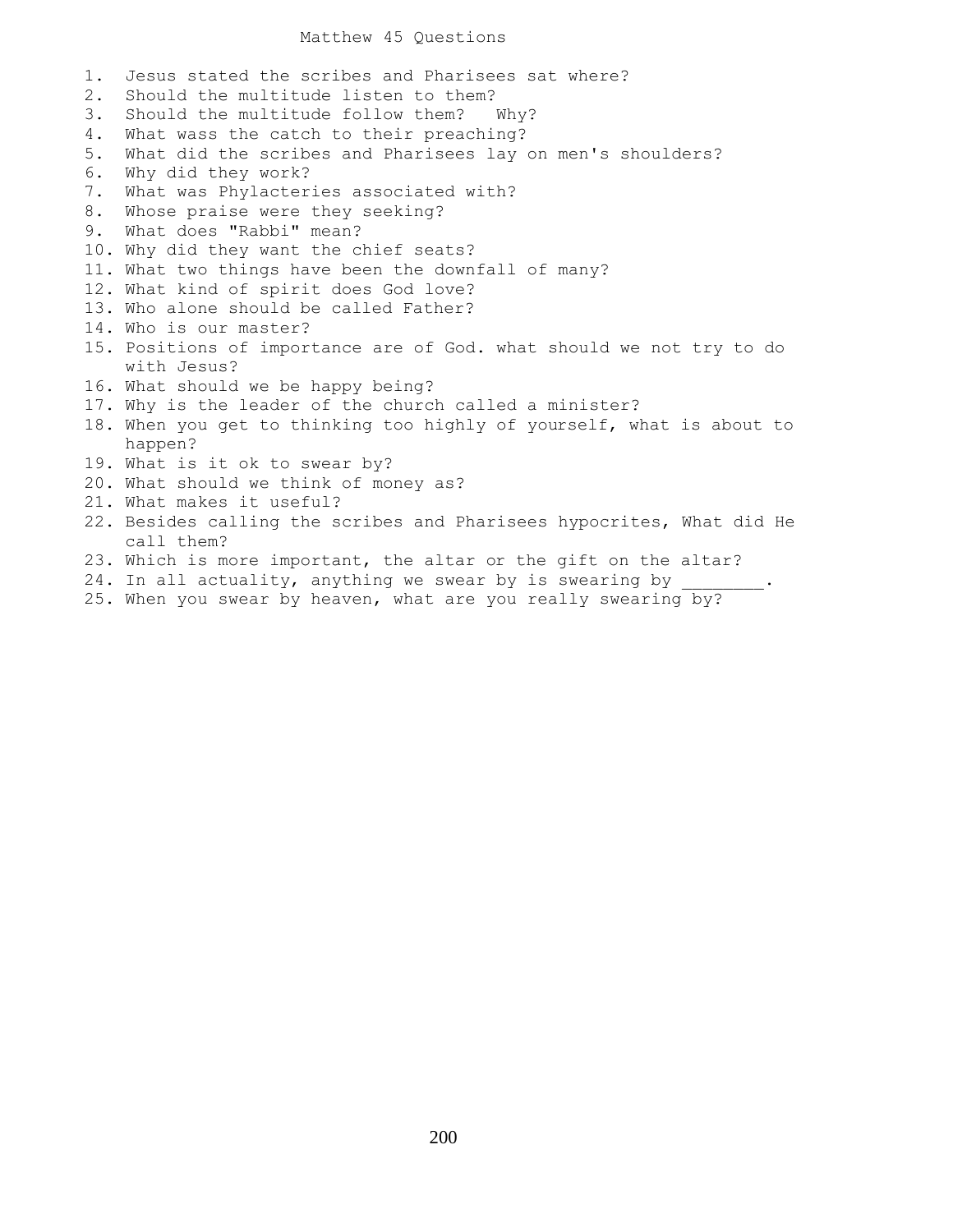We will start this lesson in Matthew 23:23 "Woe unto you, scribes and Pharisees, hypocrites! for ye pay tithe of mint and anise and cummin, and have omitted the weightier [matters] of the law, judgment, mercy, and faith: these ought ye to have done, and not to leave the other undone." Matthew 23:24 "[Ye] blind guides, which strain at a gnat, and swallow a camel."

 Mint, anise, and cummin are various spices. Some of them were used for fragrance from time to time. They were ,also, ground up and used for medicine. This really was not what God had in mind when He spoke of the tithe, but they had gotten so technical with their performance they had forgotten the purpose behind it. They were so caught up in technicalities that they no longer were functional as a church. It would be like us getting so caught up in watching the clock and making sure we did not run a service overtime, that we took no time to minister to the needs of the people. How can someone who is blind lead someone? What Jesus was trying to tell them was, stop worrying about formality and get people into the kingdom. Don't worry about who does it or how, just get them saved, and then minister to them. This is the fifth "woe".

 Matthew 23:25 "Woe unto you, scribes and Pharisees, hypocrites! for ye make clean the outside of the cup and of the platter, but within they are full of extortion and excess." Matthew 23:26 "[Thou] blind Pharisee, cleanse first that [which is] within the cup and platter, that the outside of them may be clean also."

 Here, Jesus was speaking of cleaning up the heart of man. Out of the issue of the heart, the mouth speaketh. Some churches today, believe that just being baptized in water gets you saved. This is not true. There are many people who have been baptized in water that are lost. To be saved, A person must have a change of heart. His heart must be washed in the blood of the Lamb, and cleansed from all unrighteousness. He must truly believe that Jesus died on the cross for his sins, and that He rose again. When a person is cleaned up from within, his old desire to sin is washed away, and the desire of his heart is to follow Jesus. You can quickly notice a change in his conversation, his habits, and his goals. In fact the change will be so great everyone will notice. I am not against being baptized in water, but the baptism of the heart must take place first. Truly the order of baptisms is baptism of repentance, baptism of heart, baptism of water, baptism of fire of the Holy Spirit, and baptism of suffering. You see, these pharisees appeared from the outside to be living for God, but their hearts and spirits were not in it.

 Matthew 23:27 "Woe unto you, scribes and Pharisees, hypocrites! for ye are like unto whited sepulchres, which indeed appear beautiful outward, but are within full of dead [men's] bones, and of all uncleanness."

 Once a year, about the fifteenth of the month of Adar, the Jews painted their tombs with whitewash to denote where the dead bodies were. Jesus, in this statement, was accusing these scribes and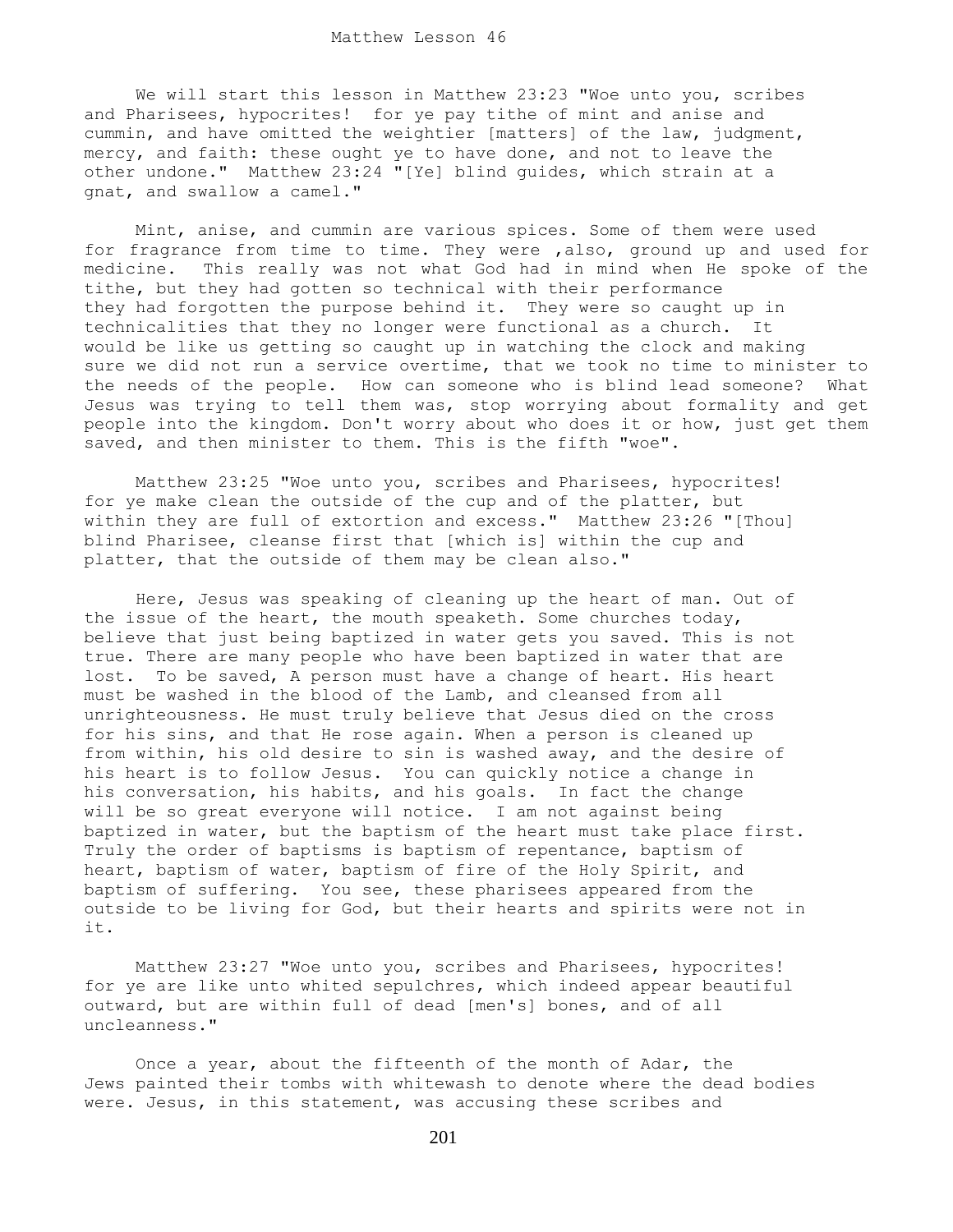Pharisees to be dead inwardly, but whitewashed on the outside. Probably, from the world's point of view (the outside), they were super religious, but it was all on the outside. Inside there were dead men's bones. They were covering up their lust of the flesh with this whitewhash. To whitewash something today means, to attempt to cover up something very evil. In our society today, we see this in preachers who lead two lives; one for the public to view, and another private life that cannot stand up under the light. It is explained in verse 28.

 Matthew 23:28 "Even so ye also outwardly appear righteous unto men, but within ye are full of hypocrisy and iniquity." Matthew 23:29 "Woe unto you, scribes and Pharisees, hypocrites! because ye build the tombs of the prophets, and garnish the sepulchres of the righteous," Matthew 23:30 "And say, If we had been in the days of our fathers, we would not have been partakers with them in the blood of the prophets." Matthew 23:31 "Wherefore ye be witnesses unto yourselves, that ye are the children of them which killed the prophets." Matthew 23:32 "Fill ye up then the measure of your fathers."

 It seems that these scribes and Pharisees made large graves and mausoleums to say to the world that they were opposed to the killing of the prophets. In essence, they were saying had they been living instead of their ancestors, thew would not have killed them. These scribes and Pharisees had not only rejected the prophets, but they had gone even further and had rejected the very Son of God. It is so easy to say what you would do, if you do not have the decision facing you. These scribes and Pharisees were quick to criticize, but they would make a much more serious denial when they participated in the crucifixion of Jesus the Christ the Son of God. Their cup of iniquity would be more than full.

 Matthew 23:33 "[Ye] serpents, [ye] generation of vipers, how can ye escape the damnation of hell?"

 These phony scribes and Pharisees were like the ones Jesus was speaking of that stand before Him at the end and say, Lord have we not done all these wonderful things in your name? Jesus will tell them to get away from Him, that He never knew them. You see, having a form of religion is just not enough. Our hearts are the judge. Were our hearts right with God; was it the desire of our hearts to please God more than mankind. There are only two ways to go. Those who Jesus does not accept go to hell. To answer the question of Jesus above, there is a way to avoid hell. Turn from this whitewashed outward religion, repent, and make Jesus Lord of our lives.

 Matthew 23:34 "Wherefore, behold, I send unto you prophets, and wise men, and scribes: and [some] of them ye shall kill and crucify; and [some] of them shall ye scourge in your synagogues, and persecute [them] from city to city:" Matthew 23:35 "That upon you may come all the righteous blood shed upon the earth, from the blood of righteous Abel unto the blood of Zacharias son of Barachias, whom ye slew between the temple and the altar."

Remember, these were the religious people of their day, but it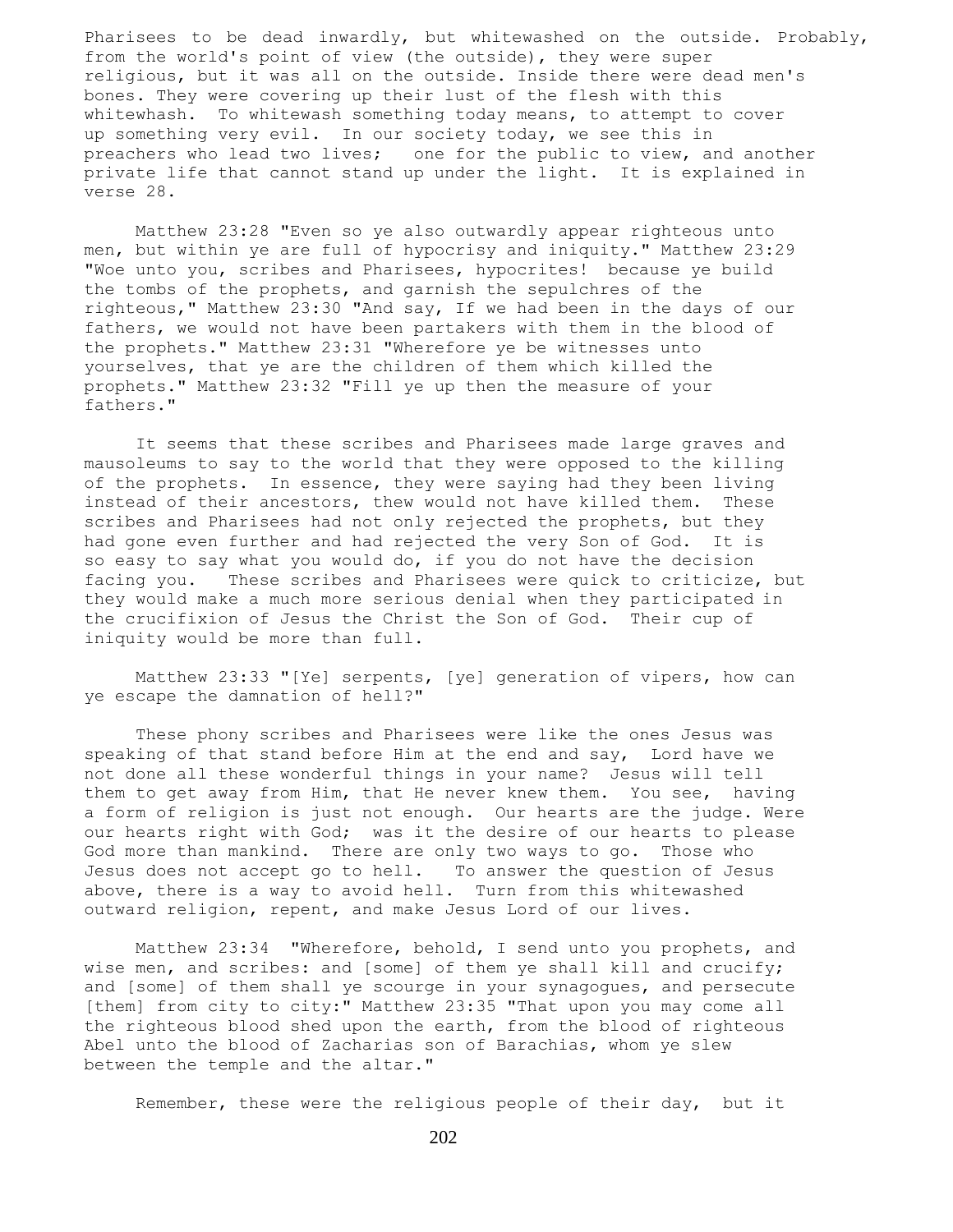was an outward religion for show. They had nothing good going on inside them. They (as a whole) would not accept Jesus. In not accepting Him, who was the perfect Lamb of God--the perfect sacrifice, it was as if they themselves had killed the prophets that led up to Jesus. Their message was of His coming. In not accepting Him, they did not accept their message, as well.

 Matthew 23:36 "Verily I say unto you, All these things shall come upon this generation."

 Jesus, here, was speaking of them rejecting the Savior of the world (Jesus Christ).

 Matthew 23:37 "O Jerusalem, Jerusalem, [thou] that killest the prophets, and stonest them which are sent unto thee, how often would I have gathered thy children together, even as a hen gathereth her chickens under [her] wings, and ye would not!"

 Jesus' desire was that the Hebrews would accept His free gift of salvation. They were the chosen of God. Jesus, like a hen that sees a storm coming and gathers her little chickens and covers them with her wings to protect them, wanted to protect them by covering them with His shed blood. They would not accept Him. They went so far as to crucify the Son of God. Jesus knew this when He made this statement and mourned for Jerusalem. "O Jerusalem."

Matthew 23:38 "Behold, your house is left unto you desolate."

 Jesus' foreknowledge helped Him see the desperate thing they would do and become totally separated from God.

 Matthew 23:39 "For I say unto you, Ye shall not see me henceforth, till ye shall say, Blessed [is] he that cometh in the name of the Lord."

 This verse 39, I believe, means that Jesus did not appear to these particular people after the resurrection. I believe at the second coming of Christ (when every knee shall bow and every tongue confess that Jesus Christ is Lord), these people will realize that Jesus is Messiah. The Israelites have always looked for a Messiah that would be a physical king and save them from their neighbors. Jesus will be LORD OF lords and KING OF kings when He returns to earth. They truly will say, "Blessed is He that cometh in the name of the Lord:.

Next lesson will begin in chapter 24 of Matthew.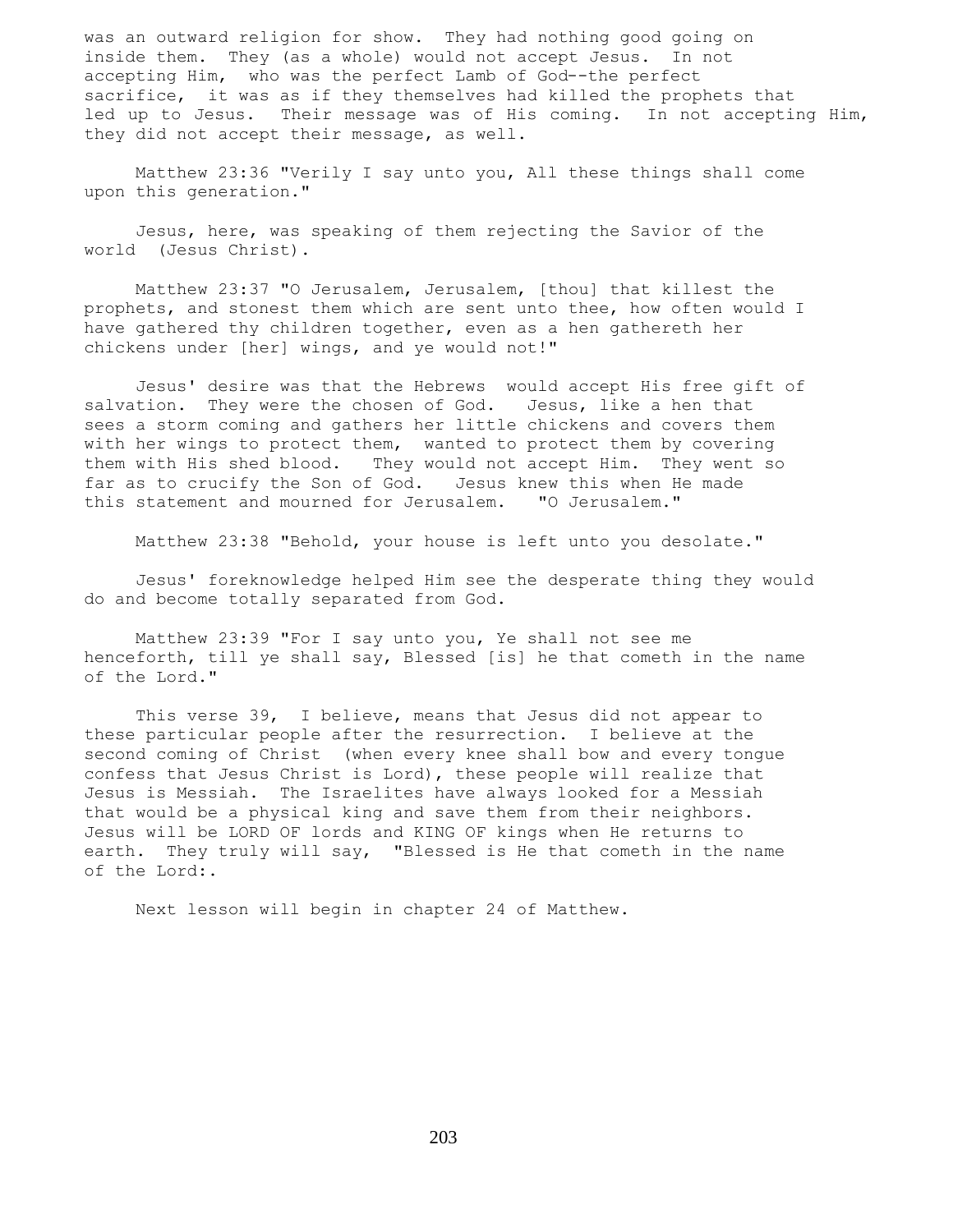1. These woes were spoken to whom? 2. By whom? 3. What were they tithing? 4. What were they omitting? 5. What did Jesus call them when He said they strain at a gnat and swallow a camel? 6. These people had gotten caught up in what? 7. These blind leaders could be paralleled to whom today? 8. What did Jesus mean when He said they cleaned the outside of the cup but inside was full of extortion and excesses? 9. What did He tell them to do about it? 10. What was Jesus really telling them to cleanse? 11. What two things must happen for you to be saved? 12. What is the order of baptisms? 13. What were they likened to in verse 27? 14. Inward they were full of what? 15. How often did the Jews whitewash the tombs? 16. What does whitewash mean today? 17. How did these scribes and Pharisees think they were better than their ancestors? 18. What was worse about the scribes and Pharisees? 19. What two names did Jesus call them, when He asked them how they could miss hell? 20. There is a way. describe how? 21. Jesus said they would be guilty of the blood of two men that covered the Old Testament, who were they? 22. What did Jesus compare His desiring to protect them with? 23. What 3 words indicate Jesus mourning for this people? 24. What did verse 39 mean about when they would see Jesus again? 25. What name would they call Him? 26. What will they do to show that they recognize Him?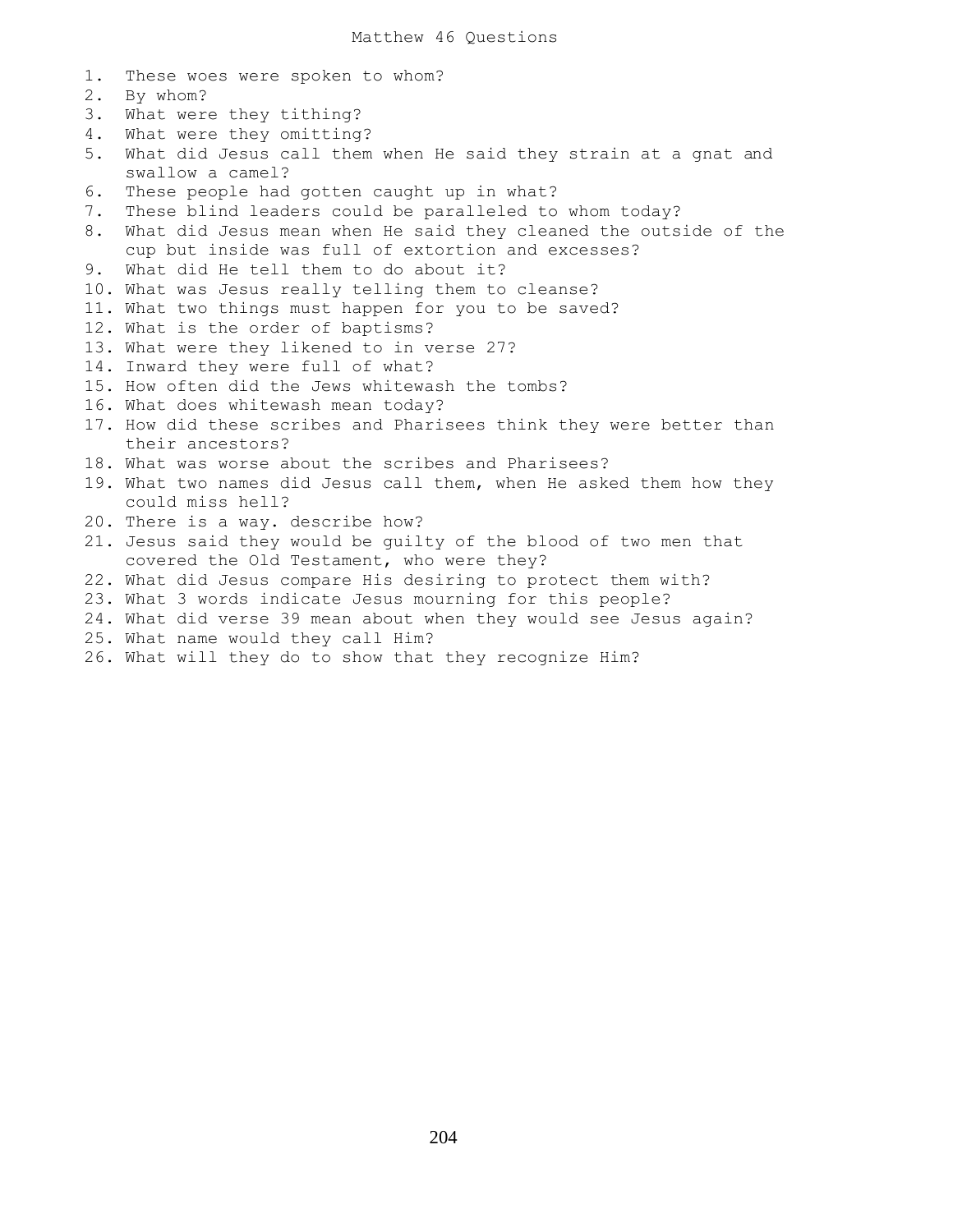Matthew 46 Questions

- 1. These woes were spoken to whom?
- 2. By whom?
- 3. What were they tithing?
- 4. What were they omitting?
- 5. What did Jesus call them when He said they strain at a gnat and swallow a camel?
- 6. These people had gotten caught up in what?
- 7. These blind leaders could be paralleled?
- 8. What did Jesus mean when He said they cleaned the outside of the cup but inside was full of extortion and excesses?
- 9. What did He tell them to do about it?
- 10. What was Jesus really telling them to cleanse?
- 11. What two things must happen for you to be saved?
- 12. What is the order of baptisms?
- 13. What were they likened to in verse 27?
- 14. Inward they were full of what?
- 15. How often did the Jews whitewash the tombs?
- 16. What does whitewash mean today?
- 17. How did these scribes and Pharisees think they were better than their ancestors?
- 18. What is worse about the scribes and Pharisees?
- 19. What two names does Jesus call them, when He asks them how they can miss hell?
- 20. There is a way, describe how?
- 21. Jesus said they would be guilty of the blood of two men that covered the old testament?
- 22. What did Jesus compare His desiring to protect them with?
- 23. What three words indicate Jesus mourning for His people?
- 24. What did verse 39 mean about when they could see Jesus again?
- 25. What name would they call Him?
- 26. What will they do to show that they recognize Him?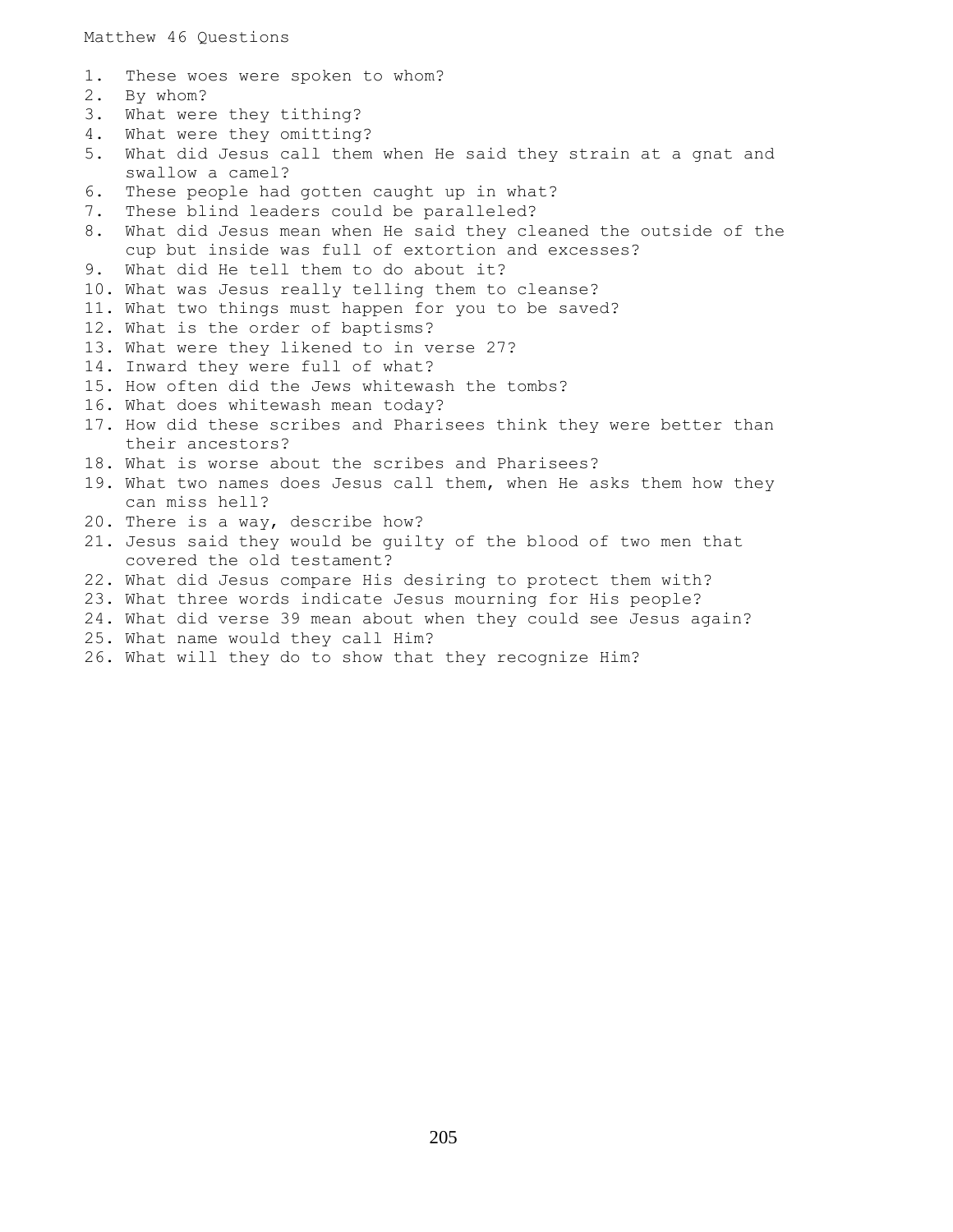## MATTHEW LESSON 47

 We begin in Matthew 24:1 "And Jesus went out, and departed from the temple: and his disciples came to [him] for to shew him the buildings of the temple." Matthew 24:2 "And Jesus said unto them, See ye not all these things? verily I say unto you, There shall not be left here one stone upon another, that shall not be thrown down."

 Jesus was speaking prophetically of the destruction of the temple that He loved so well. This was the temple where He had driven the money changers out. He had taught reverence in the house of God, that it should be a House of Prayer. When Jesus (the Lord of the temple) left, it was desolate. The outward magnificence was gone when the holiness was gone. In less than 40 years, this temple would be destroyed in a bloody battle.

 Matthew 24:3 "And as he sat upon the mount of Olives, the disciples came unto him privately, saying, Tell us, when shall these things be? and what [shall be] the sign of thy coming, and of the end of the world?"

 These disciples had all the things grouped together. One question, when will the temple be destroyed? The physical temple would be destroyed in less than 40 years. The temple of His body would be destroyed in just a few days. When would He return to the earth? In about 2000 years. When is the end of the world? At the end of the 1,000 years of peace on earth. You see, the disciples were wanting to know specifics. They had been listening to the warning to the scribes and Pharisees, and even heard of some of the disciples becoming martyrs.

 Matthew 24:4 And Jesus answered and said unto them, Take heed that no man deceive you."

 Jesus warned them. the very first thing, that there would be deceivers. His first answer: "Take heed that no man deceive you". There were even deceivers then and now, but not the magnitude that there will be in the end days.

 Matthew 24:5 "For many shall come in my name, saying, I am Christ; and shall deceive many."

 Even during the time of John, John spoke of antichrists being in the earth. These were not "the" Antichrist, but types of antichrists (those who were opposed to Christ's teachings). Paul spoke of heretical seducers. There were, also, others like Mohammed, that were worshiped instead of Messiah. In our day, there are many people claiming to be Christ. Worse than that, people have begun to deny that Jesus is God the Son. They are bringing Him down to the level of mankind, and they are, also, trying to elevate themselves to the level of Jesus. The deception of false religion is rampant. There are more false gods than ever before. There is a man living in England proclaiming to be Christ, right now.

 Matthew 24:6 "And ye shall hear of wars and rumours of wars: see that ye be not troubled: for all [these things] must come to pass, but the end is not yet."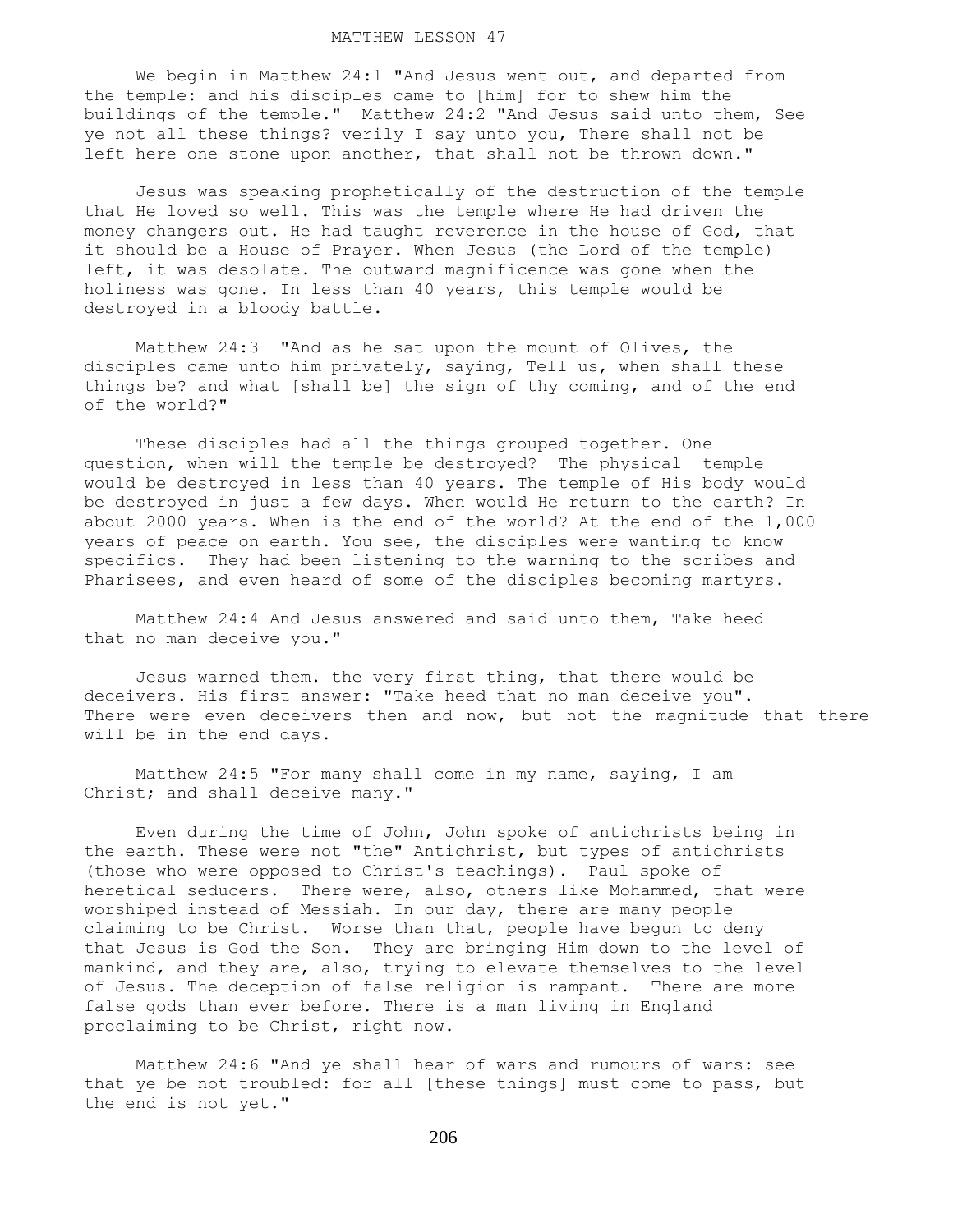There have been wars raging ever since Jesus made this statement. Wars have been on the increase in the last few years, and especially in the Middle East. Right now there is conflict going on, on every continent. Young people are being killed every day in Isreal. The Arabs and the Jews have been in constant conflict. The protestants and the Catholics are having a ("holy" ???) war in Ireland. There is conflict in the streets in all the major cities in all the countries of the world. The whole world is like a stick of dynamite about ready to explode. There are enough bombs already made to blow the whole world up. It is possible for some maniac to push a button and start an (all out) nuclear war. So certainly, this part of the prophecy is already fulfilled.

 Matthew 24:7 "For nation shall rise against nation, and kingdom against kingdom: and there shall be famines, and pestilences, and earthquakes, in divers places."

 Even in world war II, many people believed that this was the fulfillment of this "nation shall rise against nation". Of course, the two big powers with the bomb are the United States and Russia. There is really no peace between them, just a stand off. Russia has attacked countries like Afghanistan in attempt to take them over, and have taken many small countries over to Communism.

 I saw a movie not too long ago, and it discussed how many thousands die every day from the famines around the world, Ethiopia and India are both plagued with famine right now. It really seems that the countries with the famine are those who are worshipping cows and other objects of the Creator, and not the Creator, Himself. You really don't know what to do in these cases. Is this God attempting to change them? Should we go in and stop this problem? There are many thoughts on the subject. It really hurts to see the pictures of the starving children. We would surely have to say that the famines are already happening.

 Pestilence is another problem. Even here in the United States, pests are producing at an alarming rate. There have been tremendous amounts of insecticide used to stop pests. Some insecticides have been banned, because they have gotten into the water system, and humans have a great amount of them in their blood. We cannot say for sure, but many believe that so much use of insecticide has brought on large percentages of cancer incidents today. This too, seems to have been fulfilled.

 Earthquakes have been on the increase. Last year, it seemed that once a week we would hear of a damaging earthquake somewhere. Some in places that I had not heard of before. There was a devastating one in Mexico City. Everyone in the United States has been concerned about a large one hitting around the St. Andreas fault that goes through California. Here, again, we could say that this part of the prophecy has been fulfilled.

 Matthew 24:8 "All these [are] the beginning of sorrows." As I said, it seems that all of the above are already happening.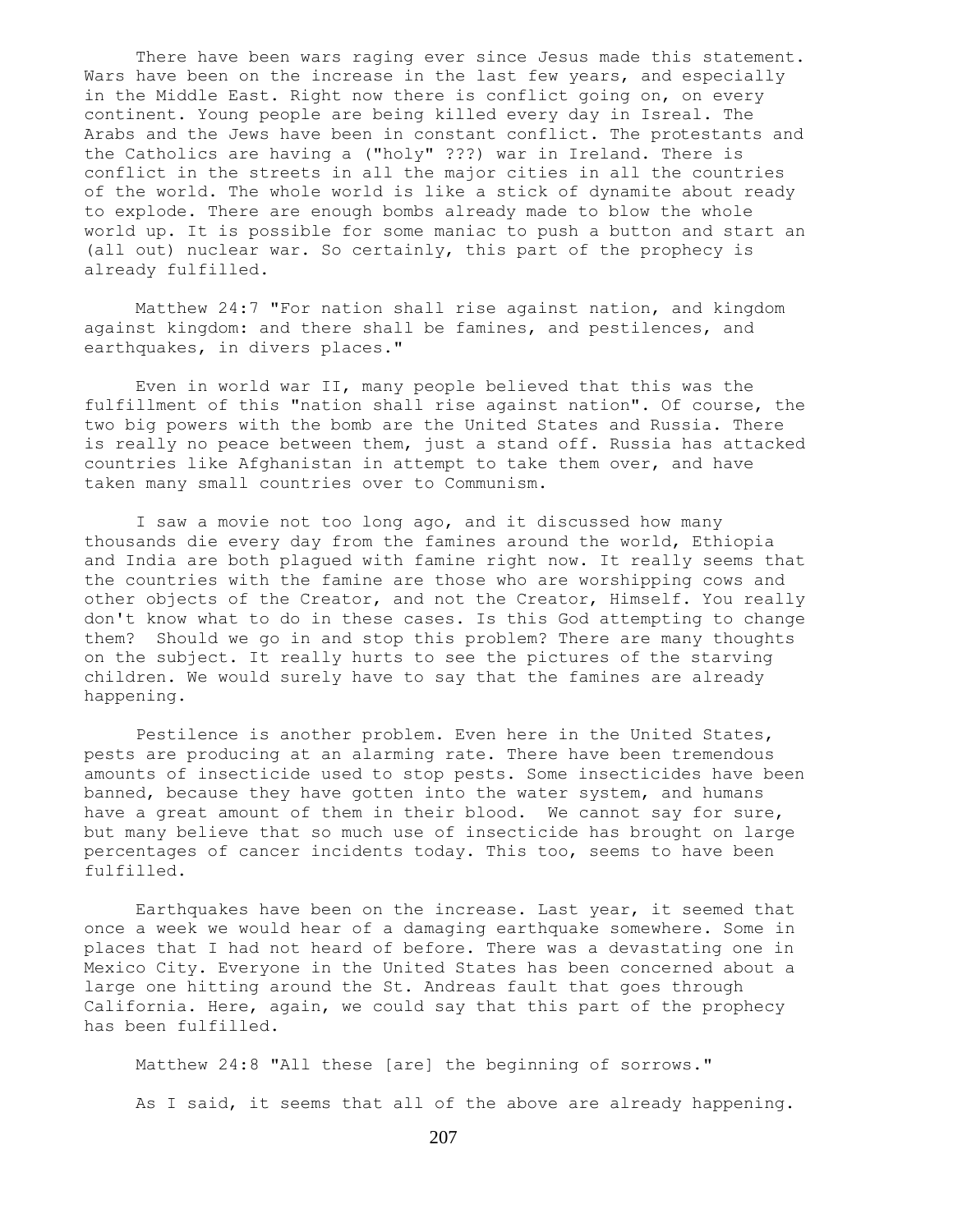So we can assume from that, that we are already in the beginning of sorrows.

 Matthew 24:9 "Then shall they deliver you up to be afflicted, and shall kill you: and ye shall be hated of all nations for my name's sake."

 The account of this in Luke adds "before all these things". We do know that many of the disciples were delivered up and were martyred for the cause of Christianity. I believe that this Scripture covers Christians and Jews. Jews, even in recent years, have been persecuted and martyred. Hitler killed about 1/6 of the Jewish people in world war II. We hear of religious atrocities in Russia today. Many are feeling the hand of persecution. I believe it goes even farther than the physical death of those who stand for true Christianity. In our society today, if a person truly loves God and tries to do something to further the kingdom, he is labeled as a fanatic. Our own little church has been persecuted by the people of the area. Lies have been spread that are so absurd but have been really damaging. Truly, the real believers in Christ are hated.

 Our nation, which is classified as a Christian nation, (and certainly did start out as a Christian nation) is hated around the world. The blessings from God have been on the United States, because of the stand we have taken toward Christianity. However, now that so many false religions have entered, it seems that the blessings from God are being lifted. After world II, many Far East religions crept into the country. Eastern mysticism is even infiltrating the main line Protestants churches. Mind control is being practiced and called faith. We see a watered down Christianity that is without power. Second Timothy 3 calls it "having a form of Godliness, bur denying the power thereof". Even inside the church world there is bickering, fighting, and back biting. The message of Christianity has been so watered down, that our ancestors would not even recognize our services as having church. Even in our own ranks, some of the new messages have removed the deity of Christ. If you take a stand against these false teachings, then you are classified as being disturbed. If you truly love Jesus, it is time to be "disturbed." You can see, with no problem, that surely this part of the prophecy has been fulfilled, as well. This is the case in the next verses.

 Matthew 24:10 "And then shall many be offended, and shall betray one another, and shall hate one another." Matthew 24:11 "And many false prophets shall rise, and shall deceive many."

 This is, probably, one of the most easily recognized things that we see in our churches today. One of the most damaging messages being taught today, is that Jesus Christ died spiritually and eternally; that He suffered in the grave for us. Many churches, who in the past have been very strong, are now teaching that Jesus was just a man when He walked the earth. Fifty years ago, had someone attacked the person of our Lord Jesus Christ like this, he would have been run out of town on a rail. Jesus said the church would be called a House of Prayer. You certainly would not call it that today. In most churches, very little praying is going on. It is very difficult to separate the activities that are going on in the church with the activities of the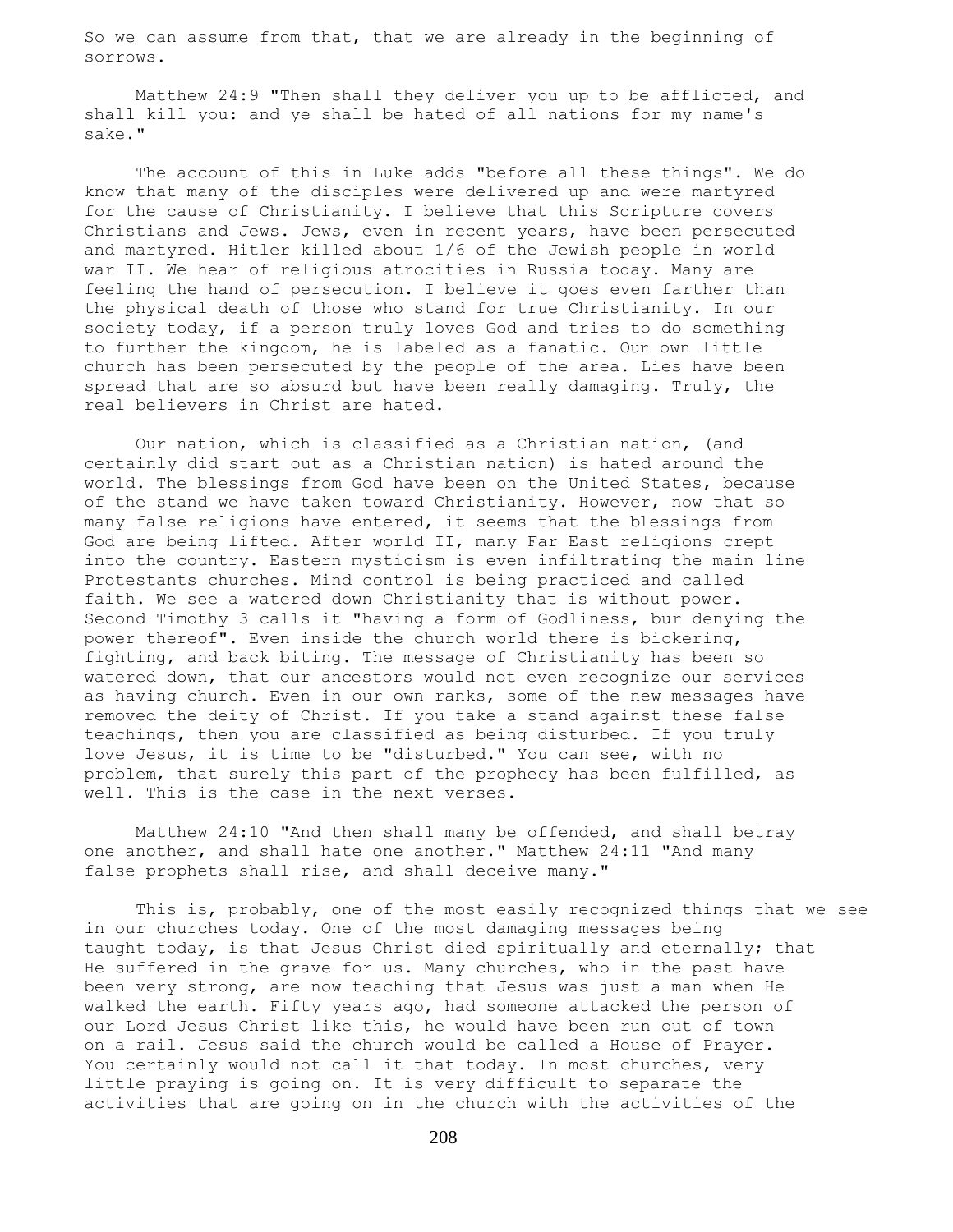world. The world has been brought into the church. Very few churches really have services where you can feel the presence of God. We have gotten so worldly that God really doesn't feel very welcome. True repentance and commitment are hardly even part of the function of the church, anymore. Some churches go months and months without one single conversion. False prophets, preachers, and other officers have brought such a watered down version of Christianity into the church that, except for the fact you are in a church house, you would believe you were at some form of world entertainment. The messages and services are appealing to the flesh. Many are being deceived. The only way not to be deceived is to know what the Bible says for yourselves. Read it every day. Ask God to help you. Ask the Holy Spirit to teach you and help you to discern right from wrong. Satan is clever, and he is out to destroy Christianity and the Christians. The only weapons that we have to fight him with are the name of Jesus Christ, the blood of Jesus, and the Word of God. Do not be deceived, learn the warnings in the Bible. Be wise in Jesus. Truly, this part of the prophecy has been fulfilled, as well.

Next lesson, we will begin in Matthew 24:12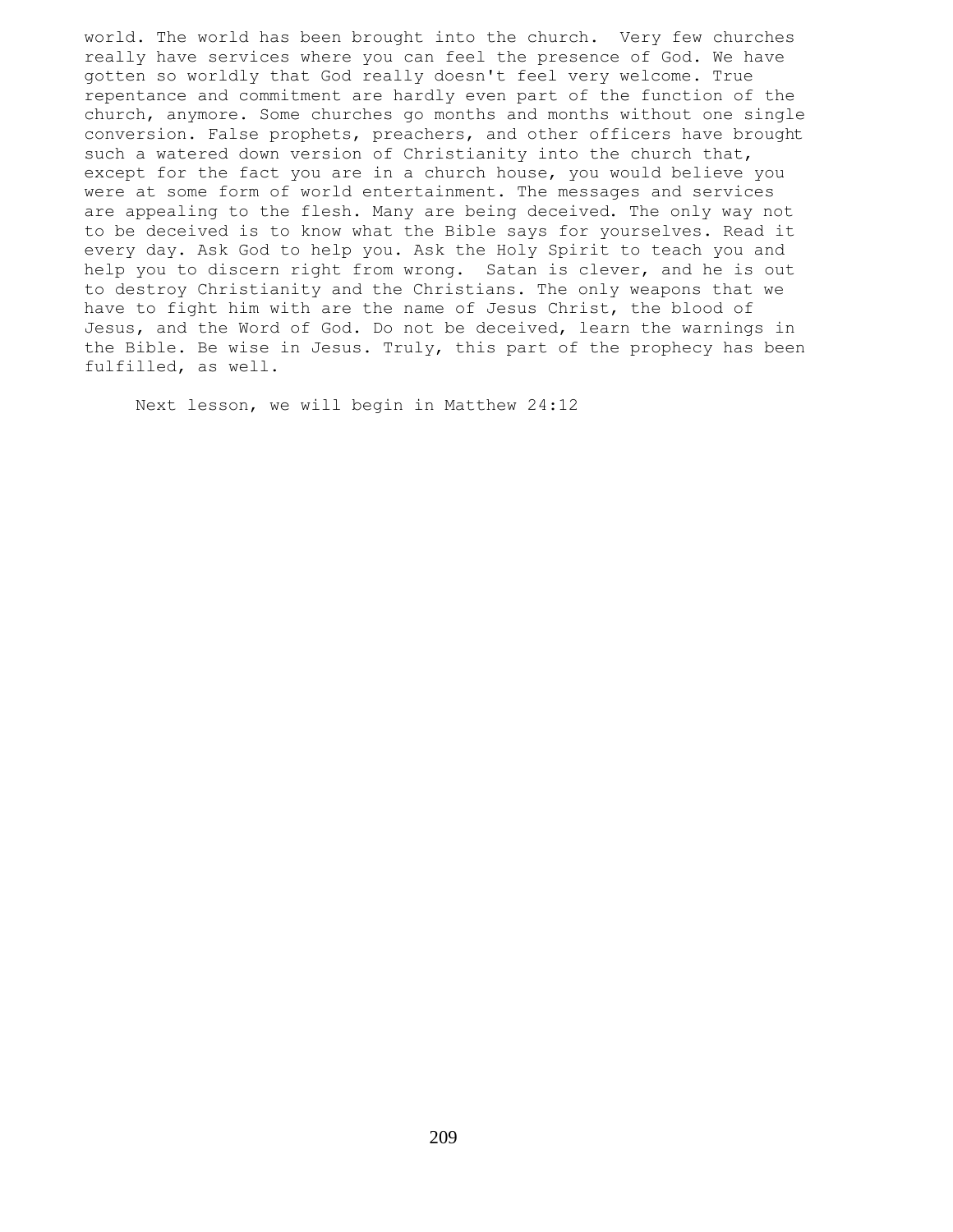Matthew 47 Questions

1. When Jesus went out from the temple, who came to Him. 2. Why did they come? 3. When Jesus showed them the temple, what did they say about it? 4. Was this prophecy fulfilled? How soon? 5. What questions did the disciples ask Jesus on the Mount of Olives.? 6. What two temples were meant here? 7. Is the end of the world and the end of the age the same thing? 8. What was Jesus' first warning to them? 9. What would these proclaim? 10. What did John have to say about this? 11. What did Paul call them? 12. This man in England, is proclaiming what? 13. In verse 6, He said there would be what? 14. Name 2 groups that have never stopped? 15. What ridiculous name is the war in Ireland known as? 16. Describe the whole world at this moment? 17. In V-7, who is the conflict with? 18. Where are most of the famines? Why? 19. What is the side effect of the pestilence? 20. Name a major city that has recently had an earthquake? 21. In V-8, Jesus said all these signs were what? 22. What begins to happens to Christians everywhere? 23. What two groups have suffered martyrdom? 24. If you love God today, you are labeled as what? 25. Truly, the real believers in Christ are 26. Where did the false religious in the U.S. come from? 27. What is one practice of eastern religion that is being passed off as faith? 28. In second Timothy 3, what is the description given our watered down religion? 29. In our ranks, what has been done to Christ? 30. What does the Scripture say will happen among the brethren? 31. Who will arise and deceive many? 32. What is one of the most damaging messages being taught in churches today? 33. If you truly love Jesus, it is time to be 34. Jesus said the church was to be called what? 35. Modern messages and activates in most churches appeal to the what? 36. What is the only way not to be deceived? 37. Have all these prophecies been fulfilled?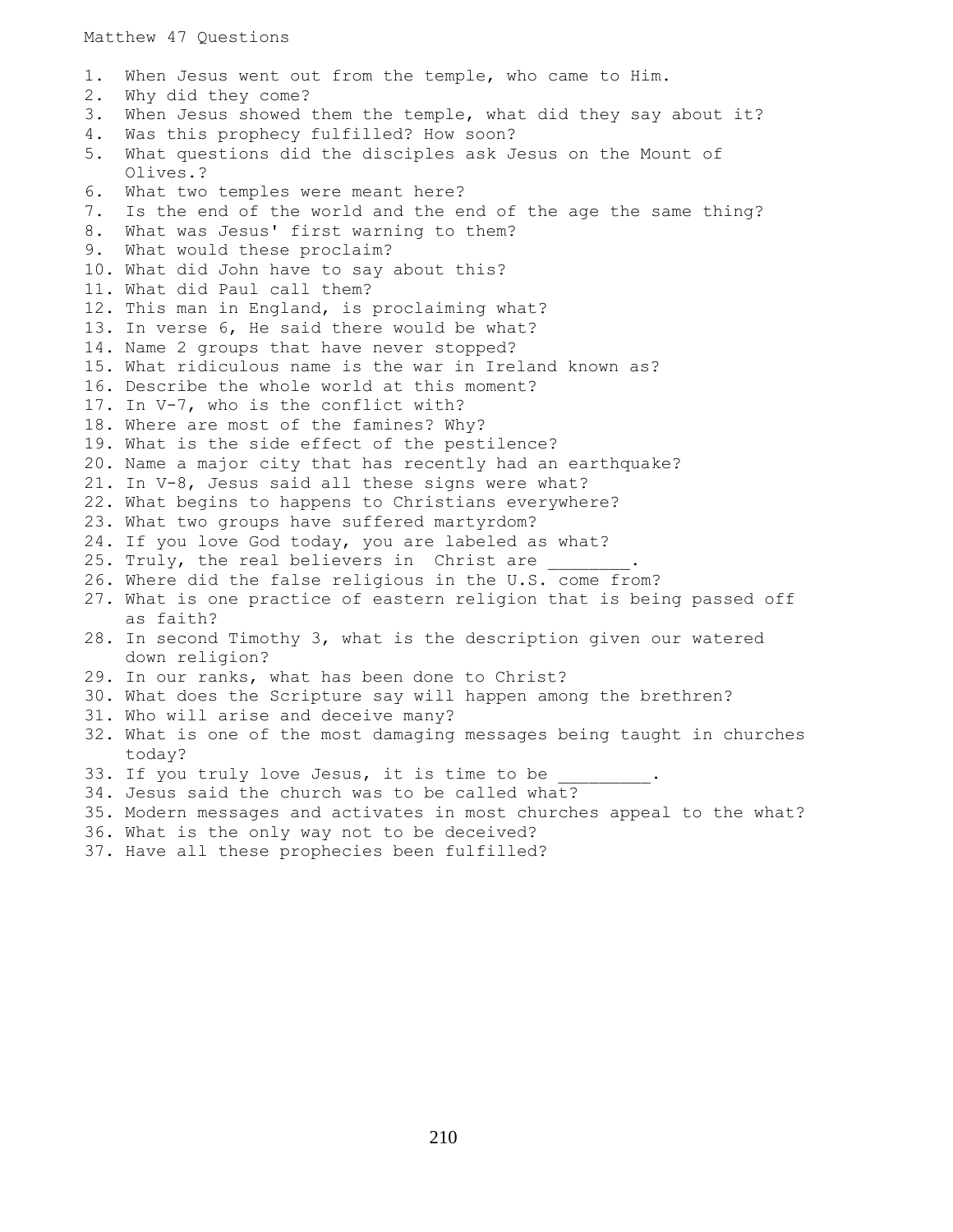We will begin this lesson in Matthew 24:12 "And because iniquity shall abound, the love of many shall wax cold." Matthew 24:13 "But he that shall endure unto the end, the same shall be saved."

 Here, we see the condition of our churches today. Some have already thrown up their hands and said, "what's the use?" Iniquity is every where. If you have a television, you know that 90% of the programs are not fit for a Christian to look at. Even on the programs that are classified as having a good moral message, are promoting things like reincarnation. There is just not anything worth watching. Our poor children are subjected to terrible pressures. The evil deeds of Sodom Gomorrah are no worse than what is going on throughout the world today. Our children are being taught that homosexuality is an alternate lifestyle. God calls it an abomination. Old people cannot even go to the store in the large cities. Some one will mug them, and take their money. Nudity, prostitution, and all sorts of crimes are taken for granted as part of society today. In the large cities neighbors do not even know each other. They are so afraid, they lock themselves in their houses. Some even put bars on their windows and doors for extra safety. Love for family and friends has truly waxed cold. Everyone is in love with himself. The children are being taught they are the center of everything, and suicide among young children is rampant. People need God to focus their lives on. Without God, there is no hope.

We see the words "he that shall endure until the end". You see, Unlike what some ministers would have you believe, there is a terrible time of testing. Many ministers have their congregations believing that there will not be problems, if you have your life right with God. What about verse 13, that said you must endure to the end, if you are to be saved? God will bless His own, and if you pray and believe, He will help you through the rough times; but trials and tribulations come to all of us. How we handle the problems is what really counts. When the going gets rough, do we run or stand? Endure does not mean good times. Endure means hang on in the face of adversity. If we plan to be saved, that seems to be our lot. No one knows for sure how soon the end of this struggle will be. Our job is to hang on and give it everything we have. God will help us, if we will resist the enemy. Don't give in. Stay with it. the rewards are great.

 Matthew 24:14 "And this gospel of the kingdom shall be preached in all the world for a witness unto all nations; and then shall the end come."

 The good news (gospel) of Jesus Christ is now being preached throughout the world. Satellite television has carried the message around the world. In the remote areas that do not have television, God has sent missionaries. Everyone has an opportunity to either accept or reject Jesus as his Saviour. If there is one sign more than all others, I believe this is it. The end of the Gentile age is near. The "end" spoken of here, is the end of the age.

 Matthew 24:15 "When ye therefore shall see the abomination of desolation, spoken of by Daniel the prophet, stand in the holy place,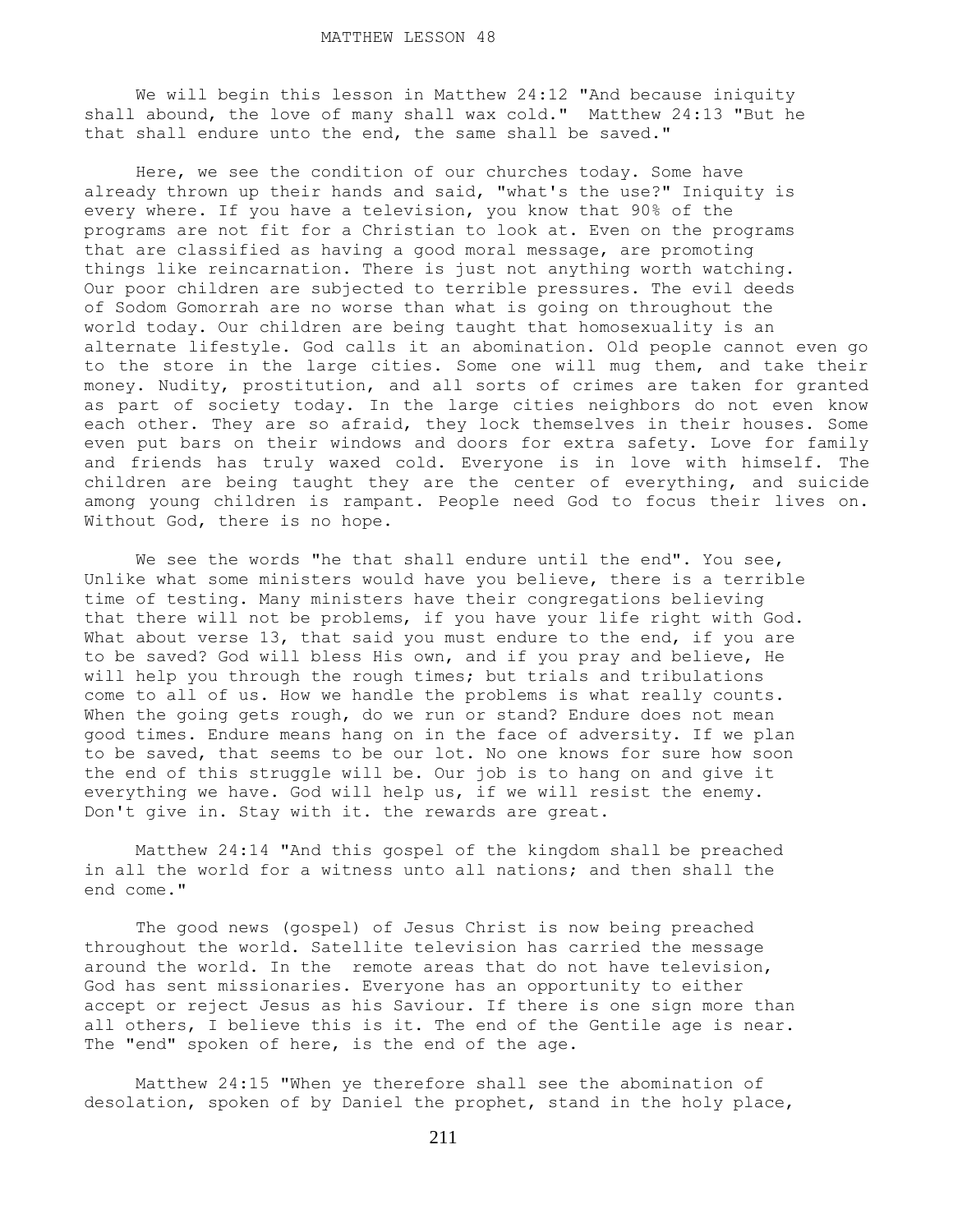(whoso readeth, let him understand:)" Matthew 24:16 "Then let them which be in Judaea flee into the mountains:"

 The "abomination", spoken of here, has to do with the evil one who is set up in the temple in the end days. Daniel 11, verses 36 and 37 spoke of this abominable one. Daniel 11:36 "And the king shall do according to his will; and he shall exalt himself, and magnify himself above every god, and shall speak marvellous things against the God of gods, and shall prosper till the indignation be accomplished: for that is determined shall be done." Daniel 11:37 "Neither shall he regard the God of his fathers, nor the desire of women, nor regard any god: for he shall magnify himself above all."

 The "abomination", or the abominable one, truly will set himself up in place of God, in the same place where the temple of God sat. There is a Temple sitting there today that is a Moslem temple. Somehow, sometime, in the future, this temple will be destroyed, and the temple of the true God will be restored. To say specifically what this exact abomination of desolation is would be presumptuous. It appears to be when the antichrist sets himself up as God at about the middle of the tribulation period, and requires all to bow to him instead of God. In chapter 12 of Daniel, we read about when this will happen. Daniel 12:6 "And [one] said to the man clothed in linen, which [was] upon the waters of the river, How long [shall it be to] the end of these wonders?" Daniel 12:7 "And I heard the man clothed in linen, which [was] upon the waters of the river, when he held up his right hand and his left hand unto heaven, and sware by him that liveth for ever that [it shall be] for a time, times, and an half; and when he shall have accomplished to scatter the power of the holy people, all these [things] shall be finished."

 The one clothed in linen would be the High Priest of God. It is pretty obvious that this "time, times, and half" means three and one half years. My own personal belief is that the Christians will be here on this earth for three and one half years of the tribulation period. I believe just before the wrath of God occurs, the Christians will be carried away into heaven to meet Jesus in the clouds. Just as the children of Isreal had a time of testing, I believe we, Christians, will be tested to see if we truly "believe", in the face of hardships. These Israelites, who are in Judaea, should flee the city to avoid being forced to bow down to the antichrist.

 Matthew 24:17 "Let him which is on the housetop not come down to take any thing out of his house:" Matthew 24:18 "Neither let him which is in the field return back to take his clothes."

 This reminds us of when Lot's wife was told not to look back. They will be leaving out in such a hurry, that there will be no time for going back and taking care of things at home. These on the housetops, were, probably, up there resting. One stairway went back into the house, but they were warned not to do that, but rather to immediately leave the city. Those in the field, were not to return for personal items, but were to flee for their lives. This is an emergency situation, probably, like it would be in the large cities, if a bomb alert were to go off. The main idea, is to get away as fast as they can, not worrying about that left behind.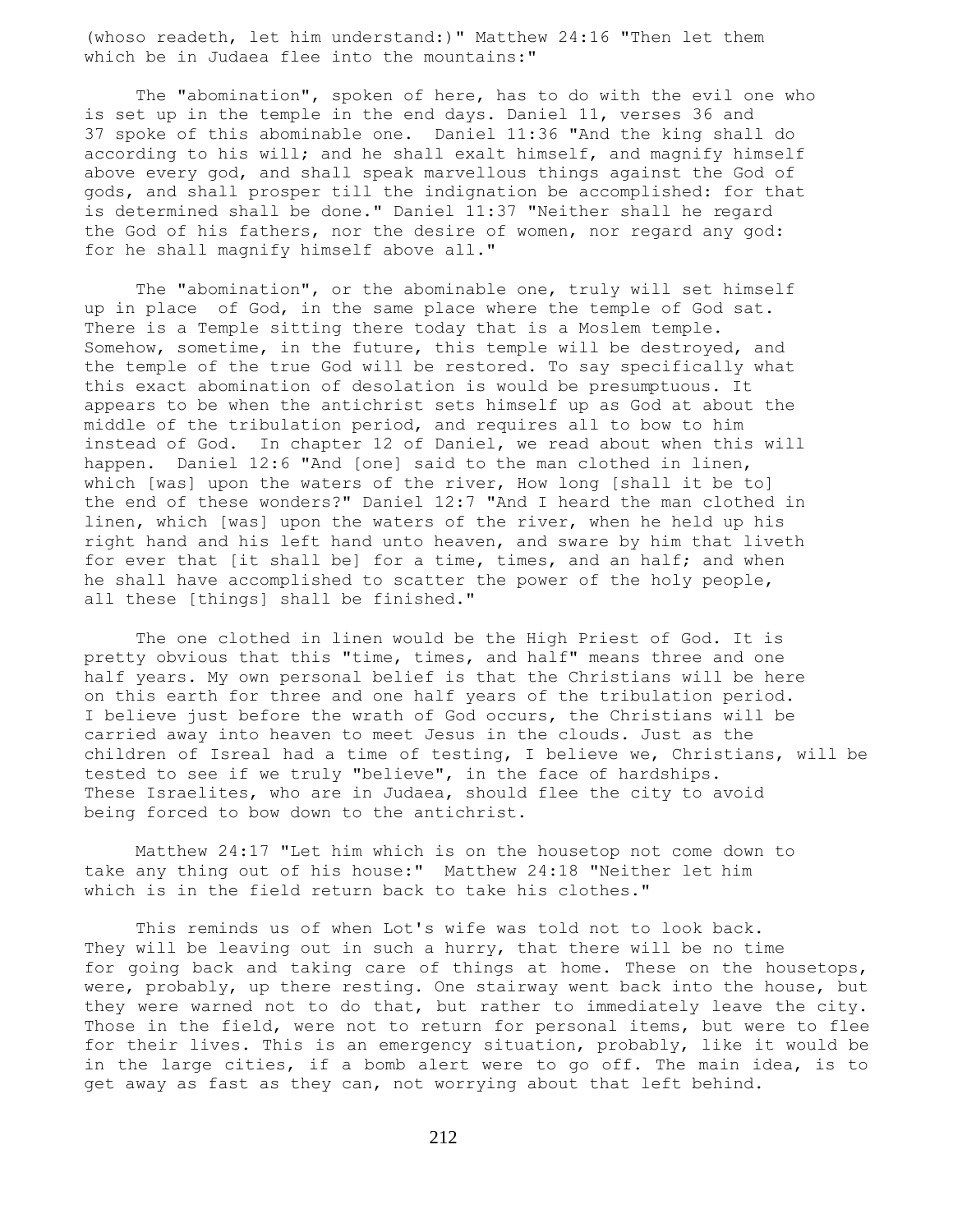Matthew 24:19 "And woe unto them that are with child, and to them that give suck in those days!"

 The sad thing about mothers (pregnant or carrying a small child) or children is that they cannot scurry out of town as fast. Wars are very hard on women and children.

 Matthew 24:20 "But pray ye that your flight be not in the winter, neither on the sabbath day:"

 Jesus told them, here, to pray so that God will see that this time will not be in the winter, when ice is everywhere making it difficult to travel, and being very cold to camp out. These Jews will not go but just a few steps on the Sabbath. Not nearly far enough to get them out of danger. When they pray, they need to ask God for this flight not to fall on the Sabbath. At the best of conditions, this will not be a fun flight.

 Matthew 24:21 "For then shall be great tribulation, such as was not since the beginning of the world to this time, no, nor ever shall be."

 In this verse, you can easily see why the rush to get out. If this was the siege that took place when Jerusalem fell to the Romans, then close to a million were estimated to die. I tend to believe that this Scripture was not only for that terrible time, but is, also, speaking of another terrible time that will come when the antichrist decides to rule. Many Scriptures have more than one prophecy in them, and I believe, that is the case here. This great siege, I believe, occurs just about the time Christians are caught away into heaven.

 Matthew 24:22 "And except those days should be shortened, there should no flesh be saved: but for the elect's sake those days shall be shortened."

 These "elect" had been praying for Jerusalem and her people, and God heard their prayers and answered. Personally, I believe Christians are the elect of God. Jews are the chosen. God makes a way out for his own. This will be no exception. God will not allow total annihilation; He will always save a remnant.

 Matthew 24:23 "Then if any man shall say unto you, Lo, here [is] Christ, or there; believe [it] not." Matthew 24:24 "For there shall arise false Christs, and false prophets, and shall shew great signs and wonders; insomuch that, if [it were] possible, they shall deceive the very elect."

 Here, this is definitely speaking of the Christians. The Bible does not fall in chronological order, on purpose. These false christs are all around us today. Some of them are openly proclaiming to be Christ, others are just subtly suggesting that they are. We had a man that come to Church in the Wildwood one night and asked me why I did not believe that he was Christ. He did not appear in the eastern sky, so we knew without doubt that he was not Him. False prophets are doing even more damage to the Christians. At least, if someone proclaims he is Christ, those of us that know the Scriptures recognize right off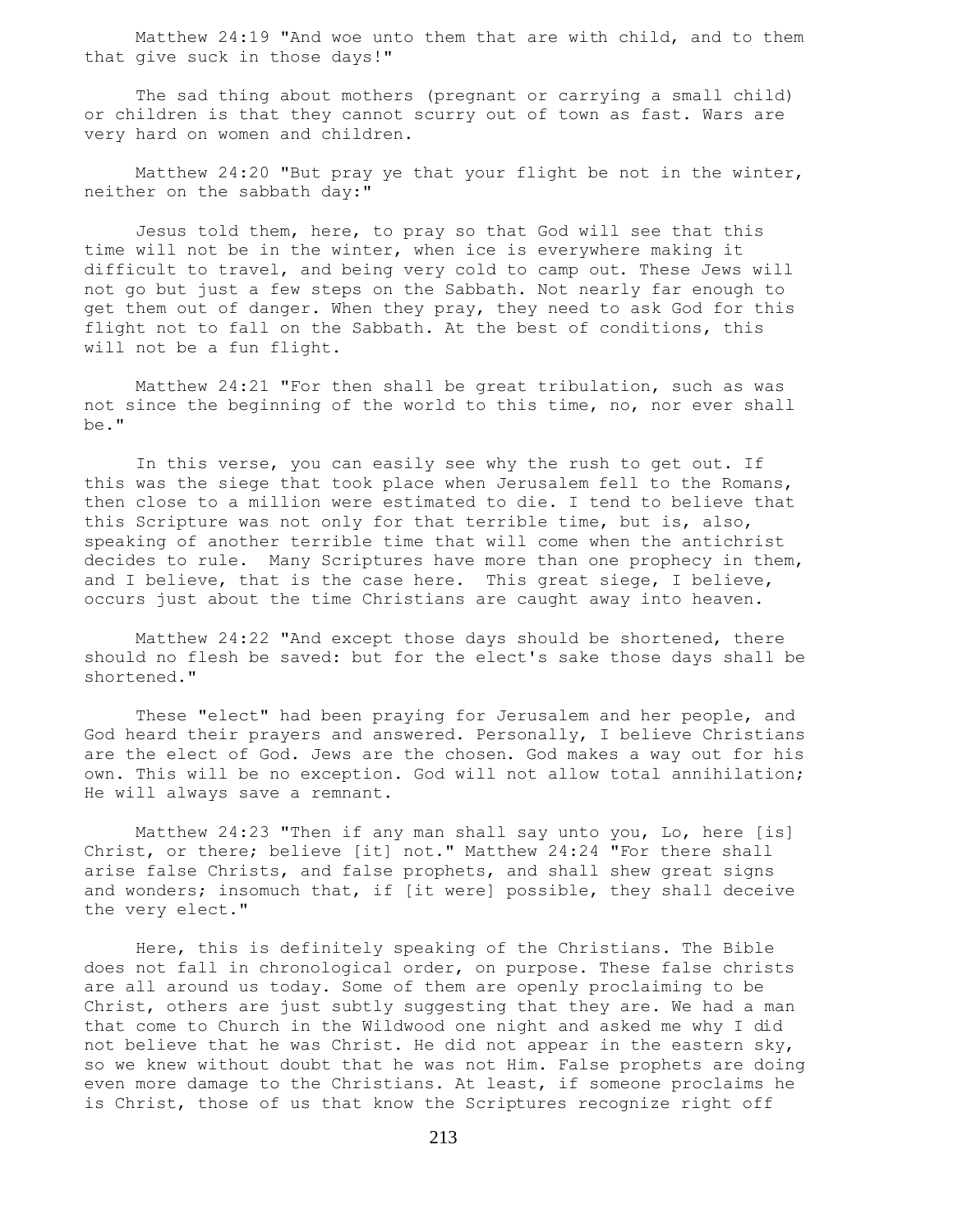that he is not. False prophets are another thing, they come in with a message so close to the truth, and many times doing miracles. The only way you can tell the difference is to listen carefully to every word, and check it out with the Bible. Any message that does not elevate the name of Jesus is a suspect right off. God the Father is to be reverenced. Christians must be a peculiar, separated people. You might ask, separated from what? The answer is, "the world and its ways". As I have said before, if it pleases the flesh, there is something wrong with it, generally. God will not be mocked. He wants His people holy and righteous (without spot or wrinkle). We cannot have one foot in earth and the other foot in heaven. We have to make up our minds who we will follow, God or Satan. The only way that it is not possible to deceive the very elect is, because they have studied and understood (through the Holy Spirit) the Scriptures. Just one wrong word will trigger a red flag in their brains. Pharaoh's magicians could do signs and wonders. Just be careful and check out everything with the Bible.

Next lesson will begin in Matthew in 24:25.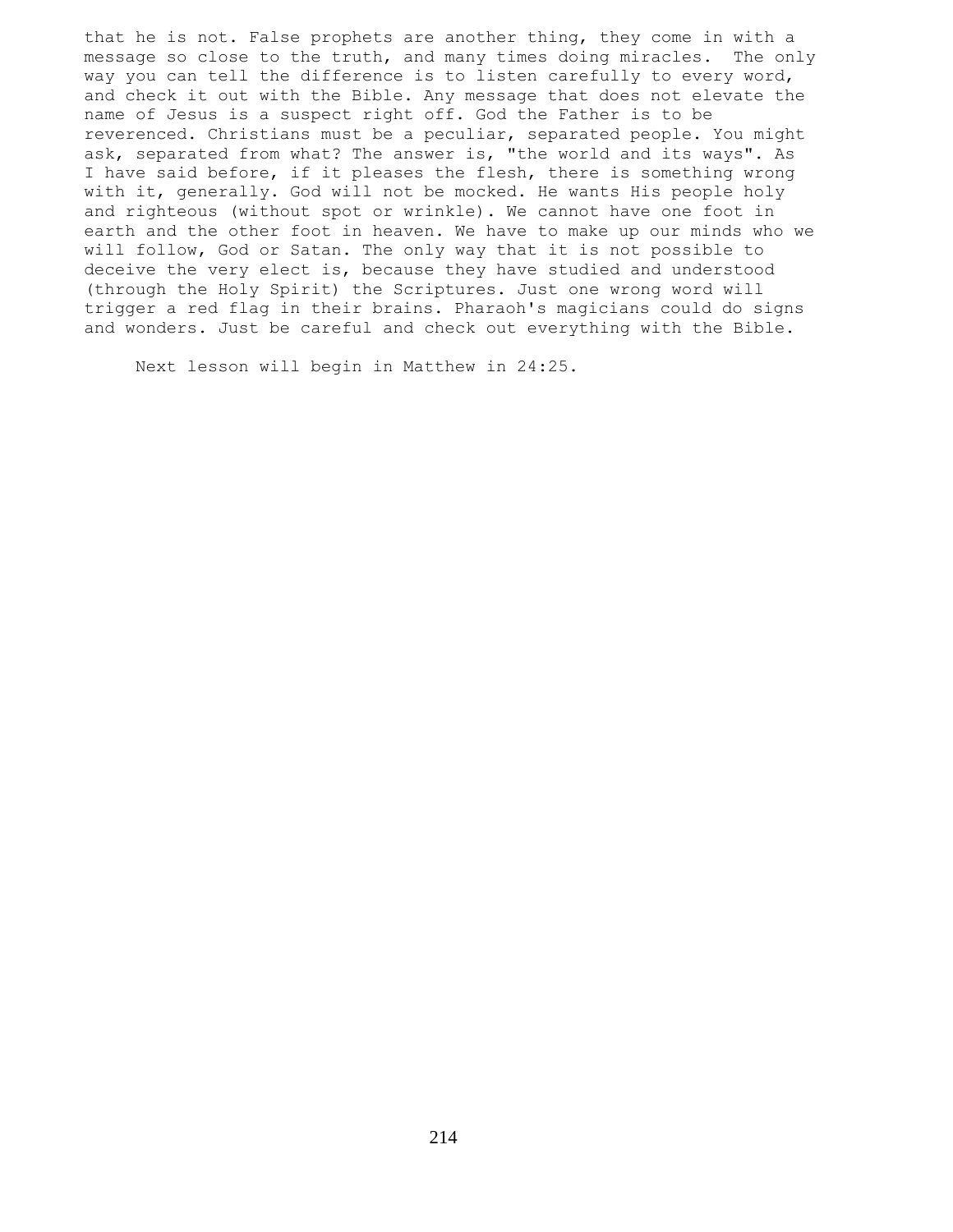Matthew 48 Questions`

1. Why shall the love of many wax cold? 2. Who shall be saved? 3. How does this describe our churches of today? 4. What percent of television is not fit to watch? 5. What is bad about the programs that try to teach good moral principles, sometimes? 6. What are our children being taught about homosexuality? 7. Why has love for others grown cold? 8, What should we focus our lives on? 9. What must we do in verse 13 to be saved? 10. What is our duty toward other Christians? 11. What must happen before the end comes? 12. What does gospel mean? 13. The one sign, more than all the rest, that we are near the end, is what? 14. Where does Jesus say this "abomination" is spoken of in the Old Testament? 15. What is this abomination? 16. This "abominable" has one statement made of him that indicates he has no involvement with women, what is it? 17. The temple sitting in the Holy Place today, is what? 18. What will happen to this temple? 19. When does the "abomination" show itself? 20. What does the man clothed in linen indicate? 21. What does the time, times, and a half indicate? 22. When does the author believe the Christians shall be caught away into heaven? 23. Why will the Israelites in Judaea need to flee? 24. Verses 17 and 18 remind us of what other flight? 25. In verse 19, what is the "woe" spoken? 26. Jesus told them to pray to God that their flight would not be in or on the 27. How is this tribulation described? 28. For whose sake will the days be shortened? 29. If someone told you that Christ is somewhere you have to go looking for, what should you tell them? 30. Even more dangerous than the false christs are whom? 31. Why are they most dangerous? 32. How is the only way we can tell the difference? 33. What kind of a message is a suspect right off? 34. In what two conditions, does God want His people? 35. Why can the very "elect" not be easily fooled?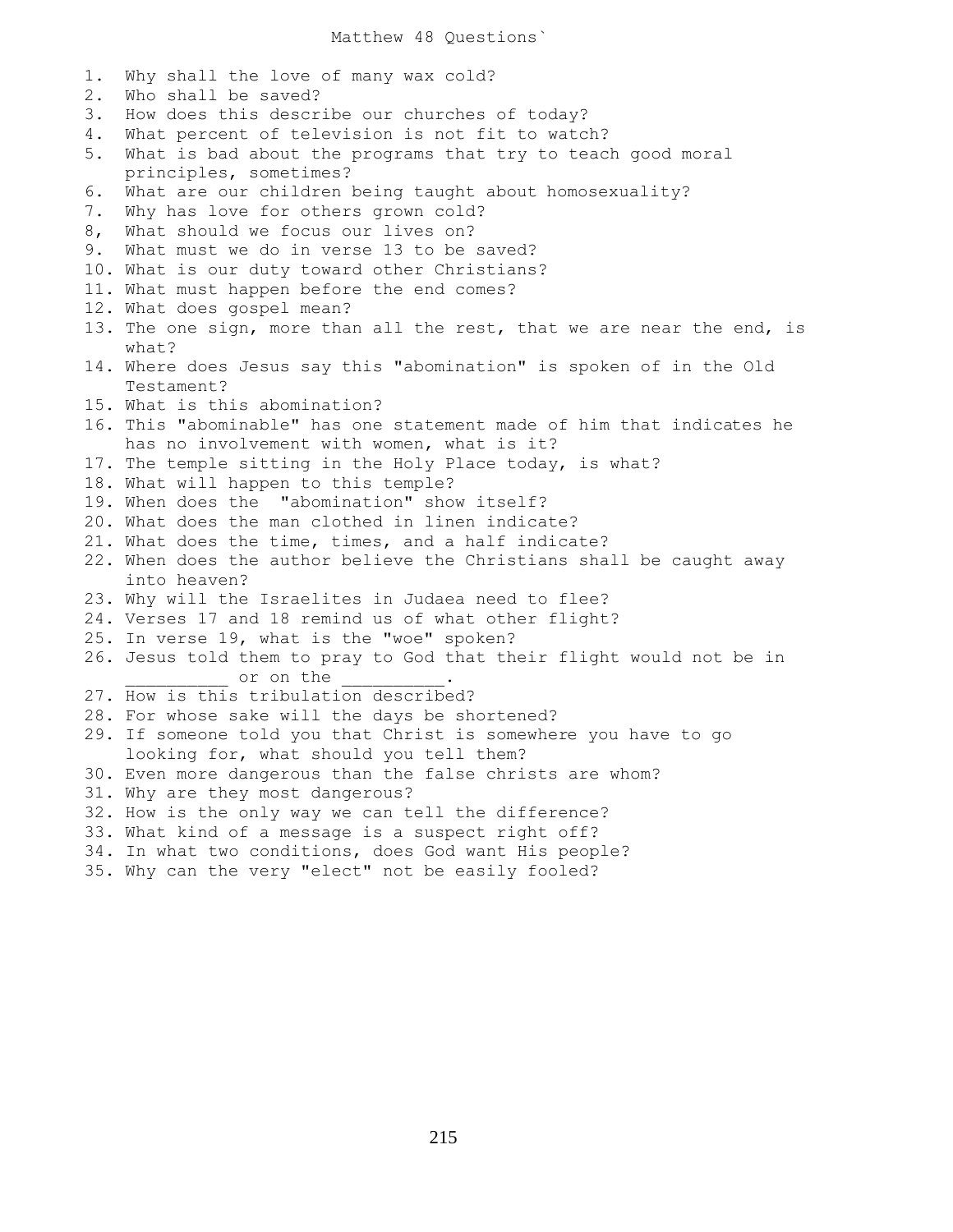We will pick up this lesson in Matthew 24:25 "Behold, I have told you before." Matthew 24:26 "Wherefore if they shall say unto you, Behold, he is in the desert; go not forth: behold, [he is] in the secret chambers; believe [it] not." Matthew 24:27 "For as the lightning cometh out of the east, and shineth even unto the west; so shall also the coming of the Son of man be."

 This was not the first statement telling them not to be tricked into believing that the Messiah would be hidden away, and that they would have to search for Him. If you have to hunt for Him, it isn't Jesus (Messiah) There will be a magnificent Light in the east that, in appearance, looks like lightning. It will shine from the east to the west. This is why many churches face the east, and that people are buried where they face the east. You see, when Jesus (Son of man) comes back, it will not be a secret. The Light will be so bright everyone will know. The trumpet will blow and "the dead in Christ will rise first". "Then we which are alive and remain shall be caught up together with them in the clouds, to meet the Lord in the air: and so shall we ever be with the Lord." I Thessalonians 4 parts of v-16, v-17

 Matthew 24:28 "For wheresoever the carcase is, there will the eagles be gathered together."

 The only thing I can make from this is that wherever the body of believers (carcase) is God (eagle) comes for them. St. Luke 17:37 the last part, "wheresoever the body is, thither will be the eagles to be gathered together."

 Matthew 24:29 "Immediately after the tribulation of those days shall the sun be darkened, and the moon shall not give her light, and the stars shall fall from heaven, and the powers of the heavens shall be shaken:"

 The great tribulation actually covers seven years. These seven years are broken up into two 3 1/2 year periods. The first 3 1/2 years is tribulation, and the last 3 1/2 years covers the wrath of God. This is speaking of a terrible shaking in the heavens. Where the sun and moon is actually dark, or whether there are so many clouds covering the earth that you can't see them, is uncertain, At any rate, there will be no light on the earth at that time. This is, probably, during or at the end of the tribulation of God. Even the light spoken of here could be spiritual, as well. We know that these signs in the sky are from the view of the people here on the earth. At any rate, this will be a sign of terror for the inhabitants of the earth.

 Matthew 24:30 "And then shall appear the sign of the Son of man in heaven: and then shall all the tribes of the earth mourn, and they shall see the Son of man coming in the clouds of heaven with power and great glory."

 Jesus went to heaven on a cloud, and the angels told the disciples that were looking on, that He will come back the same way He went. Here is the fulfillment of that prophecy. He truly will come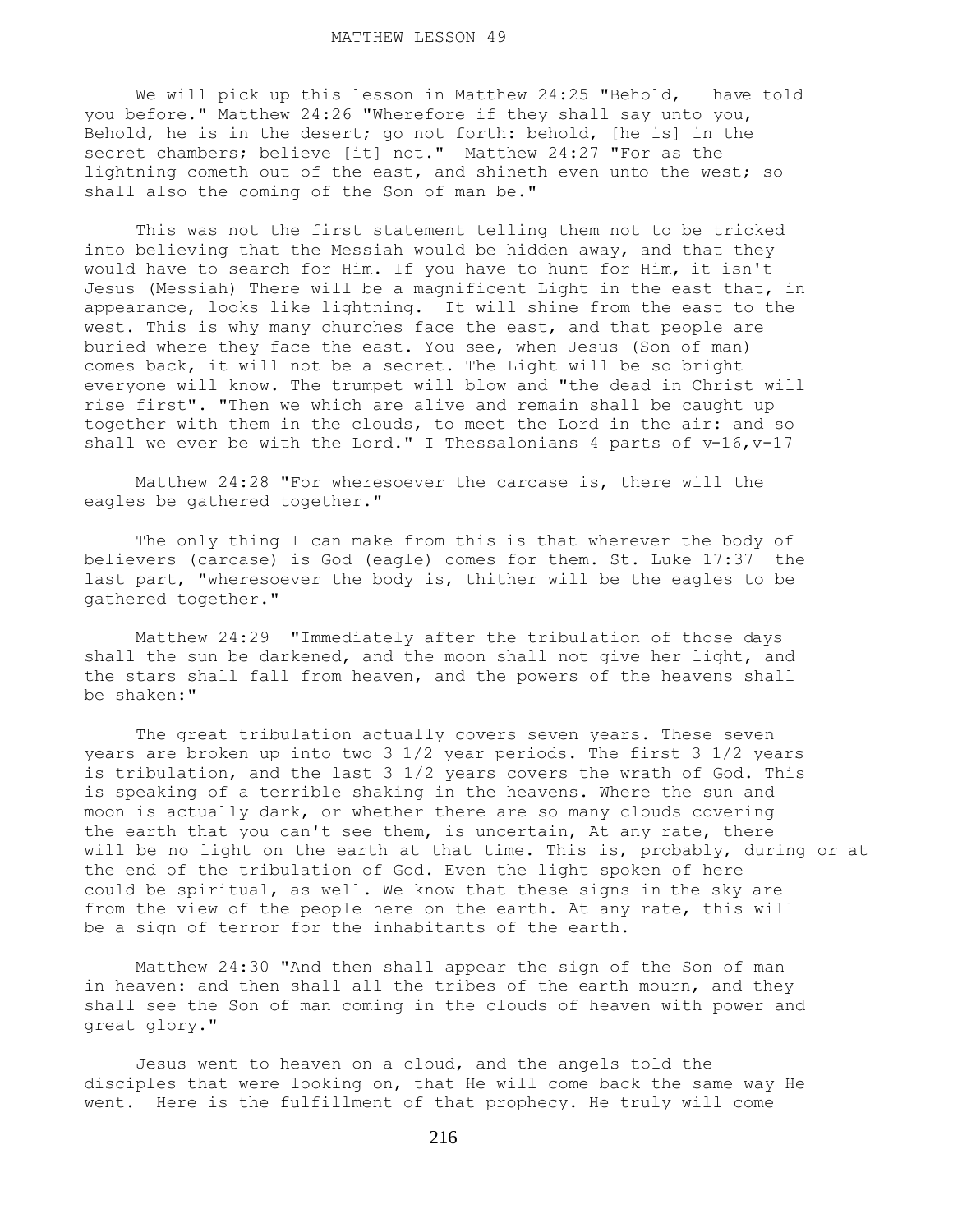back in the clouds. Then He will not be as of one of us, but in Power and Great Glory. This is when we will see Him in all of His heavenly attire. We will know for sure who it is with His eyes like flaming fire, white flowing hair, feet like burning brass. Then He will be King of Kings and Lord of lords. Of course, He has always been that, but then we recognize Him as that. He will come to take His family home.

 Matthew 24:31 "And he shall send his angels with a great sound of a trumpet, and they shall gather together his elect from the four winds, from one end of heaven to the other."

 This will be the trumpet of assembly (the silver trumpet of redemption) "four" means all the world. This assembly will not be just Americans, but the true believers from every country of the world. These "angels" are ministering spirits who carry out these orders of their Lord and Master. The "He" here is Jesus (Messiah), but now He is Lord of lords and King of kings.

 This "sound of a Trumpet" could be a literal trumpet blowing, or it could be the voice of our Lord sounding like a trumpet. This is the last chronological mention of silver in the Bible. There will be no silver in heaven. "Silver" means redemption, and there is no silver there; because we have already been redeemed. There is only gold in heaven. In the Holy of Holies, there was only gold, because in the presence of God, there was only gold. This gathering together of His elect is what is commonly referred to as the rapture of the church. His church has no denomination. It is "all" who truly believe in the Lord Jesus Christ.

 Matthew 24:32 "Now learn a parable of the fig tree; When his branch is yet tender, and putteth forth leaves, ye know that summer [is] nigh:" Matthew 24:33 "So likewise ye, when ye shall see all these things, know that it is near, [even] at the doors."

 The "fig tree" is symbolic of the house of Isreal. You remember that was what was meant when Jesus cursed the fig tree. So this was talking about when Isreal lives again. The "blooming" means, to me, when Isreal became a nation in 1948. Here, this Scripture is saying, when you see Isreal reunited and become a nation again, know that the coming of the Lord is near. In fact, even at the door.

 Matthew 24:34 "Verily I say unto you, This generation shall not pass, till all these things be fulfilled."

 Here again, this Scripture was talking about the coming of the Lord. The generation that I believe this was speaking of is the generation when Isreal becomes a nation. The only thing that is left to decide is how long is a generation? It seems that opinion varies as to what a generation is. Some believe that it is forty years, because in Exodus, the children of Isreal wandered 40 years in the wilderness, until that generation died. If 40 is the correct number, then 1988 would be the year of the Lord. It is interesting that the number "eight" means new beginnings and is, also, the number associated with the Lord. I am not trying to put a date on the return of the Lord, but I would not be surprised if it were this year. I do know in my heart. that it is very close. In the words "till all these things be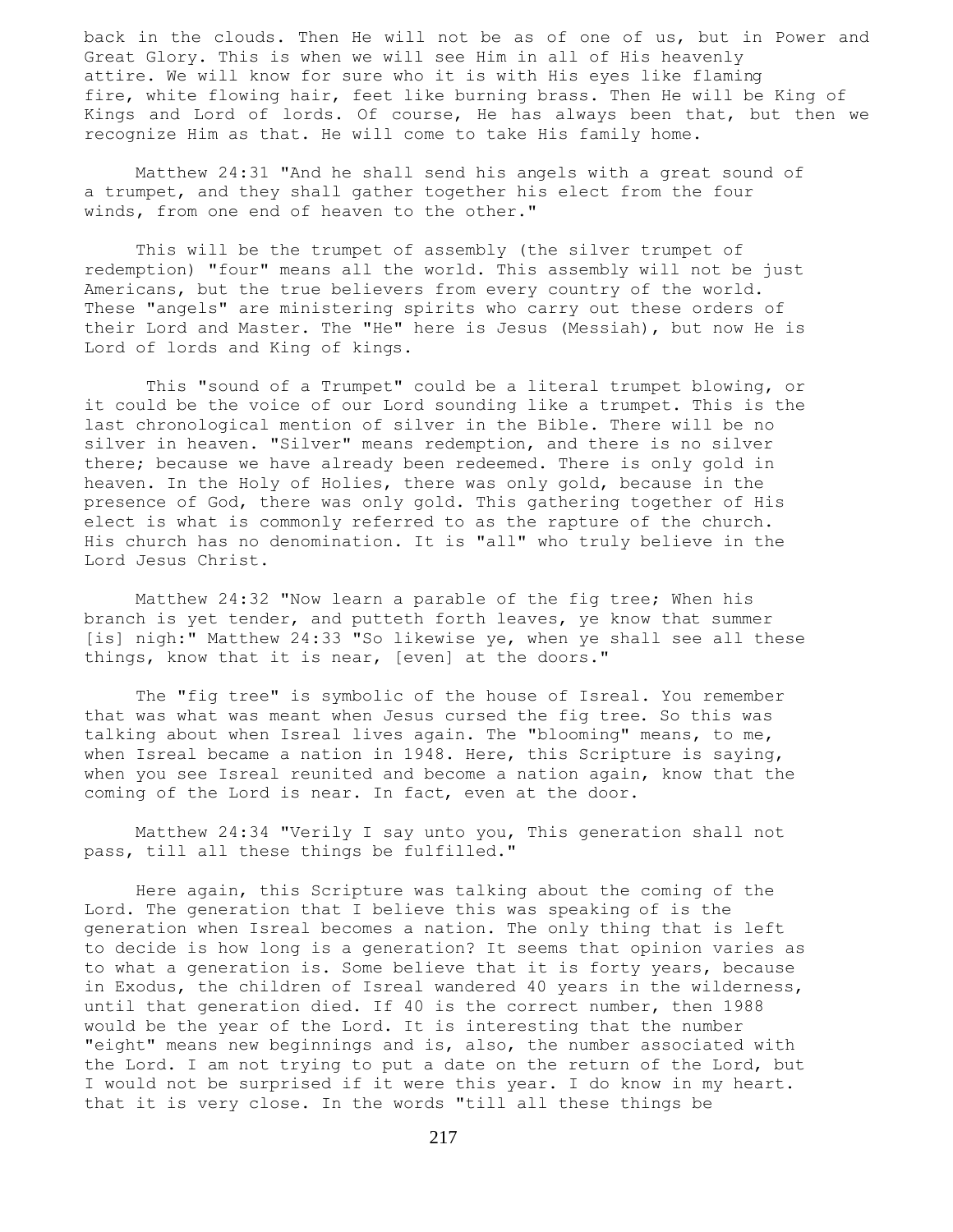fulfilled", it is speaking of the return of the Lord. A generation in other places is spoken of as 50 years and as 70 years. We do not know the exact time of the return of the Lord. Only the Father knows that. If a generation is 50 years, it would be 1998. If a generation is 70 years, it would be by 2018.

 Matthew 24:35 "Heaven and earth shall pass away, but my words shall not pass away."

 We know that somewhere in the future, the heaven and earth will pass away, because we read we shall have a new heaven and a new earth. Jesus is the Word of God. He is, also, eternal. By this, we know the Word is eternal.

 Matthew 24:36 "But of that day and hour knoweth no [man], no, not the angels of heaven, but my Father only."

 No one knows for sure the hour or the days that the Lord shall return to the earth. We read in Luke chapter 21 verses 34-36 Luke 21:34 "And take heed to yourselves, lest at any time your hearts be overcharged with surfeiting, and drunkenness, and cares of this life, and [so] that day come upon you unawares." Luke 21:35 "For as a snare shall it come on all them that dwell on the face of the whole earth." Luke 21:36 "Watch ye therefore, and pray always, that ye may be accounted worthy to escape all these things that shall come to pass, and to stand before the Son of man."

 Even though we do not know the day or hour, we can see all around us the signs. We have an expectancy in our hearts, if we truly love Jesus. We must not grow lax and fall back in sin as the Scriptures above are saying in Luke. It appears the word "surfeiting" means suffering from the pain of too much alcohol. I guess you could even call it having a hangover. Drinking leads to many other sins, I guess that is why this one was specifically mentioned. Instead of being involved in sin and with sinners, Jesus recommended that we use that time to pray. The moment we are not expecting Him, is when Jesus will return. We must be ready. The Jewish bride waits at her home, until the groom builds her a home approved by his father. The groom does not even know the time. When the father is satisfied that the house is ready, he sends his son for the bride. The groom stands on a hill just outside

the city and blows the trumpet. The bride must be ready, and when she hears the trumpet. The bride must be ready, and when she hears the trumpet, goes to meet her groom. They steal away together.

The next lesson will begin with Matthew chapter 24.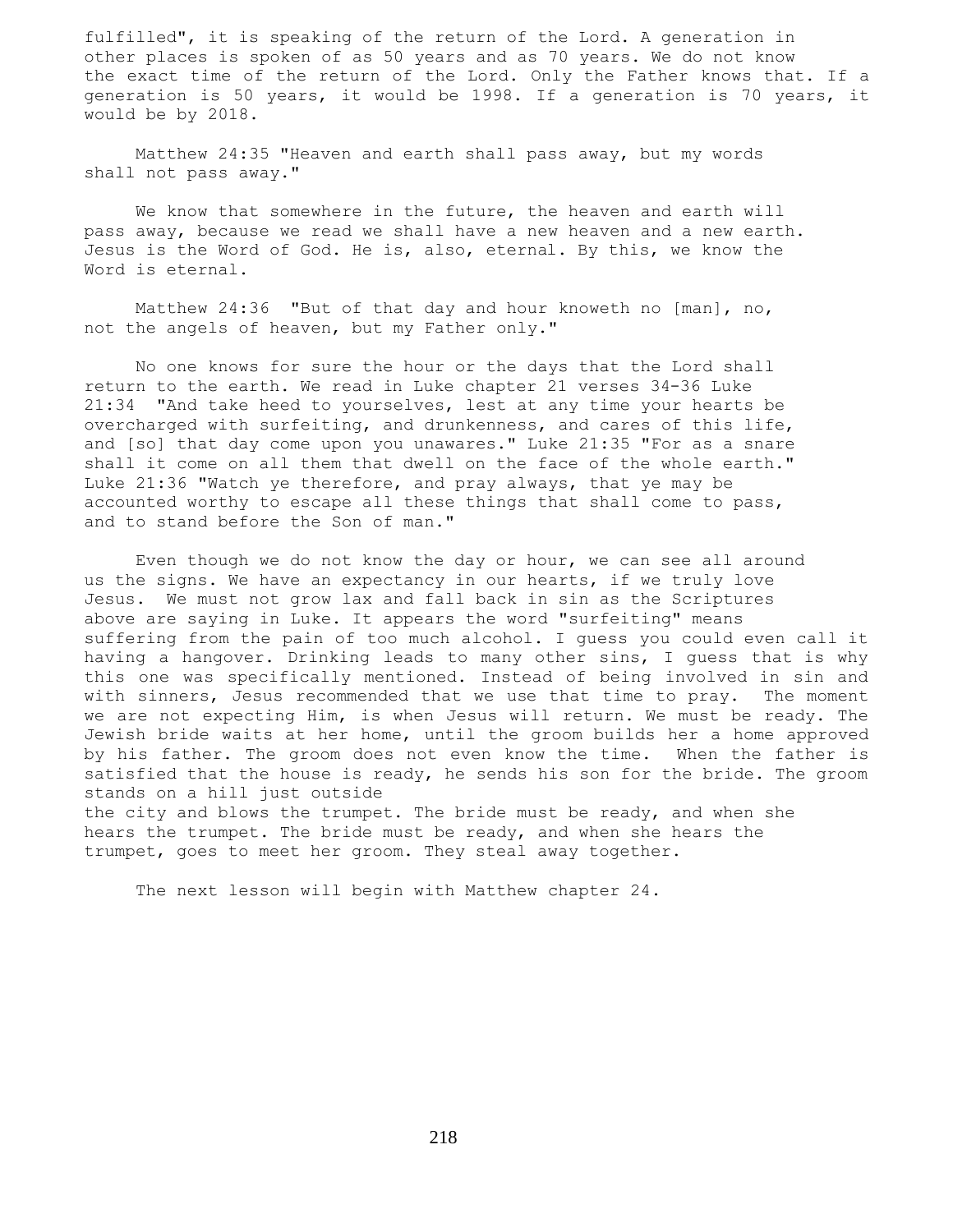### Matthew 49 Questions

1. What are we to do, if we hear that Jesus is in the desert? 2. What shall the coming of the Son of man be like? 3. Why do churches face the east? 4. Why are people buried looking east? 5. Who will rise first? 6. What do you think V-28 means? 7. When will the sun be darkened? 8. When the sun turns dark, what powers shall be shaken? 9. The great tribulation covers how many years? 10. What subdivisions of it are there? 11. When shall the sign of the Son of man appear in heaven? 12. When shall the tribes mourn? 13. How had Jesus gone to heaven before? 14. When shall we see Him in His heavenly attire? 15. What will Jesus be called when He comes back? 16. What is His purpose in coming? 17. The trumpet that blows is a trumpet of 18. What metal is it made of? Why? 19. What is referred to as the rapture? 20. In V-32, the fig tree was what? 21. When did Isreal become a nation? 22. What should we know when we see these signs? 23. What is the only thing left to decide? 24. How long do you think it is? 25. What is the number for new beginning? 26. What number is associated with the Lord? 27. What two things, that we classify as permanent, shall pass away? 28. What will we not know? 29. What are we warned against? 30. What are we to do to prepare? 31. What Jewish custom reminds of the second coming of Christ? 32. Who is the bride of Christ?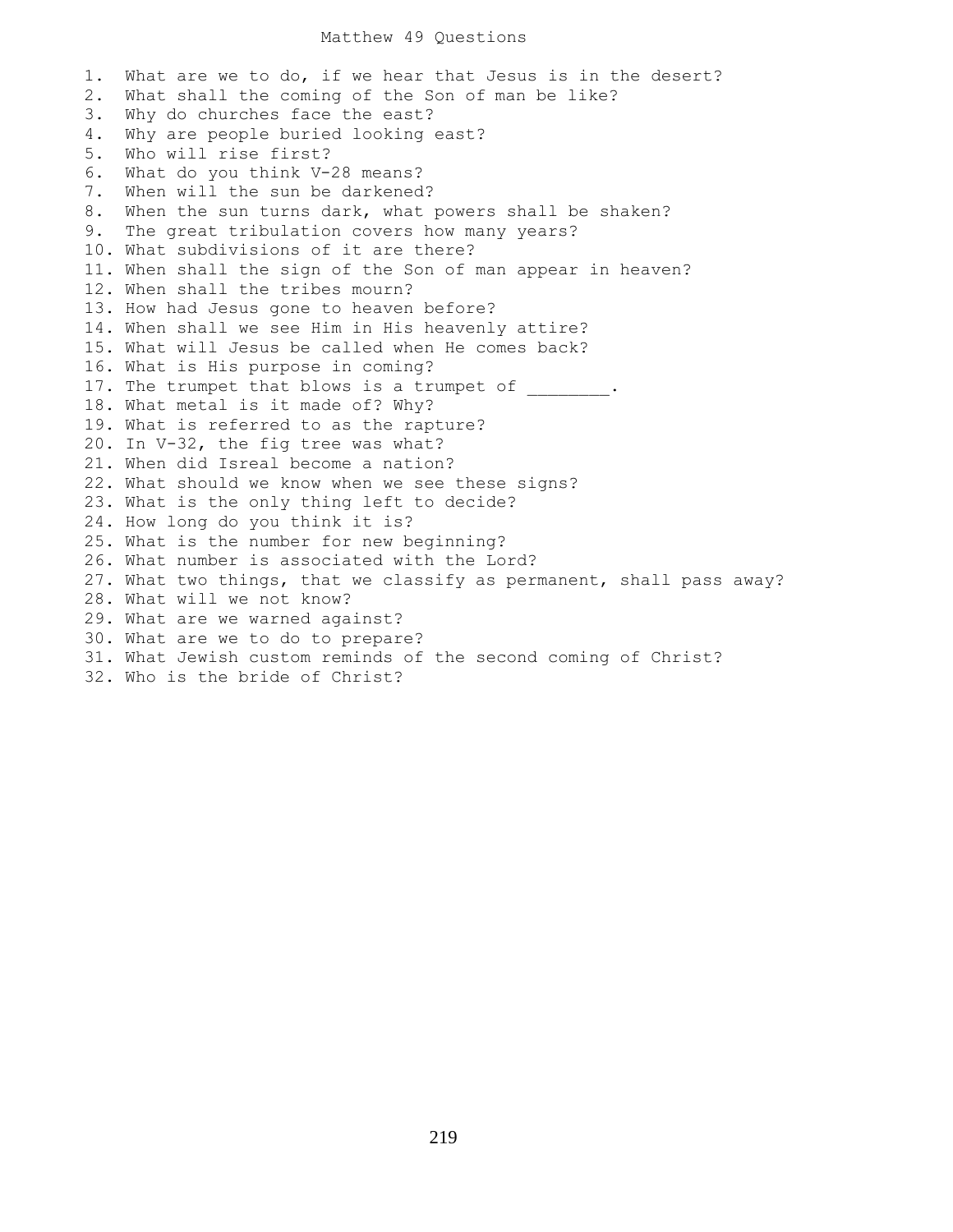We will pick up this lesson in Matthew 24:37 "But as the days of Noe [were], so shall also the coming of the Son of man be." Matthew 24:38 "For as in the days that were before the flood they were eating and drinking, marrying and giving in marriage, until the day that Noe entered into the ark," Matthew 24:39 "And knew not until the flood came, and took them all away; so shall also the coming of the Son of man be."

 There are several comparisons we should note here. Noah knew the flood was coming and was preparing as God had told him to do. He did not know what hour it was coming, but he did know that it was very soon. He especially knew it was soon, when God sealed him and his family in the Ark. The world around him did not believe that it would rain. It had never rained before, why would it rain now? You see, that is just like worldly people of our day. They do not believe that the second coming of Christ is near. If you try to tell them, they laugh at you like the worldly people of Noah's day. They were going on about every day life, just as people are today. When the trumpet blows, it will be too late to decide to accept Jesus. It was too late for the people of Noah's day, after it started raining. We have some friends, who sing a song about Noah. It goes like this; "It wasn't raining when Noah built the Ark." You know, if people could look up in the eastern sky and see Jesus in the clouds, they would believe. Jesus doesn't want us to believe in our minds in something we can see. Faith is what He wants from us, faith is believing something we cannot see. When the trumpet blows, suddenly the Christians will be carried away to safety. Noah and his family were in the Ark of safety, and the people around were left for the punishment that lay ahead for them. In the case of the people of Noah, they were drowned. In the case of the people left when Jesus takes the Christians away, the wrath of God will fall. Terrible war, and pestilence, and famine await those who are left. It is certainly not a rosy picture. The thing to do is be prepared to go with Jesus and escape the horrors that await those left.

 Matthew 24:40 "Then shall two be in the field; the one shall be taken, and the other left." Matthew 24:41 "Two [women shall be] grinding at the mill; the one shall be taken, and the other left." Matthew 24:42 "Watch therefore: for ye know not what hour your Lord doth come."

 This will be an individual calling. You cannot hang on to someone and take them with you. Each individual will be judged, whether they will rise to meet Jesus or be left. You see, in these passages, that someone you work with every day may not make it. We should witness to everyone we come in contact with; especially to our families and friends. Time is running out. We must get them saved now before the trumpet blows. We should be anticipating His coming and praying.

 Matthew 24:43 "But know this, that if the goodman of the house had known in what watch the thief would come, he would have watched, and would not have suffered his house to be broken up."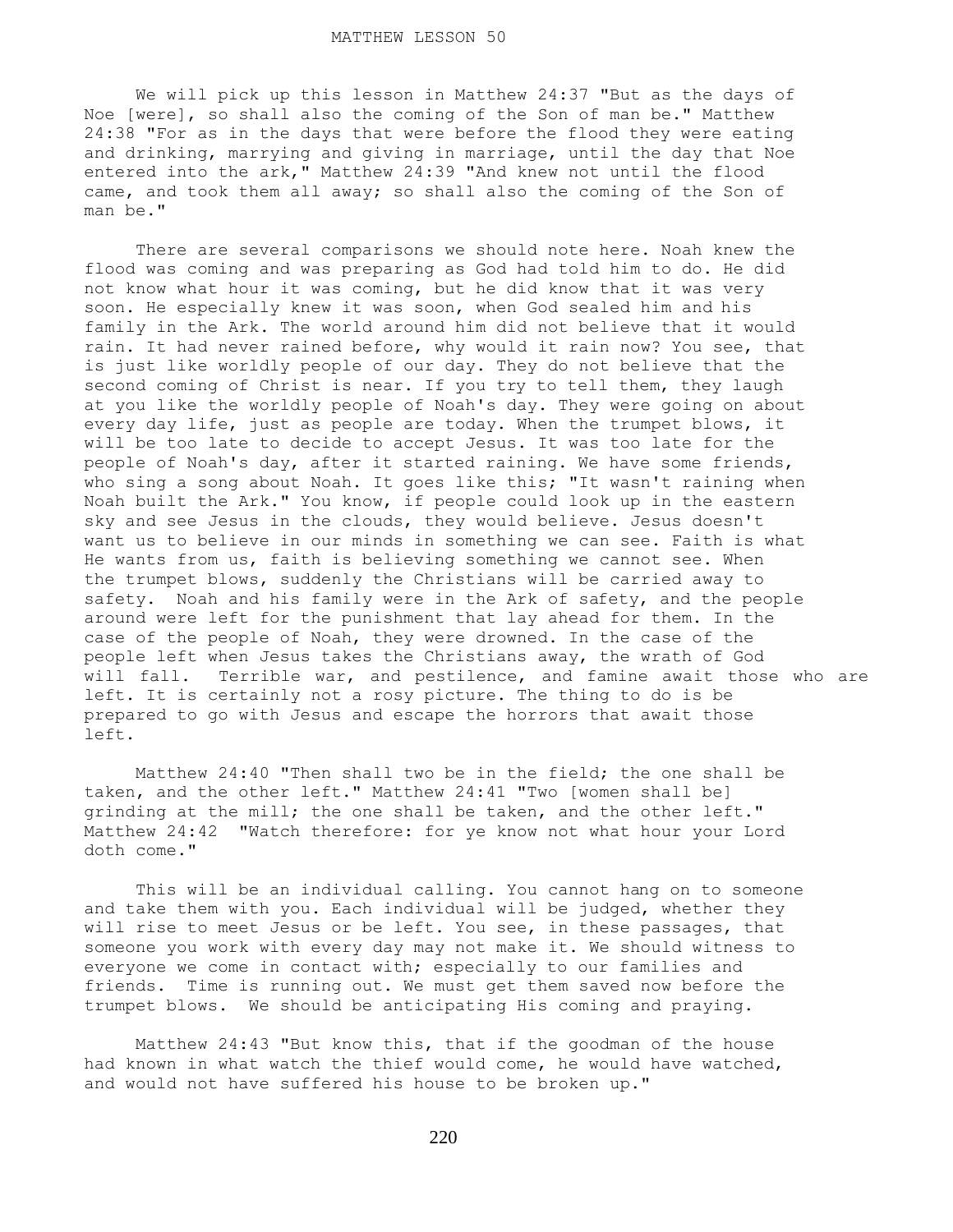I am afraid this is talking to the Christians. Christians must watch for the Lord. We must not decide that He is delaying His coming and get lax in our worship. Christians today are falling away pretty rapidly. Some are still sitting on the pews of the church building, but just in form only. They are looking for entertainment in the church. Worship should be reverently seeking the will of God in everything. God wants our love, but He, also, wants us to revere Him, as well. The church (house) is being broken up by lackadaisical attitude of the sheep, but most of all by the shepherd. You see, if the shepherd and the sheep knew exactly when Jesus would come back, they would be watching and praying that day.

 Matthew 24:44 "Therefore be ye also ready: for in such an hour as ye think not the Son of man cometh."

 Be prayed up and ready when the trumpet blows. Do not let salvation wait until tomorrow. It might be too late. Just when we think He is not coming is just the hour He will.

 Matthew 24:45 "Who then is a faithful and wise servant, whom his lord hath made ruler over his household, to give them meat in due season?" Matthew 24:46 "Blessed [is] that servant, whom his lord when he cometh shall find so doing."

 Jesus will reward those who are faithful. Ministers are servants to their people. Jesus said the person who is a servant is the greater. A wise servant is one who does not weaken in the faith. This type of faith will stand up in famine or any other catastrophe that might come. The Lord places whom He will over His flock. It is interesting, here, that the Lord expects the preacher to get the flock to the point that they can eat meat and not stay babies in Christ, who can just handle milk and honey. God will bless the servant who is doing the work God has called him to do. Work for the night is coming when man's work is done.

 Matthew 24:47 "Verily I say unto you, That he shall make him ruler over all his goods."

 There is a promise in Revelation, that the faithful will reign with Jesus when He sets up His Kingdom on the earth for 1,000 years. This is what I believe the Scripture above was talking about.

 Matthew 24:48 "But and if that evil servant shall say in his heart, My lord delayeth his coming;" Matthew 24:49 "And shall begin to smite [his] fellowservants, and to eat and drink with the drunken;"

 Here is where we see the church people, and especially the ministers of God, compromising with the world. They actually are losing the holy reverence and fear that we all should have. The Bible says the beginning of knowledge is fear of the Lord. The Bible is very plain, as well, about not fellowshiping with the worldly. We are to witness to the lost, but we must not get involved in their worldly way. A Christian should never drink with the lost. It is bad enough to drink yourself, but if you drink in front of your weaker brother, you cause him to believe that it is all right. He sins because of your bad example before him. Do not get involved. Witness and go home.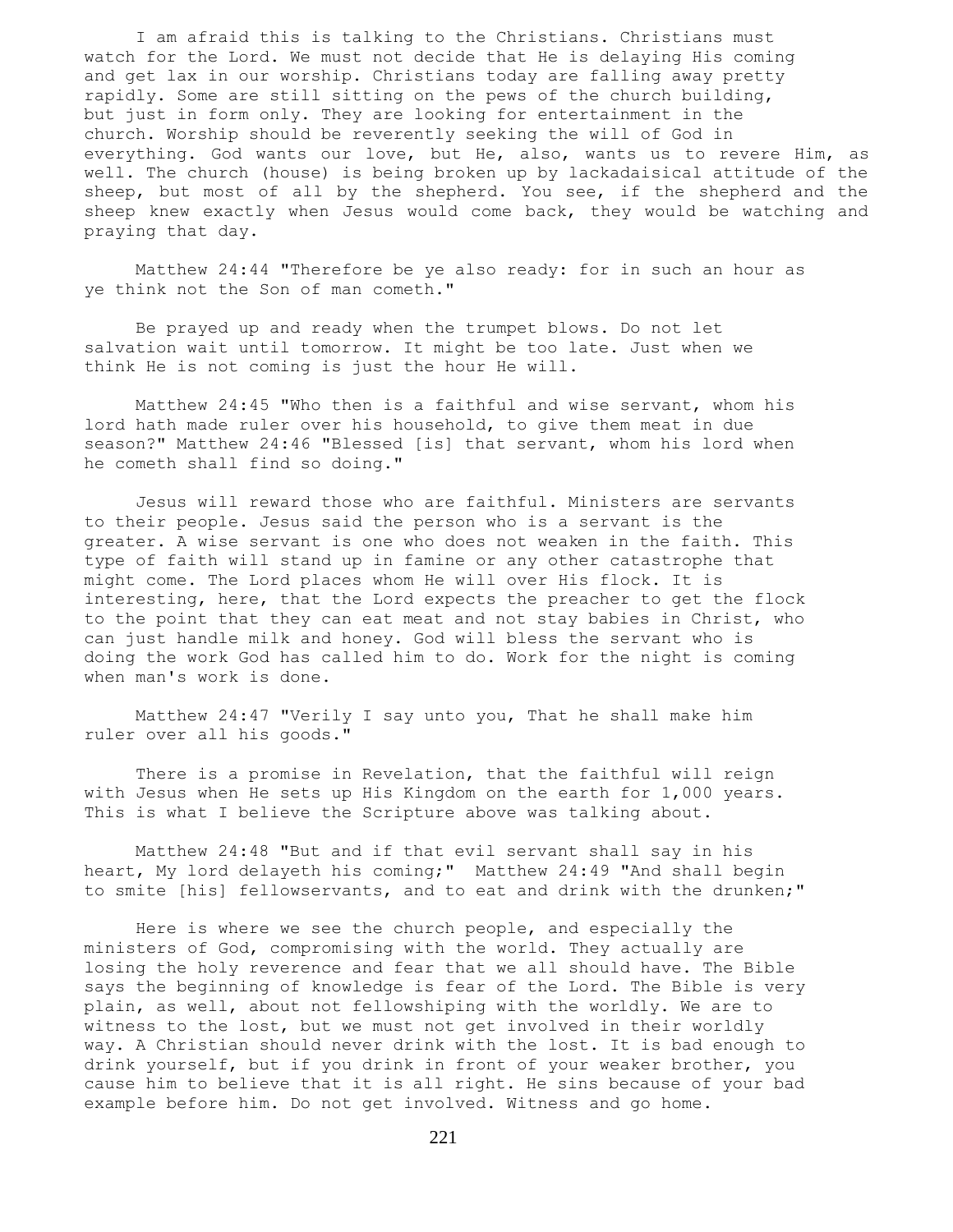Matthew 24:50 "The lord of that servant shall come in a day when he looketh not for [him], and in an hour that he is not aware of," Matthew 24:51 "And shall cut him asunder, and appoint [him] his portion with the hypocrites: there shall be weeping and gnashing of teeth."

 In chapter 23, we learned that a hypocrite is someone who preaches one thing and does something entirely different. The "woes" in chapter 23, you remember, were written to this kind of person. As we learned in that chapter, the worst type of hypocrite is for a minister of God to be one. God will cut him loose. He will not claim him. Do you remember what was said in Matthew 7:21 "Not every one that saith unto me, Lord, Lord, shall enter into the kingdom of heaven; but he that doeth the will of my Father which is in heaven." Matthew 7:22 "Many will say to me in that day, Lord, Lord, have we not prophesied in thy name? and in thy name have cast out devils? and in thy name done many wonderful works?" Matthew 7:23 "And then will I profess unto them, I never knew you: depart from me, ye that work iniquity."

 You see, we might fool the world, but God knows our hearts. We cannot fool Him.

We will begin the next lesson in Matthew chapter 25.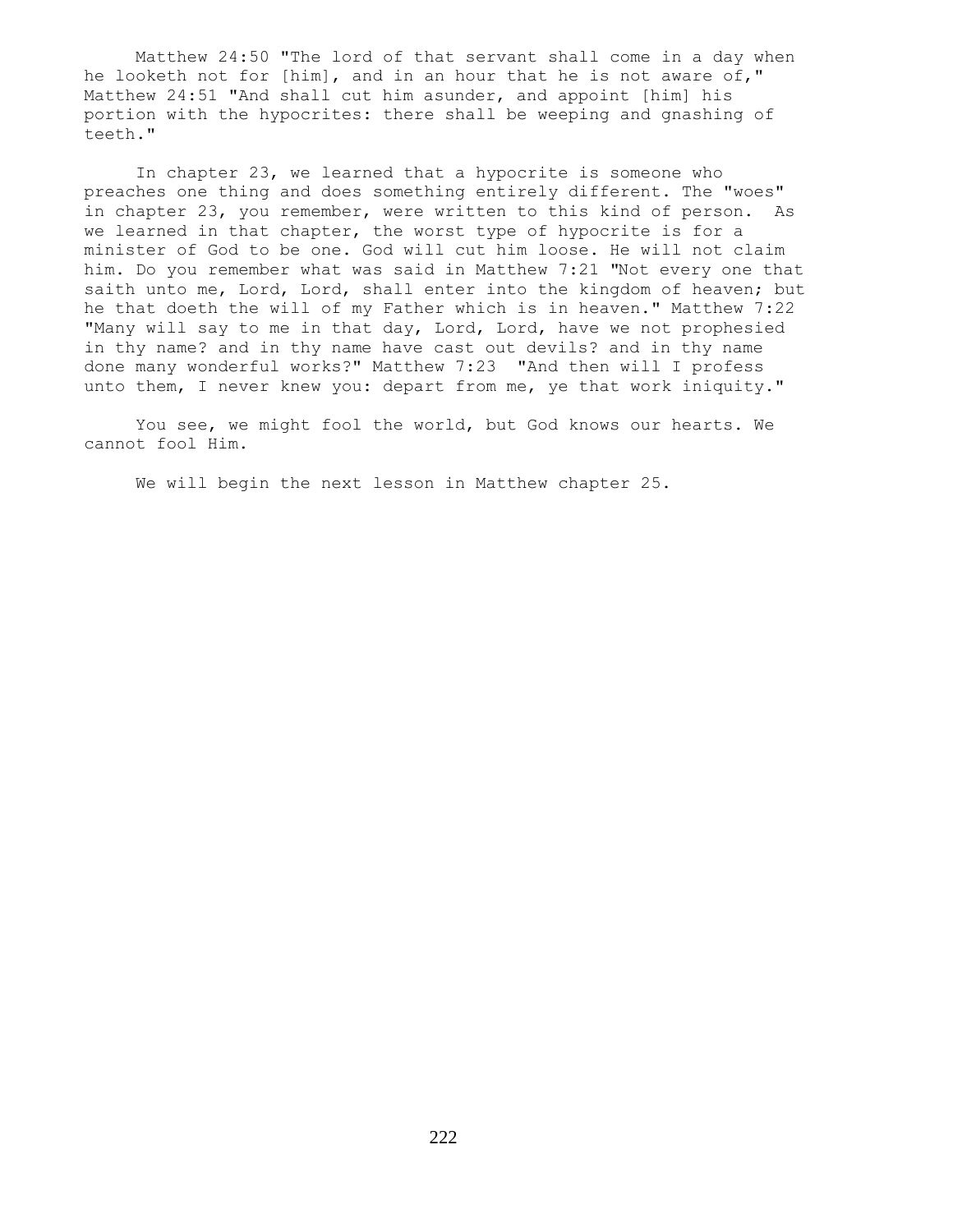Matthew 50 Questions

1. Whose days will the coming of the Son of man be compared to? 2. What were the people doing then, as now? 3. What comparison can be made to Noah and the believer? 4. When did Noah know for certain the flood was near? 5. What comparison of the world, then and now, could be made? 6. Give one line of the song about Noah. 7. What is our faith? 8. What can the people, who are not raptured, expect? 9. How does Jesus make it clear that salvation is individual? 10. Who would have been prepared, had he known the exact time the thief would come? 11. What are Luke warm Christians looking for? 12. Besides our love, what does God want from us? 13. Why should we not wait for salvation till tomorrow? 14. Who is the servant in verse 45? 15. What should the preacher do to prepare the people? 16. Who will be made ruler over the people? 17. What does the evil servant say? 18. What specific sin does he get into? 19. How is compromise coming in the church? 20. What is the beginning of knowledge? 21. We may witness to the lost, but what must we do? 22. If you sin in front of your weaker brother, what does it do to him?

23. Who can we not fool?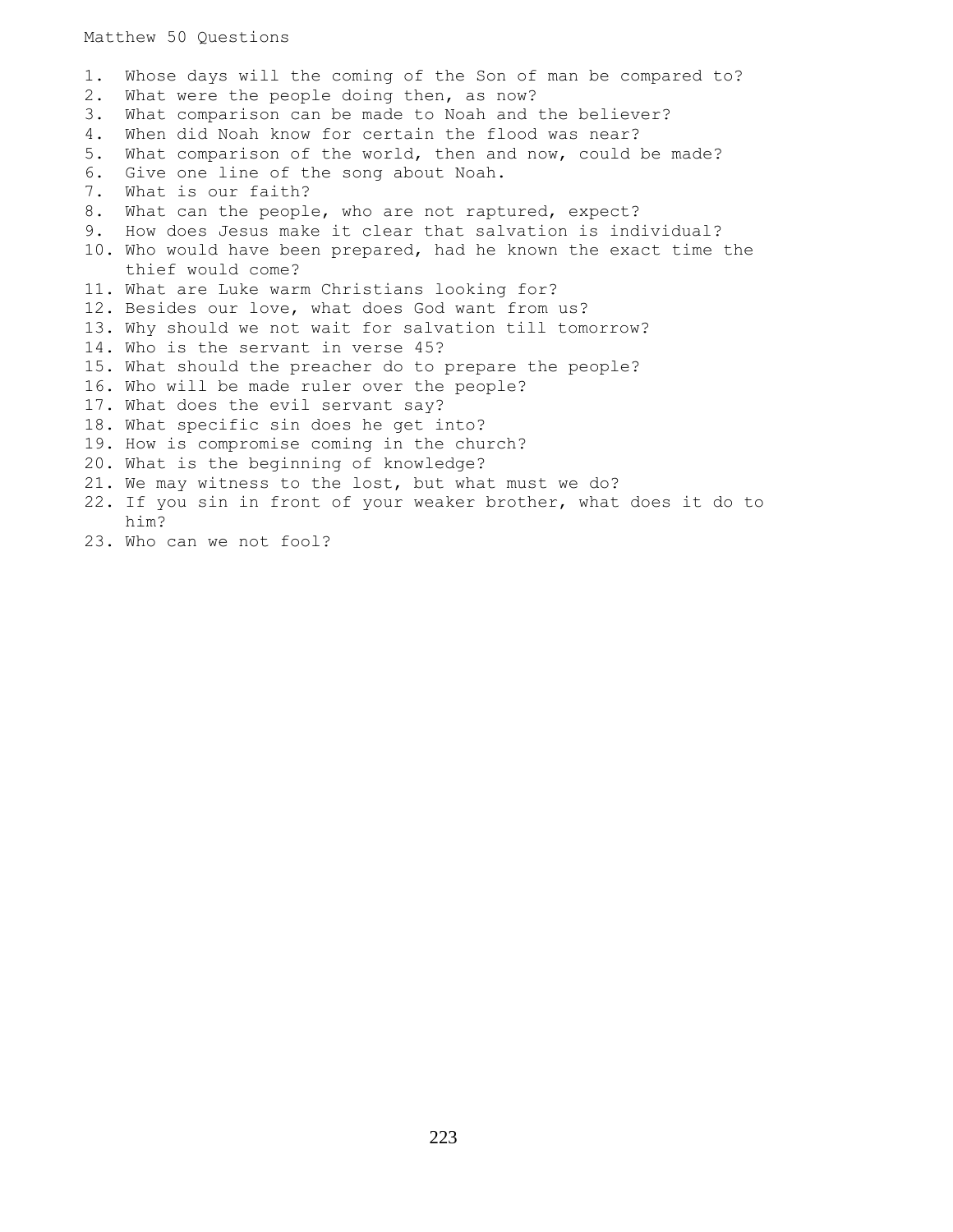This lesson begins in Matthew 25:1 "Then shall the kingdom of heaven be likened unto ten virgins, which took their lamps, and went forth to meet the bridegroom."

 We know that the Lord is coming back for a church that is a chaste virgin. This means they have no other Gods. So we see by this, that all these girls were part of the church, because all ten were virgins. We know that the number ten has to do with world. All ten of them were in the world. It appears that they had light because they "took their lamps." We also see, that all ten were looking for Jesus ("....went forth to meet the bridegroom....").

 Matthew 25:2 "And five of them were wise, and five [were] foolish." Matthew 25:3 "They that [were] foolish took their lamps, and took no oil with them:" Matthew 25:4 "But the wise took oil in their vessels with their lamps."

 Here, we see a division. Now remember, all ten were believers in Christ. It seems the extra oil that they took was what created a separation of the two. The Holy Spirit is the oil. It seems that the wise Christians had the Holy Spirit, and the foolish did not. We know over in Acts, that the disciples of Christ were instructed to go to the upper room and tarry until they be indued with power from on high. These same disciples, before they were baptized in the Holy Spirit, could not understand what the parables of Jesus meant. They were so weak, that one of them denied Jesus, and all but one of them ran when He was crucified. You can easily see that even though they had walked with the Light (Jesus), they had no power until they received power on Pentecost (when they received the power of the Holy Spirit). I believe that this was the secret of the ten virgins. The other five had the Holy Spirit (oil) which gave them power.

 Matthew 25:5 "While the bridegroom tarried, they all slumbered and slept." Matthew 25:6 "And at midnight there was a cry made, Behold, the bridegroom cometh; go ye out to meet him."

 This verse 5 doesn't speak too highly of the church. It shows a church that was asleep. All ten were asleep. I am sorry to say this a true description of the Spirit filled, as well as the salvation purchased churches today. You can hardly even tell that some of them are churches. They mostly are making people comfortable enough that they go to sleep (oblivious to the things going on). In the middle of this sleep of the church, the Lord comes back "midnight". It is midnight in most churches today. There are very few salvations, healings, true deliverances, or raising the spiritually dead. The churches, as a whole, have a form of godliness, but deny the power, as we read in second Timothy 3. There are a few exceptions, but not nearly enough. Some churches, for years, preached the return of Jesus. Now, they have despaired that He has not come, and they have gone to sleep. They are saying, well, if He is not coming, at least we can have a good time in the church. Now, their services are appealing to the flesh rather than building up the Spirit.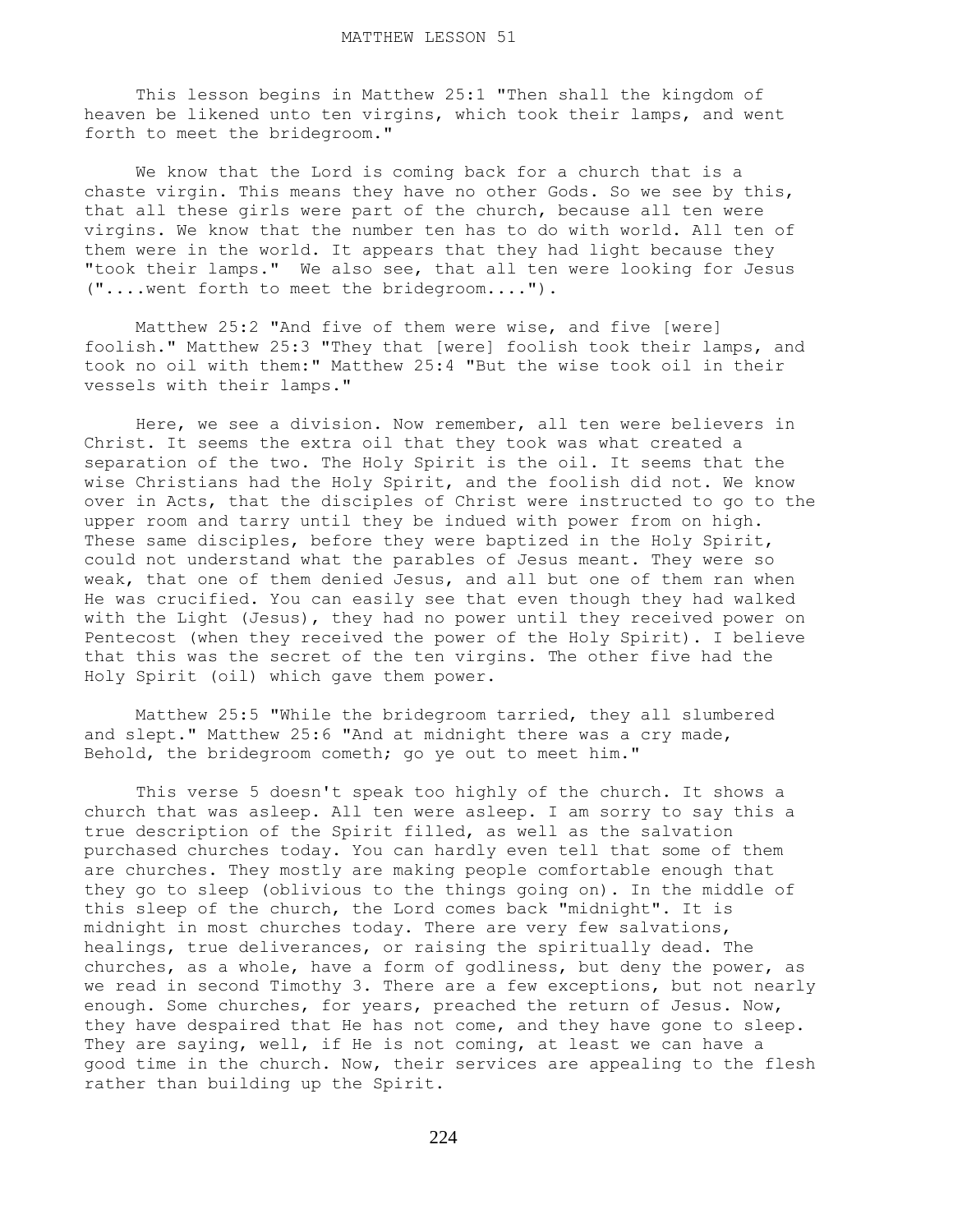Matthew 25:7 "Then all those virgins arose, and trimmed their lamps." Matthew 25:8 "And the foolish said unto the wise, Give us of your oil; for our lamps are gone out."

 Here too, is a sad situation describing of the falling away in the church. Their light (Jesus) had gone out of their lives. They had gotten caught up in the world and overlooked the more important thing of walking daily in their salvation. When they saw the coming of Christ, they hurriedly wanted to get back in good standing with their Lord. They wanted to meet the bridegroom (Jesus) because of their association (membership) with the righteous. The five foolish wanted to hang on to the coat-tails of the five wise. It was too late.

 Matthew 25:9 "But the wise answered, saying, [Not so]; lest there be not enough for us and you: but go ye rather to them that sell, and buy for yourselves."

 Salvation is an individual thing. Even if we wanted to, we could not share our salvation or Holy Spirit with anyone else. We can tell them where to get it, and how to get it, but they must get it for themselves.

Matthew 25:10 "And while they went to buy, the bridegroom came; and they that were ready went in with him to the marriage: and the door was shut."

When the trumpet blows in the sky, those who have been expecting Him, and have lived their lives accordingly, will enter in with the Lord. There is just one call. If you do not make the call, the door will be shut. What a sad thing. Many churches teach salvation, but do not teach their people that they must walk in that salvation every day. The only way that it is possible to walk in our salvation daily is through the power of the Holy Spirit of God.

 Matthew 25:11 "Afterward came also the other virgins, saying, Lord, Lord, open to us." Matthew 25:12 "But he answered and said, Verily I say unto you, I know you not."

This is the same cry that we read about in a few lessons back, when they stood before Jesus and said, Lord, Lord, have I not cast out demons, healed the sick, (etc). He said get away from me; I never knew you. You see, it is very dangerous to have a form of religion without having a love relation to the Lord Jesus. He not only wants to be our Saviour, but He wants to be our Lord, if we are His. Not some watered down religion of "dos and dont's", but a true love relation with Him. He must be everything to us. We should be happy as any bride who is waiting for her Groom.

 Matthew 25:13 "Watch therefore, for ye know neither the day nor the hour wherein the Son of man cometh."

 This "watch" just means to stay on your toes and don't be caught up with others whose relation with God has waned away. The Christians will be able to recognize the signs and know that His second coming is near, but no one knows the exact day or hour. We just need to live in anticipation of His coming.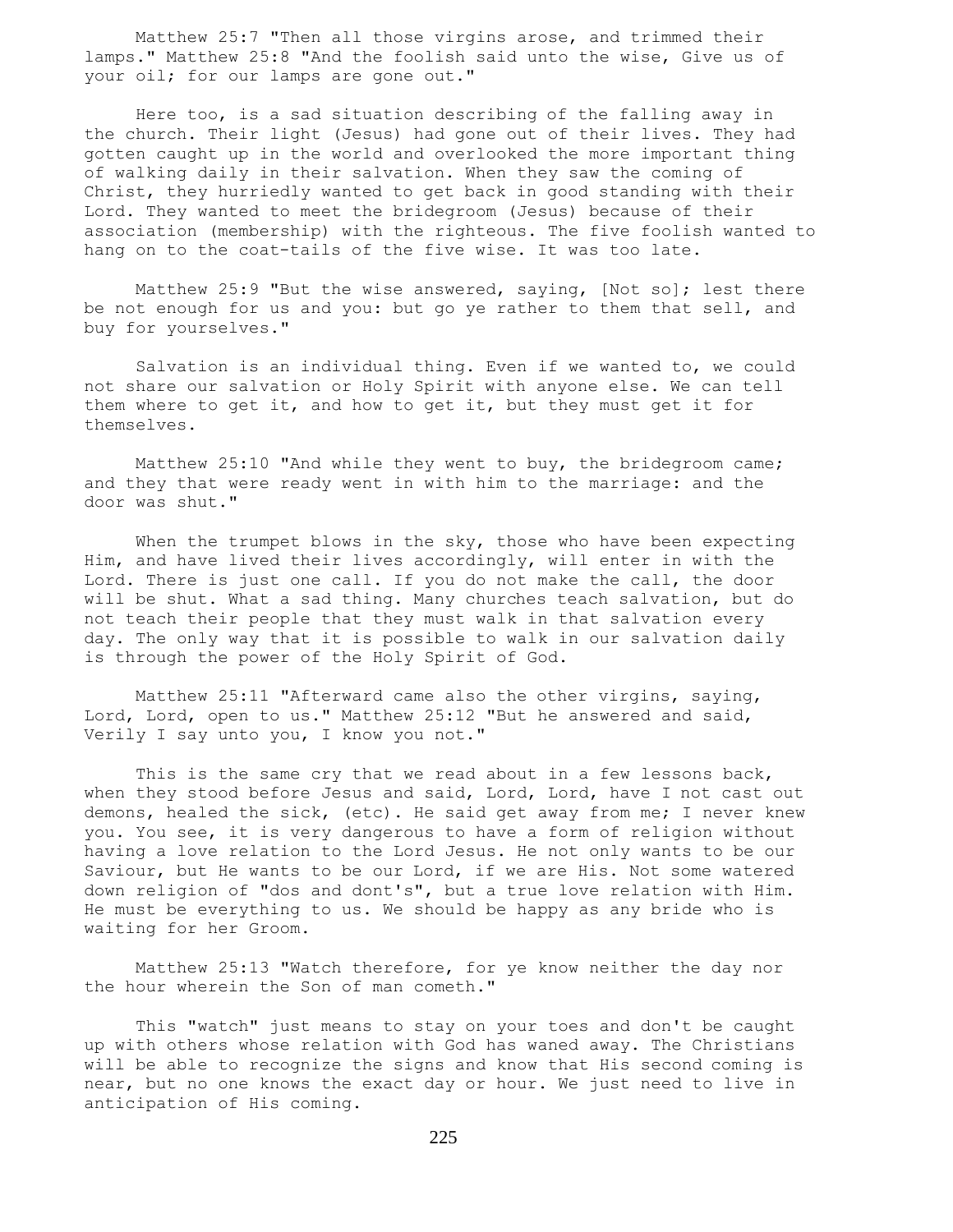Lets take one more quick look at all of this before we go on. All ten of these virgins are symbolic of people who proclaim to be Christians in this world. What is wrong? He (Jesus) is coming back for a church that is without spot or wrinkle. Where is this bride without spot or wrinkle to be found? There is such an irreverence in Church today that if Jesus was to visit, the first thing He would do, is clean house. He did that with the money changers and the dove sellers once before, because they were defaming the temple. Jesus explained to them then that the church is a House of Prayer. First of all you cannot purchase the Spirit. No one can teach you the things of God. The Holy things of God are an out-pouring from Him. Some minister can pray, lay hands on you, and you receive from God, the Holy Spirit. If you have to repeat what someone else has received from God, that is their gift from God, not yours. If you desire the Holy Spirit truly, He (God) will give it to you. It will be yours and yours alone. On the day of Pentecost, each person was filled individually. Acts 2:1 "And when the day of Pentecost was fully come, they were all with one accord in one place." Acts 2:2 "And suddenly there came a sound from heaven as of a rushing mighty wind, and it filled all the house where they were sitting." Acts 2:3 "And there appeared unto them cloven tongues like as of fire, and it sat upon each of them."

There were different languages spoken that day, as we read in Acts 2:6 "Now when this was noised abroad, the multitude came together, and were confounded, because that every man heard them speak in his own language." You see, God knows every language in the world. Things of God do not have to be taught {just received).

 One more statement before we close this lesson. Search the Scriptures daily for yourself. Pray and ask the Holy Spirit to teach you. Get in a good "Bible believing" Bible study and make the study of your Bible part of your daily living. God is easily found by those who diligently seek Him. Ask God to baptize you in the Holy Spirit and walk in the Light,every day until Jesus appears in the sky to call us to Him.

Next lesson will begin in Matthew 25:14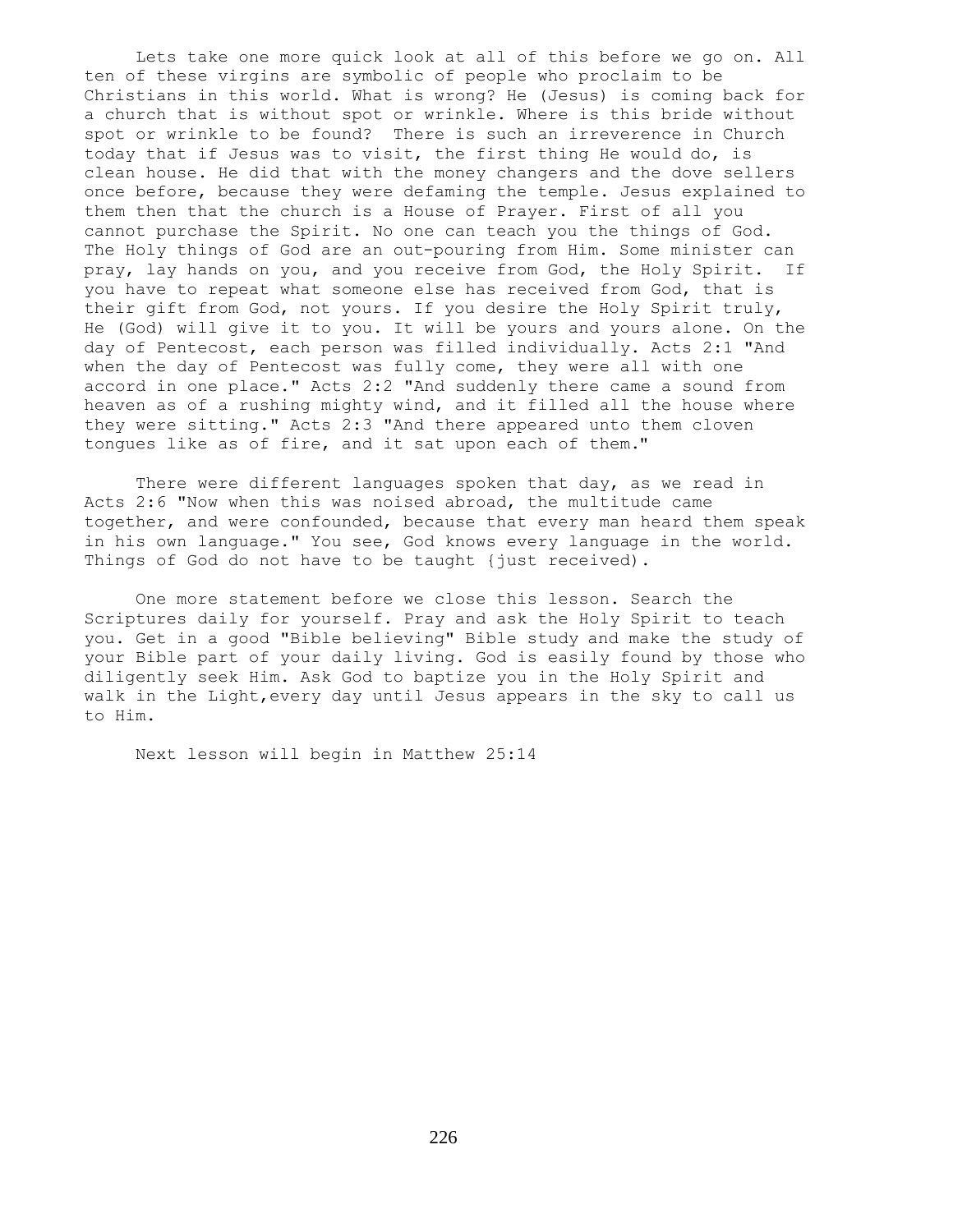#### Matthew 51 Questions

1. In this parable, what is the kingdom of heaven likened to? 2. What does "virgin" indicate here? 3. What does the fact that there were "ten" indicate? 4. What do the "lamps" indicate? 5. Who is the bridegroom? 6. What kind of a church is the Lord coming for? 7. How many were wise? 8. Why were the others classified as foolish? 9. What does the "oil" symbolize? 10. Why were the disciples to wait in the upper room until they were baptized in the Holy Spirit? 11. What weaknesses did they have before they received the Holy Spirit? 12. What did these virgins do while the bridegroom tarried? 13. What time did He come? 14. Why does this not speak too highly of the church? 15. What description in Second Timothy 3 describes most churches today? 16. What are churches doing today instead of building the spirit? 17. What did the virgins do as soon as they knew the bridegroom was here? 18. What did the foolish ask the wise for? 19. What did the wise tell them to do? 20. Explain salvation. 21. When the five foolish went to buy, who came? 22. Who went with Him? 23. What happened next? 24. What is the only way we can walk in our salvation every day? 25. What did the five foolish cry out to Jesus? 26. Who else have we heard cry this? 27. What two things will the believer not know about His coming? 28. If Jesus were to visit our churches today in person, what would He do with most of them? 29. On the day of Pentecost, how were they filled? 30. Who did the cloven tongues of fire sit on? 31. How did every man from all these different countries hear them?

32. What are four things we should practice to be ready?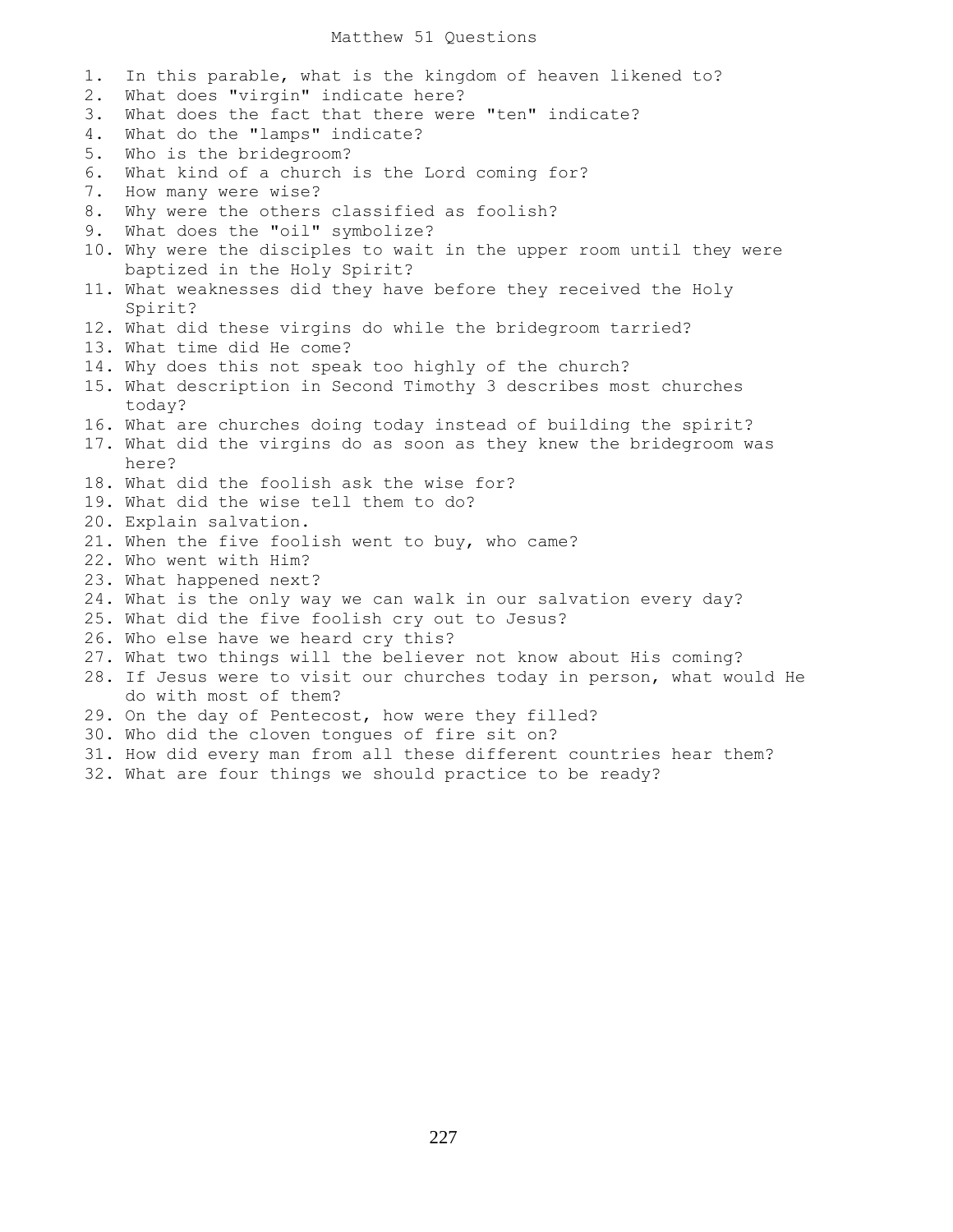We will begin this lesson in Matthew 25:14 "For [the kingdom of heaven is] as a man travelling into a far country, [who] called his own servants, and delivered unto them his goods."

 Here, the master is going on a trip and He had called his servants together to take care of the kingdom until he returned. You see, Jesus has gone away into heaven, and is now sitting at the right hand of God. He has left His church in the care of His ministers (servants) until He returns.

 Matthew 25:15 "And unto one he gave five talents, to another two, and to another one; to every man according to his several ability; and straightway took his journey."

The very first thing that we must note about this, is that they were given talents according to their ability to handle money. Some people cannot handle large sums of money. God cannot trust some people with money. God knows where their ability lies. The problem is not to have money, the problem lies in what you do with it. This Scripture is not only in having money, but in the spiritual sense, is speaking of the congregations of the people God entrusts to the pastors. Some have large congregations, some medium, some have very few.

 Matthew 25:16 "Then he that had received the five talents went and traded with the same, and made [them] other five talents." Matthew 25:17 "And likewise he that [had received] two, he also gained other two." Matthew 25:18 "But he that had received one went and digged in the earth, and hid his lord's money."

The original word that this "talent" was taken from, means a sum of money. A talent was the largest weight mentioned in money of the Hebrews. Whether it was gold or silver, even one talent was a goodly sum of money. The fellow who received the five talents had enough faith, that he went and made another five talents to go with the five that he had been entrusted with. The same happened to the one who had received two. He doubled his, also. Any master in the world would be pleased with these two servants. They were not fearful. Fear is not of God. They had faith, and did what they had, probably, already been doing when their master was handling the money; and so, they increased what the master had entrusted them with. The servant, who received just one talent, had, probably, already shown his master that he was fearful and had no faith.

 This money hidden in the ground was of no use to anyone. Just as it is today. For God to be pleased about our finances, we must be using them to gain for Him. We must not hoard them up just for ourselves. Riches are to be used not abused. If you are blessed of God and have a little more than your neighbor, you must be quick to distribute as we read in I Timothy 6:17 "Charge them that are rich in this world, that they be not highminded, nor trust in uncertain riches, but in the living God, who giveth us richly all things to enjoy;" I Timothy 6:18 "That they do good, that they be rich in good works, ready to distribute, willing to communicate;" I Timothy 6:19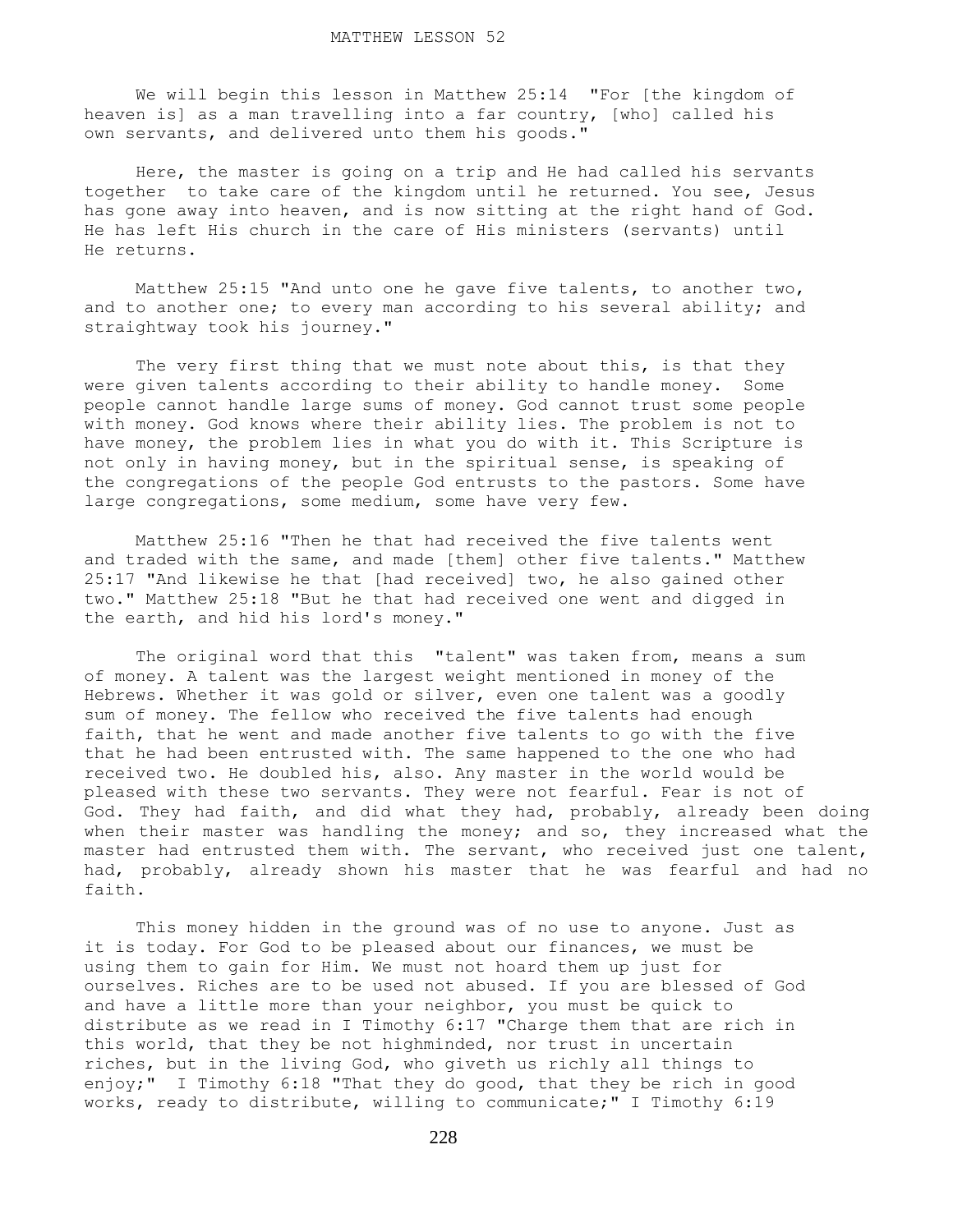"Laying up in store for themselves a good foundation against the time to come, that they may lay hold on eternal life."

 You see, it is not the riches that are evil. It is our attitude toward the riches and what we do with them.

 Matthew 25:19 "After a long time the lord of those servants cometh, and reckoneth with them." Matthew 25:20 "And so he that had received five talents came and brought other five talents, saying, Lord, thou deliveredst unto me five talents: behold, I have gained beside them five talents more." Matthew 25:21 "His lord said unto him, Well done, [thou] good and faithful servant: thou hast been faithful over a few things, I will make thee ruler over many things: enter thou into the joy of thy lord."

 You see, we all know it has been a long time since our Master came and checked on us, close to 2,000 years. There is going to be a day of reckoning. A day will come when we and our works will be judged of Jesus. Just the fact that we belong to Him will get us into heaven. Our faithfulness to the task that He has left us to do will determine what we will do when we reign with Him here on earth.

 Life is pretty much like a monopoly game. Some people get Baltic and Mediterranean, and others get Boardwalk and Park Place. You can be a winner just as easily with Baltic, as you can with Boardwalk. It is how you play the game that is important.

 These men trusted God and worked, and tried, and they were rewarded for their faithfulness and hard work. God is a rewarder of those who seek to please Him.

 Matthew 25:22 "He also that had received two talents came and said, Lord, thou deliveredst unto me two talents: behold, I have gained two other talents beside them." Matthew 25:23 "His lord said unto him, Well done, good and faithful servant; thou hast been faithful over a few things, I will make thee ruler over many things: enter thou into the joy of thy lord."

 Notice, here, that his lord was just as pleased with his four as he was with the other servants ten. To whom much is given, much is required. His faith was just as great as the other servant, he just had less to work with. The reward was the same, because he had worked hard and was faithful and did what he could do with what he had been entrusted with. You see, again, this servant was not concerned with the fact that the other servant had more than he did. He just did his best with what he had. His Lord was pleased the same as God will be pleased with us, if we do the very best we can with what we have to work with (through faith). It is just like this Bible study, there are many who could do a better job writing it, but I am willing to write it. God will help me, because of my willingness to do the best I can.

 Matthew 25:24 "Then he which had received the one talent came and said, Lord, I knew thee that thou art an hard man, reaping where thou hast not sown, and gathering where thou hast not strawed:" Matthew 25:25 "And I was afraid, and went and hid thy talent in the earth: lo, [there] thou hast [that is] thine." Matthew 25:26 "His lord answered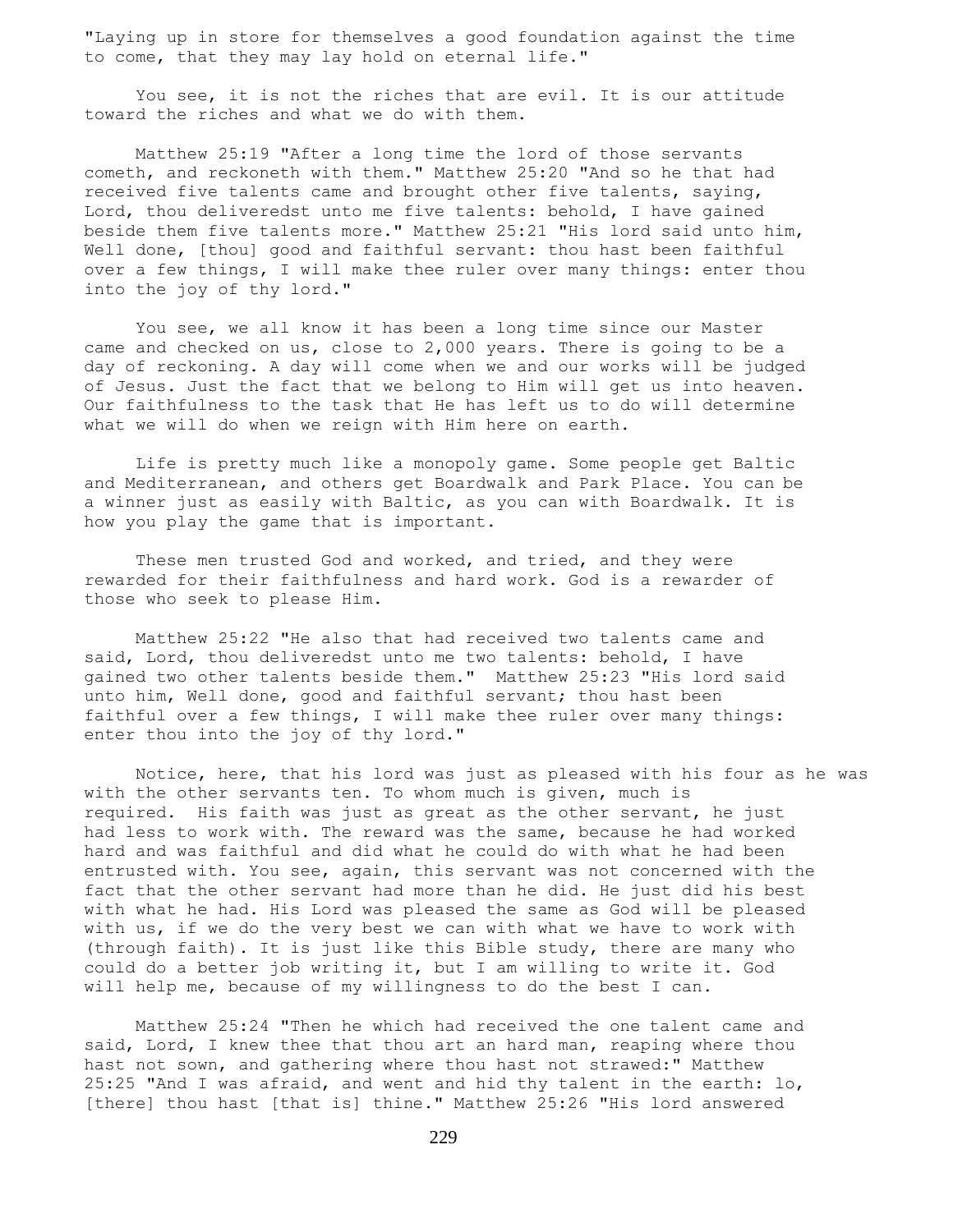and said unto him, [Thou] wicked and slothful servant, thou knewest that I reap where I sowed not, and gather where I have not strawed:" Matthew 25:27 "Thou oughtest therefore to have put my money to the exchangers, and [then] at my coming I should have received mine own with usury." Matthew 25:28 "Take therefore the talent from him, and give [it] unto him which hath ten talents."

 The Lord of this servant was very angry with him. He called him just what he was, wicked and lazy. When the Lord comes back, He wants to find us working for him. These people that say God has told them not to do anything, are in for a wide awakening. The Bible says no work no eat, II Thess. 3:10. Also, Hebrews 6:12 "That ye be not slothful, but followers of them who through faith and patience inherit the promises." Work never hurt anyone. When Jesus comes back, we must be found working, not sitting around wringing our hands in fear. Some are so afraid they will do something wrong, that they are not doing anything at all. FEAR IS NOT OF GOD.

 In the story above, this man's lord told him that it did no good hidden in the ground. If nothing else, he could have drawn interest on it at the bank. The man was not trustworthy, so his lord took this talent from him and gave it to someone who put it to use. Now, the five talent man had eleven, because of his faithfulness.

 Matthew 25:29 "For unto every one that hath shall be given, and he shall have abundance: but from him that hath not shall be taken away even that which he hath." Matthew 25:30 "And cast ye the unprofitable servant into outer darkness: there shall be weeping and gnashing of teeth."

 You see, poverty does not insure you that you will go to heaven. Neither does the fact that you have money insure you that you will go to hell. Many believe just this. The parable of the talents prove how much in error this is. It not how much you have that counts; it is what you do with what you have. God has no respect for the faithless. Faith in Jesus Christ is what saves us. Without faith, it is impossible to please God. You can easily see what happens to those who have no faith in the 30th verse above. They are cast into hell; the place of torment.

 What can we retain from all of this? #1. Have faith in God. #2. Use whatever God has entrusted to you to the very best of your ability. Do whatever you do in His will. #3. Do not be lazy. Do what you can.

 #4. There will be great rewards for those who have faith in God and work to bring others into the kingdom of God.

We will begin the next lesson with verse 31.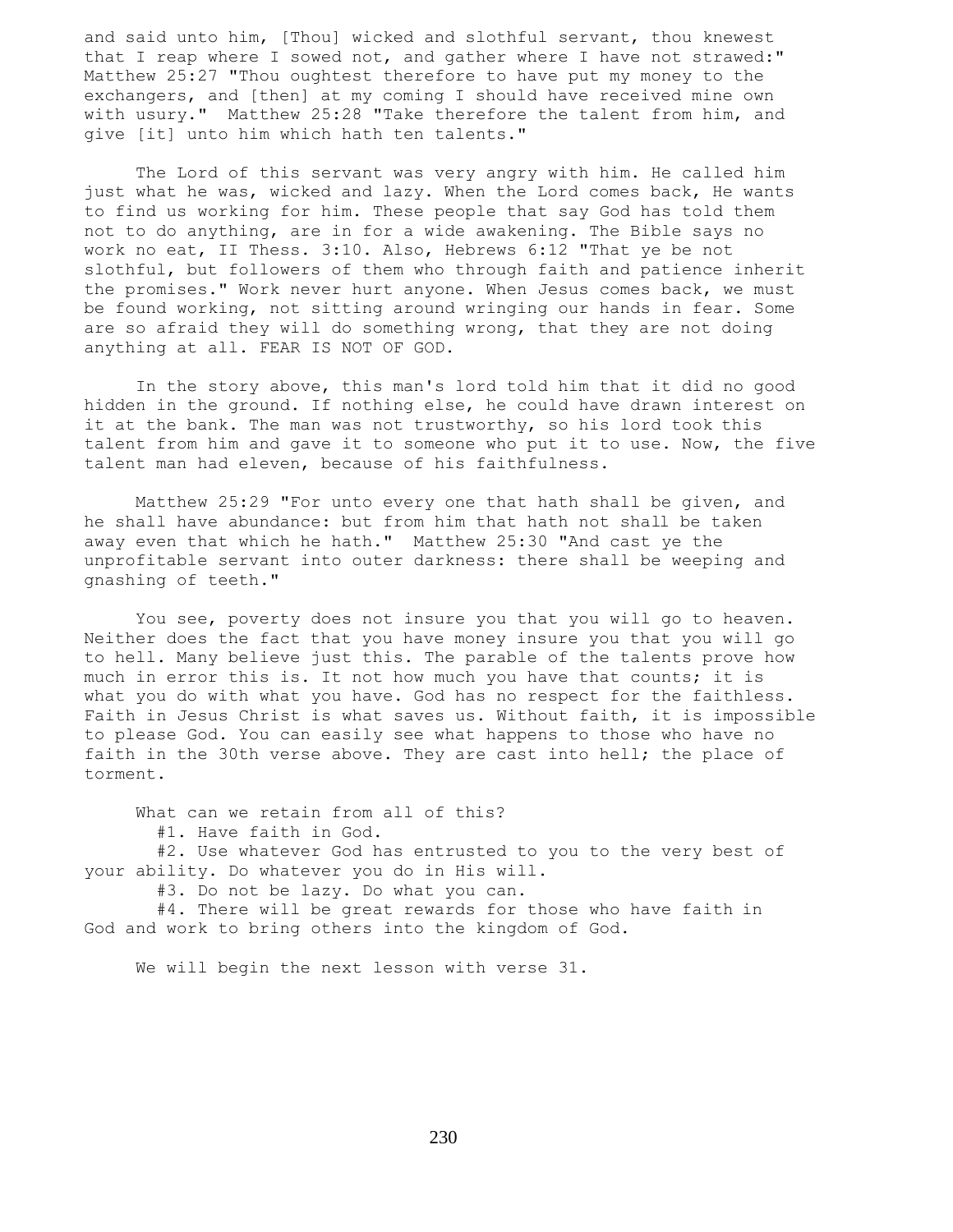### Matthew 52 Questions

1. In this parable, what is the kingdom of heaven likened unto? 2. When the man left, who did he leave his goods with? 3. Compare this to the Christians? 4. How many talents did he give each servant? 5. Why did he give them different amounts? 6. The problem with money is not having it, but in what? 7. From a spiritual standpoint, what is another message here? 8. What did the servant do that had five talents? 9. What did the servant that had two do? 10. What does "talent" mean? 11. Why would their master be pleased? 12. For God to be pleased with our finances (whatever they are), what must we be doing with them? 13. What is a requirement, if we have been blessed with money, if we intend to please God? Four things. 14. What makes having money evil? 15. What did the lord of these servants say to the one with the five talents and to the one with two talents? 16. Just our faith in Jesus will get us to heaven, but what will determine what we will do when we reign with Him? 17. What game is life very similar to? 18. What difference was made between the man with ten and the man with four talents? 19. What description of the lord did the man with one talent give? 20. What did the man with one talent do with it? 21. What description did his lord have of him? Two things. 22. What did his lord say the least thing he could have done was? 23. What did his lord do with his one talent? 24. Where did he cast this unfaithful servant? 25. What mistaken information do many have about poverty? About being rich? 26. It is not how much you have, but what you 27. Without what, it is impossible to please God?

28. What four things should we retain from all of this?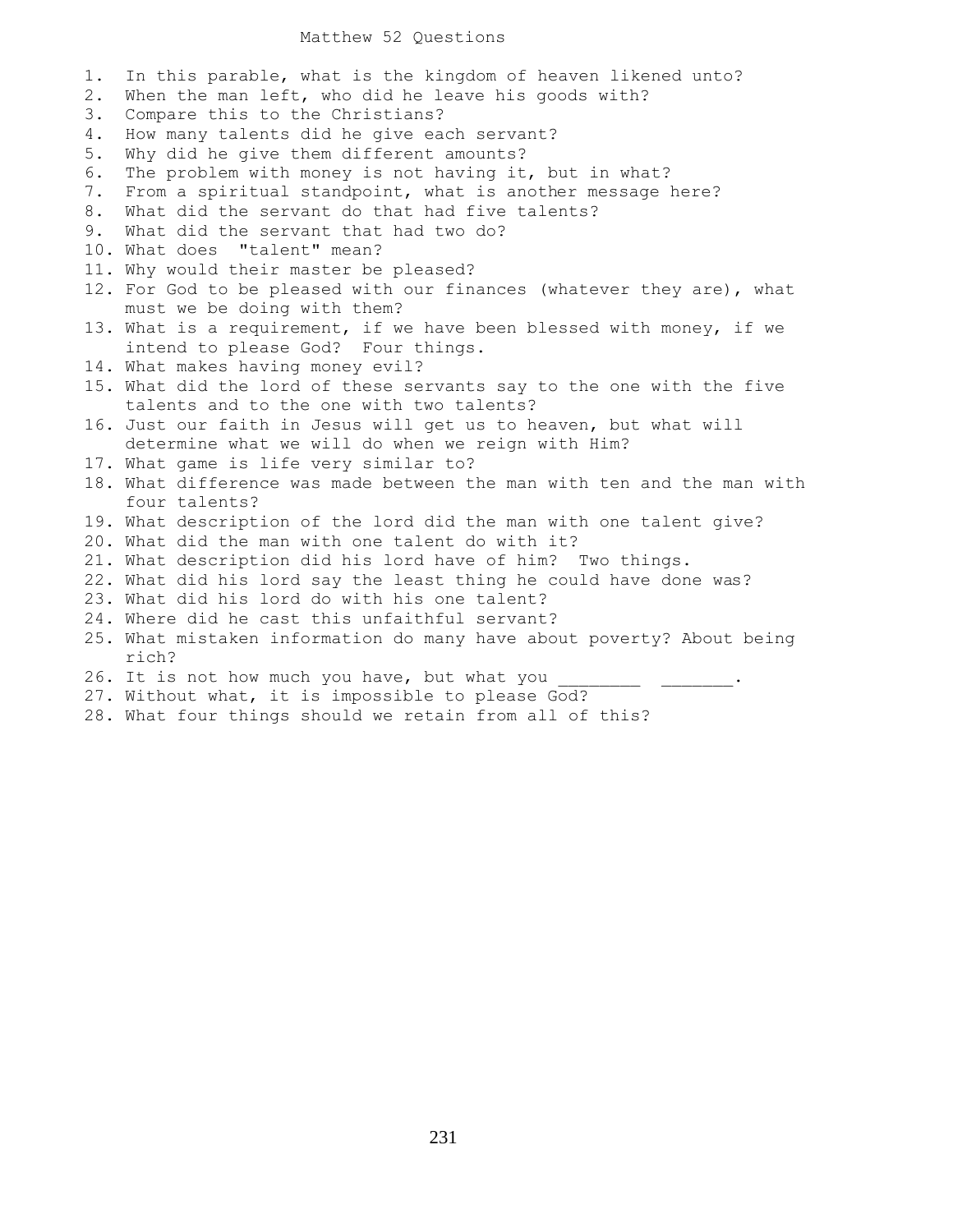We will begin this lesson in Matthew 25:31 "When the Son of man shall come in his glory, and all the holy angels with him, then shall he sit upon the throne of his glory:"

 This Scripture is speaking of Jesus' return to the earth when He will be King of kings and Lord of Lords. He will rule with an iron hand.

 Matthew 25:32 "And before him shall be gathered all nations: and he shall separate them one from another, as a shepherd divideth [his] sheep from the goats:" Matthew 25:33 "And he shall set the sheep on his right hand, but the goats on the left."

 Jesus is Judge of the earth. Every individual shall stand before Jesus to be judged. There are only two kinds of people; the saved and the lost. The sheep belong to God, and the goats belong to Satan. The right hand side is for God's people, and the left is Satan's side.

 Matthew 25:34 "Then shall the King say unto them on his right hand, Come, ye blessed of my Father, inherit the kingdom prepared for you from the foundation of the world:"

 Jesus, in this verse, calls Himself "King" for the very first time. That will be His title when He returns to the earth. Messiah, Jesus, Lord, Word, now King. He is inviting the saved to come and reign with Him. We, Christians, will be joint-heirs with Jesus.

 You see, God did not predestinate us to be saved, but God knew (had foreknowledge) that we would accept the grace that Jesus provided us. This kingdom has truly been prepared from the foundation of the world. God knew that we would be saved even then. Again, I say that this is not predestination, but foreknowledge.

 You hear so much today in politics about the far left or the far right. That too, is speaking of the moral fiber of a person more than the literal right hand. The right hand blessing throughout the Bible was the one to be desired. Jesus sits at the right hand of God the Father in heaven; in fact, He is the Right Hand of God.

 Matthew 25:35 "For I was an hungred, and ye gave me meat: I was thirsty, and ye gave me drink: I was a stranger, and ye took me in:" Matthew 25:36 "Naked, and ye clothed me: I was sick, and ye visited me: I was in prison, and ye came unto me." Matthew 25:37 "Then shall the righteous answer him, saying, Lord, when saw we thee an hungred, and fed [thee]? or thirsty, and gave [thee] drink?" Matthew 25:38 "When saw we thee a stranger, and took [thee] in? or naked, and clothed [thee]?" Matthew 25:39 "Or when saw we thee sick, or in prison, and came unto thee?"

 These are valid questions. They had never literally fed Jesus, or visited Him, or given Him water to drink, or clothed Him. They could not understand what Jesus was saying, because they could only think of literally doing these things for Jesus.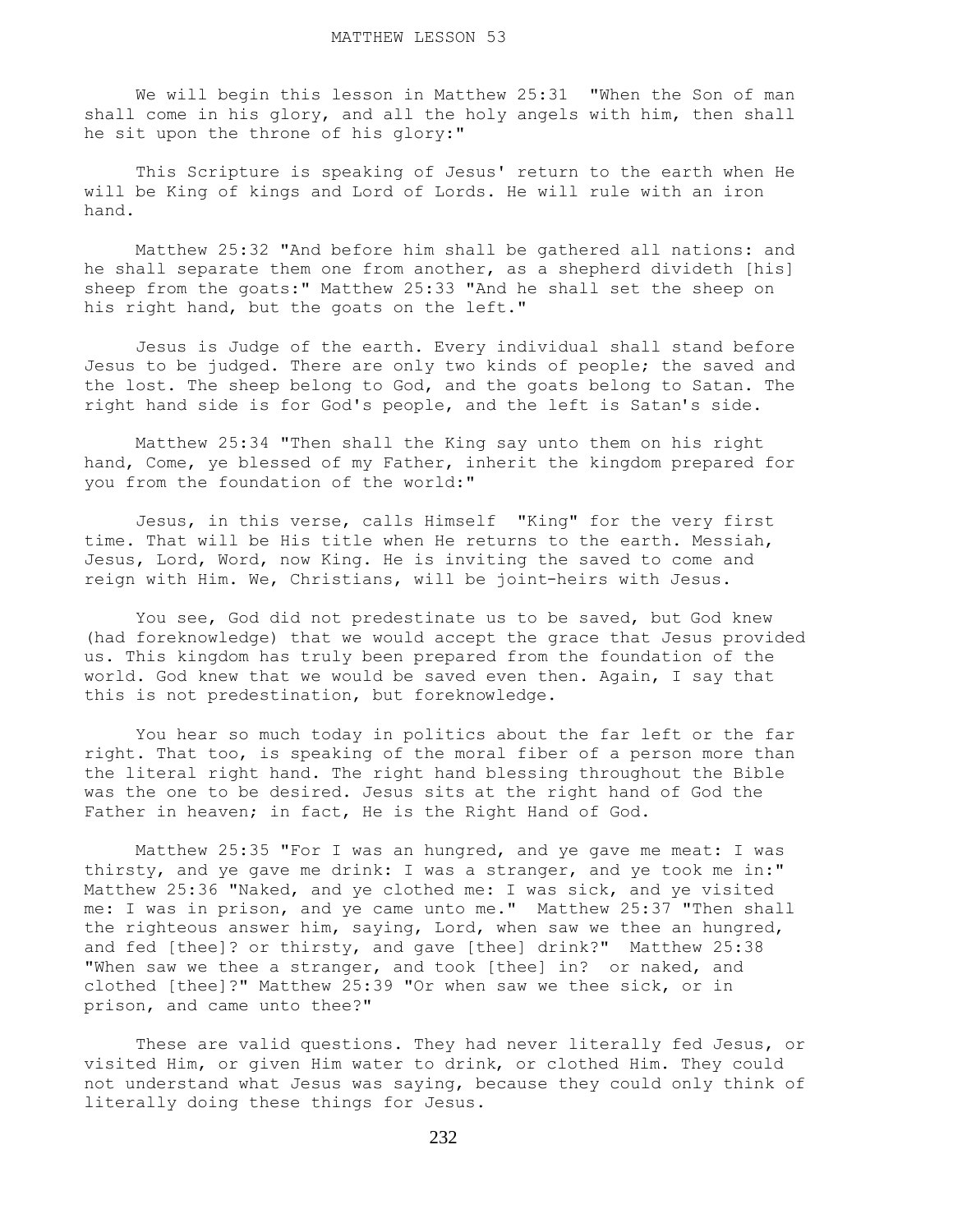Matthew 25:40 "And the King shall answer and say unto them, Verily I say unto you, Inasmuch as ye have done [it] unto one of the least of these my brethren, ye have done [it] unto me."

You see, when we do anything to help someone else, Jesus counts it as we doing these things for Him. We cannot directly do these things for Him, but every thing, regardless of how small it is, that we do for our fellowmen is counted as being done for Jesus. God really smiles on those who helps women and children who cannot help themselves. We read love your neighbor as yourself. This is not a principle that the world understands. But besides getting a reward stored up in heaven for the good things we do, doing good makes you feel good about yourself.

 Matthew 25:41 "Then shall he say also unto them on the left hand, Depart from me, ye cursed, into everlasting fire, prepared for the devil and his angels:"

 As I said before, there are only two destinies that we can choose from. The right leads to heaven, and the wrong (left) leads to hell. Hell has been prepared from the foundation of the world, as well. God does not want anyone to go there, but He is just. If that is the choice one makes, that will be one's home for eternity. We make the choice. We cannot blame God. It is our choice to make. He just carries out our decisions.

 Matthew 25:42 "For I was an hungred, and ye gave me no meat: I was thirsty, and ye gave me no drink:" Matthew 25:43 "I was a stranger, and ye took me not in: naked, and ye clothed me not: sick, and in prison, and ye visited me not." Matthew 25:44 "Then shall they also answer him, saying, Lord, when saw we thee an hungred, or athirst, or a stranger, or naked, or sick, or in prison, and did not minister unto thee?"

 You see, they, too, never saw Jesus in person, so they did not understand this statement. This is the picture of a very selfish person; someone who has no feeling for the infirmities of others. This person lives just for himself, not caring what destitute condition their neighbors are in. This person is caught up in self, and has gone so far as to make a God of himself alone. What a pitiful sight. Then in the next verse, Jesus told them of their error.

 Matthew 25:45 "Then shall he answer them, saying, Verily I say unto you, Inasmuch as ye did [it] not to one of the least of these, ye did [it] not to me."

 Of course, anyone who saw Jesus in person would do all these things for Him. Jesus was speaking, here, of the condition of this person's heart. The heart will be judged even more than the deeds, because it is actually what a person is. If someone in this kind of need cannot prick your heart, then you are definitely not right with God. We are responsible to help those who are before us, if they cannot help themselves. These are opportunities that come to see what we really are inside.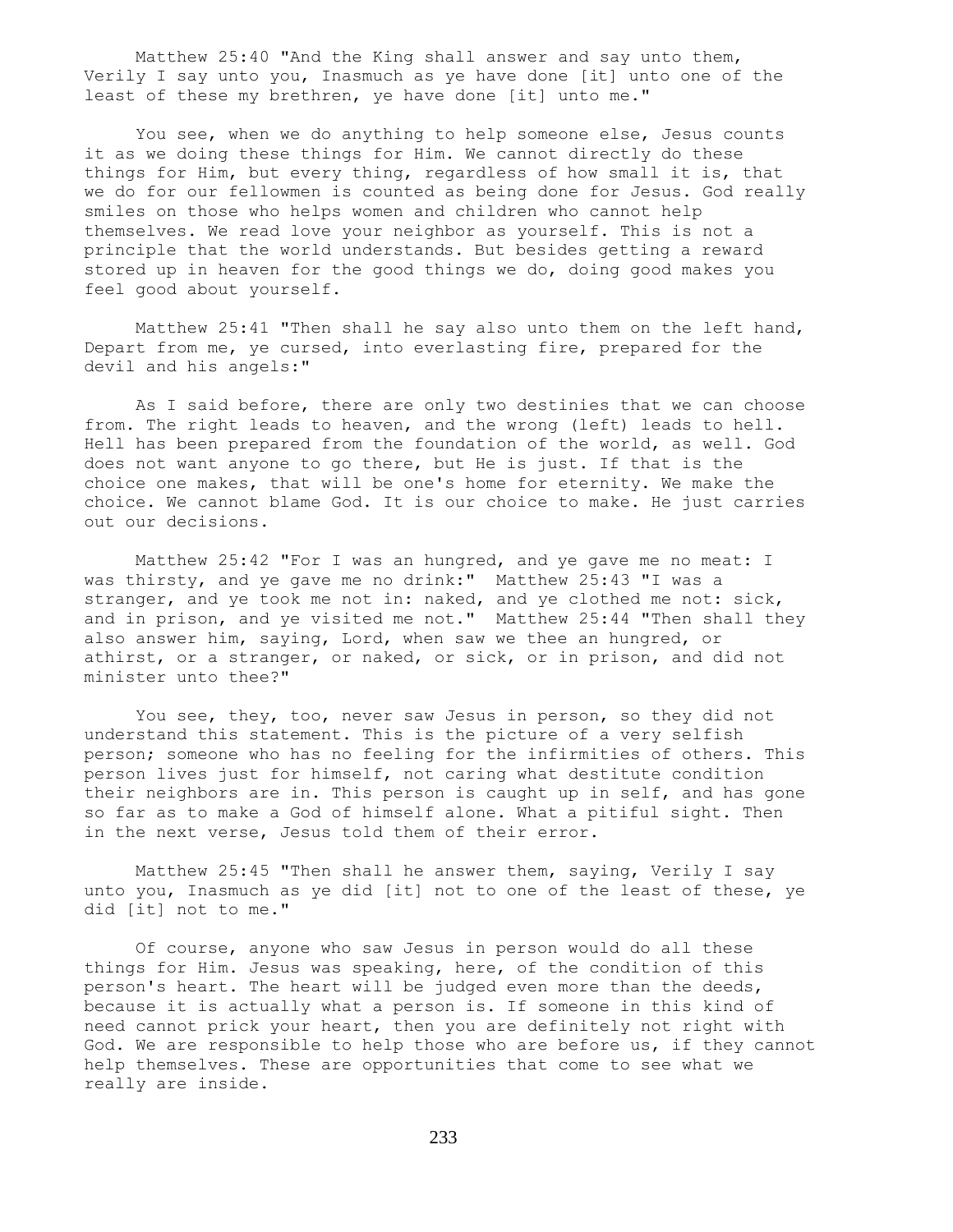Matthew 25:46 "And these shall go away into everlasting punishment: but the righteous into life eternal."

 You see, the things you do tell what you really are. This method that Jesus used to determine the ones in right standing with Him and the lost is a good one. This happened when this person thought none of the church group was watching, so he did not have to make it look good. The things that are done in secret will be made manifest, whether they be good or bad. Jesus knows without a doubt from this who should inherit eternal life, and who should be condemned to hell.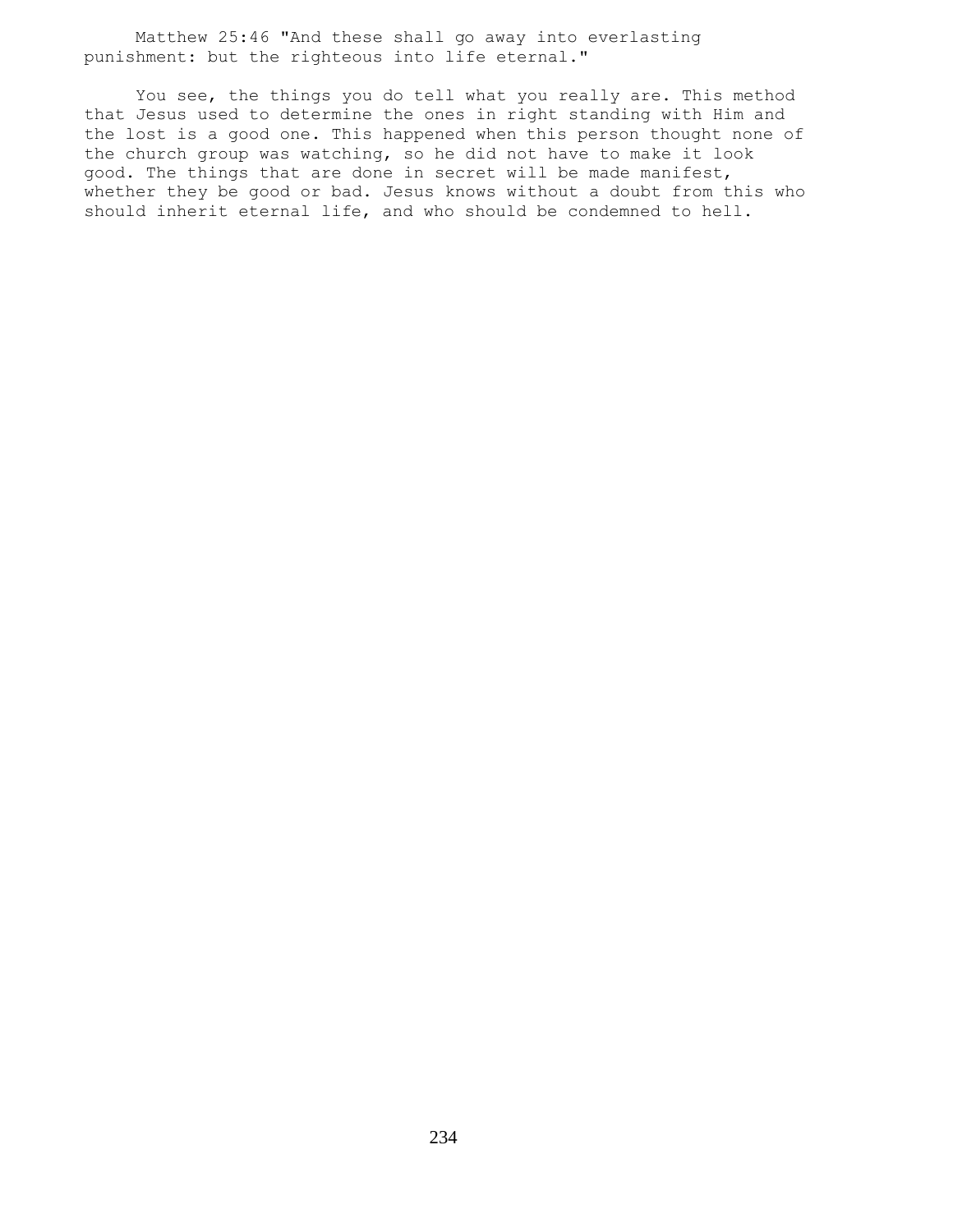# Matthew 53 Questions

1. When shall Jesus sit on His throne here? 2. What will be His title then? 3. Who will be gathered before Him? 4. For what purpose are they gathered? 5. Which side are the sheep on? Which side are the goats on? 6. Who is the Judge of all the earth? 7. What shall the King say to those on the right? 8. How long has the preparation been made? 9. What is the King inviting the Christians to do? 10. Is the knowing of God predestination or foreknowledge? 11. Who sits at the right hand of the Father in heaven? 12. Who is the Right Hand of God? 13. Why do those on the right deserve heaven? Besides their faith, what did they do? Five things 14. Finish this; "Verily I say unto you, inasmuch ye have done it unto one of the least of these my brethren, ye have done unto \_\_\_\_\_\_." 15. Besides getting a reward in heaven, what is great about helping others? 16. What does Jesus say to those on the left? 17. Who is responsible for us going to heaven or hell? 18. Those on the left neglected to do what? 19. What is this a picture of? 20. What will be judged more than our deeds? 21. Where do the righteous go forever?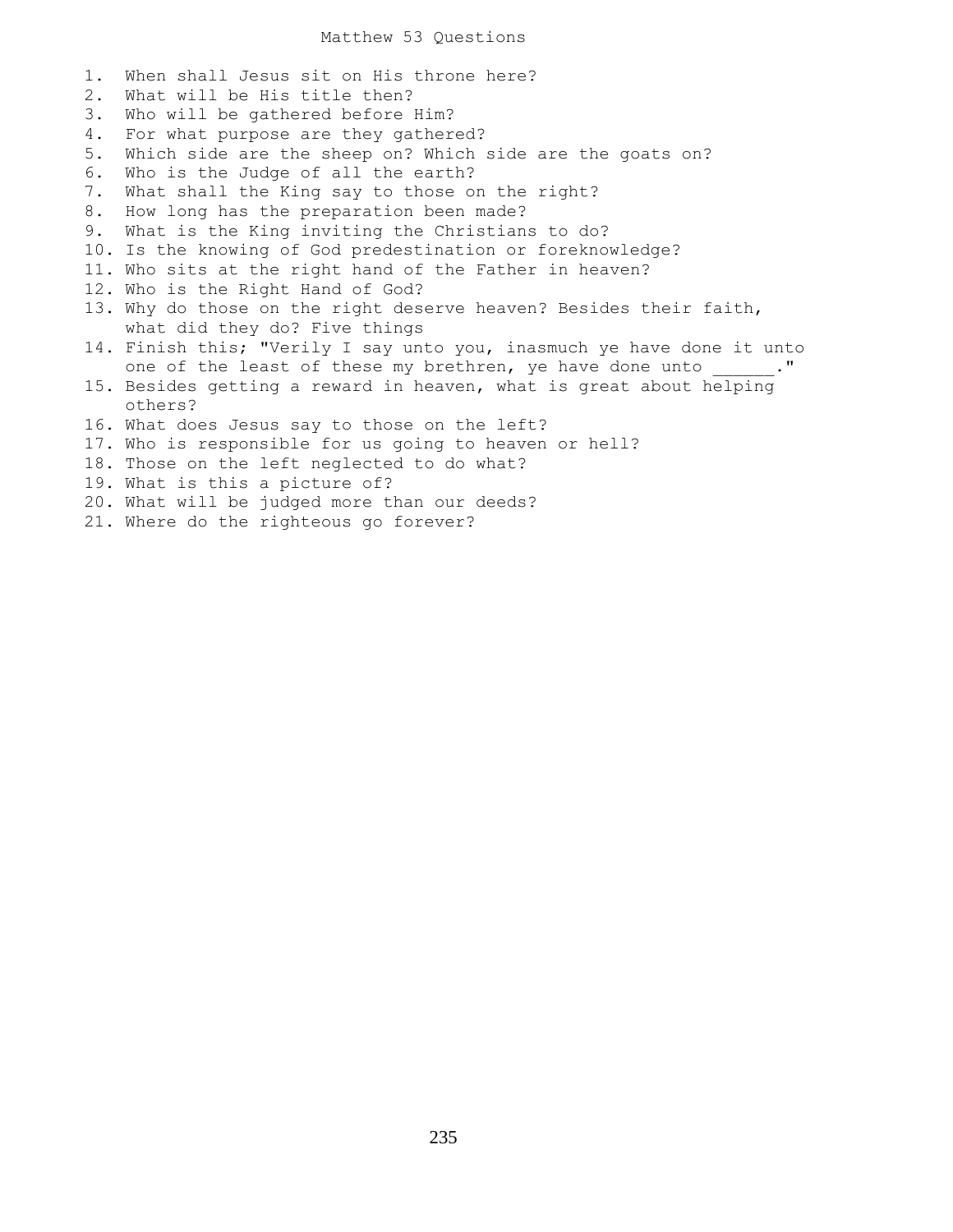This lesson begins in Matthew 26:1 "And it came to pass, when Jesus had finished all these sayings, he said unto his disciples," Matthew 26:2 "Ye know that after two days is [the feast of] the passover, and the Son of man is betrayed to be crucified."

 You see, the authorities coming to get Jesus and crucifying Him would be no surprise to Him. He was fully aware that He, Himself was the Passover Lamb for all believers. He had finished teaching the public. After His crucifixion and after He had risen from the grave, He would continue to teach His disciples. The feast of the passover was done in remembrance of a night long ago when the death angel came through the streets in Egypt to kill the firstborn in every family. The only ones who were spared were the Hebrews who killed a male lamb and put the blood over their door. Everyone in the house was spared when the blood was over their door. This passover had been celebrated on the fourteenth of Nisan, in remembrance that God had spared their lives so many years ago. Just as the lamb spared the Hebrew, Jesus, our passover Lamb, will save all believers from death. Jesus knew He was to be betrayed and even knew who it was that would betray Him. Jesus came into the world for this very purpose. He would not run. He would willingly go through all this for His own.

 Matthew 26:3 "Then assembled together the chief priests, and the scribes, and the elders of the people, unto the palace of the high priest, who was called Caiaphas," Matthew 26:4 "And consulted that they might take Jesus by subtlety, and kill [him]."

 The very time that Jesus was telling the disciples about His coming crucifixion, the chief priests, scribes and elders were plotting trying to capture Jesus and kill Him. These chief priests, were of the Sanhedrin. This high priest, whose home they met in, was Caiaphas. He was really a "go between"for the Romans who had given him this job. They planned to get Him as quitely as possible and do away with Him the same way, so they would not start a fight with His followers.

 Matthew 26:5 "But they said, Not on the feast [day], lest there be an uproar among the people."

 The passover celebration actually lasted eight days, and many Galileans would be there. They were trying not to have a confrontation with Jesus' people.

 Matthew 26:6 "Now when Jesus was in Bethany, in the house of Simon the leper," Matthew 26:7 "There came unto him a woman having an alabaster box of very precious ointment, and poured it on his head, as he sat [at meat]."

 Bethany was the home of Jesus' friends Mary, Martha, and Lazarus. This time Jesus was in Simon the leper's home. Probably, he had been one of the leper's that Jesus healed. This is not known for sure. Simon could have been a relative or close friend of Mary and Martha. It seems they were here in Simon's house. The woman spoken of here was Mary, the sister of Lazarus. St. John identified her as this Mary.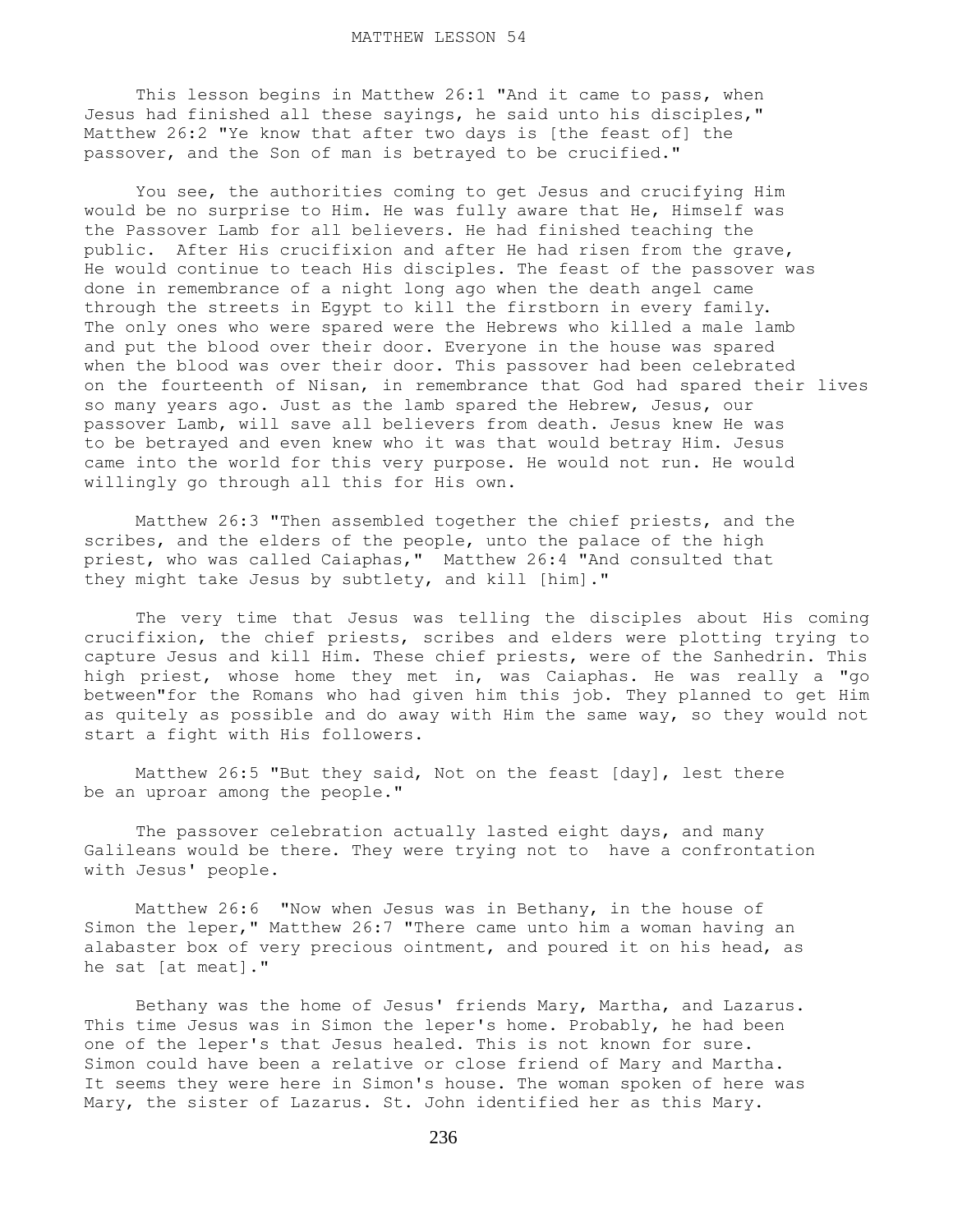Why her name was omitted here we do not know. This "alabaster box" was used for expensive perfume or ointment. This "Ointment" which Mary poured on His head was like anointing. Mary loved Jesus, and this was no sacrifice to her. Mary, on several occasions, called Him Master.

 Matthew 26:8 "But when his disciples saw [it], they had indignation, saying, To what purpose [is] this waste?" Matthew 26:9 "For this ointment might have been sold for much, and given to the poor."

 In another book, it was mentioned that Judas complained. Of course, Judas was the one that carried the purse. This perfume was worth about 300 days' wages. Mary was a very a very wealthy woman and could well afford this. It was hers, and no one else really should have a say in what she was to do with it. This was her Lord, nothing was too good for Him. You hear so much today, even from the ones who usually give very little to God, that there is too much spent on beauty in the church and should be used to feed the poor. I wonder how God feels about that.

 The tabernacle in the wilderness and the temple in Jerusalem were very expensive places of worship by Almighty God's directions. It is easy to take your place of worship too lightly. We truly must help the poor, but we must give into God's house, as well. Sometimes, I think the magnificence of a particular church makes you feel the greatness of God. We must not take God too lightly. Probably, Judas didn't really have the poor in mind at all, but in lining his own pocket.

 Matthew 26:10 "When Jesus understood [it], he said unto them, Why trouble ye the woman? for she hath wrought a good work upon me." Matthew 26:11 "For ye have the poor always with you; but me ye have not always." Matthew 26:12 "For in that she hath poured this ointment on my body, she did [it] for my burial."

 It seems as though the disciples still did not understand what was about to take place, even though Jesus had told them several times. Jesus took up for Mary and told the disciples to leave her alone. He told them one more time that He would not be with them very long in body form. Mary showed her reverence for Jesus' body. She had realized what Jesus had ben telling them, and the disciples did not.

 Matthew 26:13 "Verily I say unto you, Wheresoever this gospel shall be preached in the whole world, [there] shall also this, that this woman hath done, be told for a memorial of her."

 Jesus was appreciative of this unselfish act of Mary's, and He told them that this pouring of this ointment on His head for burial would never be forgotten. It shall be remembered, and shall also be remembered who did this.

 Matthew 26:14 "Then one of the twelve, called Judas Iscariot, went unto the chief priests," Matthew 26:15 "And said [unto them], What will ye give me, and I will deliver him unto you? And they covenanted with him for thirty pieces of silver." Matthew 26:16 "And from that time he sought opportunity to betray him."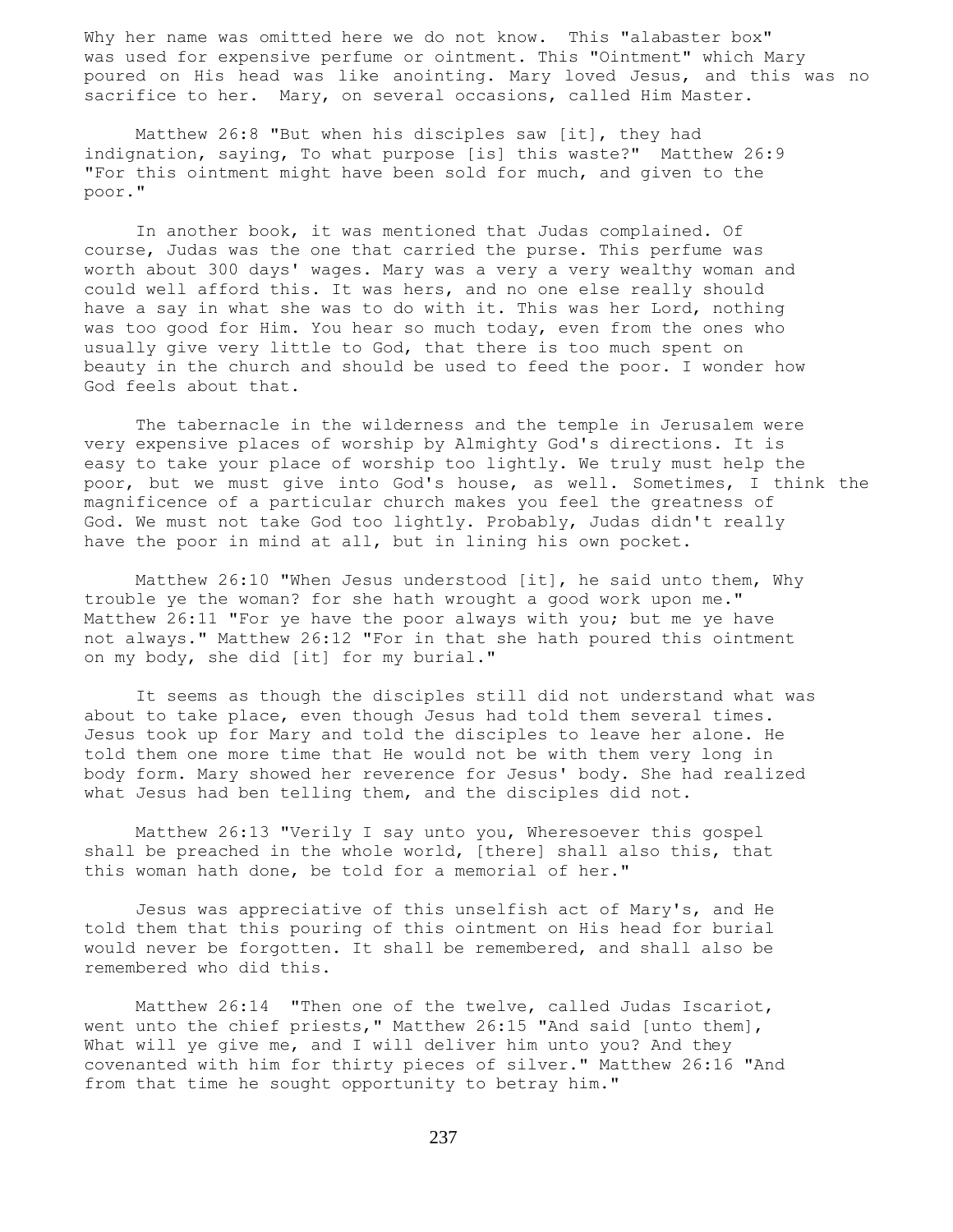Here, we are told that Judas, one of the original twelve chosen by Jesus, would be the one who would betray Him. Probably, the reason Judas name was given, was so he would not be confused with another Judas who joined in with the disciples later and helped them.

 Whether Judas was angry about the expensive perfume, and that prompted him to do this terrible thing, we are not told. Some believe that Judas was chosen of God for this task, and that he (Judas) had no choice. Whatever the reason, he did it. I believe that Judas' greed for money prompted this act. Greed is a terrible thing when it goes unchecked.

 This agreement for 30 pieces of silver has a lot of spiritual significance. Thirty pieces of silver was the price of a male slave in his prime of life. Thirty also is 3 times ten. Three means God, and ten means world government. This is God dealing with the world to redeem His children. "Silver" means redemption. You can easily see the connection. It is one thing to oppose someone, but betrayal is a terrible thing to do.

We will take up the next lesson at Matthew 26:17.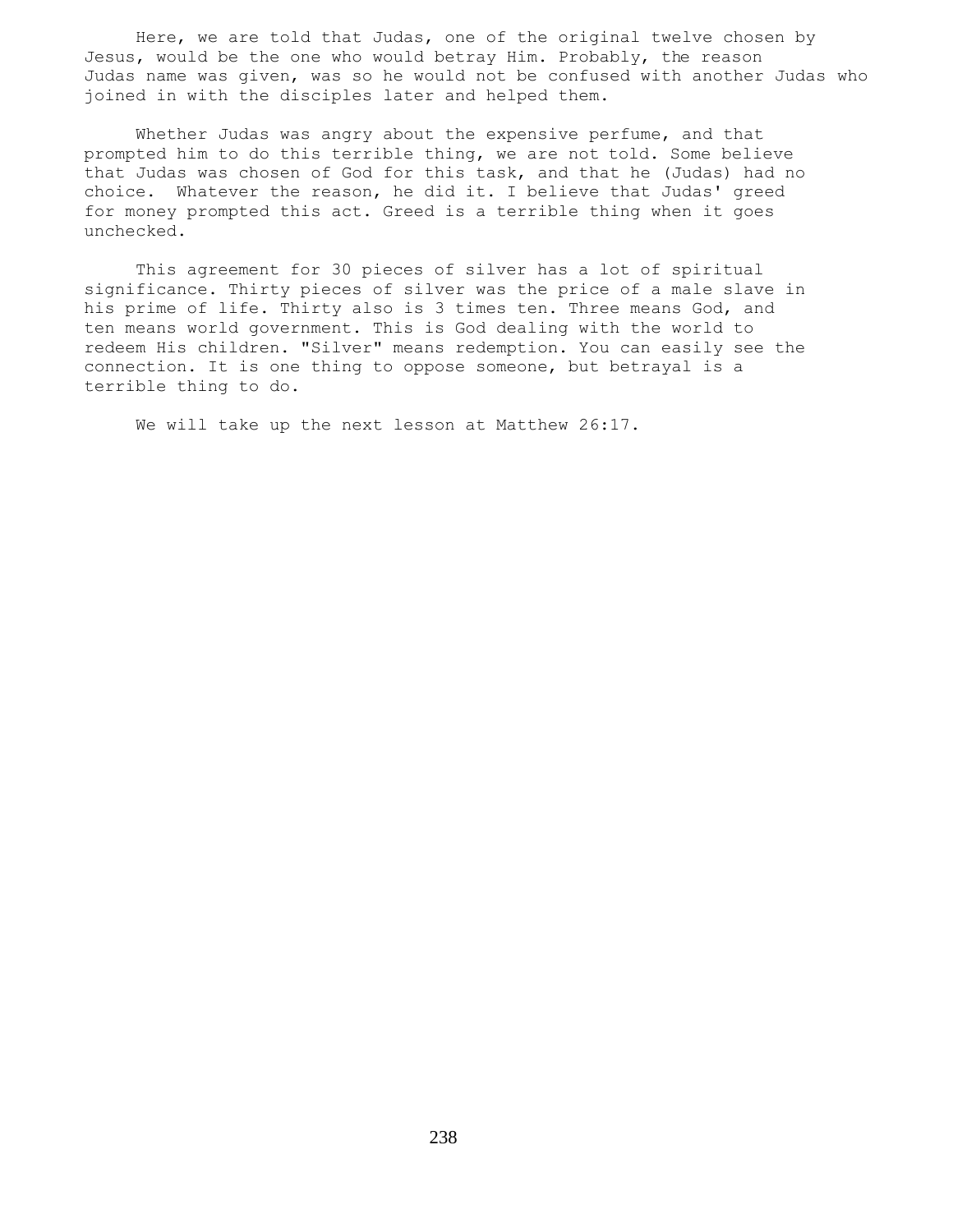## Matthew 54 Questions

1. How many days was it to passover when Jesus finished talking to the people and came to the disciples? 2. What two things did Jesus tell them would happen to Him? 3. Who is the passover Lamb for the believers? 4. What was passover in remembrance of? 5. When was it celebrated? 6. Who assembled together to plot a way to kill Jesus? 7. Who were these chief priests? 8. Why did they not want to do this on feast day? 9. How long did passover celebration last? 10. Whose house was Jesus in Bethany? 11. Who was the woman who poured ointment on Jesus? 12. What did the disciples say about this? 13. Were they really interested in the poor? 14. Who was the disciple who carried the purse? 15. About how much was the ointment worth? 16. What did Jesus say about Mary? 17. Why did Jesus say she poured the ointment on His head. 18. What did Jesus say about Mary? 19. Which disciple went to see the chief priests? 20. How much did the priests agree to pay Judas for Jesus? 21. Explain the spiritual meaning of the price. 22. Why did they give Judas' full name.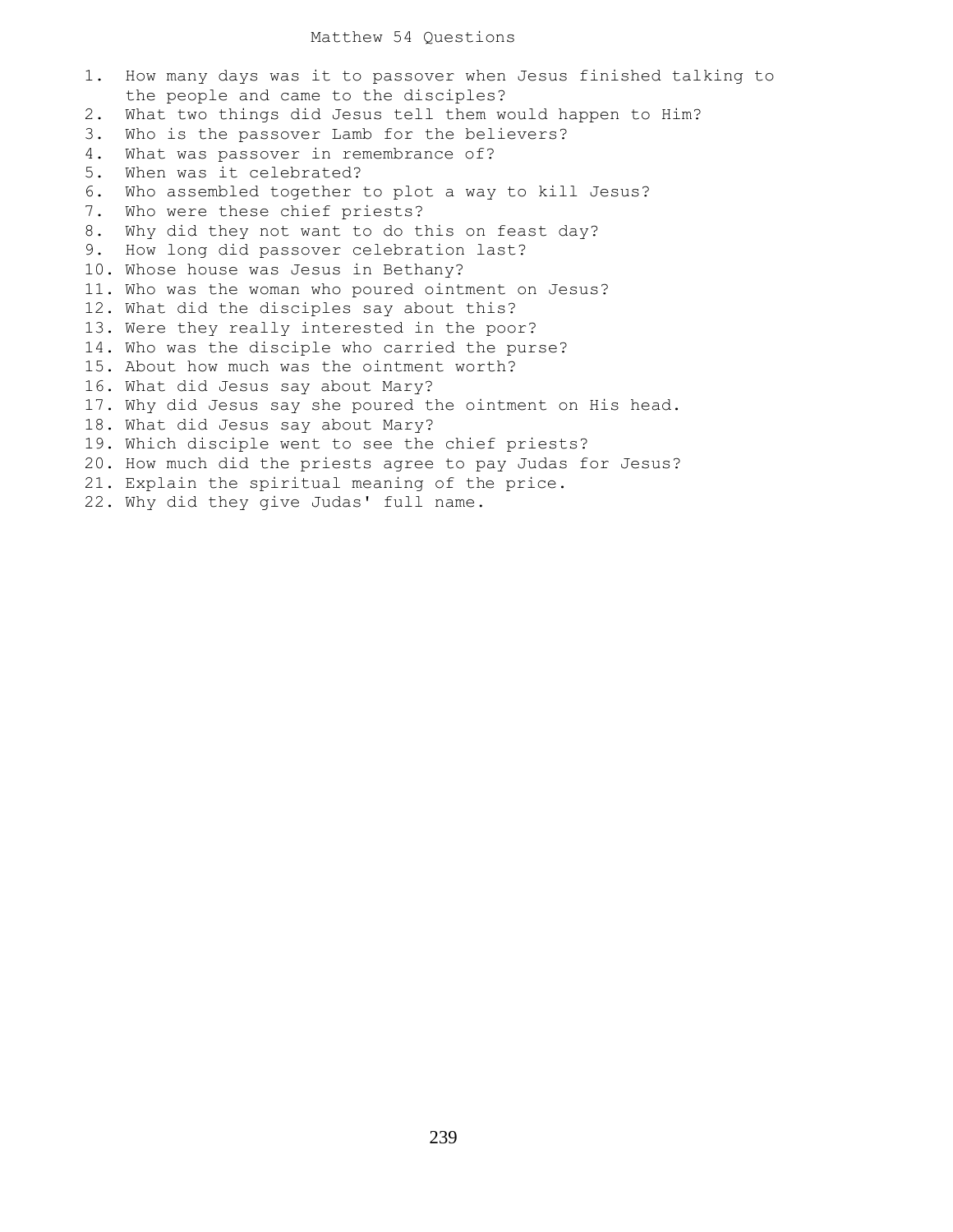We will pick up this lesson with Matthew 26:17 "Now the first [day] of the [feast of] unleavened bread the disciples came to Jesus, saying unto him, Where wilt thou that we prepare for thee to eat the passover?"

 Jesus said over and over that He came not to do away with the law, but to fulfill it. He, also, observed the passover. The room where the passover was to be observed had to be prepared ahead. There was quite a cleansing that had to go on before the celebration to remove the leaven (sin).

 Matthew 26:18 "And he said, Go into the city to such a man, and say unto him, The Master saith, My time is at hand; I will keep the passover at thy house with my disciples."

 In Luke's writings, he said that Jesus sent Peter and John. The "where" was Jerusalem. The place, that is said to be the place of the passover feast in Jerusalem today, is still a magnificent building. If this truly was the home of the man, this had to be a very wealthy man. The upper room is unbelievably preserved. The secrecy involved, perhaps, was to keep Judas from knowing ahead of time where Jesus was. Some believe that this is just a man on the street that Jesus had invisioned, and that they, Peter and John, just followed him and made arrangements for the celebration.

 My own personal belief is that God had, either in a dream or a visit from an angel, prepared this man to accept Jesus and His disciples at this special time.

 "My time is at hand" just mean the crucifixion of Jesus was near. At this passover, Jesus was the sacrificial Lamb. There is no mention of a lamb being served at this meal with the disciples. The lamb could not be killed until the fourteenth. This was actually a remembrance of Jesus. The Lamb the disciples ate, was when Jesus told them "This is my body" "This is my blood" speaking of the bread and wine which symbolized His body and blood. This, commonly called "The Last Supper", was with just His twelve; not even the master of the house dined with them. This large upper room is believed to be the same room where over fifty days later these same disciples (except for Judas) would come for the infilling of the Holy Spirit of God. The group would have grown to 120, but this room was plenty large to accommodate that many.

 Matthew 26:19 "And the disciples did as Jesus had appointed them; and they made ready the passover." Matthew 26:20 "Now when the even was come, he sat down with the twelve." Matthew 26:21 "And as they did eat, he said, Verily I say unto you, that one of you shall betray me."

The thing that stands out to me over and over, and this alone should have told the disciples who Jesus was, is that there was no hassle in finding the man to whom Jesus sent them and the ease of finding the room. This meal of bread, wine, and bitter herbs was to be Jesus' last meal with the disciples before His crucifixion. Here again, Jesus was speaking prophetically when He said that there was one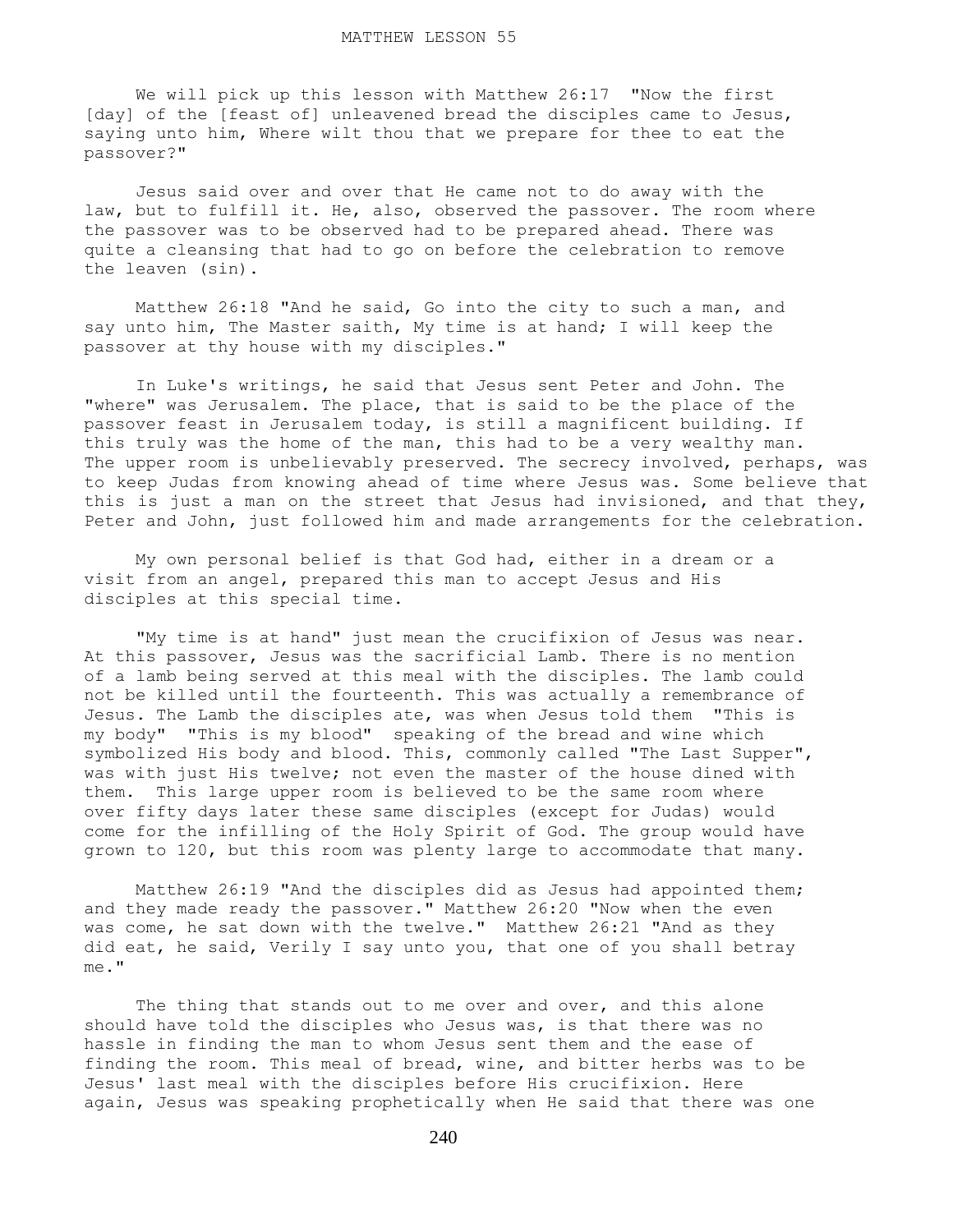of His own who would betray Him. Remember now, Jesus knew exactly what would befall Him in Jerusalem, but He came anyhow. He knew what His mission was, and He is willing to perform it. Don't you know how this saddened the disciples?

 Matthew 26:22 "And they were exceeding sorrowful, and began every one of them to say unto him, Lord, is it I?" Matthew 26:23 "And he answered and said, He that dippeth [his] hand with me in the dish, the same shall betray me." Matthew 26:24 "The Son of man goeth as it is written of him: but woe unto that man by whom the Son of man is betrayed! it had been good for that man if he had not been born."

 It is almost as if each disciple began to question Himself. Jesus really did not tell them who it was, When He said one who dipped with Him, because they all did. Of course, Judas knew who it was. There are so many schools of thought on Judas. I personally believe that Judas fell to the desire of the flesh. Judus loved money more than anything else, even more than He loved Jesus. I believe Judas was a free agent of his own will, the same as we are. The reason Jesus knew who it would be, was because Jesus, as well as the Father, had foreknowledge of what Jesus would do. Jesus was looking ahead to Judas' killing himself and all of eternity, when He said, it would have been better had he not been born.

 Matthew 26:25 "Then Judas, which betrayed him, answered and said, Master, is it I? He said unto him, Thou hast said."

 Judas, probably, had not asked Jesus before; He was, probably, afraid Jesus might expose him to the others. In the answer Jesus gave, He did not just say, yes it is you. The rest of the disciples would have suddenly realized if He had said that, but He answered in such a way that Judas alone would be aware that He knew.

 Matthew 26:26 "And as they were eating, Jesus took bread, and blessed [it], and brake [it], and gave [it] to the disciples, and said, Take, eat; this is my body."

 Jesus is the Bread of life. When He took this bread and blessed it, it was like a wave offering. This bread had to be unleavened bread, free of sin to symbolize the body of the Passover Lamb. This unleavened bread, we call Matzah, is full of holes and stripes. The stripes are symbolic for them whipping Jesus. The shewbread in the Temple was symbolic of Jesus, and so was the bread (Manna) which fell from heaven. Jesus was born in Bethlehem (house of Bread) He was and is the Bread of life. Without Him, there is no life. this must have been a shock to the disciples, for at this time, they had not been filled with the Holy Spirit and did not truly discerned His body.

 Matthew 26:27 "And he took the cup, and gave thanks, and gave [it] to them, saying, Drink ye all of it;" Matthew 26:28 "For this is my blood of the new testament, which is shed for many for the remission of sins."

 The word "remission" is interesting, it means freed from or pardon. You see, we were bound down by sin, until we accept the sacrifice of Jesus' blood which freed us from sin. This cup that Jesus raised was, probably, the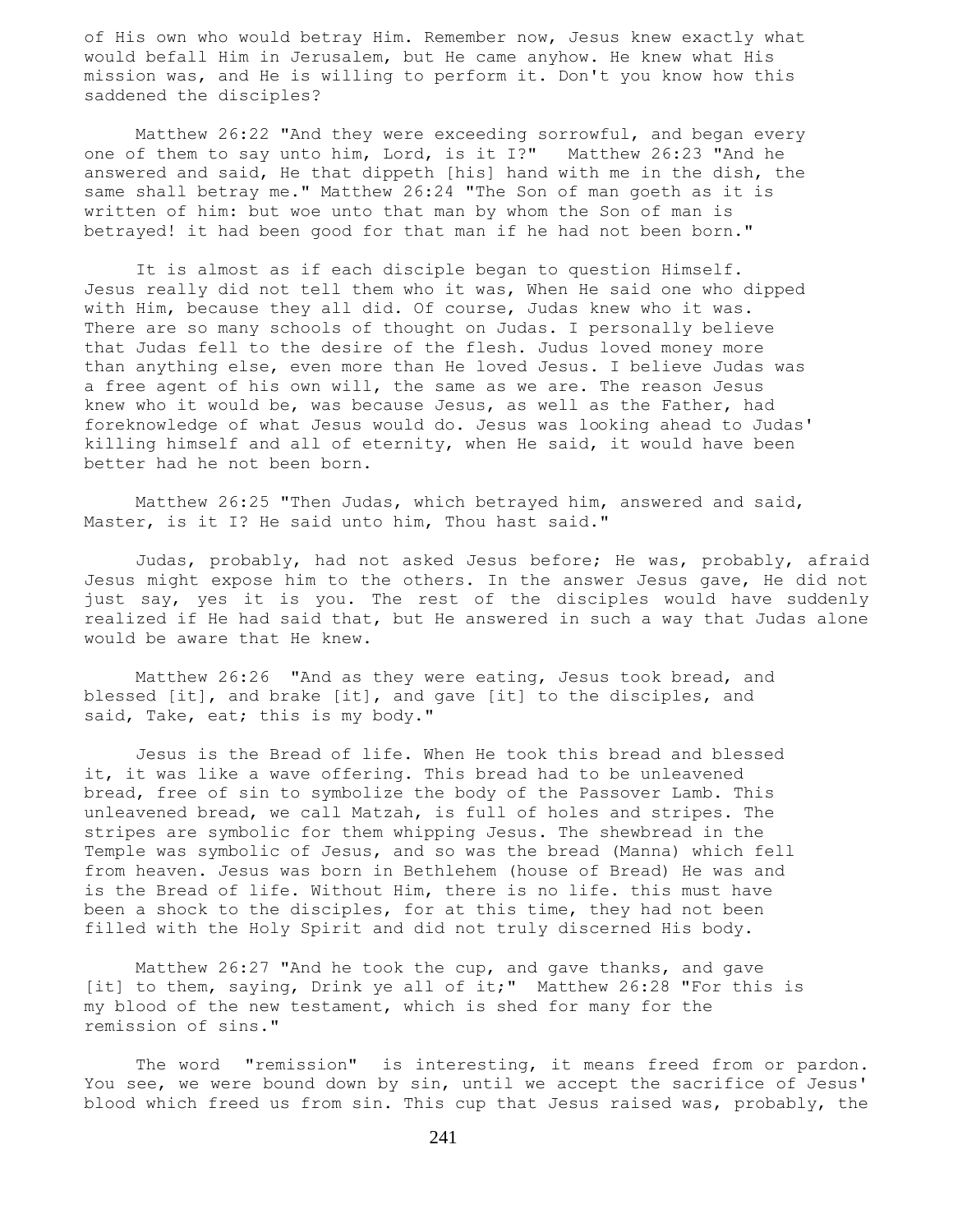most important part of salvation, for without the shedding of blood, there is no remission.

 "New Testament" is an interesting statement , as well. This is the last will and testament of Jesus Christ, and we are the heirs or benifeciaries. Jesus purchased our salvation, healing, happiness and very lives with His shed blood. We should never take the communion cup lightly. We must take it reverently with a pure heart. remembering His great sacrifice. We must never take it with hate for our brother in our hearts, or we might become sick or even die. This cup taken properly with a pure heart can bring many blessings of God. This blood was shed for whosoever will. It is offered universally to old and young, rich and poor, male and female.

 I Corinthians chapter 11 verses 24 thru 31, I Corinthians 11:24 "And when he had given thanks, he brake [it], and said, Take, eat: this is my body, which is broken for you: this do in remembrance of me." I Corinthians 11:25 "After the same manner also [he took] the cup, when he had supped, saying, This cup is the new testament in my blood: this do ye, as oft as ye drink [it], in remembrance of me." I Corinthians 11:26 "For as often as ye eat this bread, and drink this cup, ye do shew the Lord's death till he come." I Corinthians 11:27 "Wherefore whosoever shall eat this bread, and drink [this] cup of the Lord, unworthily, shall be guilty of the body and blood of the Lord." I Corinthians 11:28 "But let a man examine himself, and so let him eat of [that] bread, and drink of [that] cup." I Corinthians 11:29 "For he that eateth and drinketh unworthily, eateth and drinketh damnation to himself, not discerning the Lord's body." I Corinthians 11:30 "For this cause many [are] weak and sickly among you, and many sleep." I Corinthians 11:31 "For if we would judge ourselves, we should not be judged."

 Matthew 26:29 "But I say unto you, I will not drink henceforth of this fruit of the vine, until that day when I drink it new with you in my Father's kingdom."

 Jesus was telling them of His close departure from the earth. Here, He was speaking of the future marriage supper of the Lamb, in the Father's kingdom.

 Matthew 26:30 "And when they had sung an hymn, they went out into the mount of Olives."

 The mount of Olives was Jesus' favorite place to go and commune with God. The garden of Gethsemane is on the mount of Olives.

242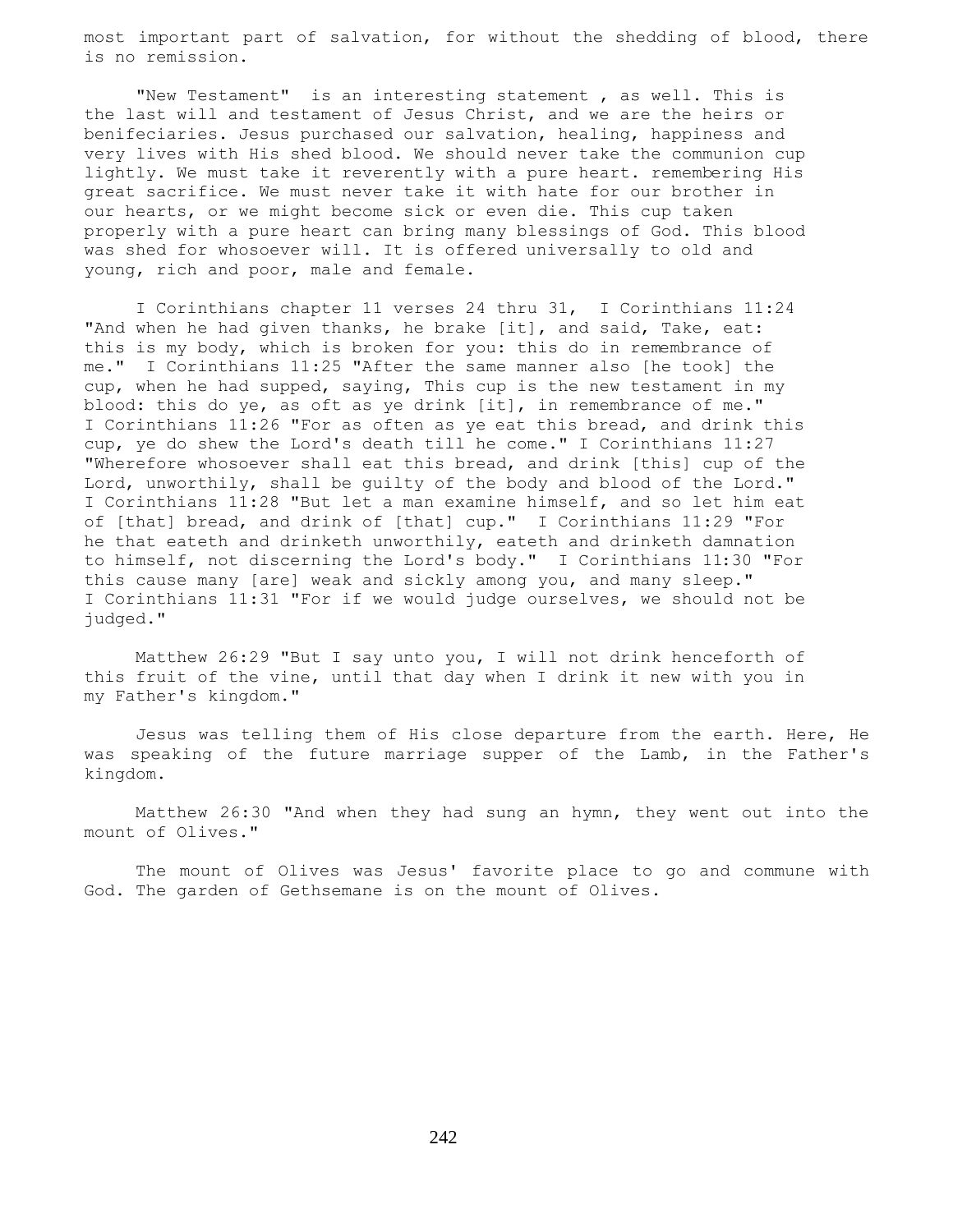Matthew 55 Questions

1. When did the disciples come to Jesus and ask where they would celebrate passover? 2. Jesus came, not to do away with the law but to \_\_\_\_\_\_\_\_\_it. 3. Why was it necessary for them to clean up for passover? 4. How could the disciples find the place for passover? 5. What name did Jesus call Himself here? 6. Who would celebrate with Jesus? 7. St. Luke said what two disciples went to get the room? 8. What city was this in? 9. What can we learn about this man by his house? 10. Why were they secretive about where it should be held? 11. What does "my time is at hand" mean? 12. Who was the sacraficial Lamb for this passover? 13. What would this room be used again for fifty days after resurrection? 14. In verse 21, what bad news did Jesus give the twelve? 15. In reply to this, what did the disciples ask Jesus? 16. What statement was made of Judas when Jesus spoke the woe on him? 17. The author's personal belief is that Judas fell to what? 18. When did Jesus take bread and break it? 19. What did Jesus say the Bread was? 20. What did the wine symbolize? 21. What are three symbolic things we find in Matzah? Explain. 22. Why was Jesus' blood shed? 23. What is the New Testament? 24. When a person takes communion unworthily, what is he guilty of? 25. What are two things that might happen to you, if you take communion unworthily? 26. When Jesus said He would not drink the cup again until His Father's kingdom, what does it mean? 27. What did they do last before they went to mount Olives?

28. What garden was located on the mount of Olives?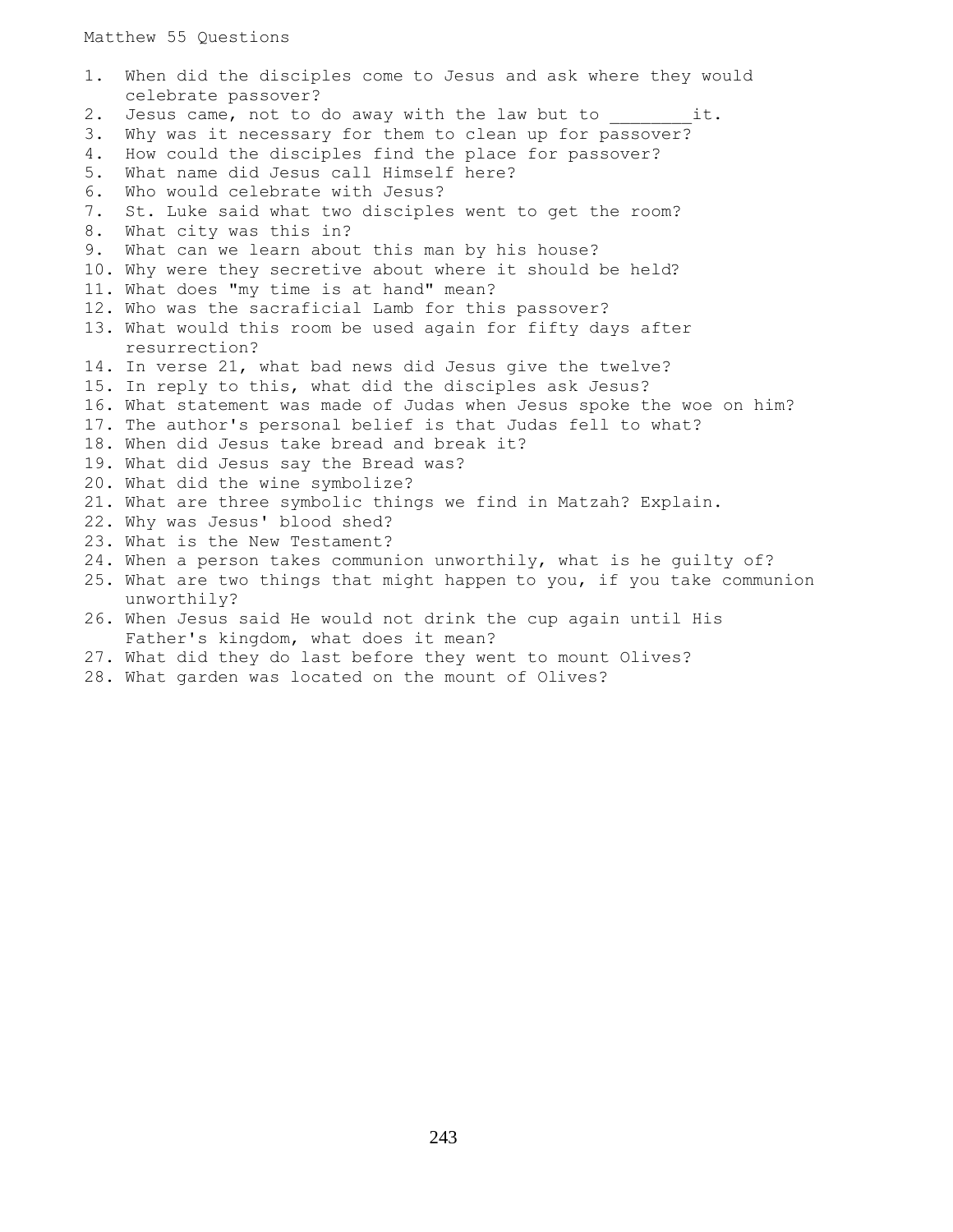We will begin this lesson in Matthew 26:31 "Then saith Jesus unto them, All ye shall be offended because of me this night: for it is written, I will smite the shepherd, and the sheep of the flock shall be scattered abroad."

 This is an interesting Scripture. Judas was not now with them, he had already gone to do his deceptive work. Jesus was speaking to the remaining eleven. He told them that for a time they, too, would lose their faith and some would sin. Jesus is the Shepherd. The Shepherd leads His sheep. When the Shepherd is not there to lead them, the sheep scatter. Fear would grip the disciples and cause them to flee as we see in V-56.

 Matthew 26:32 "But after I am risen again, I will go before you into Galilee."

 Jesus continued to promise that He would rise again. The disciples seemed to just ignore this, or else they did not believe Him. He was even telling them that He would come to them in Galilee.

 Matthew 26:33 "Peter answered and said unto him, Though all [men] shall be offended because of thee, [yet] will I never be offended."

 Peter was brave at this point, because Jesus had not yet been taken by the authorities. Pretty soon he would be put to the test. We will see in the face of death, and a cruel death at that, if he would still feel as brave. Peter was saying in essence, they may all run, but I won't.

 Matthew 26:34 "Jesus said unto him, Verily I say unto thee, That this night, before the cock crow, thou shalt deny me thrice."

 Jesus again had foreknowledge of Peter and his actions when he was frightened. He said, Peter, you will not only deny me, but it will be tonight, and you won't deny me once, but three times.

 Matthew 26:35 "Peter said unto him, Though I should die with thee, yet will I not deny thee. Likewise also said all the disciples."

When Jesus had spoken of the denial, Peter knew that the desire of his heart was to stand with Jesus. He said over again, I will not fail you; I will stand, and he had every intention of doing just that. It would not be many hours until this would be tested.

 Matthew 26:36 "Then cometh Jesus with them unto a place called Gethsemane, and saith unto the disciples, Sit ye here, while I go and pray yonder."

When we were in Isreal in 1979 on tour, we saw a large hewn out stone which was used for an olive press. To my amazement when I asked the guide what this was, he said it was a Gethsemane. My heart lept within me, because olive oil is symbolic of the Holy Spirit. Jesus, while He was housed in His body here on the earth, from time to time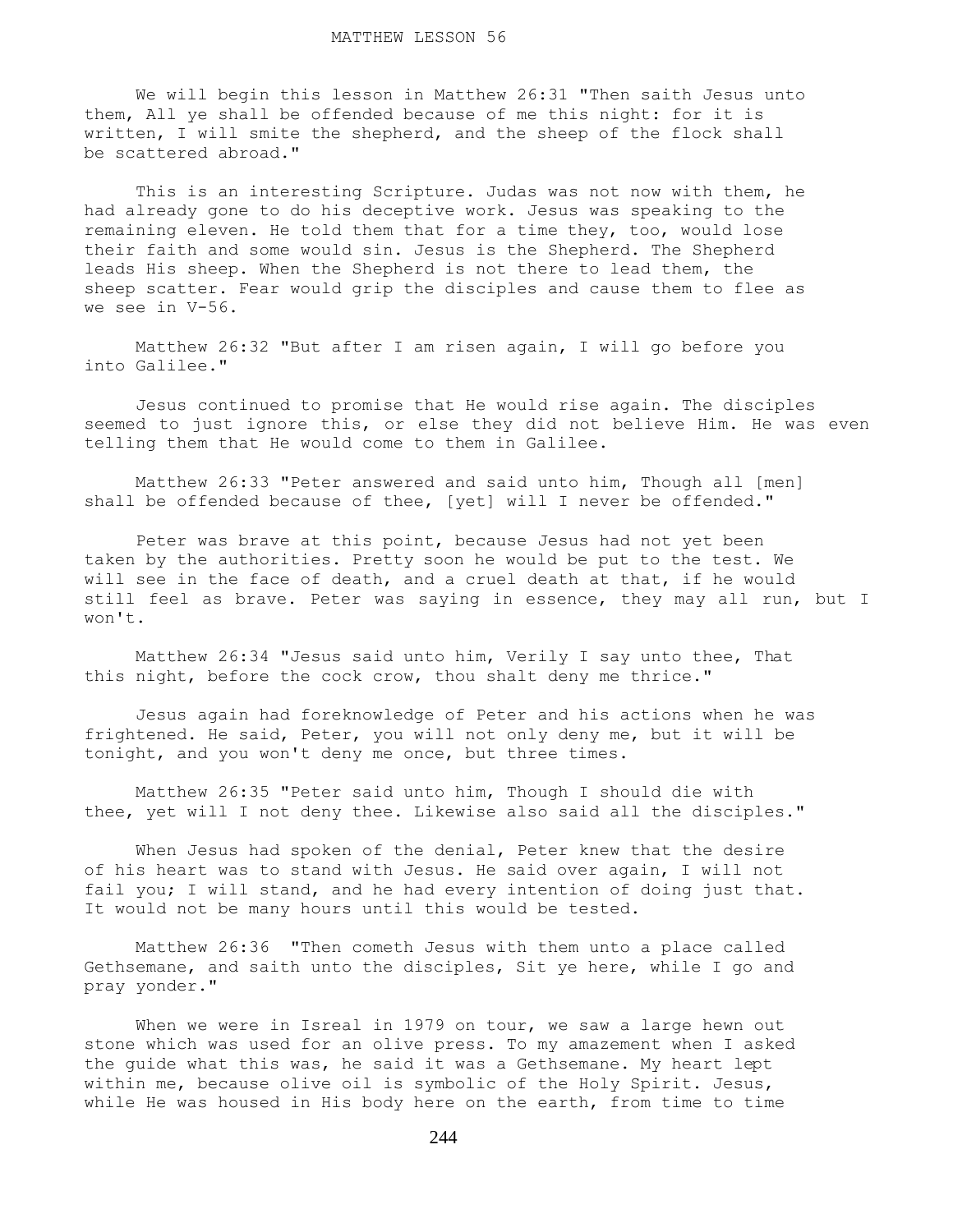went aside to pray to the Father. He wanted to be alone with the Father, so He asked the disciples to wait at the bottom of the hill.

 Matthew 26:37 "And he took with him Peter and the two sons of Zebedee, and began to be sorrowful and very heavy." Matthew 26:38 "Then saith he unto them, My soul is exceeding sorrowful, even unto death: tarry ye here, and watch with me."

 Jesus again, had taken Peter, James and John with Him. They were carried closer to where He would go and pray than the others, but they did not go all the way. Jesus was living in a body of flesh, and He would feel pain as any other person; so this was a sorrowful time. What He was really asking these three to do was to pray and watch with Him. John was John the beloved. He loved Jesus so dearly. Peter and James had been with Jesus on so many special occasions, and they, too, loved Jesus. These three seemed to have a special closeness with Him.

 Matthew 26:39 "And he went a little farther, and fell on his face, and prayed, saying, O my Father, if it be possible, let this cup pass from me: nevertheless not as I will, but as thou [wilt]."

 Jesus was not looking forward to the pain and humiliation of the cross. He was in the flesh and knew there would be great pain involved in this type of death; but I believe more than the pain, He dreaded becoming sin itself and having the Father turn His back to Him, if even for a moment. You see, He (Jesus) would take on the sin of the entire world, so that sin and death might be destroyed.

 Matthew 26:40 "And he cometh unto the disciples, and findeth them asleep, and saith unto Peter, What, could ye not watch with me one hour?"

 This was very disappointing to Jesus. These three trusted disciples, after Jesus had asked them to watch and wait, had gone to sleep. Some of the writers think because they were grief stricken of the things Jesus had told them, that they had just given up. One thing in their favor, this was before they received the Holy Ghost and power. The flesh part of Jesus needed their caring. What a time to let Him down. Peter had just bragged that he never would. I do not know whether the hour was a real hour, or just a span of time. At any rate, these three disciples' human weakness was showing.

 Matthew 26:41 "Watch and pray, that ye enter not into temptation: the spirit indeed [is] willing, but the flesh [is] weak."

The spirit, as we have said so many times, came from the Holy Spirit and is strong. The flesh was provided by Mary who was human as you and I. As God, He knew the needs of the people and was willing to go through with this terrible death to save the world. Jesus' flesh did not look forward to the pain and humiliation as we said before. I believe Jesus went to the garden of Gethsemane (Holy Spirit) to strengthen His flesh.

 Matthew 26:42 "He went away again the second time, and prayed, saying, O my Father, if this cup may not pass away from me, except I drink it, thy will be done."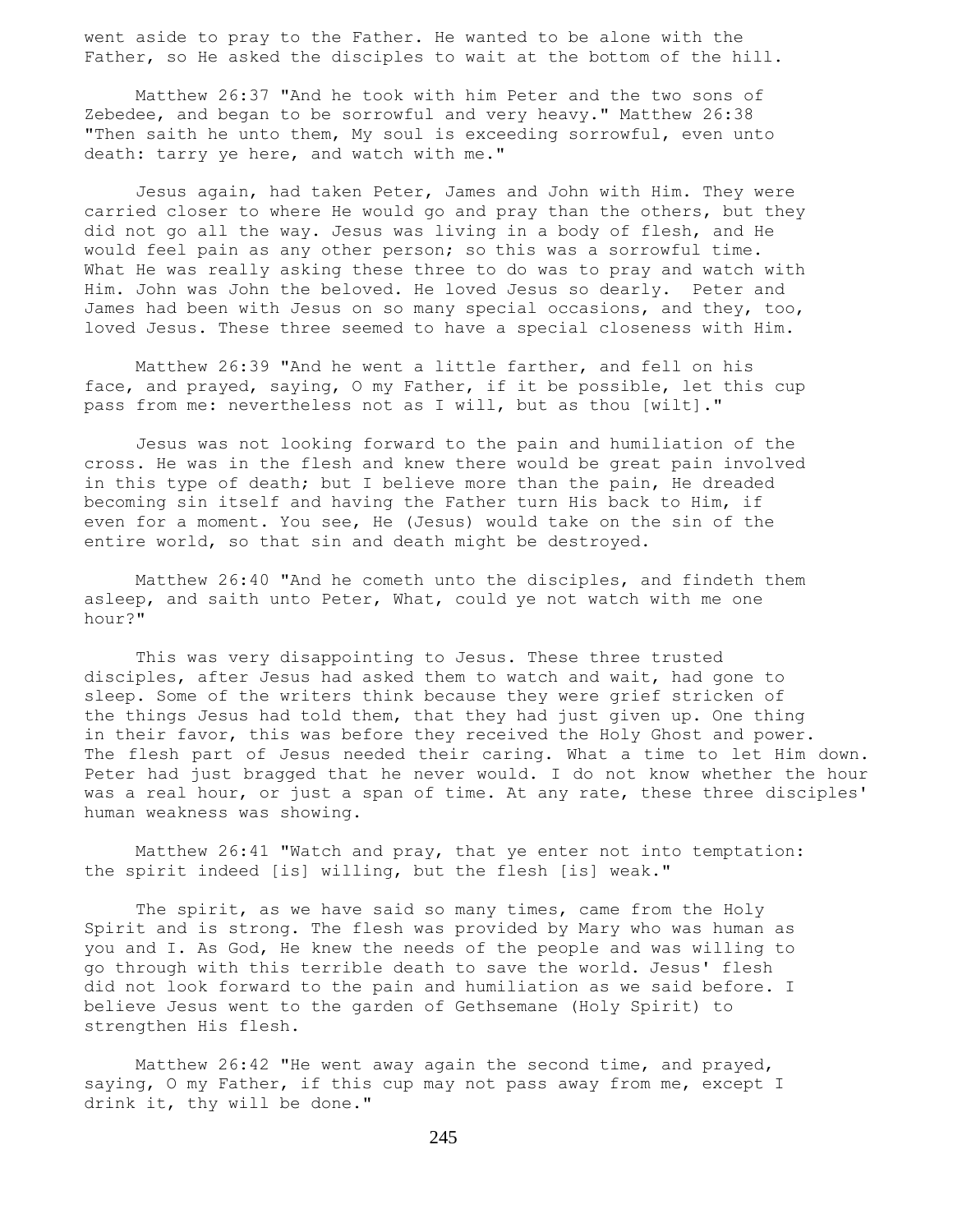This second prayer of Jesus, tells me that it is ok to pray more than once about the same thing. Jesus is our example.

 Matthew 26:43 "And he came and found them asleep again: for their eyes were heavy." Matthew 26:44 "And he left them, and went away again, and prayed the third time, saying the same words."

 We see here again, that Jesus returned to the Father a third time. Jesus surely felt left alone by His earthly friends and companions. They (Peter, James, and John) did not feel the urgency that Jesus did, because, really, they had no idea what was about to take place. They were exhausted after the recent activities, even though it was not their desire to sleep, they did anyhow.

 Matthew 26:45 "Then cometh he to his disciples, and saith unto them, Sleep on now, and take [your] rest: behold, the hour is at hand, and the Son of man is betrayed into the hands of sinners."

 Here we see that Jesus had lined up His will with the Father's will. There was no more need for prayer. It wais settled. Jesus knew that even though the Father did not remove the cup, He (the Father) would be with Him to strengthen Him. When we are sure something is the will of the Father, it is easier to bear. Jesus was fully aware of the urgency of the hour. He knew that Judas was on his way with Roman soldiers and people from the town to apprehend Him. He had prayed through, and He was ready.

 Matthew 26:46 "Rise, let us be going: behold, he is at hand that doth betray me."

There certainly was an interval of time between  $V-45$  and  $V-46$ , Jesus was awakening them. Judas and the Roman soldiers with him were approaching. Jesus, James, John, and Peter went to the entrance of the garden, where they left the other eight, that they might confront Judas' group there.

In the next lesson, we will study the betrayal.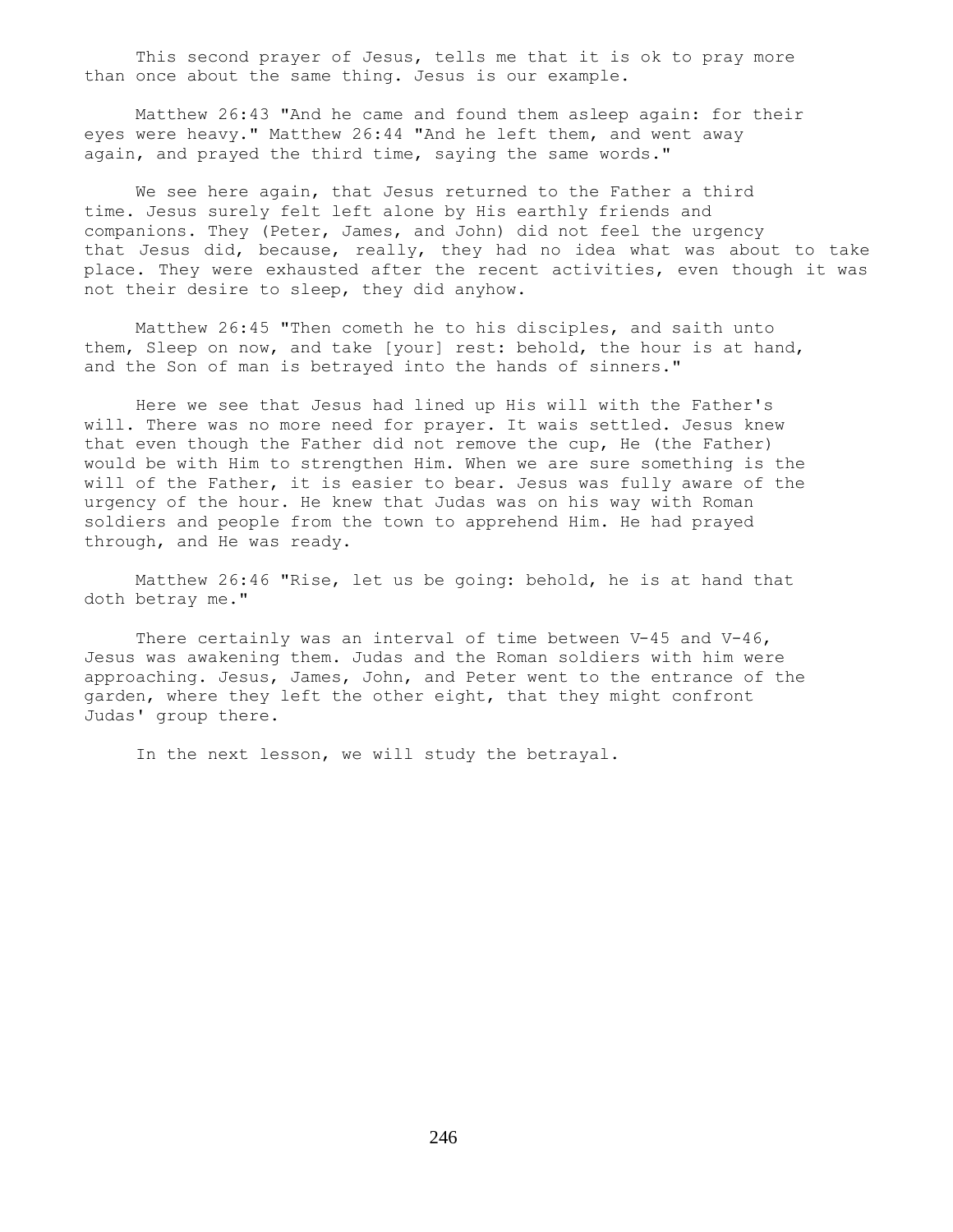Matthew 56 Questions

```
1. How many of His disciples did Jesus say would be offended that
    night?
2. When the Shepherd is smitten, what happens to the sheep?
3. How many disciples were still with Jesus?
4. What was Jesus really saying would happen to them?
5. What province would Jesus go into after He had risen?
6. What encouragement was Jesus still giving the disciples?
7. Which disciple quickly said even if the others be offended, he
    would not?
8. What was Jesus' answer to him?
9. He said though I should _____________ ________________, yet I will
    not deny the.
10. Jesus went to what garden with His eleven disciples?
11. What did He tell them to do while He prayed?
12. What is the proper name for an olive press?
13. What three disciples did Jesus take part way with Him?
14. What two things did He ask them to do?
15. Why was He sorrowful?
16, What did Jesus say in His prayer?
17. More than the pain, what did Jesus dread?
18. When He came back from the three disciples, what were they doing?
19. What did Jesus tell them to watch and pray for?
20. By Jesus praying more than once, what does this tell us?
21. When Jesus came back to the disciples the third time, what did He
    say to them?
22. Who is the Son of man betrayed into the hands of?
23. What help us bear up to problems?
24. Why did Jesus tell them to rise?
25. Who was coming with Judas after Jesus?
```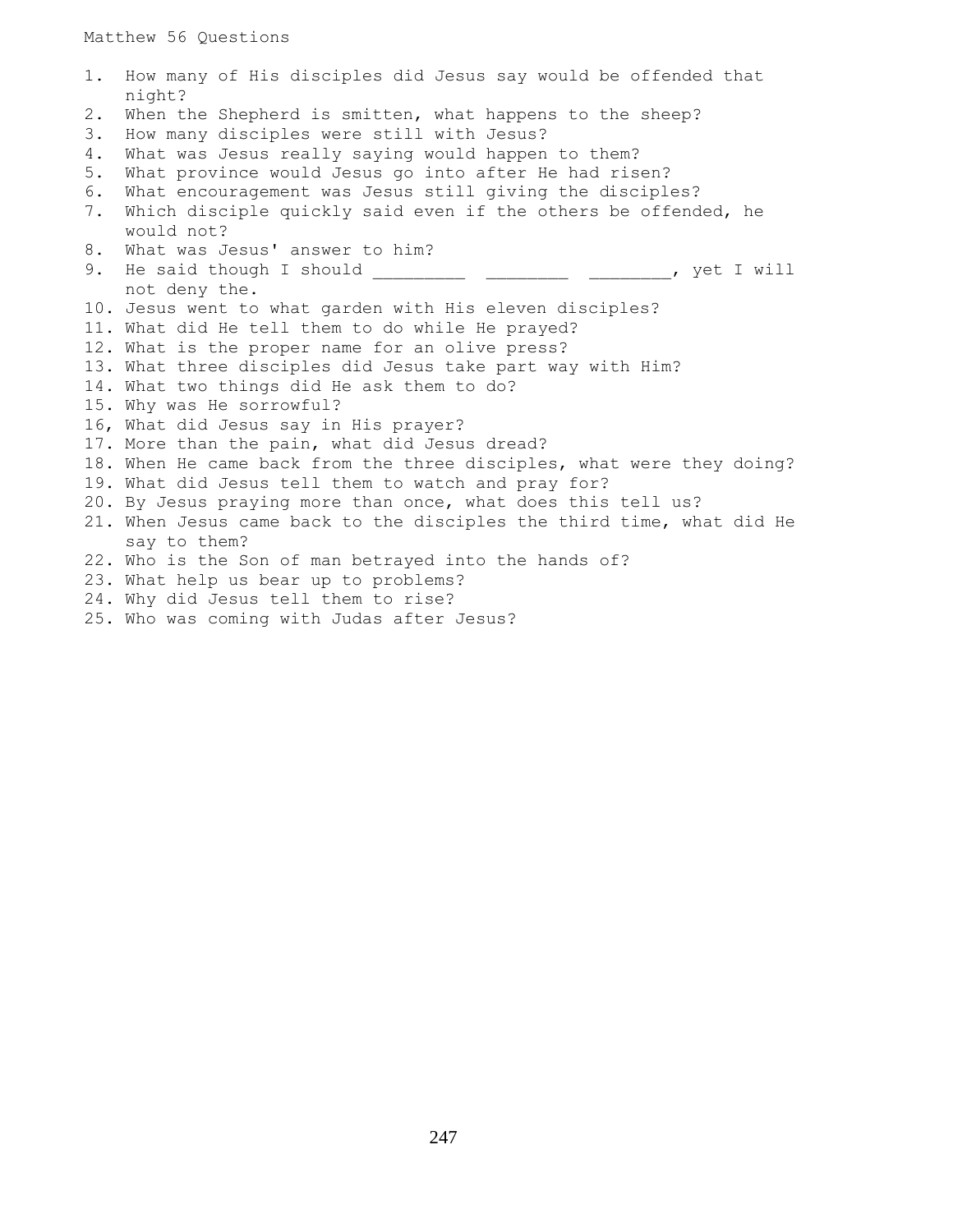We will begin this lesson in Matthew 26:47 "And while he yet spake, lo, Judas, one of the twelve, came, and with him a great multitude with swords and staves, from the chief priests and elders of the people."

 In this lesson, we saw Jesus praying to the Father and then going to the entrance of the garden of Gethsemane to be there when Judas came. From these that came and the weapons that they brought, you would think that they had came out for a criminal. Isn't it a shame that the religious (chief priest and scribes) were involved in this?

 Matthew 26:48 "Now he that betrayed him gave them a sign, saying, Whomsoever I shall kiss, that same is he: hold him fast."

 In this part of the world, it was not unusual to greet someone that you had great respect for with a kiss. Whether Judas did this as a cover up to the other disciples of what treacherous thing he had planned, or not, we do not know. This kiss was the kiss of death. It was dark, and they might not recognize Him at night. At any rate, even if these who came to get Jesus had never seen Him before, Judas would point Him out to them by kissing Him.

 Matthew 26:49 "And forthwith he came to Jesus, and said, Hail, master; and kissed him."

 He had the audacity to call Him master and betray Him at the very same moment.

 Matthew 26:50 "And Jesus said unto him, Friend, wherefore art thou come? Then came they, and laid hands on Jesus, and took him."

 Jesus was fully aware of why Judas was there. This statement was made for Judas. Jesus was saying, some friend you are. This was the signal, and the soldiers took Jesus into custody.

 Matthew 26:51 "And, behold, one of them which were with Jesus stretched out [his] hand, and drew his sword, and struck a servant of the high priest's, and smote off his ear."

 This was Peter. He was rather impulsive, and he was ready to fight to keep them from taking Jesus. The servant's name whose ear was cut off was Malchus. Peter, probably, had not aimed for his ear, but his head and missed. Jesus put his ear back on and healed it.

 Matthew 26:52 "Then said Jesus unto him, Put up again thy sword into his place: for all they that take the sword shall perish with the sword."

Violence and revenge were not what Jesus taught.

Matthew 26:53 "Thinkest thou that I cannot now pray to my Father, and he shall presently give me more than twelve legions of angels?" Matthew 26:54 "But how then shall the scriptures be fulfilled, that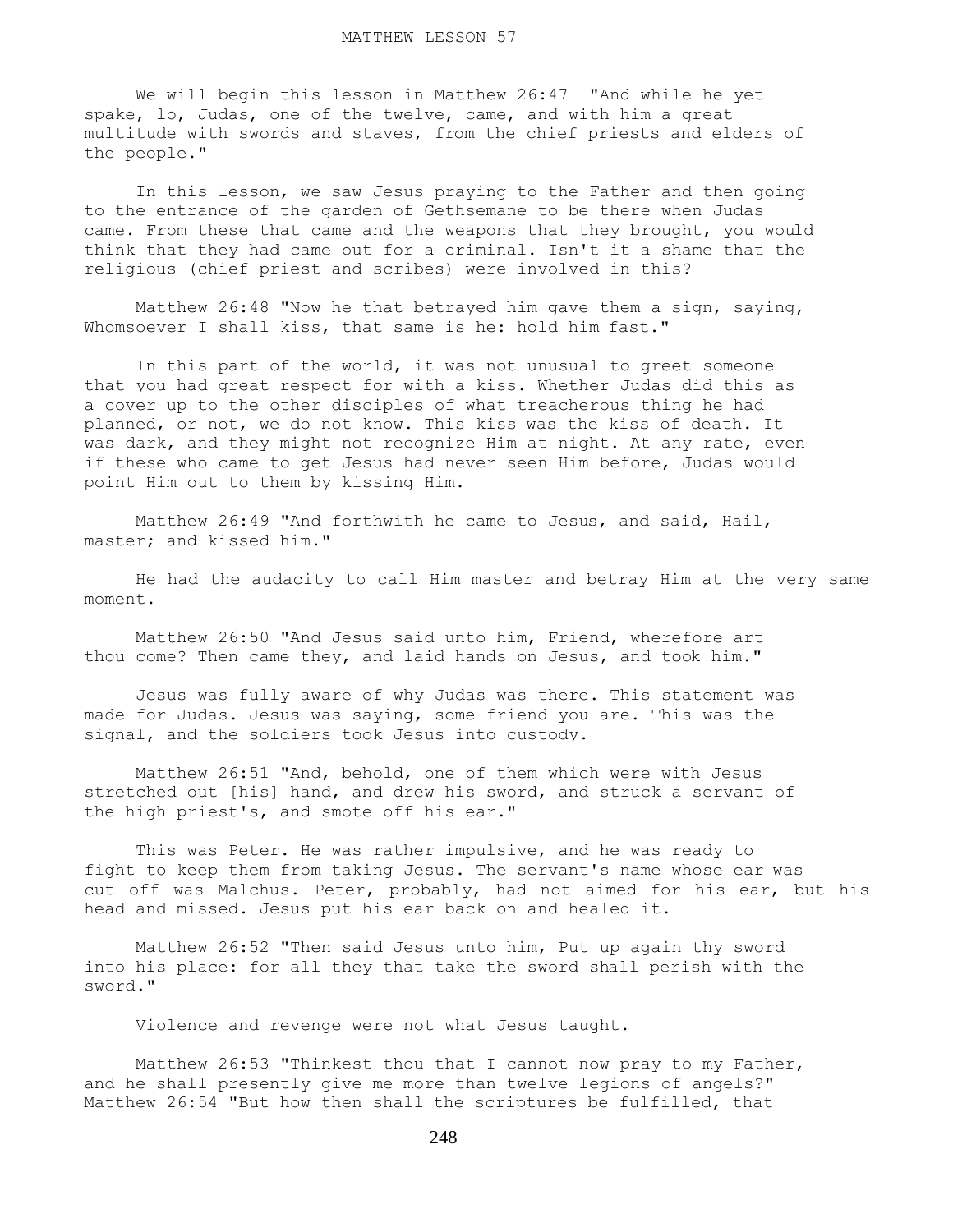thus it must be?"

 I sing a song called "Then Thousand Angels" which speaks of Jesus willingly going to the cross, when any moment He could have called ten thousand angels to destroy the world and set Him free. The truth really is that Jesus was in control at all times. He did not even need the angels. They did not really take Him, He went willingly. Jesus was in control of His own destiny. He did not want to destroy the world. He chose to save it instead. He would fulfill all the Scriptures by dying on the cross for the sin of the world. They did not take His life, He gave it.

 Matthew 26:55 "In that same hour said Jesus to the multitudes, Are ye come out as against a thief with swords and staves for to take me? I sat daily with you teaching in the temple, and ye laid no hold on me." Matthew 26:56 "But all this was done, that the scriptures of the prophets might be fulfilled. Then all the disciples forsook him, and fled."

 In this, Jesus was willing to go with them, but did not enjoy being treated as a criminal. He said, if you wanted to arrest me, I was in your temple everyday, why didn't you take me then? Of course, Jesus knew why they did not take Him. It would not have filled the Scriptures of Him being the Lamb. Jesus must be killed at passover time. He must be buried and rise again on first fruits.

 Matthew 26:57 "And they that had laid hold on Jesus led [him] away to Caiaphas the high priest, where the scribes and the elders were assembled."

 For political reasons, Caiaphas had asked the death of Jesus. These scribes and Pharisees wanted His death, as well.

 Matthew 26:58 "But Peter followed him afar off unto the high priest's palace, and went in, and sat with the servants, to see the end."

 Peter had not completely run away. He was still nearby. He was in the city to see what happened to Jesus. Peter was, possibly, disappointed that Jesus would not let him fight for Him. John would join Peter at Caiaphas' headquarters.

 Matthew 26:59 "Now the chief priests, and elders, and all the council, sought false witness against Jesus, to put him to death;" Matthew 26:60 "But found none: yea, though many false witnesses came, [yet] found they none. At the last came two false witnesses," Matthew 26:61 "And said, This [fellow] said, I am able to destroy the temple of God, and to build it in three days."

 It seems that most of these chief priests and elders were really not intrusted with the truth. They just wanted to get rid of Jesus. They were even willing to hire false witnesses to produce enough false evidence to get the Romans to pronounce sentence on Him. At first they could not find witnesses to testify against Jesus, and then they finally found two. By their law two witnesses were enough witnesses to convict Him. The Bible, itself, says by two witnesses a thing can be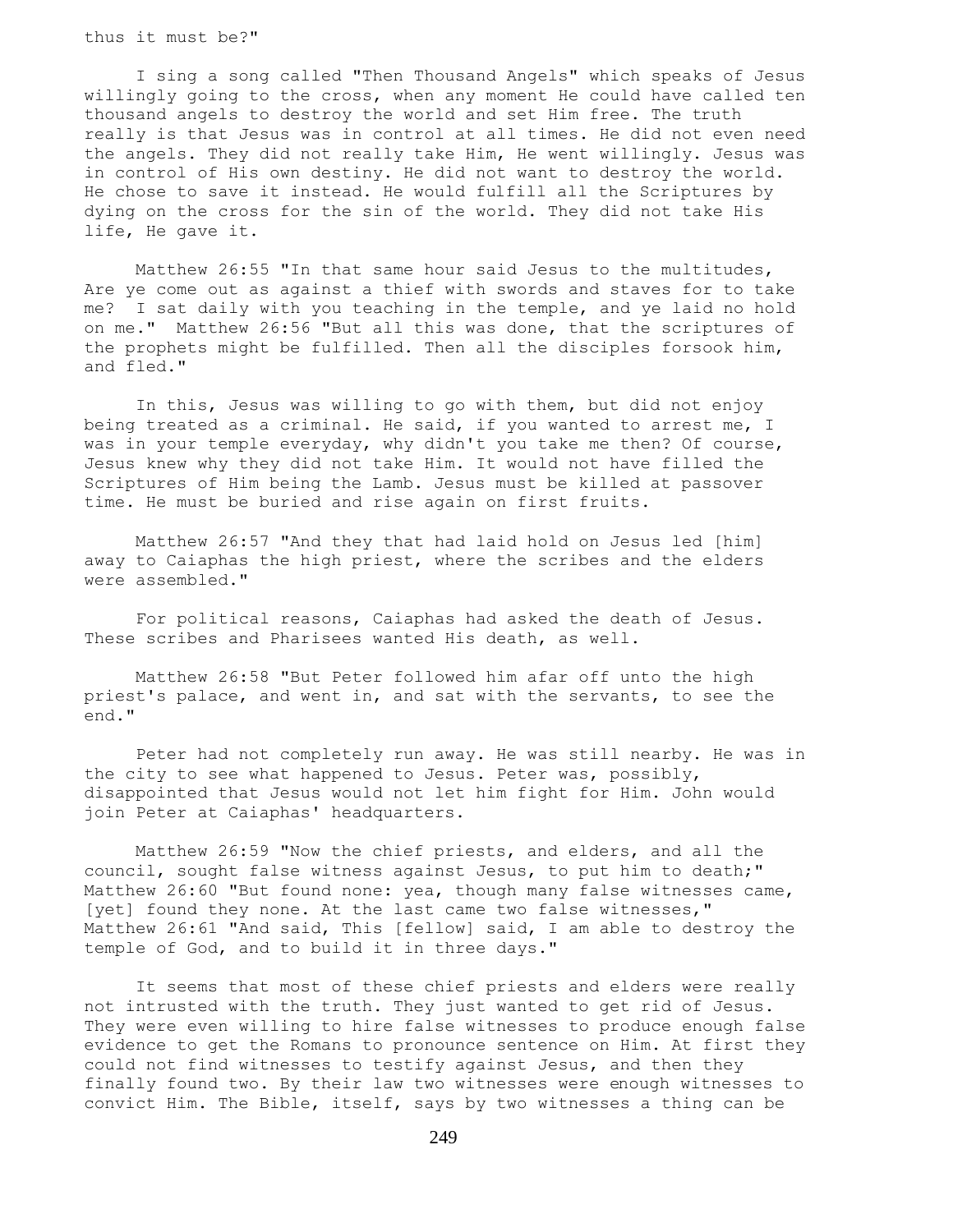established. They did not understand that the temple that Jesus had spoken of was His body.

 Matthew 26:62 "And the high priest arose, and said unto him, Answerest thou nothing? what [is it which] these witness against thee?"

 Caiaphas was trying to make Jesus say something that could be used against Him. He was trying to get Jesus to accuse the witnesses of lying.

 Matthew 26:63 "But Jesus held his peace. And the high priest answered and said unto him, I adjure thee by the living God, that thou tell us whether thou be the Christ, the Son of God."

 Here, the high priest changed to an entirely different subject. This was the real reason Jesus had been brought before Caiaphas. Here, if Jesus said He was the Christ the Son of God, then they would shout blasphemy, and say that they should kill Him. If He said He wasn't, then they would ask by what authority had He been preaching and healing.

 Matthew 26:64 "Jesus saith unto him, Thou hast said: nevertheless I say unto you, Hereafter shall ye see the Son of man sitting on the right hand of power, and coming in the clouds of heaven."

 Jesus said to him, you said it. Jesus went even further and said He would be sitting at the right hand of God. Jesus, also, told him that He would come back in the clouds of heaven. This left no doubt. Jesus had let Caiphas know beyond a shadow of a doubt that He (Jesus) was the only begotten of the Father. The Messiah!

 Matthew 26:65 "Then the high priest rent his clothes, saying, He hath spoken blasphemy; what further need have we of witnesses? behold, now ye have heard his blasphemy." Matthew 26:66 "What think ye? They answered and said, He is guilty of death." Matthew 26:67 "Then did they spit in his face, and buffeted him; and others smote [him] with the palms of their hands," Matthew 26:68 "Saying, Prophesy unto us, thou Christ, Who is he that smote thee?"

 The high priest, probably, thought he was right in turning against Jesus. Maybe, he really did believe that this was blasphemy. They would never have spit on Jesus and slapped Him, had they known that what He said was true. "Christ" means the Anointed One. Someday they would rue the day they did this.

 Matthew 26:69 "Now Peter sat without in the palace: and a damsel came unto him, saying, Thou also wast with Jesus of Galilee." Matthew 26:70 "But he denied before [them] all, saying, I know not what thou sayest." Matthew 26:71 "And when he was gone out into the porch, another [maid] saw him, and said unto them that were there, This [fellow] was also with Jesus of Nazareth." Matthew 26:72 "And again he denied with an oath, I do not know the man." Matthew 26:73 "And after a while came unto [him] they that stood by, and said to Peter, Surely thou also art [one] of them; for thy speech bewrayeth thee." Matthew 26:74 "Then began he to curse and to swear, [saying], I know not the man. And immediately the cock crew." Matthew 26:75 "And Peter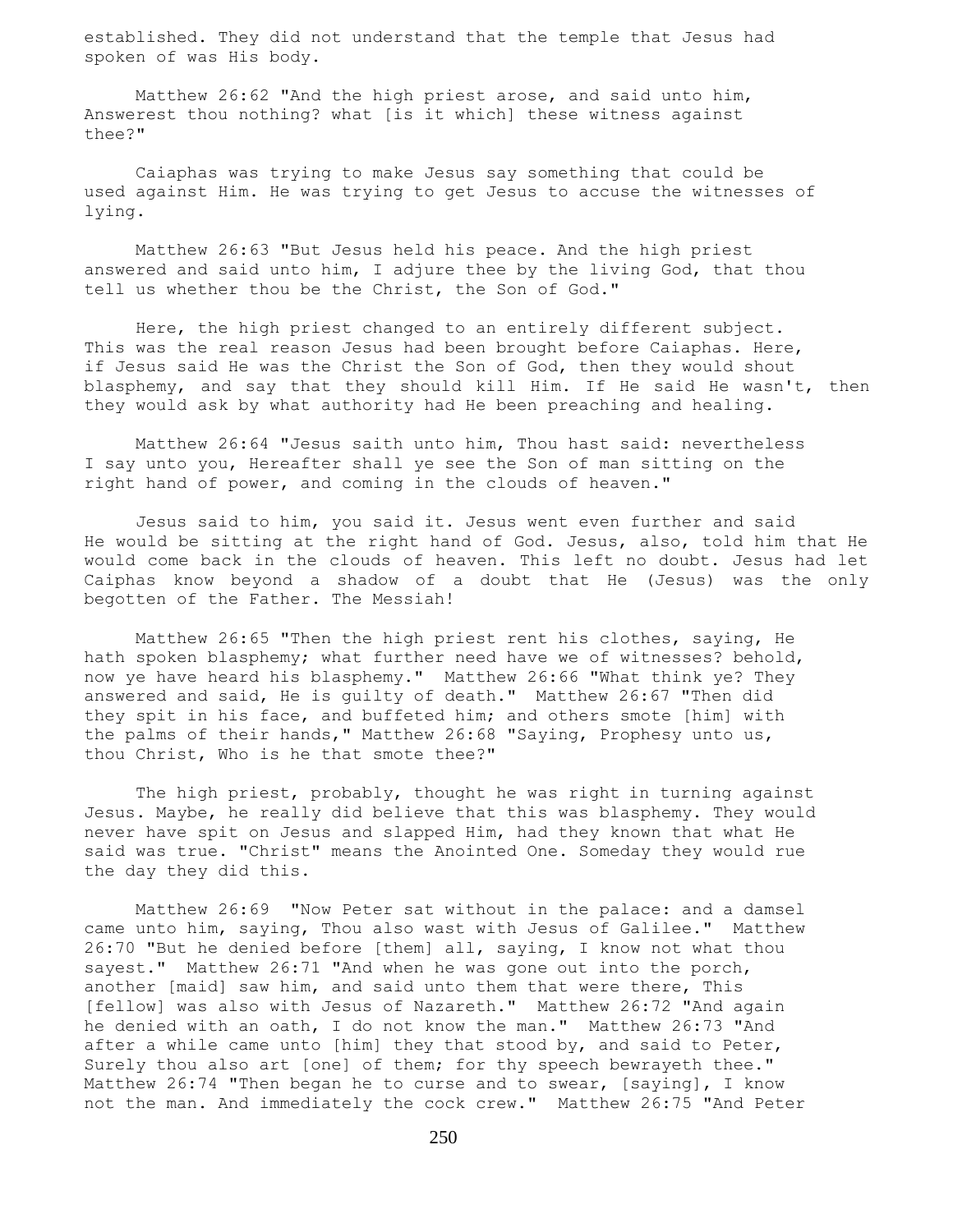remembered the word of Jesus, which said unto him, Before the cock crow, thou shalt deny me thrice. And he went out, and wept bitterly."

 These three denials that had been prophesied by Jesus were progressive in nature. First Peter just denied, the second time he added an oath, and the third time Peter added cursing. How sad when the cock crows, and Peter realized what he had done; and worse, who Jesus really was. God the Son, Christ, Messiah.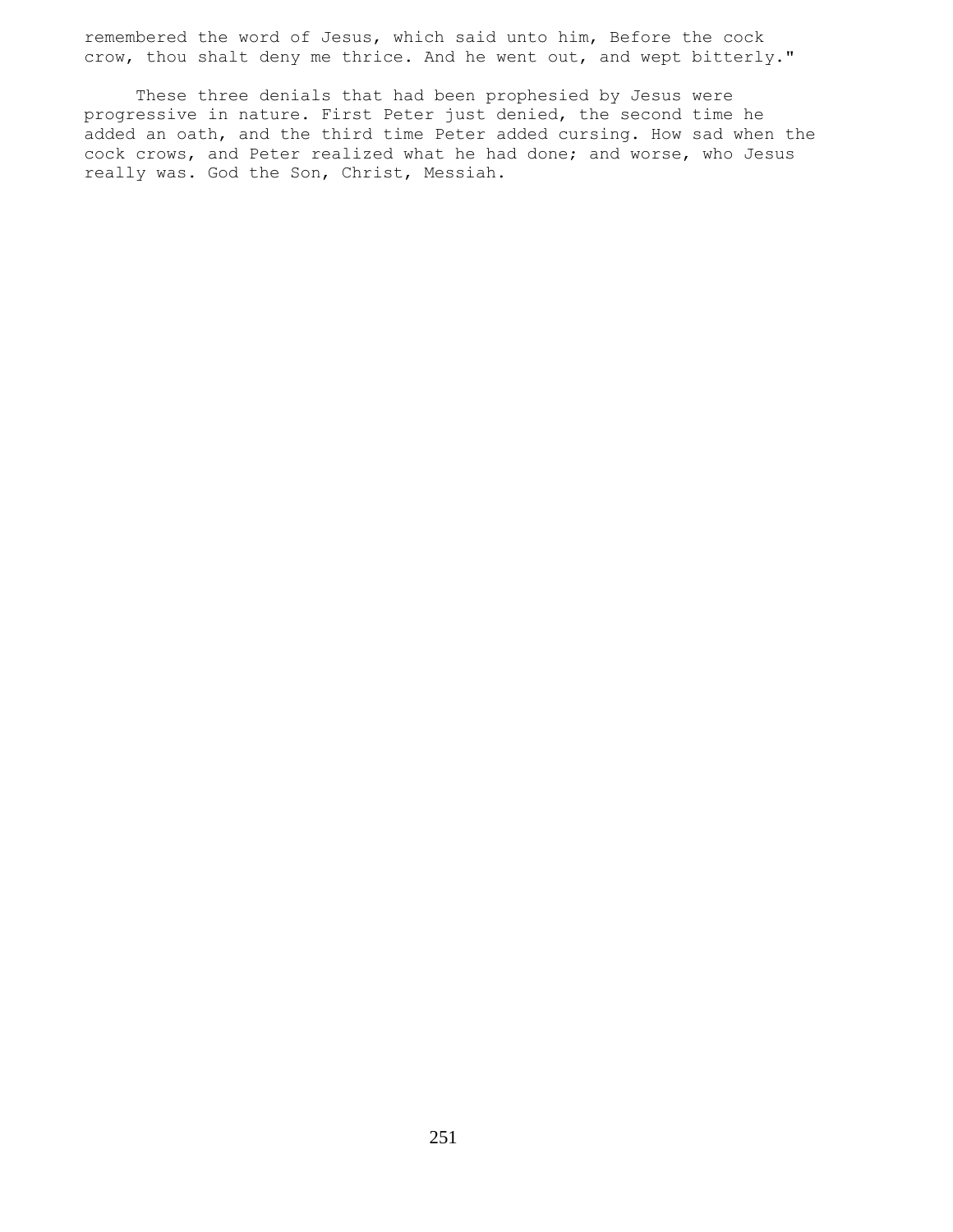1. Who came with Judas to get Jesus? 2. Who sent them? 3. What did they bring with them? 4. What was the sign Judas had given them? 5. What did Judas call Jesus? 6. What did Jesus call Judas? 7. What did Peter do to Malchus? 8. What did Jesus say to Peter? 9. What miracle did Jesus do? 10. If Jesus prayed to the Father, how many angels would come? 11. Jesus could destroy the world, but what did He want to do instead? 12. Where was Jesus daily? 13. Why did they capture Him then? 14. What happened to the disciples? 15. What caused them to do this? 16. To fulfill the Scripture, when must Jesus die? 17. When must we rise again? 18. What was the name of the high priest? 19. Which disciple followed at a distance? 20. How many false witnesses did they finally get? 21. What did they say Jesus said? 22. What temple was Jesus speaking of? 23. By how many witnesses is something established? 24. The high priest asked Jesus to tell him if He was  $\frac{1}{2}$  ,  $\frac{1}{2}$  ,  $\frac{1}{2}$  ,  $\frac{1}{2}$  ,  $\frac{1}{2}$  ,  $\frac{1}{2}$  ,  $\frac{1}{2}$  ,  $\frac{1}{2}$  ,  $\frac{1}{2}$  ,  $\frac{1}{2}$  ,  $\frac{1}{2}$  ,  $\frac{1}{2}$ 25. How did Jesus answer? 26. What did the high priest do after Jesus answered? 27. What three humiliating things did they do to Jesus? 28. How many accused Peter of knowing Jesus? 29. Explain how Peter's answers progressed into worse sin?

30. When the cock crew, what did Peter do?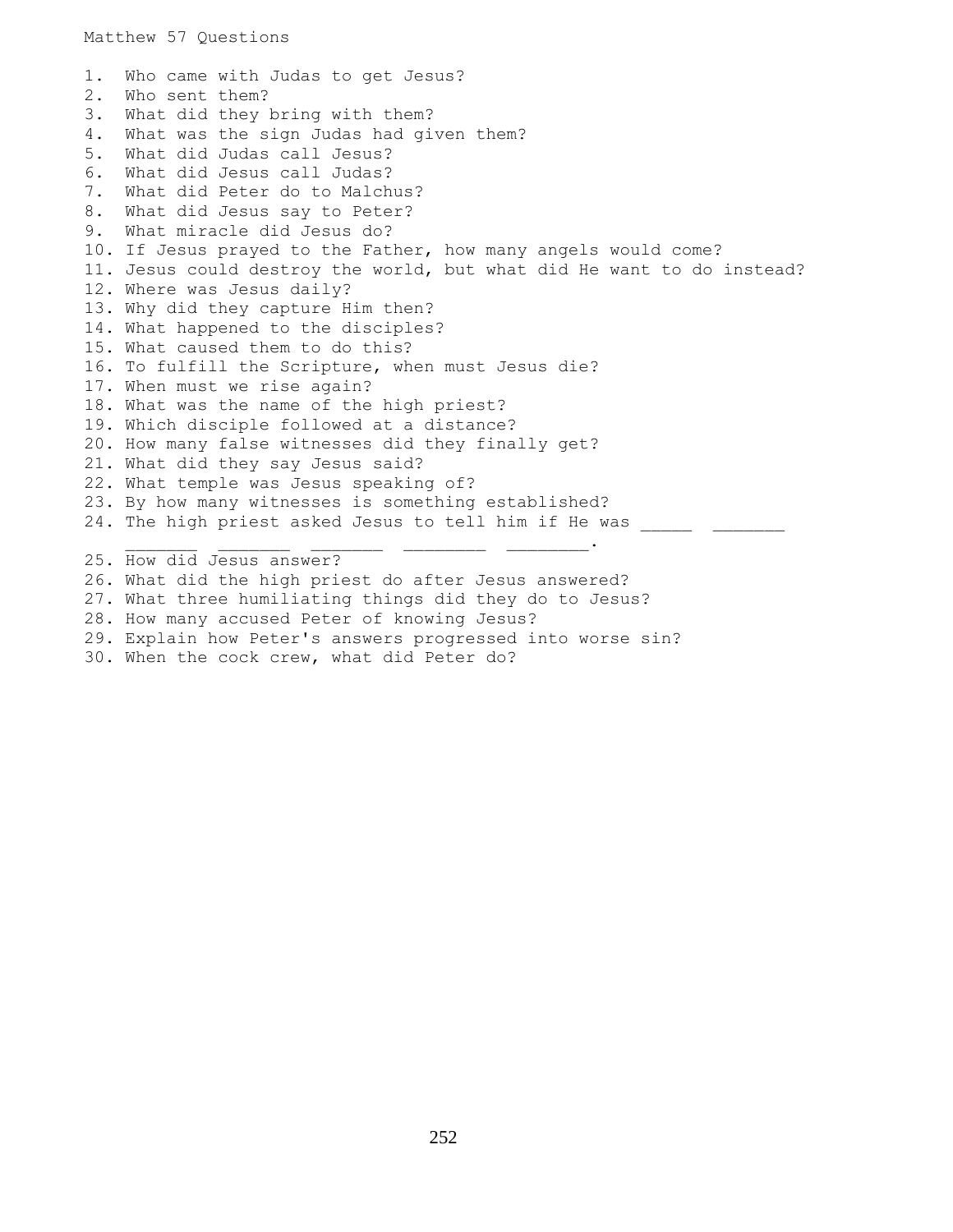We will begin this lesson in Matthew 27:1 "When the morning was come, all the chief priests and elders of the people took counsel against Jesus to put him to death:" Matthew 27:2 "And when they had bound him, they led [him] away, and delivered him to Pontius Pilate the governor."

 They had already decided to kill Jesus. This is not just one person, but the general council. This was the beginning of Friday, the fourteenth day of Nisan. We call it good Friday. This was passover and Jesus was the Passover Lamb, so He must be killed today to fulfill the Scriptures. They had made their decision, and now they had bound Him and led Him to Pontius Pilate the governor.

 Matthew 27:3 "Then Judas, which had betrayed him, when he saw that he was condemned, repented himself, and brought again the thirty pieces of silver to the chief priests and elders," Matthew 27:4 "Saying, I have sinned in that I have betrayed the innocent blood. And they said, What [is that] to us? see thou [to that]."

 Suddenly, Judas felt remorse when he saw that they had condemned Jesus to die. His greed for money had caused him to do this terrible thing, but he had never dreamed that they would kill Him. He, probably, did not even consider what they would do to Jesus. Here, we see someone who had done a terrible sin, who had repented. This Judas had repented to the extent that he would repay the blood money. Whether Judas was forgiven of God or not was between him and God. I have learned a long time ago, that what Jesus decides to do with people on judgement day is none of my business.

 Matthew 27:5 "And he cast down the pieces of silver in the temple, and departed, and went and hanged himself."

 We read in the Bible in Galatians 3:13 "Christ hath redeemed us from the curse of the law, being made a curse for us: for it is written, Cursed [is] every one that hangeth on a tree:"

 Here, we see Judas, who hangeth on a tree. Probably, Judas was making a statement about how evil he felt he was, when he did this. He no longer wanted this silver and threw it on the temple floor.

 Matthew 27:6 "And the chief priests took the silver pieces, and said, It is not lawful for to put them into the treasury, because it is the price of blood."

 This one statement should tell us something about not accepting every offering in the church. If the church knows for sure that it is an ill gotten gain, they should not accept the offering. Look at Deut. 23:18. You cannot cover up a sin with money. A repentant heart is the only thing that God will accept.

 Matthew 27:7 "And they took counsel, and bought with them the Potter's field, to bury strangers in." Matthew 27:8 "Wherefore that field was called, The field of blood, unto this day." Matthew 27:9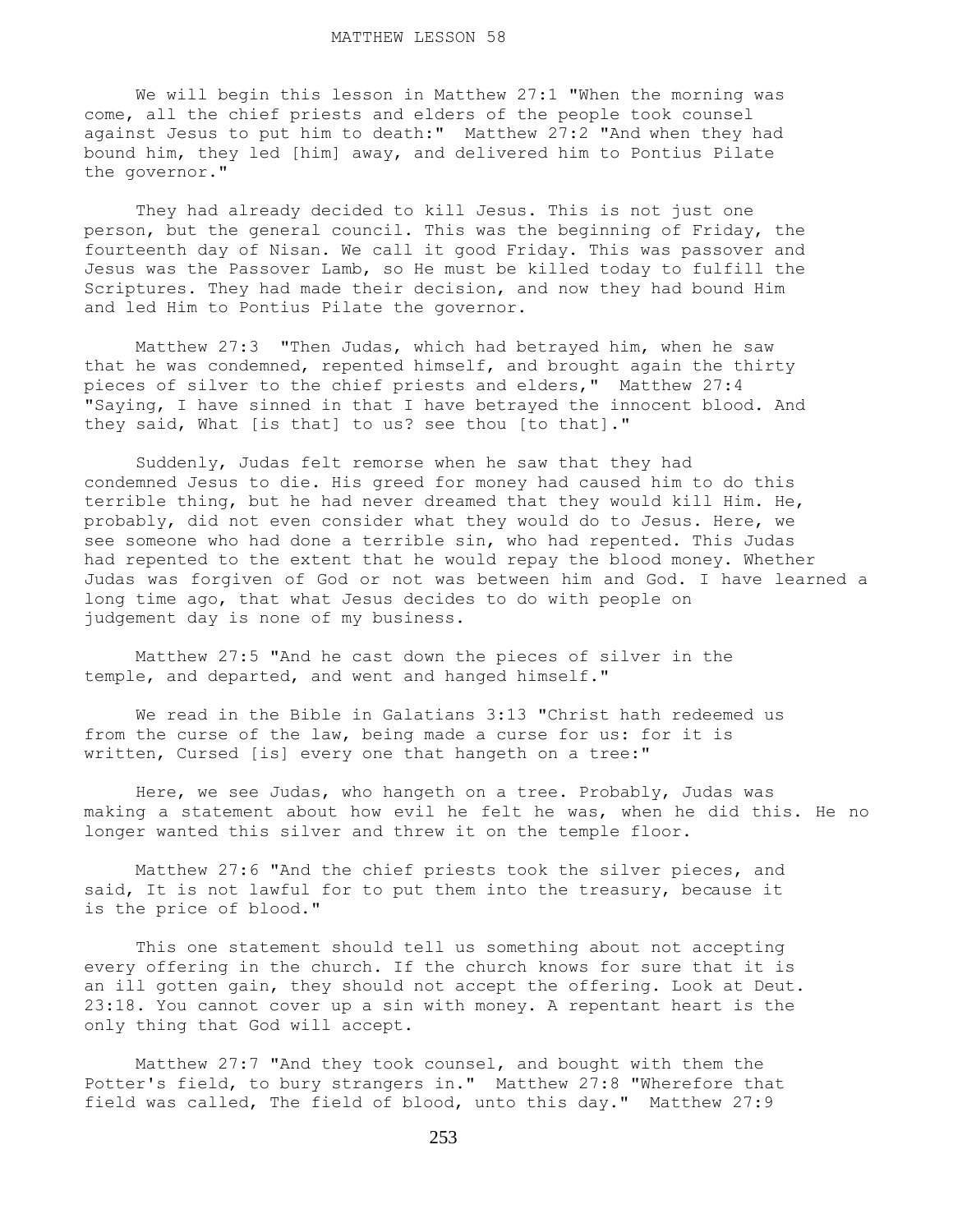"Then was fulfilled that which was spoken by Jeremy the prophet, saying, And they took the thirty pieces of silver, the price of him that was valued, whom they of the children of Israel did value;" Matthew 27:10 "And gave them for the Potter's field, as the Lord appointed me."

The 30 pieces of silver, as we said before, was the price of a young male slave. It, also, had the symbolic meaning of God redeeming us from world government. Three times ten; plus silver. (Three-God; ten world government; silver redemption). This detail of the betrayal is very important. It shows the "men of God" had no problem convicting Jesus, with really no evidence, and condemning Him to death. However, they were sticking to the letter of the law; they would not use blood money to purchase anything for the church. Jesus had rightly accused them when He said they swallow a camel and strain at a gnat, ye hypocrites.

 Matthew 27:11 "And Jesus stood before the governor: and the governor asked him, saying, Art thou the King of the Jews? And Jesus said unto him, Thou sayest."

 I do not believe that Pontius Pilate meant this in a way that would trap Jesus. I believe he truly wanted to know if Jesus truly was the king of the Jews. Jesus, here again, did not give him an answer that would settle the matter. He just said, you say I am.

 Matthew 27:12 "And when he was accused of the chief priests and elders, he answered nothing." Matthew 27:13 "Then said Pilate unto him, Hearest thou not how many things they witness against thee?" Matthew 27:14 "And he answered him to never a word; insomuch that the governor marvelled greatly."

 Jesus would not defend Himself. Just one word from Jesus and all of this would stop, but He was determined to carry it through. Criminals who were brought before the governor, and knew their terrible fate would be a cruel death on the cross, would be begging for mercy about now; but Jesus never said a word. No wonder Pilate marvelled.

 Matthew 27:15 "Now at [that] feast the governor was wont to release unto the people a prisoner, whom they would." Matthew 27:16 "And they had then a notable prisoner, called Barabbas." Matthew 27:17 "Therefore when they were gathered together, Pilate said unto them, Whom will ye that I release unto you? Barabbas, or Jesus which is called Christ?" Matthew 27:18 "For he knew that for envy they had delivered him."

 It appears very clear to me that Pilate wanted to release Jesus. Pilate could not understand why his people would want to kill this innocent man. Since it was a custom to release a prisoner at passover, what better prisoner to release than Jesus? Pilate even reminded the people that Jesus was called Christ (the Anointed One). Barabbas on the other hand, fully deserved to be in prison. His crimes were many and terrible. He was a menace to society. I believe Pilate's reason for choosing Barabbas was because he was so bad, and Pilate just knew the people would not want him released. Therefore, Pilate would get his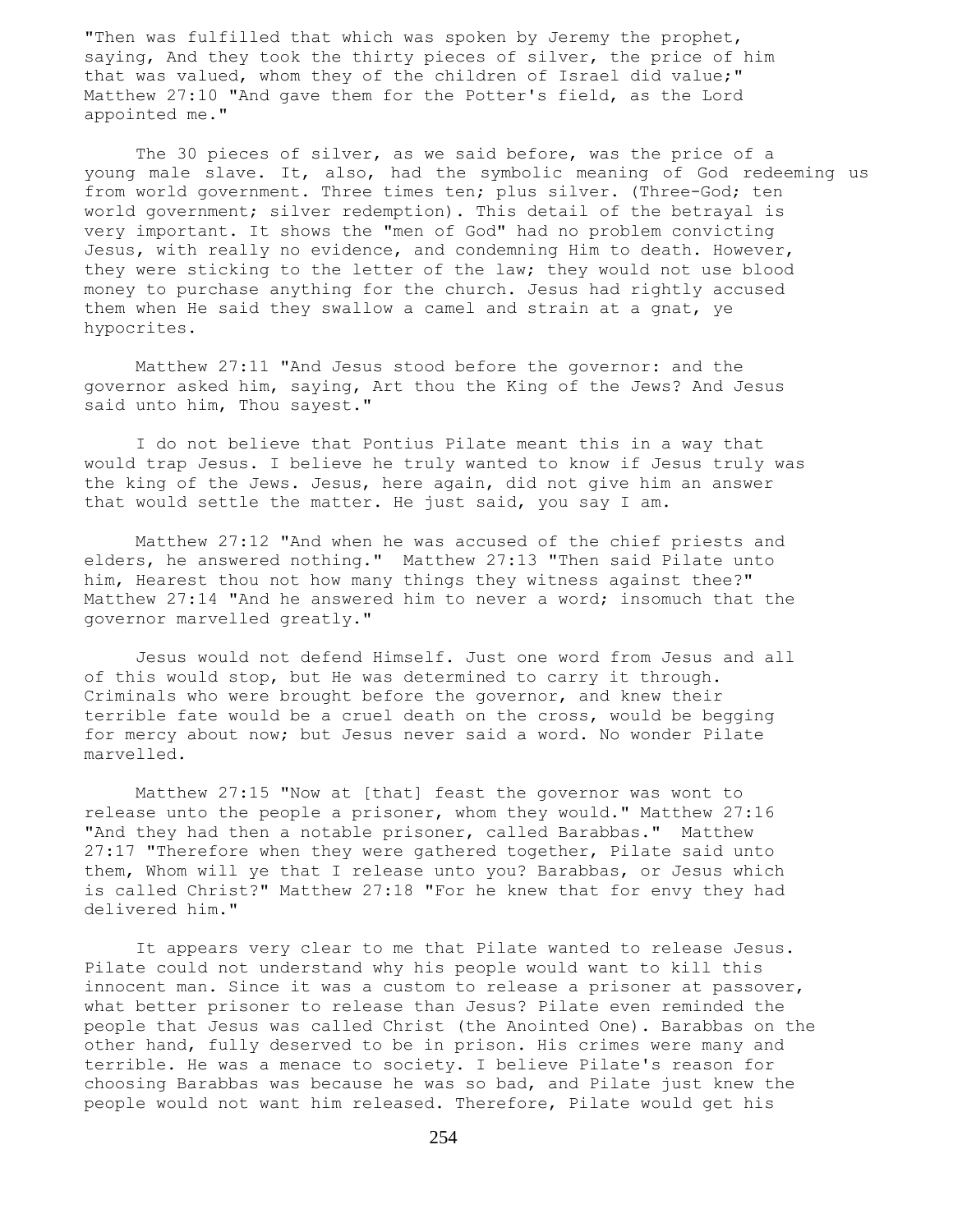wish and release Jesus. Jealousy and envy had driven these so called "religious" men to seek the death of Jesus.

 Matthew 27:19 "When he was set down on the judgment seat, his wife sent unto him, saying, Have thou nothing to do with that just man: for I have suffered many things this day in a dream because of him."

 Here, we see a dream from God given to Pilate's wife. God speaks to us many times in dreams. Not every dream has a message for us in it, but many times dreams are a warning to us of impending danger. Sometimes dreams are to encourage us. We certainly should heed messages that we get from God in dreams. Here too, we see that God speaks to women, as well as men. She sent a message to her husband to warn him. Some women would have been afraid that he would laugh at them, and would not have sent the message. This woman had done what God intended her to do. Now, her husband had to heed the message.

 Matthew 27:20 "But the chief priests and elders persuaded the multitude that they should ask Barabbas, and destroy Jesus."

These chief priests were so determined to kill Jesus, that they would go to any lengths to see this done, even to release this terrible criminal.

 Matthew 27:21 "The governor answered and said unto them, Whether of the twain will ye that I release unto you? They said, Barabbas." Matthew 27:22 "Pilate saith unto them, What shall I do then with Jesus which is called Christ? [They] all say unto him, Let him be crucified."

 Pilate reminded them, again, that Jesus was Christ. They chose this criminal over the Saviour of the world. Pilate still wanted to release Jesus; but these men, who were supposed to be pillars of the church, said crucify Him.

 Matthew 27:23 "And the governor said, Why, what evil hath he done? But they cried out the more, saying, Let him be crucified." Matthew 27:24 "When Pilate saw that he could prevail nothing, but [that] rather a tumult was made, he took water, and washed [his] hands before the multitude, saying, I am innocent of the blood of this just person: see ye [to it]." Matthew 27:25 "Then answered all the people, and said, His blood [be] on us, and on our children."

 These religious people were still completely determined to kill Jesus. Pilate wanted no part of any of this and washed his hands of the whole matter. Pilate said publicly that Jesus was a just man, guilty of no crime. He said he would have nothing to do with this murder of an innocent man. These people (scribes, high priest, and multitude) spoke a terrible curse on their descendents, when they said, "His blood be on us, and on our children".

 Matthew 27:26 "Then released he Barabbas unto them: and when he had scourged Jesus, he delivered [him] to be crucified."

Pilate released Barabbas and turned Jesus over to the soldiers to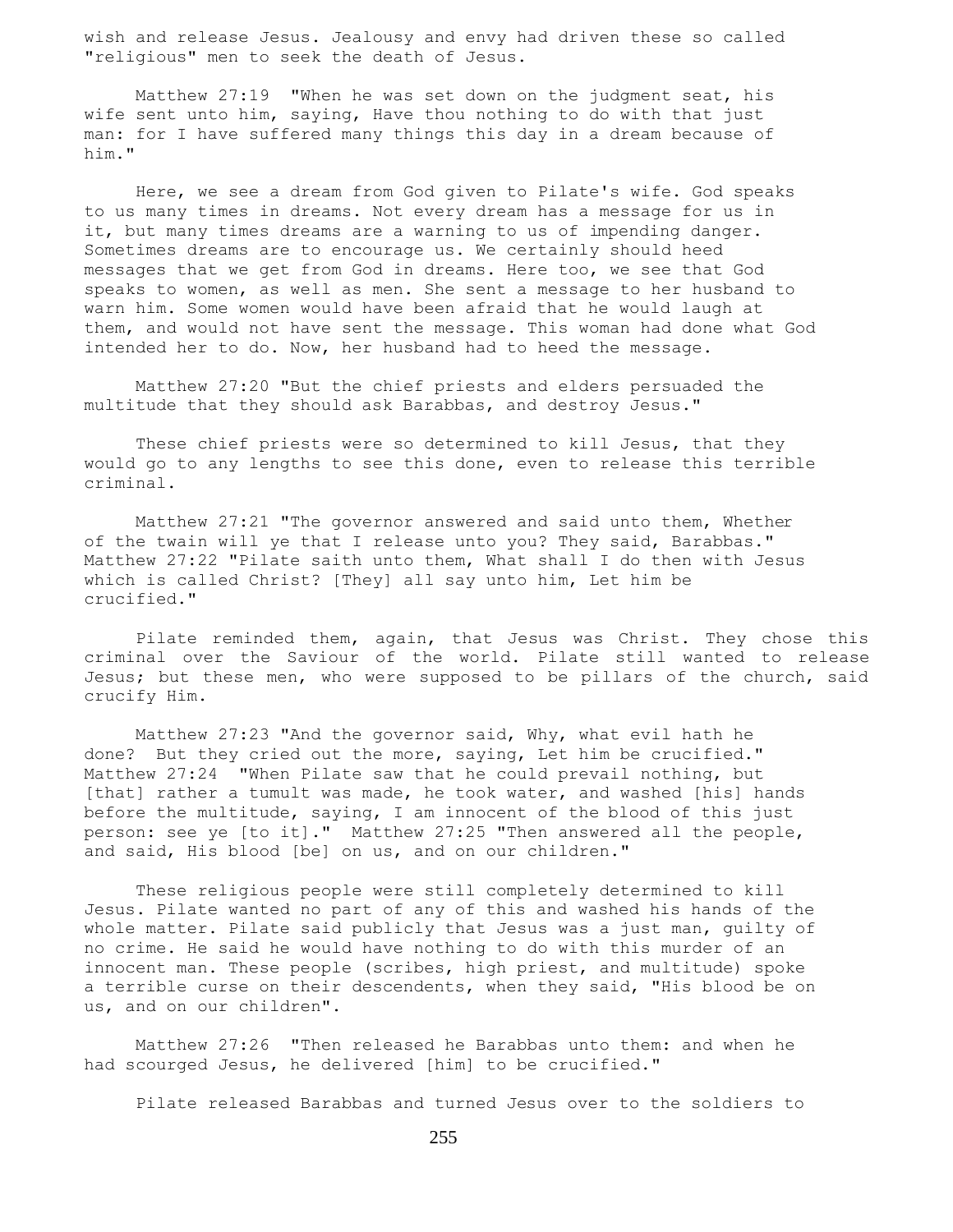Crucify Him.

 Matthew 27:27 "Then the soldiers of the governor took Jesus into the common hall, and gathered unto him the whole band [of soldiers]." Matthew 27:28 "And they stripped him, and put on him a scarlet robe."

 Little did the soldiers know that even in the color of the robe, they had proclaimed Him as king.

 Matthew 27:29 "And when they had platted a crown of thorns, they put [it] upon his head, and a reed in his right hand: and they bowed the knee before him, and mocked him, saying, Hail, King of the Jews!"

 These people were not truly worshipping Jesus. They were ridiculing Him. It was if they were saying, "So you say you think you are the King of the Jews."

 Matthew 27:30 "And they spit upon him, and took the reed, and smote him on the head." Matthew 27:31 "And after that they had mocked him, they took the robe off from him, and put his own raiment on him, and led him away to crucify [him]."

 It was bad enough to kill Him, but to humiliate Him is unthinkable.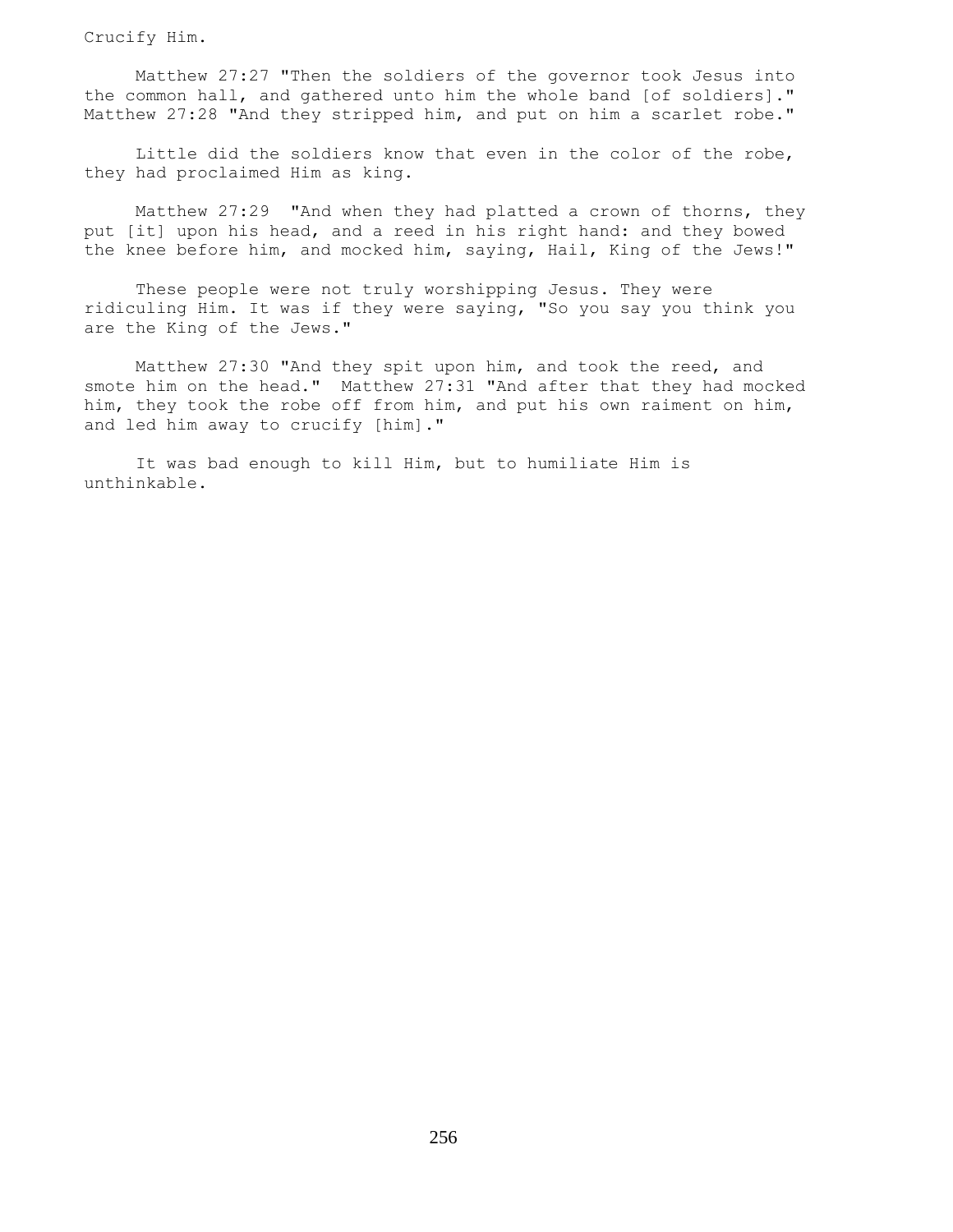| 1. | At what time did the chief priests and scribes take council to         |
|----|------------------------------------------------------------------------|
|    | kill Him?                                                              |
| 2. | Who did they deliver Him to?                                           |
| 3. | What day and month was this?                                           |
| 4. | What celebration day was this?                                         |
| 5. | Why did Jesus have to be killed this specific day?                     |
| 6. | Who was Pilate?                                                        |
| 7. | What did Judas do with the 30 pieces of silver?                        |
| 8. | What did Judas say when he repented?                                   |
| 9. | How did Judas kill himself?                                            |
|    | 10. Why could the chief priest not put this money in the treasure?     |
|    | 11. What did they decide to do with it?                                |
|    | 12. What proved so well that these "men of God" were hypocrites to the |
|    | core?                                                                  |
|    | 13. What did the governor ask Jesus?                                   |
|    | 14. What did Jesus answer?                                             |
|    | 15. Why did Pilate marvel at Him?                                      |
|    | 16. At the feast of the passover, it was a custom for the governor to  |
|    | do what?                                                               |
|    | 17. What was the wicked prisoner's name?                               |
|    | 18. Pilate knew that for _______ , they had delivered Him.             |
|    | 19. Who had a terrible dream the night before?                         |
|    | 20. What two things should we take note of about the dream?            |
|    | 21. Who persuaded the multitude to choose Barabbas?                    |
|    | 22. Who decided the punishment of Jesus?                               |
|    | 23. Who said, "Let His blood be on us and our children".               |
|    | 24. Name five things the soldiers did to Jesus?                        |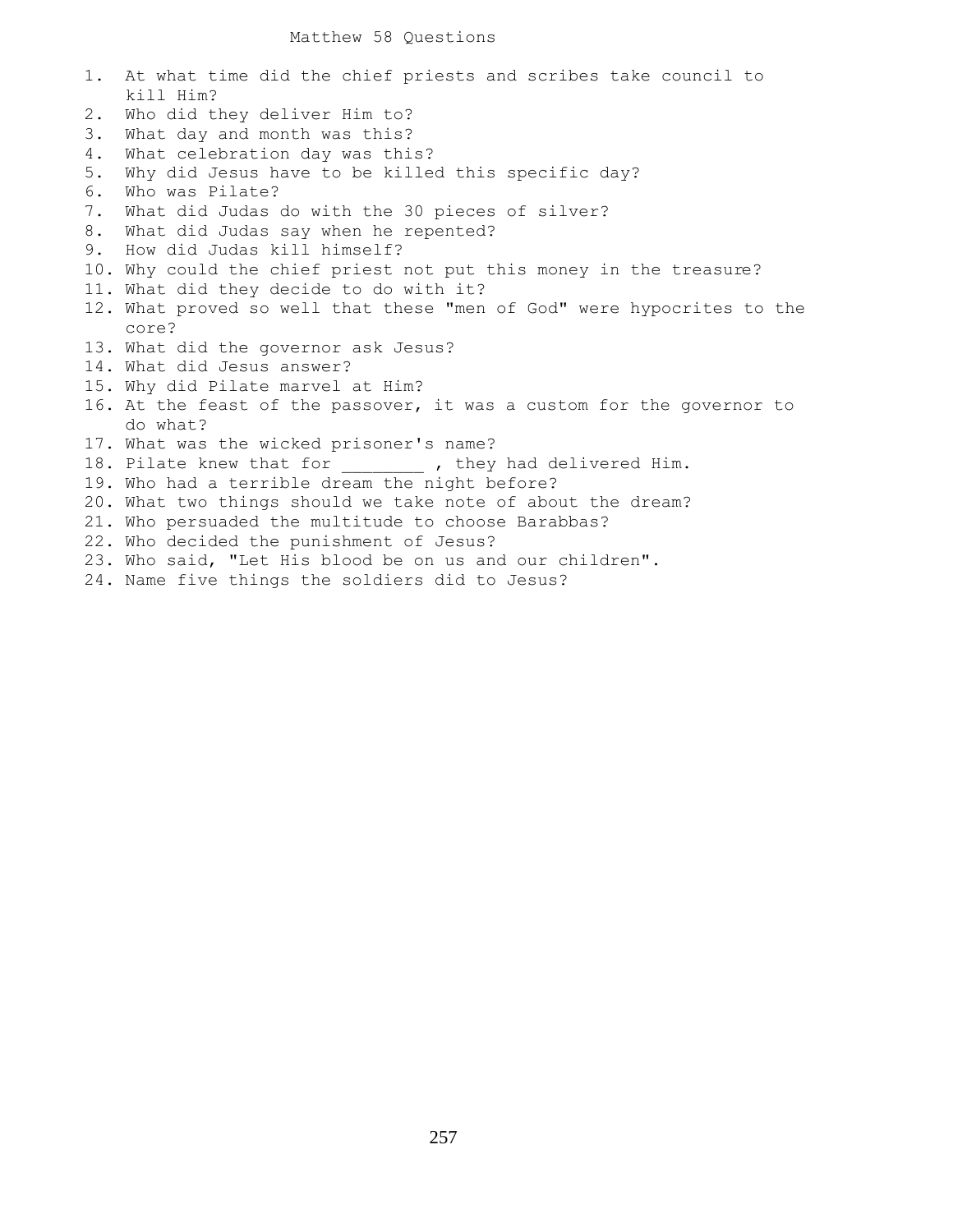We will pick up this lesson in Matthew 27:32 "And as they came out, they found a man of Cyrene, Simon by name: him they compelled to bear his cross.:

 Cyrene was associated with Africa, so this means that Simon was a black man. This was not a voluntary act of Simon, but rather this job was thrust upon him. There was no evidence that he was forced. I believe when they told him to do this, that he willingly did it.

 Matthew 27:33 "And when they were come unto a place called Golgotha, that is to say, a place of a skull," Matthew 27:34 "They gave him vinegar to drink mingled with gall: and when he had tasted [thereof], he would not drink."

 Here, Matthew skipped all the details of getting to the hill of Golgotha where Jesus was to be crucified. This hill was chosen, because it was against Jewish law to kill someone inside the gate. This spot was on a busy road out of town, so the passerby could see the agony. And perhaps it would be a deterrent to future crime. You can actually see the form of a skull on the side of this mountain.

We assume that this vinegar and gall had some sort of use, maybe to kill some of the pain; but we see that Jesus refused it.

 Matthew 27:35 "And they crucified him, and parted his garments, casting lots: that it might be fulfilled which was spoken by the prophet, They parted my garments among them, and upon my vesture did they cast lots."

This robe had no seam, so each one wanted it. There was no way to divide it, so they cast lots to see who would get it.

 Crucifixion was a cruel form of punishment. the victims were nailed, hands and feet, and stood up in view of everybody to die. This process usually took several days with torturing pain to the victim.

 Matthew 27:36 "And sitting down they watched him there;" Matthew 27:37 "And set up over his head his accusation written, THIS IS JESUS THE KING OF THE JEWS."

 This was an accusation as far as they were concerned, but was 100% true. Jesus is not just King of the Jews, He is King of everyone.

 Matthew 27:38 "Then were there two thieves crucified with him, one on the right hand, and another on the left." Matthew 27:39 "And they that passed by reviled him, wagging their heads," Matthew 27:40 "And saying, Thou that destroyest the temple, and buildest [it] in three days, save thyself. If thou be the Son of God, come down from the cross."

 We will see that these two thieves, the one on the left and the one on the right, were very different. The difference lies not in the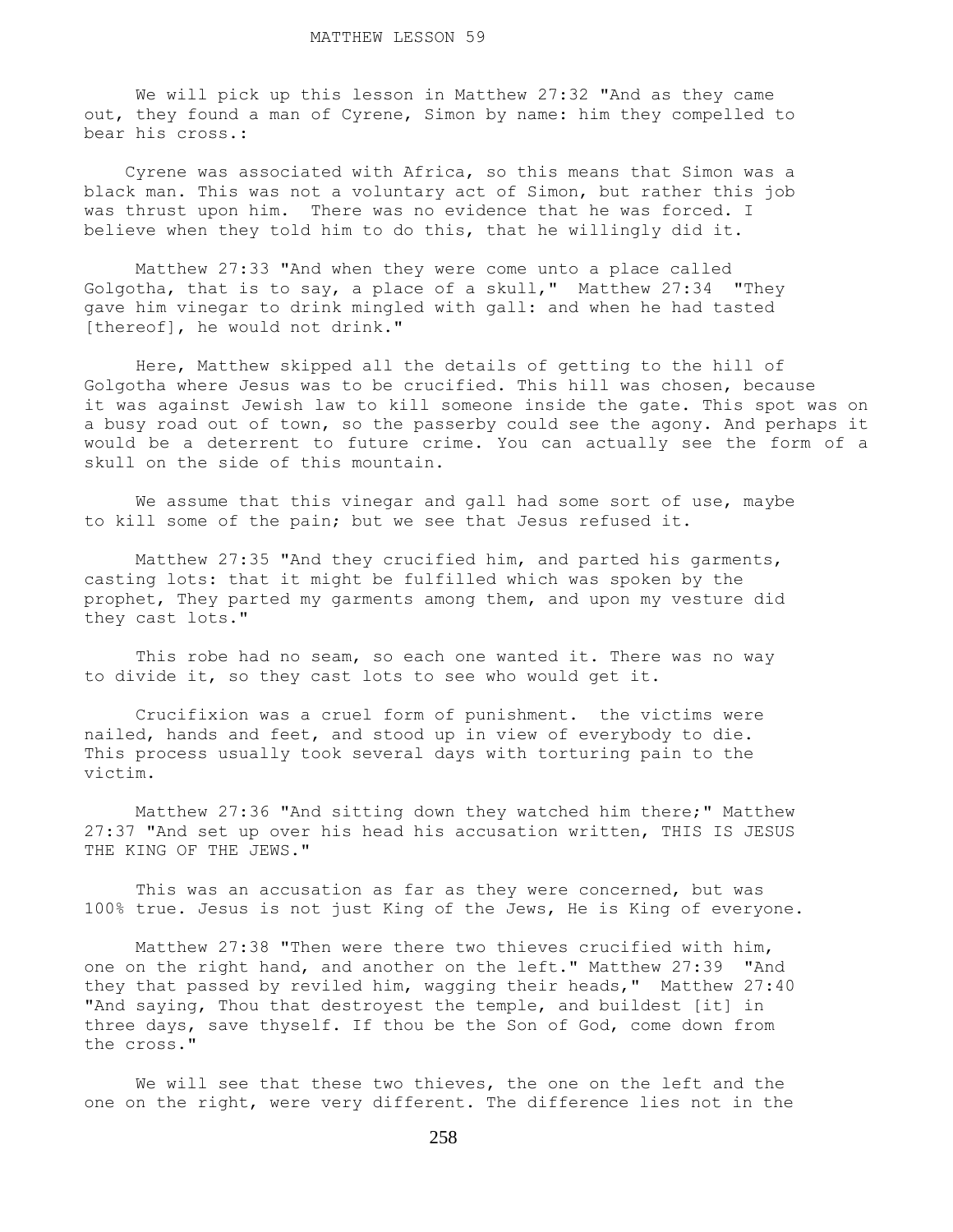sin they committed, but the fact that the one on the right repented and the one on the left did not. We read in Luke 23:43, That Jesus promised the one on the right that He would be with Him in Paradise.

 Again, the temple that Jesus was speaking of was His body. These people were so blinded that they would not have believed, even if He suddenly were to get down from the cross.

 Matthew 27:41 "Likewise also the chief priests mocking [him], with the scribes and elders, said," Matthew 27:42 "He saved others; himself he cannot save. If he be the King of Israel, let him now come down from the cross, and we will believe him." Matthew 27:43 "He trusted in God; let him deliver him now, if he will have him: for he said, I am the Son of God." Matthew 27:44 "The thieves also, which were crucified with him, cast the same in his teeth."

 What none of these people realized was that Jesus was completely in control of the situation, even though He was hanging on the cross. No one took His life from Him, He gave it willingly. Just as He did not have to prove anything to Satan, when Satan tempted Him for forty days and nights, He did not have to prove anything to these people either. They already had their chance to believe, and they rejected it. They (these so called religious people) will have their lot with the devil and his angels on judgement day. Jesus never will show us something physical so that we will believe. We must believe, when we cannot see, from our heart, not fact, but faith is required.

 Matthew 27:45 "Now from the sixth hour there was darkness over all the land unto the ninth hour."

 Jesus hung on the cross for six hours, which are symbolic of the six days we must work. It, also, has to do with the six 1,000 year days that will be worked and then a 1,000 year day (millennium) of rest of the believers. God set the earth on six days work, and one day rest. Jesus was fulfilling every detail here. In six hours His work was completed. This darkness from twelve to three is three hours that were symbolic for the three days in the earth. The darkness symbolized that the Light (Jesus) had gone out for awhile.

 Matthew 27:46 "And about the ninth hour Jesus cried with a loud voice, saying, Eli, Eli, lama sabachthani? that is to say, My God, my God, why hast thou forsaken me?"

 You see, at one point of this crucifixion, when Jesus took on the sin of the whole world, God turned His head. God cannot look upon sin that is not covered by the blood. He is pure. God will burn it up. The sacrifice was not completed yet.

 Matthew 27:47 "Some of them that stood there, when they heard [that], said, This [man] calleth for Elias."

The strange thing was that they had no idea who Jesus really was. Just like most people of our day do not know. Jesus is Elias' God. How could they be so blind after all the miracles?

Matthew 27:48 "And straightway one of them ran, and took a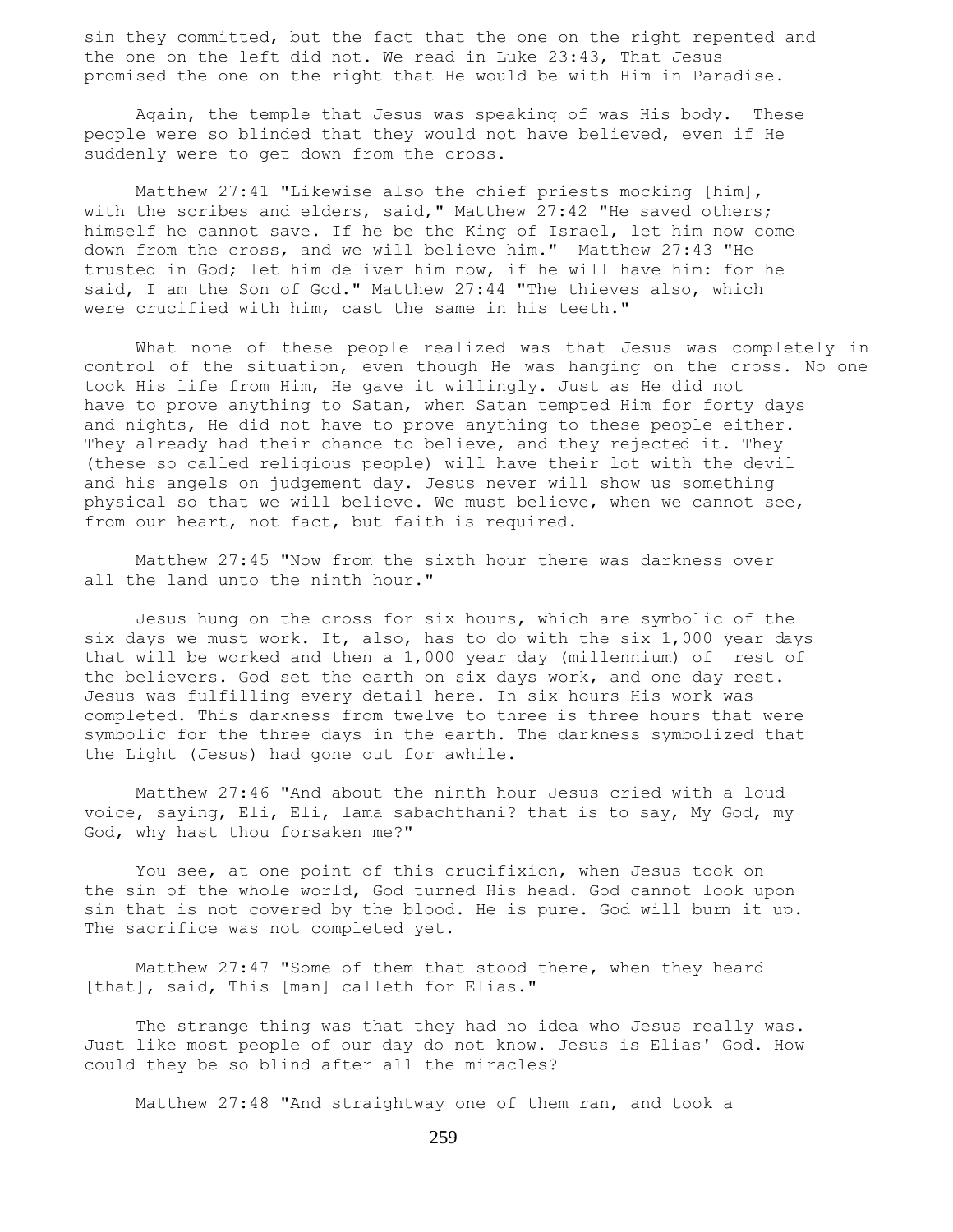sponge, and filled [it] with vinegar, and put [it] on a reed, and gave him to drink." Matthew 27:49 "The rest said, Let be, let us see whether Elias will come to save him." Matthew 27:50 "Jesus, when he had cried again with a loud voice, yielded up the ghost."

 Luke 23:46 "And when Jesus had cried with a loud voice, he said, Father, into thy hands I commend my spirit: and having said thus, he gave up the ghost."

 Jesus dismissed His spirit from His body and told it to go to the Father. Even this was in His control and not someone else's. The teaching going around that Jesus was taken from the cross by two demons and suffered in hell for us is blasphemy. He went to hell to take the keys away from the devil, and to preach to those in hell, and bring them out with him (not to suffer). Jesus had everything under control all the time. The cross was no defeat, but the greatest victory mankind has ever known. Jesus is no longer on the cross. He is not the suffering Christ. He is the victorious Christ.

 Matthew 27:51 "And, behold, the veil of the temple was rent in twain from the top to the bottom; and the earth did quake, and the rocks rent;" Matthew 27:52 "And the graves were opened; and many bodies of the saints which slept arose," Matthew 27:53 "And came out of the graves after his resurrection, and went into the holy city, and appeared unto many."

 Here is victory to the utmost. What all the prophets and holy men before Him had not been able to do, Jesus did. Jesus had opened the way to the Holy of Holies in heaven to His followers. God had torn down the curtain of partition that had kept the people from getting close to God. All believers have been made perfect by the blood of the Lamb (His precious Son).

 These graves opened when Jesus came out of the earth and brought captivity captive with Him. The Sunday that Jesus arose is the feast of the firstfruits with the Jews. This is the first of the harvest. Truly these coming from the graves were the firstfruits of the rapture. These resurrected from the dead were seen of many in Jerusalem, as Jesus was seen by over 500.

 Matthew 27:54 "Now when the centurion, and they that were with him, watching Jesus, saw the earthquake, and those things that were done, they feared greatly, saying, Truly this was the Son of God."

 If anything would make you believe, this would. They had, probably, been involved in many crucifixions before and never saw signs like earthquakes and darkness in middle of the day before. It was time to believe.

 Matthew 27:55 "And many women were there beholding afar off, which followed Jesus from Galilee, ministering unto him:"

 There is no mention here, but John the beloved was present and Mary the mother of Jesus. Jesus left His mother with John.

Matthew 27:56 "Among which was Mary Magdalene, and Mary the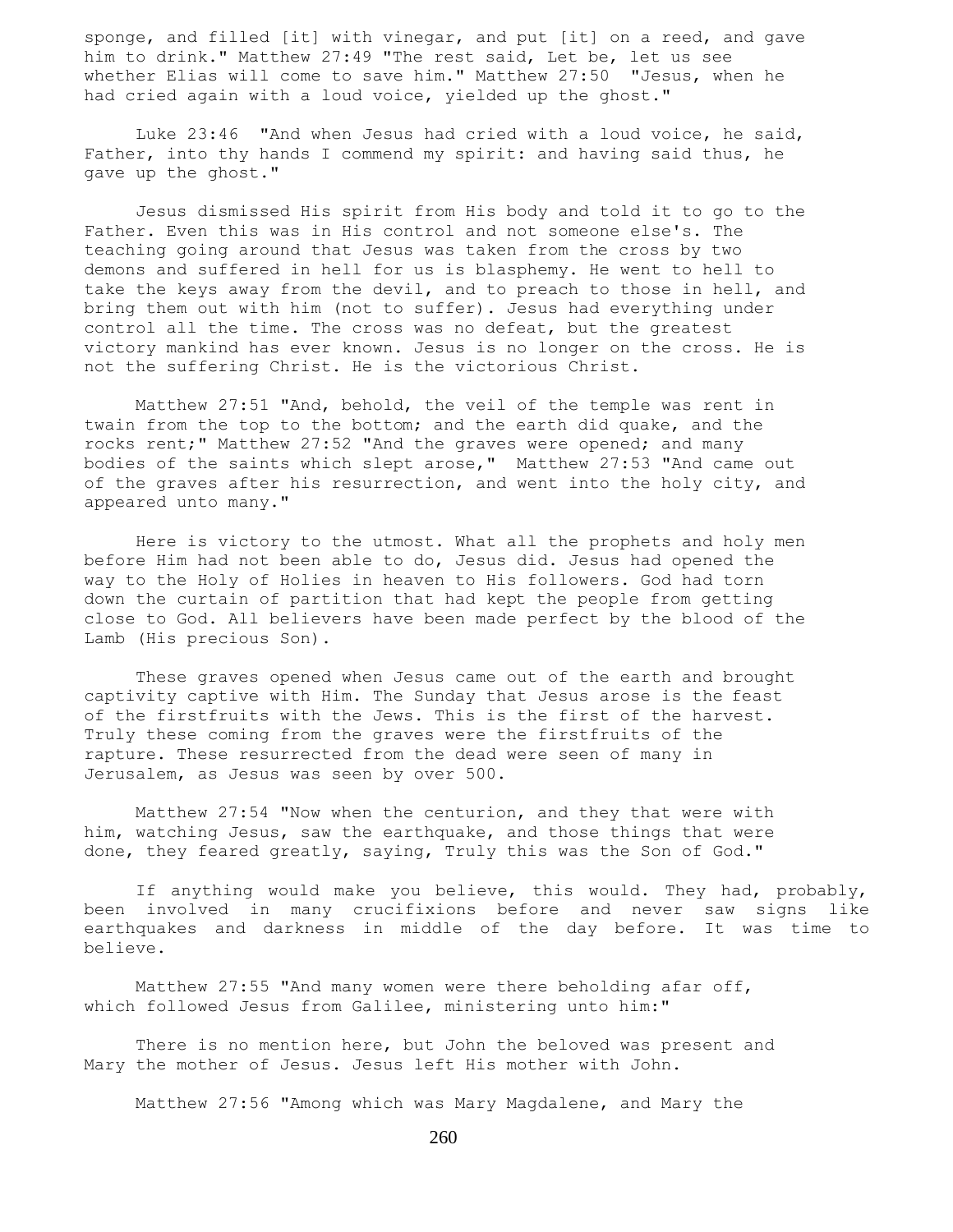mother of James and Joses, and the mother of Zebedee's children." Matthew 27:57 "When the even was come, there came a rich man of Arimathaea, named Joseph, who also himself was Jesus' disciple:" Matthew 27:58 "He went to Pilate, and begged the body of Jesus. Then Pilate commanded the body to be delivered." Matthew 27:59 "And when Joseph had taken the body, he wrapped it in a clean linen cloth," Matthew 27:60 "And laid it in his own new tomb, which he had hewn out in the rock: and he rolled a great stone to the door of the sepulchre, and departed."

 Notice, here, this was late in the evening. Jesus' body being buried now would fulfill the feast of unleavened bread. Jesus is the Bread of life and He, like the Matzah, had stripes and holes. He was covering this feast, as well. Notice, there was NO embalming. That is Egyptian, not Hebrew custom. One more thing to notice is that this rich man was a disciple of Jesus Christ. Linen was what the high priest wore in the Holy of Holies to be in the presence of God.

 Matthew 27:61 "And there was Mary Magdalene, and the other Mary, sitting over against the sepulchre." Matthew  $27:62$  "Now the next day, that followed the day of the preparation, the chief priests and Pharisees came together unto Pilate," Matthew 27:63 "Saying, Sir, we remember that that deceiver said, while he was yet alive, After three days I will rise again." Matthew 27:64 "Command therefore that the sepulchre be made sure until the third day, lest his disciples come by night, and steal him away, and say unto the people, He is risen from the dead: so the last error shall be worse than the first." Matthew 27:65 "Pilate said unto them, Ye have a watch: go your way, make [it] as sure as ye can." Matthew 27:66 "So they went, and made the sepulchre sure, sealing the stone, and setting a watch."

 A good many of the women who followed Jesus seemed to be near when Jesus was crucified. Here we see Mary Magdalene, and another Mary near the tomb.

These scribes and Pharisees had seen enough that now they knew, perhaps, this was the Son of God and, perhaps, He would rise again. They figured out this scheme to secure the tomb. Jesus cannot be held by things of this earth. They could have had a thousand stones and it would have made no difference. You see, They knew nothing of the spirit at all, only the physical; so they had set the watch to keep the disciples from stealing His body. Had they known the Scriptures as well as they pretended, they would have known that He truly would rise on the third day, (Sunday, firstfruits).

Notes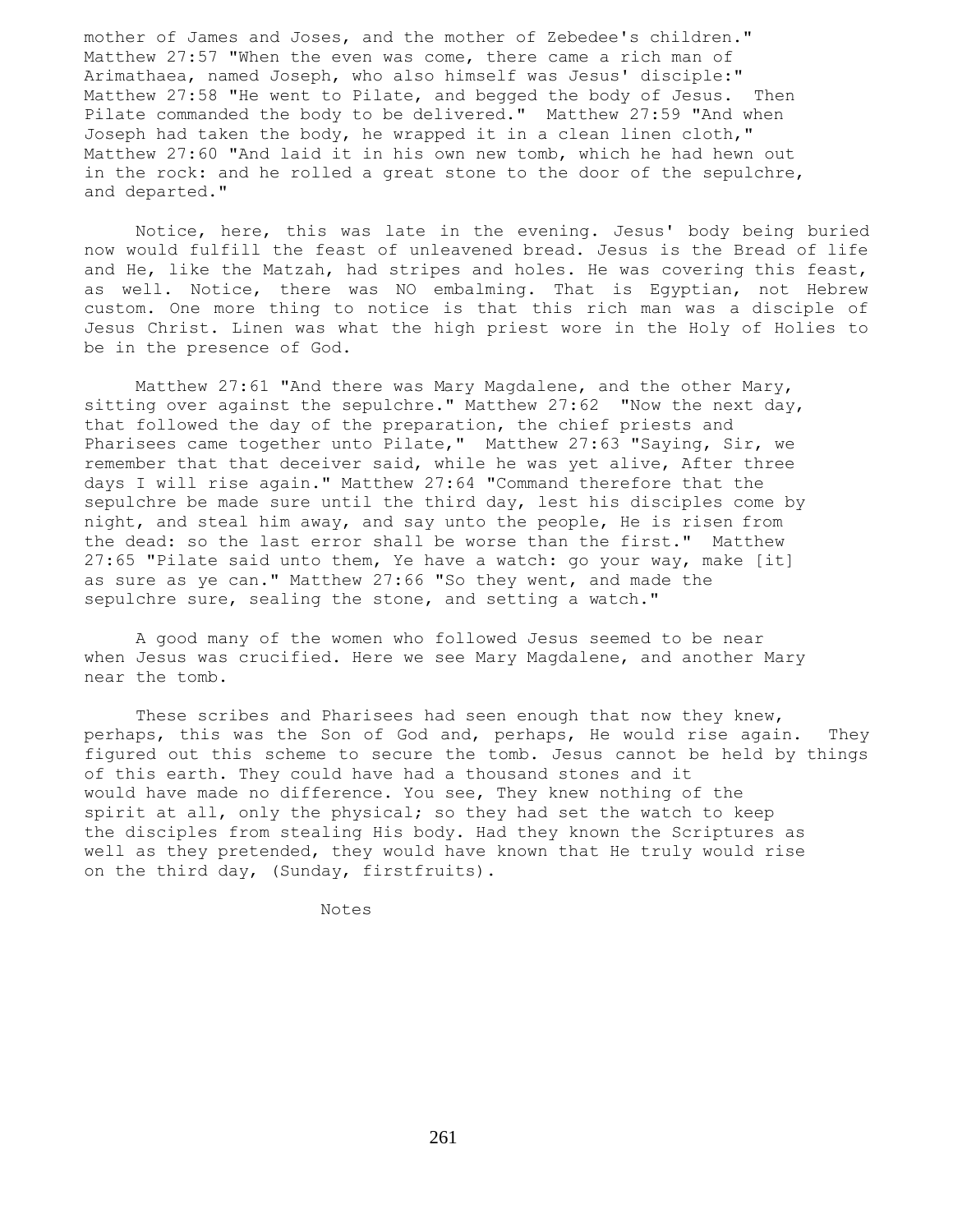1. What country was Simon from? 2. What did they compel him to do? 3. What color was Simon? 4. What are two other names for Calvary? 5. What did they try to give Jesus to drink? 6. Why was this hill chosen for the crucifixion? 7. What did they do with Jesus' garments? 8. What did they cast lots for? 9. What accusation did they put over Jesus' head? 10. How many were crucified with Jesus? 11. If thou be the Son of God, 12. What was different about these two thieves? 13. What temple was Jesus speaking of? 14. The scribes, chief priests, and pharisees said that they would believe if He did what? 15. What did they accuse Jesus of calling Himself? 16. These religious people turned down Jesus, so they will have their lot with whom? 17. There was darkness, for how long? 18. Why was Jesus on the cross six hours? 19. What does Eli, Eli, lama sabachthani mean? 20. Who did the people think Jesus was calling? 21. When Jesus went to hell, He was 22. What two things did He do there? 23. The temple veil was rent how? 24. What had Jesus done that all the holy men of old could not? 25. Those who came out of the graves with Jesus were \_\_\_\_\_\_\_\_\_\_\_\_\_ of the rapture. 26. What made the centurion say "Truly this was the Son of God"? 27. Where had the women followed Jesus from? 28. Who was the rich man who came for Jesus' body? 29. What did they wrap the body of Jesus in? 30. Was Jesus embalmed? Why? 31. This rich man was a 32. Who was sitting by the sepulchre? 33. What did the scribes and Pharisees ask Pilate to do? Why? 34. What day would Jesus rise? What other names is it called?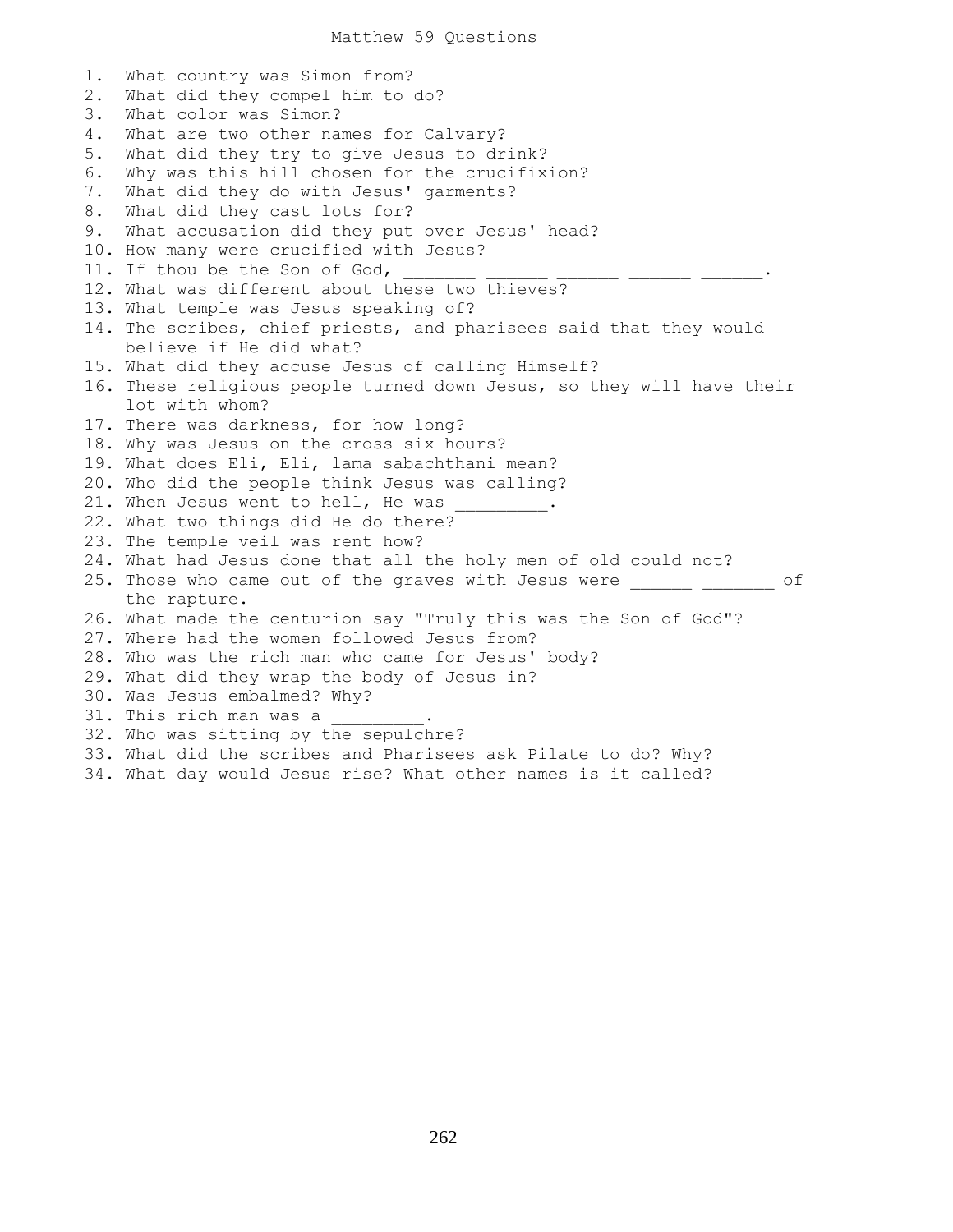We will begin this lesson in Matthew 28:1 "In the end of the sabbath, as it began to dawn toward the first [day] of the week, came Mary Magdalene and the other Mary to see the sepulchre."

The women were the last of Jesus' followers at the cross, and as we see here, the first at the grave. It appears that these two Marys came to the tomb early Sunday morning. The Jews would call this day firstfruits; the Christians would come to know it as Easter. At any rate, this is Resurrection Day. These two women, probably, were not aware that the sepulchre had been sealed. Their love and devotion to Jesus had brought them.

 Matthew 28:2 "And, behold, there was a great earthquake: for the angel of the Lord descended from heaven, and came and rolled back the stone from the door, and sat upon it."

 This is an interesting statement. Jesus would not need the stone removed for Him to come out, but Mary and Mary Magdalene would need it moved for them to go in. The soldier guards needed a sign, as well.

 This "earthquake" would certainly awaken them. Earthquakes, throughout the Bible are God dealing with man.

 This "angel" sitting on the rock had to be quite a sight to see in itself.

 Matthew 28:3 "His countenance was like lightning, and his raiment white as snow:" Matthew 28:4 "And for fear of him the keepers did shake, and became as dead [men]."

 This angel had to be of great authority. He was, probably, the personal angel of Jesus, since he had such a bright countenance. Jesus is the Light. Those in close contact with Him would have this brightness, as Moses' head had shone when he came down the mountain.

 People, who have seen angels in visions, say that they are enormous. This one moved this huge stone by himself, so he must have been very large.

 This white garment meant holiness and righteousness. The saints in Revelation are robed in white, Because they have been washed in the blood of the Lamb. This frightened the keepers so much they shook and fainted.

 Matthew 28:5 "And the angel answered and said unto the women, Fear not ye: for I know that ye seek Jesus, which was crucified."

 The Scripture did not say that the women were afraid. The angel comforted them just the same.

 Matthew 28:6 "He is not here: for he is risen, as he said. Come, see the place where the Lord lay." Matthew 28:7 "And go quickly, and tell his disciples that he is risen from the dead; and, behold, he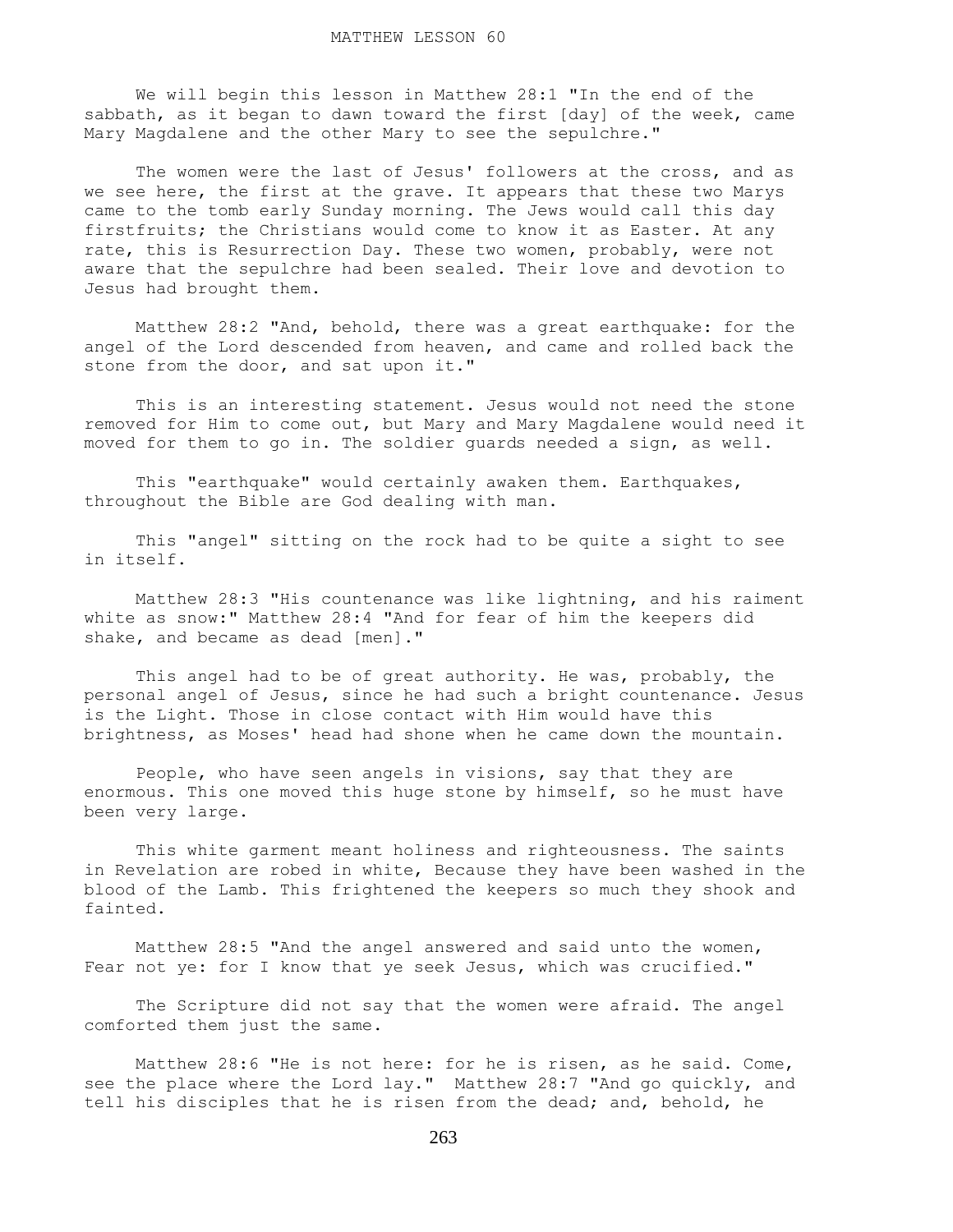goeth before you into Galilee; there shall ye see him: lo, I have told you."

These women found out first about Jesus, because they were there. they cared for the Lord whether living or dead. The eleven disciples were not told first, because they had gone back to their old way of life. Some, as we will find out later, had stopped fishing for men and had gone back to fishing for fish. I guess you could really say that these two Marys were ministers obeying the commission to go and tell. Notice also, that they were not just to tell the women they found, but to go and seek out the disciples and tell them. The message they were to tell is still the same today, HE IS RISEN. He had promised to go to Galilee, and that was where they would find Him.

 Matthew 28:8 "And they departed quickly from the sepulchre with fear and great joy; and did run to bring his disciples word."

 Male or female, young or old, white or black, the only answer God wants to hear, when He says go and tell, is "Here am I Lord, send me". This was what these women did. Fear of God is the beginning of wisdom. These women feared God and all the time were filled with great joy. They did not just go at their own convenience and dally around, they ran. Be on fire for God. Do what He wants you to do, and do it NOW.

 Matthew 28:9 "And as they went to tell his disciples, behold, Jesus met them, saying, All hail. And they came and held him by the feet, and worshipped him."

 There was no question now. This was their Lord. They humbled themselves and bowed down to Him in reverence. These women had pure hearts, and that allows us to see God. In this instance, He is the Risen Christ, God the Son, Messiah, Lord of Lords. Seek and ye shall find. They had found their master. Their sorrow had been turned into joy.

 Matthew 28:10 "Then said Jesus unto them, Be not afraid: go tell my brethren that they go into Galilee, and there shall they see me."

 Jesus called them "brethren" to reassure them that, in spite of their fear and abandonment of Him at the cross, He still loved them. He sent them word, so that they would know what He prophesied had happened. He was alive. He said, Meet me in Galilee, and I will show you. Some of the other books of the Bible have additional information on this, but we will wait until we get to that book to discuss it. The scene changed in the next verse to the watchmen who had apparently finally awakened.

 Matthew 28:11 "Now when they were going, behold, some of the watch came into the city, and shewed unto the chief priests all the things that were done. " Matthew 28:12 "And when they were assembled with the elders, and had taken counsel, they gave large money unto the soldiers," Matthew 28:13 "Saying, Say ye, His disciples came by night, and stole him [away] while we slept." Matthew 28:14 "And if this come to the governor's ears, we will persuade him, and secure you." Matthew 28:15 "So they took the money, and did as they were taught: and this saying is commonly reported among the Jews until this day."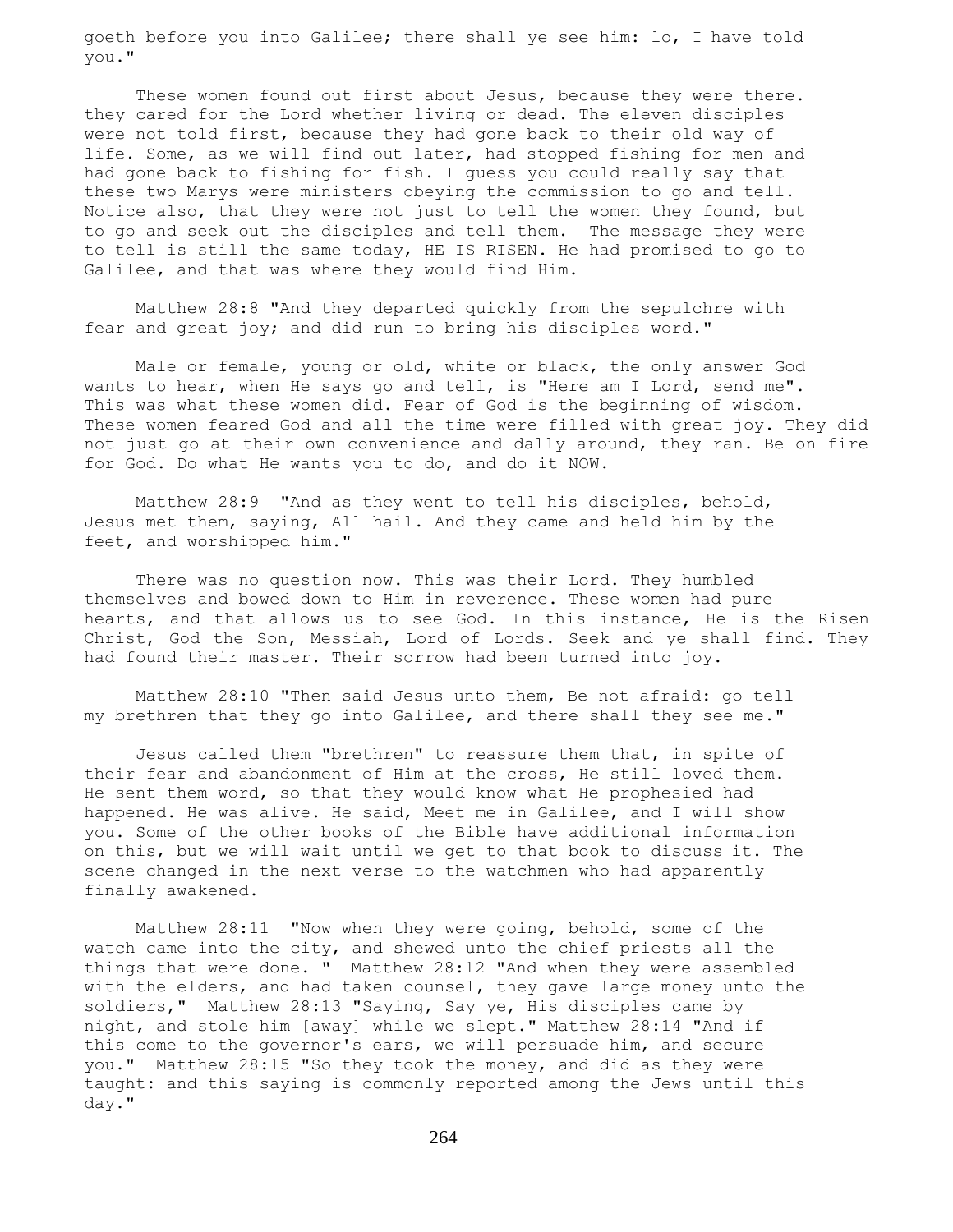These religious people knew if they got back to the governor, that they would be in serious danger. He had not wanted to kill Jesus from the beginning. How in the world they got these people to lie, I do not know. I guess money was more important to them than their souls. These high priests, scribes, and pharisees should have been on their knees repenting, because they knew that they had been wrong. They wanted earthly power enough to trade their souls for it. Jews sent people everywhere scattering this lie, and it is still believed by most of them, even today.

 Matthew 28:16 "Then the eleven disciples went away into Galilee, into a mountain where Jesus had appointed them." Matthew 28:17 "And when they saw him, they worshipped him: but some doubted."

 The women's message from Jesus to them had been heeded. They met Jesus on a mountain in Galilee of Jesus' choosing. They worshipped Him. The "some" that doubted was, probably, Thomas, who is told of in another book. There were, probably, more than just the eleven here, but they were mentioned specifically because of their following instructions to meet Him.

 Matthew 28:18 And Jesus came and spake unto them, saying, All power is given unto me in heaven and in earth." Matthew 28:19 "Go ye therefore, and teach all nations, baptizing them in the name of the Father, and of the Son, and of the Holy Ghost:" Matthew 28:20 "Teaching them to observe all things whatsoever I have commanded you: and, lo, I am with you alway, [even] unto the end of the world. Amen."

 Jesus explained, here, that all power was given unto Him. The next statement is the Great Commission given to all who believe in Jesus and especially those called to minister. Jesus not only told us to teach, but what to teach and what to do when someone gets saved. The baptism of salvation is in the name of the Father, Son, and Holy Ghost. The baptism of the Holy Spirit in the name of Jesus alone. He not only said to teach what He taught, but He promised to be with us as we teach. He specifically said to teach the things He commanded us. He didn't say to twist it around to fit our views. Just give them the pure Word of the Lord Jesus Christ. It is powerful unto salvation.

 Thank you for your time and patience. I hope you have enjoyed this half as much as I enjoyed writing it,

Your friend in Christ

Louise Haney